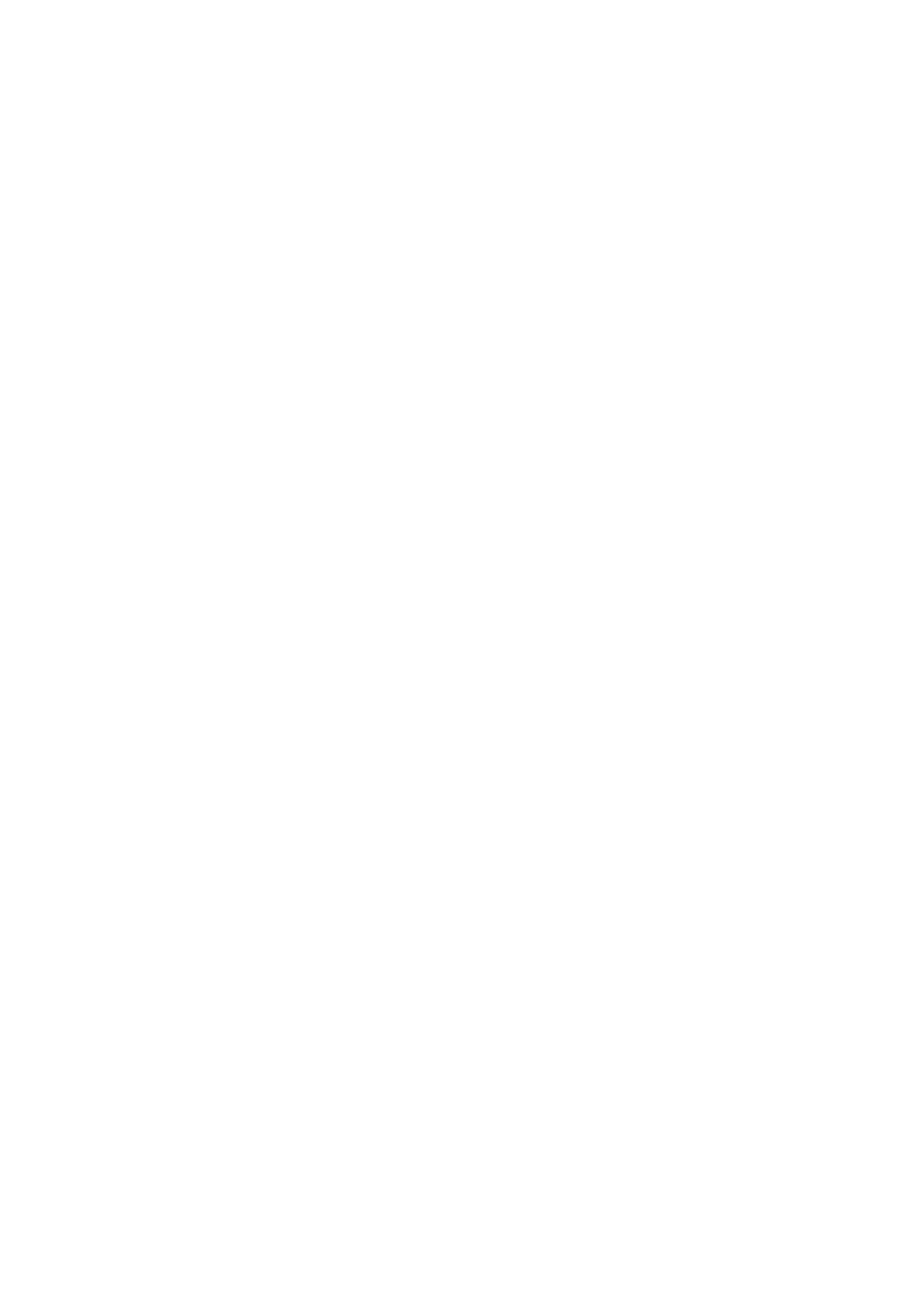# **Contents**

| 1           | magpar - Parallel Finite Element Micromagnetics Package | 1              |
|-------------|---------------------------------------------------------|----------------|
|             | 1.1                                                     | 1              |
|             | 1.2                                                     | $\overline{2}$ |
|             | 1.3                                                     | $\overline{2}$ |
| $\mathbf 2$ | <b>Introduction</b>                                     | 3              |
| 3           | <b>Features</b>                                         | 5              |
| 4           | <b>ChangeLog</b>                                        | 7              |
| 5           | <b>Structure</b>                                        | 15             |
|             | 5.1                                                     | 16             |
|             | 5.2                                                     | 16             |
|             | 5.3                                                     | 17             |
|             | 5.3.1                                                   | 17             |
|             | 5.3.2                                                   | 17             |
|             | 5.4                                                     | 17             |
|             | 5.4.1                                                   | 18             |
|             | 5.4.2                                                   | 18             |
|             | 5.4.3                                                   | 18             |
|             | 5.5                                                     | 18             |
|             | 5.6                                                     | 18             |
| 6           | <b>Performance</b>                                      | 19             |
| 7           | <b>Supported Machines</b>                               | 23             |
| 8           | <b>Required Software</b>                                | 25             |
|             | 8.1                                                     | 26             |
|             | 8.2                                                     | 26             |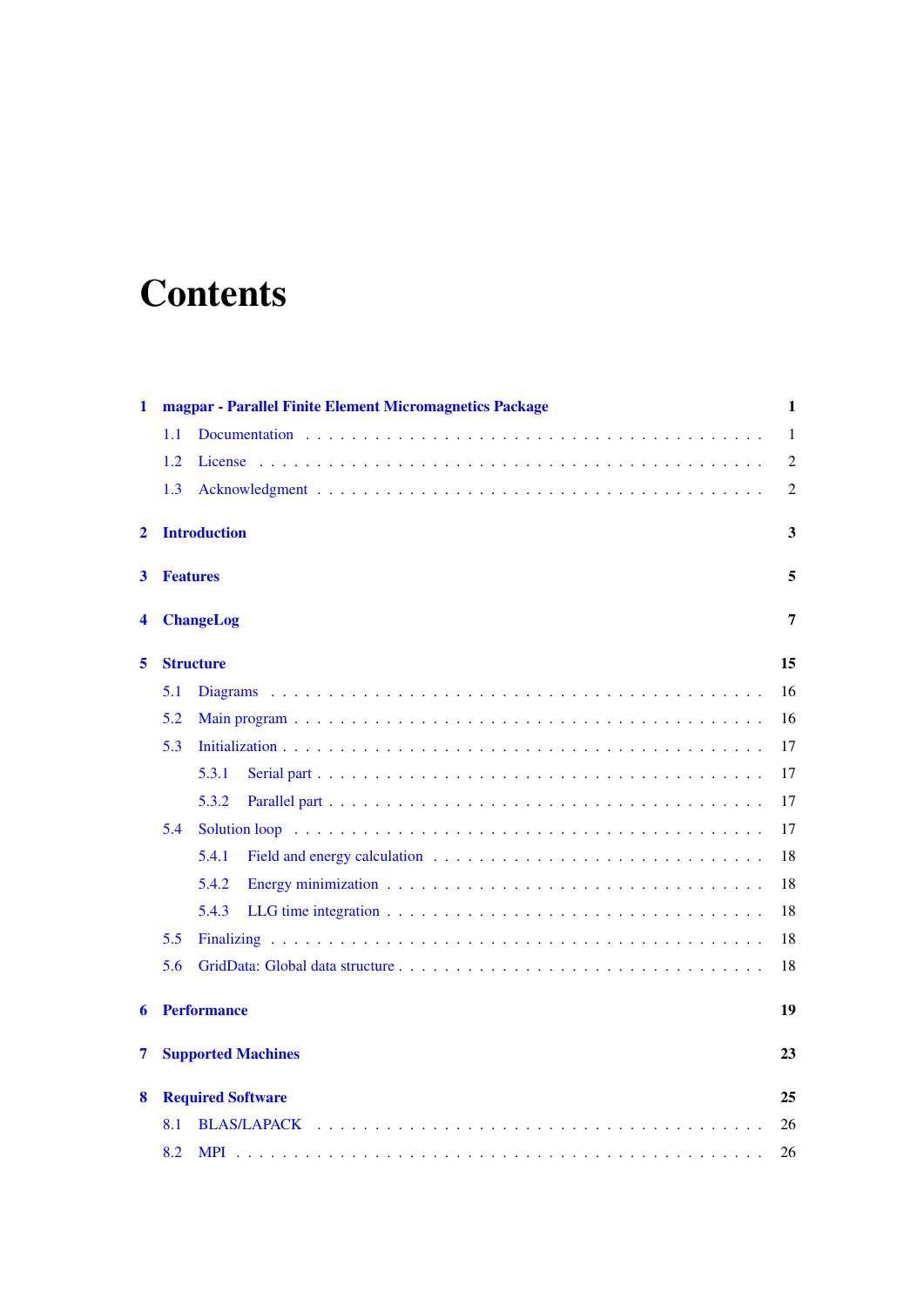#### **CONTENTS**

|   | 8.3             |                                      | 26 |
|---|-----------------|--------------------------------------|----|
|   | 8.4             |                                      | 26 |
|   | 8.5             |                                      | 27 |
|   | 8.6             |                                      | 27 |
|   |                 | 8.6.1                                | 27 |
|   |                 | 8.6.2                                | 27 |
|   |                 | 8.6.3                                | 27 |
|   |                 | 8.6.4                                | 27 |
|   |                 | 8.6.5                                | 27 |
|   | 8.7             |                                      | 28 |
| 9 | <b>Licenses</b> |                                      | 29 |
|   | 9.1             |                                      | 30 |
|   | 9.2             |                                      | 30 |
|   | 9.3             |                                      | 30 |
|   | 9.4             |                                      | 30 |
|   | 9.5             |                                      | 30 |
|   | 9.6             |                                      | 31 |
|   | 9.7             |                                      | 32 |
|   | 9.8             |                                      | 32 |
|   | 9.9             | zlib                                 | 33 |
|   |                 |                                      | 33 |
|   |                 |                                      |    |
|   |                 | <b>10 GNU General Public License</b> | 35 |
|   |                 | 11 Installation                      | 41 |
|   |                 |                                      | 42 |
|   |                 |                                      | 43 |
|   |                 |                                      | 43 |
|   |                 |                                      | 43 |
|   |                 |                                      | 44 |
|   |                 |                                      | 45 |
|   |                 |                                      | 45 |
|   |                 |                                      | 45 |
|   |                 |                                      | 46 |
|   |                 |                                      | 46 |
|   |                 |                                      | 47 |
|   |                 |                                      | 47 |

<u> 1980 - John Stein, Amerikaansk kanton (</u>

Generated on Tue Apr 20 11:54:17 2010 for magpar by Doxygen

 $\mathbf{ii}$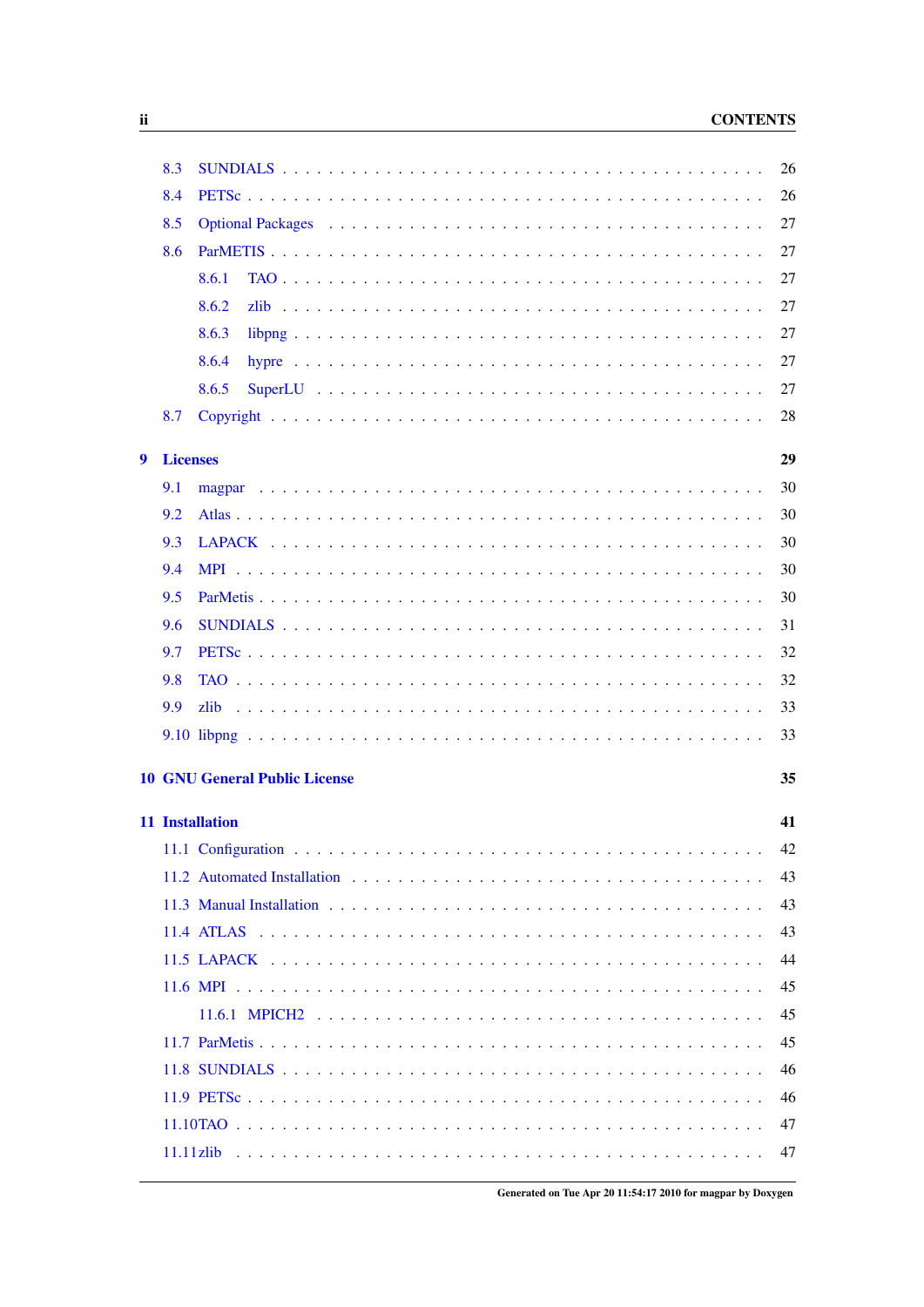|        |                                                                         | 47 |
|--------|-------------------------------------------------------------------------|----|
|        |                                                                         | 48 |
|        |                                                                         | 49 |
|        | 12 Makefile system                                                      |    |
|        |                                                                         | 50 |
|        |                                                                         | 51 |
|        |                                                                         | 53 |
|        |                                                                         | 56 |
|        |                                                                         | 57 |
|        |                                                                         | 57 |
|        |                                                                         | 60 |
| 13 FAQ |                                                                         | 71 |
|        |                                                                         | 72 |
|        |                                                                         | 74 |
|        |                                                                         | 74 |
|        |                                                                         | 74 |
|        |                                                                         | 75 |
|        |                                                                         | 75 |
|        |                                                                         | 76 |
|        |                                                                         | 76 |
|        |                                                                         | 77 |
|        |                                                                         | 78 |
|        | 13.7 Compiling LAPACK on RedHat9 exits with an error                    | 78 |
|        | 13.8 PETSc does not compile on RedHat 6.2 with BOPT=g_c++ or BOPT=O_c++ | 79 |
|        |                                                                         | 79 |
|        |                                                                         | 79 |
|        | 13.9.1 Problems linking various libraries with "ar"                     |    |
|        |                                                                         | 79 |
|        |                                                                         | 80 |
|        |                                                                         | 80 |
|        |                                                                         | 80 |
|        |                                                                         | 81 |
|        |                                                                         | 81 |
|        |                                                                         | 81 |
|        |                                                                         | 81 |
|        |                                                                         | 82 |
|        |                                                                         | 82 |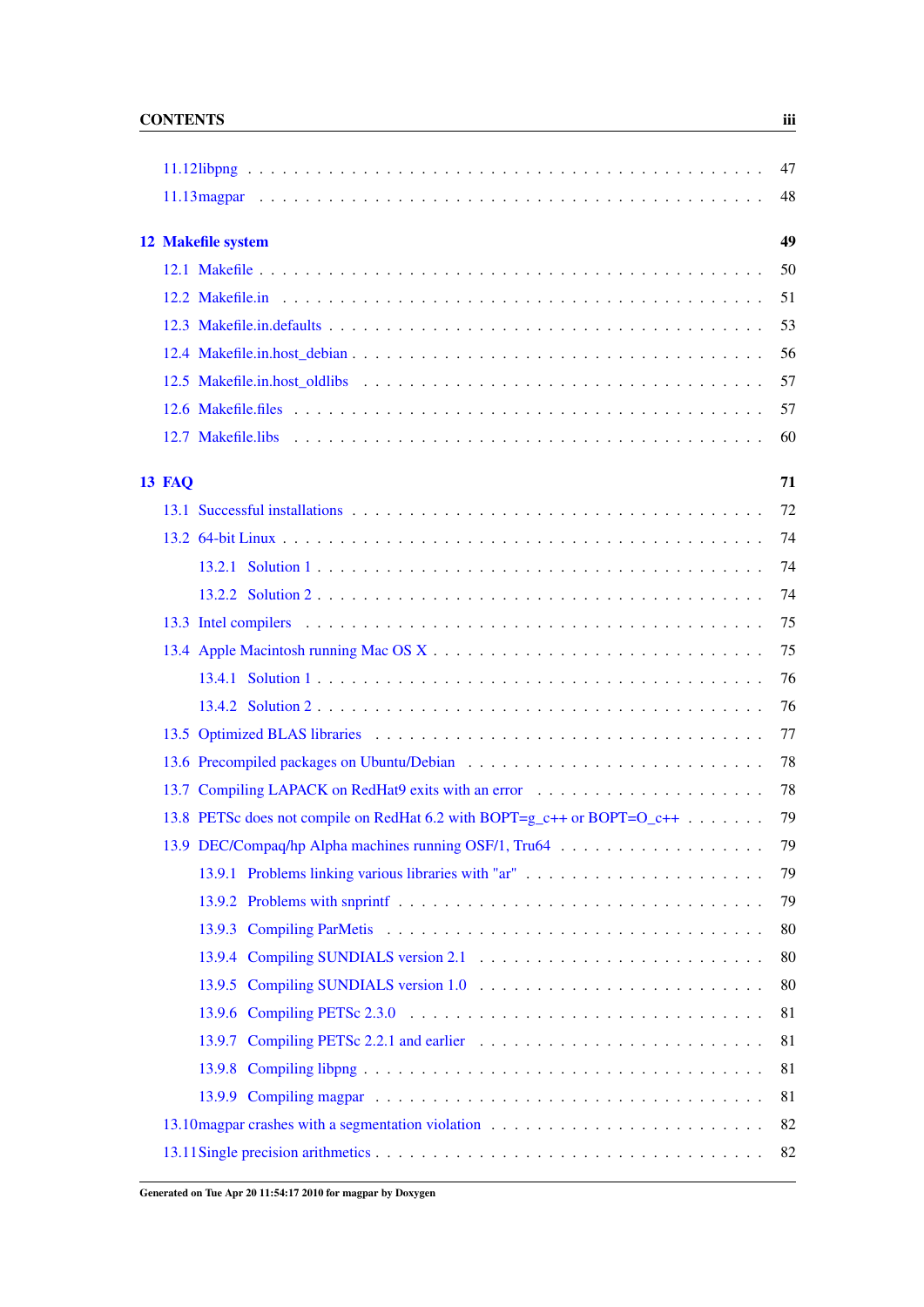## iv CONTENTS

| 16 allopt.txt                                                          | 103 |
|------------------------------------------------------------------------|-----|
|                                                                        |     |
|                                                                        |     |
|                                                                        |     |
|                                                                        | 100 |
|                                                                        | 100 |
| <b>15 Input Files for Simulations</b>                                  | 99  |
|                                                                        |     |
|                                                                        | 98  |
|                                                                        | 96  |
|                                                                        | 96  |
|                                                                        | 96  |
|                                                                        | 95  |
|                                                                        | 95  |
|                                                                        | 94  |
| <b>14 Preprocessing</b>                                                | 93  |
| 13.24 Interpolating in a tetrahedral mesh with barycentric coordinates | 91  |
|                                                                        | 90  |
|                                                                        | 90  |
|                                                                        | 90  |
|                                                                        | 90  |
|                                                                        | 89  |
|                                                                        | 89  |
|                                                                        | 89  |
|                                                                        | 89  |
|                                                                        | 88  |
|                                                                        | 88  |
|                                                                        | 88  |
|                                                                        | 87  |
|                                                                        | 86  |
|                                                                        | 84  |
|                                                                        | 83  |
|                                                                        | 83  |
|                                                                        | 83  |
|                                                                        | 83  |
|                                                                        | 82  |

Generated on Tue Apr 20 11:54:17 2010 for magpar by Doxygen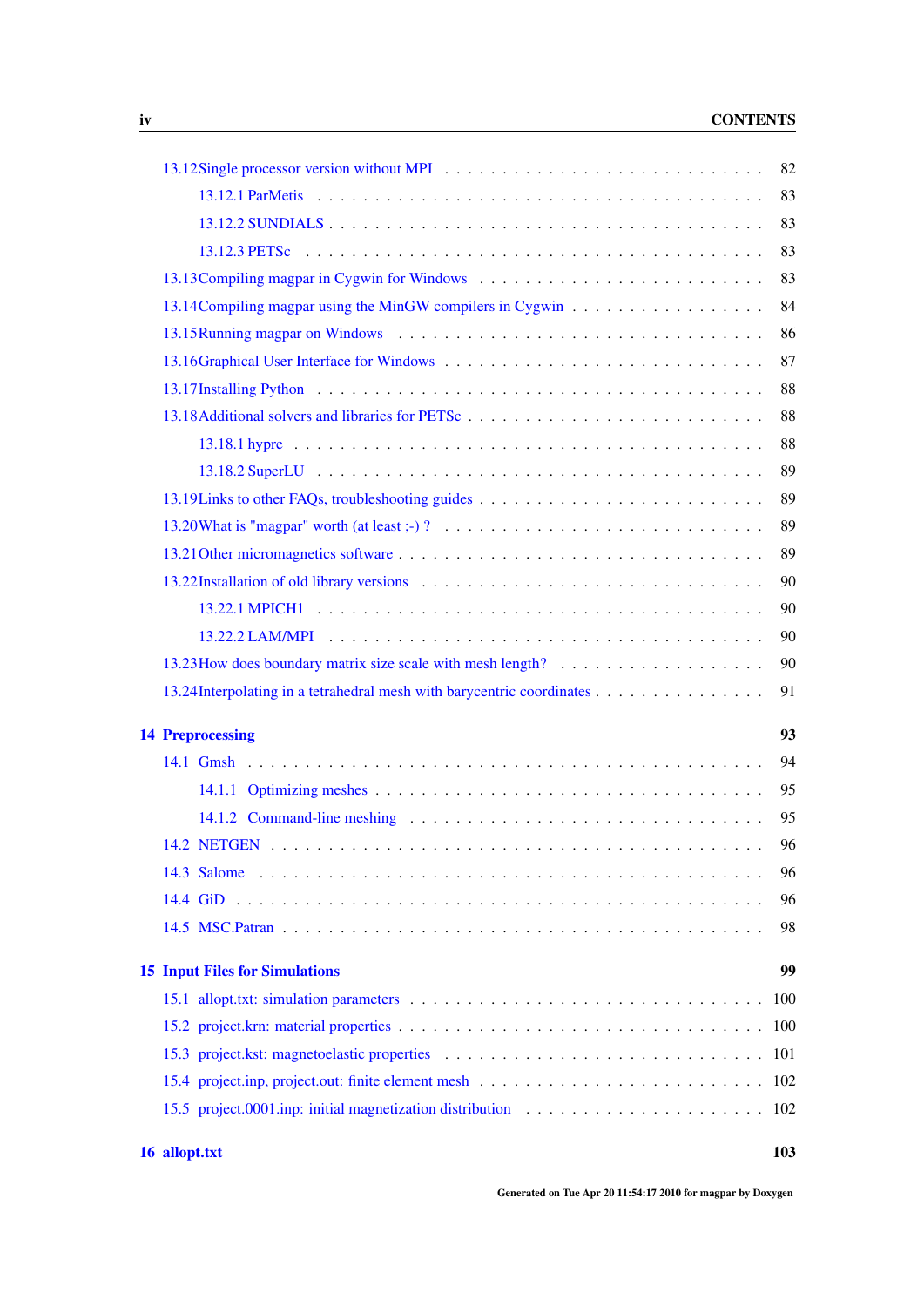## CONTENTS v

| <b>17 Output Files of Simulations</b>                                 | 117 |
|-----------------------------------------------------------------------|-----|
|                                                                       |     |
|                                                                       |     |
|                                                                       |     |
|                                                                       |     |
|                                                                       |     |
|                                                                       |     |
|                                                                       |     |
|                                                                       |     |
|                                                                       |     |
|                                                                       |     |
|                                                                       |     |
|                                                                       |     |
|                                                                       |     |
|                                                                       |     |
|                                                                       |     |
|                                                                       | 123 |
| <b>18 Examples</b>                                                    |     |
|                                                                       |     |
|                                                                       |     |
|                                                                       |     |
|                                                                       |     |
|                                                                       |     |
|                                                                       |     |
| 18.2.4 sphere_cubic: Single domain particle with cubic anisotropy 128 |     |
|                                                                       |     |
|                                                                       |     |
|                                                                       |     |
|                                                                       |     |
|                                                                       |     |
|                                                                       |     |
|                                                                       |     |
|                                                                       |     |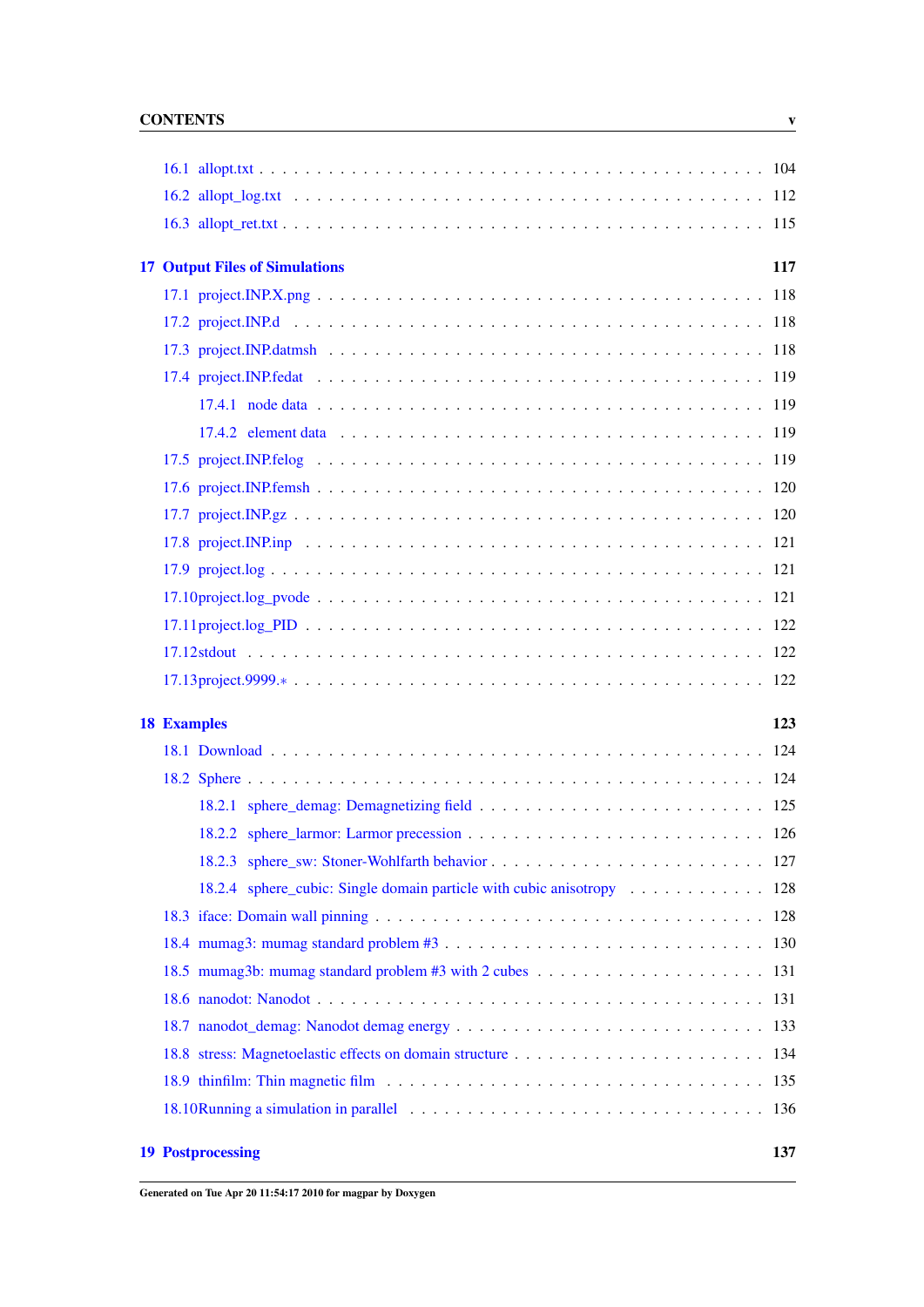|                                          | 141 |
|------------------------------------------|-----|
| 20 Tools                                 |     |
|                                          |     |
|                                          |     |
|                                          |     |
|                                          |     |
|                                          |     |
|                                          |     |
|                                          |     |
| <b>21 Publications</b>                   | 145 |
|                                          |     |
| 22 Programming, Debugging, Bug Reporting | 159 |
|                                          |     |
|                                          |     |
|                                          |     |
| <b>23 Directory Hierarchy</b>            | 163 |
|                                          | 163 |
|                                          |     |
| <b>24 Data Structure Index</b>           | 165 |
|                                          | 165 |
| <b>25 Directory Documentation</b>        | 167 |
|                                          | 167 |
|                                          |     |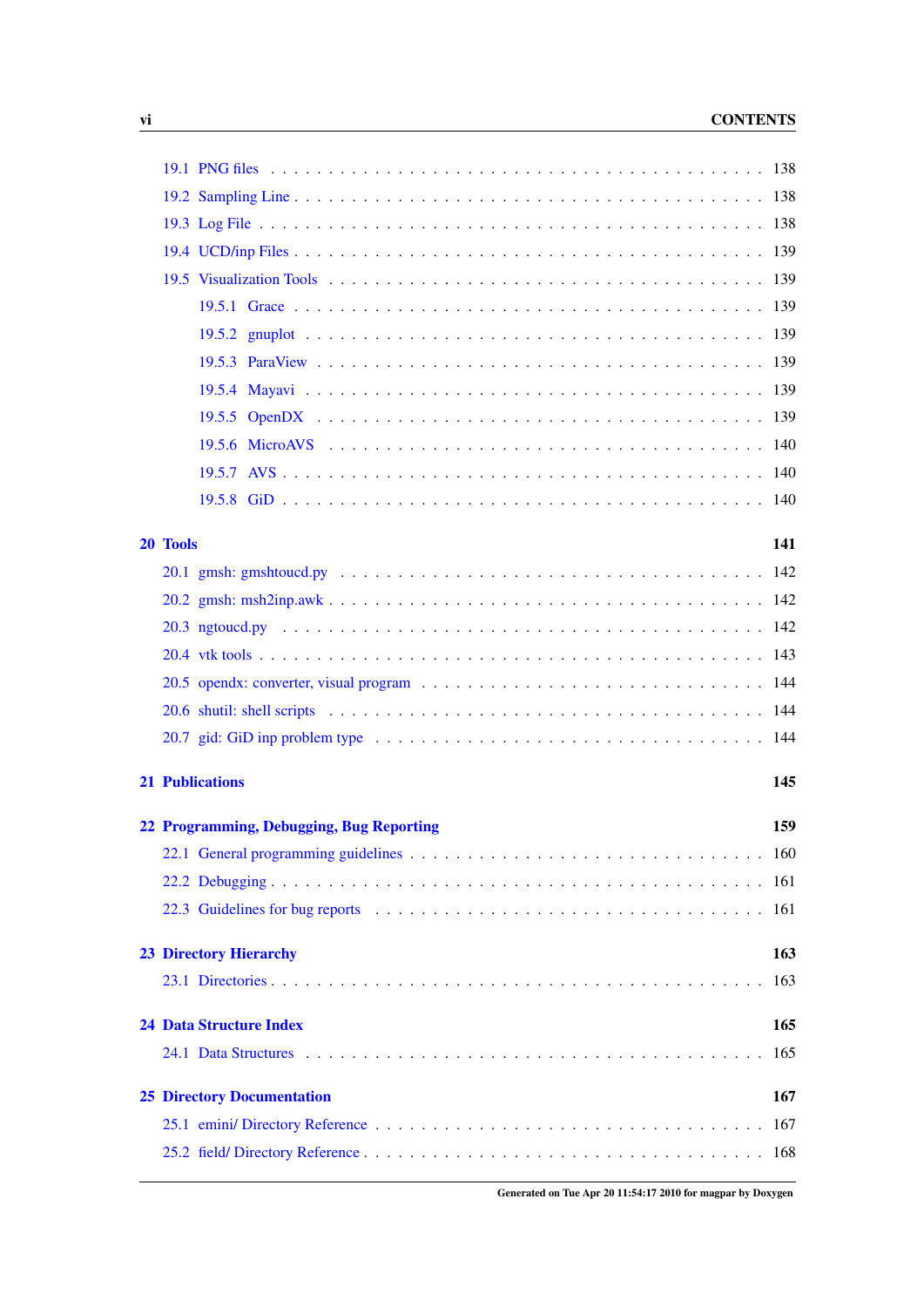|  | <b>26 Data Structure Documentation</b><br>179 |  |
|--|-----------------------------------------------|--|
|  |                                               |  |
|  |                                               |  |
|  |                                               |  |
|  |                                               |  |
|  |                                               |  |
|  |                                               |  |
|  |                                               |  |
|  |                                               |  |
|  | 26.1.1.7                                      |  |
|  | 26.1.1.8                                      |  |
|  |                                               |  |
|  |                                               |  |
|  |                                               |  |
|  |                                               |  |
|  |                                               |  |
|  |                                               |  |
|  |                                               |  |
|  |                                               |  |
|  |                                               |  |
|  |                                               |  |
|  |                                               |  |
|  |                                               |  |
|  |                                               |  |
|  |                                               |  |
|  |                                               |  |
|  |                                               |  |

Generated on Tue Apr 20 11:54:17 2010 for magpar by Doxygen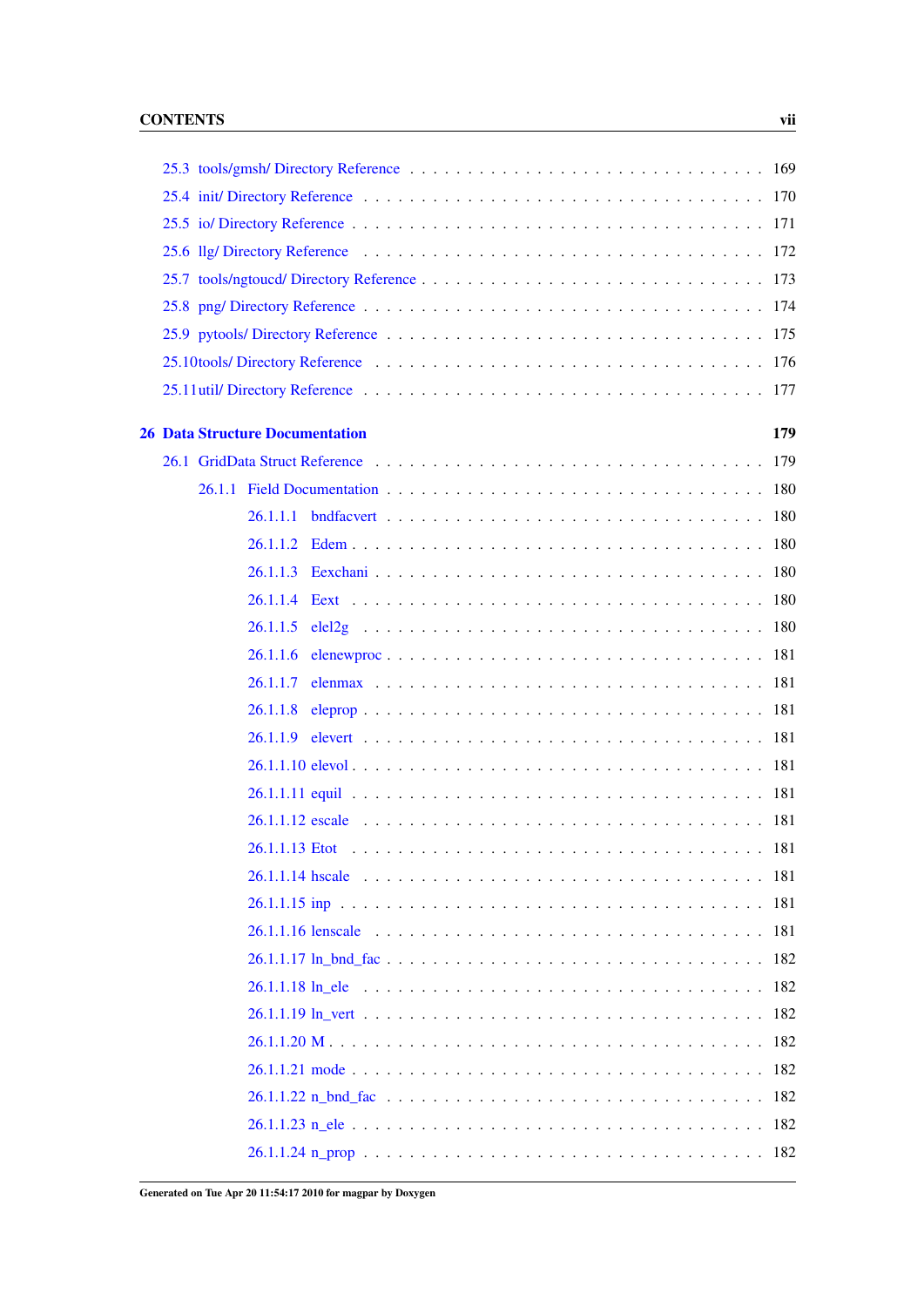#### viii CONTENTS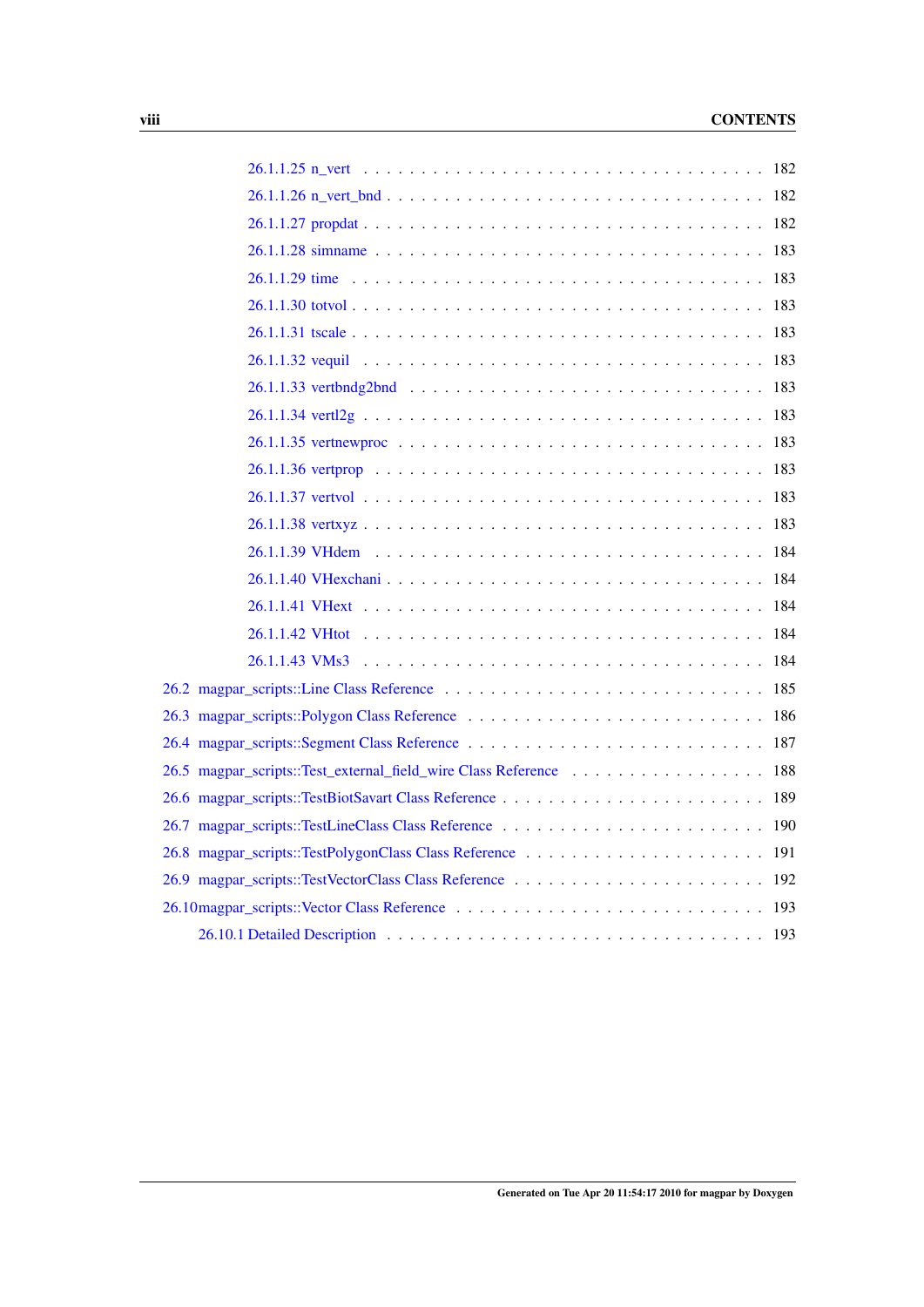# <span id="page-10-0"></span>magpar - Parallel Finite Element Micromagnetics Package

#### Author

Werner Scholz <http://www.magpar.net/>

#### Version

#define MAGPAR\_VERSION "0.9"

#define MAGPAR\_REVISION "3061M"

#### Warning

This software is still in experimental stage. Use at your own risk.

## <span id="page-10-1"></span>1.1 Documentation

If you use magpar and publish results, which have been obtained/derived from its simulations, please cite the paper given on the [Publications](#page-154-1) page and drop me a note at magpar(at)magpar.net.

- [Introduction](#page-12-1)
- [Features](#page-14-1)
- [ChangeLog](#page-16-1)
- [Structure](#page-24-1)
- [Performance](#page-28-1)
- [Supported Machines](#page-32-1)
- [Required Software](#page-34-1)
- [Licenses](#page-38-1)
- [Installation](#page-50-1)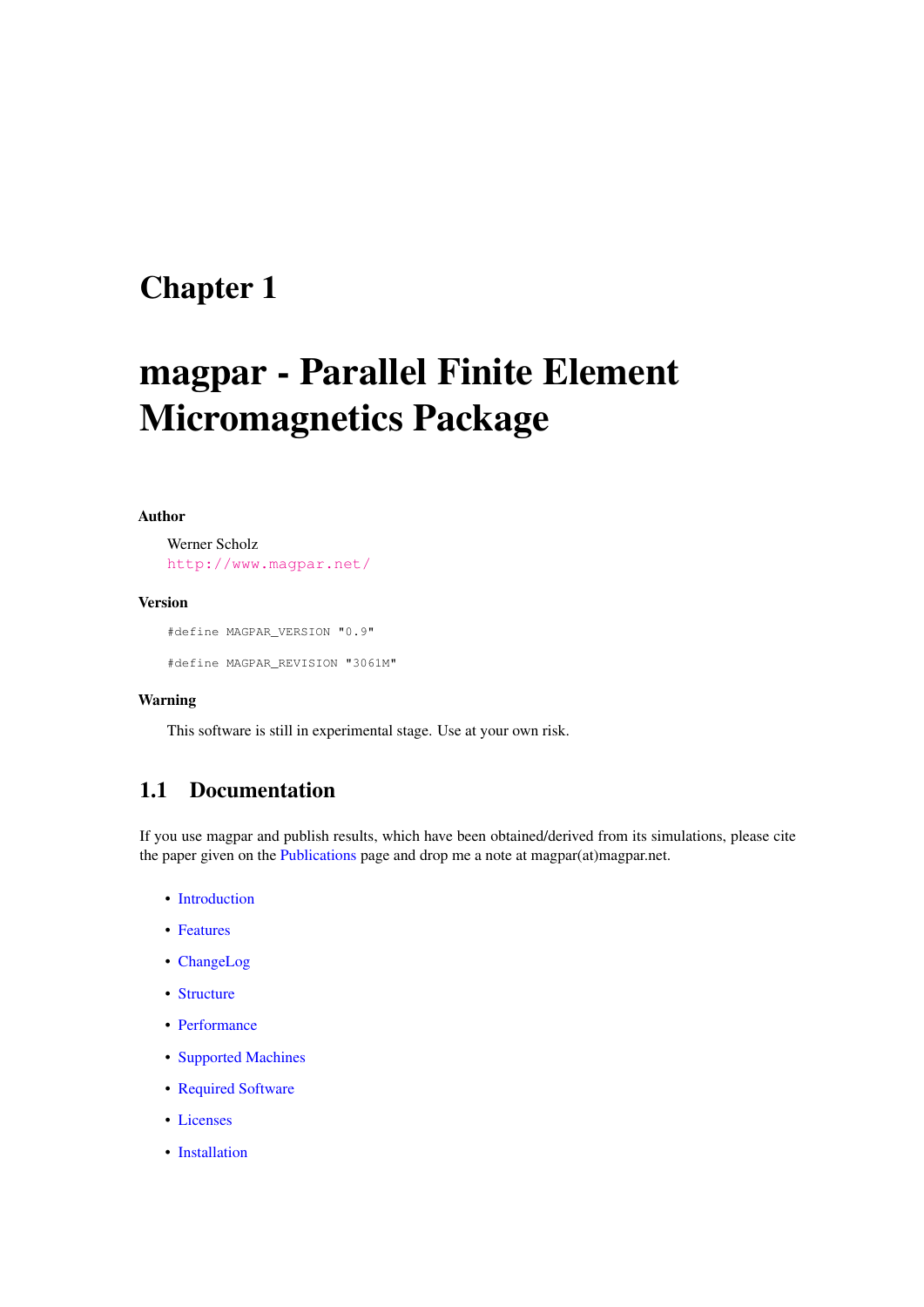- [FAQ](#page-80-1)
- [Preprocessing](#page-102-1)
- [Input Files for Simulations](#page-108-1)
- [Output Files of Simulations](#page-126-1)
- [Examples](#page-132-1)
- [Postprocessing](#page-146-1)
- [Tools](#page-150-1)
- [Publications](#page-154-1)
- [Programming, Debugging, Bug Reporting](#page-168-1)

This reference manual is also available in [PDF format](#page-0-0) (without figures though).

## <span id="page-11-0"></span>1.2 License

magpar is distributed under the terms of the [GNU General Public License](#page-44-1)

Copyright (C) 2002-2010 Werner Scholz

(at your option) any later version.

www: http://www.magpar.net/ email: magpar(at)magpar.net magpar is free software; you can redistribute it and/or modify it under the terms of the GNU General Public License as published by the Free Software Foundation; either version 2 of the License, or

magpar is distributed in the hope that it will be useful, but WITHOUT ANY WARRANTY; without even the implied warranty of MERCHANTABILITY or FITNESS FOR A PARTICULAR PURPOSE. See the GNU General Public License for more details.

You should have received a copy of the GNU General Public License along with magpar; if not, write to the Free Software Foundation, Inc., 59 Temple Place, Suite 330, Boston, MA 02111-1307 USA

## <span id="page-11-1"></span>1.3 Acknowledgment

I would like to gratefully acknowledge the encouragement and support of my supervisors Josef Fidler and Thomas Schrefl from the [Advanced Magnetism Group](http://magnet.atp.tuwien.ac.at/) at the [Vienna University of](http://www.tuwien.ac.at/) [Technology](http://www.tuwien.ac.at/).

My friends and colleagues Dieter Suess, Rok Dittrich, Hermann Forster, Vassilios Tsiantos and Thorsten Matthias supported me with many tips and tricks.

In addition I would like to thank Roy Chantrell for his encouragement, which finally motivated me to implement this package.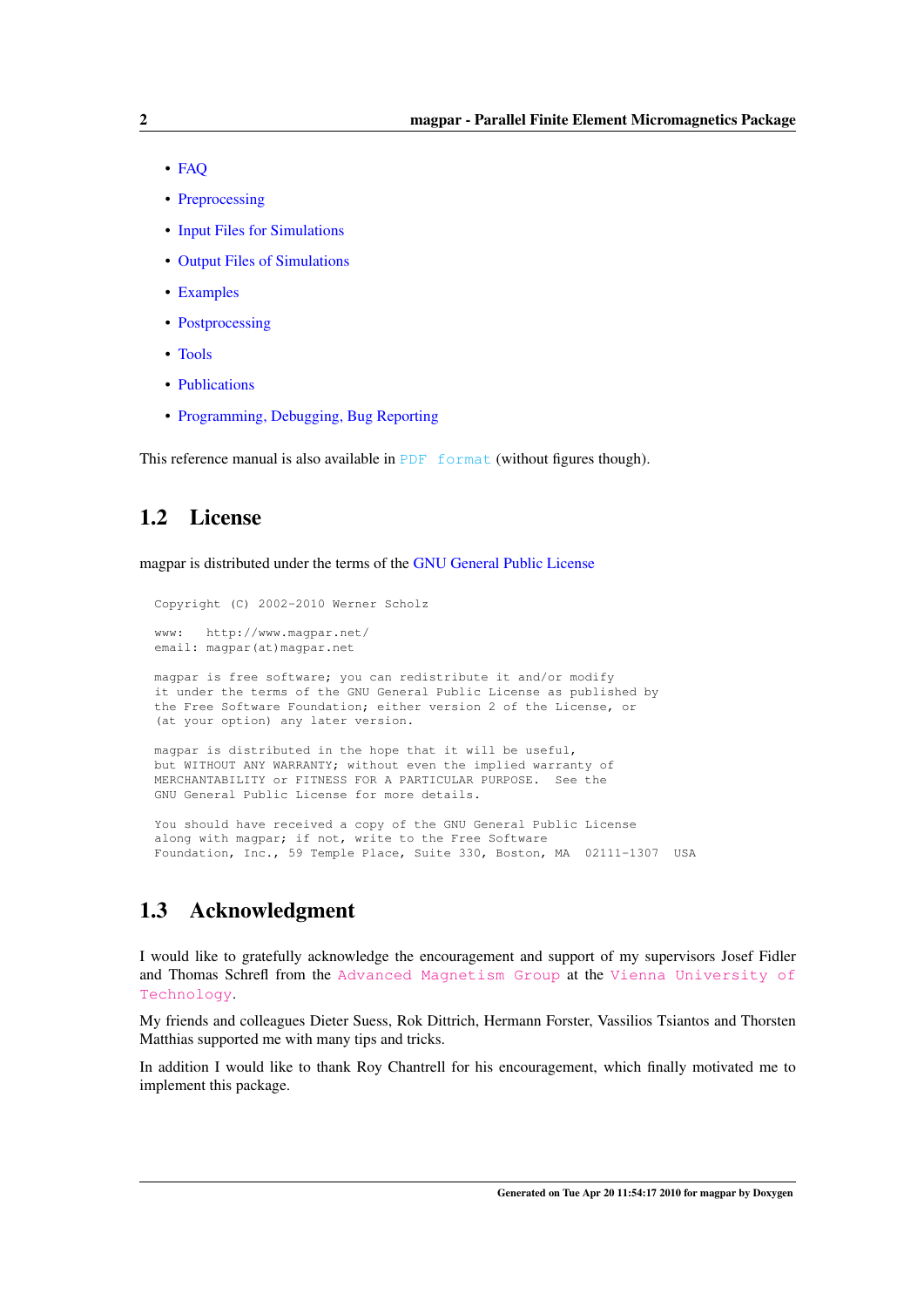<span id="page-12-1"></span><span id="page-12-0"></span>Introduction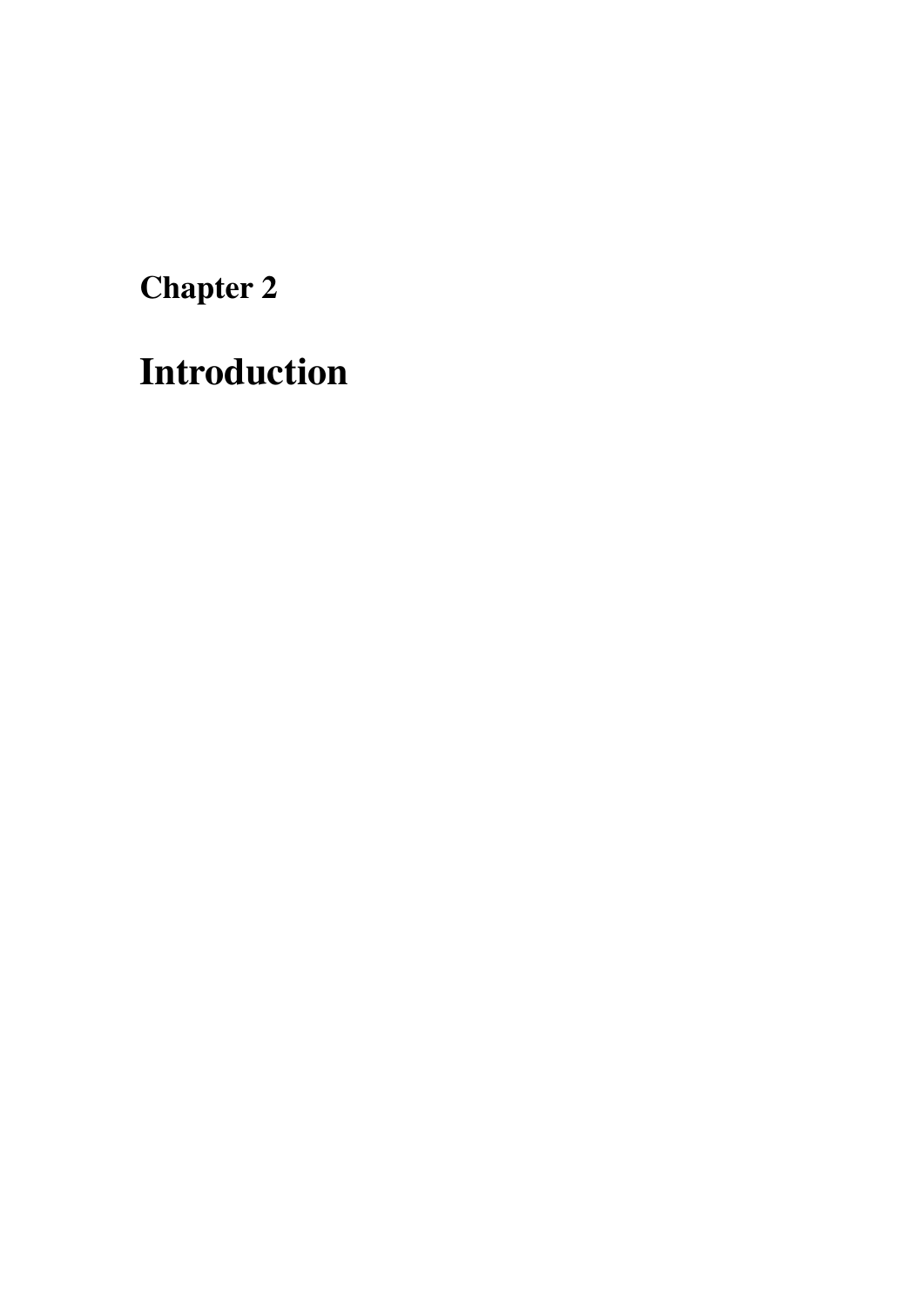The properties of modern magnetic materials are strongly influenced by their microstructure. The continuing improvement of the properties of SmCo based magnets has been made possible by additives like Cu and Zr and a refined processing route and heat treatment, which have a great impact on the resulting cellular precipitation structure. The typical size of the cells is in the order of 100 nm with an intercellular phase of around 10 nm. The particle size in magnetic recording tapes is of the same order of magnitude. The typical grain size in current hard disk storage media is about 8 nm with an intergranular region of about 2 nm for exchange decoupling of the grains.

These structures are so small that quantum mechanical effects like exchange have to be taken into account. However, they are too large for a pure quantum mechanical description, which would exceed the capabilities of today's ab-initio computational models. On this intermediate level between the macroscopic world and a description with atomic resolution, micromagnetic models have proved to be a useful tool. These computational models provide great freedom in the choice of experiment conditions and in the variation of material parameters. In addition to measurements of the remanent magnetization and the coercive field, it is possible to study the details of the magnetization distribution and the magnetization reversal processes, which are difficult to investigate experimentally.

In various fields of computer aided engineering like structural analysis, fluid dynamics, and electromagnetic field computation, as well as micromagnetics the finite element method has been successfully applied. Especially its flexibility in modeling arbitrary geometries has made it very popular. In the light of the importance of the microstructure of magnetic materials the finite element method has been chosen for the implementation of a micromagnetic model.

There are several commercial and open source micromagnetics packages available, however all of them use the finite difference method. In addition, static energy minimization methods for the study of SmCo permanent magnets as well as dynamic time integration methods for the investigation of the magnetization dynamics in magnetic nanoparticles are desirable.

Therefore, a finite element micromagnetics package has been implemented which combines several unique features:

- Applicability to a variety of static and dynamic micromagnetic problems including uniaxial and cubic anisotropy, exchange, magnetostatic interactions and external fields
- Flexibility of the finite element method concerning the geometry and accuracy by using unstructured graded meshes
- Availability due to its design based on free, open source software packages
- Portability to different hardware platforms, which range from simple PCs to massively parallel supercomputers
- Scalability due to its highly optimized design and efficient libraries
- Versatility by including static energy minimization and dynamic time integration methods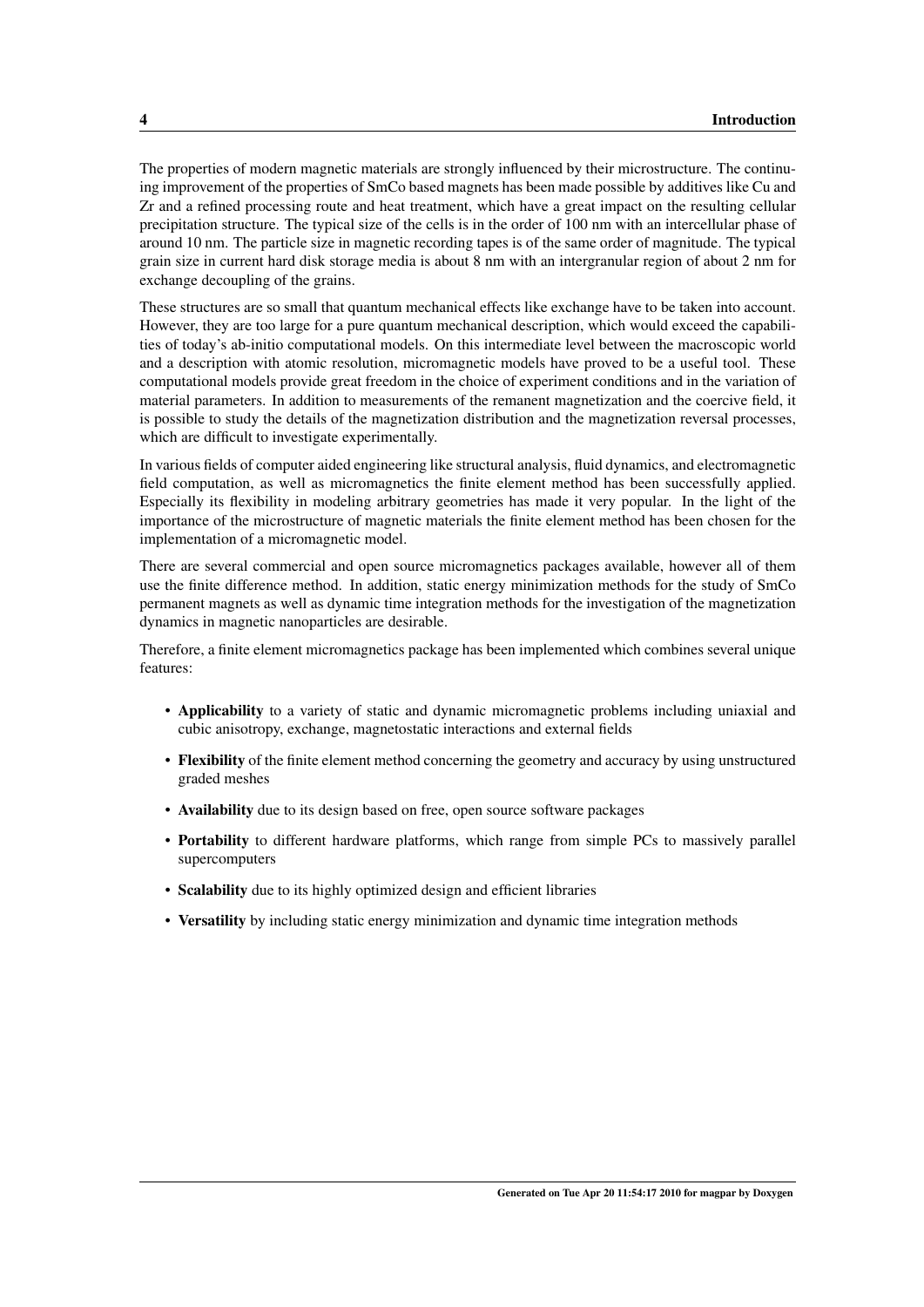<span id="page-14-1"></span><span id="page-14-0"></span>Features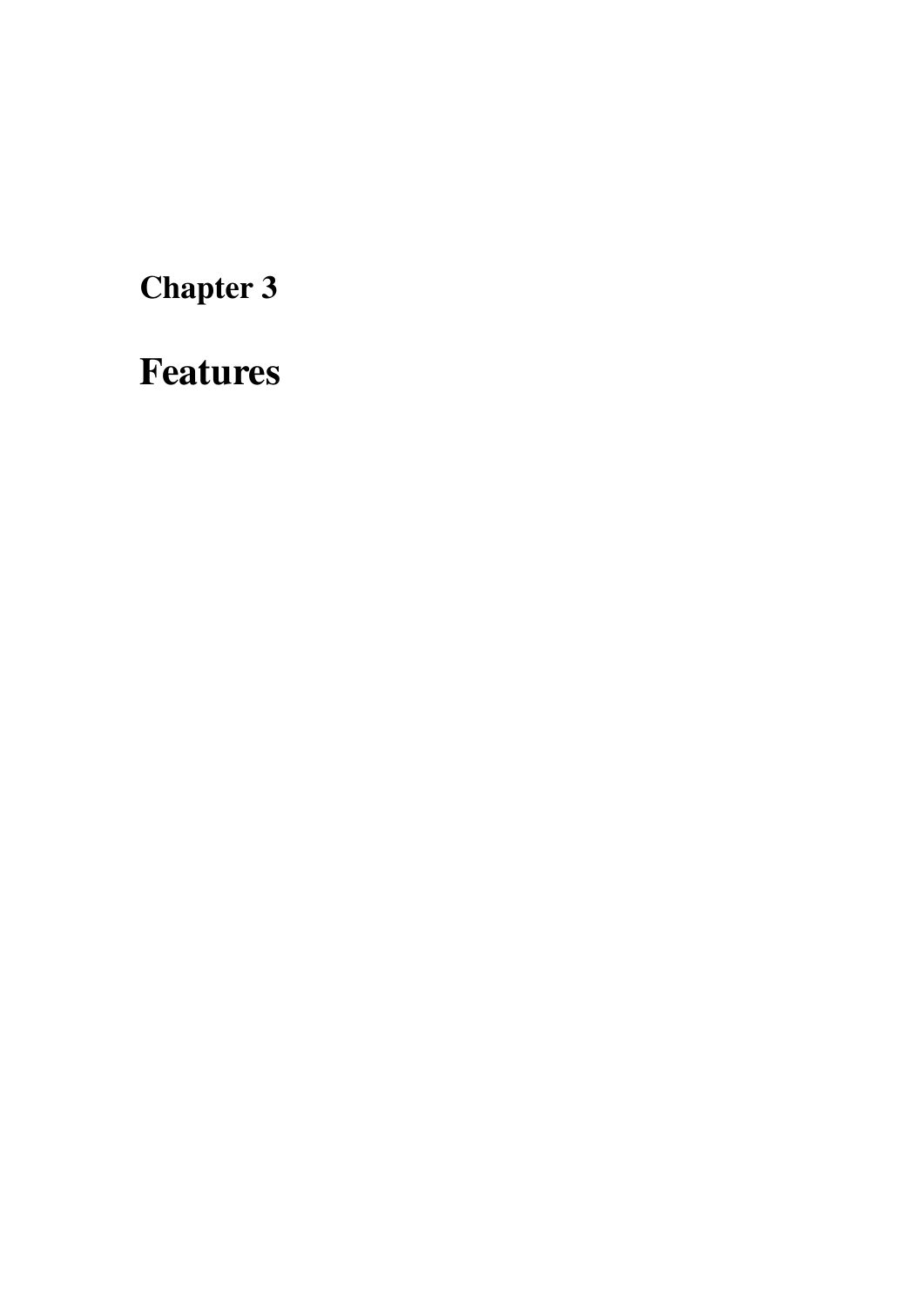- Micromagnetics (see [Input Files for Simulations\)](#page-108-1)
	- Uniaxial and cubic anisotropy
	- Exchange
	- Magnetoelastic effects
	- Magnetostatic field (hybrid FEM/BEM method)
	- External field (quasistatic, sweeping, rotating)
- Dynamic integration of Landau-Lifshitz-Gilbert equation of motion using the [SUNDIALS](#page-35-4) library
- Static energy minimization using the [TAO](#page-36-7) library
- Data output [\(Output Files of Simulations\)](#page-126-1)
	- Log files
	- PNG files
	- UCD files
	- "sampling line"
- Mesh import (see [Preprocessing\)](#page-102-1)
	- [MSC.Patran](#page-107-1) neutral file
	- AVS [project.inp, project.out: finite element mesh](#page-111-2) file
	- [Gmsh](#page-103-1) , [GiD](#page-105-3) meshes
- Mesh analysis (see [Output Files of Simulations\)](#page-126-1)
	- element and node volumes (max,min,avg)
	- edge lengths (max,min,avg)
	- element quality check
	- model bounding box
	- volume by property id
- Mesh distortion: shift, scale mesh; mimic surface/interface roughness
- Mesh refinement
	- full regular refinement before partitioning:  $x8^n$  number of nodes and elements for *n* refinement iterations
- Problem independent parallelization (see [Performance\)](#page-28-1)
- Performance evaluation: timing, profiling (in every subroutine)
- Easy activation of optional components
- Consistency checking: assert statements
- Memory allocation tracking: PetscMalloc, PetscFree, memory usage statistics
- C++ compatible: required by TAO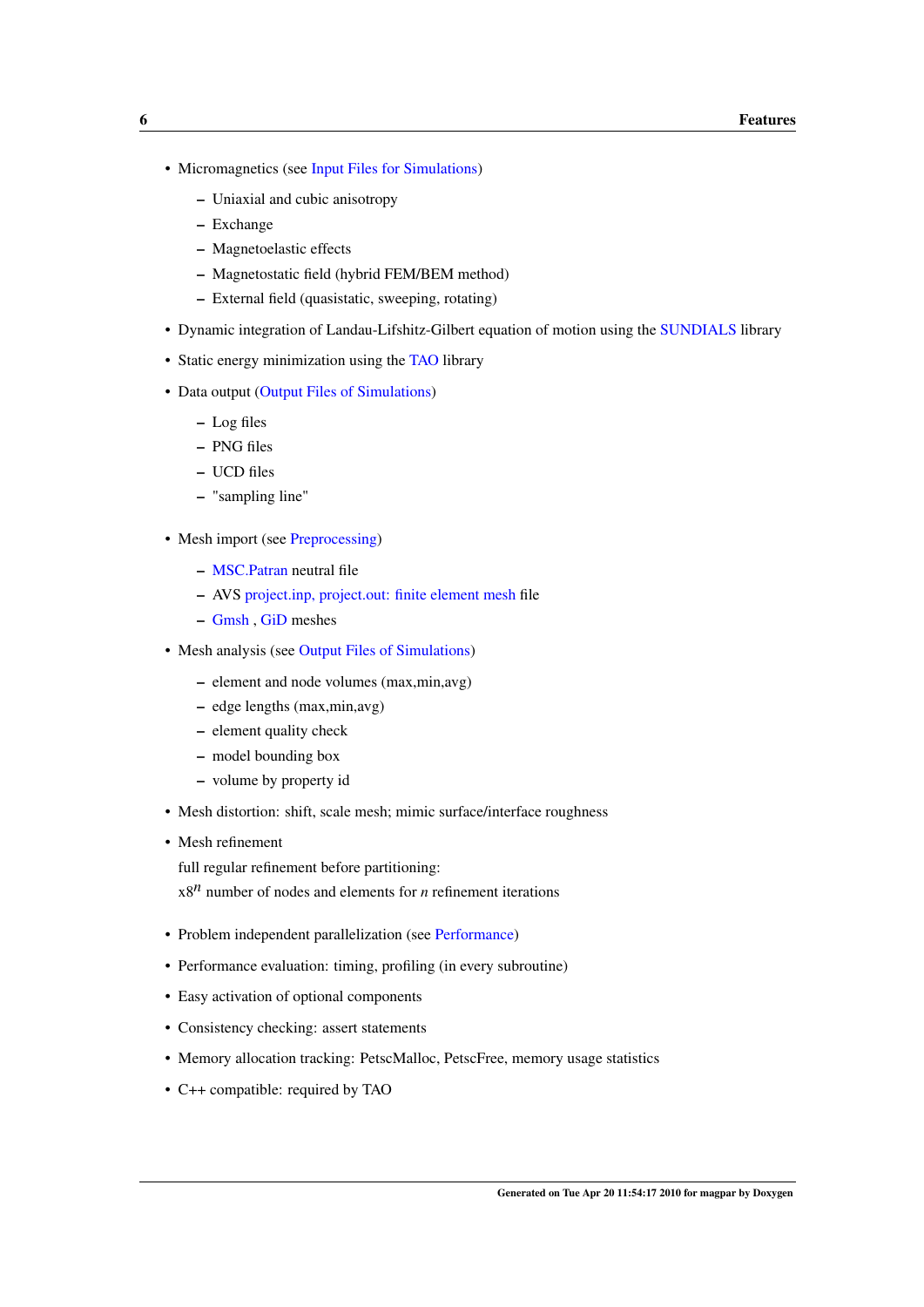<span id="page-16-1"></span><span id="page-16-0"></span>ChangeLog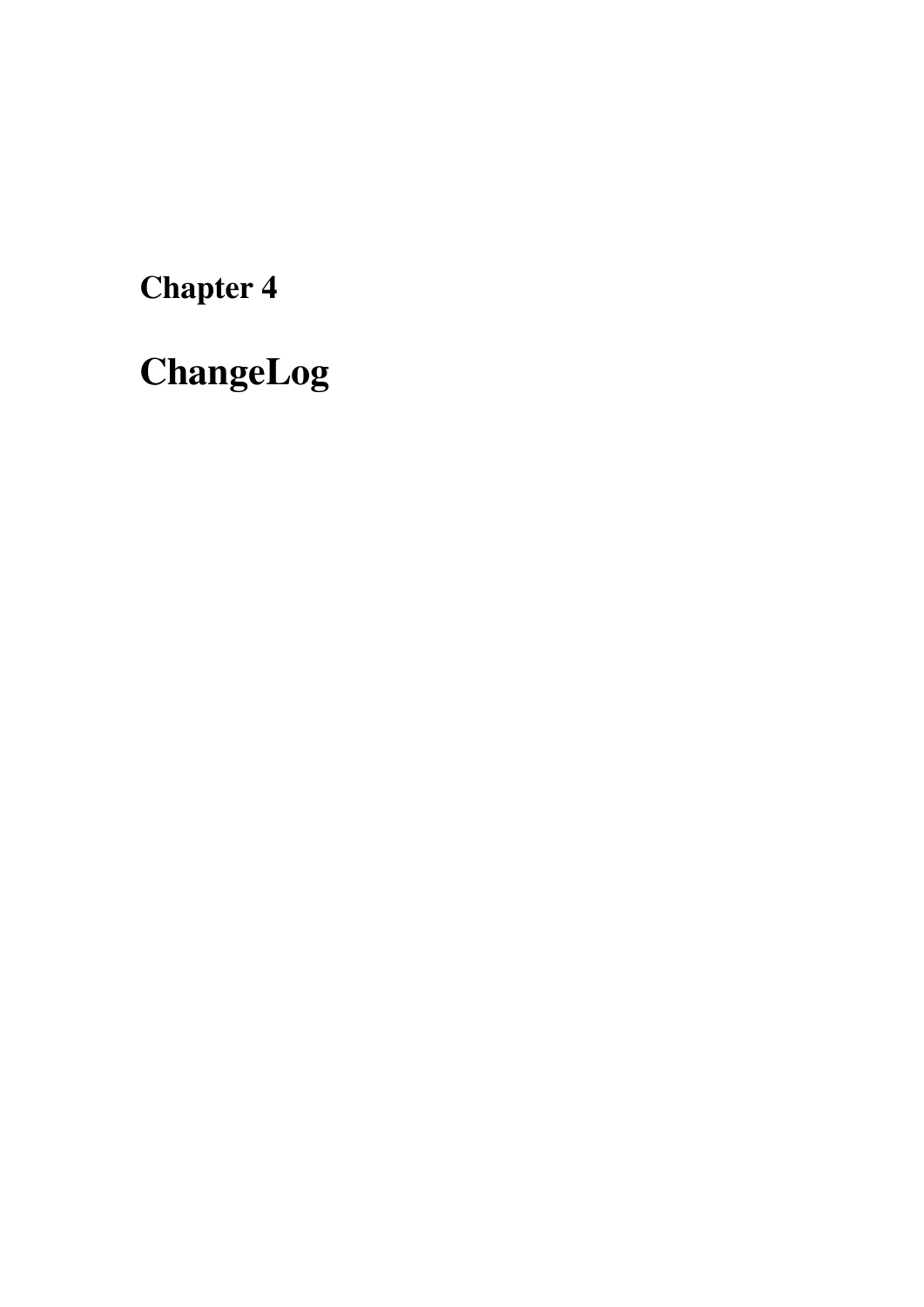#### • version 0.9 (3061) - April 20, 2010

- added Rok Dittrich's demag energy and demag factor calculator for regular prisms: s\_ demagcalc (2586)
- appended suffix to all scripts, e.g. .py, .sh, .awk helps Windows users (2618)
- new command line option -condinp\_file\_t\_ns [\(allopt.txt\)](#page-112-1) implemented in checkiterationllg.c (2535,2544)
- lock magnetization with alpha=999 in [project.krn: material properties](#page-109-2) (2540)
- deactivated mesh partitioning, activated bandwidth optimization by default (2401,2471,2475)
- fixed problem where magpar exits too early when hstepfile is used thanks to a bug report by Dr. Han (2521)
- added Stefan Tibus's new [gmsh: msh2inp.awk](#page-151-3) (implemented in awk) (2538)
- replaced calls to Metis functions by new implementations: Mesh2Nodal(), Mesh2Dual() (this removes magpar's dependency on Metis - unless mesh partitioning is used) (2674)
- magpar runs in parallel also on Windows: [Compiling magpar in Cygwin for Windows](#page-92-4) (2696,2712)
- new implementation of Karlqvist head field (hext\_kq.c) contributed by Josephat Kalezhi (3001- 3004,3008,3024)
- new -magdist\_llg, -magdist\_ns options (add\_allopt\_txt) (2980)
- added example material parameters to [project.krn: material properties](#page-109-2) (2973, 3029)
- revised makefiles: split Makefile and separated out Makefile.devel (3021,3026)
- update and default to PETSc version 3.0.0 and TAO 1.10 (2706,2711)
- removed support for PETSc versions older than 2.3.3 (2400)
- removed support for SUNDIALS versions older than 2.3.0 (2400)
- removed support for BlockSolve (PETSc 3.1 removed BlockSolve interface)
- update for new default library versions: PETSc 3.0.0-p12 (3015), TAO 1.10-p1 (2890), LA-PACK 3.2.1, MPICH2 1.2.1p1 (3009), zlib 1.2.4 (3009, 3016), libpng 1.4.1 (3016), ParMetis 3.1.1 (2559)
- preparations for PETSc 3.1 (still waiting for TAO update) (3014)
- new targets in Makefile.libs to simplify [Compiling magpar using the MinGW compilers in](#page-93-1) [Cygwin](#page-93-1) (3038,3041,3048)
- added options for downloading, compiling, activating hypre in PETSc-config-magpar.py (inactive by default) (2519)
- improvements to the initialization routines, which can reduce the setup time and memory requirements for large models significantly, especially matrix preallocation for the field matrices and in facnb.c::FacNB (2562,2564,2571,2583,2585,2697)
- various improvements, fixes to documentation, e.g. "Physical Volumes" in Gmsh models (.geo files) have to start with 1 [\(Gmsh\)](#page-103-1); reported by Rajmani Gaur - thanks! (2633); [InstallationOnSolarisSPARC](http://www.magpar.net/InstallationOnSolarisSPARC) described by Stefan Tibus (2770)
- updated list of [Publications](#page-154-1) (2705,2708,2984,2926,2959,2998,3031-3036,3043- 3047,3050,3052,3053)
- version 0.9rc2 (2916) 2009-12-09
- version 0.9rc1 (2735) 2009-08-20
- version 0.8 (2383) Dec. 14, 2008
	- revised [Makefile system](#page-58-1) (1148,1187,1263-1267,1839,2002,2004)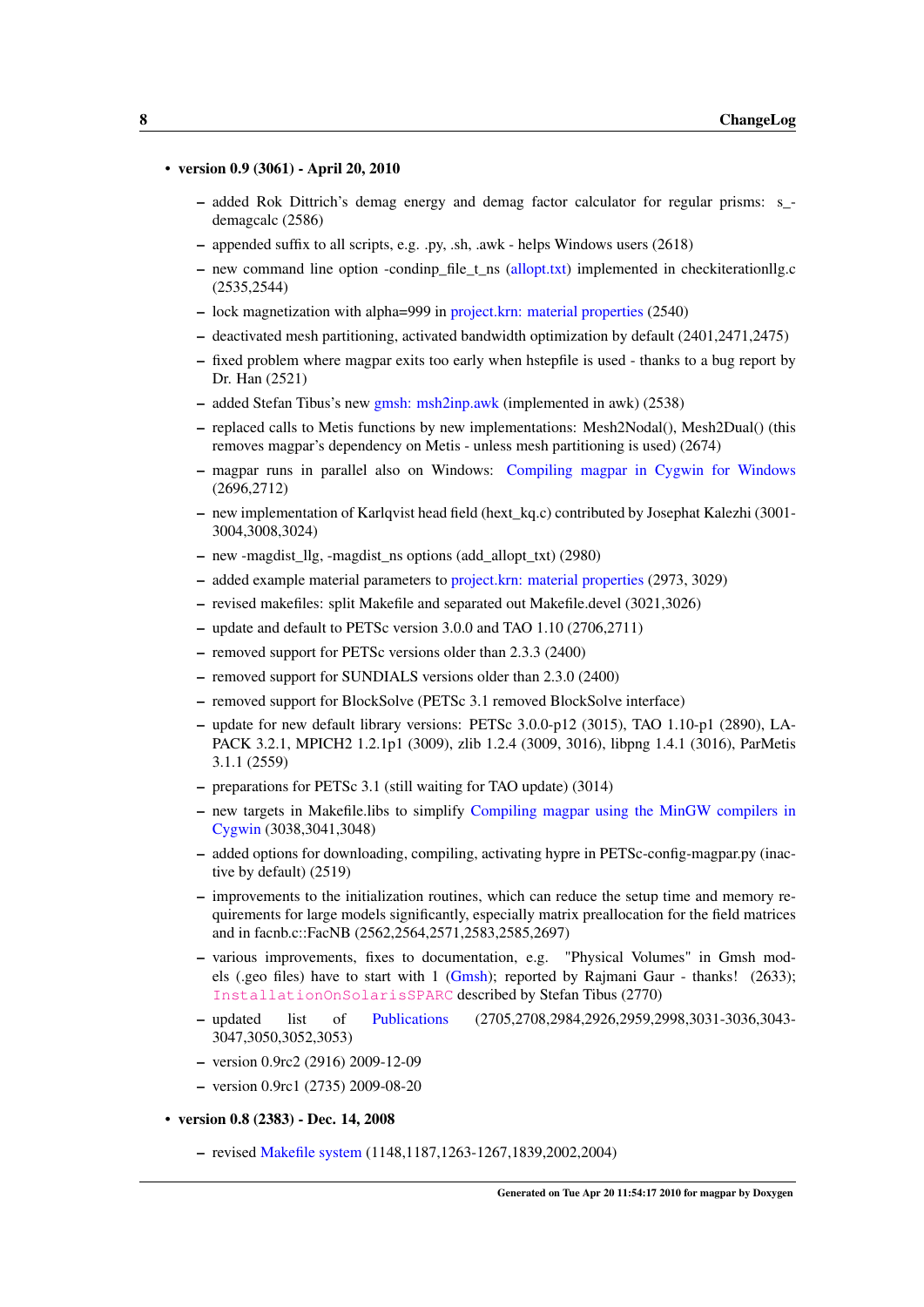- $-$  updated documentation, added call and caller graphs (e.g. see main.c), manual in [PDF](#page-0-0) [format](#page-0-0), fixed and updated links (1151,1383,1362,1539,1554)
- updated list of [Publications](#page-154-1) (1689,1980,2314,2360), new sections in [FAQ](#page-80-1) : [Running magpar on](#page-95-1) [Windows,](#page-95-1) [How does boundary matrix size scale with mesh length?,](#page-99-4) [Interpolating in a tetrahe](#page-100-1)[dral mesh with barycentric coordinates](#page-100-1) (1617,1814)
- added section on MagParExt, the magpar [Graphical User Interface for Windows](#page-96-1) developed by Tomasz Blachowicz and Bartlomiej Baron (1595,1597)
- added section on [Compiling magpar using the MinGW compilers in Cygwin](#page-93-1) (2271,2322,2327,2338)
- fixed field sweep implementation (thanks to patches by Stefan Tibus, Univ. of Konstanz) (1153); use "-tol 0" with field sweep! (1165)
- new option -condinp\_equil\_j [\(allopt.txt\)](#page-112-1) implemented by Stefan Tibus (1690)
- new option -hext ho hstepfile [\(allopt.txt\)](#page-112-1) implemented by Stefan Tibus (1691)
- various fixes and speedups for initialization of exchange and anisotropy field, calculate energy density, average magnetization based on magnetic volume so airboxes do not skew it (1158,1170,1262,2128,2169,2242)
- speed up boundary matrix calculation, separated out function bele.c to calculate contributions to individual matrix elements (1203,1940)
- set new defaults for TAO options (2310,2326) see [allopt.txt](#page-112-1) ; implemented new convergence test for energy minimization (2284)
- added inp2vt converters from Stefan Tibus [\(vtk tools\)](#page-152-1) (1430)
- fixed png output to honor option -res again (1225)
- fixed png output to take cut at the correct position (1226,1233,1246)
- added second png slice output (see writedatapng2.c and [allopt.txt\)](#page-112-1) (1414)
- fixed problems with demag field calculation in certain geometries/FE meshes: fix suggested by Hiroki Kobayashi, Fujitsu (1408)
- added [General programming guidelines](#page-169-1) section to [Programming, Debugging, Bug Reporting](#page-168-1) (1407)
- update for latest library versions (libpng, petsc, mvapich2, parmetis) (1405,1424,1428,1739,1933,2220,2311,2367); (override settings as shown in [Makefile.in.host\\_oldlibs](#page-66-2) to continue using older library versions)
- $-$  fixed "-init mag 12": head-to-head transverse domain wall with transition region (1425)
- added "-init\_mag 13": head-to-head vortex wall (1569)
- updated [Programming, Debugging, Bug Reporting](#page-168-1) page (1454)
- $-$  fixed run modes 2,3 [\(allopt.txt\)](#page-112-1) (1459,1461)
- changed default divtol for psolve KSP to 100 (1503)
- checked magpar with [Valgrind](http://valgrind.org/) for memory corruption
- version 0.8pre4 (1729) 2008-08-20
- version 0.8pre3 (1568) 2008-07-18
- version 0.8pre2 (1320) 2008-02-20
- version 0.8pre1 (1315) 2008-02-20
- version 0.7 (1145)- Nov. 2, 2007
	- update for PETSc version 2.3.3 (requires TAO 1.9)
	- update for PETSc version 2.3.2 (requires TAO 1.8.2)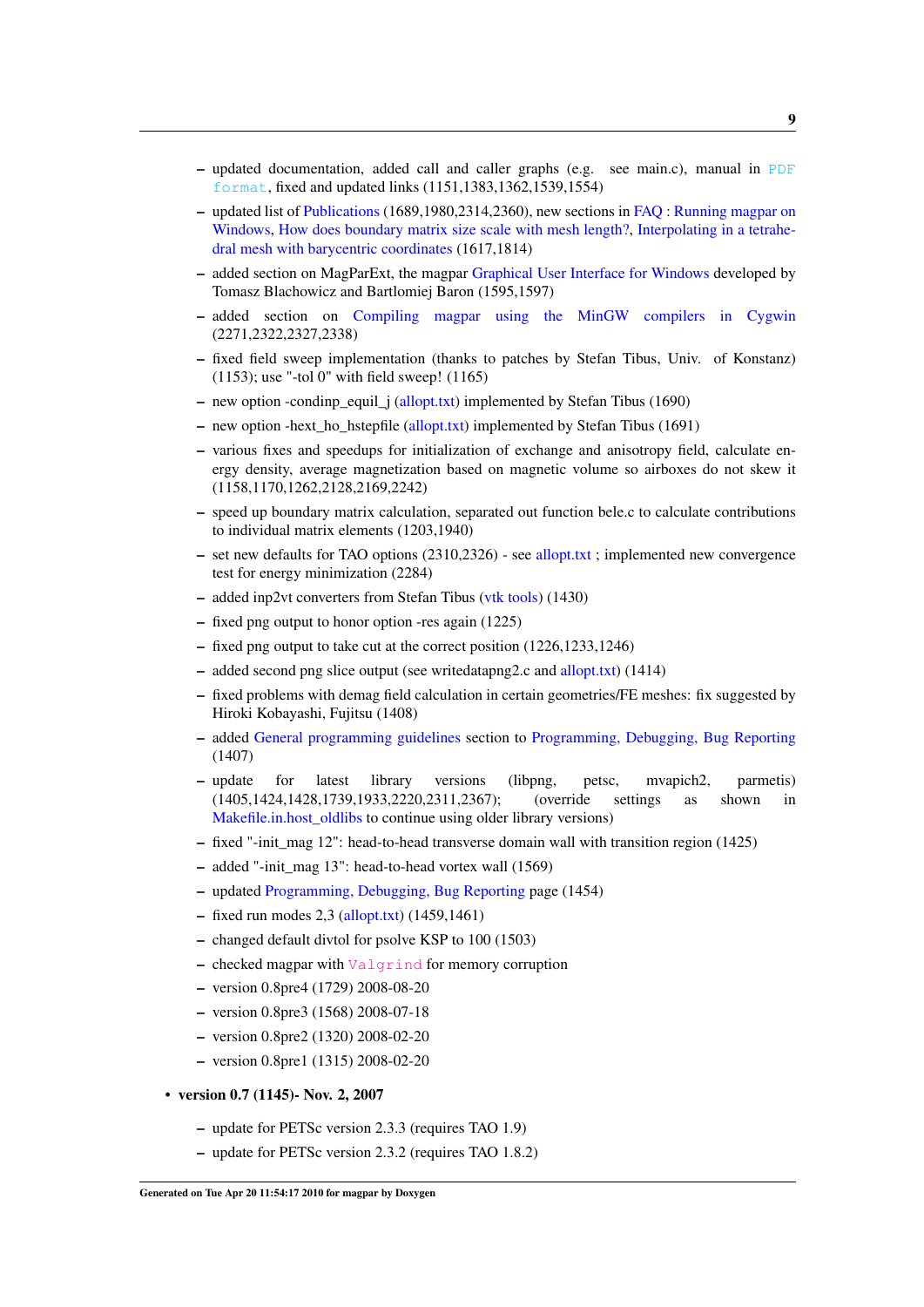- dropped support for PETSc version 2.1.6 and earlier (i.e. version 2.2.0 or later required)
- update for SUNDIALS version 2.3.0
- dropped support for SUNDIALS versions before 2.1.0
- SUNDIALS/PVode saves its information in a separate log file [project.log\\_pvode](#page-130-3)
- improved [Makefile system,](#page-58-1) updated [Installation](#page-50-1) instructions
- created new Makefile.in.tmpl for machine specific settings (cf. [magpar\)](#page-57-1)
- created new [Makefile.libs](#page-69-1) for automatic download, configuration, compilation, installation of all libraries
- new import filter [gmsh: gmshtoucd.py](#page-151-4) for [Gmsh](#page-103-1) finite element meshes
- new [OpenDX](#page-148-7) tools: inp2dx converter and visual program
- moved all tools to src/tools/
- updated example [sphere\\_larmor: Larmor precession](#page-135-1) and added example [mumag3b: mumag](#page-140-2) [standard problem #3 with 2 cubes](#page-140-2) with [Gmsh](#page-103-1) geometry and mesh files
- updated implementation of magnetoelastic effects and accompanying example [stress: Mag](#page-143-1)[netoelastic effects on domain structure](#page-143-1) (originally implemented by Ahmet Kaya from the re-search group of [Jim Bain](http://www.ece.cmu.edu/~jbain/) and [Jimmy Zhu](http://www.ece.cmu.edu/~jzhu/) at the [Data Storage Systems Center](http://www.dssc.ece.cmu.edu/) [\(DSSC\)](http://www.dssc.ece.cmu.edu/) at [Carnegie Mellon University](http://www.cmu.edu/index.shtml))
- all magpar options now have (reasonably sane) default values if not defined (complete list and defaults given in [allopt.txt: simulation parameters](#page-109-3) )
- all external fields are now added up in hexternal.c, so different implementations can be active at the same time
- source code restructured and cleaned up: renamed files (e.g. hexternalcust.c is now hext\_cu.c, moved code around, combined/removed some files; this wil likely break any third party extensions (e.g. hexternalcust.c, etc. - please contact me if you need help porting your extensions to this new magpar version).
- reduced number of global variables (reduced size of struct [GridData\)](#page-188-1) by using more local and static variables
- removed (incomplete) implementation of periodic boundary conditions
- automated regression testing using standard examples
- simplified input files for examples, added sample output files
- added new simulation modes (2,3) (check [allopt.txt: simulation parameters](#page-109-3) for details)
- new options (check [allopt.txt: simulation parameters](#page-109-3) for details) :
	- \* -mesh\_scale
	- \* -shift
	- \* -optimizebw
	- \* -metispartition
	- \* -nsliceprop{ser,par}
	- \* -mode 99
	- \* -hdemag  $u\{1,2\}$  ksp type
	- \* -helastic\_propfile
	- \* -hext\_cu
	- \* -logpid
	- \* -psolve\_ksp\_∗
	- \* -ts\_logsteps
	- \* -ts\_nsteps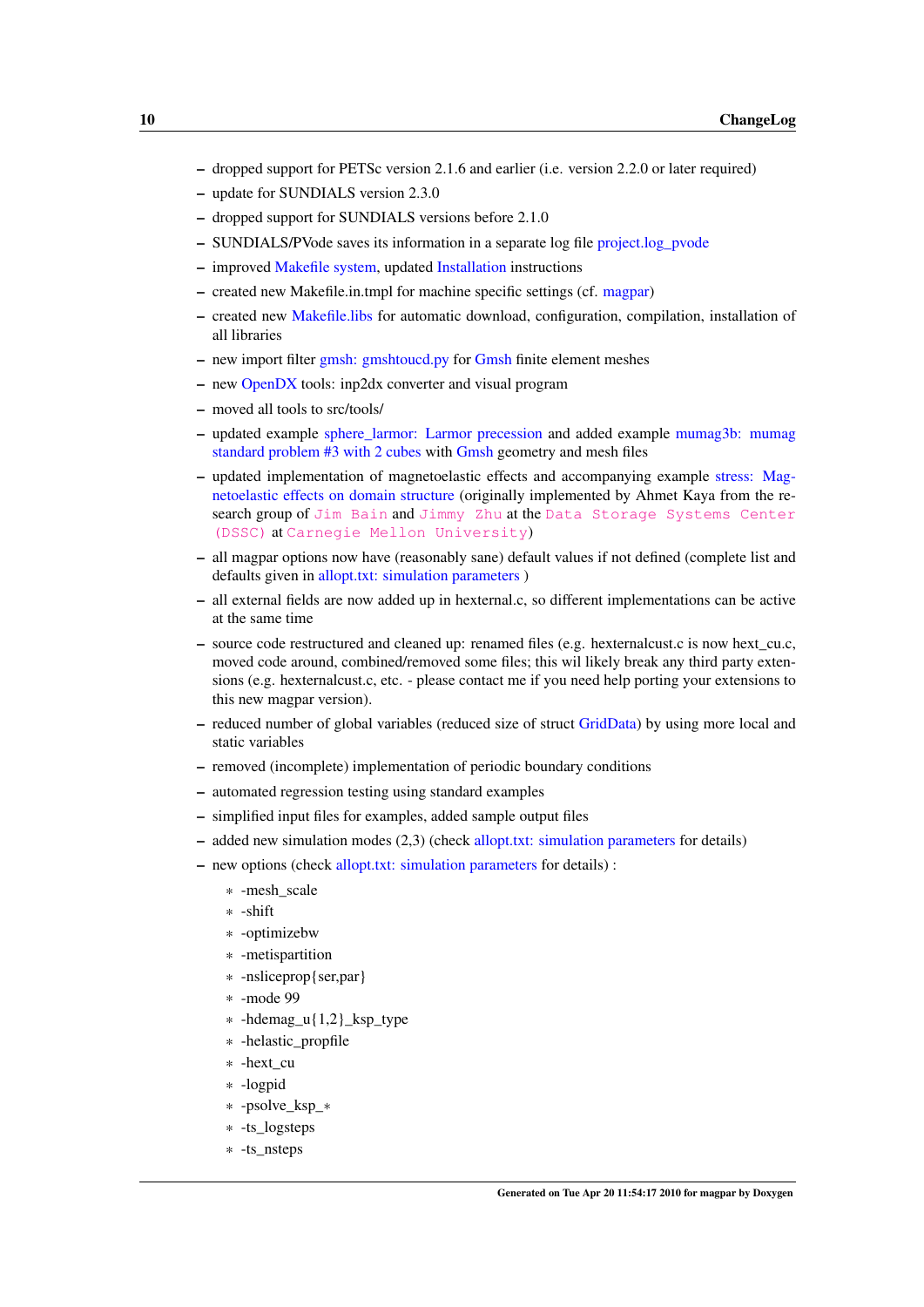- removed several options (check [allopt\\_ret.txt\)](#page-124-1)
- renamed magpar executable magpar.exe (instead of magpar. ${O,g}_{c++}$ )
- new version of [ngtoucd.py](#page-151-5) (which recognizes several top-level-objects and assigns them different property ids) contributed by [Richard Boardman](http://www.soton.ac.uk/~rpb/)
- version 0.7pre4 (1131) 2007-10-26
- version 0.7pre3 (951) 2007-09-20
- version 0.7pre2 (754) 2007-07-20
- version 0.7pre1 (735) 2007-07-12
- version 0.6 (private release)
	- added magnetoelastic effects and accompanying example [stress: Magnetoelastic effects on do](#page-143-1)[main structure](#page-143-1) implemented by Ahmet Kaya
- version 0.5 (629) Oct. 29, 2005
	- update for PETSc version 2.3.0 (recommended but not required)
	- in turn, PETSc 2.3.0 requires the new TAO release 1.8 (cf. [Installation\)](#page-50-1)
	- speedup of about a factor of 2 (!) with PETSc 2.3.0 in parallel simulations
	- update for SUNDIALS version 2.1.0 (completely new API); magpar is NOT compatible with SUNDIALS version 2.0, but it is still backward compatible with SUNDIALS 1.0 (March 9, 2004 or earlier)!
	- added cubic anisotropy (implemented by [Greg Parker](http://www.parker9.com))
	- expanded format of [project.krn: material properties](#page-109-2) for third Euler angle for cubic anisotropy
	- added example for cubic anisotropy: [sphere\\_cubic: Single domain particle with cubic](#page-136-1) [anisotropy](#page-136-1)
	- added K\_2 term to uniaxial anisotropy (implemented by [Greg Parker](http://www.parker9.com))
	- storing data of the external field in [project.INP.gz](#page-129-2)
	- magpar has been successfully compiled and run on Mac OS X: [Apple Macintosh running Mac](#page-84-2) [OS X](#page-84-2) (thanks to [Richard Boardman](http://www.soton.ac.uk/~rpb/) and [Greg Parker](http://www.parker9.com))
	- update for [Single processor version without MPI](#page-91-3)
	- update for [Compiling magpar in Cygwin for Windows](#page-92-4)
	- $-$  magpar executables for Windows are available on the [magpar homepage](http://www.magpar.net/).
- version 0.4 (383) March 16, 2005
	- update for PETSc version 2.2.1 (recommended but not required), patch by [Richard](http://www.soton.ac.uk/~rpb/) [Boardman](http://www.soton.ac.uk/~rpb/)
	- in turn, PETSc 2.2.1 requires the new TAO release 1.7 (cf. [Installation\)](#page-50-1)
	- please upgrade to PETSc version 2.2.1 and TAO 1.7: support for older versions of PETSc  $(<2.2.1$ ) will be dropped in the next release (to make maintenance of the code easier)
	- use analytical formula for stiffness matrix elements of anisotropy field (cf. stiffmat.c )
	- changed format of [project.krn: material properties](#page-109-2) file: added one column for damping constant, which can now be defined individually for each grain/part of the model (implemented upon request by [Bill Bailey](http://magnet.ap.columbia.edu/))
	- thus, removed option "-alpha" from [allopt.txt: simulation parameters](#page-109-3)
	- symmetrized stiffness matrices for magnetostatic field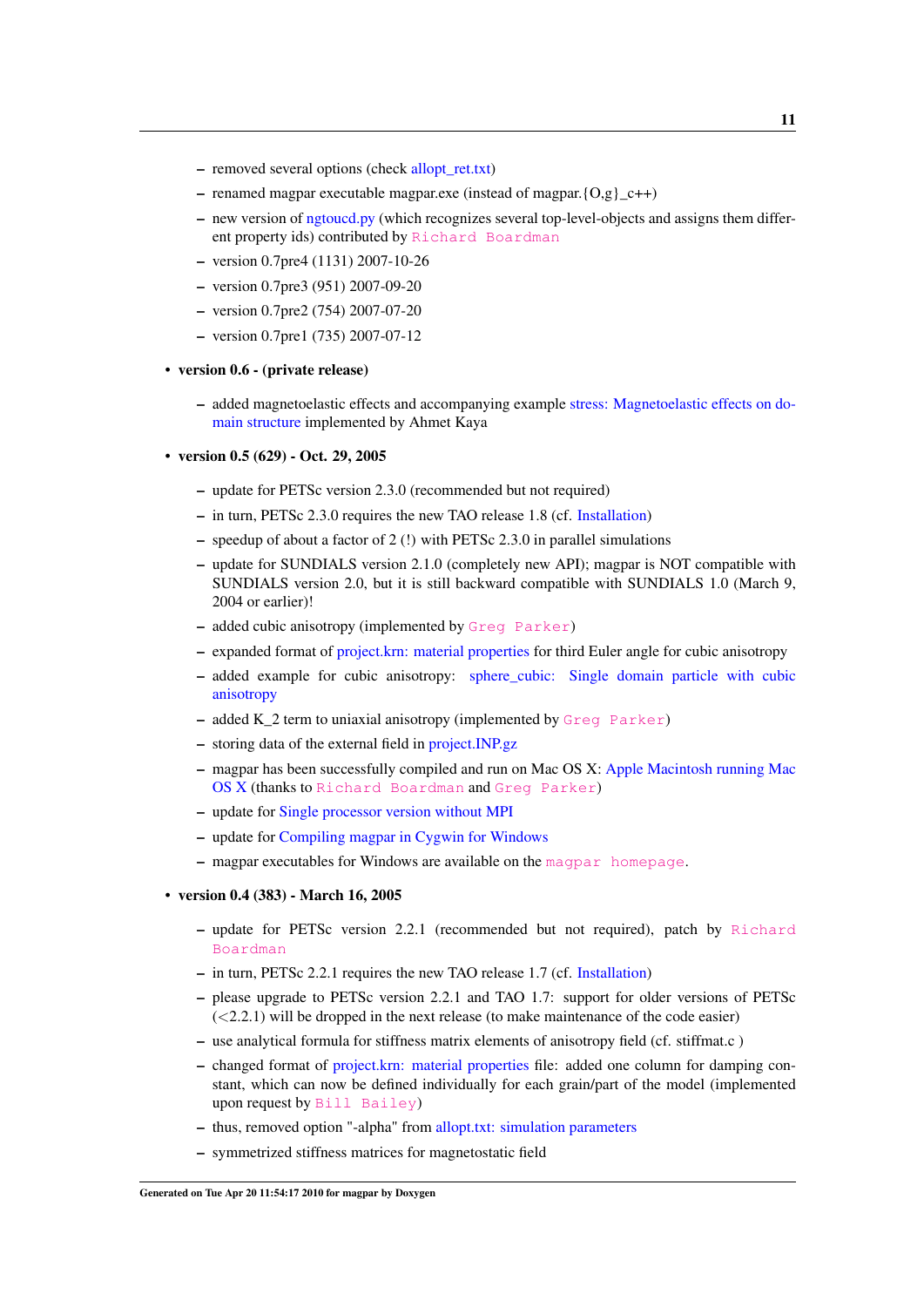- thus, CG solver with ICC preconditioning can be used (update options in your [allopt.txt: sim](#page-109-3)[ulation parameters](#page-109-3) files according to the template [allopt.txt](#page-112-1) and the [Examples!](#page-132-1))
- added new options for user defined selection of linear solver in psolve: "-psolve\_∗" (cf. [al](#page-112-1)[lopt.txt\)](#page-112-1)
- update for [64-bit Linux](#page-82-0) (patch by [Richard Boardman](http://www.soton.ac.uk/~rpb/))
- removed dependency on cblas, updated [Installation](#page-50-1) instructions
- added example [thinfilm: Thin magnetic film](#page-144-1)
- added magconv to manual
- updated documentation (especially [Installation,](#page-50-1) [FAQ\)](#page-80-1); thanks for many suggestions to Jehyun Lee
- added [ngtoucd.py](#page-151-5) tool by [Richard Boardman](http://www.soton.ac.uk/~rpb/) and [Hans Fangohr](http://www.soton.ac.uk/~fangohr/) to contrib directory
- version 0.3.1 (187) Aug. 30, 2004

one-line bugfix in src/init/serinit.c: uninitialized pointer

- version 0.3 (184) July 21, 2004
	- update for PETSc version 2.2.0 (not required) patches contributed by [Richard Boardman](http://www.soton.ac.uk/~rpb/) - thanks!
	- in turn, PETSc 2.2.0 requires the new TAO release 1.6 (cf. [Installation\)](#page-50-1)
	- update to SUNDIALS version of March 9, 2004 (PVODE unchanged, update not required)
	- fixed preconditioning for LLG integration with PVODE
	- removed code for cubic anisotropy
	- project.krn file format simplified:

any data after exchange constant are ignored (cf. [project.krn: material properties\)](#page-109-2)

- removed parameters k2 and js from [allopt.txt: simulation parameters](#page-109-3) :
	- k2 has not been used

js only used for internal scaling of magnetization and fields and 1 Tesla should do it anyway, therefore now hardcoded

- more verbose output during initialization
- updated examples
- many code clean-ups
- updated and improved documentation

#### • Jan. 2004

Presented magpar at the 9th Joint MMM/Intermag Conference, January 5-9, 2004, Anaheim, CA, USA

(cf. [Publications\)](#page-154-1)

#### • version 0.2 (101) - Nov. 13, 2003

- use ParMetis 3.1 instead of Metis 4.0
- added magdist parameter (small random distortion of magnetization in equilibrium when using energy minimization)
- created eminisolve.c to shrink solve.c
- updated documentation: installation, added performance page
- fixed several memory allocation problems and memory leaks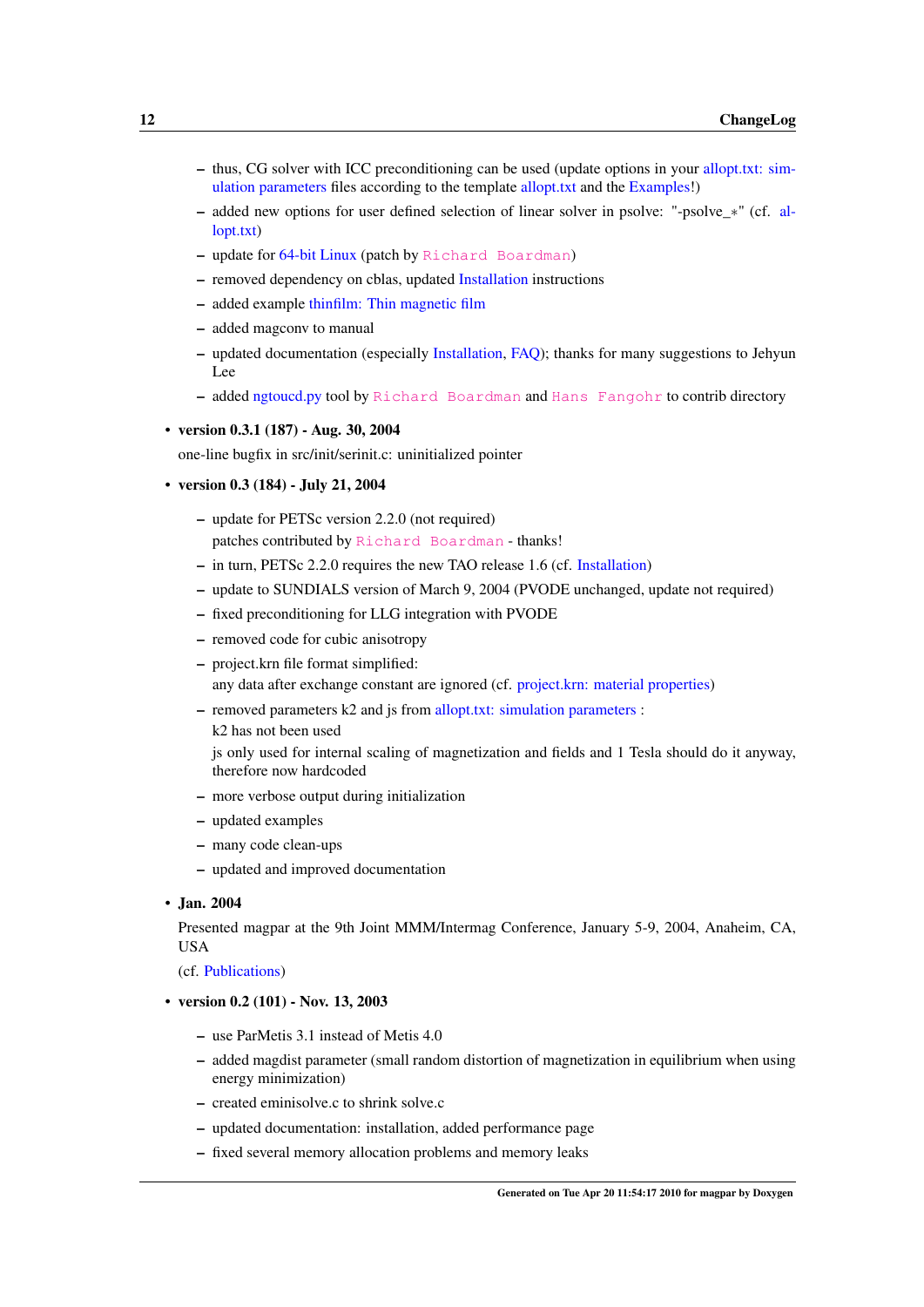- created local2global mappings in movedata.c (not while reading the mesh)
- added some more output after mesh partitioning

#### • version 0.1 (63) - Sept. 12, 2003

first public release

under the terms of the [GNU](http://www.gnu.org) [General Public License](http://www.gnu.org/licenses/gpl.html)

#### • Aug. 2003

started documentation using [Doxygen](http://www.doxygen.org/)

#### • July 27 - August 1, 2003

presentation of magpar at the "International Conference on Magnetism 2003" in Rome (cf. [Publications\)](#page-154-1)

• March 2003

completed my dissertation "Scalable Parallel Micromagnetic Solvers for Magnetic Nanostructures" (cf. [Publications\)](#page-154-1)

## • Jan. 2003

major restructuring of the source code

- Nov. 2002 implemented regular mesh refinement
- Oct. 2002

implemented output of PNG graphics files (magnetization snapshots)

• Sept. 2002

implemented static energy minimization

• summer 2002

implemented exchange, anisotropy, external, demagnetizing field implemented preconditioned time integration of the dynamic Landau-Lifshitz-Gilbert equation

• early 2002

evaluated parallel finite element, linear algebra software packages package selection and first implementation of FE solution of Poisson's equation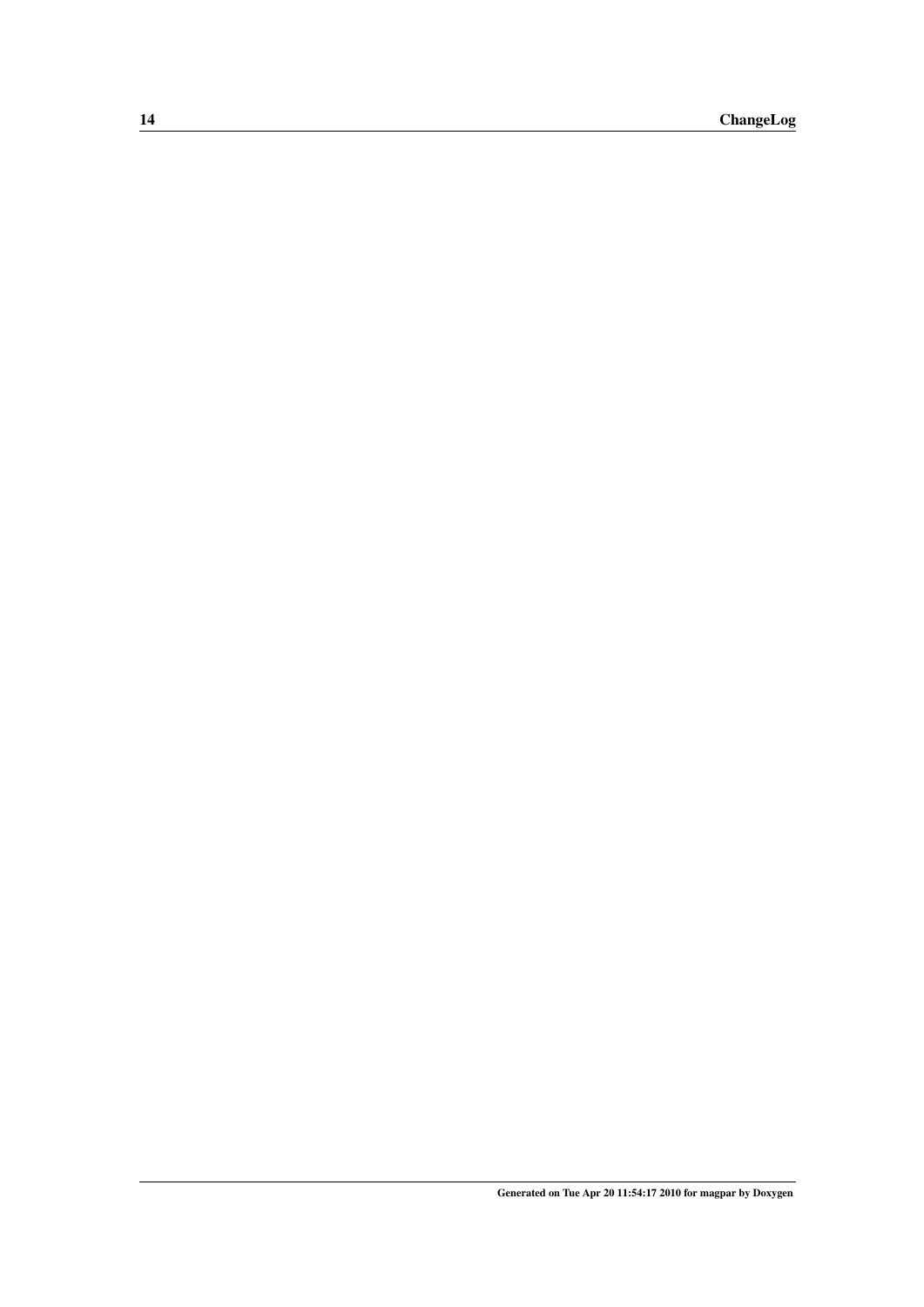<span id="page-24-1"></span><span id="page-24-0"></span>Structure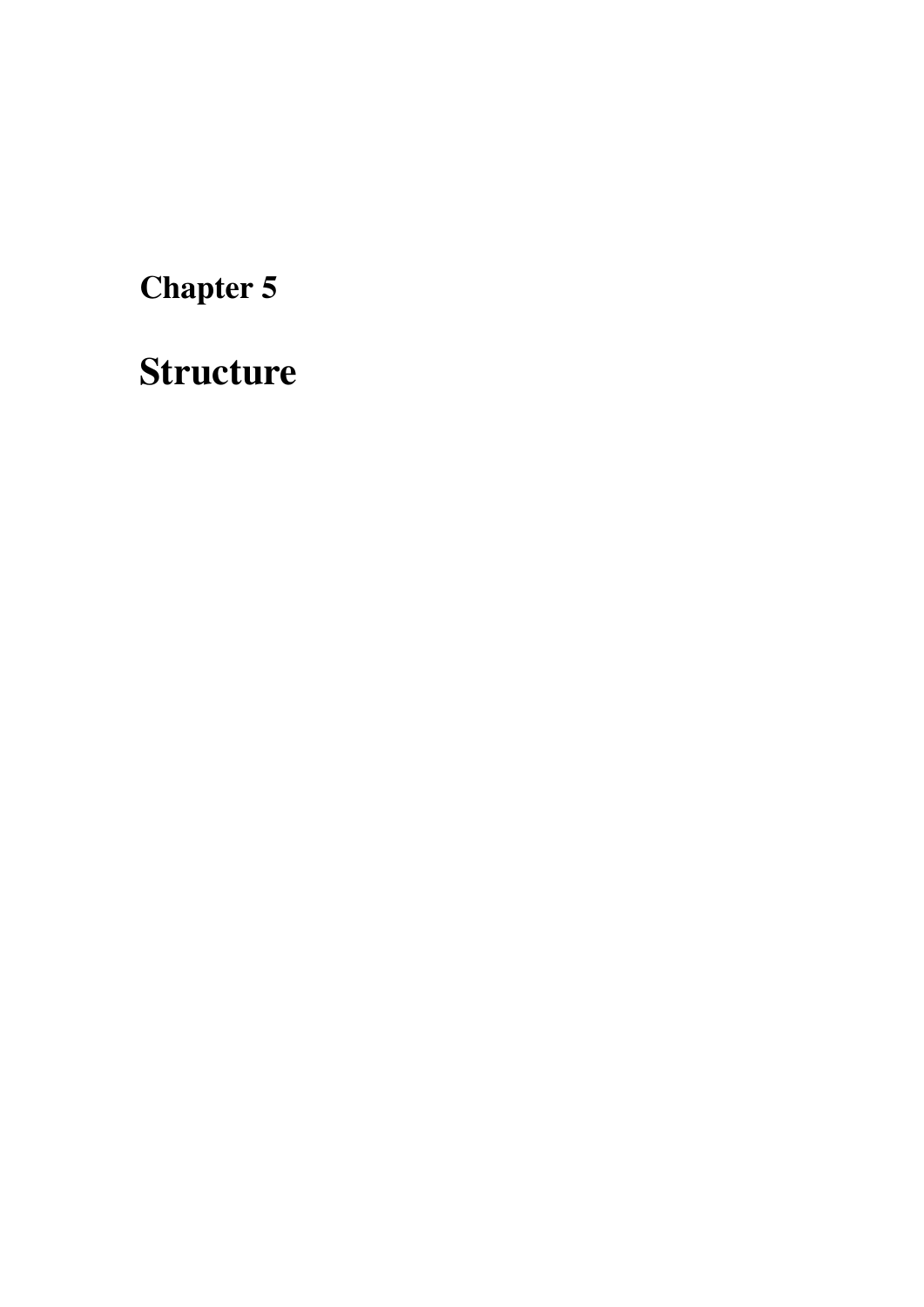Sections:

- [Diagrams](#page-25-2)
- [Main program](#page-25-3)
- [Initialization](#page-25-4)
	- [Serial part](#page-26-1)
	- [Parallel part](#page-26-4)
- [Solution loop](#page-26-5)
	- [Field and energy calculation](#page-27-5)
	- [Energy minimization](#page-27-6)
	- [LLG time integration](#page-27-7)
- [Finalizing](#page-27-8)
- [GridData: Global data structure](#page-27-9)

## <span id="page-25-2"></span><span id="page-25-0"></span>5.1 Diagrams

magpar is based on PETSc, which provides the required parallel data structures, linear algebra operations and solvers. PETSc in turn is based on MPI for message passing and the BLAS and LAPACK libraries (non-parallel) for linear algebra.

TAO and PVODE are used for energy minimization and dynamic time integration. Mesh partitioning, data compression, and graphics output are done by some more (non-parallel) libraries, Metis, zlib, and libpng, respectively.

The following figure gives a coarse flow chart of magpar (not quite up to date).

<span id="page-25-3"></span>More detailed information about the libraries can be found on the page about [Required Software.](#page-34-1)

## <span id="page-25-1"></span>5.2 Main program

main.c

main.c::main

- PetscInitialize
- TAOInitialize
- serinit.c::SerInit
- parinit.c::ParInit
- main.c::Solve
- <span id="page-25-4"></span>• PetscFinalize

Generated on Tue Apr 20 11:54:17 2010 for magpar by Doxygen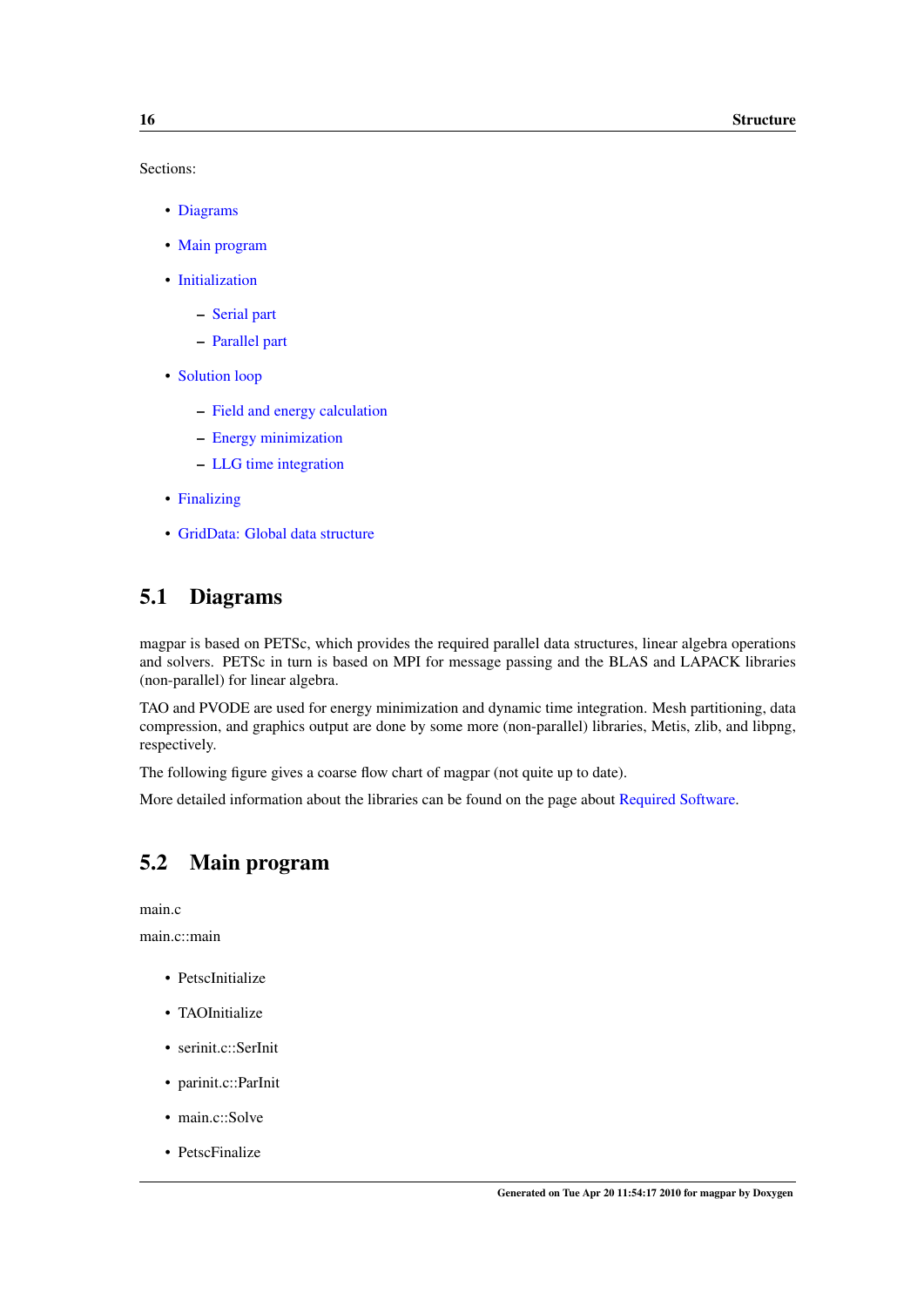## <span id="page-26-0"></span>5.3 Initialization

#### <span id="page-26-1"></span>5.3.1 Serial part

serinit c: SerInit

```
ierr = InitInfo();CHKERRQ(ierr);
ierr = ReadMesh(gdata); CHKERRQ(ierr);
ierr = ReadKrn(gdata); CHKERRQ(ierr);
ierr = ModifyPropSer(gdata);CHKERRQ(ierr);
ierr = ModifyPropSerGrains(gdata);CHKERRQ(ierr);
ierr = MagInit(gdata);CHKERRQ(ierr);
ierr = Hext_in1_Init(gdata);CHKERRQ(ierr);
ierr = Hext_in2_Init(gdata);CHKERRQ(ierr);
ierr = FilterElements(&gdata->n_ele,&gdata->elevert,&gdata->eleprop,gdata->prop
   dat);CHKERRQ(ierr);
ierr = MeshMirror(&gdata->n_vert, &gdata->n_ele, &gdata->vertxyz, &gdata->elevert,
   &gdata->eleprop);CHKERRQ(ierr);
ierr = FilterNodes(&gdata->n_vert,&gdata->n_ele,&gdata->vertxyz,gdata->elevert,
   &gdata->M,&gdata->VH1,&gdata->VH2);CHKERRQ(ierr);
ierr = FilterElements(&gdata->n_ele,&gdata->elevert,&gdata->eleprop,gdata->prop
   dat); CHKERRQ(ierr);
ierr = RegularRefinement(gdata);CHKERRQ(ierr);
ierr = DecoupleGrains(gdata);CHKERRQ(ierr);
ierr = Reorder(gdata);CHKERRQ(ierr);
ierr = FacNB(gdata);CHKERRQ(ierr);
ierr = VertProp(gdata);CHKERRQ(ierr);
ierr = DataPartitionSurfSer(gdata);CHKERRQ(ierr);
ierr = DistortMesh(gdata);CHKERRQ(ierr);
ierr = DataMoveData(gdata);CHKERRQ(ierr);
```
### <span id="page-26-4"></span><span id="page-26-2"></span>5.3.2 Parallel part

parinit.c::ParInit

```
ierr = PetscOptionsGetInt(PETSC_NULL,"-mode",(PetscInt*)&gdata->mode,&flg);CHKE
   RRQ(ierr);
ierr = ModifyPropPar(gdata);CHKERRQ(ierr);
ierr = EleVertVol(gdata);CHKERRQ(ierr);
ierr = PetscOptionsGetReal(PETSC_NULL,"-ts_init_time",&tstart,&flg);CHKERRQ(ier
   r);
ierr = Htot(gdata);CHKERRQ(ierr);
ierr = Htot_Energy(gdata);CHKERRQ(ierr);
   ierr = myTSCreatePVode(gdata);CHKERRQ(ierr);
   ierr = WriteFEMAVS(gdata);CHKERRQ(ierr);
   ierr = CheckIterationLLG(gdata);CHKERRQ(ierr);
   ierr = myTSCreateEmini(gdata);CHKERRQ(ierr);
   ierr = WriteFEMAVS(gdata);CHKERRQ(ierr);
   ierr = CheckIterationEmini(gdata);CHKERRQ(ierr);
ierr = DataDestroyInit(gdata);CHKERRQ(ierr);
```
## <span id="page-26-5"></span><span id="page-26-3"></span>5.4 Solution loop

main.c::Solve

```
# pseudocode
while (keepsolving)
switch: -mode
```
Generated on Tue Apr 20 11:54:17 2010 for magpar by Doxygen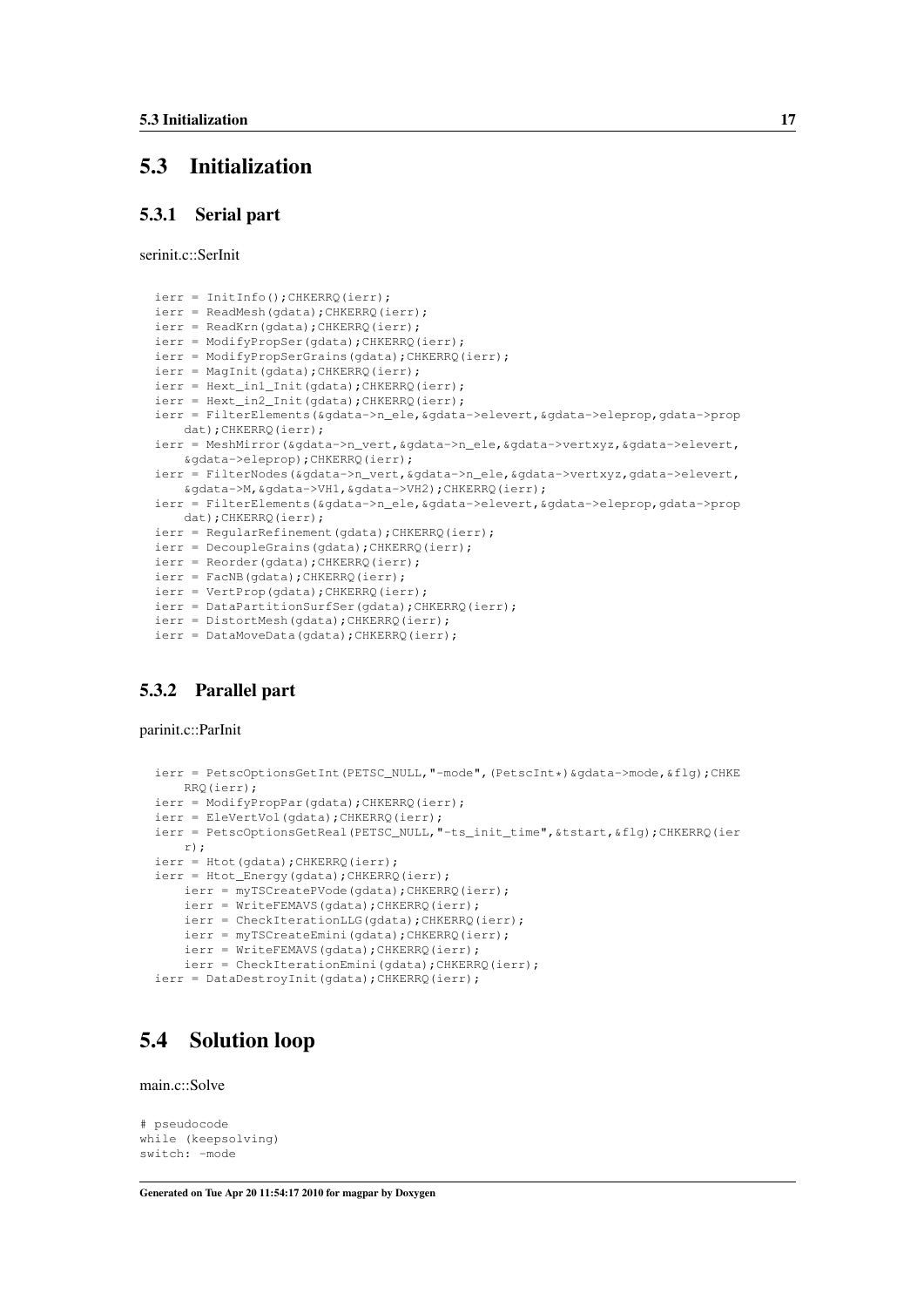#### (see [allopt.txt\)](#page-112-1)

<span id="page-27-5"></span>main.c::keepsolving: check exit conditions, write [project.9999.](#page-131-3)∗ (checkpoint) files, check after each iteration

#### <span id="page-27-0"></span>5.4.1 Field and energy calculation

#### htot.c::Htot

```
ierr = Hcubic(gdata,VHtotsum);CHKERRQ(ierr);
ierr = Hdemag(gdata, VHtotsum); CHKERRO(ierr);
ierr = Helastic(gdata,VHtotsum);CHKERRQ(ierr);
ierr = Hexchani(gdata,VHtotsum);CHKERRQ(ierr);
ierr = Hexternal(gdata,VHtotsum);CHKERRQ(ierr);
[...]
```
<span id="page-27-6"></span>accordingly for energy (note that in general E!=M.H !)

### <span id="page-27-1"></span>5.4.2 Energy minimization

Initialization: eminisolve.c::myTSCreateEmini

<span id="page-27-7"></span>Solution: eminisolve.c::EminiSolve : call TaoSolve to find energ minimum

#### <span id="page-27-2"></span>5.4.3 LLG time integration

Initialization: mytscreatepvode.c::myTSCreatePVode Solution: mytssteppvode.c::myTSStepPVode : call CVode to take on time step LLG right hand side: rhsfunction.c::RHSfunction calls calc\_dMdt::calc\_dMdt.c Preconditioning: precond.c::Precond, Jacobian: myllgjacobian.c::myLLGJacobian

## <span id="page-27-8"></span><span id="page-27-3"></span>5.5 Finalizing

Write final entry in log files and final set of output files

```
ierr = WriteLog(gdata); CHKERRQ(ierr);
ierr = WriteSet(gdata); CHKERRQ(ierr);
PetscFinalize();
```
<span id="page-27-9"></span>At the end of the program we do not clean up carefully (i.e. we do not destroy all data structures or free dynamically allocated memory) because the OS will do it for us anyway.

## <span id="page-27-4"></span>5.6 GridData: Global data structure

#### [GridData](#page-188-1)

(see HTML documentation)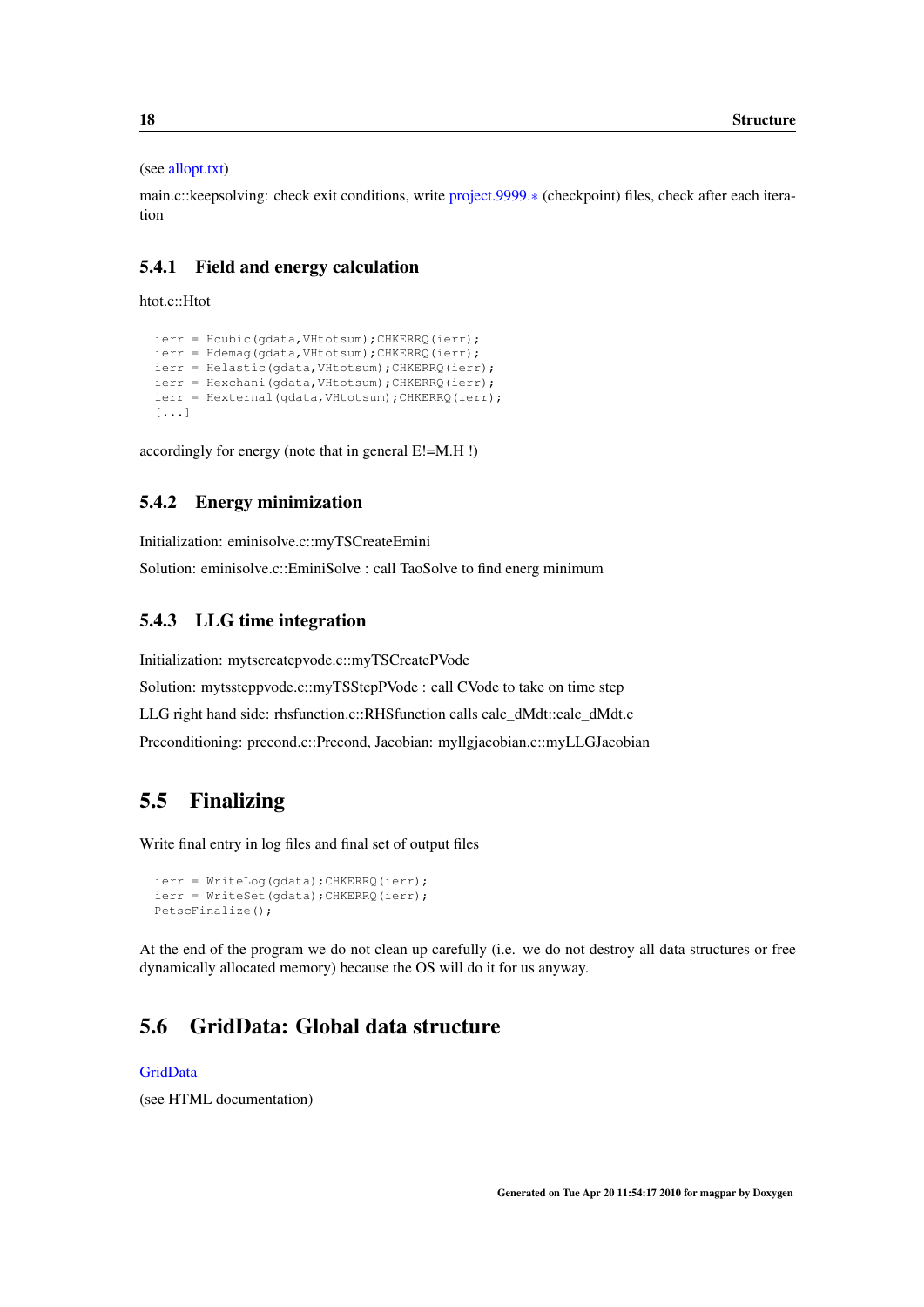<span id="page-28-1"></span><span id="page-28-0"></span>Performance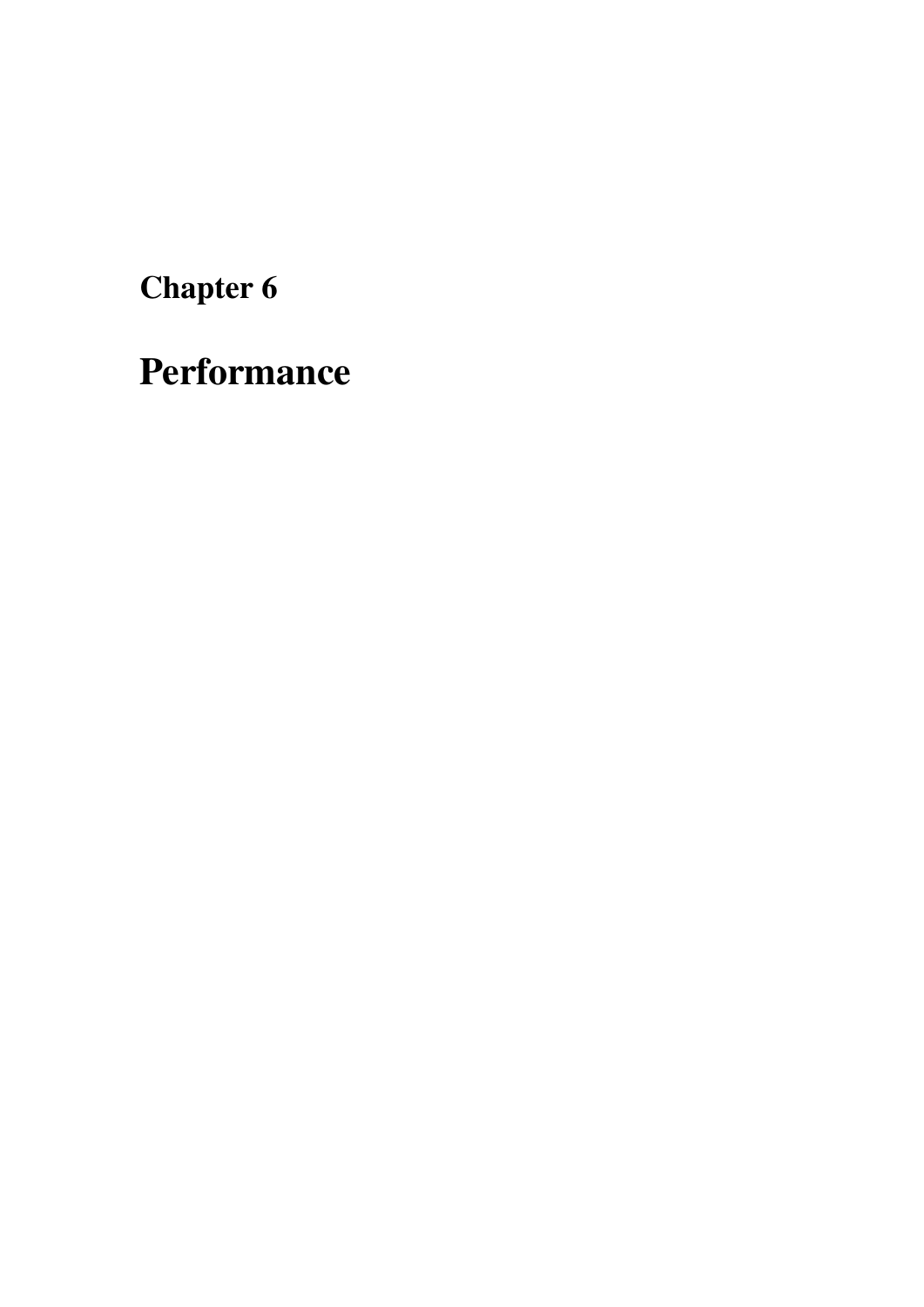The performance (the speedup in particular) of magpar version 0.1 has been measured on a Compaq SC45 cluster consisting of 11 nodes Alpha Server ES45 with 4 Alpha processors (EV68 @ 1 GHz, 8 MB Cache/CPU) and 16 GB of shared memory each. The nodes are interconnected with a Quadrics switch, which provides a maximum MPI bandwidth of 600 MB/s. Since this machine has been shared with several other users, up to 24 processors have been available for speedup measurements.

The speedup has been measured as  $Sp = t_1/t_p$ , where  $t_1$  is the execution time of the program for a given problem on a single processor and  $tp$  is the execution time for the same problem on  $P$  processors.

The energy minimization method, which uses the LMVM method of the TAO package, has been applied to calculate the nucleation field of FePt nanoparticles. The timing results are summarized in the following figure:

| processors      | CPU time (h) | speedup           |
|-----------------|--------------|-------------------|
| initialization  |              |                   |
| $\mathbf{1}$    | 0.202        | 1.00              |
| $\overline{4}$  | 0.080        | 2.52              |
| $\overline{8}$  | 0.046        | 4.38              |
| 16              | 0.032        | 6.26              |
| $\overline{20}$ | 0.027        | 7.33              |
| $\overline{24}$ | 0.025        | 7.86              |
| solution        |              |                   |
| 1               | 5.047        | 1.00              |
| $\overline{4}$  | 1.500        | 3.36              |
| $\overline{8}$  | 0.568        | 8.87              |
| $\overline{16}$ | 0.307        | 16.41             |
| $\overline{20}$ | 0.233        | 21.57             |
| 24              | 0.210        | 23.97             |
| total           |              |                   |
| $\mathbf{1}$    | 5.249        | $\overline{1.00}$ |
| $\overline{4}$  | 1.581        | 3.32              |
| $\overline{8}$  | 0.615        | 8.53              |
| $\overline{16}$ | 0.339        | 15.44             |
| $\overline{20}$ | 0.261        | 20.06             |
| $\overline{24}$ | 0.236        | 22.20             |

On 8 and 16 processors we find a "superlinear" behavior of the solution part of the application. This is a well known phenomenon in parallel computing and can be attributed to caching effects. As the same total amount of data is distributed over more processors, the relative amount decreases and may reach a size, where it fits into the fast cache memory of modern computer architectures. As a result, the data need not be fetched from the main memory (which is a lot slower than the cache memory) and the calculations are completed a lot faster.

The parallel time integration using PVODE is not as efficiently parallelized as the TAO package, which is shown in the following figure: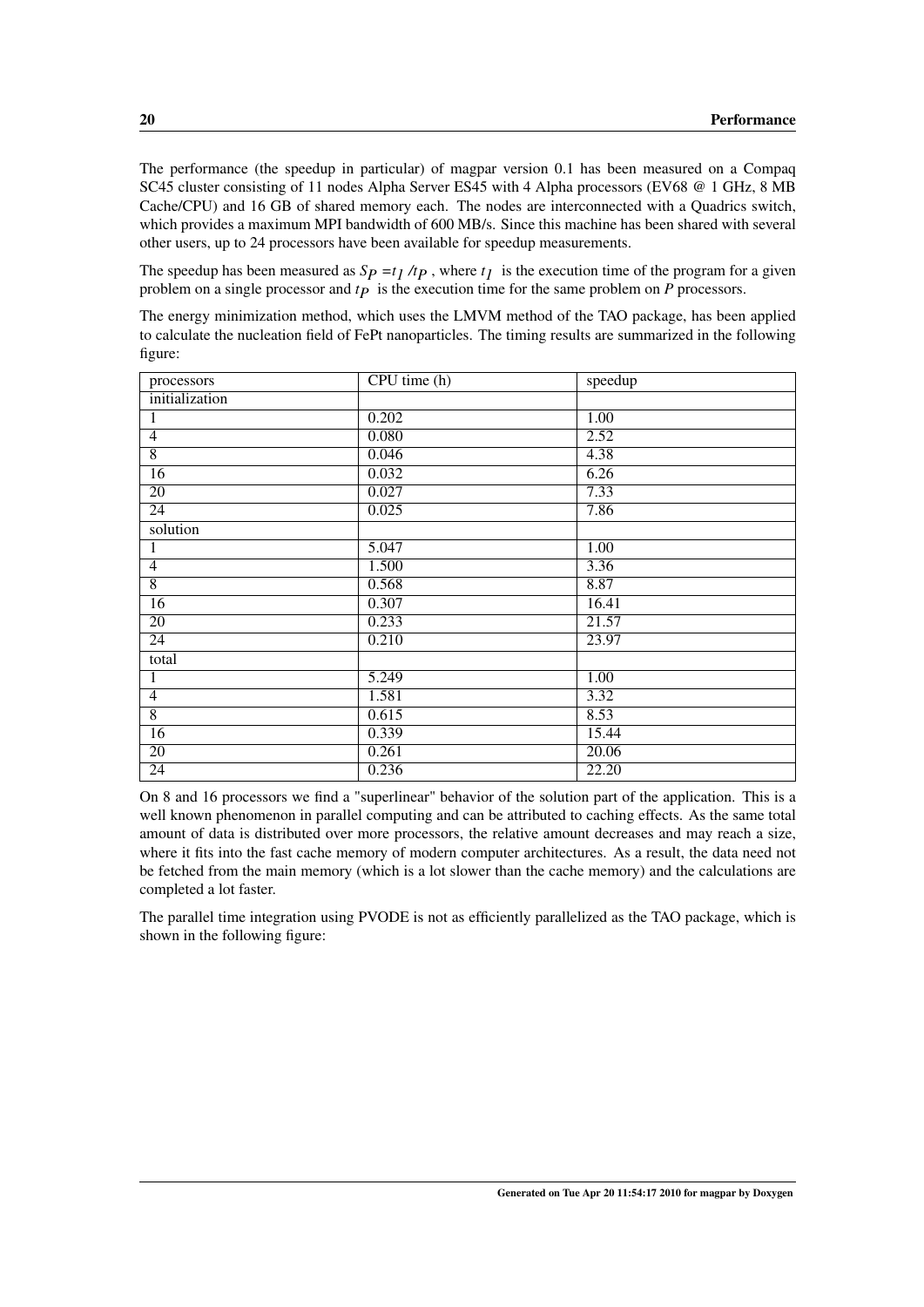| processors      | CPU time (h) | speedup           |
|-----------------|--------------|-------------------|
| initialization  |              |                   |
| $\mathbf{1}$    | 0.255        | 1.00              |
| $\overline{2}$  | 0.196        | 1.30              |
| $\overline{3}$  | 0.141        | 1.81              |
| $\overline{6}$  | 0.080        | 3.19              |
| $\overline{8}$  | 0.062        | 4.07              |
| $\overline{16}$ | 0.037        | 6.73              |
| $\overline{20}$ | 0.032        | 7.96              |
| solution        |              |                   |
| $\mathbf{1}$    | 6.309        | 1.00              |
| $\overline{2}$  | 3.379        | 1.86              |
| $\overline{3}$  | 2.416        | 2.61              |
| $\overline{6}$  | 1.120        | 5.63              |
| $\overline{8}$  | 0.913        | 6.91              |
| $\overline{16}$ | 0.451        | 13.98             |
| $\overline{20}$ | 0.393        | 16.03             |
| total           |              |                   |
| 1               | 6.565        | $\overline{1.00}$ |
| $\overline{2}$  | 3.576        | 1.83              |
| $\overline{3}$  | 2.557        | 2.56              |
| $\overline{6}$  | 1.200        | 5.46              |
| $\overline{8}$  | 0.975        | 6.72              |
| $\overline{16}$ | 0.489        | 13.42             |
| $\overline{20}$ | 0.425        | 15.42             |

For comparison, the next figure shows the speedup obtained on a Beowulf type cluster of 900 MHz AMD PCs running Linux (for a different problem). These machines are linked with a standard switched 100 MBit Ethernet network.

| processors     | CPU time (h) | speedup |
|----------------|--------------|---------|
| initialization |              |         |
|                | 0.075        | 1.00    |
| 3              | 0.083        | 0.91    |
| 5              | 0.057        | 1.32    |
| solution       |              |         |
|                | 24.334       | 1.00    |
| 3              | 8.5059       | 2.86    |
| 5              | 5.8314       | 4.17    |
| total          |              |         |
|                | 24.41        | 1.00    |
| 3              | 8.589        | 2.84    |
| 5              | 5.889        | 4.15    |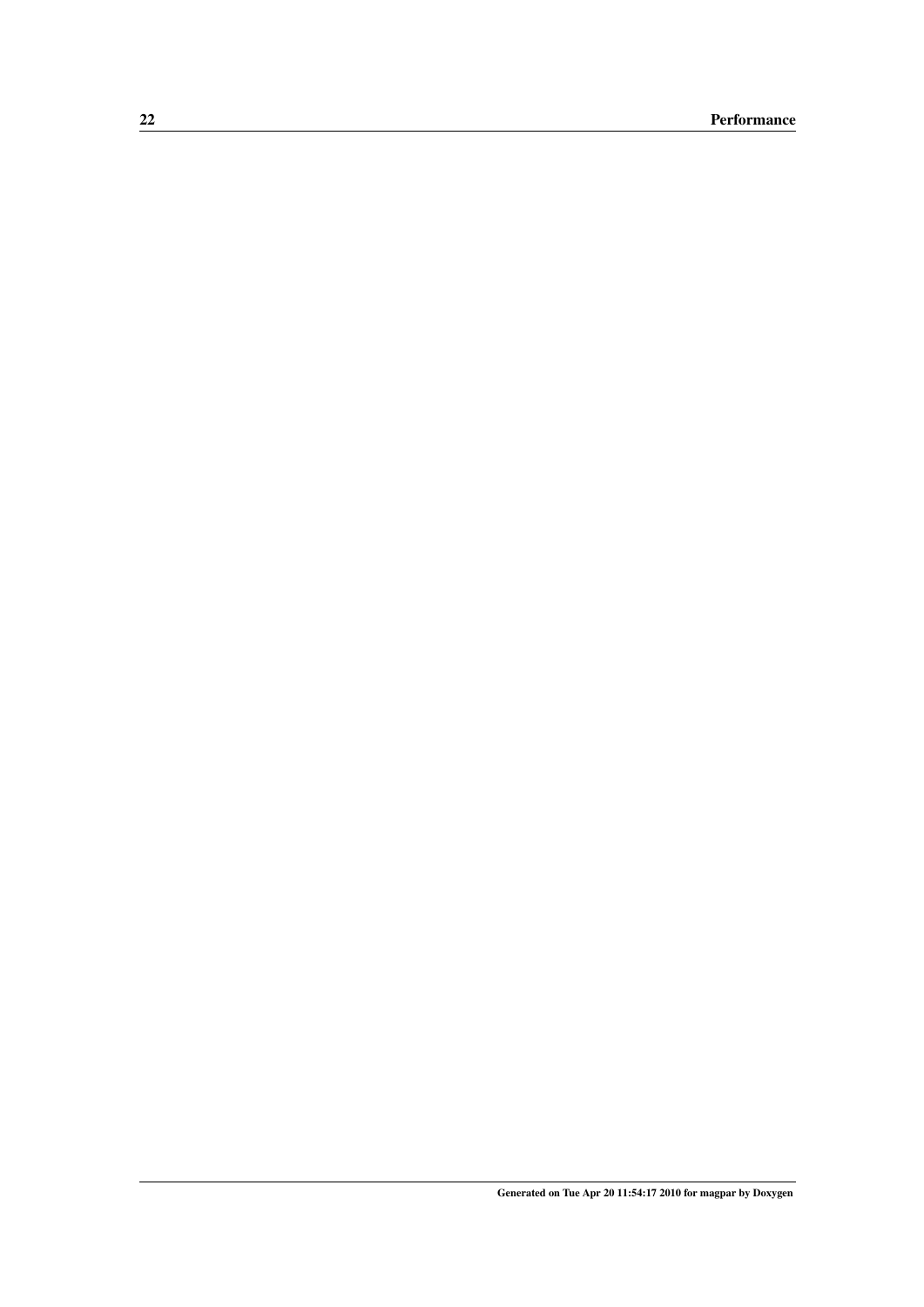<span id="page-32-1"></span><span id="page-32-0"></span>Supported Machines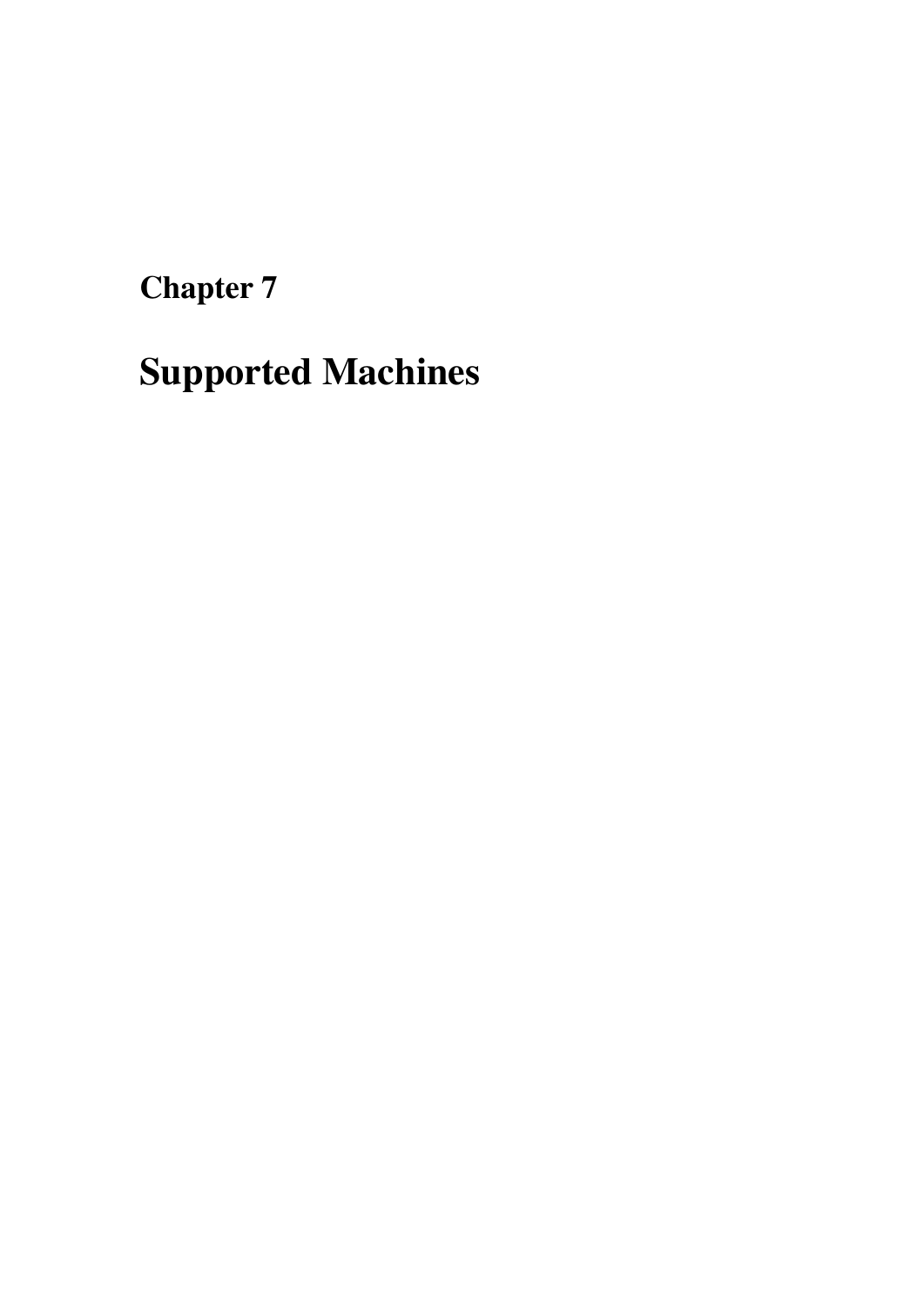magpar should run on all platforms, which are supported by PETSc:

- Linux on Intel IA32 and compatibles (i386, Pentium, AMD Athlon, etc.)
- Linux on AMD64 (AMD Opteron, AMD Athlon64) and x64 (Intel EMT64) compatibles
- Linux on Intel IA64 (Itanium, Itanium2)
- Linux on Alpha
- MS Windows
- Mac OS X
- DEC/Compaq/hp Alpha running OSF/Tru64
- IBM RS6000 (including SP)
- SGI Workstations (IRIX), SGI Origin (IRIX64)
- Sun Sparcstations running Solaris
- Cray T3E
- FreeBSD on Intel
- and more (cf. <http://www.mcs.anl.gov/petsc/petsc-as/>)

All other required packages (cf. [Required Software\)](#page-34-1) are also available for these platforms. See [FAQ](#page-80-1) for successful installations of magpar!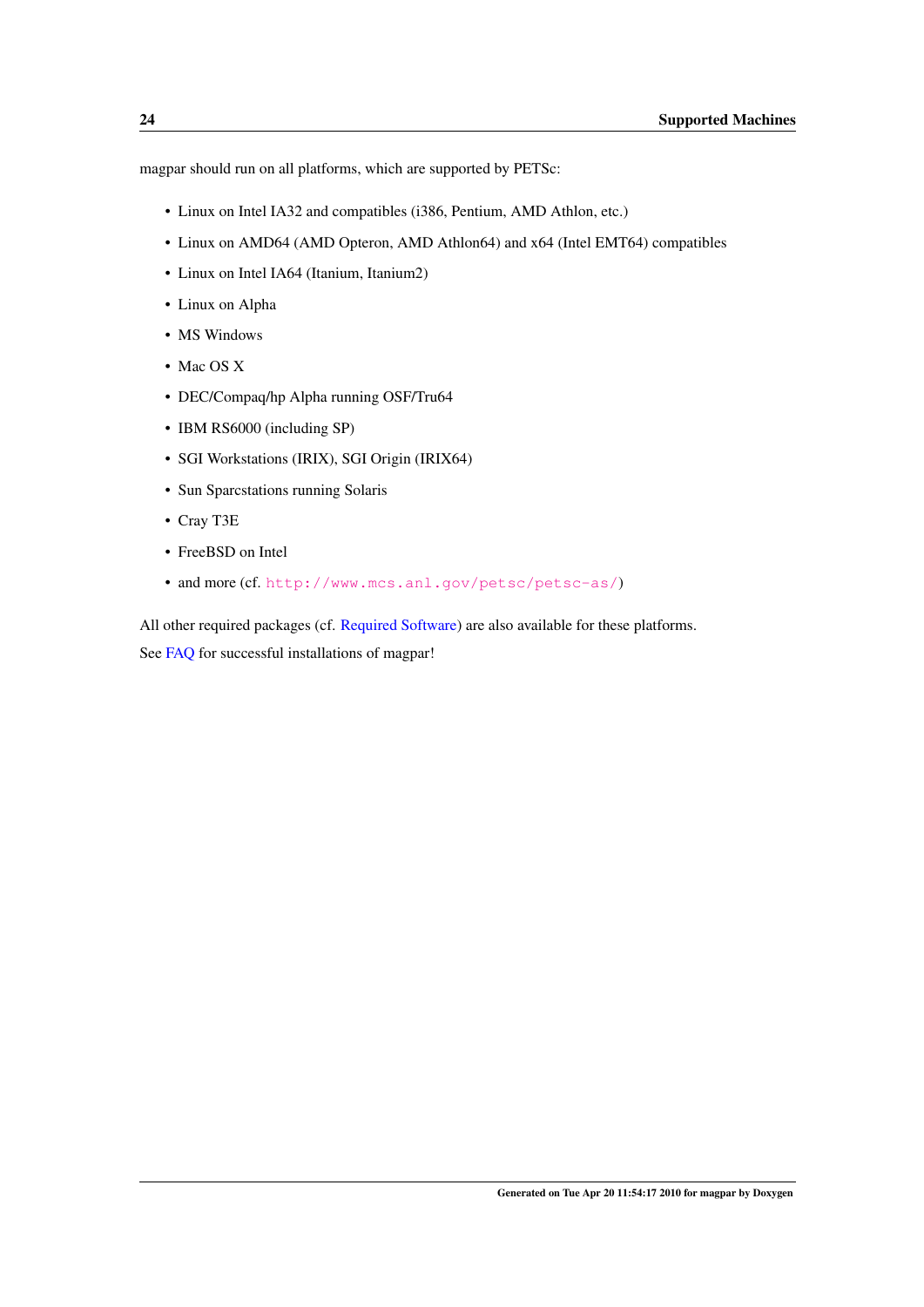<span id="page-34-1"></span><span id="page-34-0"></span>Required Software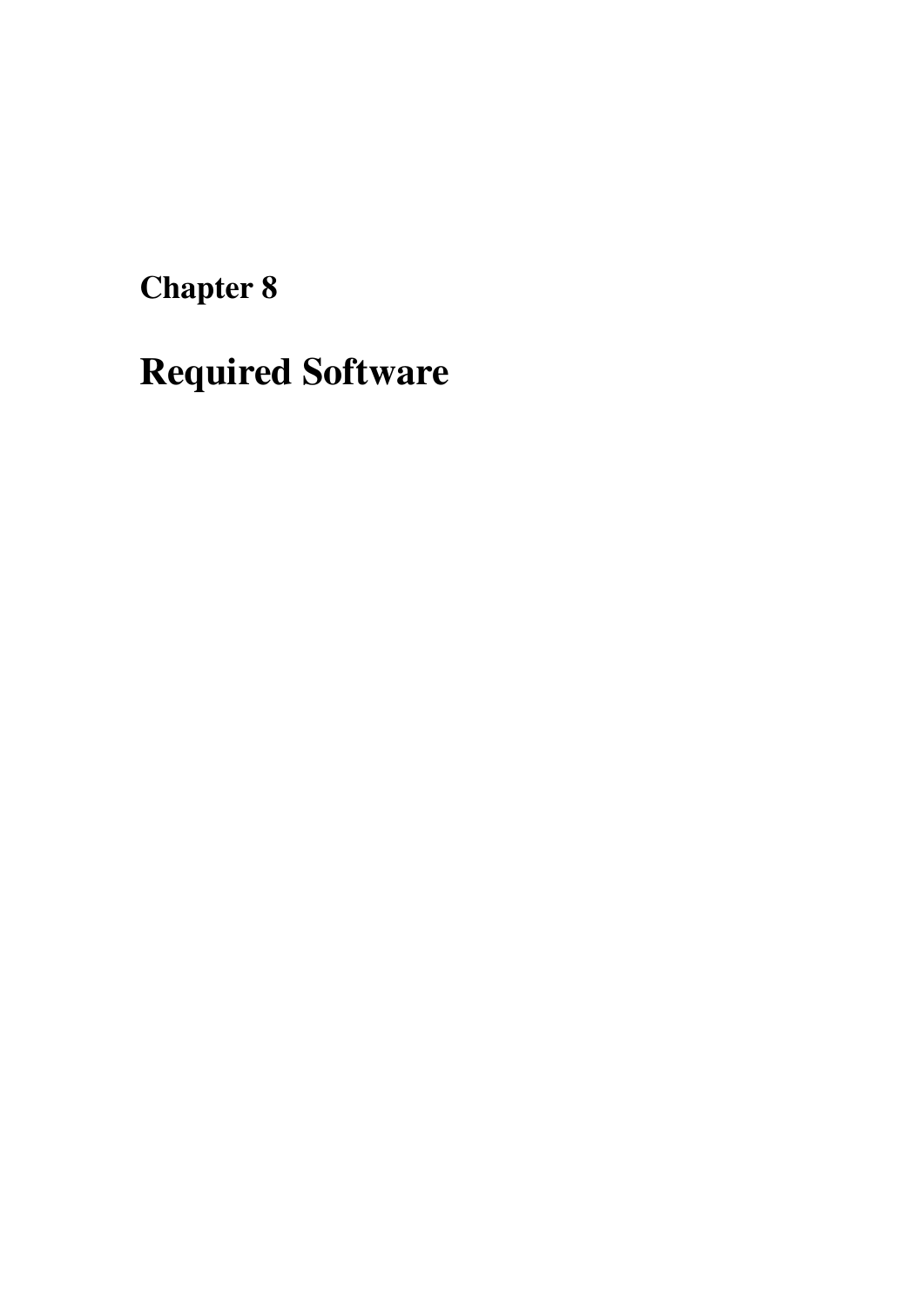## <span id="page-35-0"></span>8.1 BLAS/LAPACK

BLAS and LAPACK are required for PETSc. It is highly recommended to use any vendor specific (and therefore highly optimized) BLAS and LAPACK libraries (cf. [FAQ](#page-80-1) : [Optimized BLAS libraries\)](#page-86-1). The generic implementation is available from netlib:

<http://www.netlib.org/blas/>

<http://www.netlib.org/lapack/>

Optimized BLAS libraries can be found on the website of the ATLAS project:

<http://sourceforge.net/projects/math-atlas/>

## <span id="page-35-1"></span>8.2 MPI

If possible it is again recommended to use any vendor specific MPI libraries, which are highly optimized for your specific hardware platform. If you do not have any MPI implementation readily available, you can use MPICH, OpenMPI, or LAM/MPI.

<http://www.mcs.anl.gov/research/projects/mpich2/>

<http://www.open-mpi.org/>

<http://www.lam-mpi.org/>

<span id="page-35-4"></span>However, magpar/PETSc can also be compiled without MPI support: [Single processor version without](#page-91-3) [MPI](#page-91-3)

## <span id="page-35-2"></span>8.3 SUNDIALS

The parallel time integrator PVODE from the SUNDIALS package is used for the dynamic time integration of the Landau-Lifshitz-Gilbert equation, which describes the time evolution of the magnetization distribution.

<http://www.llnl.gov/CASC/sundials/>

<http://acts.nersc.gov/sundials/>

mapgar can also be compiled without SUNDIALS and just with [TAO](#page-36-7) for energy minimization.

## <span id="page-35-3"></span>8.4 PETSc

PETSc is the core package for magpar. It provides the parallel data types, matrix-vector operations, data input and output, many utility functions, etc.

<http://www.mcs.anl.gov/petsc/petsc-as/>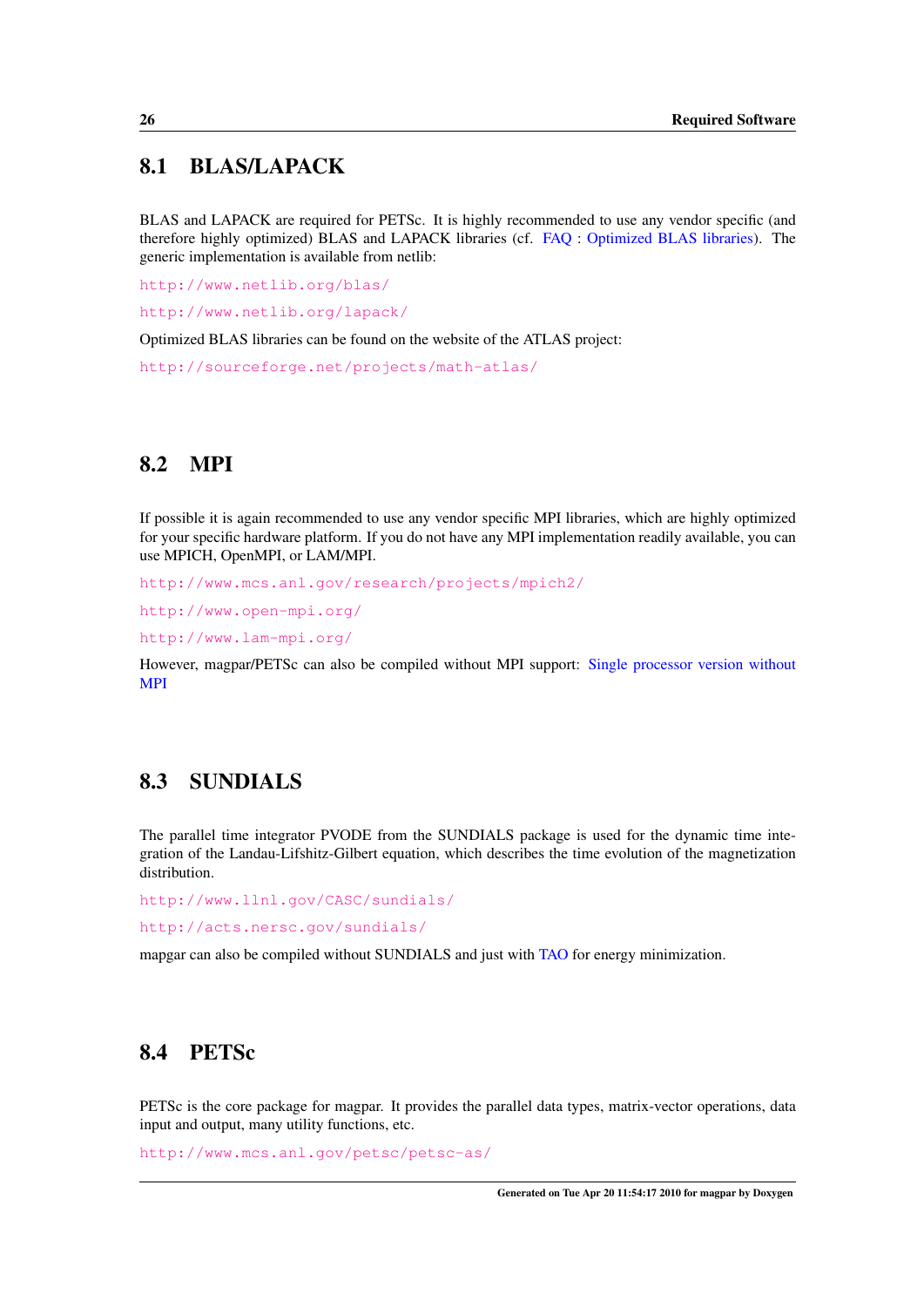## 8.5 Optional Packages

#### 8.6 ParMETIS

The Metis library can be used for mesh partitioning - to split the problem (i.e. the finite element mesh) into a number of submeshes, which are then dealt with by different processors. Metis uses a very efficient multilevel *k*-way partitioning algorithm, which gives high quality partitionings.

<http://glaros.dtc.umn.edu/gkhome/views/metis/> <http://glaros.dtc.umn.edu/gkhome/metis/parmetis/overview> [http://www-users.cs.umn.edu/](http://www-users.cs.umn.edu/~karypis/metis/)∼karypis/metis/ http://www-users.cs.umn.edu/∼[karypis/metis/parmetis/index.html](http://www-users.cs.umn.edu/~karypis/metis/parmetis/index.html)

Without ParMETIS magpar can still perform bandwidth optimization or just work with the natural ordering (see options "-metispartition" and "-optimizebw" in [allopt.txt\)](#page-112-0).

#### 8.6.1 TAO

"The Advanced Optimization" library is used for the static energy minimzation method.

<http://www.mcs.anl.gov/research/projects/tao/>

#### 8.6.2 zlib

This compression library is used to reduce the size of the output files. Especially, the inp-files for AVS, which store snapshots of the magnetization distribution, are compressed very effectively.

<http://www.zlib.net>

#### 8.6.3 libpng

The libpng library allows magpar to save snapshots of the magnetization distribution as PNG graphics files.

<http://www.libpng.org/pub/png/libpng.html>

#### 8.6.4 hypre

High performance preconditioners for solving large, sparse linear systems of equations on massively parallel computers

[https://computation.llnl.gov/casc/linear\\_solvers/sls\\_hypre.html](https://computation.llnl.gov/casc/linear_solvers/sls_hypre.html)

#### 8.6.5 SuperLU

SuperLU is a general purpose library for the direct solution of large, sparse, nonsymmetric systems of linear equations on high performance machines.

[http://crd.lbl.gov/](http://crd.lbl.gov/~xiaoye/SuperLU/)∼xiaoye/SuperLU/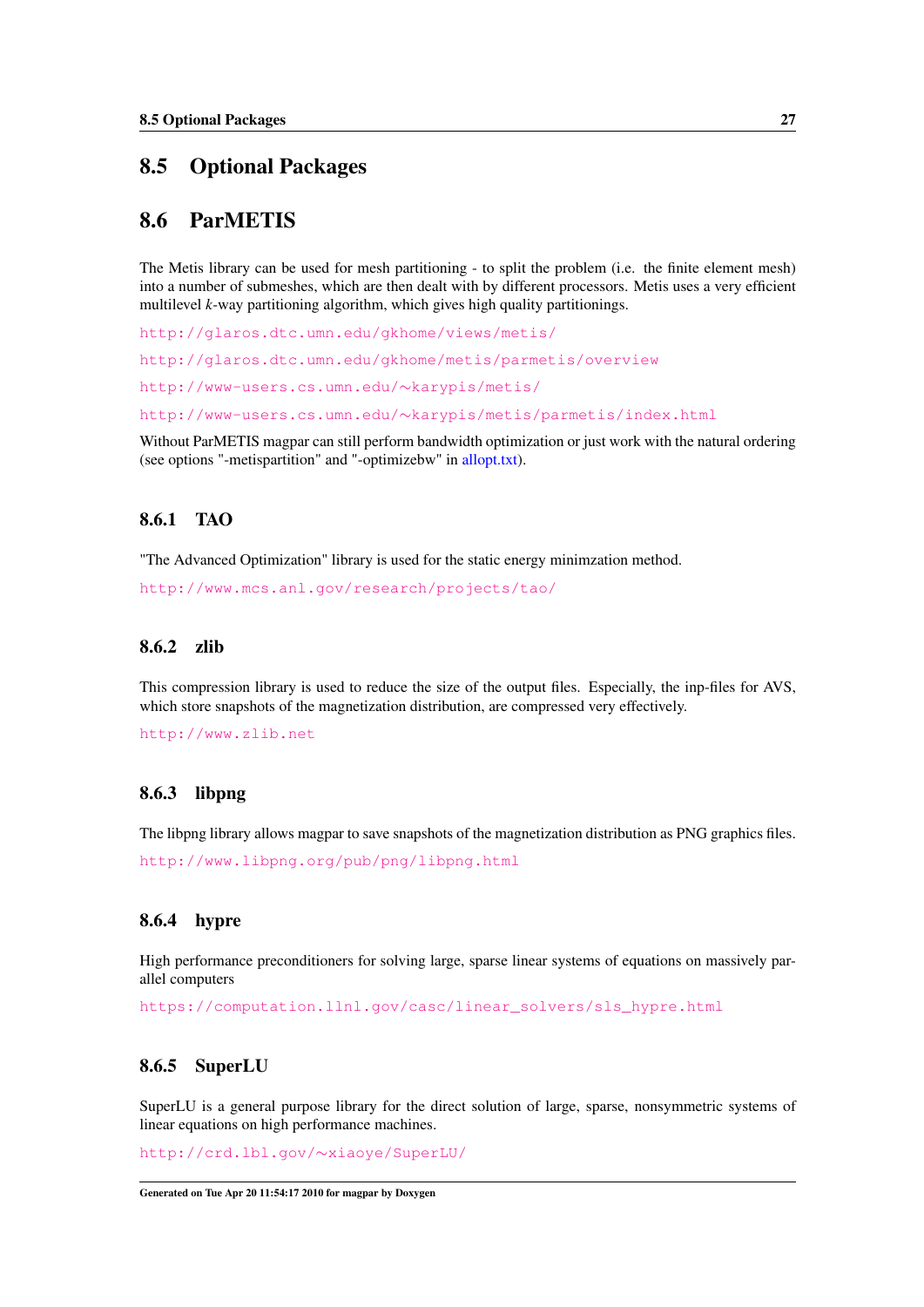# 8.7 Copyright

Each external software package has its own licensing conditions and copyright. However, they are all freely available as open source and most of them published under GNU Public or other [OSI approved](http://opensource.org/licenses/) licenses. Please refer to the list of [Licenses.](#page-38-0)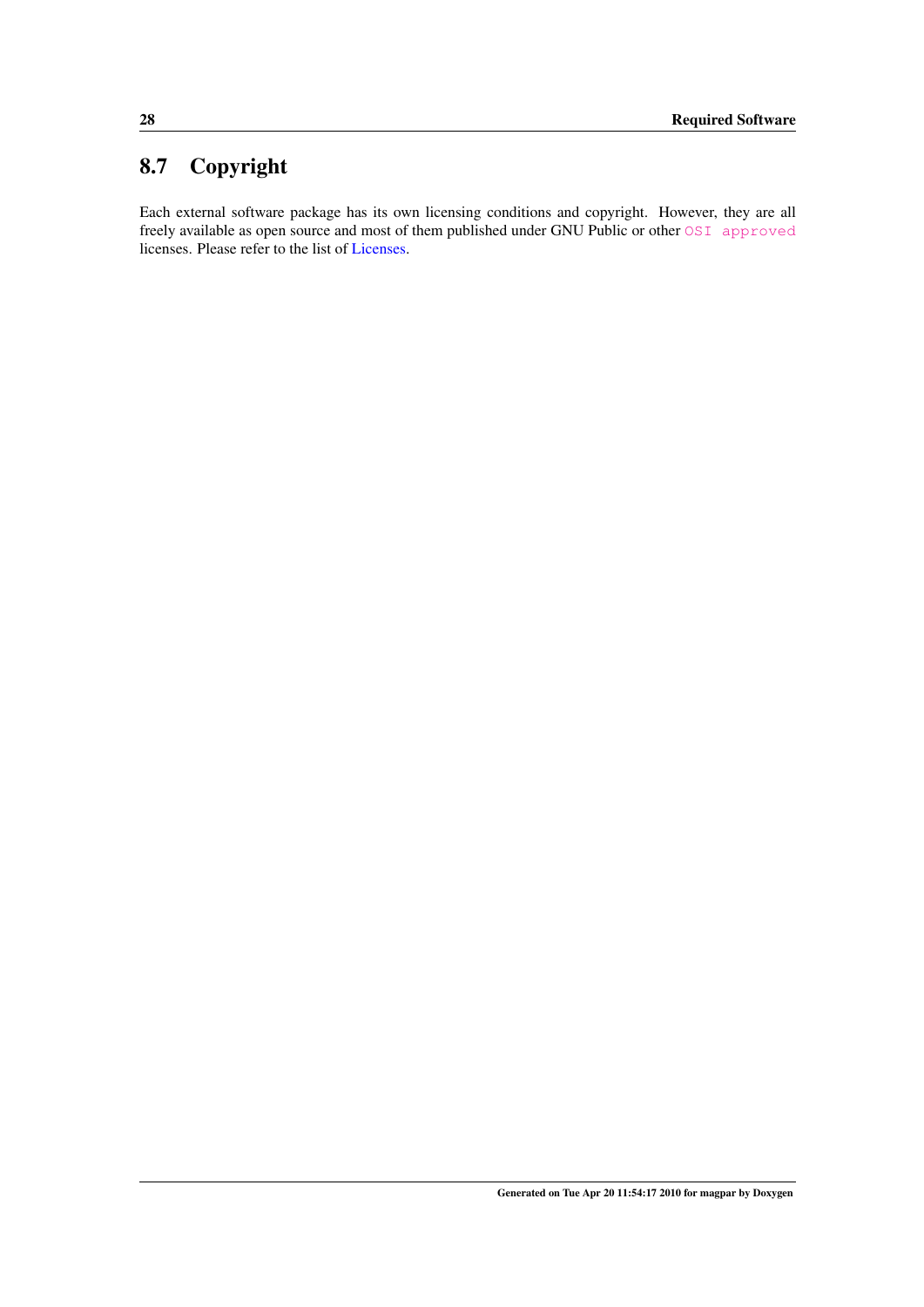Chapter 9

<span id="page-38-0"></span>Licenses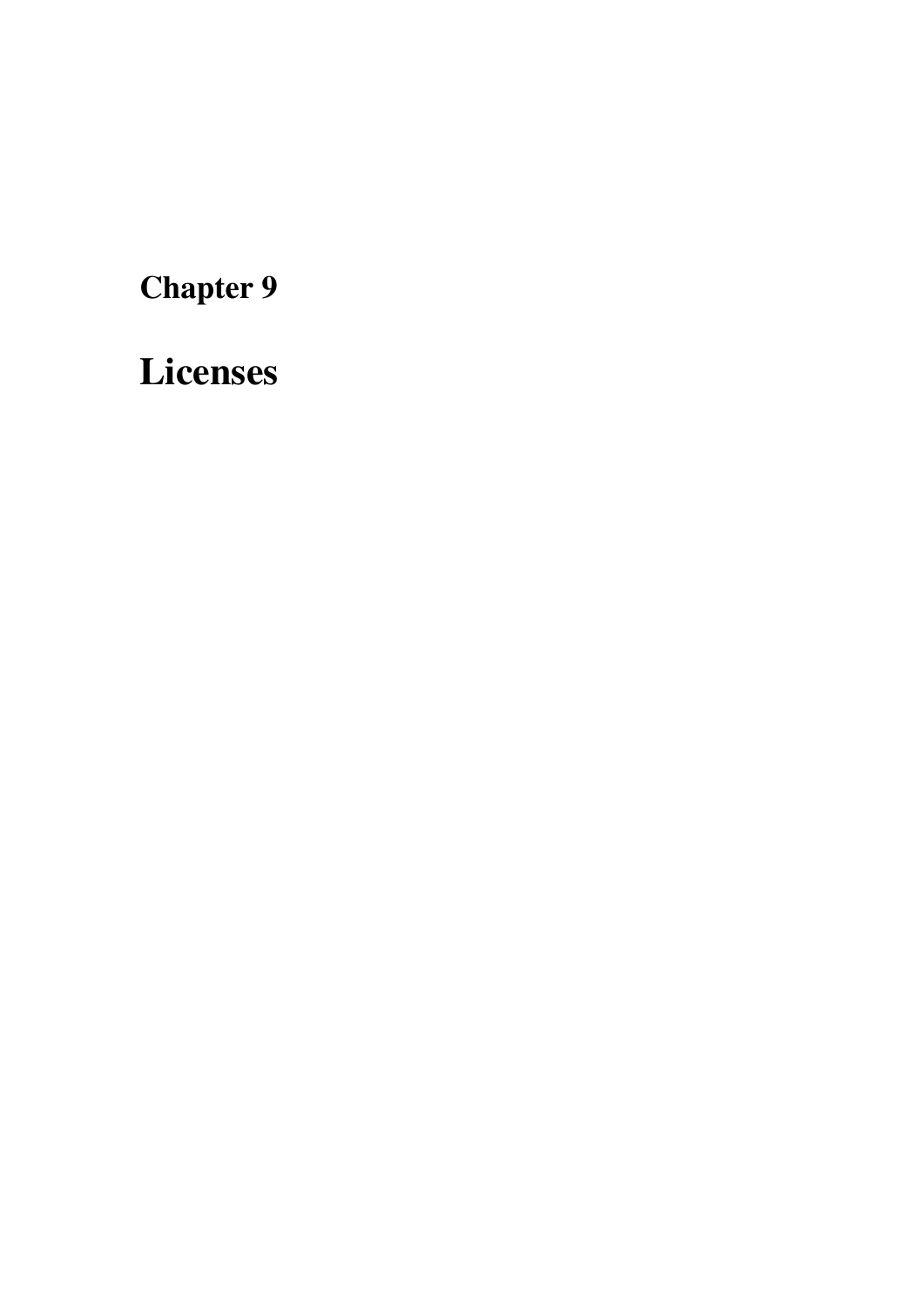License terms for magpar and various libraries

#### 9.1 magpar

[GNU General Public License](#page-44-0)

#### 9.2 Atlas

BSD-style license

<http://math-atlas.sourceforge.net/faq.html#license>

## 9.3 LAPACK

freely-available even for commercial use <http://www.netlib.org/lapack/faq.html#1.2>

## 9.4 MPI

MPICH: free

<http://www.mcs.anl.gov/research/projects/mpich2/downloads/license.txt> Open MPI: New BSD license <http://www.open-mpi.org/community/license.php> LAM/MPI: free (BSD style license) <http://www.lam-mpi.org/community/license.php>

## 9.5 ParMetis

free with limitations

http://www-users.cs.umn.edu/∼[karypis/metis/metis/faq.html#distribute](http://www-users.cs.umn.edu/~karypis/metis/metis/faq.html#distribute) http://www-users.cs.umn.edu/∼[karypis/.discus/messages/16/122.html?1126805053](http://www-users.cs.umn.edu/~karypis/.discus/messages/16/122.html?1126805053)

Copyright Notice ----------------

The ParMETIS/METIS package is copyrighted by the Regents of the University of Minnesota. It can be freely used for educational and research purposes by non-profit institutions and US government agencies only. Other organizations are allowed to use ParMETIS/METIS only for evaluation purposes, and any further uses will require prior approval. The software may not be sold or redistributed without prior approval. One may make copies of the software for their use provided that the copies, are not sold or distributed, are used under the same terms and conditions.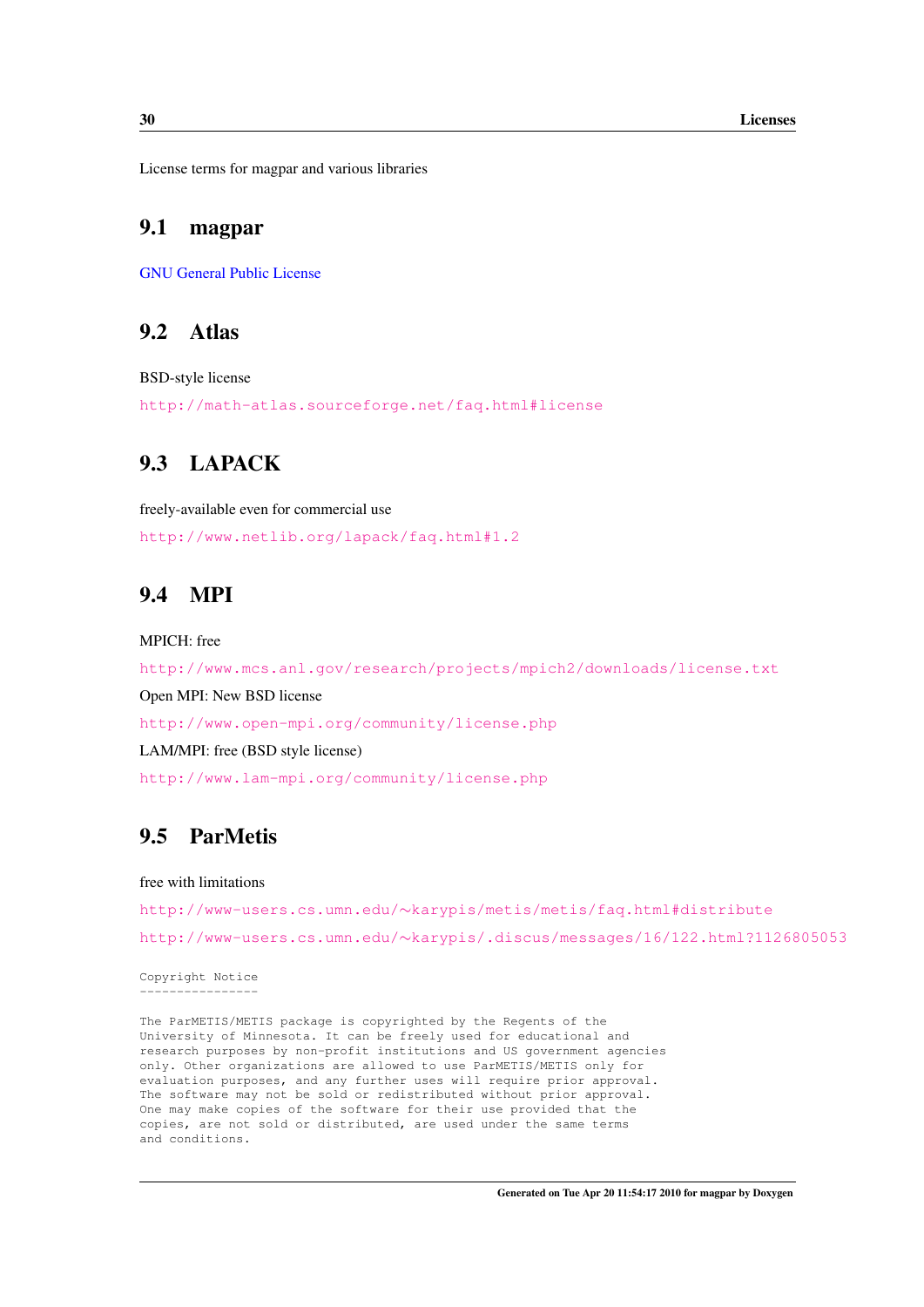#### 9.6 SUNDIALS 31

As unestablished research software, this code is provided on an ''as is'' basis without warranty of any kind, either expressed or implied. The downloading, or executing any part of this software constitutes an implicit agreement to these terms. These terms and conditions are subject to change at any time without prior notice.

# 9.6 SUNDIALS

#### free (BSD style license)

All rights reserved.

<http://www.llnl.gov/CASC/sundials/download/license.html>

Copyright (c) 2002, The Regents of the University of California. Produced at the Lawrence Livermore National Laboratory. Written by S.D. Cohen, A.C. Hindmarsh, R. Serban, D. Shumaker, and A.G. Taylor. UCRL-CODE-155951 (CVODE) UCRL-CODE-155950 (CVODES) UCRL-CODE-155952 (IDA) UCRL-CODE-155953 (KINSOL)

This file is part of SUNDIALS.

Redistribution and use in source and binary forms, with or without modification, are permitted provided that the following conditions are met:

1. Redistributions of source code must retain the above copyright notice, this list of conditions and the disclaimer below.

2. Redistributions in binary form must reproduce the above copyright notice, this list of conditions and the disclaimer (as noted below) in the documentation and/or other materials provided with the distribution.

3. Neither the name of the UC/LLNL nor the names of its contributors may be used to endorse or promote products derived from this software without specific prior written permission.

THIS SOFTWARE IS PROVIDED BY THE COPYRIGHT HOLDERS AND CONTRIBUTORS "AS IS" AND ANY EXPRESS OR IMPLIED WARRANTIES, INCLUDING, BUT NOT LIMITED TO, THE IMPLIED WARRANTIES OF MERCHANTABILITY AND FITNESS FOR A PARTICULAR PURPOSE ARE DISCLAIMED. IN NO EVENT SHALL THE REGENTS OF THE UNIVERSITY OF CALIFORNIA, THE U.S. DEPARTMENT OF ENERGY OR CONTRIBUTORS BE LIABLE FOR ANY DIRECT, INDIRECT, INCIDENTAL, SPECIAL, EXEMPLARY, OR CONSEQUENTIAL DAMAGES (INCLUDING, BUT NOT LIMITED TO, PROCUREMENT OF SUBSTITUTE GOODS OR SERVICES; LOSS OF USE, DATA, OR PROFITS; OR BUSINESS INTERRUPTION) HOWEVER CAUSED AND ON ANY THEORY OF LIABILITY, WHETHER IN CONTRACT, STRICT LIABILITY, OR TORT (INCLUDING NEGLIGENCE OR OTHERWISE) ARISING IN ANY WAY OUT OF THE USE OF THIS SOFTWARE, EVEN IF ADVISED OF THE POSSIBILITY OF SUCH DAMAGE.

#### Additional BSD Notice ---------------------

1. This notice is required to be provided under our contract with the U.S. Department of Energy (DOE). This work was produced at the University of California, Lawrence Livermore National Laboratory under Contract No. W-7405-ENG-48 with the DOE.

2. Neither the United States Government nor the University of California nor any of their employees, makes any warranty, express or implied, or assumes any liability or responsibility for the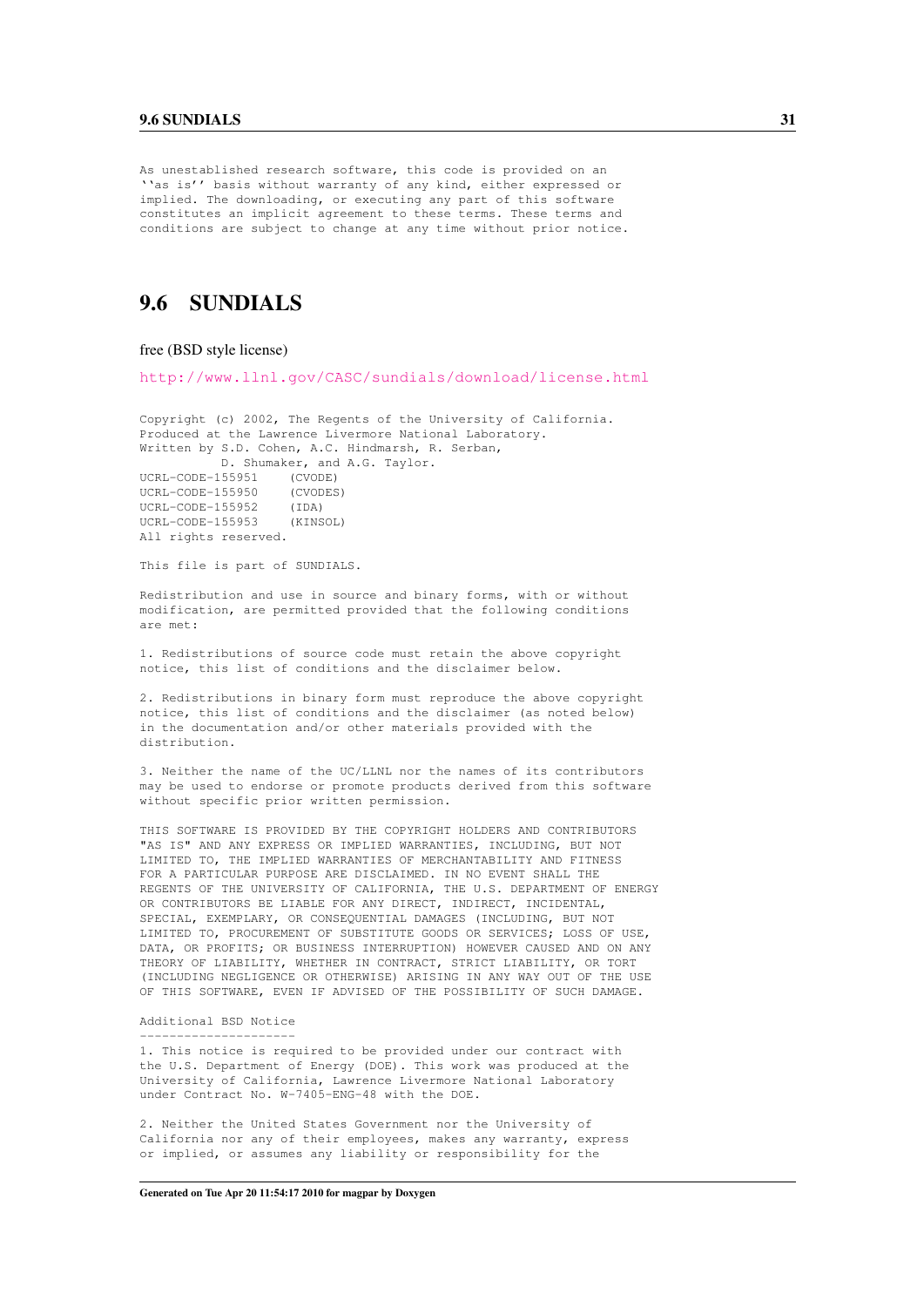accuracy, completeness, or usefulness of any information, apparatus, product, or process disclosed, or represents that its use would not infringe privately-owned rights.

3. Also, reference herein to any specific commercial products, process, or services by trade name, trademark, manufacturer or otherwise does not necessarily constitute or imply its endorsement, recommendation, or favoring by the United States Government or the University of California. The views and opinions of authors expressed herein do not necessarily state or reflect those of the United States Government or the University of California, and shall not be used for advertising or product endorsement purposes.

#### 9.7 PETSc

free

<http://www.mcs.anl.gov/petsc/petsc-as/documentation/copyright.html>

## 9.8 TAO

COPYRIGHT NOTIFICATION

TAO: Toolkit for Advanced Optimization

In addition to the following copyright, we also request that you give this citation in any publications or software that utilize TAO.

Copyright 2009 , UChicago Argonne, LLC Operator of Argonne National Laboratory

All rights reserved.

Toolkit for Advanced Optimization (TAO), Version 1.10

OPEN SOURCE LICENSE

Redistribution and use in source and binary forms, with or without modification, are permitted provided that the following conditions are met:

- 1. Redistributions of source code must retain the above copyright notice, this list of conditions and the following disclaimer. Software changes, modifications, or derivative works, should be noted with comments and the author and organization's name.
- 2. Redistributions in binary form must reproduce the above copyright notice, this list of conditions and the following disclaimer in the documentation and/or other materials provided with the distribution.
- 3. Neither the names of UChicago Argonne, LLC or the Department of Energy nor the names of its contributors may be used to endorse or promote products derived from this software without specific prior written permission.
- 4. The software and the end-user documentation included with the redistribution, if any, must include the following acknowledgment: "This product includes software produced by UChicago Argonne, LLC under Contract No. DE-AC02-06CH11357 with the Department of Energy."

\*\*\*\*\*\*\*\*\*\*\*\*\*\*\*\*\*\*\*\*\*\*\*\*\*\*\*\*\*\*\*\*\*\*\*\*\*\*\*\*\*\*\*\*\*\*\*\*\*\*\*\*\*\*\*\*\*\*\*\*\*\*\*\*\*\*\*\*\*\*\*\*\*\*\*\* **DISCLAIMER** 

THE SOFTWARE IS SUPPLIED "AS IS" WITHOUT WARRANTY OF ANY KIND.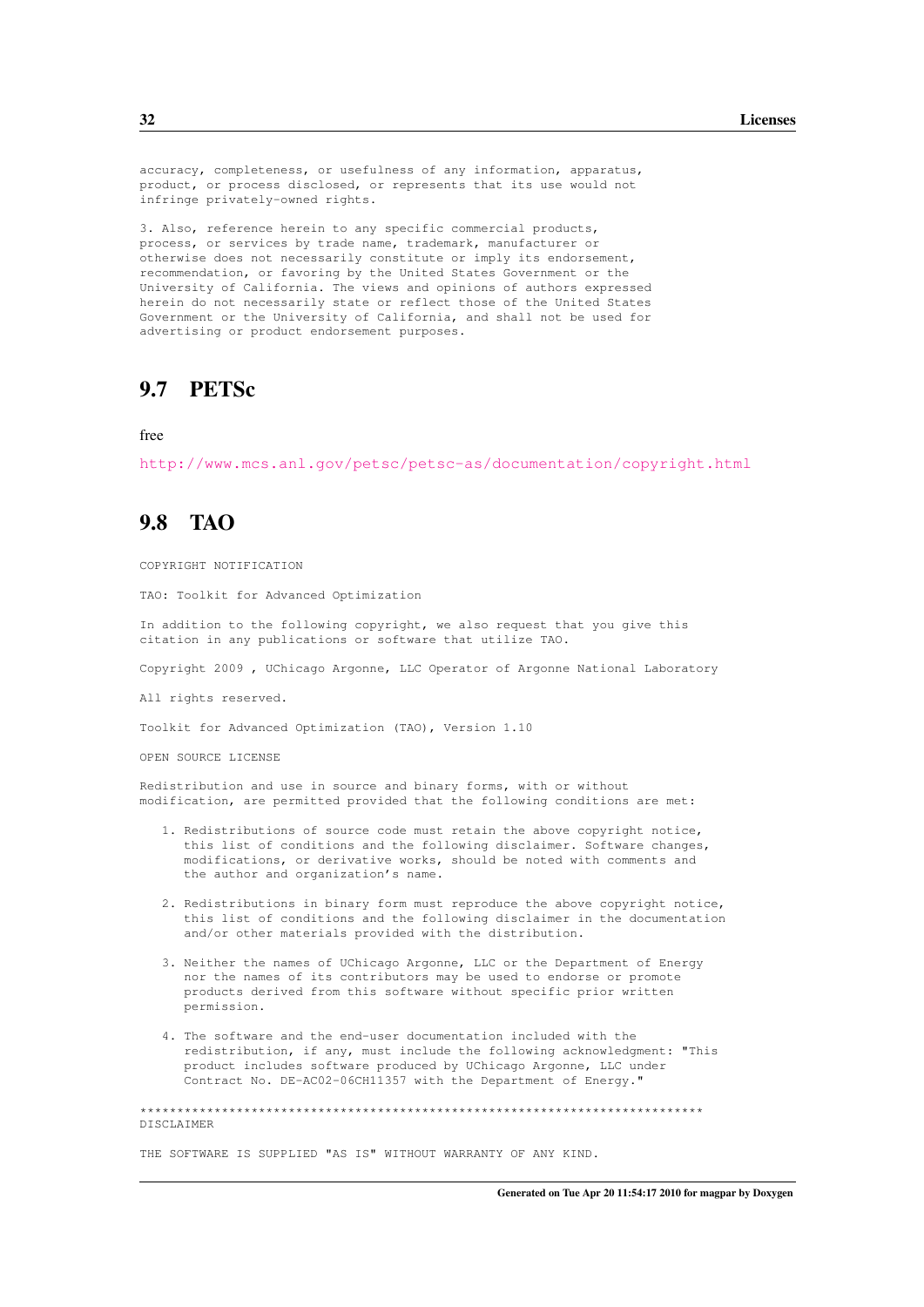Neither the United States GOVERNMENT, nor the United States Department of Energy, NOR uchicago argonne, LLC, nor any of their employees, makes any warranty, express or implied, or assumes any legal liability or responsibility for the accuracy, completeness, or usefulness of any information, data, apparatus, product, or process disclosed, or represents that its use would not infringe privately owned rights. \*\*\*\*\*\*\*\*\*\*\*\*\*\*\*\*\*\*\*\*\*\*\*\*\*\*\*\*\*\*\*\*\*\*\*\*\*\*\*\*\*\*\*\*\*\*\*\*\*\*\*\*\*\*\*\*\*\*\*\*\*\*\*\*\*\*\*\*\*\*\*\*\*\*\*\*

## 9.9 zlib

free (OSI approved license)

[http://www.zlib.net/zlib\\_license.html](http://www.zlib.net/zlib_license.html)

# 9.10 libpng

free (OSI approved license)

<http://www.libpng.org/pub/png/src/libpng-LICENSE.txt>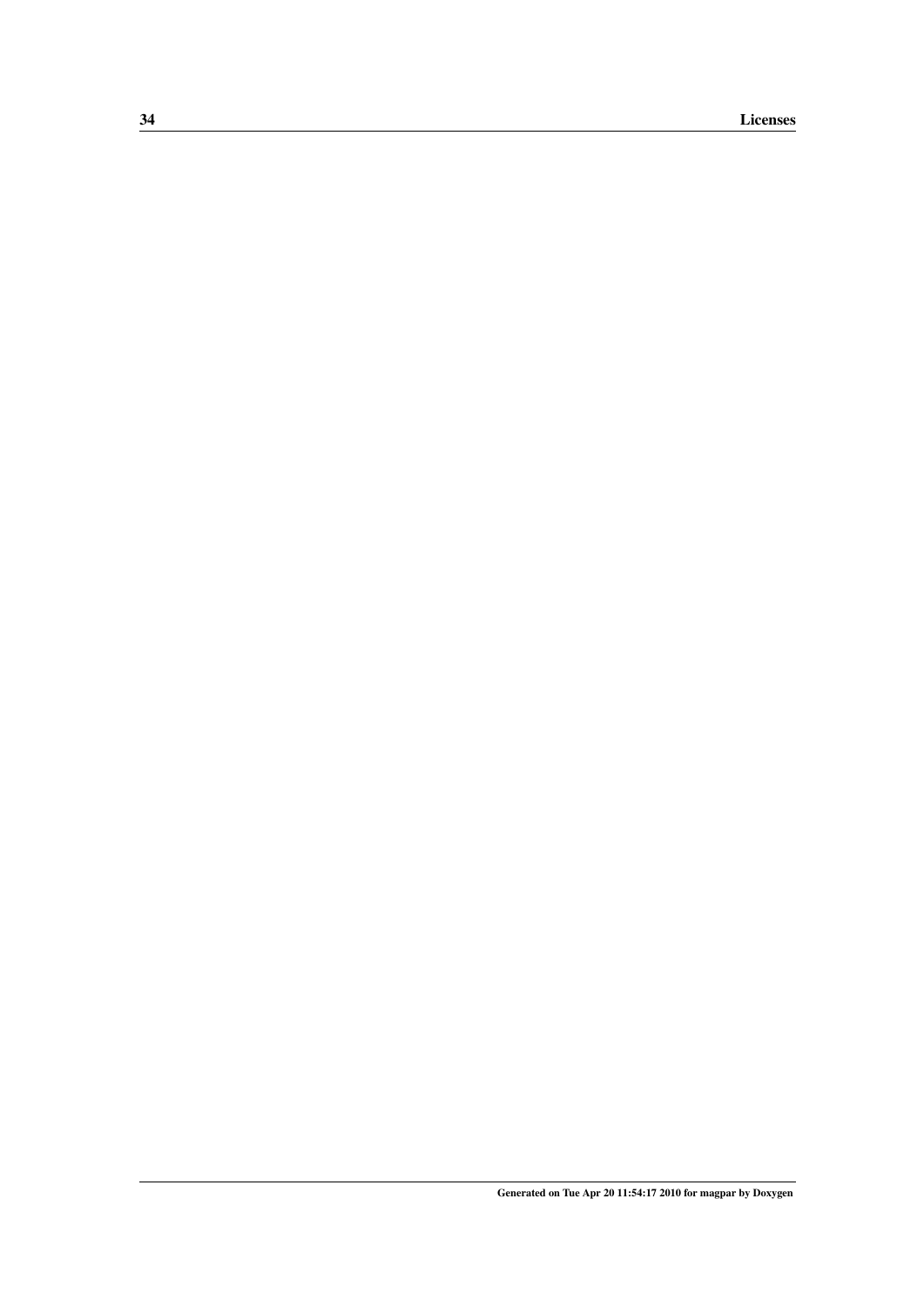Chapter 10

# <span id="page-44-0"></span>GNU General Public License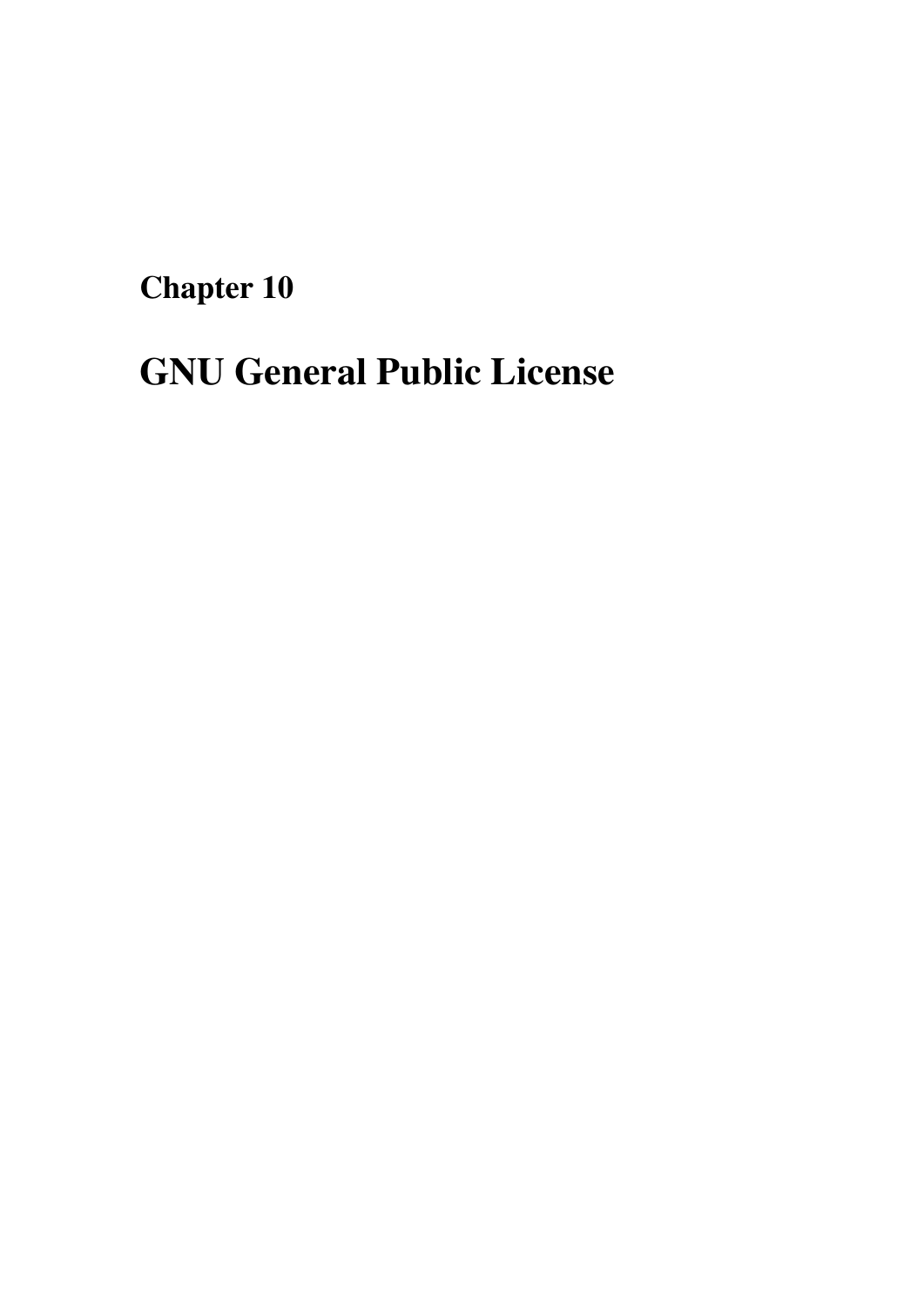magpar is distributed under the terms of the GNU General Public License:

GNU GENERAL PUBLIC LICENSE Version 2, June 1991

Copyright (C) 1989, 1991 Free Software Foundation, Inc. 59 Temple Place, Suite 330, Boston, MA 02111-1307 USA Everyone is permitted to copy and distribute verbatim copies of this license document, but changing it is not allowed.

#### Preamble

The licenses for most software are designed to take away your freedom to share and change it. By contrast, the GNU General Public License is intended to guarantee your freedom to share and change free software--to make sure the software is free for all its users. This General Public License applies to most of the Free Software Foundation's software and to any other program whose authors commit to using it. (Some other Free Software Foundation software is covered by the GNU Library General Public License instead.) You can apply it to your programs, too.

When we speak of free software, we are referring to freedom, not price. Our General Public Licenses are designed to make sure that you have the freedom to distribute copies of free software (and charge for this service if you wish), that you receive source code or can get it if you want it, that you can change the software or use pieces of it in new free programs; and that you know you can do these things.

To protect your rights, we need to make restrictions that forbid anyone to deny you these rights or to ask you to surrender the rights. These restrictions translate to certain responsibilities for you if you distribute copies of the software, or if you modify it.

For example, if you distribute copies of such a program, whether gratis or for a fee, you must give the recipients all the rights that you have. You must make sure that they, too, receive or can get the source code. And you must show them these terms so they know their rights.

We protect your rights with two steps: (1) copyright the software, and (2) offer you this license which gives you legal permission to copy, distribute and/or modify the software.

Also, for each author's protection and ours, we want to make certain that everyone understands that there is no warranty for this free software. If the software is modified by someone else and passed on, we want its recipients to know that what they have is not the original, so that any problems introduced by others will not reflect on the original authors' reputations.

Finally, any free program is threatened constantly by software patents. We wish to avoid the danger that redistributors of a free program will individually obtain patent licenses, in effect making the program proprietary. To prevent this, we have made it clear that any patent must be licensed for everyone's free use or not licensed at all.

The precise terms and conditions for copying, distribution and modification follow.

GNU GENERAL PUBLIC LICENSE TERMS AND CONDITIONS FOR COPYING, DISTRIBUTION AND MODIFICATION

0. This License applies to any program or other work which contains a notice placed by the copyright holder saying it may be distributed under the terms of this General Public License. The "Program", below, refers to any such program or work, and a "work based on the Program"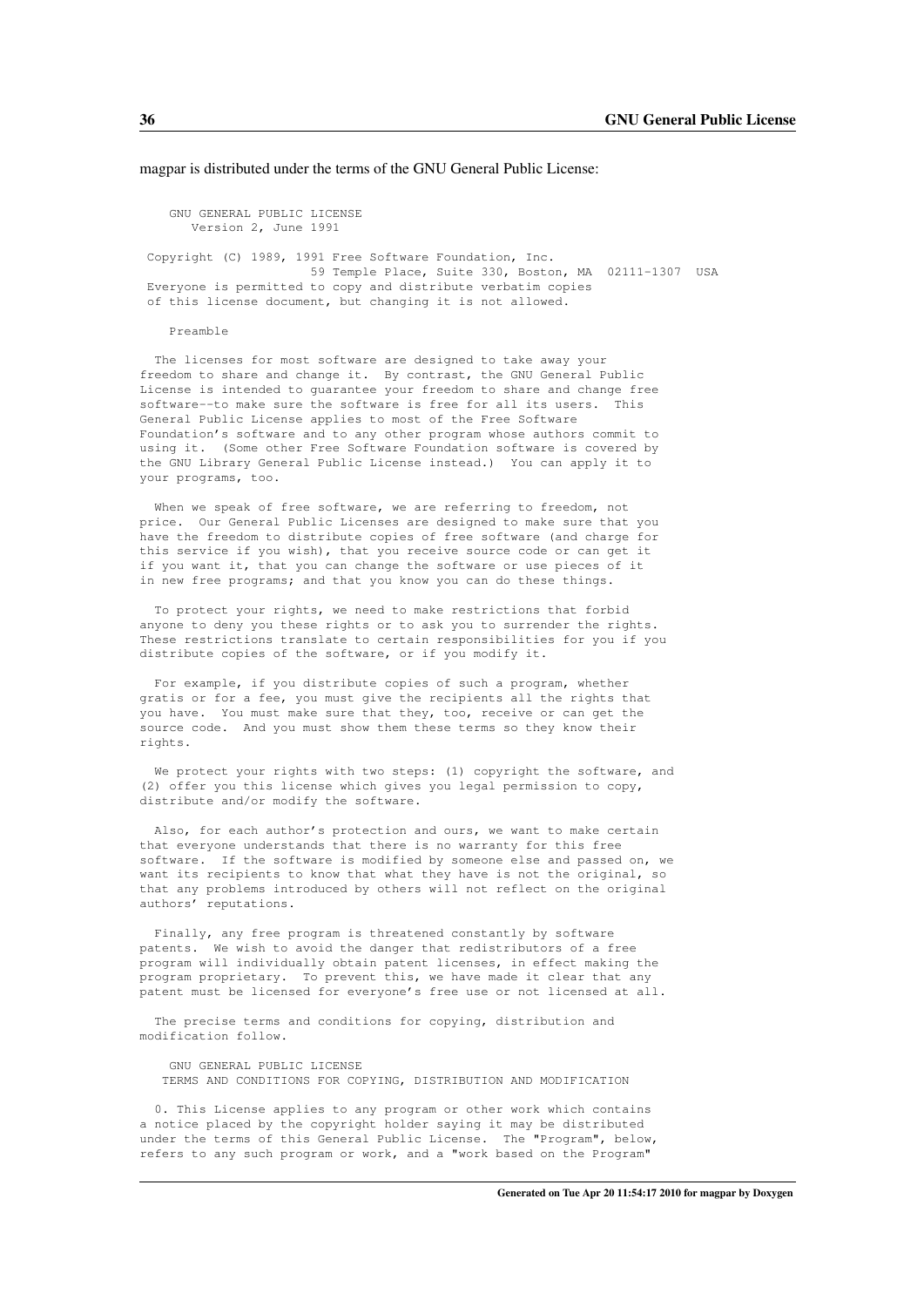means either the Program or any derivative work under copyright law: that is to say, a work containing the Program or a portion of it, either verbatim or with modifications and/or translated into another language. (Hereinafter, translation is included without limitation in the term "modification".) Each licensee is addressed as "you".

Activities other than copying, distribution and modification are not covered by this License; they are outside its scope. The act of running the Program is not restricted, and the output from the Program is covered only if its contents constitute a work based on the Program (independent of having been made by running the Program). Whether that is true depends on what the Program does.

1. You may copy and distribute verbatim copies of the Program's source code as you receive it, in any medium, provided that you conspicuously and appropriately publish on each copy an appropriate copyright notice and disclaimer of warranty; keep intact all the notices that refer to this License and to the absence of any warranty; and give any other recipients of the Program a copy of this License along with the Program.

You may charge a fee for the physical act of transferring a copy, and you may at your option offer warranty protection in exchange for a fee.

2. You may modify your copy or copies of the Program or any portion of it, thus forming a work based on the Program, and copy and distribute such modifications or work under the terms of Section 1 above, provided that you also meet all of these conditions:

a) You must cause the modified files to carry prominent notices stating that you changed the files and the date of any change.

b) You must cause any work that you distribute or publish, that in whole or in part contains or is derived from the Program or any part thereof, to be licensed as a whole at no charge to all third parties under the terms of this License.

c) If the modified program normally reads commands interactively when run, you must cause it, when started running for such interactive use in the most ordinary way, to print or display an announcement including an appropriate copyright notice and a notice that there is no warranty (or else, saying that you provide a warranty) and that users may redistribute the program under these conditions, and telling the user how to view a copy of this License. (Exception: if the Program itself is interactive but does not normally print such an announcement, your work based on the Program is not required to print an announcement.)

These requirements apply to the modified work as a whole. If identifiable sections of that work are not derived from the Program, and can be reasonably considered independent and separate works in themselves, then this License, and its terms, do not apply to those sections when you distribute them as separate works. But when you distribute the same sections as part of a whole which is a work based on the Program, the distribution of the whole must be on the terms of this License, whose permissions for other licensees extend to the entire whole, and thus to each and every part regardless of who wrote it.

Thus, it is not the intent of this section to claim rights or contest your rights to work written entirely by you; rather, the intent is to exercise the right to control the distribution of derivative or collective works based on the Program.

In addition, mere aggregation of another work not based on the Program with the Program (or with a work based on the Program) on a volume of a storage or distribution medium does not bring the other work under the scope of this License.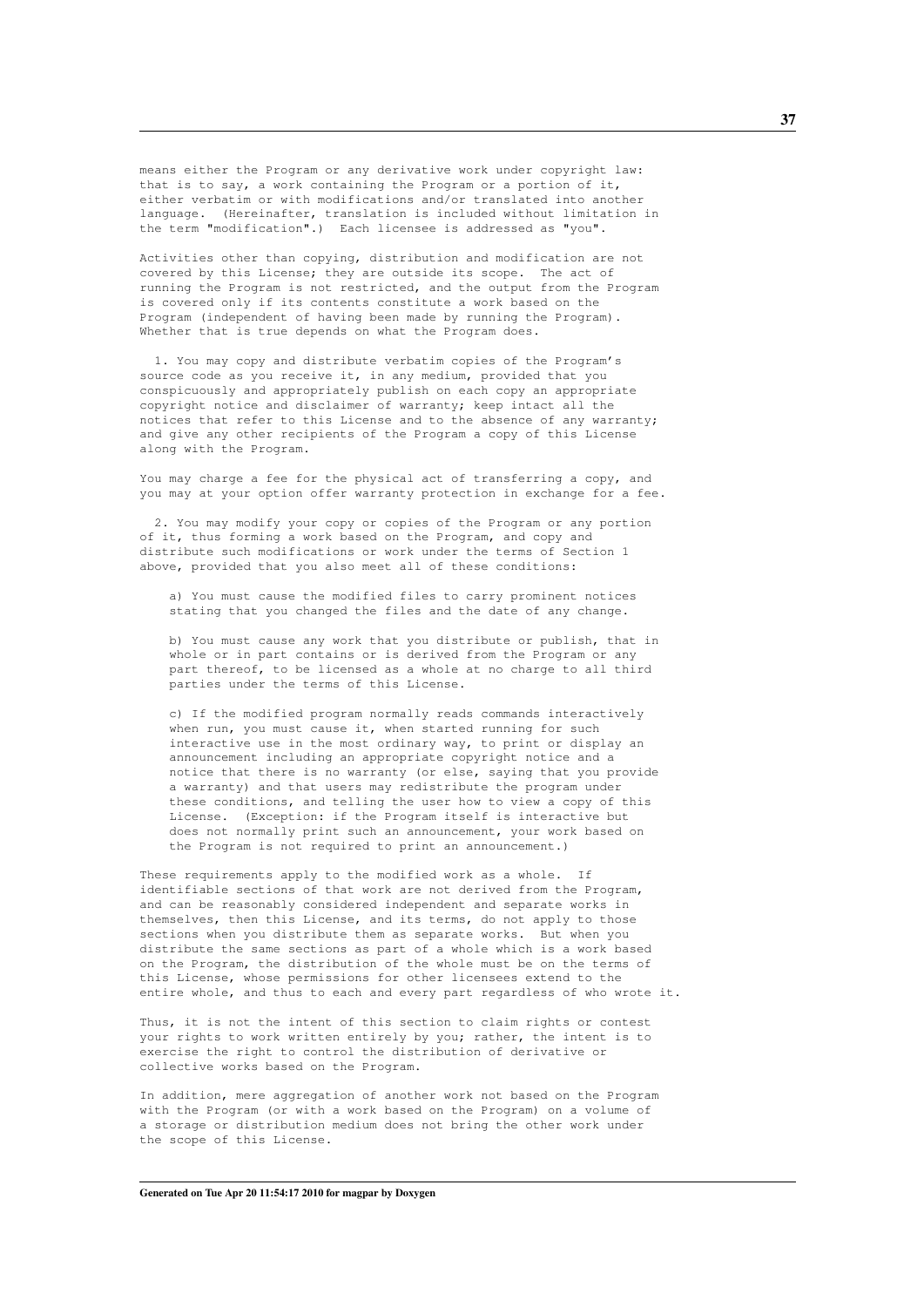3. You may copy and distribute the Program (or a work based on it, under Section 2) in object code or executable form under the terms of Sections 1 and 2 above provided that you also do one of the following:

a) Accompany it with the complete corresponding machine-readable source code, which must be distributed under the terms of Sections 1 and 2 above on a medium customarily used for software interchange; or,

b) Accompany it with a written offer, valid for at least three years, to give any third party, for a charge no more than your cost of physically performing source distribution, a complete machine-readable copy of the corresponding source code, to be distributed under the terms of Sections 1 and 2 above on a medium customarily used for software interchange; or,

c) Accompany it with the information you received as to the offer to distribute corresponding source code. (This alternative is allowed only for noncommercial distribution and only if you received the program in object code or executable form with such an offer, in accord with Subsection b above.)

The source code for a work means the preferred form of the work for making modifications to it. For an executable work, complete source code means all the source code for all modules it contains, plus any associated interface definition files, plus the scripts used to control compilation and installation of the executable. However, as a special exception, the source code distributed need not include anything that is normally distributed (in either source or binary form) with the major components (compiler, kernel, and so on) of the operating system on which the executable runs, unless that component itself accompanies the executable.

If distribution of executable or object code is made by offering access to copy from a designated place, then offering equivalent access to copy the source code from the same place counts as distribution of the source code, even though third parties are not compelled to copy the source along with the object code.

4. You may not copy, modify, sublicense, or distribute the Program except as expressly provided under this License. Any attempt otherwise to copy, modify, sublicense or distribute the Program is void, and will automatically terminate your rights under this License. However, parties who have received copies, or rights, from you under this License will not have their licenses terminated so long as such parties remain in full compliance.

5. You are not required to accept this License, since you have not signed it. However, nothing else grants you permission to modify or distribute the Program or its derivative works. These actions are prohibited by law if you do not accept this License. Therefore, by modifying or distributing the Program (or any work based on the Program), you indicate your acceptance of this License to do so, and all its terms and conditions for copying, distributing or modifying the Program or works based on it.

6. Each time you redistribute the Program (or any work based on the Program), the recipient automatically receives a license from the original licensor to copy, distribute or modify the Program subject to these terms and conditions. You may not impose any further restrictions on the recipients' exercise of the rights granted herein. You are not responsible for enforcing compliance by third parties to this License.

7. If, as a consequence of a court judgment or allegation of patent infringement or for any other reason (not limited to patent issues), conditions are imposed on you (whether by court order, agreement or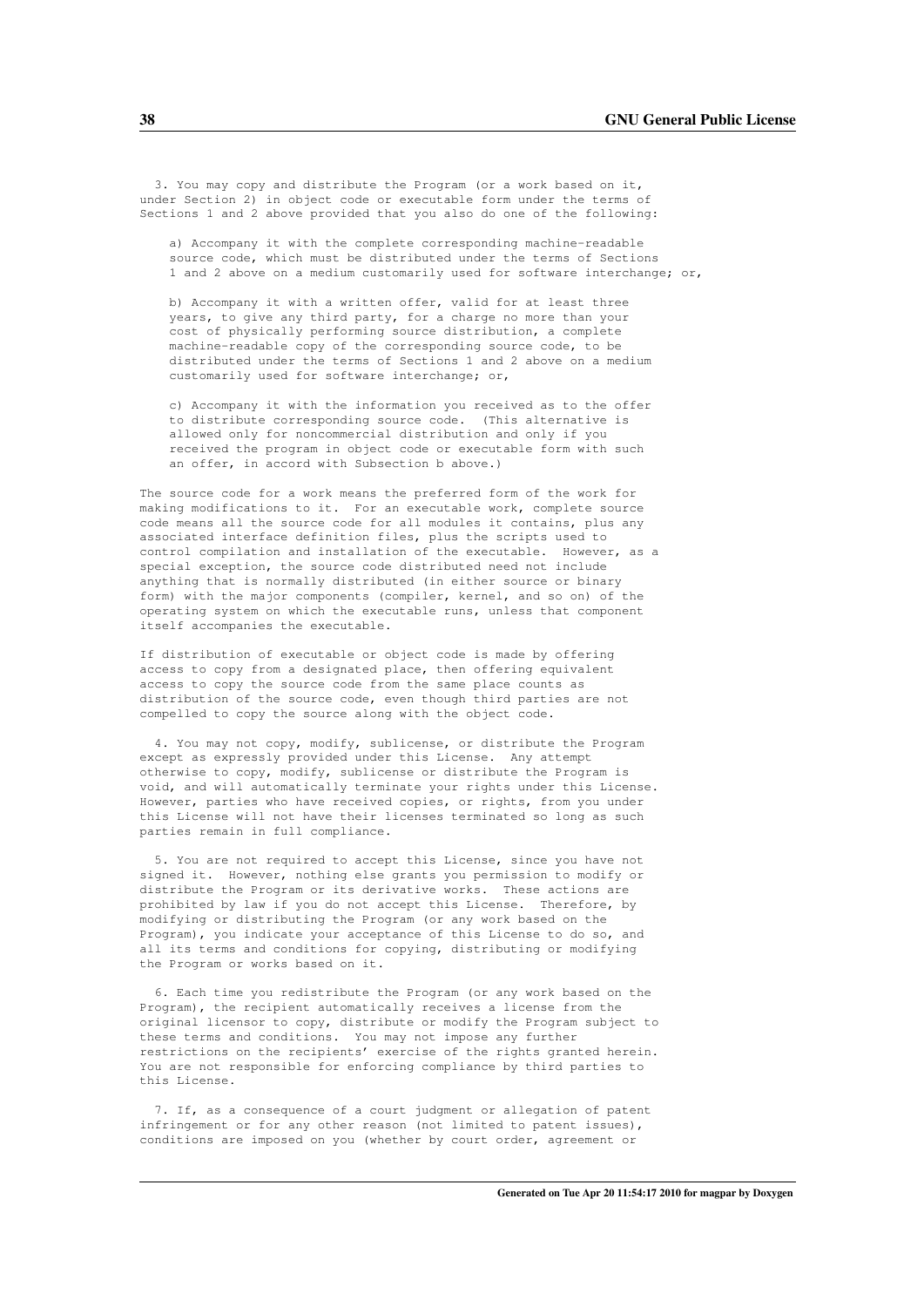otherwise) that contradict the conditions of this License, they do not excuse you from the conditions of this License. If you cannot distribute so as to satisfy simultaneously your obligations under this License and any other pertinent obligations, then as a consequence you may not distribute the Program at all. For example, if a patent license would not permit royalty-free redistribution of the Program by all those who receive copies directly or indirectly through you, then the only way you could satisfy both it and this License would be to refrain entirely from distribution of the Program.

If any portion of this section is held invalid or unenforceable under any particular circumstance, the balance of the section is intended to apply and the section as a whole is intended to apply in other circumstances.

It is not the purpose of this section to induce you to infringe any patents or other property right claims or to contest validity of any such claims; this section has the sole purpose of protecting the integrity of the free software distribution system, which is implemented by public license practices. Many people have made generous contributions to the wide range of software distributed through that system in reliance on consistent application of that system; it is up to the author/donor to decide if he or she is willing to distribute software through any other system and a licensee cannot impose that choice.

This section is intended to make thoroughly clear what is believed to be a consequence of the rest of this License.

8. If the distribution and/or use of the Program is restricted in certain countries either by patents or by copyrighted interfaces, the original copyright holder who places the Program under this License may add an explicit geographical distribution limitation excluding those countries, so that distribution is permitted only in or among countries not thus excluded. In such case, this License incorporates the limitation as if written in the body of this License.

9. The Free Software Foundation may publish revised and/or new versions of the General Public License from time to time. Such new versions will be similar in spirit to the present version, but may differ in detail to address new problems or concerns.

Each version is given a distinguishing version number. If the Program specifies a version number of this License which applies to it and "any later version", you have the option of following the terms and conditions either of that version or of any later version published by the Free Software Foundation. If the Program does not specify a version number of this License, you may choose any version ever published by the Free Software Foundation.

10. If you wish to incorporate parts of the Program into other free programs whose distribution conditions are different, write to the author to ask for permission. For software which is copyrighted by the Free Software Foundation, write to the Free Software Foundation; we sometimes make exceptions for this. Our decision will be guided by the two goals of preserving the free status of all derivatives of our free software and of promoting the sharing and reuse of software generally.

#### NO WARRANTY

11. BECAUSE THE PROGRAM IS LICENSED FREE OF CHARGE, THERE IS NO WARRANTY FOR THE PROGRAM, TO THE EXTENT PERMITTED BY APPLICABLE LAW. EXCEPT WHEN OTHERWISE STATED IN WRITING THE COPYRIGHT HOLDERS AND/OR OTHER PARTIES PROVIDE THE PROGRAM "AS IS" WITHOUT WARRANTY OF ANY KIND, EITHER EXPRESSED OR IMPLIED, INCLUDING, BUT NOT LIMITED TO, THE IMPLIED WARRANTIES OF MERCHANTABILITY AND FITNESS FOR A PARTICULAR PURPOSE. THE ENTIRE RISK AS TO THE QUALITY AND PERFORMANCE OF THE PROGRAM IS WITH YOU. SHOULD THE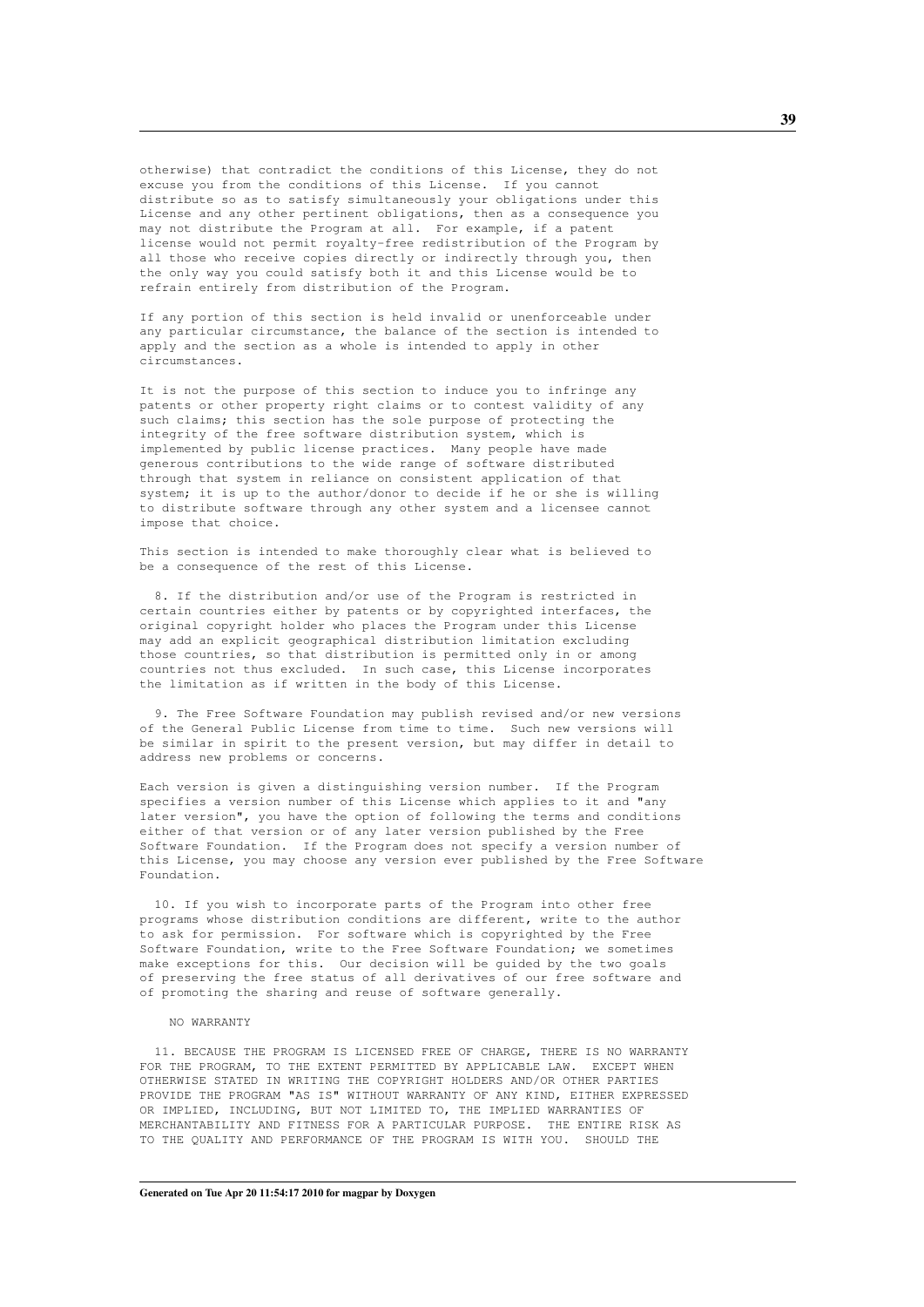PROGRAM PROVE DEFECTIVE, YOU ASSUME THE COST OF ALL NECESSARY SERVICING, REPAIR OR CORRECTION.

12. IN NO EVENT UNLESS REQUIRED BY APPLICABLE LAW OR AGREED TO IN WRITING WILL ANY COPYRIGHT HOLDER, OR ANY OTHER PARTY WHO MAY MODIFY AND/OR REDISTRIBUTE THE PROGRAM AS PERMITTED ABOVE, BE LIABLE TO YOU FOR DAMAGES, INCLUDING ANY GENERAL, SPECIAL, INCIDENTAL OR CONSEQUENTIAL DAMAGES ARISING OUT OF THE USE OR INABILITY TO USE THE PROGRAM (INCLUDING BUT NOT LIMITED TO LOSS OF DATA OR DATA BEING RENDERED INACCURATE OR LOSSES SUSTAINED BY YOU OR THIRD PARTIES OR A FAILURE OF THE PROGRAM TO OPERATE WITH ANY OTHER PROGRAMS), EVEN IF SUCH HOLDER OR OTHER PARTY HAS BEEN ADVISED OF THE POSSIBILITY OF SUCH DAMAGES.

END OF TERMS AND CONDITIONS

see also: [GNU](http://www.gnu.org) [General Public License](http://www.gnu.org/licenses/gpl.html)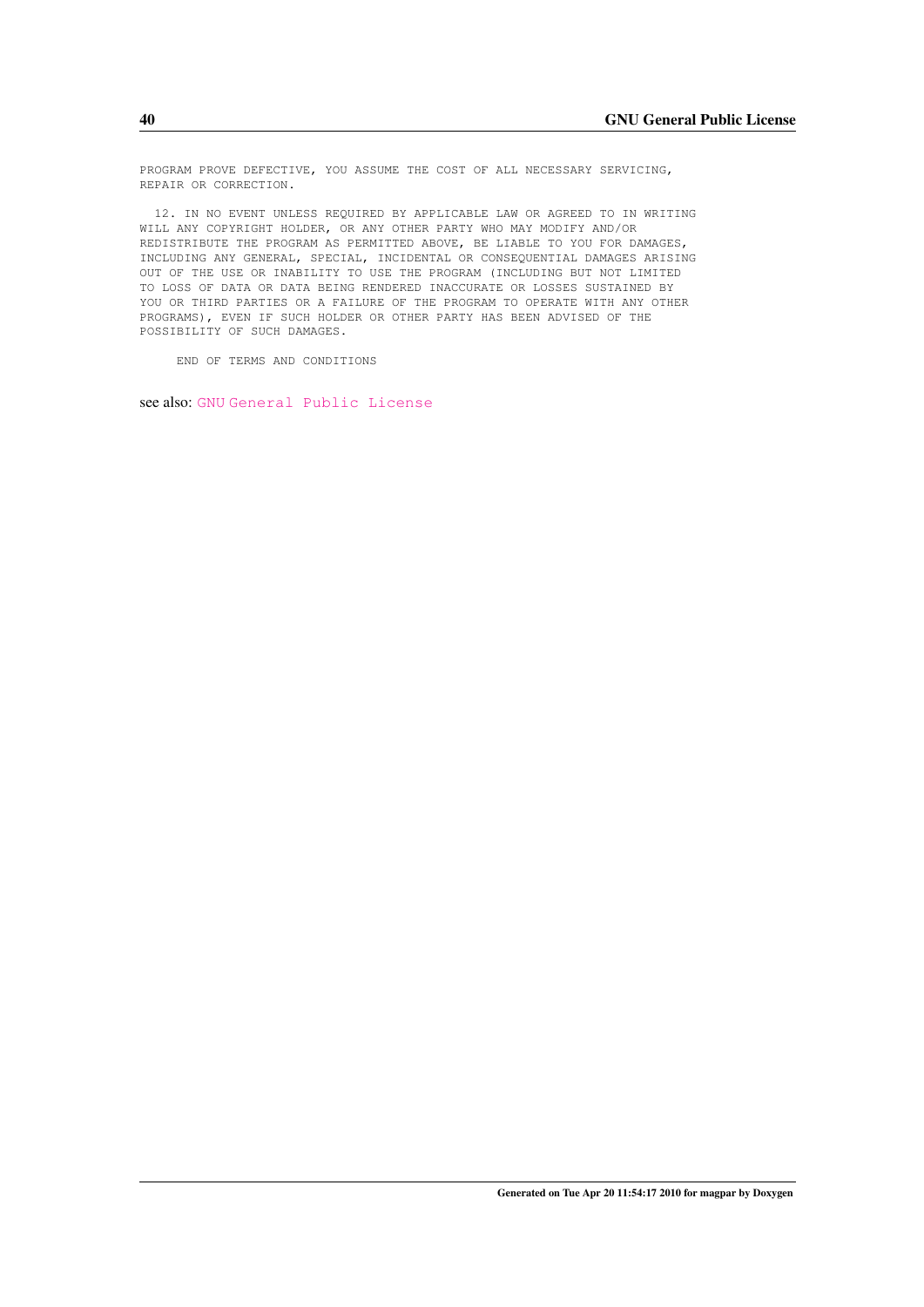Chapter 11

# Installation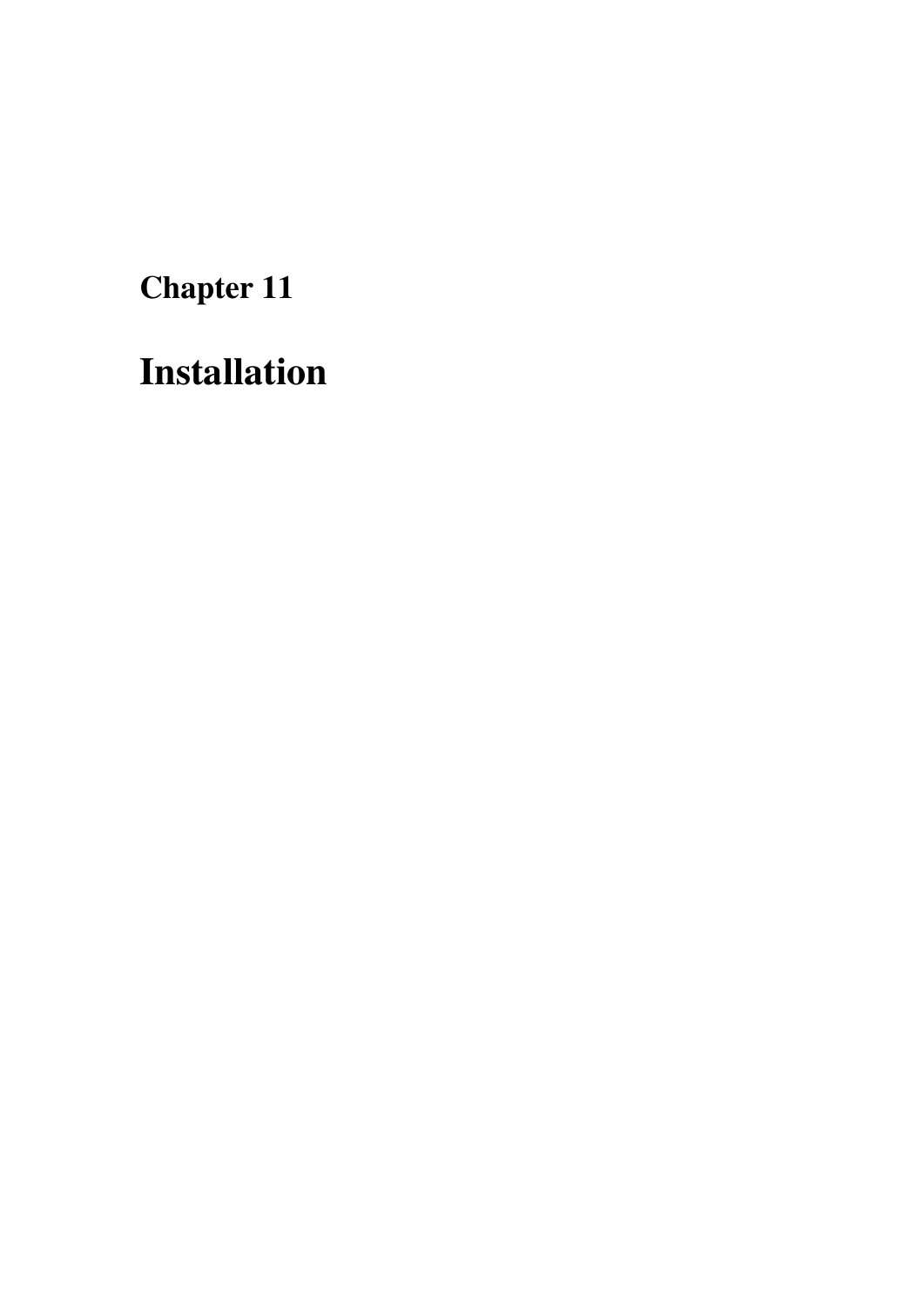Sections:

- [Configuration](#page-51-0)
- [Automated Installation](#page-52-0)
- [Manual Installation](#page-52-1)
- [ATLAS](#page-52-2)
- [LAPACK](#page-53-0)
- [MPI](#page-53-1)
- MPICH<sub>2</sub>
- [ParMetis](#page-54-1)
- [SUNDIALS](#page-55-0)
- [PETSc](#page-55-1)
- [TAO](#page-56-0)
- [zlib](#page-56-1)
- [libpng](#page-56-2)
- [magpar](#page-57-0)

## <span id="page-51-0"></span>11.1 Configuration

Create a directory, which will contain all libraries, source code, tools, and documentation for magpar, and set the environment variable MAGPAR\_HOME:

```
# change into any directory, where you want to install magpar
# for example in your $HOME/work directory
cd $HOME; mkdir work; cd work
# download the magpar source archive by hand or using wget:
lib=magpar
wget http://www.magpar.net/$lib/download/$lib.tar.gz
# unpack the archive
tar xzvf $lib.tar.gz
cd $lib
MAGPAR_HOME=$PWD; export MAGPAR_HOME # sh/bash syntax (use "setenv" for csh)
PD=$MAGPAR_HOME/libs; export PD
```
If you are upgrading from a previous version of magpar, you can usually reuse the libraries, which you have already compiled and installed. However, please note the [ChangeLog](#page-16-0) and upgrade libraries as required or recommended.

The current version of magpar has been developed and tested with the configuration and library versions defined in [Makefile.in.defaults](#page-62-0) .

Links to the websites of the libraries can be found in the list of [Required Software.](#page-34-0)

Create Makefile.in.\$HOSTNAME using [Makefile.in.defaults](#page-62-0) (or one of the other Makefile.in.host\_∗):

cp Makefile.in.defaults Makefile.in.\$HOSTNAME

and edit it: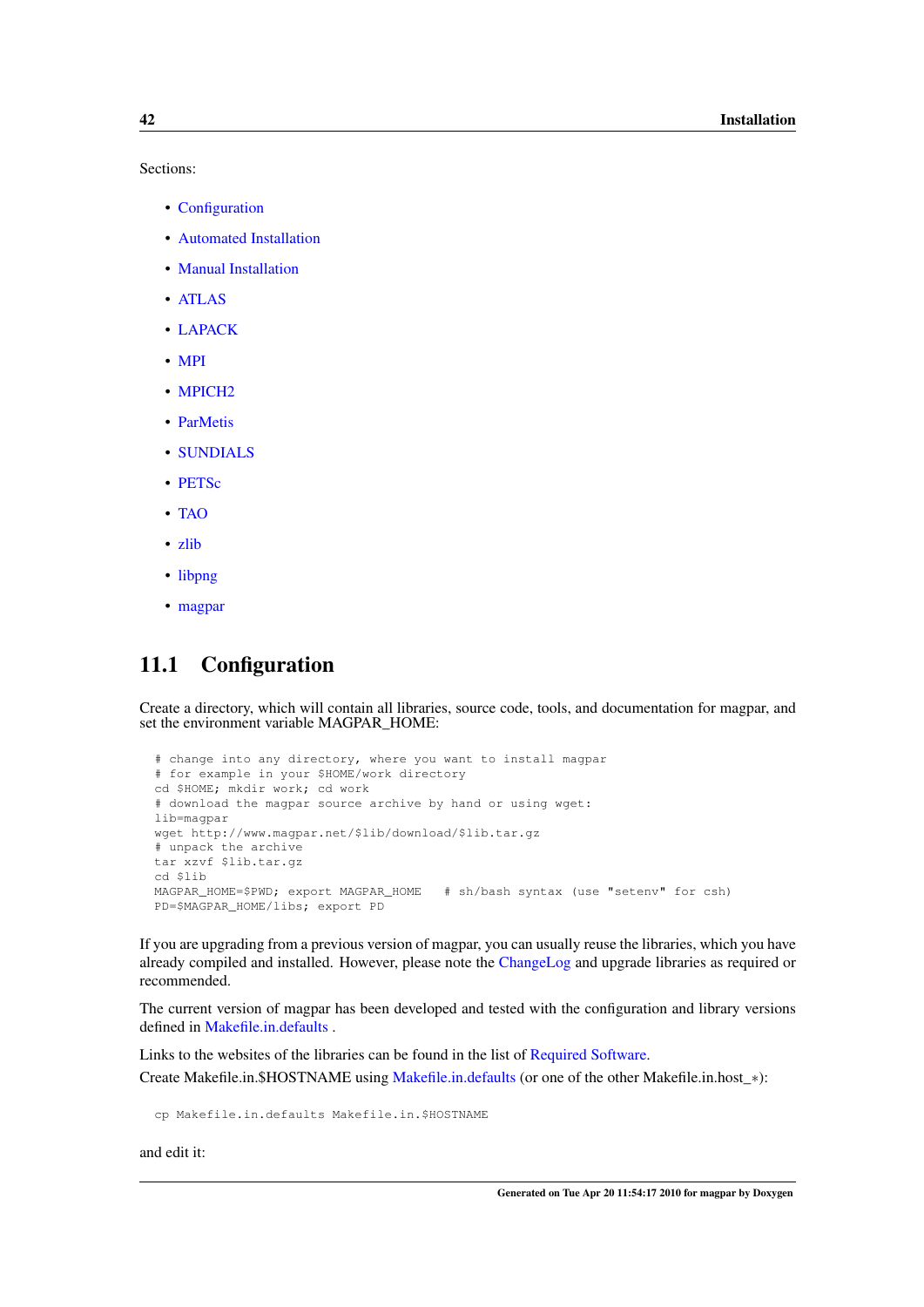- set paths
- (de)activate libraries, set/override library versions (see [Makefile.in.host\\_oldlibs\)](#page-66-0)
- set compiler flags for optimization

It should not be necessary to modify [Makefile](#page-59-0) or [Makefile.in](#page-60-0) at all any more!

<span id="page-52-0"></span>Please refer to the [FAQ](#page-80-0) for tips and suggestions for the installation of magpar on specific systems and software environments.

#### 11.2 Automated Installation

The (manual) installation procedures described below are now conveniently combined in [Makefile.libs](#page-69-0) . Just simply do

```
cd $MAGPAR_HOME/src
make -f Makefile.libs
```
All libraries will be downloaded automatically using "wget", configured, compiled, and installed in \$PD in the following order:

atlas lapack mpi parmetis sundials petsc tao zlib libpng

It is also possible to install the libraries one at a time like this (e.g. PETSc)

cd \$MAGPAR\_HOME/src make -f Makefile.libs petsc

using the names listed above. This makes it easier to use precompiled packages (e.g. [Precompiled packages](#page-87-0) [on Ubuntu/Debian\)](#page-87-0) and then just install the remaining ones with the convenience of using [Makefile.libs](#page-69-0) .

If this does not work, then please follow the manual installation instructions below.

<span id="page-52-1"></span>Once all libraries are compiled and installed, compile [magpar](#page-57-0) as described below.

## 11.3 Manual Installation

Check for [Required Software](#page-34-0) which is already preinstalled on your machine. For example, there are [Pre](#page-87-0)[compiled packages on Ubuntu/Debian](#page-87-0) available. Download, unpack, compile and install all other required libraries in the order given below in the directory \$PD. Some libraries are optional,and only required if you want to try different linear solvers (e.g. hypre, SuperLU). It is highly recommended to use any machine specific (vendor provided and highly optimized) libraries. On most high performance machines there are optimized BLAS, LAPACK, and MPI libraries available (cf. [FAQ](#page-80-0) : [Optimized BLAS libraries\)](#page-86-0). In this case you just have to set the paths to your libraries properly, when you configure and compile various packages.

If you have trouble installing any of the required libraries, please check their respective installation guides/ documentation/FAQs/website first. The URLs of their websites can be found on the [Required Software](#page-34-0) page.

# <span id="page-52-2"></span>11.4 ATLAS

For your convenience get one of the binary packages for your hardware platform from the stable branch of [ATLAS](http://sourceforge.net/projects/math-atlas/) (unless you do already have [Optimized BLAS libraries\)](#page-86-0).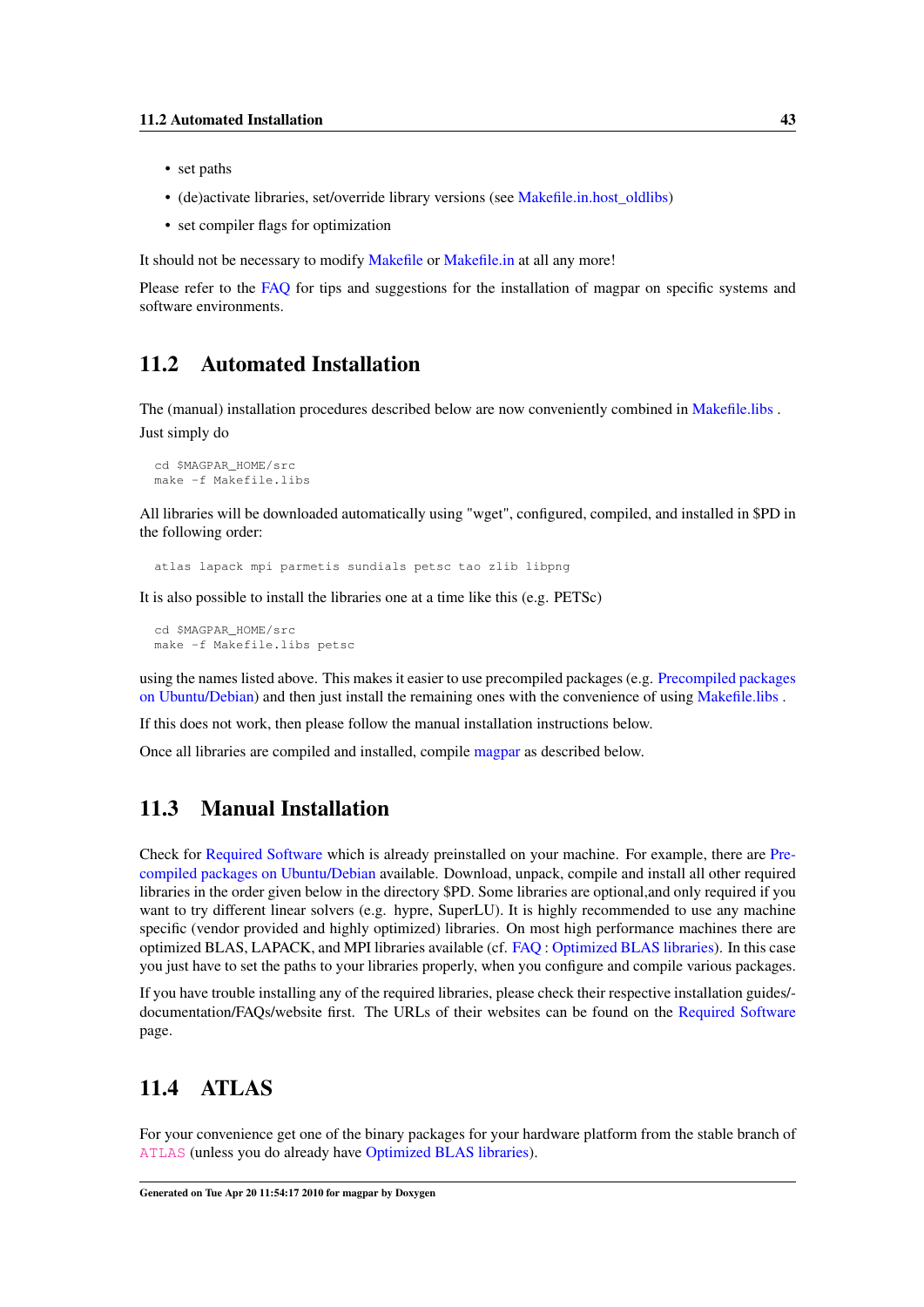```
cd $PD
# set lib with the name of your ATLAS library
lib=atlas3.6.0_Linux_PIIISSE1.tar.gz
tar xzvf $lib
# create a symbolic link to the directory with the ATLAS binaries:
ln -s Linux_* atlas
lapacklib=$PD/atlas/lib/liblapack.a
# rename (incomplete) lapack library provided by ATLAS (cf. LAPACK below)
mv $lapacklib $lapacklib.atlas
```
## <span id="page-53-0"></span>11.5 LAPACK

Debian, RedHat and other distributors provide precompiled binaries of LAPACK. Try the [Precompiled](#page-87-0) [packages on Ubuntu/Debian](#page-87-0) or check the web for availablility.

```
http://www.debian.org/distrib/packages
```
<http://rpmfind.net/>

<http://www.redhat.com/>

You may also recompile it from source:

```
# set Fortran compiler
# GNU GCC >=4.0 Fortran 77/95: gfortran
FC=gfortran; TIMER=INT_ETIME
#
# GNU GCC < 4.0 Fortran 77: g77
#FC=g77; TIMER=EXT_ETIME
#
# check that Fortran compiler works
$FC --version
#
cd $PD
lib=lapack.tgz
wget http://www.netlib.org/lapack/$lib
tar xzvf $lib
cd lapack-*
cp INSTALL/make.inc.LINUX make.inc
#
# add CPU specific options to OPTS, e.g. -march=pentium4 -msse2 (cf. man gcc)
# set correct Fortran compiler (check additional options in make.inc!):
make "FORTRAN=$FC" "LOADER=$FC"
"TIMER=$TIMER" \
"BLASLIB=$PD/atlas/lib/libf77blas.a $PD/atlas/lib/libatlas.a" \
"OPTS=-funroll-all-loops -O3 $OOPTS" \
lapacklib
#
# run tests (optional)
make lapack_testing
```
Now we have to add the missing LAPACK functions to the ATLAS library:

(cf. \$PD/atlas/README, [Building a complete LAPACK library](http://math-atlas.sourceforge.net/errata.html#completelp))

```
cd $PD/atlas/lib
cp $lapacklib.atlas $lapacklib
mkdir tmp; cd tmp
ar x $PD/lapack-*/lapack_LINUX.a
ar r ../liblapack.a *.o
cd ..; rm -rf tmp
```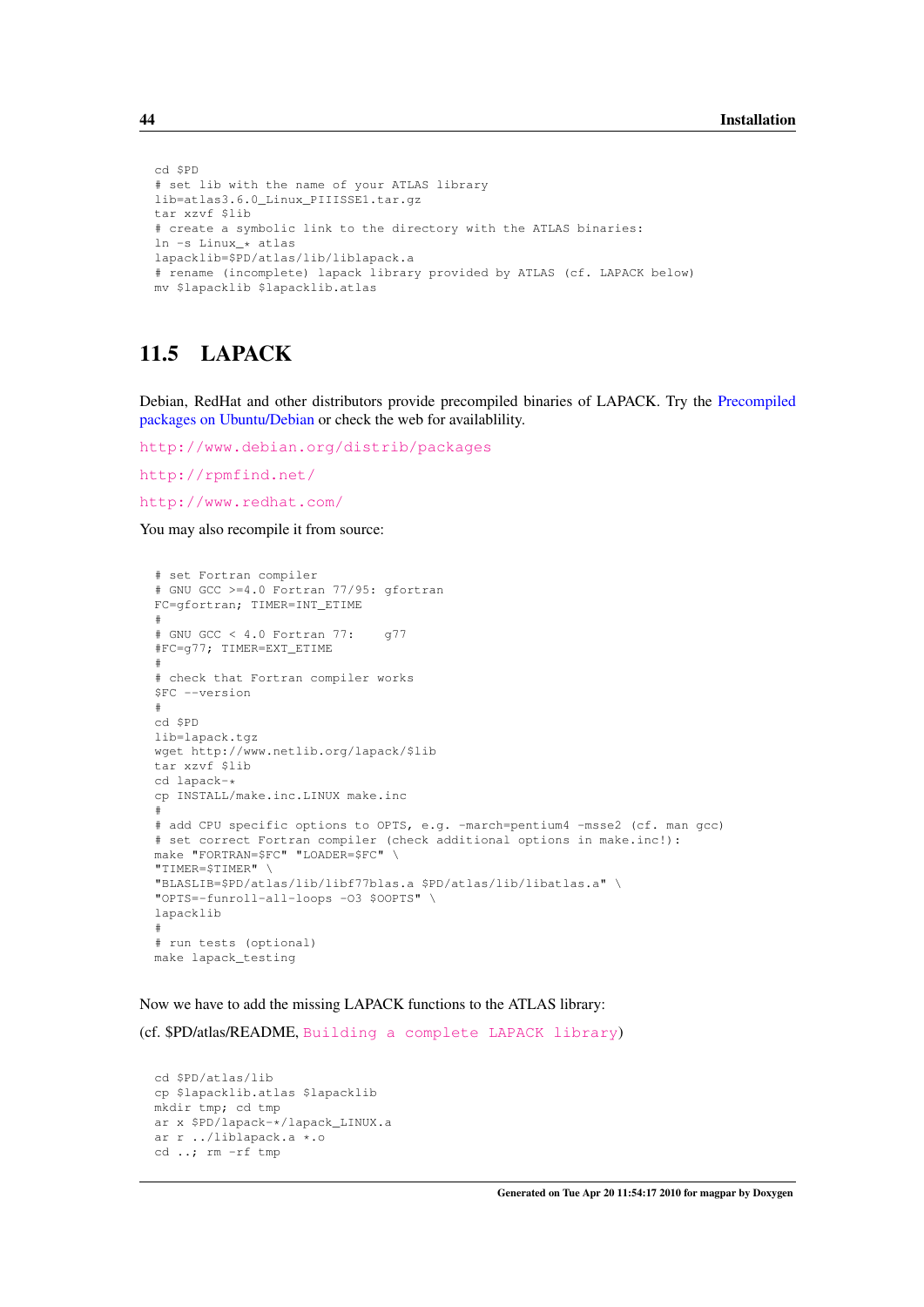## 11.6 MPI

MPICH, OpenMPI, LAM/MPI, or any other MPI library, which implements the [MPI standard](http://www.mcs.anl.gov/research/projects/mpi/) (version 1 or 2) may be used.

You need rsh (recommended) or ssh to be installed and configured properly! Don't forget to create a ".rhosts" file with the names of all machines (also your local machine!) in your home directory (cf. "man rhosts"). The configuration can be tested with "rsh \$HOSTNAME uname -a". You may also use ssh for encrypted communication between processors.

The directory \$PD/mpi/bin should be added to the \$PATH variable. Update your login scripts, e.g. .bashrc, .login, .profile, to make this permanent by appending the following code snippet:

```
PATH=$PD/mpi/bin:$PATH
export PATH
```
or the programs installed in \$PD/mpi/bin should be copied to \$HOME/bin or any other directory within your \$PATH, so that mpirun and other MPI tools can be called from the command line.

#### 11.6.1 MPICH2

If ssh should be used instead of rsh for login on remote machines use "./configure -rsh=ssh" when compiling MPICH. In this case public key authentication should be configured for ssh to enable login without passwords (cf. "man ssh").

The configure-script of MPICH will try both, rsh and ssh, and print a warning if neither service is configured properly.

```
cd $PD
lib=mpich2.tar.gz
wget -N --retr-symlinks ftp://ftp.mcs.anl.gov/pub/mpi/$lib
# better download the latest version from
# http://www.mcs.anl.gov/research/projects/mpich2/
tar xzvf $lib
#
# change into mpich2 subdirectory (adjust to the downloaded version)
cd mpich2-*
#
# use "ssm" (sockets and shared memory) for use on clusters of SMPs
# (communication on the same machine goes through shared memory;
# communication between different machines goes over sockets)
# instead of default "sock"
./configure --prefix=$PD/mpich2 --with-device=ch3:ssm 2>&1 | tee configure.log
#
make -j 1 2>&1 | tee make.log
make install 2>&1 | tee install.log
#
# set symbolic link to MPICH installation directory
ln -s mpich2 $PD/mpi
#
# Please refer to $PD/mpi/README or
# $PD/mpi/doc on how to use MPICH2 and
# start a ring of MPI's process managers mpd!
```
<span id="page-54-1"></span>Installation instructions for [MPICH1](#page-99-0) and [LAM/MPI](#page-99-1) have been moved to the [FAQ.](#page-80-0)

## 11.7 ParMetis

cd \$PD

Generated on Tue Apr 20 11:54:17 2010 for magpar by Doxygen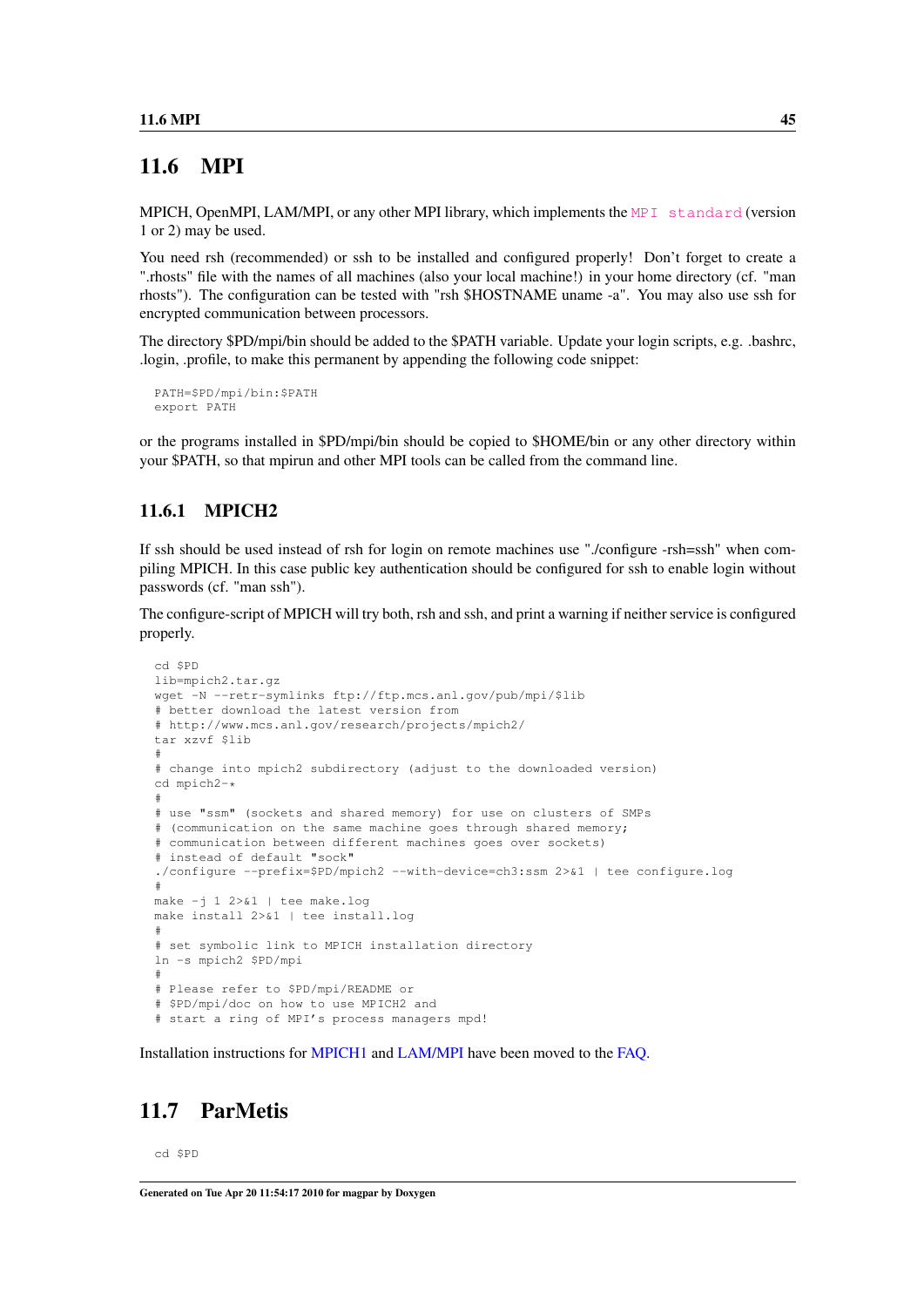```
lib=ParMetis-3.1.1
wget -N http://glaros.dtc.umn.edu/gkhome/fetch/sw/parmetis/$lib.tar.gz
tar xzvf $lib
cd $lib
make "CC=$PD/mpi/bin/mpicc" "LD=$PD/mpi/bin/mpicc"
#
# run tests (optional)
cd Graphs
$PD/mpi/bin/mpirun -np 4 ptest rotor.graph
# more tests in ParMetis-3.1.1/INSTALL
```
# <span id="page-55-0"></span>11.8 SUNDIALS

#### (SUNDIALS version 2.3.0)

Download the library from the [SUNDIALS website](http://www.llnl.gov/CASC/sundials/download/download.html) (registration required).

```
cd $PD
lib=sundials-2.3.0
tar xzvf $lib.tar.gz
cd $(PD)/$lib
# set compiler options (modify for your setup!)
# add CPU specific options, e.g. -march=pentium4 -msse2 (cf. man gcc)
CFT.AGS = "T - O3"export CFLAGS
./configure --prefix=$PD/$lib --with-mpi-root=$PD/mpi
make && make -i install
# (generates static libraries and installs libraries and include files
# in $PD/$lib/libs and $PD/$lib/include)
```
## <span id="page-55-1"></span>11.9 PETSc

(PETSc version 2.3.0 and later)

Starting with PETSc version 2.3.0 you have to use the automatic Python-based configure system, which requires Python 2.2 or later. Please refer to the FAQ [Installing Python](#page-97-0) if you need to install Python by hand.

```
cd $PD
lib=petsc-2.3.3-p15
wget ftp://ftp.mcs.anl.gov/pub/petsc/release-snapshots/$lib.tar.gz
tar xzvf $lib.tar.gz
cd $lib
#
# set environment variables
# (here: bash style - use "setenv" in sh/csh)
#
PETSC_DIR=$PD/$lib
export PETSC_DIR
PETSC_ARCH=PETSc-config-magpar
export PETSC_ARCH
PRECISION=double
export PRECISION
#
# edit PETSc-config-magpar.py
# (select MPI, optional libraries, optimization options, etc.)
# use the templates in $PETSC_DIR/config/ for platforms other than Linux
# copy PETSc configuration script
# (needs to be a copy - must not be a symbolic link!)
#
cp $MAGPAR_HOME/src/PETSc-config-magpar.py $PETSC_DIR/config/
```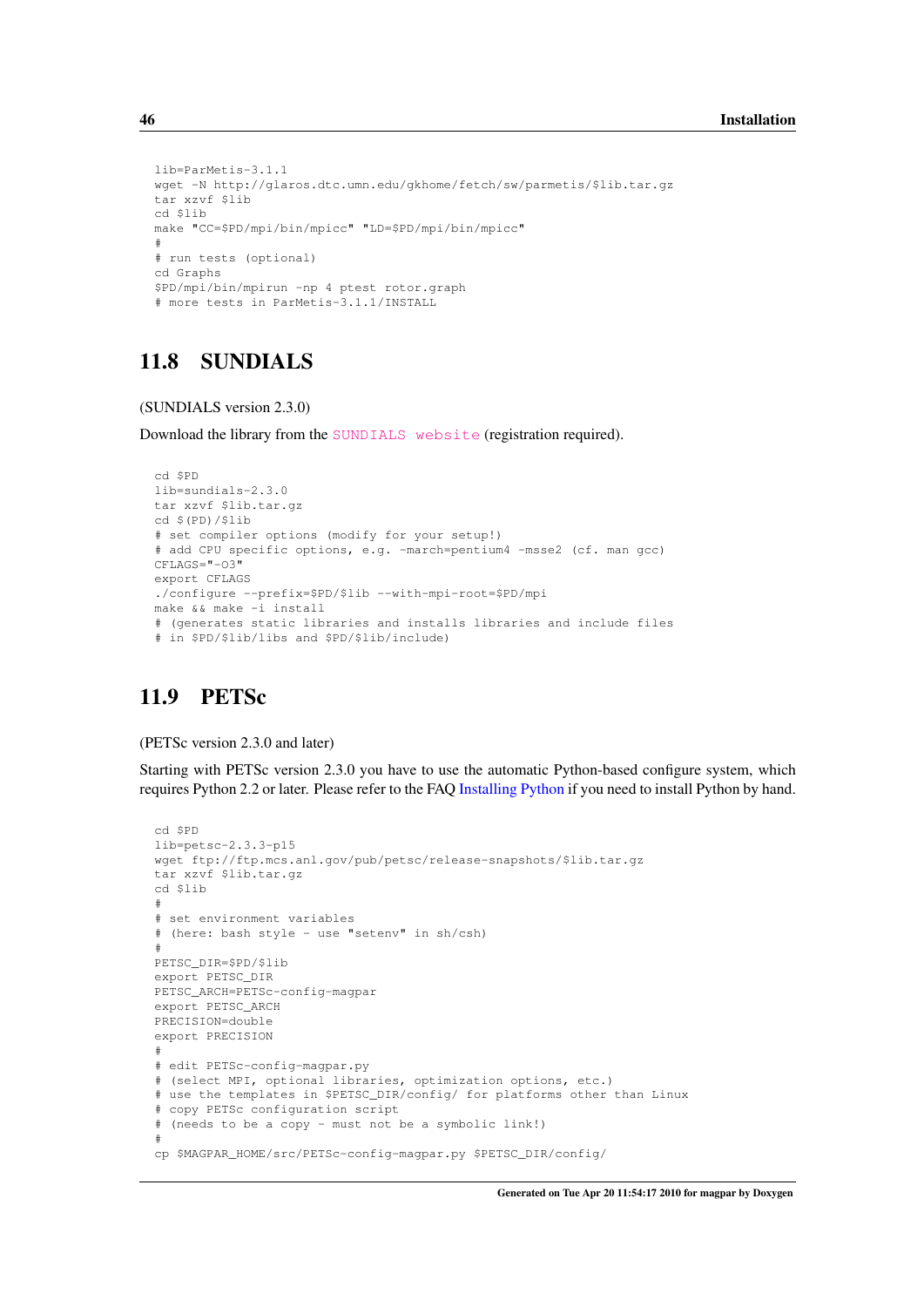```
#
# Run
# ./config/configure.py --help
# to see all command line options for configure.py.
#
# for static binaries edit
# $PETSC_DIR/bmake/PETSc-config-magpar/petscconf (recommended):
# remove all occurences of "-lgcc_s" and add "-static" to the linker flags:
# CC_LINKER_FLAGS = -Wall -O3 -static
#
./config/PETSc-config-magpar.py
make all
#
# run tests (optional)
make test
```
<span id="page-56-0"></span>Also refer to the [installation instructions](http://www.mcs.anl.gov/petsc/petsc-as/documentation/installation.html) on the PETSc homepage!

## 11.10 TAO

magpar requires

(PETSc version 2.3.3 and TAO 1.9) (highly recommended) or

(PETSc version 2.3.2 and TAO 1.8.2) or

(PETSc version 2.3.0 and TAO 1.8) or

(PETSc version 2.2.1 and TAO 1.7) or

(PETSc version 2.2.0 and TAO 1.6)

```
lib=tao-1.9
wget -N http://www.mcs.anl.gov/research/projects/tao/download/$lib
tar xzvf $lib
TAO_DIR=$PD/$lib; export TAO_DIR
cd $TAO_DIR
make
```
## <span id="page-56-1"></span>11.11 zlib

```
cd $PD
lib=zlib-1.2.3
wget -N http://downloads.sourceforge.net/libpng/$lib.tar.gz
tar xzvf $lib.tar.gz
ln -s $lib zlib
cd $lib
make CFLAGS="-O -fPIC" && make test
```
# <span id="page-56-2"></span>11.12 libpng

```
cd $PD
lib=libpng-1.2.33
wget -N http://downloads.sourceforge.net/libpng/$lib.tar.gz?download
tar xzvf $lib.tar.gz
ln -s $lib libpng
cd $lib
instdir=$(PD)/$lib
```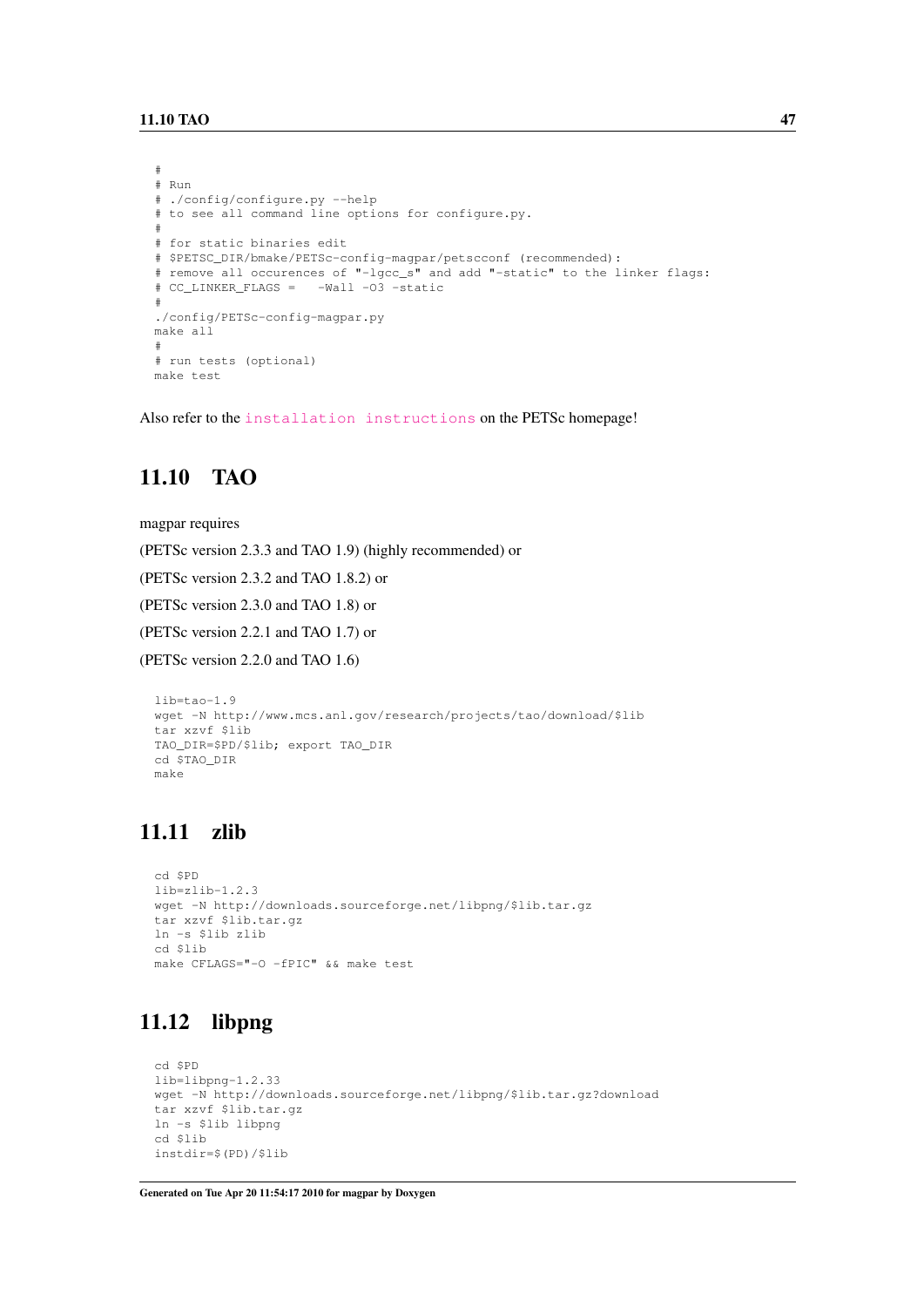```
./configure --prefix=$instdir --enable-shared=no 2>&1 | tee configure.log
CFLAGS="-I$PD/zlib"; export CFLAGS
LDFLAGS="-L$PD/zlib"; export LDFLAGS
make 2>&1 | tee make.log
make install 2>&1 | tee makeinst.log
make check 2>&1 | tee makecheck.log
# alternatively use the old method with a static Makefile:
cp scripts/makefile.linux Makefile
make ZLIBLIB=../zlib ZLIBINC=../zlib && make test
```
## <span id="page-57-0"></span>11.13 magpar

Once all libraries are compiled and installed, compile magpar with

```
cd $MAGPAR_HOME/src
make
```
If everything compiled (hopefully) ok, you should get the executable magpar.exe.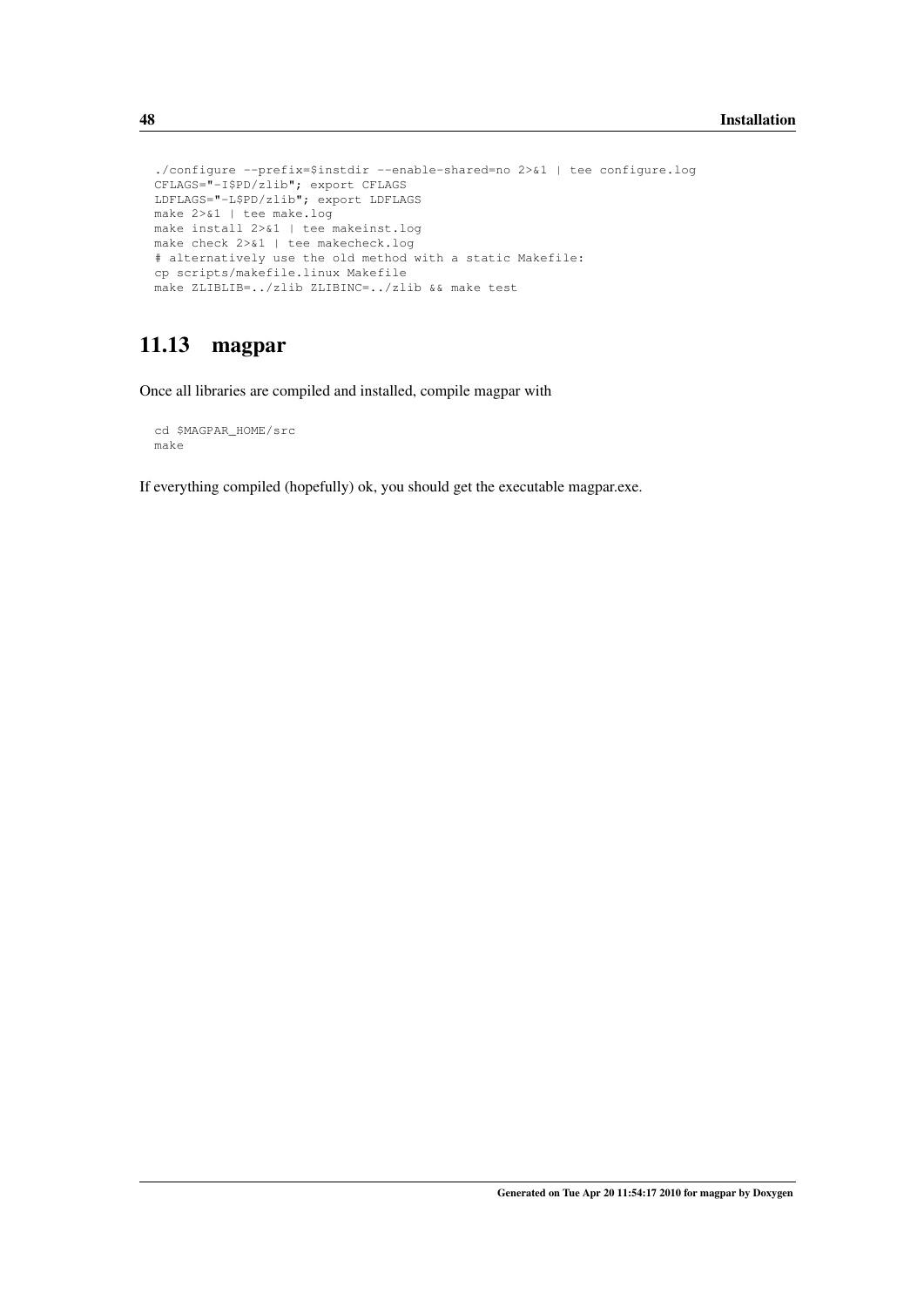Chapter 12

Makefile system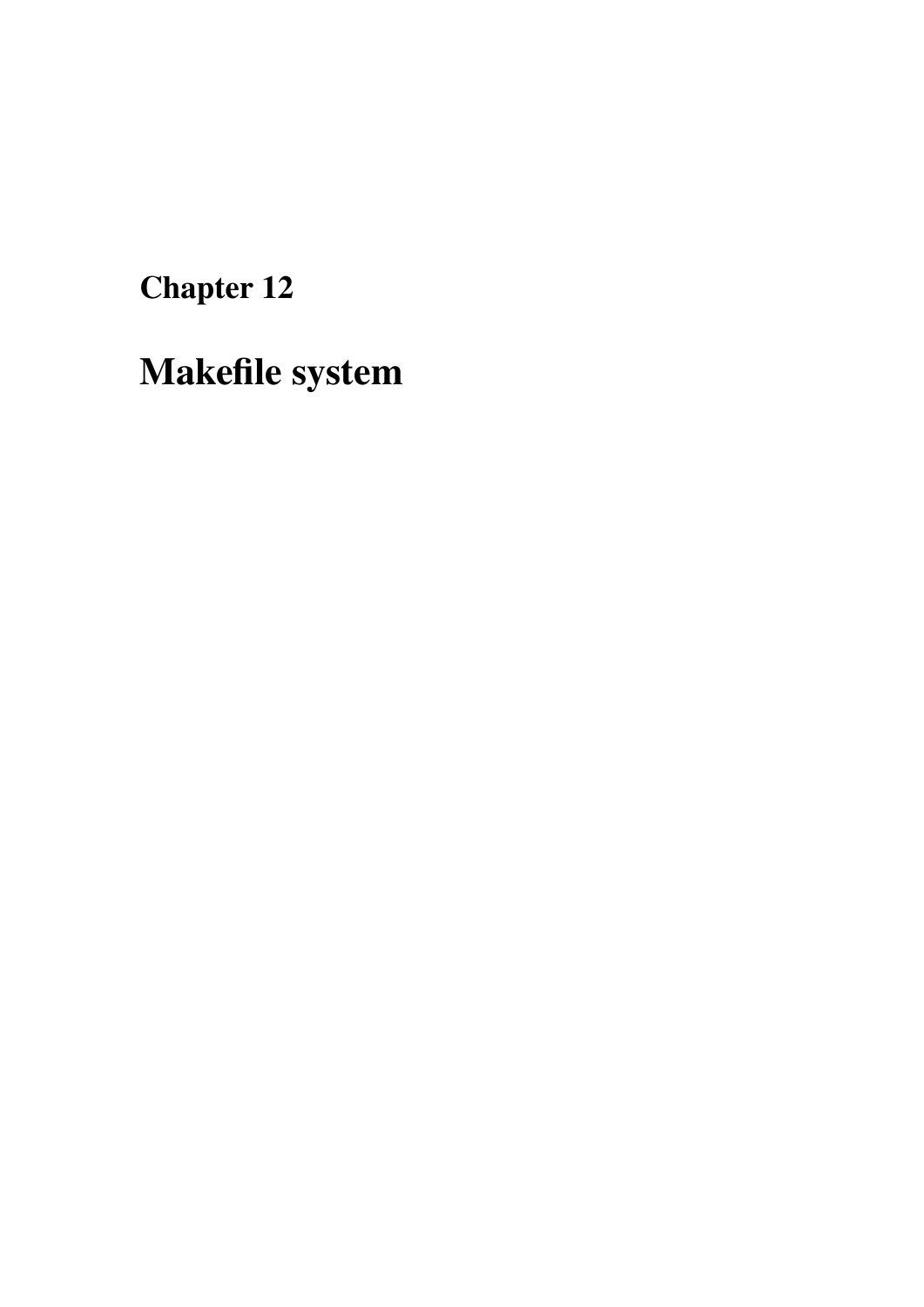#### Sections:

- [Makefile](#page-59-0)
- [Makefile.in](#page-60-0)
- [Makefile.in.defaults](#page-62-0)
- Makefile.in.host debian
- [Makefile.in.host\\_oldlibs](#page-66-0)
- [Makefile.files](#page-66-1)
- [Makefile.libs](#page-69-0)

## <span id="page-59-0"></span>12.1 Makefile

```
############################################################################
# $Id: Makefile 3021 2010-03-27 21:57:50Z scholz $
#############################################################################
#
# This file is part of magpar.
#
# Copyright (C) 2002-2010 Werner Scholz
#
# www: http://www.magpar.net/
# email: magpar(at)magpar.net
#
# magpar is free software; you can redistribute it and/or modify
# it under the terms of the GNU General Public License as published by
# the Free Software Foundation; either version 2 of the License, or
# (at your option) any later version.
#
# magpar is distributed in the hope that it will be useful,
# but WITHOUT ANY WARRANTY; without even the implied warranty of
# MERCHANTABILITY or FITNESS FOR A PARTICULAR PURPOSE. See the
# GNU General Public License for more details.
#
# You should have received a copy of the GNU General Public License
# along with magpar; if not, write to the Free Software
# Foundation, Inc., 59 Temple Place, Suite 330, Boston, MA 02111-1307 USA
#
#############################################################################
magpar_exe = magpar.exe
magpar_revh = magpar_revision.h
magpar_verh = magpar_version.h
all: $(magpar_exe)
# (de)activate libraries, library versions, set paths, compiler flags, etc.
# imported from Makefile.in and Makefile.in.$HOSTNAME
include Makefile.in
# read list of files and other settings
include Makefile.files
magpar_rev=$(shell awk '{print $$3}' $(magpar_revh)|sed "s/\"//"g)
magpar_ver=$(shell awk '{print $$3}' $(magpar_verh)|sed "s/\"//"g)
$(magpar_revh): FORCE
@r_old=$(magpar_rev); \
if [-d \text{ .syn}] && which svnversion >& /dev/null && svn -u status >& /dev/null; then \
```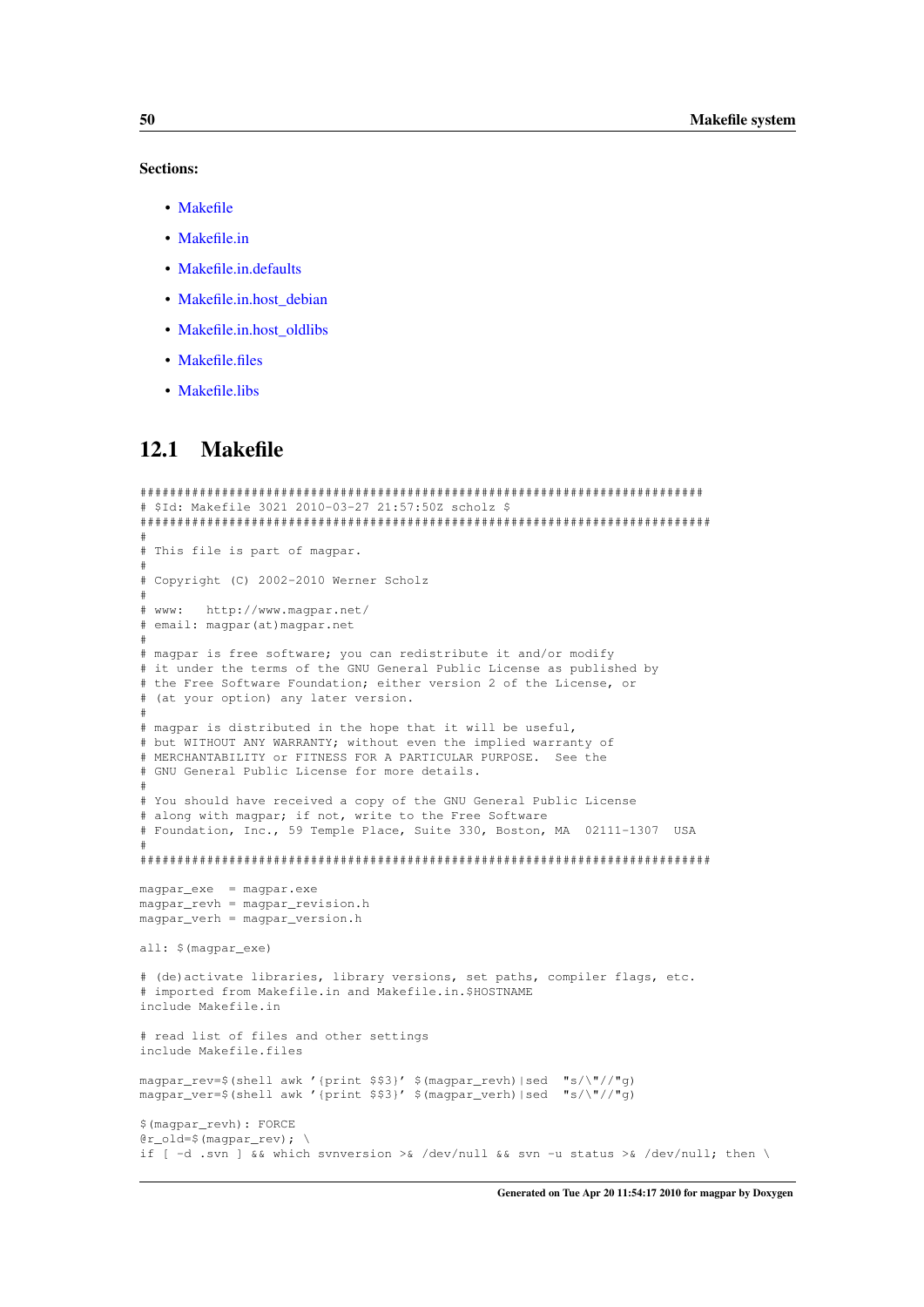```
r_new='svnversion'; \
else \
  r_old2='echo $$r_old|sed "s/_mod//"g'; \
  r_{\text{new}} = ""$$r_{\text{old2}}" mod"; \
fi; \
if [ "$$r_new" == "exported" ]; then \
 r_old2='echo $$r_old|sed "s/_mod//"g'; \
  r_new=""$$r_old2"_mod"; \
fi:
if [ "\$$r_new" != "$$r_old" ]; then \
  echo '#define MAGPAR_REVISION "'$$r_new'"' > $@ ; \
  echo "Recreated $0 for revision $$r_new"; \
f_i# all *.c depend on grid*.h and the Makefile (due to #define) !
$(magparobj): %.o: %.c $(griddata) Makefile Makefile.in
$(magpar_exe): $(magparobj)
-$(CLINKER) $(magparobj) -o $(magpar_exe) $(TAO_LIB) $(PETSC_TS_LIB)
@echo ""; echo "Built magpar version $(magpar_ver) revision $(magpar_rev)"
# strip $(magpar_exe)
include Makefile.devel
```
<span id="page-60-0"></span>FORCE:

# 12.2 Makefile.in

```
#############################################################################
# $Id: Makefile.in 3020 2010-03-27 16:33:56Z scholz $
#############################################################################
# include default settings ##################################################
include Makefile.in.defaults
# include Makefile.in.$HOSTNAME #############################################
# set hostname if undefined
ifeq ($(HOSTNAME),)
 HOSTNAME=$(shell hostname)
endif
# possibly override various options (above) with those
# from machine specific Makefiles.in.$HOSTNAME
# check if file exists
exist := $(wildcard Makefile.in.$(HOSTNAME))
ifneq ($(strip $(exist)),)
  # include if it does
  include Makefile.in.$(HOSTNAME)
else
  exist := $(wildcard addons/Makefile.in.$(HOSTNAME))
 ifneq ($(strip $(exist)),)
    # include if it does
    include addons/Makefile.in.$(HOSTNAME)
  endif
endif
# PETSc #####################################################################
ifeq ($(PETSC_VERSION),3.1.0)
 PETSC_ARCH = PETSc-config-magpar
 PETSC_DIR = $ (PD)/petsc-3.1-p0TAO \overline{D} = FALSE
```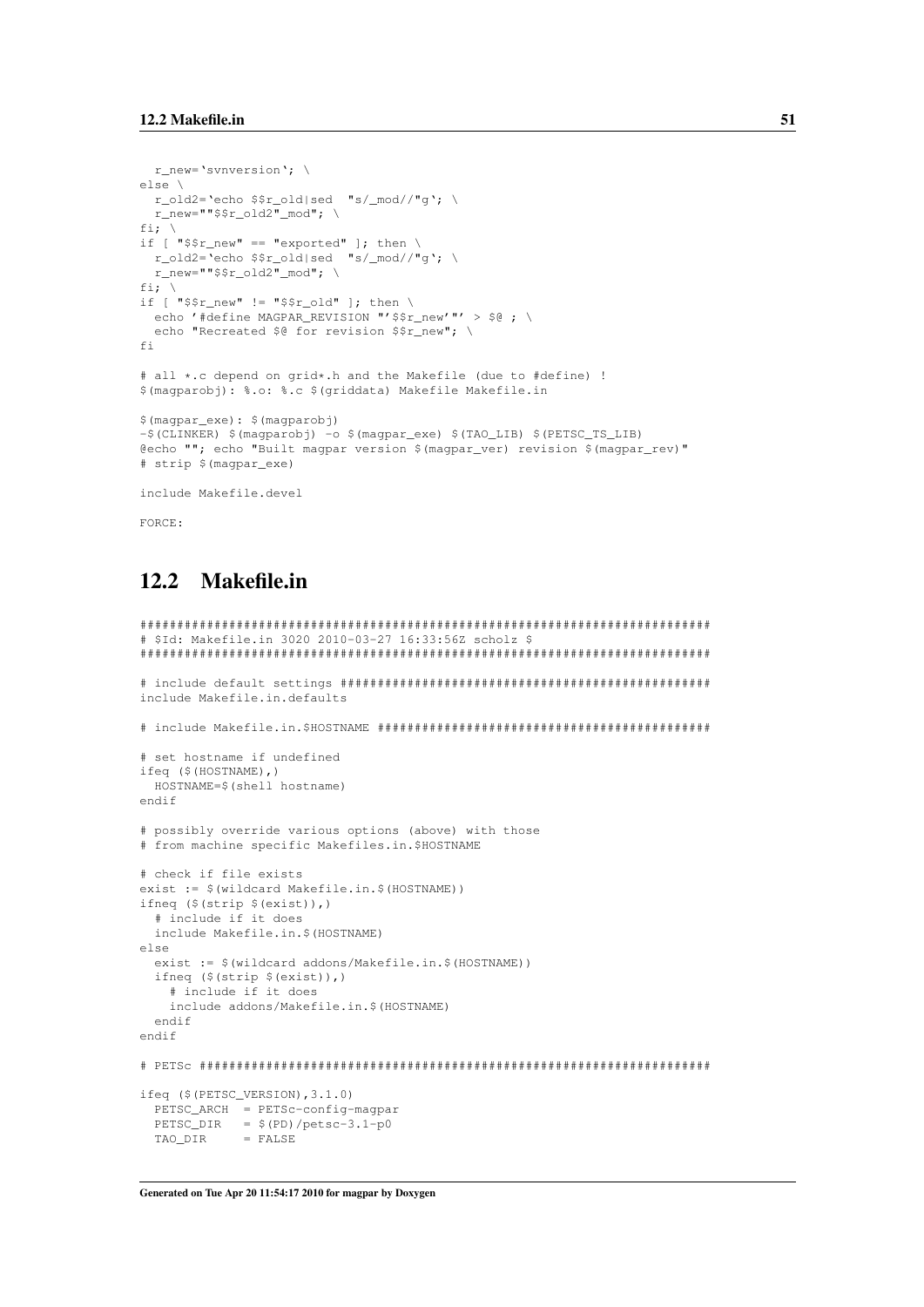```
# check if we compile for single processor only
 petscconf=$(PETSC_DIR)/$(PETSC_ARCH)/include/petscconf.h
  uni=$(shell if [ -e $(petscconf) ]; then grep "define *PETSC_HAVE_MPIUNI *1" $(petscconf); fi)
endif
ifeq ($(PETSC_VERSION),3.0.0)
 PETSC_ARCH = PETSc-config-magpar
  PETSC_DIR = $(PD)/petsc-3.0.0-p12TAO_DIR = $(PD)/tao-1.10-p1# check if we compile for single processor only
  petscconf=$(PETSC_DIR)/$(PETSC_ARCH)/include/petscconf.h
 uni=$(shell if [ -e $(petscconf) ]; then grep "define *PETSC_HAVE_MPIUNI *1" $(petscconf); fi)
endif
ifeq ($(PETSC_VERSION),2.3.3)
 PETSC_ARCH = PETSc-config-magpar
 PETSC_DIR = $(PD)/petsc-2.3.3-p15TAO_DIR = $(PD)/tao-1.9# check if we compile for single processor only
 petscconf=$(PETSC_DIR)/bmake/$(PETSC_ARCH)/petscconf.h
 uni=$(shell if [ -e $(petscconf) ]; then grep "define *PETSC_HAVE_MPIUNI *1" $(petscconf); fi)
endif
ifneq ($(TAO_DIR),FALSE)
  file := $(TAO_DIR)/bmake/tao_common
  exist := $ (wildcard $ (file))
 ifneq ($(strip $(exist)),)
   include $(file)
   CFLAGS += -DTAOendif
else
  ifeq ($(PETSC_VERSION),3.1.0)
    file := $(PETSC_DIR)/conf/variables
   exist := $(wildcard $(file))
   ifneq ($(strip $(exist)),)
     include $(file)
    endif
   file := $(PETSC_DIR)/conf/rules
    exist := $(wildcard $(file))
   ifneq ($(strip $(exist)),)
     include $(file)
    endif
  else
    ifeq ($(PETSC_VERSION),3.0.0)
     file := $(PETSC_DIR)/conf/base
     exist := $(wildcard $(file))
     ifneq ($(strip $(exist)),)
       include $(file)
     endif
    else
     file := $(PETSC_DIR)/bmake/common/base
     exist := $(wildcard $(file))
     ifneq ($(strip $(exist)),)
       include $(file)
     endif
   endif
  endif
endif
# SUNDIALS ##################################################################
SUNDIALS_LIBS = -L$(SUNDIALS_DIR)/lib -lsundials_cvode
ifeq ($(uni),)
 UNIPROC = FALSE
```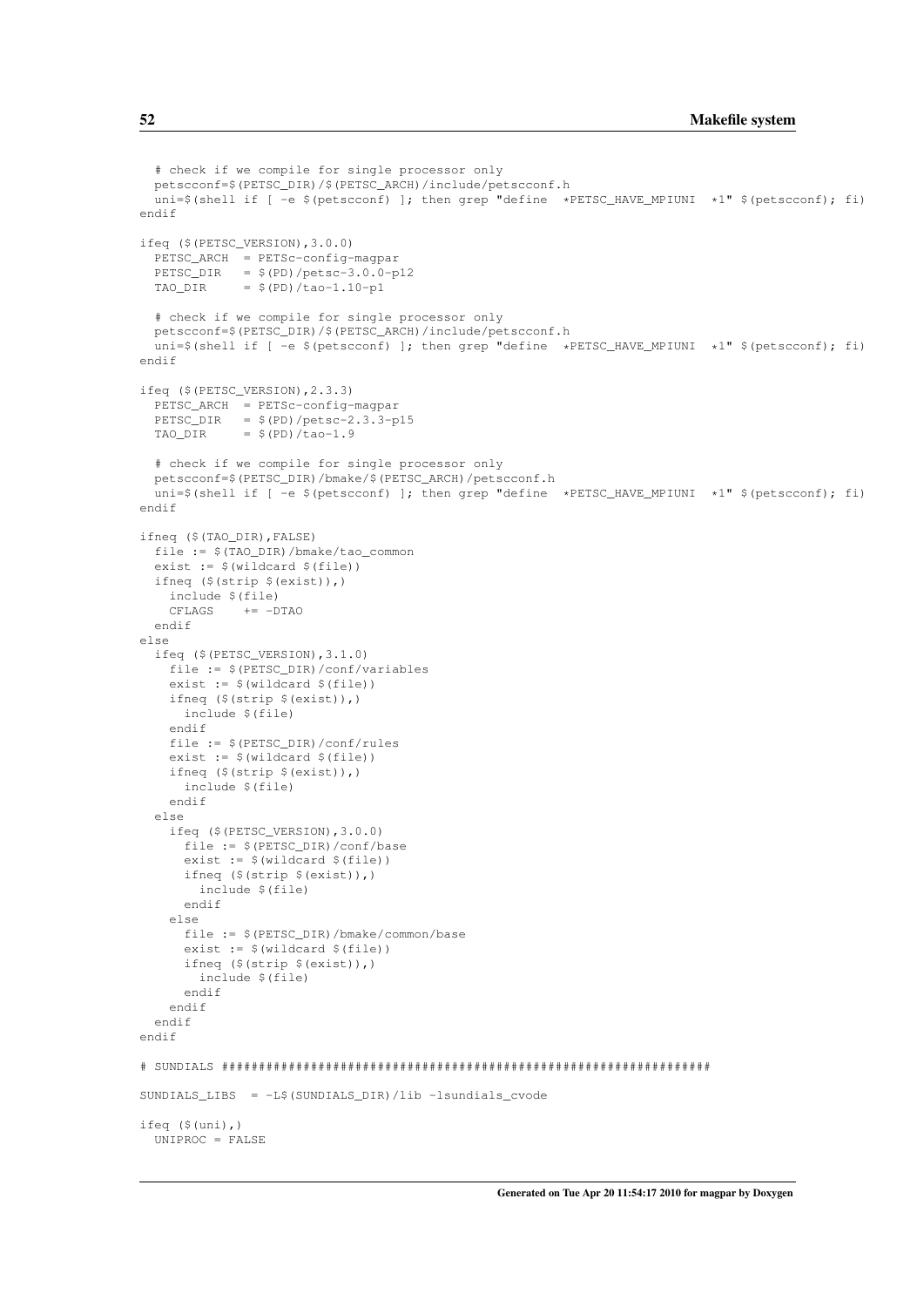```
else
 UNIPROC = TRUE
 CFLAGS += -DUNIPROC
endif
ifeq ($(UNIPROC),TRUE)
 SUNDIALS_LIBS += -lsundials_nvecserial
else
 SUNDIALS_LIBS += -lsundials_nvecparallel
endif
ifeq ($(SUNDIALS_VERSION),240)
  # SUNDIALS version 2.4.0
  SUNDIALS_DIR = $(PD)/sundials-2.4.0CFLAGS += -DSUNDIALS_VERSION=$(SUNDIALS_VERSION) -I$(SUNDIALS_DIR)/include
endif
ifeq ($(SUNDIALS_VERSION),230)
  # SUNDIALS version 2.3.0
 SUNDIALS_DIR = $(PD)/sundials-2.3.0CFLAGS += -DSUNDIALS_VERSION=$(SUNDIALS_VERSION) -I$(SUNDIALS_DIR)/include
endif
ifneq ($(SUNDIALS_VERSION),FALSE)
 EXTERNAL_LIB += $(SUNDIALS_LIBS)
endif
# other libraries ###########################################################
ifneq ($(METIS_DIR),FALSE)
 EXTERNAL_LIB += -L$(METIS_DIR) -lmetis
 CFLAGS += -DMETIS -I$(METIS_DIR)/METISLib
endif
ifneq ($(PNG_DIR),FALSE)
 EXTERNAL_LIB += -L$(PNG_DIR) -L$(PNG_DIR)/lib -lpng
 CFLAGS += -DPNG - I$ (PNG_DIR)endif
ifneq ($(ZLIB_DIR),FALSE)
 EXTERNAL_LIB += -L$(ZLIB_DIR) -lz<br>CFLAGS += -DZLIB -I$(ZLIB_D
           += -DZLIB -I$(ZLIB_DIR)
endif
ifneq ($(PYTHON),FALSE)
 EXTERNAL_LIB += -L$(PYTHON)/config/ -l$(PYTHON)
  CFLAGS += -DPYTHON -I/usr/include/$(PYTHON)
endif
```
## <span id="page-62-0"></span>12.3 Makefile.in.defaults

```
#############################################################################
# $Id: Makefile.in.defaults 3016 2010-03-27 15:50:35Z scholz $
#############################################################################
# default settings ##########################################################
# magpar home directory
MAGPAR_HOME = $(HOME)/work/magpar# directory where the manually compiled libraries are installed
PD = $(MAGPAR_HOME)/libs
# directory of magpar source code
```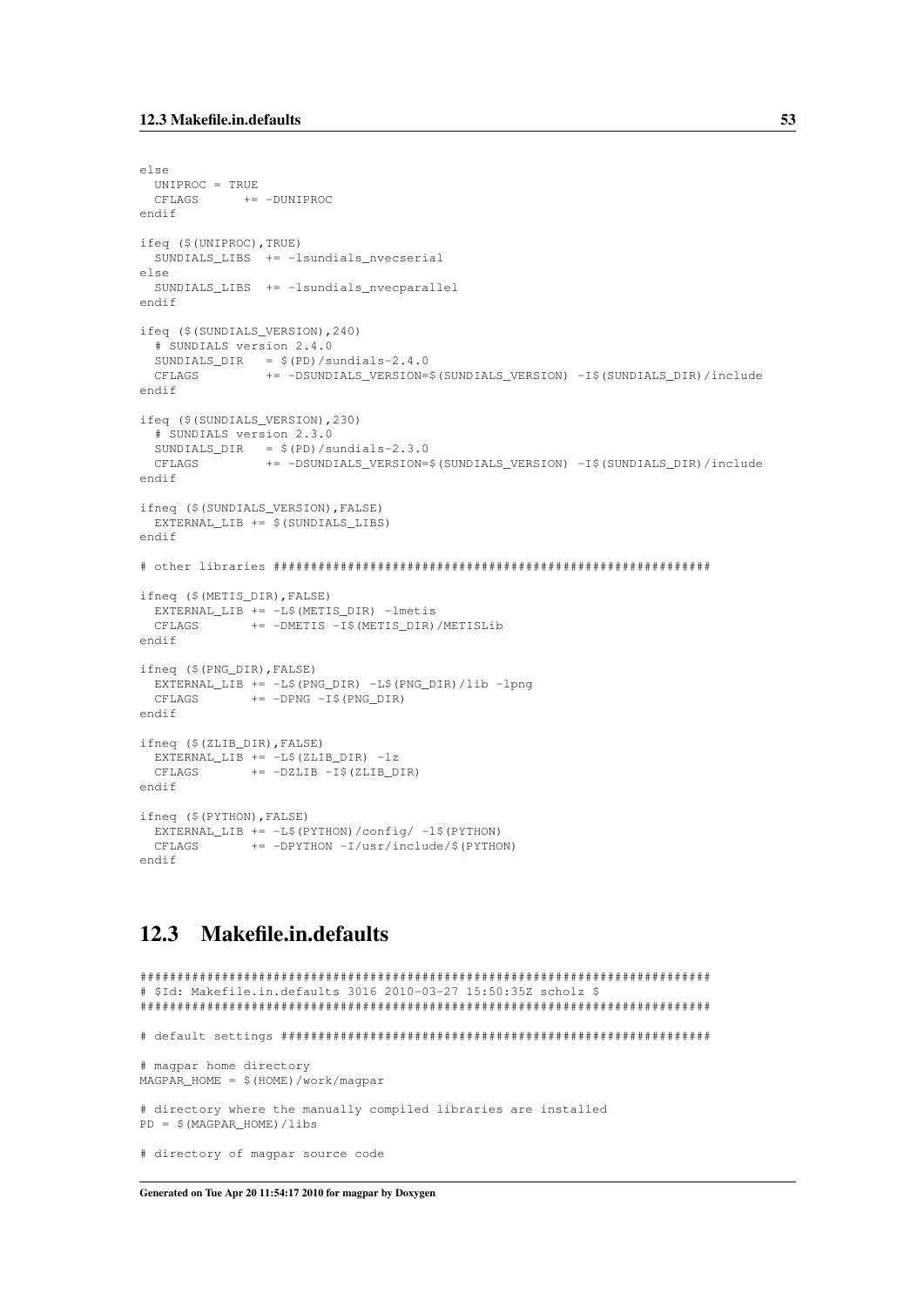```
MAGPAR_SRC = $(MAGPAR_HOME)/src
# set floating point precision (single/double)
PRECISION=double
# select your PETSc version (suitable TAO required!)
# check Makefile.in for valid values
PETSC_VERSION = 3.0.0
# set to FALSE to disable
#TAO_DIR =
# set dummy
PETSC_XTRALIBS=
# select your SUNDIALS version
#
# check Makefile.in for valid values
# and update the path to your SUNDIALS installation directory;
# set to FALSE to disable
SUNDIALS_VERSION = 230
# select BLAS/ATLAS version
# below in the hardware specific section!
# select LAPACK version
liblapack=lapack-3.2.1
# additional libraries ######################################################
#
# activate by setting correct path
# deactivate by setting to FALSE
# NB: libpng requires zlib!
# ParMetis is required!
METIS_DIR = $(PD)/ParMetis-3.1.1<br>ZLIB DIR = $(PD)/zlib-1.2.4= $ (PD)/zlib-1.2.4PNG_DIR = $(PD)/libpng-1.4.1#DRL: added these, will be used by PETSc,
#rather than assuming they are under $(PD)
ATLAS_DIR = $ (PD) / \text{atlas} / \text{lib}MPI_DIR = $(PD)/mpi##### use SUPERLU for A*u1=divM (experimental)
           += -DSUPERLU
# XOR
# magpar specific flags #####################################################
##### calculate exchange energy separately?
#
# set define to have exchange field and energy calculated separately from
# anisotropy; then the exchange energy is also slightly more accurate and
# the exchange energy is stored in a separate column in the log file;
# calculation of the anisotropy energy for cubic anisotropy is done
# properly including K1 and K2 terms for both uniaxial and cubic anisotropy
# (important especially for large K2!)
#
# undefine (comment out) to have anisotropy and exchange field and energy
# combined (slightly faster: saves two matrix-vector multiplications)
# anisotropy energy might be very inaccurate (for large K2)
# K2 term of uniaxial anisotropy is ignored!
#
# disable
#EXCH = FALSE
# enable
```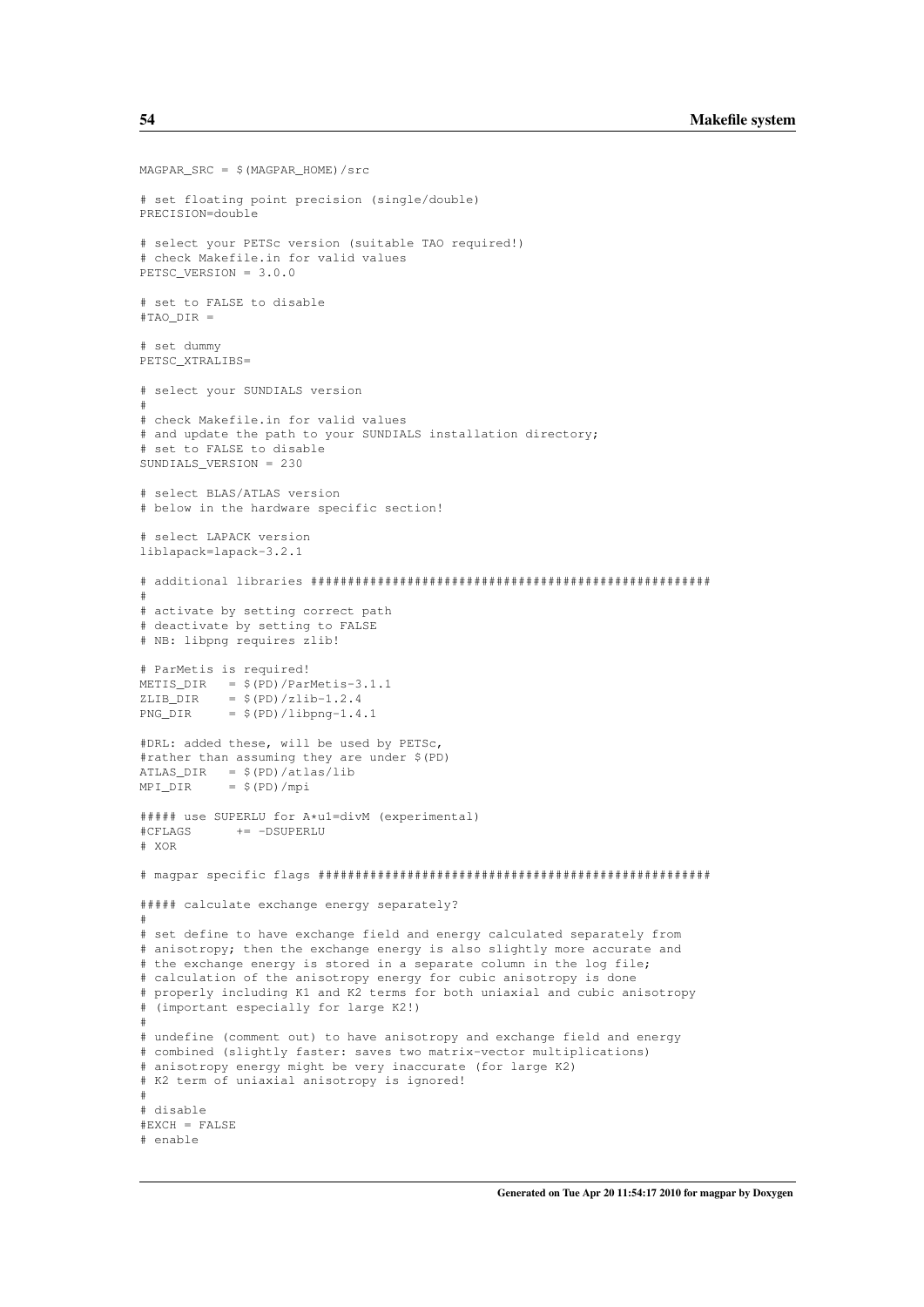```
EXCH = TRUEADDONS = FALSE
SPINTORQ = FALSE
EBM = FALSEPYTHON = FALSE
SVNSERVER = 300.300.300.300 # dummy
DOXYGEN ALIASES = 'revlink{1}=\1'
# compiler flags ############################################################
CFLAGS += -Wunused
# Adjust the following variables according to your hardware #################
# set filename of requested ATLAS library (precompiled binary)
# for your hardware check ATLAS download page for available versions:
# http://sourceforge.net/project/showfiles.php?group_id=23725
#
libatlas = atlas3.6.0_Linux_PIIISSE1.tar.gz
# general optimization options
#
# used during PETSc compilation and then immutable
# use CFLAGS to change compile options later
#
OPTFLAGS += -O2#OPTFLAGS += -03# CPU specific compiler options for GCC >= 3.0
#
#OPTFLAGS += -march=pentium4 -msse -msse2 -mfpmath=sse
#OPTFLAGS += -march=pentium-m -msse -msse2 -mfpmath=sse
#OPTFLAGS += -march=athlon -m3dnow
#OPTFLAGS += -march=athlon-xp -m3dnow -mfpmath=sse
#OPTFLAGS += -march=opteron -msse -msse2 -mfpmath=sse -m64
#OPTFLAGS += -march=nocona -msse2 -mfpmath=sse -m64
# for Mac OS X on an iBook G4 (cf. FAQ in documentation)
#
#OPTFLAGS += -mcpu=7450 -O2 -arch=G4 -faltivec
# more (possibly unsafe!) optimizations (for newer gcc versions)
# (inspired by Acovea: http://www.coyotegulch.com/products/acovea/ )
#
#OPTFLAGS += -ffast-math
# --fast-math implies:
# -fno-math-errno -funsafe-math-optimizations -ffinite-math-only -fno-trapping-math
#OPTFLAGS += -funroll-loops -ftree-loop-linear
#OPTFLAGS += -ftree-vectorize -ftracer -fvariable-expansion-in-unroller
#OPTFLAGS += -funsafe-loop-optimizations -Wunsafe-loop-optimizations
# compiler options for development/debugging
#
#OPTFLAGS += -pedantic -msg_enable noansi -msg_enable obsolescent
#OPTFLAGS += -msg_enable performance -msg_enable portable
#OPTFLAGS += -msg_enable overflow -msg_enable questcode
#OPTFLAGS += -msg_enable unused #-msg_enable returnchecks
#OPTFLAGS += -fbounds-check # currently only supported by gcj and gfortran
# set Fortran compiler
# default: gfortran
# use g77 on old Linux distributions
# g77 usually requires libg2c (uncomment PETSC_XTRALIBS below)
#
#FC = g77
```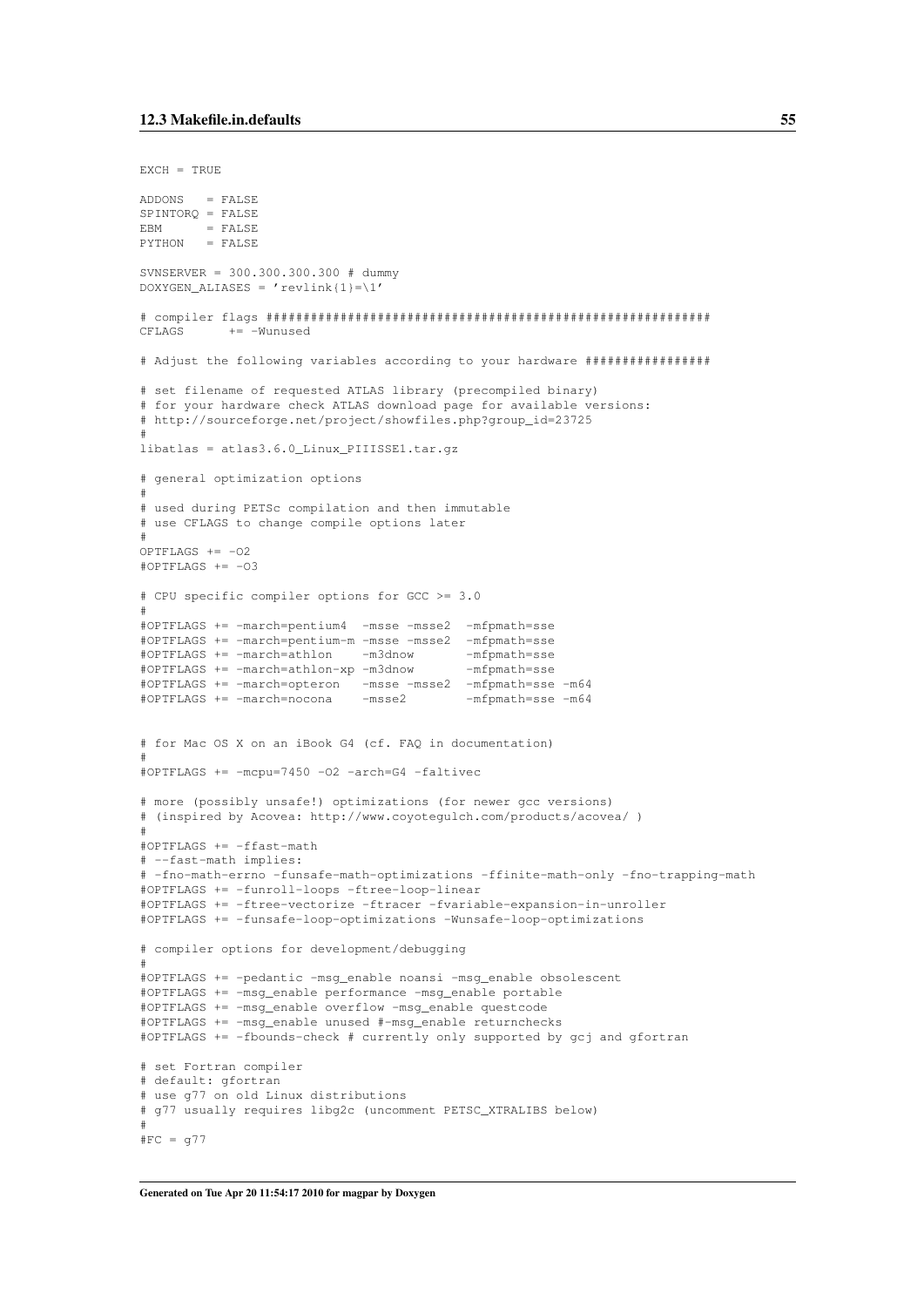```
#PETSC_XTRALIBS=/usr/lib/gcc-lib/i386-redhat-linux/2.96/libg2c.a
# link static magpar binary
#STATIC = TRUE
```
## <span id="page-65-0"></span>12.4 Makefile.in.host\_debian

```
# example Makefile.in.$HOST for a machine running Debian testing (lenny/sid)
#
# using Debian packages:
# libatlas-$ATLAS_ARCH-dev (ATLAS_ARCH=base, 3dnow, sse, or sse2) - see below
# libmpich1.0-dev
   mpichbin
# libparmetis-dev
# libpng12-dev
# zlib1g-dev
#
# Debian packages need to be installed first:
# apt-get install libmpich1.0-dev libparmetis-dev libpng12-dev zlib1g-dev
METIS_DIR =
EXTERNAL_LIB += -1metis
CFLAGS += -DMETIS -I/usr/include/metis
PNG DIR = /usr/libZLIB_DIR = /usr/lib
MPI_DIR = /usr/lib/mpich
# ATLAS packages: includes full BLAS and LAPACK
#
# Debian has different ATLAS packages optimized for different optimized
# instruction sets. Check the processor flags in /proc/cpuinfo to find out
# which extensions your processor supports, and install the appropriate
# package.
#
# apt-get install libatlas3-$ATLAS_ARCH-dev
#
# ATLAS_ARCH should be set to the highest-performing vectorized math implementation
# that your system is capable of, in decreasing order of preference:
#
# optimized packages:
#
# ATLAS_ARCH comment
# -----------------------------------------------------------------
# sse2 AMD/Intel processors with SSE2 extensions (32-bit mode)
   sse MMD/Intel processors with SSE extensions (32-bit mode)<br>3dnow AMD processors with 3dnow extensions (32-bit mode)
             AMD processors with 3dnow extensions (32-bit mode)
   altivec  PowerPC processors
# ev6 Alpha processors
# v9 Sparc processors
#
#ATLAS_ARCH = sse2
#ATLAS_DIR = /usr/lib/$ATLAS_ARCH/atlas
#EXTERNAL_LIB += -L/usr/lib/$ATLAS_ARCH -latlas
#
# generic package:
#
# ATLAS_ARCH comment
# -----------------------------------------------------------------
# base generic for i386 compatible processors and
             for AMD/Intel 64-bit processors in 64-bit mode
#
ATLAS_ARCH = generic
ATLAS_DIR = \sqrt{usr/lib/atlas}
```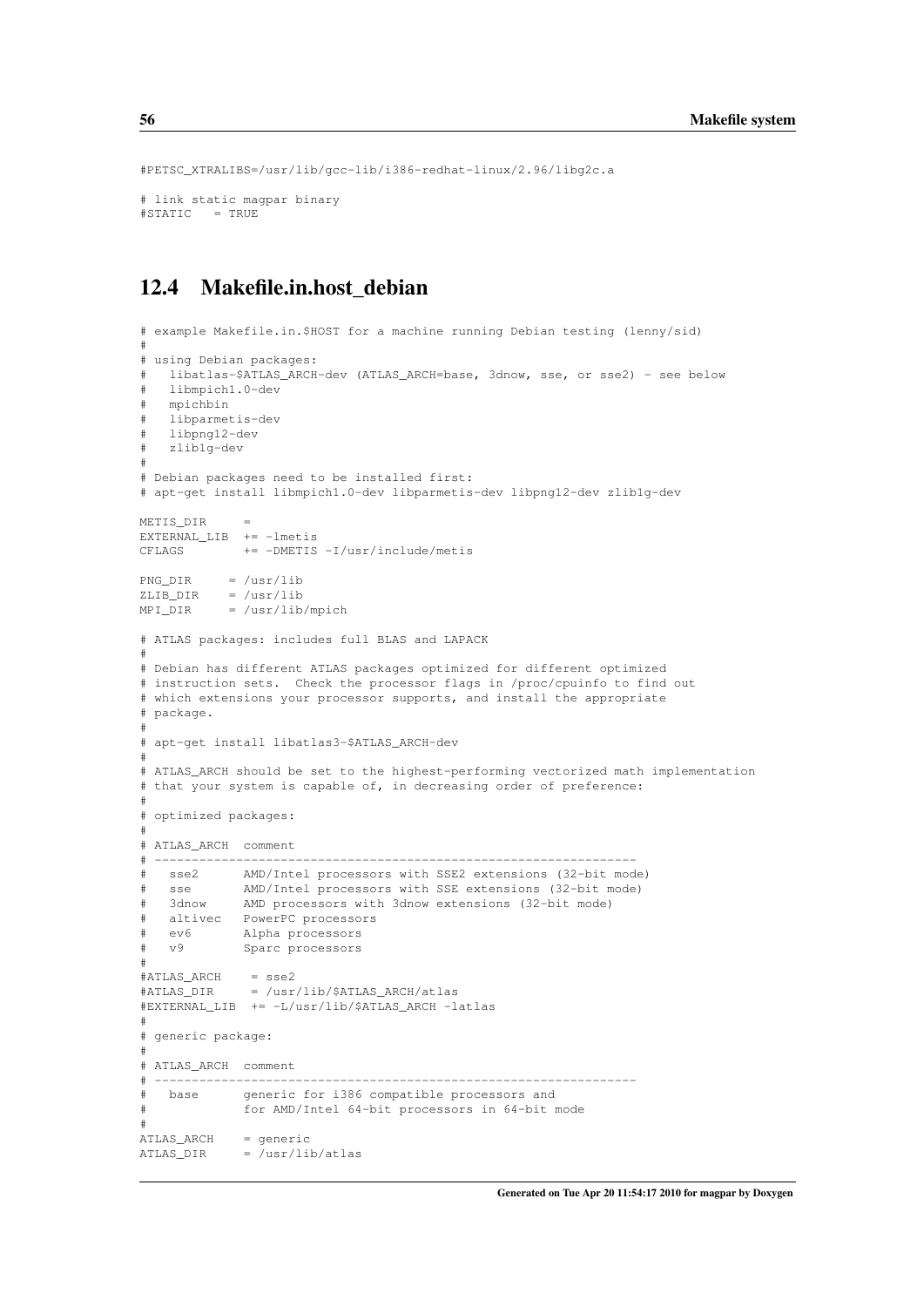EXTERNAL\_LIB += -latlas

## <span id="page-66-0"></span>12.5 Makefile.in.host\_oldlibs

```
# example Makefile.in.$HOST using older libraries
# override settings in Makefile.in.defaults
libatlas = atlas3.6.0_Linux_HAMMER64SSE2.tar.gz
liblapack=lapack-3.1
METIS_DIR = $(PD)/ParMetis-3.1
PNG_DIR = $(PD)/libpng-1.2.22ZLIB_DIR = $(PD)/zlib-1.2.3# override settings in Makefile.in
PETSC_VERSION = 2.3.3-p4
PETSC_ARCH = PETSc-config-magpar
PETSC_DIR = $(PD)/petsc-$(PETSC_VERSION)
TAO_DIR = $(PD)/tao-1.9# set Fortran compiler
# use g77 on old RedHat
FC = q77PETSC_XTRALIBS=/usr/lib/gcc-lib/i386-redhat-linux/2.96/libg2c.a
```
# <span id="page-66-1"></span>12.6 Makefile.files

```
############################################################################
# $Id: Makefile.files 3001 2010-03-15 15:22:36Z scholz $
#############################################################################
griddata = griddata.h
maparobj = main.omain.o: $(magpar_verh) $(magpar_revh)
initdir = init
initobj = $(initial) / destroyinit.o \setminus$(initdir)/distortmesh.o \
            $(initdir)/elevertvol.o \
            $(initdir)/facnb.o \
            $(initdir)/filterelements.o \
            $(initdir)/filternodes.o \
            $(initdir)/initinfo.o \
            $(initdir)/maginit.o \
            $(initdir)/magset.o \
            $(initdir)/modifyprop_par.o \
            $(initdir)/modifyprop_ser.o \
            $(initdir)/movedata.o \
            $(initdir)/parinit.o \
            $(initdir)/parteleser.o \
            $(initdir)/regrefine.o \
            $(initdir)/reorder.o \
            $(initdir)/serinit.o \
            $(initdir)/vertprop.o
magparobj += $(initobj)
$(initdir)/initinfo.o: $(magpar_verh)
```
fielddir = field fieldobj =  $$(fielddir)/bele.o \setminus$ \$(fielddir)/hdemag.o \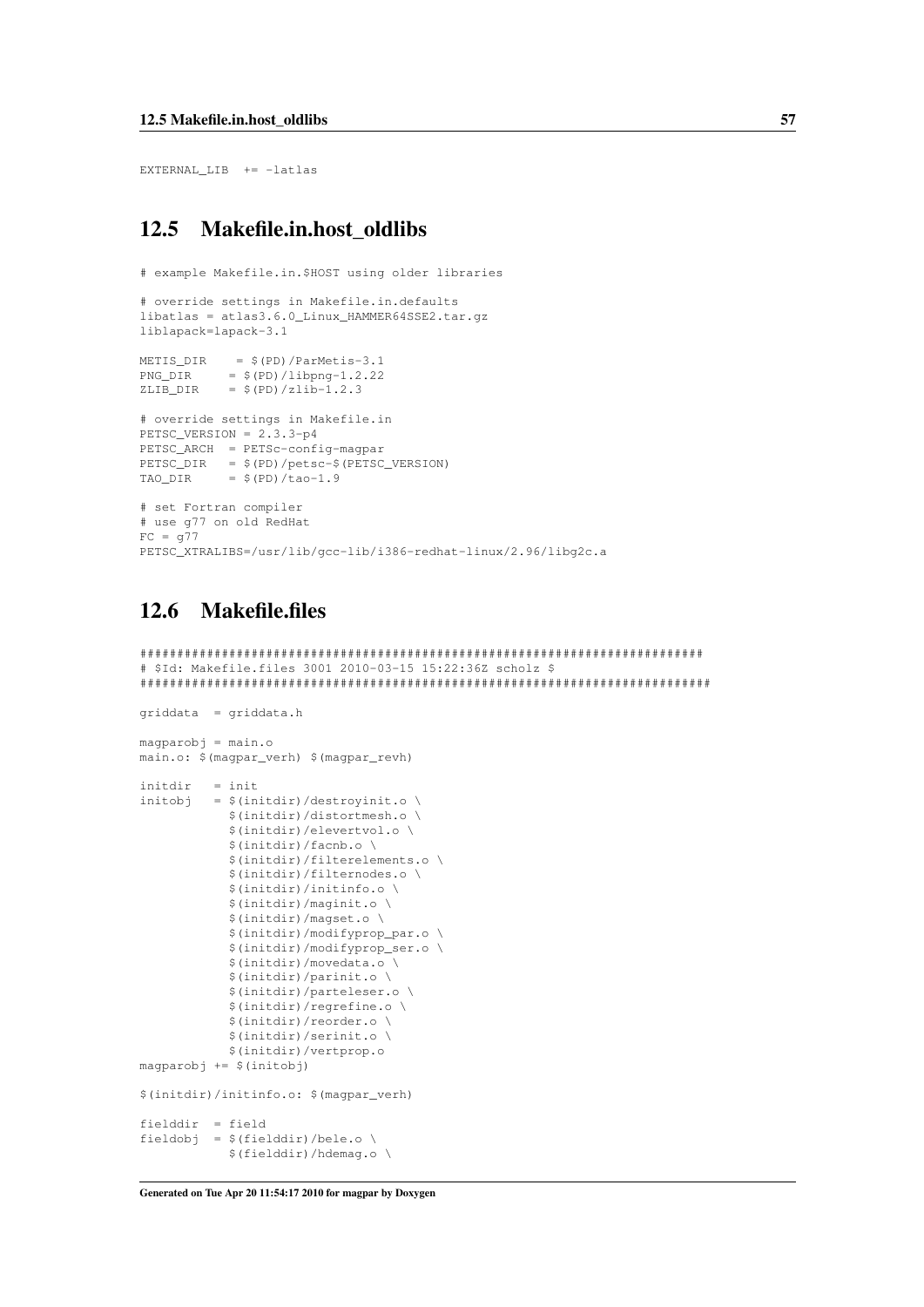```
$(fielddir)/hexch_ani.o \
            $(fielddir)/hcubic.o \
            $(fielddir)/helastic.o \
            $(fielddir)/hexternal.o \
            $(fielddir)/hext_cu.o \
            $(fielddir)/hext_ho.o \
            $(fielddir)/hext_kq.o \
            $(fielddir)/hext_py.o \
            $(fielddir)/htot.o \
            $(fielddir)/hstep_file.o
magparobj += $(fieldobj)
$(fielddir)/hdemag.o: $(fielddir)/bmatrix.c
iodir = io
ioobj = \frac{1}{2}(iodir)/readinp.o \
            $(iodir)/readmesh.o \
            $(iodir)/readkrn.o \
            $(iodir)/readpatran.o \
            $(iodir)/writedata.o \
            $(iodir)/writedataavs.o \
            $(iodir)/writedatadat.o \
            $(iodir)/writefemavs.o \
            $(iodir)/writelog.o \
            $(iodir)/writelog_pid.o
magparobj += $(ioobj)
utildir = util
utilobj = $ (utildir)/area.o \ \ \rangle$(utildir)/ascat.o \
            $(utildir)/axesrot.o \
            $(utildir)/barycent.o \
            $(utildir)/bbox2.o \
            $(utildir)/calAfe2fe.o \
            $(utildir)/calAfe2sq.o \
            $(utildir)/calAsq2fe.o \
            $(utildir)/calcbbox.o \
            $(utildir)/cart2sphere.o \
            $(utildir)/distint.o \
            $(utildir)/distortvec.o \
            $(utildir)/distpointline.o \
            $(utildir)/ipol.o \
            $(utildir)/matviewstruct.o \
            $(utildir)/matcreateseqadj.o \
            $(utildir)/mesh2dual.o \
            $(utildir)/printmatinfo.o \
            $(utildir)/progressbar.o \
            $(utildir)/renormvec.o \
            $(utildir)/solidangle.o \
            $(utildir)/syncffprintf.o \
            $(utildir)/tettri.o \
            $(utildir)/vecsetvec.o
magparobj += $(utilobj)
lldar = lldllgobj = $ (llgdir)/myllgjacobian.o \ \$(llgdir)/calc_dMdt.o
ifneq ($(SUNDIALS_VERSION),FALSE)
llgobj +=$(llgdir)/checkiterationllg.o \
            $(llgdir)/mytscreatepvode.o \
            $(llgdir)/mytssteppvode.o \
            $(llgdir)/precond.o \
            $(llgdir)/rhsfunction.o \
            $(llgdir)/writelog_pvode.o
endif
magparobj += $(llgobj)
```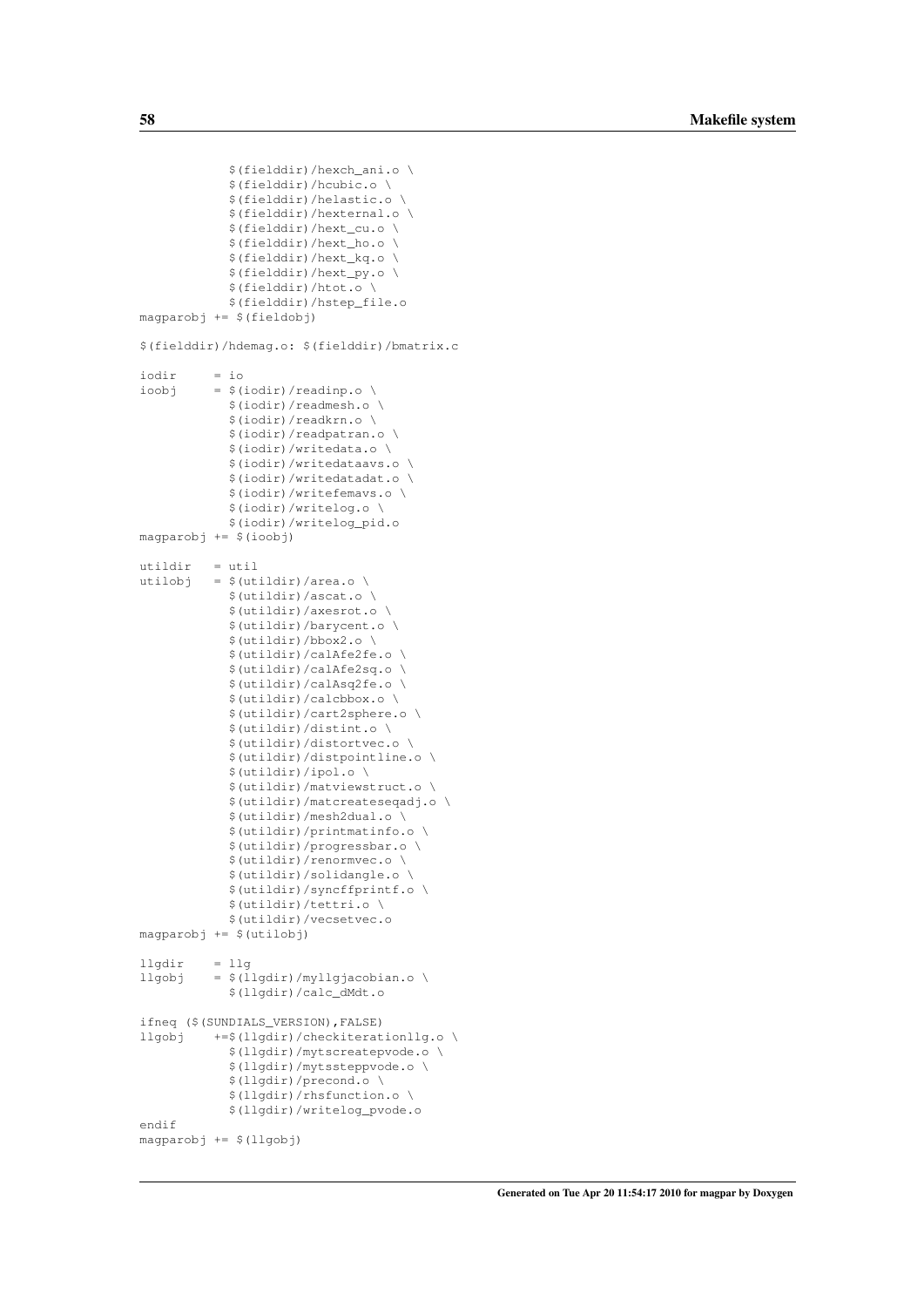```
ifneq ($(TAO_DIR),FALSE)
eminidir = emini
eminiobj = $(eminidir)/checkiterationemini.o \
           $(eminidir)/eminisolve.o
magparobj += $(eminiobj)
endif
ifneq ($(PNG_DIR),FALSE)
pngdir = png
pngobj = $(pngdir)/writedatapng.o \setminus$(pngdir)/writedatapng2.o \
           $(pngdir)/writepng.o
magparobj += $(pngobj)
endif
ifeq ($(EBM),TRUE)
ifneq ($(SUNDIALS_VERSION),FALSE)
  CFLAGS += -DEBMinclude ebm/Makefile.in
endif
endif
ifeq ($(ADDONS),TRUE)
 ENABLED_SECTIONS = addons
 CFLAS += -DADDONSaddonsdir = addons
  include $(addonsdir)/Makefile.in
  llg2dir = llg2llg2obj = $(llq2dir)/myts2.o \setminus$(llg2dir)/checkiteration2.o
  magparobj += $(llg2obj)
  llgtsdir = llgts
  llgtsobj = $ (llgtsdir)/mytscreate.o \ \$(llgtsdir)/checkiterationllgts.o
  magparobj += $(llgtsobj)
  browndir = brown
  brownobj = $(browndir)/brown.o
 maparobj += $(brownobj)
endif
ifeq ($(SPINTORQ),TRUE)
 CFLAGS += -DSPINTORQ
  spintorqdir = spintorq
 include $(spintorqdir)/Makefile.in
endif
# other settings ############################################################
ifeq ($(EXCH),TRUE)
 CFTAGS += -DEXCHendif
# append default CFLAGS (maybe set to "CFLAGS += -I. -o $@")
CFLAGS += -I.
# configure for linking static executable if requested
ifeq ($(STATIC),TRUE)
 EXTERNAL_LIB += -static
  SL_LINKER_LIBS := $(SL LINKER_LIBS:-lgcc_s=)
 BLASLAPACK_LIB := $(BLASLAPACK_LIB:-lgcc_s=)
 PCC_LINKER_LIBS:= $(PCC_LINKER_LIBS:-lgcc_s=)
  FC_LINKER_LIBS := $(FC_LINKER_LIBS:-lgcc_s=)
endif
```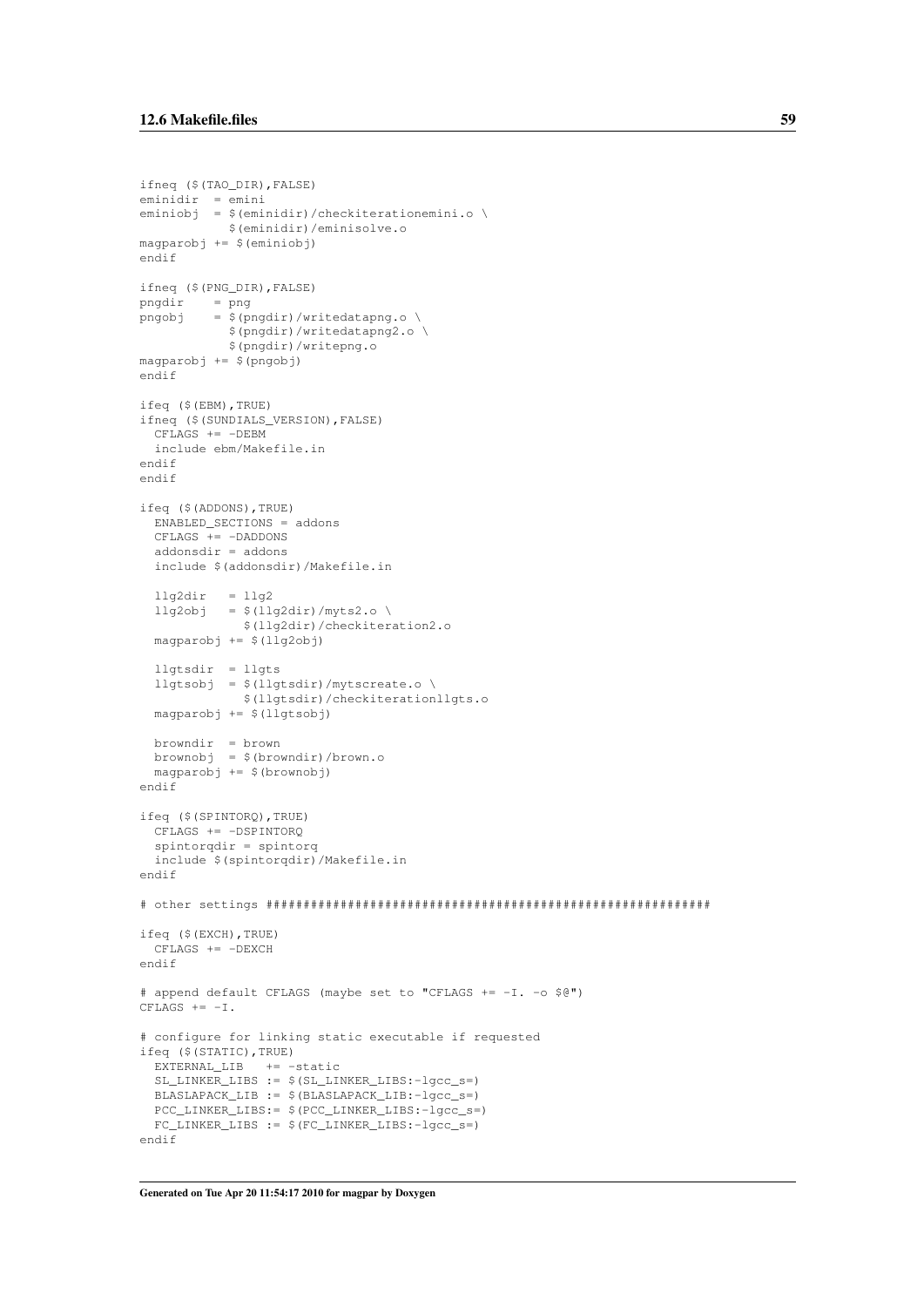## <span id="page-69-0"></span>12.7 Makefile.libs

# latest version is: 4.3.1

```
#############################################################################
# $Id: Makefile.libs 3048 2010-04-07 19:53:24Z scholz $
#############################################################################
#
# This file is part of magpar.
#
# Copyright (C) 2002-2010 Werner Scholz
#
# www: http://www.magpar.net/
# email: magpar(at)magpar.net
#
# magpar is free software; you can redistribute it and/or modify
# it under the terms of the GNU General Public License as published by
# the Free Software Foundation; either version 2 of the License, or
# (at your option) any later version.
#
# magpar is distributed in the hope that it will be useful,
# but WITHOUT ANY WARRANTY; without even the implied warranty of
# MERCHANTABILITY or FITNESS FOR A PARTICULAR PURPOSE. See the
# GNU General Public License for more details.
#
# You should have received a copy of the GNU General Public License
# along with magpar; if not, write to the Free Software
# Foundation, Inc., 59 Temple Place, Suite 330, Boston, MA 02111-1307 USA
#
#############################################################################
# set Fortran compiler
# GNU GCC >=4.0 Fortran 77/95: gfortran
FC=gfortran
TIMER=INT_ETIME
#
# GNU GCC < 4.0 Fortran 77: g77
#FC=g77
#TIMER=EXT_ETIME
# Modify Makefile.in, Makefile.in.$HOSTNAME:
# Update variables, paths to required libraries, compiler options, etc.
# get desired configuration
include Makefile.in
# Tell make to export all variables to child processes by default.
# http://www.cs.utah.edu/dept/old/texinfo/make/make.html#SEC62
export
all: atlas lapack zlib libpng mpi parmetis sundials petsc tao
others: atlas_compile gmp mpfr gcc mgridgen python numpy matplotlib scotch
mingw: lapack_mingw parmetis_mingw sundials_mingw petsc_mingw zlib_mingw libpng_mingw
.PHONY: all otherss mingw atlas atlas_compile lapack mpi mpich2 mvapich2 mpich2 openmpi parmetis mgridgen
############################
# GMP
############################
# http://gmplib.org/
gmplib=$(PD)/gmplib/
```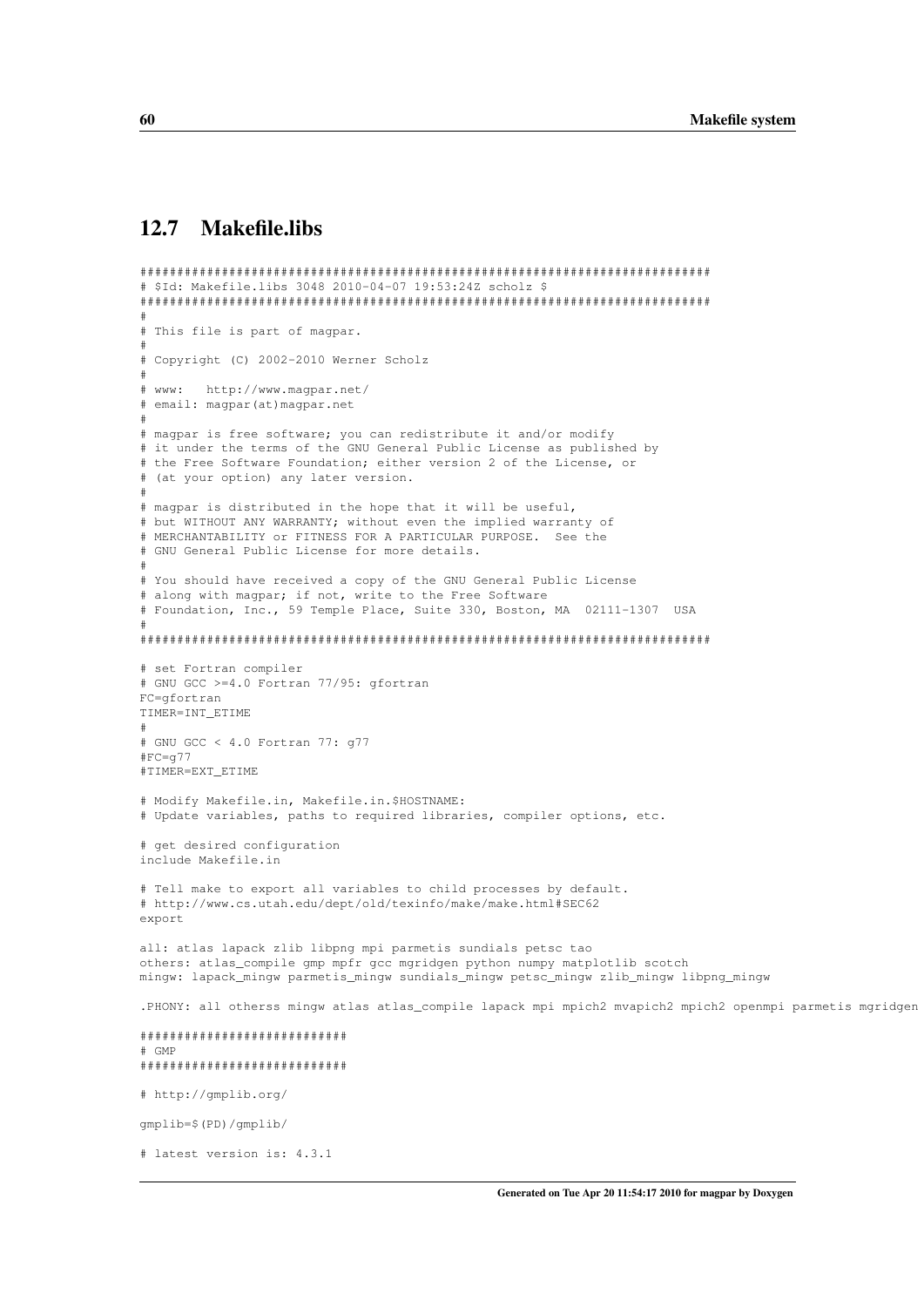```
gmp: $(gmplib)
$ (amplib):qmprel=4.2.2; \setminuscd $(PD); \
lib=gmp-$$gmprel; \
if [ ! -e $$lib.tar.gz ]; then wget -N ftp://ftp.gnu.org/gnu/gmp/$$lib.tar.gz; fi; \
if [ ! -d $$lib ] ; then qunzip -c $$lib.tar.gz|tar xv ; fi ; \
cd $$lib; \
instdir=$(PD)/gmp_$$gmprel; \
./configure --prefix=$$instdir 2>&1 | tee configure.log; \
$ (MAKE) 2>&1 | tee make.log; \
$(MAKE) check 2>&1 | tee makecheck.log; \
$(MAKE) install 2>&1 | tee makeinst.log; \
ln -s $$instdir $(PD)/gmp
############################
# MPFR
############################
# http://www.mpfr.org/
mpfrlib=$(PD)/mpfrlib/
# latest version is: 2.4.2
mpfr: $(mpfrlib)
$(mpfrlib):
mpfrrel=2.3.1; \
cd $(PD); \
lib=mpfr-$$mpfrrel; \
if [ ! -e $$lib.tar.qz ]; then wget -N http://www.mpfr.org/mpfr-current/$$lib.tar.qz; fi; \
if [ ! -d $$lib ] ; then gunzip -c $$lib.tar.gz|tar xv ; fi ; \
cd $$lib; \
instdir=$(PD)/mpfr_$$mpfrrel; \
./configure --with-gmp=$(PD)/gmp --prefix=$$instdir 2>&1 | tee configure.log; \
$(MAKE) 2>&1 | tee make.log; \
$(MAKE) check 2>&1 | tee makecheck.log; \
$(MAKE) install 2>&1 | tee makeinst.log; \
ln -s $$instdir $(PD)/mpfr
############################
# GCC
############################
# http://gcc.gnu.org/mirrors.html
# ftp://mirrors.laffeycomputer.com/pub/gcc.gnu.org/pub/gcc/releases/
gccbin=$(PD)/gcc/bin/gcc
# latest version is: 4.4.2
gcc: $(gccbin)
$(gccbin):
qccrel=4.3.0; \setminuscd $(PD); \ \setminussrcdir=$(PD)/gccsrc-$$gccrel; \
mkdir $$srcdir; \
cd $$srcdir; \
ftpserv=http://mirrors.usc.edu/pub/gnu/gcc/; \
for i in core fortran q++; do \
 lib=gcc-$$i-$$gccrel.tar.bz2; \
  if [ ! -e $$lib ]; then wget -N $$ftpserv/gcc-$$gccrel/$$lib; fi; \
 bunzip2 -c $$lib | tar xvf -; \
done; \
instdir=$(PD)/gcc-$$gccrel; \
cd gcc-$$gccrel;\
./configure --with-gmp=$(PD)/gmp --with-mpfr=$(PD)/mpfr --prefix=$$instdir 2>&1 | tee configure.log; \
$(MAKE) 2>&1 | tee make.log; \
$(MAKE) install 2>&1 | tee makeinst.log; \
```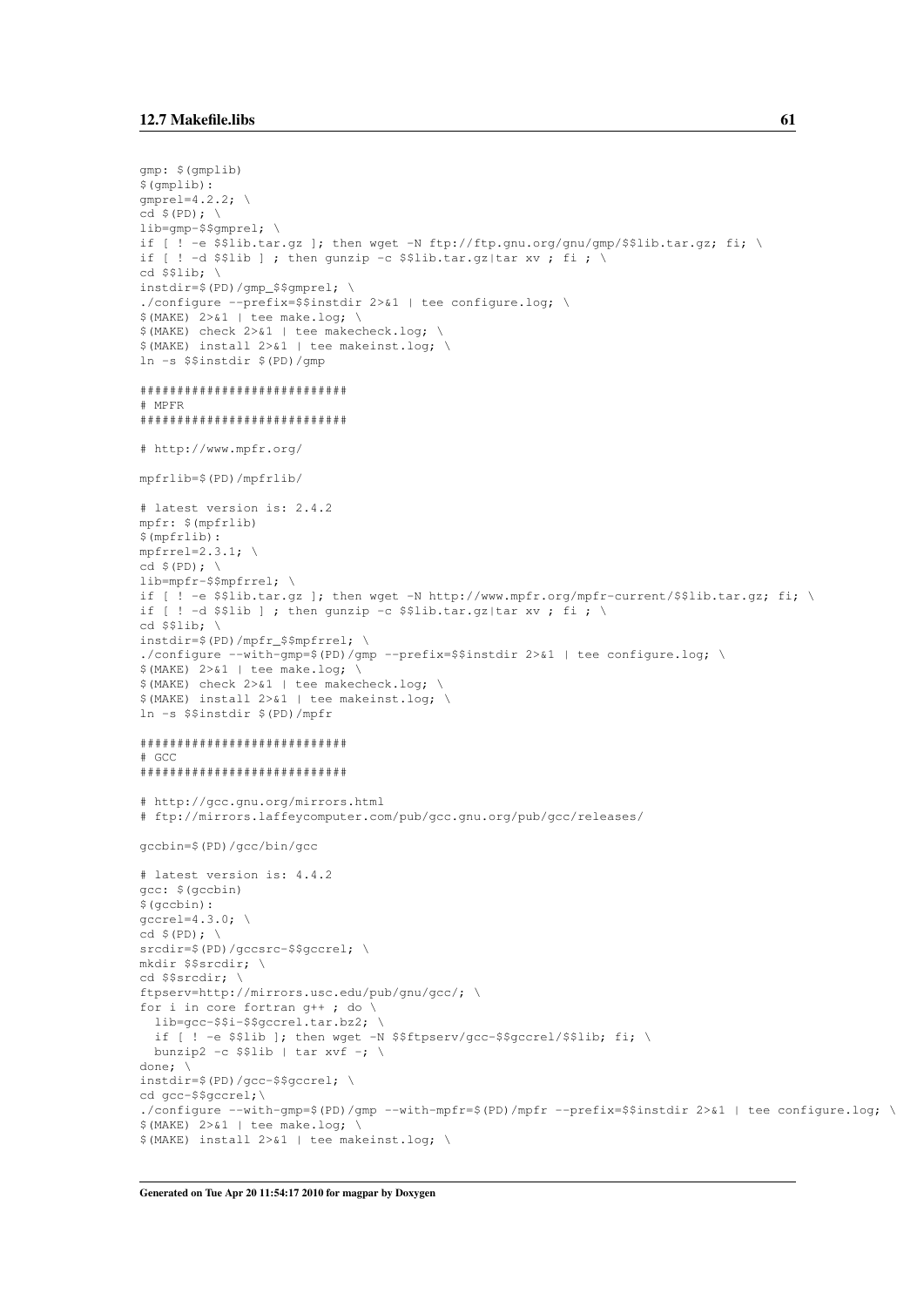```
ln -s $$instdir $(PD)/gcc
############################
# ATLAS
############################
atlaslib = $(PD)/atlas/lib/libatlas.a
atlas: $(atlaslib)
$(atlaslib):
cd $(\text{PD}):if [ -n "$$libatlas" ]; then lib=$(libatlas); \
else lib=atlas3.6.0_Linux_PIIISSE1.tar.gz;
fi: \sqrt{ }if [ ! -e $$lib ]; then wget -N http://downloads.sourceforge.net/math-atlas/$$lib; fi; \
arctype='file $$lib | awk '{print $$2}''; \
echo $$lib; \
if [ \cdot ] -d \$lib ]; then $$arctype -d -c $$lib | tar xvf -; fi; \
atlasdir='$$arctype -d -c $$lib | tar tf - |grep libatlas.a' ; \
atlasdir='dirname $$atlasdir'; atlasdir='dirname $$atlasdir'; \
rm -f atlas; ln -s -f $$atlasdir atlas; \
mv $(lapacklib) $(lapacklib).atlas
atlas_compile:
instdir=$(PD)/atlas; \
cd $(\text{PD}):mkdir -p $$instdir; \
lib=atlas3.9.17.tar.bz2; \
if [ ! -e $$lib ]; then wget -N http://downloads.sourceforge.net/math-atlas/$$lib; fi; \
bunzip2 -c $$lib | tar xvf -; \
cd $(PD)/atlas; \setminus$(PD)/ATLAS/configure $(atlasgcc) 2>&1 | tee configure.log; \
$ (MAKE) -j 1 2>&1 | tee make.log; \
$(MAKE) check 2>&1 | tee make_check.log; \
$(MAKE) ptcheck 2>&1 | tee make_ptcheck.log; \
$(MAKE) test 2>&1 | tee make_test.log; \
$(MAKE) time 2>&1 | tee make_time.log; \
ln -s -f Linux_* atlas; \
mv $(lapacklib) $(lapacklib).atlas
############################
# LAPACK
############################
lapacklib2 = $(PD)/$(liblapack)/lapack_LINUX.a
$(lapacklib2): $(atlaslib)
$(FC) --version
cd $(PD); \ \ \ \ \ \lib=$(liblapack); \
if [ ! -e $$lib.tgz ]; then wget -N http://www.netlib.org/lapack/$$lib.tgz; fi; \
if [ ! -d $$lib ] ; then gunzip -c $$lib.tgz|tar xv ; fi ; \
cd $(liblapack); \
mtmpl=INSTALL/make.inc.gfortran; \
cp $$mtmpl make.inc; \
$(MAKE) "FORTRAN=$(FC)" "LOADER=$(FC)" \
  "TIMER=$(TIMER)" \
  "BLASLIB=$(PD)/atlas/lib/libf77blas.a $(PD)/atlas/lib/libatlas.a" \
  "OPTS=-funroll-all-loops $(OPTFLAGS)" \
  "NOOPT=$(NOOPT)" \
 lapacklib 2>&1 | tee make.log; \
lapacklib = $(PD)/atlas/lib/liblapack.a
lapack: $(lapacklib2) $(lapacklib)
$(lapacklib): $(atlaslib) FORCE
cd $(PD)/atlas/lib; \
cp $(lapacklib).atlas $(lapacklib); \
mkdir tmp; cd tmp; \
ar x $(PD)/$(liblapack)/lapack_LINUX.a; \
```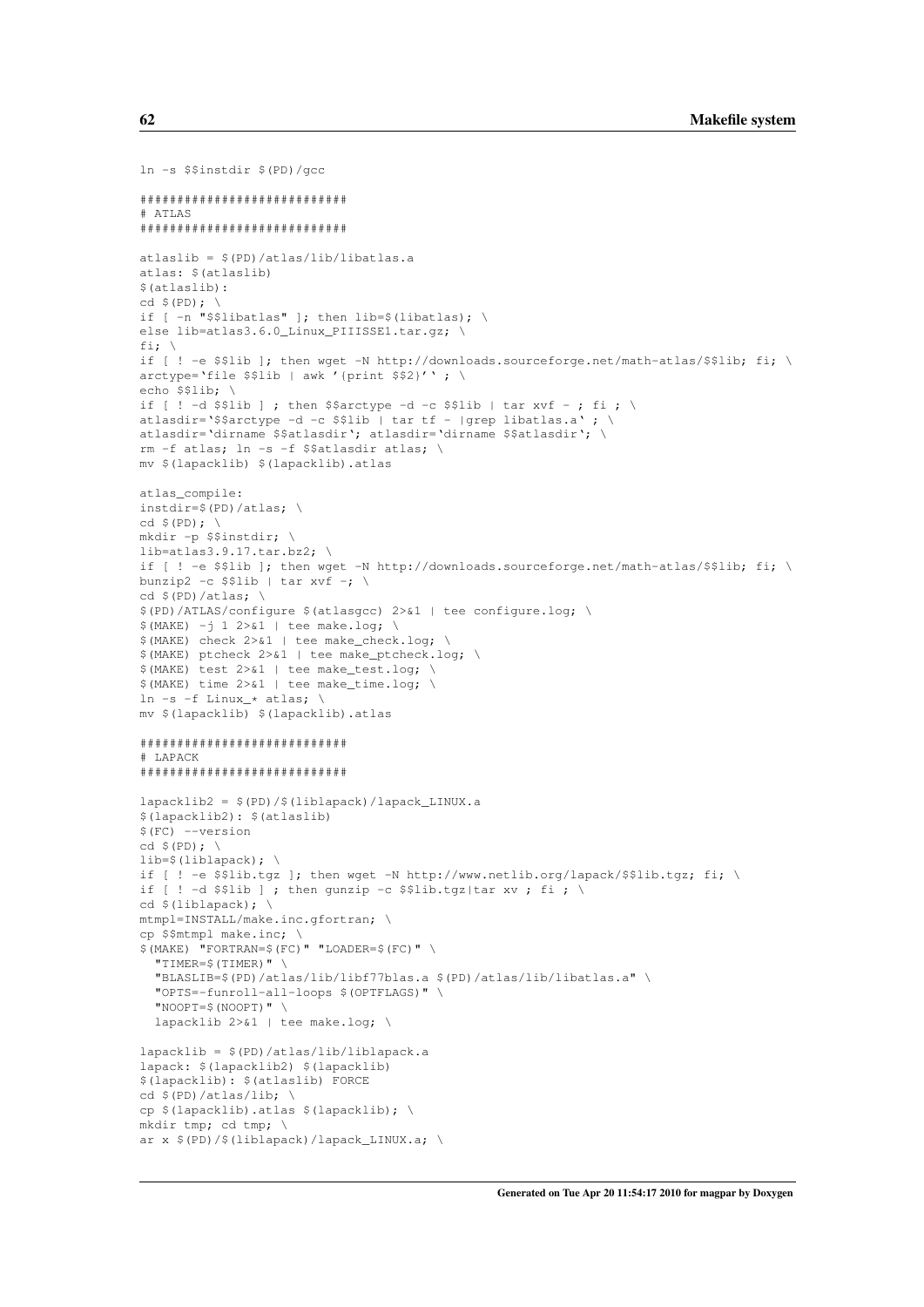```
ar r ../liblapack.a *.o; \
cd ..: rm -rf tmp
lapack_mingw: FORCE
liblapack=lapack-3.1.1; \setminuslib = S51iblapack:if [ ! -e $$lib.tgz ]; then wget -N http://www.netlib.org/lapack/$$lib.tgz; fi; \
if [ ! -d $$lib ] ; then qunzip -c $$lib.tgz|tar xv ; fi ; \
cd $$liblapack; \
mtmpl=make.inc.example; \
cp $$mtmpl make.inc;
$ (MAKE) "FORTRAN=g77" "LOADER=g77" \
  "TIMER=EXT_ETIME" \
  "OPTS = - funroll-all-loops $ (OPTFLAGS) - mno-cyqwin" \
 blaslib lapacklib 2>&1 | tee make.log; \
cp blas_LINUX.a libblas.a; \
cp lapack_LINUX.a liblapack.a
# MPT
****************************
# select requested mpi library here (choose from targets below)
mpiimp=mpich2
mpilib=$($(mpiimp)lib)
mpi: $ (mpiimp)
*****************************
# MPTCH2
*****************************
mpich2lib = $(PD)/mpich2/lib/libmpich.ampich2: $ (mpich2lib)
$(mpich2lib):
cd $ (PD);lib=1.2.1p1; \
if [ ! -e mpich2-$$lib.tar.gz ]; then wget -N --retr-symlinks http://www.mcs.anl.gov/research/projects/mpi
if [ \cdot ] -e mpich2-$$lib.tar.qz ]; then \
 lib=1.2.1;echo "Automatic fallback to older version mpich2-$$lib"; \
  wget -N --retr-symlinks ftp://ftp.mcs.anl.gov/pub/mpi/mpich2-$$lib.tar.gz; \
fi: \setminusif [ ! -d mpich2-$$lib ] ; then qunzip -c mpich2-$$lib.tar.qz|tar xv; fi; \
cd mpich2-$$lib; \
instdir=\S(PD)/\S(mpiimp); \
./configure --prefix=$$instdir --with-device=ch3:ssm 2>&1 | tee configure.log; \
echo "Enforcing '-j 1' because of problems"; \
echo "with simultaneous/parallel make jobs"; \
$ (MAKE) -j 1 2>&1 | tee make.log; \
$ (MAKE) install 2>&1 | tee makeinst.log; \
cd ..; ln -s $ (mpiimp) mpi
*****************************
# MVAPICH2 1.0.X
*****************************
mvapich2olib = $(PD)/mvapich2o/lib/libmpich.a
mvapich2o: $ (mvapich2olib)
$(mvapich2olib):
cd $ (PD) ; \
lib=mvapich2-1.1; ext=tar.gz; \
pl = : \ \ \backslashif [ ! -e $$lib$$pl.tar.gz ]; then wget -N --retr-symlinks http://mvapich.cse.ohio-state.edu/download/mvap
if [ ! -d $$lib ] ; then gunzip -c $$lib$$pl.$$ext|tar xv ; fi ; \
```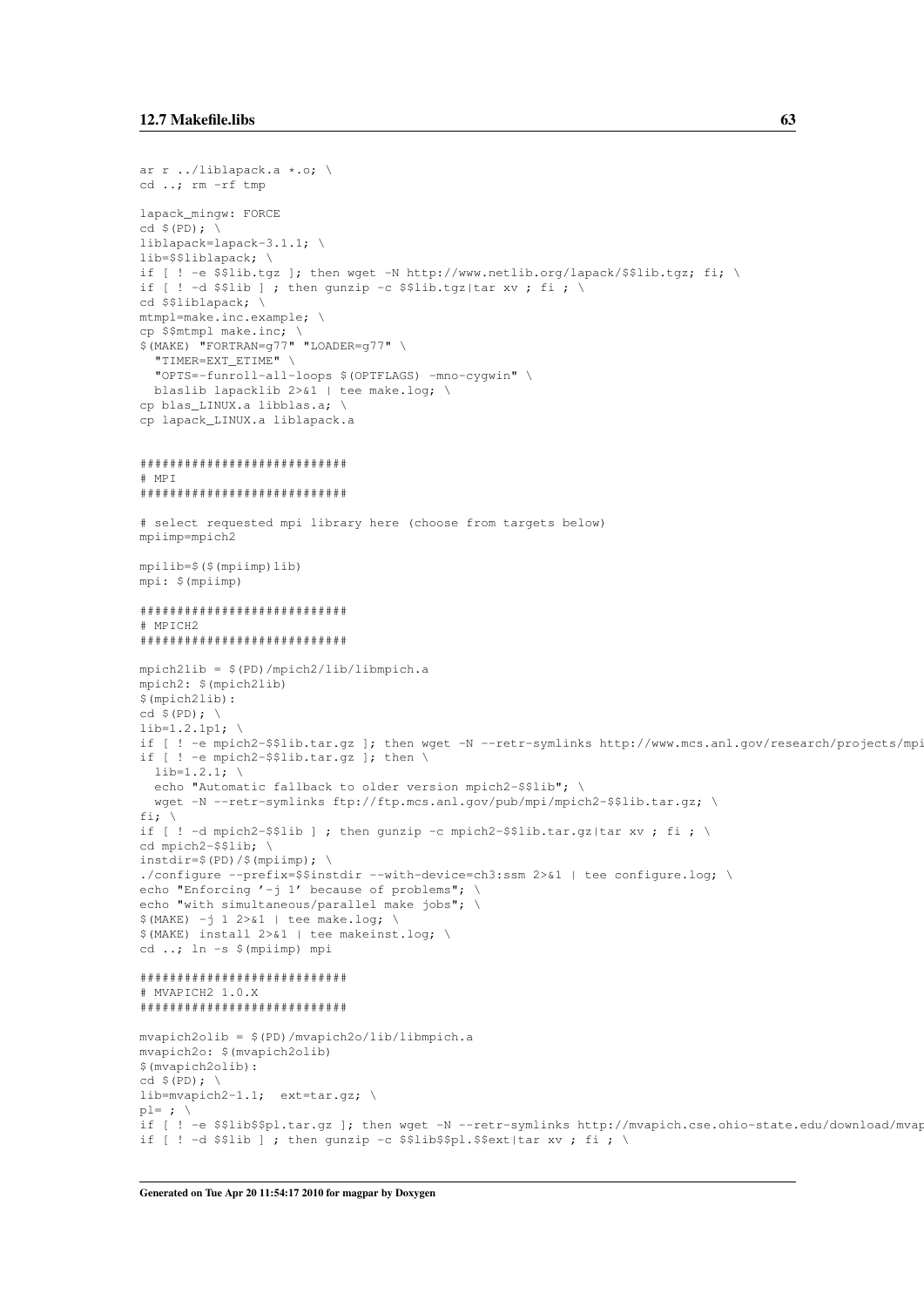```
cd $$lib: \setminusinstdir=$ (PD) / $ (mpiimp); \
unset CFLAGS; export PREFIX=$$instdir; export OPEN_IB_HOME=/usr; export F77=$(FC); export F90=$(FC); \
./make.mvapich2.ofa | tee configure.log; \
cd ..; \ln -s $ (mpiimp) mpi
# ./configure --prefix=$$instdir --with-device=osu ch3:mrail:ssm --with-rdma=gen2 --with-pm=mpd --disable-
# $ (MAKE) 2>&1 | tee make.log; \
# $ (MAKE) install 2>&1 | tee makeinst.log
++++++++++++++++++++++++++++
# MVAPICH2 1.2 and later
*****************************
mvapich2lib = $(PD)/mvapich2/lib/libmpich.a
mvapich2: $ (mvapich2lib)
$(mvapich2lib):
cd \sqrt{(PD)}; \
lib=mvapich2-1.4; ext=tgz; \
p1 = ; \ \ \ \ \ \ \if [ ! -e $$lib$$pl.tar.gz ]; then wget -N --retr-symlinks http://mvapich.cse.ohio-state.edu/download/mvag
if [ ! -d $$lib ] ; then qunzip -c $$lib$$pl.$$ext|tar xv ; fi ; \
cd $3lib; \setminusinstdir=\$(PD)/\$(mpimp); \ \ \ \ \./configure --prefix=$$instdir 2>&1 | tee configure.log; \
$(MAKE) 2>61 | tee make.log; \
$ (MAKE) install 2>&1 | tee makeinst.log; \
cd ..; ln -s $ (mpiimp) mpi
# MPICH1
mpichllib = $(PD)/mpich1/lib/libmpich.ampichl: $ (mpichllib)
$(mpichllib):
lib=mpich-1.2.7p1; \
if [ \cdot ] -e $$lib.tar.gz ]; then wget -N --retr-symlinks ftp://ftp.mcs.anl.gov/pub/mpi/$$lib.tar.gz; fi; \
if [ ! -d $$lib ] ; then gunzip -c $$lib.tar.gz|tar xv ; fi ; \
cd $$lib; \
instdir=$ (PD) / $ (mpiimp) ; \ \ \ }./configure | tee configure.log; \
$ (MAKE) 2>&1 | tee make.log; \
$ (MAKE) testing 2>&1 | tee makeinst.log; \
./bin/mpiinstall --prefix=$$instdir; \
cd ..; ln -s $ (mpiimp) mpi
*****************************
# OpenMPI
*****************************
openmpilib = $ (PD)/openmpi/lib/libopenmpi.aopenmpi: $ (openmpilib)
$(openmpilib):
lib=openmpi-1.3.4; \setminusif [ ! -e $$lib.tar.gz ]; then wget -N --retr-symlinks http://www.open-mpi.org/software/ompi/v1.2/download
if [ ! -d $$lib ] ; then gunzip -c $$lib.tar.gz|tar xv ; fi ; \
cd $$lib; \
instdir=\$(PD)/$(mpimp); \ \ \ \./configure --prefix=$$instdir | tee configure.log; \
$ (MAKE) 2>01 | tee make.log; \
$ (MAKE) install 2>&1 | tee makeinst.log; \
cd ..; ln -s $ (mpiimp) mpi
```

```
*****************************
```
64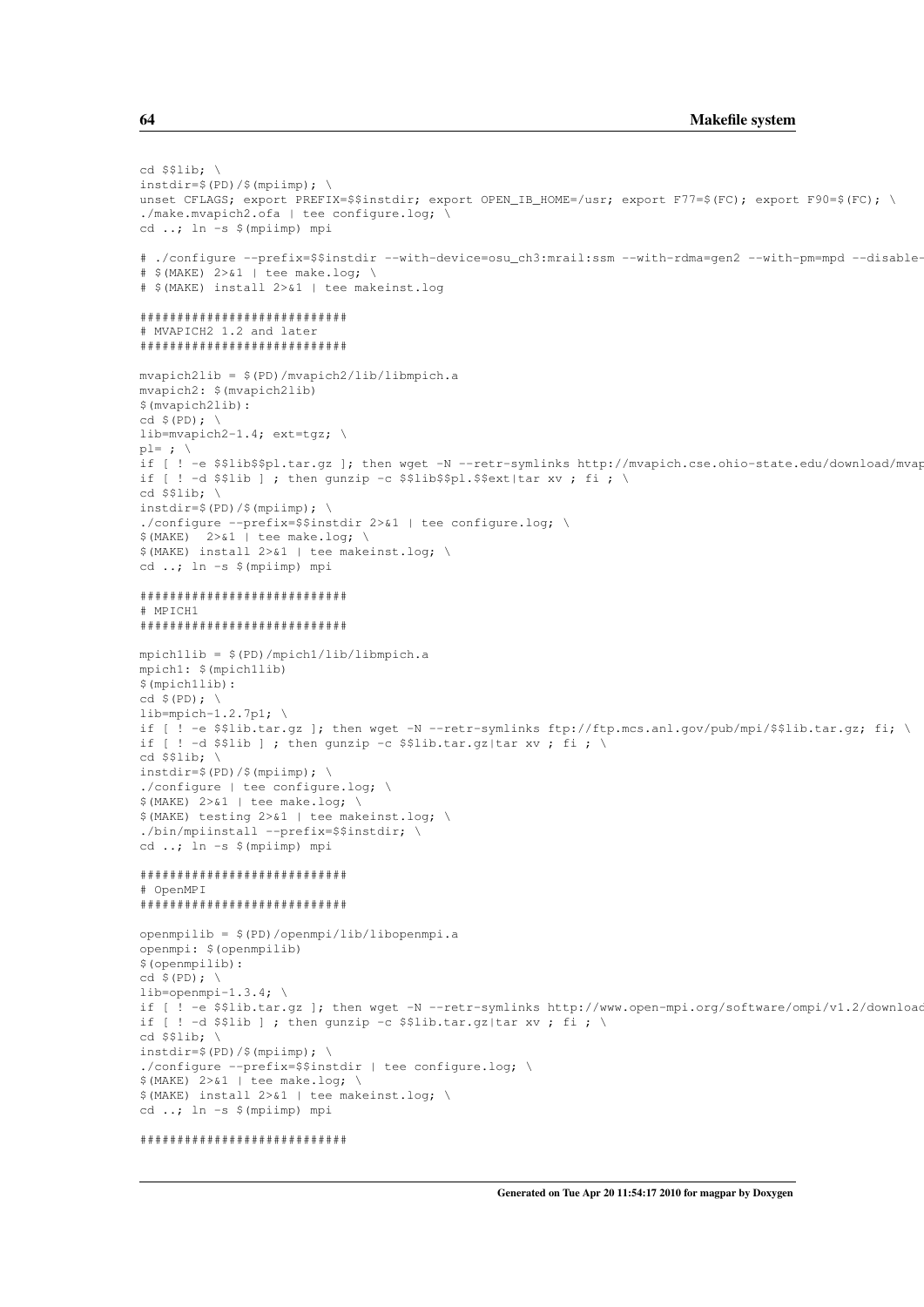```
# ParMETIS
*****************************
parmetislib = $ (PD)/ParMets-3.1.1/libmets.aparmetis: $ (parmetislib)
$(parmetislib):
cd $ (PD); \ \ \ \ \lib=ParMetis-3.1.1:if [ ! -e $$lib.tar.qz ]; then wget -N http://glaros.dtc.umn.edu/gkhome/fetch/sw/parmetis/$$lib.tar.qz; f:
if [ ! -d $$lib ] ; then gunzip -c $$lib.tar.gz|tar xv ; fi ; \
cd $$lib/METISLib; \
$(MAKE) "CC=$(MPI_DIR)/bin/mpicc" "LD=$(MPI_DIR)/bin/mpicc" 2>&1 | tee make.log
parmetis_mingw:
cd S(PD): \
lib=ParMetis-3.1.1; \ \ \ \ \if [ ! -e $$lib.tar.qz ]; then wget -N http://glaros.dtc.umn.edu/gkhome/fetch/sw/parmetis/$$lib.tar.qz; f:
if [ ! -d $$lib ] ; then gunzip -c $$lib.tar.gz|tar xv ; fi ; \
cd $$lib/METISLib; \
f=metis.h; cp -a $$f $$f.bak; grep -v "parmetis.h" $$f.bak > $$f; \
$ (MAKE) "CC=qcc" "LD=qcc" CFLAGS="-0 -I. -mno-cyqwin" 2>&1 | tee make.log
*****************************
# MGridGen
*****************************
mgridgenlib = $(PD)/ParMGridGen-1.0/libmgrid.a
mgridgen: $ (mgridgenlib)
$(mgridgenlib):
cd $ (PD); \ \ \ \ \ \lib=ParMGridGen-1.0; \
if [ ! -e $$lib.tar.gz ]; then wget -N http://www-users.cs.umn.edu/~moulitsa/download/$$lib.tar.gz; fi; \
if [ ! -d $$lib ] ; then qunzip -c $$lib.tar.qz|tar xv ; fi ; \
cd $31ib/:$ (MAKE) "make=make" 2>&1 | tee make.log
*****************************
# SCOTCH
*****************************
scotchlib = $(PD)/scotch_5.0/libscotch.ascotch: $(scotchlib)
$(scotchlib):
cd $ (PD); \ \ \ \ \ \lib=scotch 5.0:if [ ! -e $$lib.6.tgz ]; then wget -N http://gforge.inria.fr/frs/download.php/5218/$$lib.6.tgz; fi; \
if \lceil ! -d $$lib | ; then qunzip -c $$lib.tar.qz|tar xv ; fi ; \
cd $$lib/src:
In -s Make.inc/Makefile.inc.i686_pc_linux2 Makefile.inc ; \
$(MAKE) 2>&1 | tee make.log; \
$ (MAKE) install 2>&1 | tee makeinst.log
+++++++++++++++++++++++++++++++
# SUNDIALS/PVODE
*****************************
# set compiler options (modify for your setup!)
# add CPU specific options, e.g. -march=pentium4 -msse2 (cf. man gcc)
sundialslib = $(SUNDIALS_DIR)/lib/libsundials_cvode.a
sundials: $(sundialslib)
$(sundialslib):
cd $ (PD); \ \ \ \ \ \echo "Please register on the SUNDIALS webpage:"; \
echo "http://www.llnl.gov/CASC/sundials/download/download.html"; \
```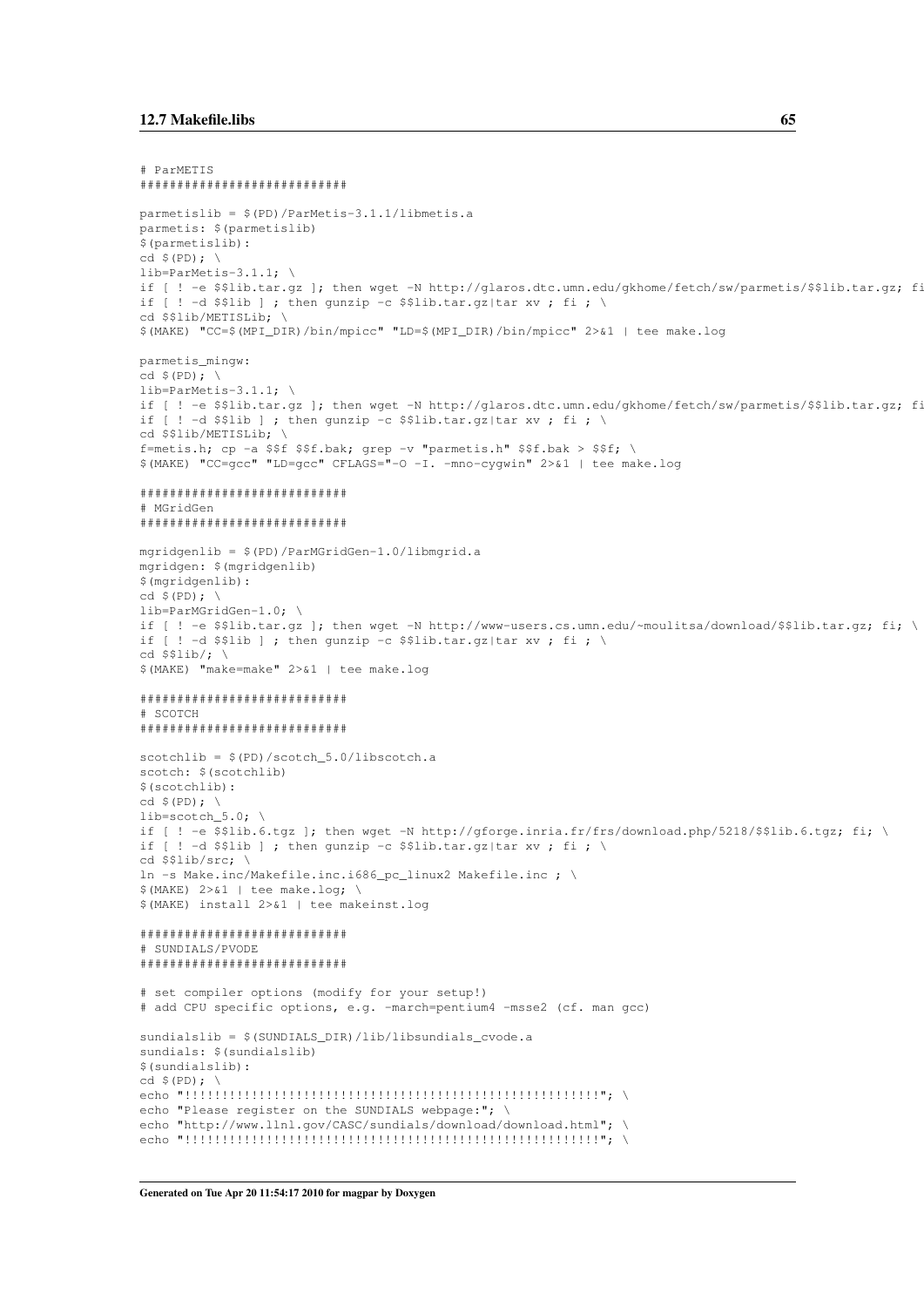```
lib='basename $(SUNDIALS DIR)': \
if [ ! -e $$lib.tar.gz ]; then wget -N http://www.magpar.net/static/magpar/libs/$$lib.tar.gz; fi; \
if [ ! -d $$lib ] ; then qunzip -c $$lib.tar.qz|tar xv ; fi ; \
cd $(PD)/$$1ib;instdir = $(PD)/$$1ib;./configure --prefix=$$instdir --with-mpi-root=$(MPI_DIR) CFLAGS="$(OPTFLAGS)" --with-precision=$(PRECISIO
echo "forcing make install with -i to ignore errors when overwriting include files"; \
$ (MAKE) 2>&1 | tee make.log; \
$ (MAKE) -i install 2>&1 | tee makeinst.log
sundials_mingw:
cd $ (PD); \ \ \ \ \ \ \echo "Please register on the SUNDIALS webpage:"; \
echo "http://www.llnl.gov/CASC/sundials/download/download.html"; \
lib='basename $(SUNDIALS_DIR)'; \
if [ ! -e $$lib.tar.gz ]; then wget -N http://www.magpar.net/static/magpar/libs/$$lib.tar.gz; fi; \
if [
    ! -d $$lib ] ; then gunzip -c $$lib.tar.gz|tar xv ; fi ; \
cd \S(PD)/\S$lib; \
instdir=\S(PD)/\S\Slib; \ \ \rangle./configure --prefix=$$instdir --disable-mpi CFLAGS="-mno-cyqwin $(OPTFLAGS)" --with-precision=$(PRECISION
echo "forcing make install with -i to ignore errors when overwriting include files"; \
$ (MAKE) 2>&1 | tee make.log; \
$ (MAKE) -i install 2>&1 | tee makeinst.log
*****************************
# Python
****************************
pythonver=2.6.4
python: FORCE
cd $ (PD): \ \ \ \ \libver=$(pythonver); \
lib=Python-$$libver;
if [ ! -e $$lib.tgz ]; then wget -N http://www.python.org/ftp/python/$$libver/$$lib.tgz; fi; \
if [ ! -d $$lib ] ; then gunzip -c $$lib.tgz|tar xv ; fi ; \
cd $$lib; \
export CPP=cpp CC=qcc CXX=q++; \
./configure --prefix=$(PD)/python 2>&1 | tee configure.log; \
$(MAKE) 2> 1 | tee make.log;
$ (MAKE) install 2>&1 | tee makeinst.log
# NumPv
*****************************
numpy: FORCE
cd $ (PD); \ \ \ \ \ \1ibyer=1, 3, 0:lib=numpy-$$libver; \
if [ ! -e $$lib.tar.gz ]; then wget -N http://internap.dl.sourceforge.net/sourceforge/numpy/$$lib.tar.gz;
if [ ! -d $$lib ] ; then gunzip -c $$lib.tar.gz|tar xv ; fi ; \
cd $$lib: \
export CPP=cpp CC=qcc CXX=q++; unset CFLAGS; unset LDFLAGS; \
rm -f site.cfg ; \setminusecho "[atlas]" >> site.cfg; \
echo "libraries = f77blas, cblas, atlas" >> site.cfg; \
echo "library_dirs = \frac{(\text{PD})}{\text{atlas}} >> site.cfg; \ echo "include_dirs = \frac{(\text{PD})}{\text{atlas}} include" >> site.cfg; \
$(PD)/python/bin/python setup.py install
*****************************
# matplotlib
*****************************
```
matplotlib: FORCE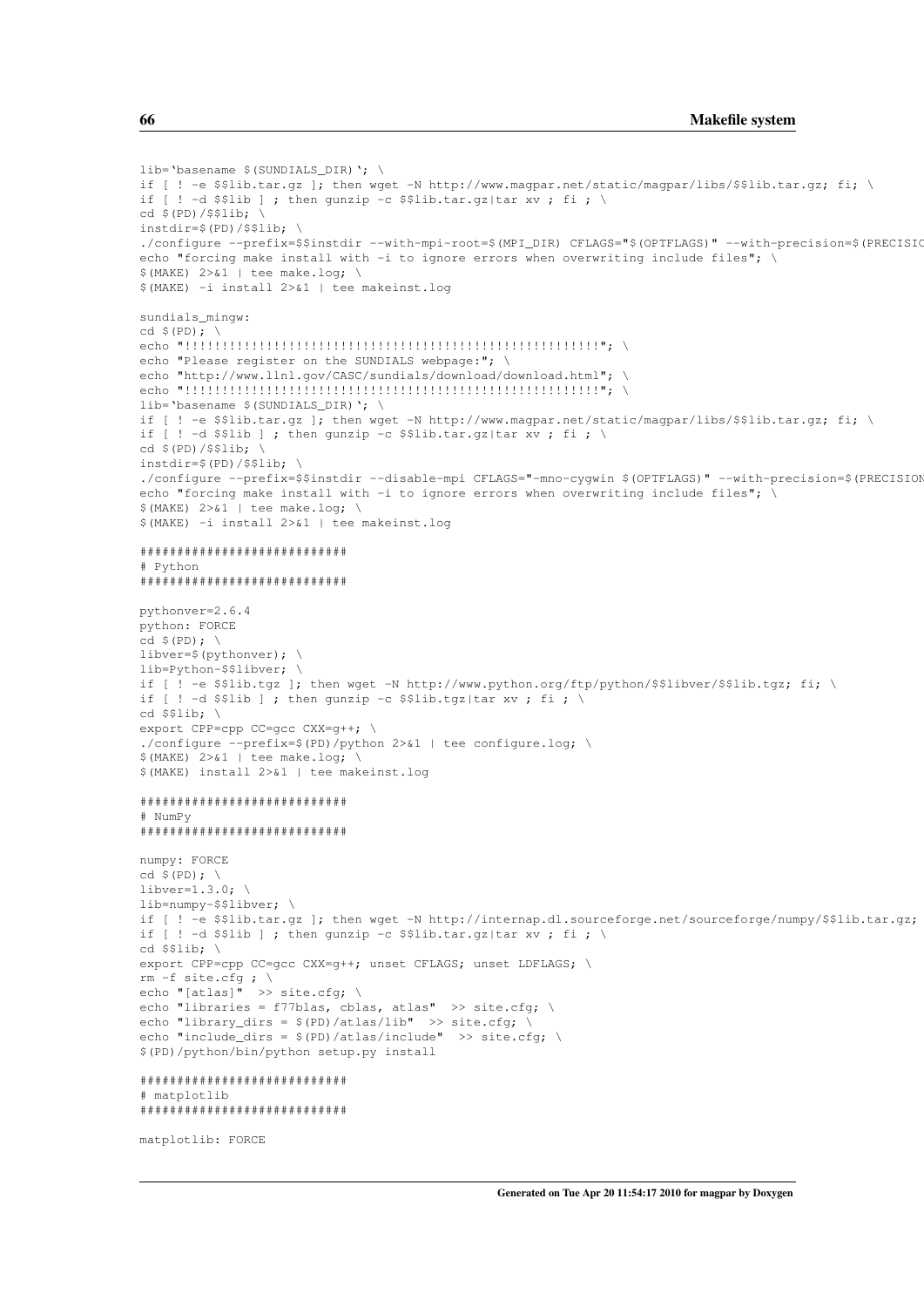```
cd S(PD):libver=0.99.1.2; \
lib=matplotlib-$$libver; \
if [ ! -e $$lib.tar.gz ]; then wget -N http://internap.dl.sourceforge.net/sourceforge/matplotlib/$$lib.tar
if [ ! -d $$lib ] ; then gunzip -c $$lib.tar.gz|tar xv ; fi ; \
cd $$lib;
export CPP=cpp CC=qcc CXX=q++; unset CFLAGS; unset LDFLAGS; \
$(PD)/python/bin/python setup.py build; \
$(PD)/python/bin/python setup.py install
*****************************
# PETSc
*****************************
#petsclib = $(PETSC DIR)/lib/PETSc-config-magpar/libpetsc.a
petsc: FORCE
cd $ (PD): \ \ \backslashlib='basename S(PRTSC DTR)': \ \ \ \if [ ! -e $$lib.tar.gz ]; then wget ftp://ftp.mcs.anl.gov/pub/petsc/release-snapshots/$$lib.tar.gz; fi; \
if [ ! -d $$lib ] ; then qunzip -c $$lib.tar.qz|tar xv ; fi ; \
cd $$lib; \
cp $(MAGPAR_SRC)/PETSc-config-magpar.py $(PETSC_DIR)/config/; \
OPTFLAGS="$(OPTFLAGS)"; export OPTFLAGS; \
PRECISION="$(PRECISION)"; export PRECISION; \
./config/PETSc-config-magpar.py 2>&1 | tee config.log; \
$(MAKE) all 2>&1 | tee make.log
petsc_mingw: FORCE
cd S(PD): \
lib='basename $(PETSC_DIR)'; \
if [ ! -e $$lib.tar.gz ]; then Xwget ftp://ftp.mcs.anl.gov/pub/petsc/release-snapshots/$$lib.tar.gz; fi; '
if [ ! -d $$lib ] ; then gunzip -c $$lib.tar.gz|tar xv ; fi ; \
cd $$lib: \
cp $(MAGPAR_SRC)/PETSc-config-magpar.py $(PETSC_DIR)/config/; \
OPTFLAGS="-mno-cygwin $(OPTFLAGS)"; export OPTFLAGS; \
PRECISION="$(PRECISION)"; export PRECISION; \
./config/PETSc-config-magpar.py 2>&1 | tee config.log; \
hfile=PETSc-config-magpar/include/petscconf.h; \
cp $$hfile $$hfile.bak; \
cat $$hfile.bak | \
sed "/PETSC_HAVE_GETPAGESIZE/, +2 d" | \
sed "/PETSC_HAVE_IEEEFP_H/, +2 d" | \
sed "/PETSC_HAVE_NETDB_H/,+2 d" | \
sed "/PETSC_HAVE_PWD_H/, +2 d" | \
sed "/PETSC_HAVE_SYS_PROCFS_H/,+2 d" | \
sed "/PETSC_HAVE_SYS_RESOURCE_H/, +2 d" | \
sed "/PETSC HAVE SYS TIMES H/, +2 d" | \
sed "/PETSC_HAVE_SYS_UTSNAME_H/, +2 d" \
> $$hfile; \
$(MAKE) all 2>61 | tee make.log
# Installation instructions for PETSc versions older than 2.3.0
# have been moved to the FAQ page.
****************************
# TAO*****************************
# magpar requires
 (PETSc version 3.0.0 and TAO 1.10) or
# (PETSc version 2.3.3 and TAO 1.9) or
# (PETSc version 2.3.2 and TAO 1.8.2) or
# (PETSc version 2.3.0 and TAO 1.8) or
# (PETSc version 2.2.1 and TAO 1.7) or
# (PETSc version 2.2.0 and TAO 1.6) or
# (PETSc version 2.1.6 and TAO 1.5)
```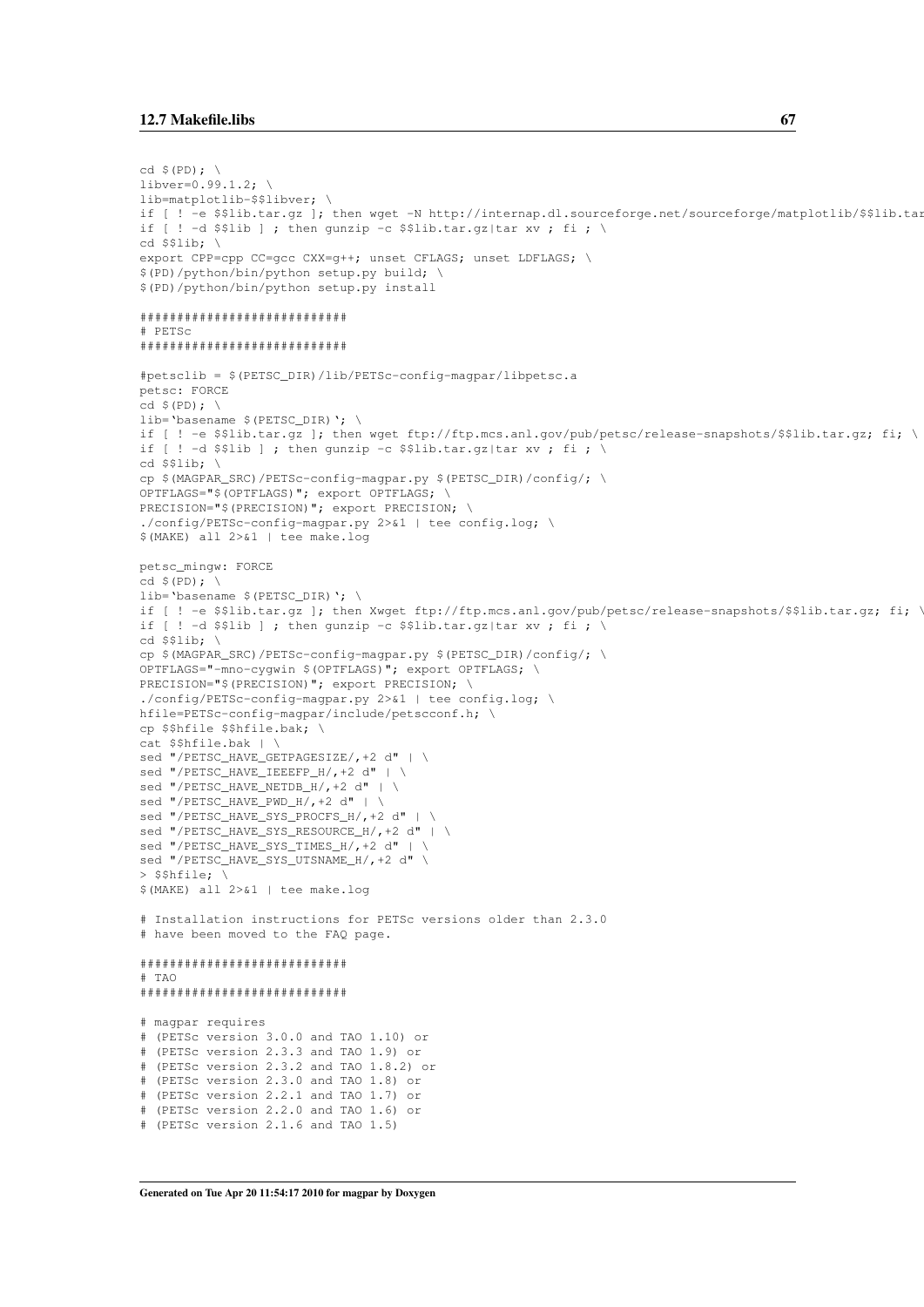```
taolib = $(TAO_DIR)/lib/PETSc-config-magpar/libtao.a
tan: $(t,1)$(taolib):
echo "Please register on the TAO webpage:"; \
echo "http://www.mcs.anl.gov/research/projects/tao/download/"; \
lib='basename $(TAO_DIR)'; \
if [ ! -e $$lib.tar.gz ]; then wget -N http://www.mcs.anl.gov/research/projects/tao/download/$$lib.tar.gz;
if [ ! -d $$lib ] ; then gunzip -c $$lib.tar.gz|tar xv ; fi ; \
cd $(TAO_DIR);echo "Enforcing '-j 1' because of problems";
echo "with simultaneous/parallel make jobs"; \
$ (MAKE) -j 1 2>&1 | tee make.log
****************************
# zlib*****************************
zliblib = $(ZLIB_DIR)/libz.a
zlib: $(zliblib)$(zliblib):cd $ (PD); \ \nlib='basename $(ZLIB DIR)': \
if [ \cdot ] = \frac{\text{S}}{\text{S}} : then wget -N http://www.zlib.net/SSlib.tar.gz; fi;
if [ ! -d $$lib ] ; then gunzip -c $$lib.tar.gz|tar xv ; fi ; \
ln -s $$lib zlib;
cd $$lib:
export CC=$(CC); export CFLAGS="-0 -fPIC"; \
./configure 2>0.1 | tee configure.log; \
$ (MAKE) 2>&1 | tee make.log; \
$ (MAKE) test 2>&1 | tee maketest.log
zlib_mingw:
cd S(PD): \
lib='basename $(ZLIB_DIR)'; \
if [ ! -e $$lib.tar.gz ]; then wget -N http://www.zlib.net/$$lib.tar.gz; fi; \
if \lceil ! -d $$lib | ; then qunzip -c $$lib.tar.qz|tar xv ; fi ; \
ln -s $$lib zlib: \
cd $$lib; \
export CC = qcc; export CFLAGS = " - 0 - mno-cyqwin";./configure 2>&1 | tee configure.log; \
$ (MAKE) 2> & 1 | tee make.log; \
$ (MAKE) test 2>&1 | tee maketest.log
*****************************
# libpng
*****************************
pnglib = $(PNG_DIR)/lib/libpng12.a
libpng: $(pnglib)
$(pnglib): $(zliblib)
cd $ (PD); \ \ \ \ \ \lib='basename $(PNG DIR)'; \
if [ ! -e $$lib.tar.gz ]; then wget -N http://downloads.sourceforge.net/libpng/$$lib.tar.gz; fi; \
    ! -d $$lib ] ; then gunzip -c $$lib.tar.gz|tar xv ; fi ; \
if I
cd $3lib; \setminusinstdir=\$(PD)/\$Slib; \ \ \ \ \true ./configure --prefix=$$instdir --enable-shared=no 2>&1 | tee configure.log; \
true CFLAGS="-I$(ZLIB_DIR)"; export CFLAGS; \
true LDFLAGS="-L$(ZLIB_DIR)"; export LDFLAGS;
./configure CFLAGS="-I$(ZLIB DIR)" LDFLAGS="-L$(ZLIB DIR)" --prefix=$$instdir --enable-shared=no 2>&1 | te
$ (MAKE) 2> & 1 | tee make.log;
$ (MAKE) install 2>&1 | tee makeinst.log; \
$ (MAKE) check 2>&1 | tee makecheck.log
```
68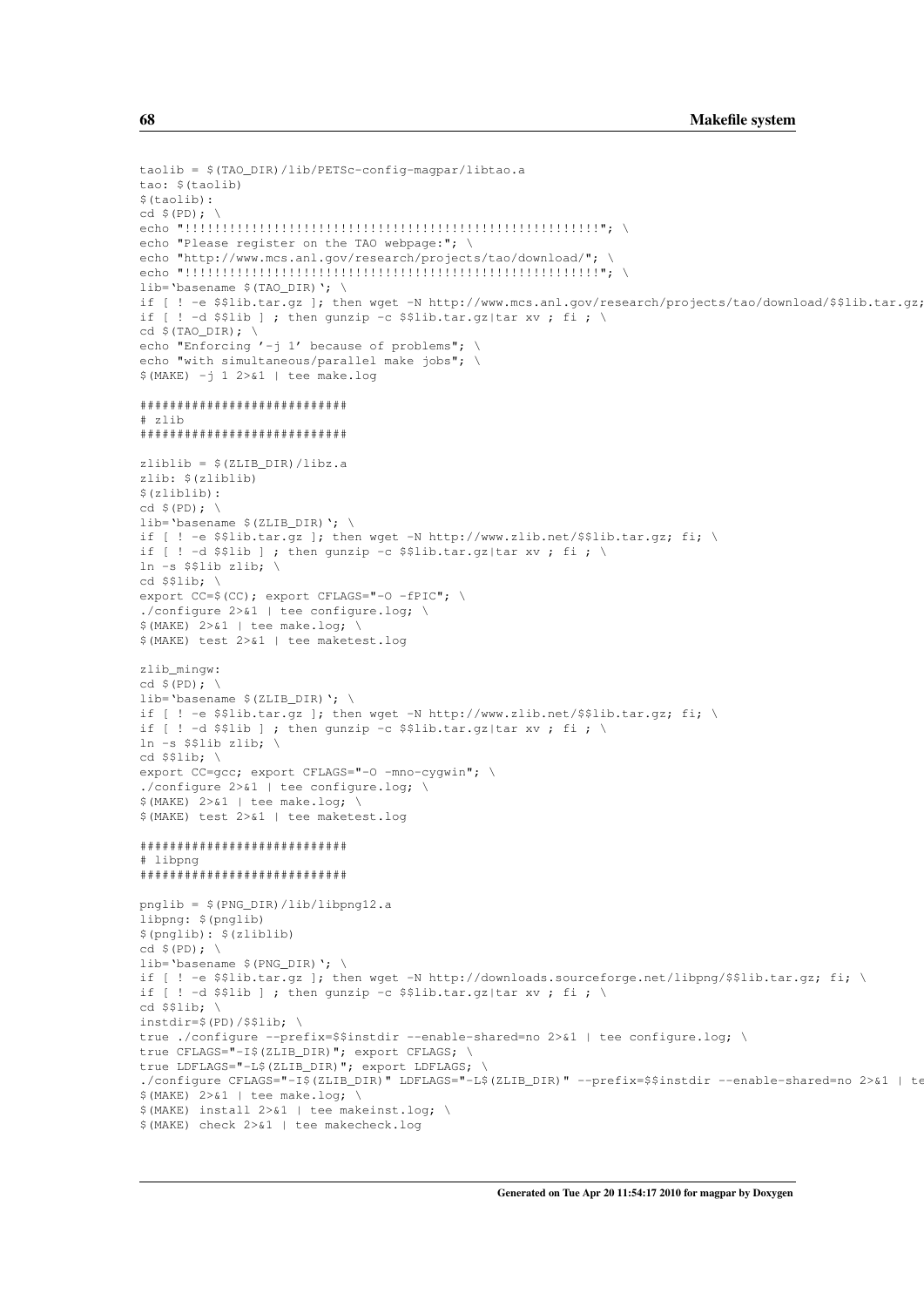```
libpnq_minqw:
cd S(PD): \
lib='basename $(PNG_DIR)'; \
if [ ! -e $$lib.tar.gz ]; then wget -N http://downloads.sourceforge.net/libpng/$$lib.tar.gz; fi; \
if [ ! -d $$lib ] ; then gunzip -c $$lib.tar.gz|tar xv ; fi ; \
cd $$lib; \setminusinstdir = $(PD)/$$list./configure --prefix=$$instdir --enable-shared=no CFLAGS="-I$(ZLIB_DIR) -mno-cygwin" LDFLAGS="-L$(ZLIB_DIP
$(MAKE) 2>&1 | tee make.log; \
$(MAKE) install 2>&1 | tee makeinst.log; \
$ (MAKE) check 2>&1 | tee makecheck.log
*****************************
# Gmsh
****************************
qmsh: FORCE
ver=2.4.2; \setminus\arctanh-\frac{2}{3}\text{ver-Linux.tgz}if [ ! -e $$arc ]; then wget -N http://geuz.org/gmsh/bin/Linux/$$arc; fi; \
gunzip -c $$arc|tar xv
*****************************
# Netgen
****************************
netgen: FORCE
cd $ (PD); \ \nver=4.9.11; \ \ \ \ \ \arc=netgen-$$ver.tar.gz; \
if [ ! -e $$arc ]; then wget -N http://voxel.dl.sourceforge.net/sourceforge/netgen-mesher/$$arc; fi; \
qunzip -c $$arc|tar xv
# dummy target to enforce rebuild of other targets
FORCE:
```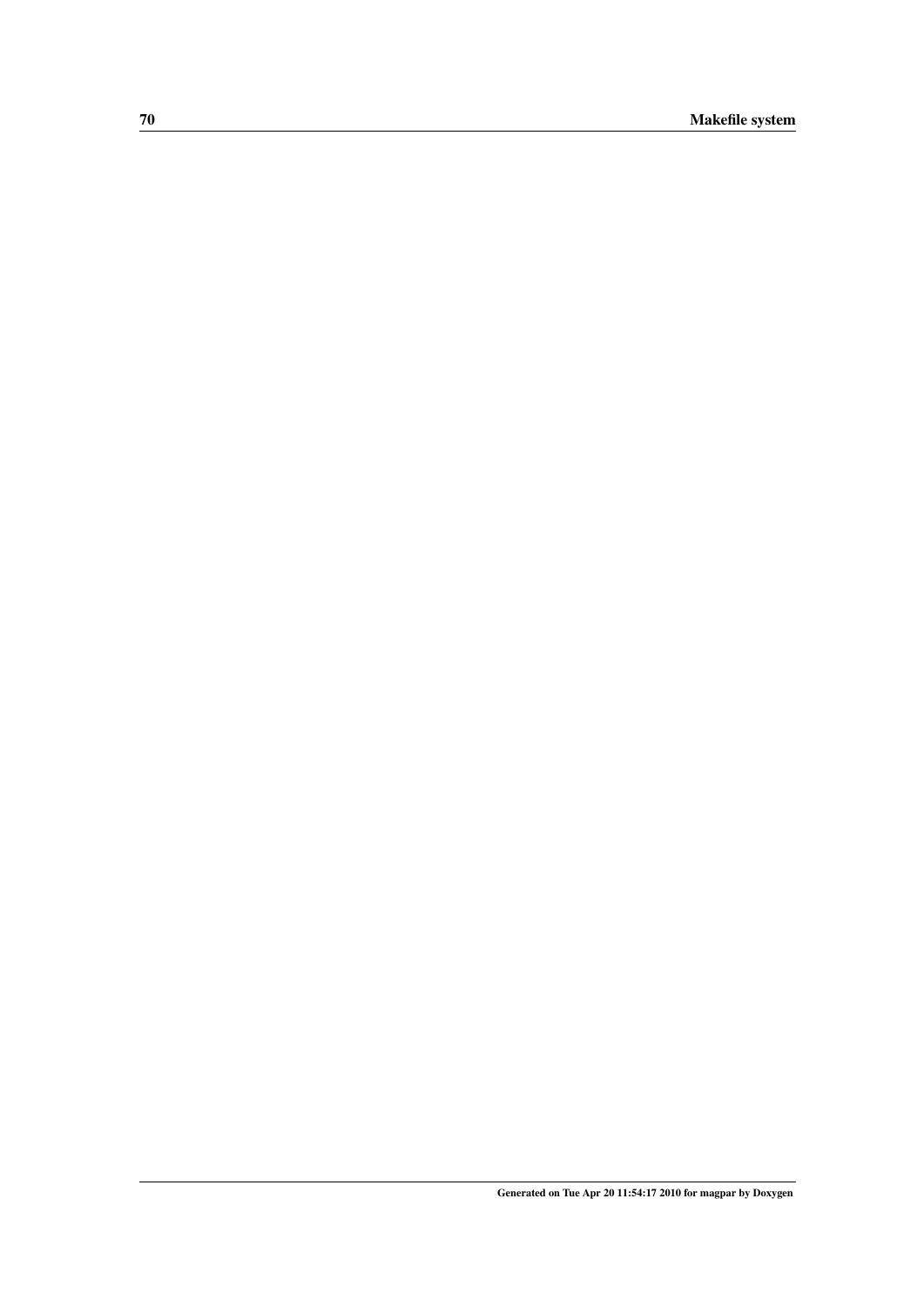Chapter 13

# **FAQ**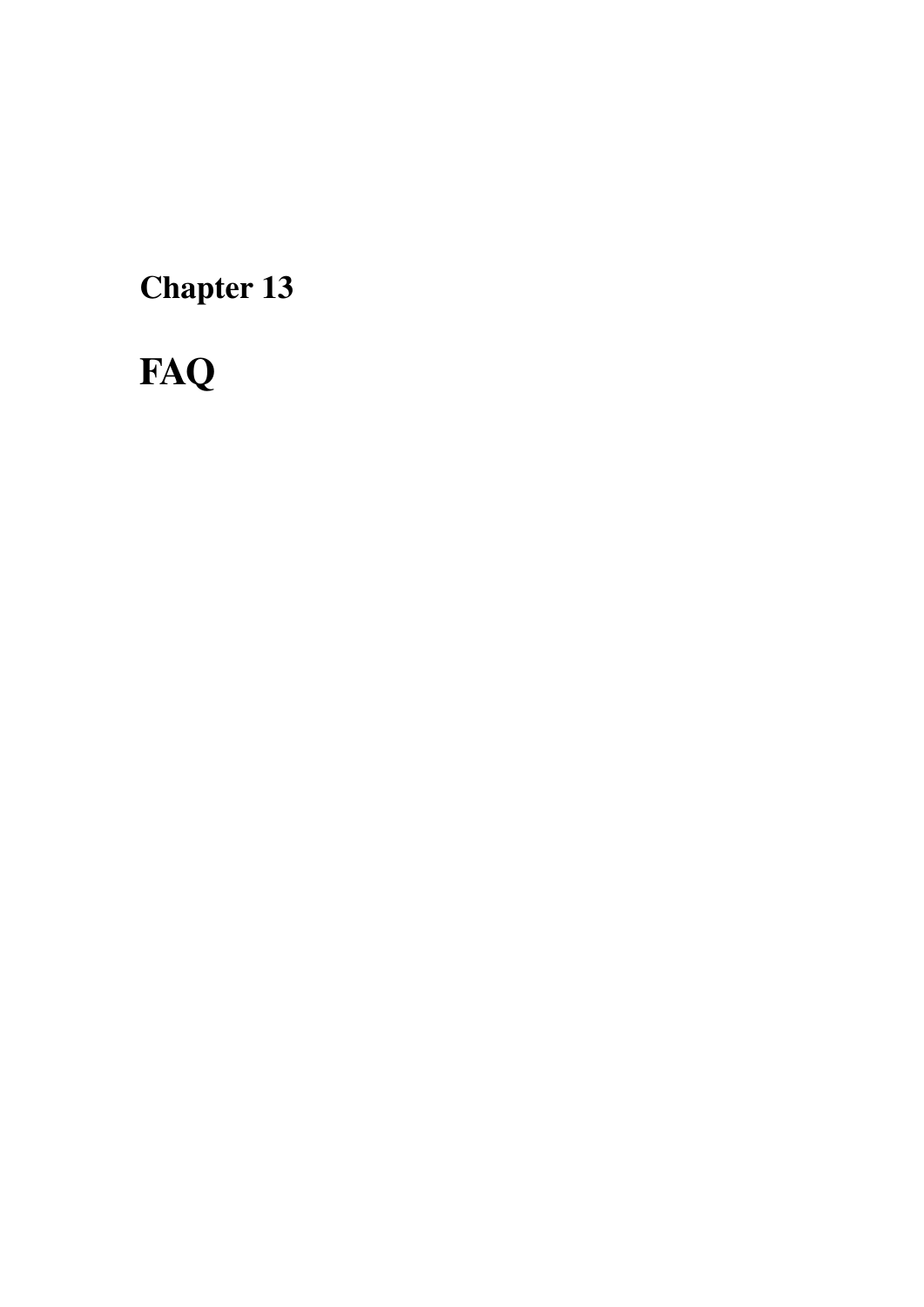#### Sections:

- [Successful installations](#page-81-0)
- [64-bit Linux](#page-82-0)
- [Intel compilers](#page-84-0)
- [Apple Macintosh running Mac OS X](#page-84-1)
- [Optimized BLAS libraries](#page-86-0)
- [Precompiled packages on Ubuntu/Debian](#page-87-0)
- [Compiling LAPACK on RedHat9 exits with an error](#page-87-1)
- [PETSc does not compile on RedHat 6.2 with BOPT=g\\_c++ or BOPT=O\\_c++](#page-87-2)
- [DEC/Compaq/hp Alpha machines running OSF/1, Tru64](#page-88-0)
- [magpar crashes with a segmentation violation](#page-91-0)
- [Single precision arithmetics](#page-91-1)
- [Single processor version without MPI](#page-91-2)
- [Compiling magpar in Cygwin for Windows](#page-92-0)
- [Compiling magpar using the MinGW compilers in Cygwin](#page-93-0)
- [Running magpar on Windows](#page-95-0)
- [Graphical User Interface for Windows](#page-96-0)
- [Installing Python](#page-97-0)
- [Additional solvers and libraries for PETSc](#page-97-1)
- [Links to other FAQs, troubleshooting guides](#page-98-0)
- What is "magpar" worth (at least ;-)?
- [Other micromagnetics software](#page-98-2)
- [Installation of old library versions](#page-99-0)
- [How does boundary matrix size scale with mesh length?](#page-99-1)
- [Interpolating in a tetrahedral mesh with barycentric coordinates](#page-100-0)

# <span id="page-81-0"></span>13.1 Successful installations

Please send me an email, if you have successfully installed magpar on a system different from those listed below: magpar(at)magpar.net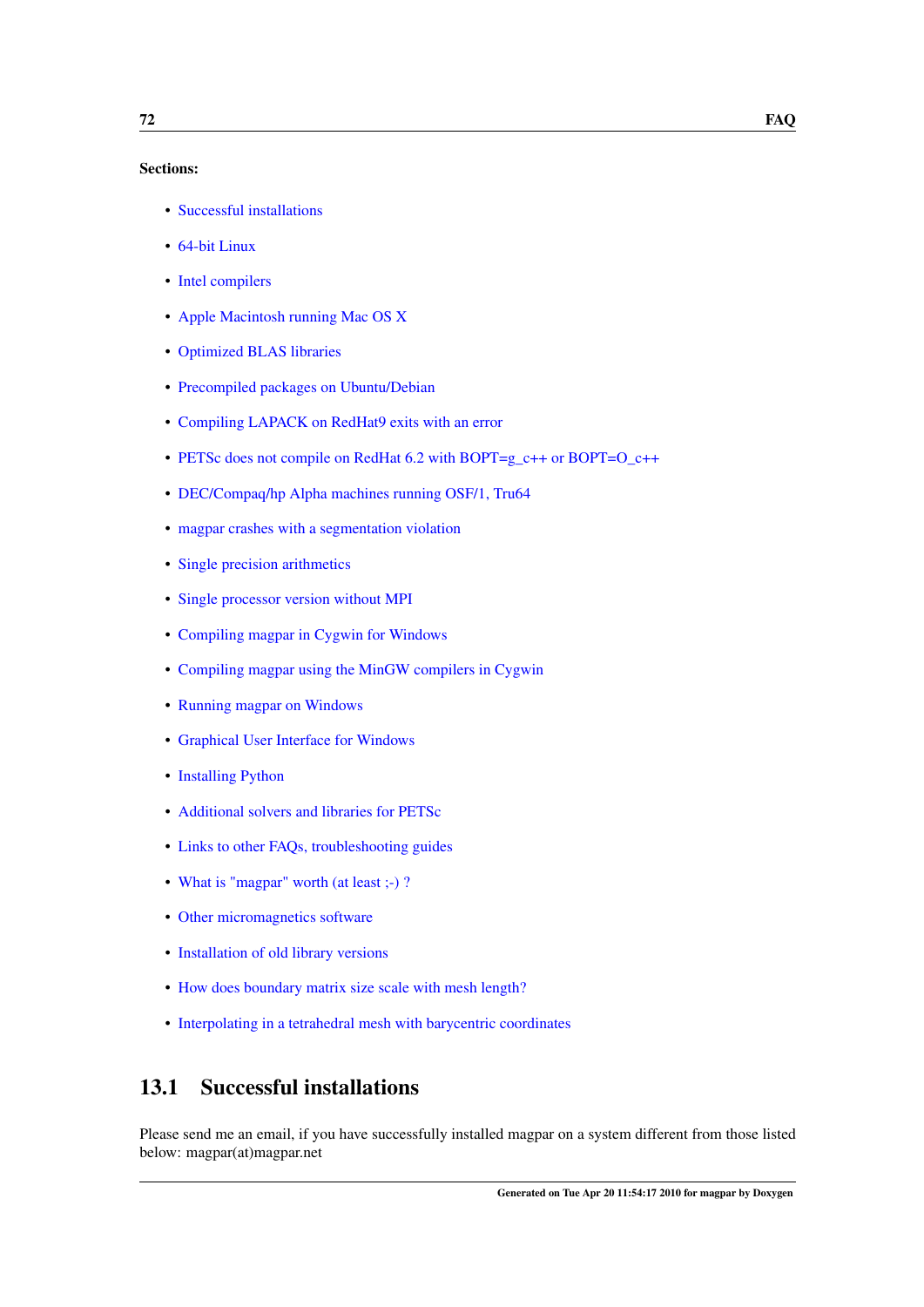# 13.1 Successful installations 73

<span id="page-82-0"></span>

| $\overline{CPU}$                                            | <b>OS</b>                                               | magpar version             | comment                                                                                                                                                                                                                        |  |
|-------------------------------------------------------------|---------------------------------------------------------|----------------------------|--------------------------------------------------------------------------------------------------------------------------------------------------------------------------------------------------------------------------------|--|
| various AMD and Intel<br>dual and quad-core<br>processors   | CentOS $4.x, 5.x$<br>$(64 \text{ bit})$                 | $0.8 - 0.9$                | using automated<br>installation with<br>Makefile.libs, GCC<br>$4.2.1$ , and self<br>compiled ATLAS<br>3.7.36 on 64-bit Linux                                                                                                   |  |
| <b>AMD</b> Opteron<br>Processor 250 (2 x 2.4)<br>GHz)       | Red Hat Enterprise<br>Linux 3<br>$(64 \text{ bit})$     | $0.5 - 0.8$                | 64-bit Linux                                                                                                                                                                                                                   |  |
| Sun UltraSPARC IV+                                          | Sun Solaris 10<br>$(64 \text{ bit})$                    | 0.8                        | InstallationOnSolarisSPARC                                                                                                                                                                                                     |  |
| AMD Athlon64 3200                                           | Linux<br>$(64 \text{ bit})$                             | $\overline{0.4}$           | 64-bit Linux                                                                                                                                                                                                                   |  |
| <b>Intel Xeon, AMD</b><br>Athlon MP                         | RedHat 7.3                                              | $0.2 - 0.8$                | using RedHat's GNU<br>compilers 2.96,<br>atlas3.6.0_Linux_-<br><b>ATHLON</b> and <b>Intel</b><br>compilers                                                                                                                     |  |
| Pentium M                                                   | Debian 4.0 (etch), and<br>Debian testing<br>(lenny/sid) | $0.1 - 0.9$                | using atlas3.6.0_-<br>Linux_P4SSE2, GCC<br>4.1.3, GCC 4.2.1                                                                                                                                                                    |  |
| IBM BlueGene/L                                              | Linux/custom OS                                         | 0.8 <sub>pre4</sub>        | 9-teraflop system; see<br>paper by Biskeborn et<br>al. IEEE Trans. Magn.,<br>Vol. 46, No. 3, March<br>2010, 880 - 885<br>(Publications)                                                                                        |  |
| Pentium 4                                                   | RedHat 9                                                | $0.2 - 0.9$                | using RedHat's RPM<br>packages for<br>LAPACK, libpng, zlib;<br>using MPICH, because<br>$mpi++.$ h is missing in<br>RedHat's LAM/MPI                                                                                            |  |
| Apple PowerMac G5                                           | Mac OS X 10.4.2 w/<br>Xcode 2.1                         | 0.5                        | powerpc-apple-<br>darwin8-gcc-4.0.0<br>$(GCC)$ 4.0.0 (Apple<br>Computer, Inc. build<br>5026) on Apple<br><b>Macintosh running</b><br>Mac OS X                                                                                  |  |
| Apple iBook G4 1.2<br>GHz                                   | Mac OS X 10.3                                           | $\overline{0.5}$           | <b>Apple Macintosh</b><br>running Mac OS X                                                                                                                                                                                     |  |
| Pentium III<br>Alpha EV68                                   | Fedora Core 2<br>Tru64 5.1                              | $0.3 - 0.5$<br>$0.1 - 0.5$ | <b>LAM/MPI 7.1.1</b><br>DEC/Compaq/hp<br>Alpha machines<br>running OSF/1, Tru64<br>: using MPICH, dxml;<br>Compaq AlphaServer<br>SC45 V2.6 consisting<br>of 11 ES45 nodes with<br>4 processors (1 GHz, 8<br>MB cache/CPU) each |  |
| Generated on Tue Apr 20 11:54:17 2010 for magpar by Doxygen |                                                         |                            | and 16 GB RAM/node,<br>connected with<br>Quadrics<br>Supercomputer World<br>high speed                                                                                                                                         |  |
| Alpha EV6 (21264)                                           | Tru64 5.0A                                              | $0.1 - 0.3$                | interconnect<br>using MPICH, using<br>dxml                                                                                                                                                                                     |  |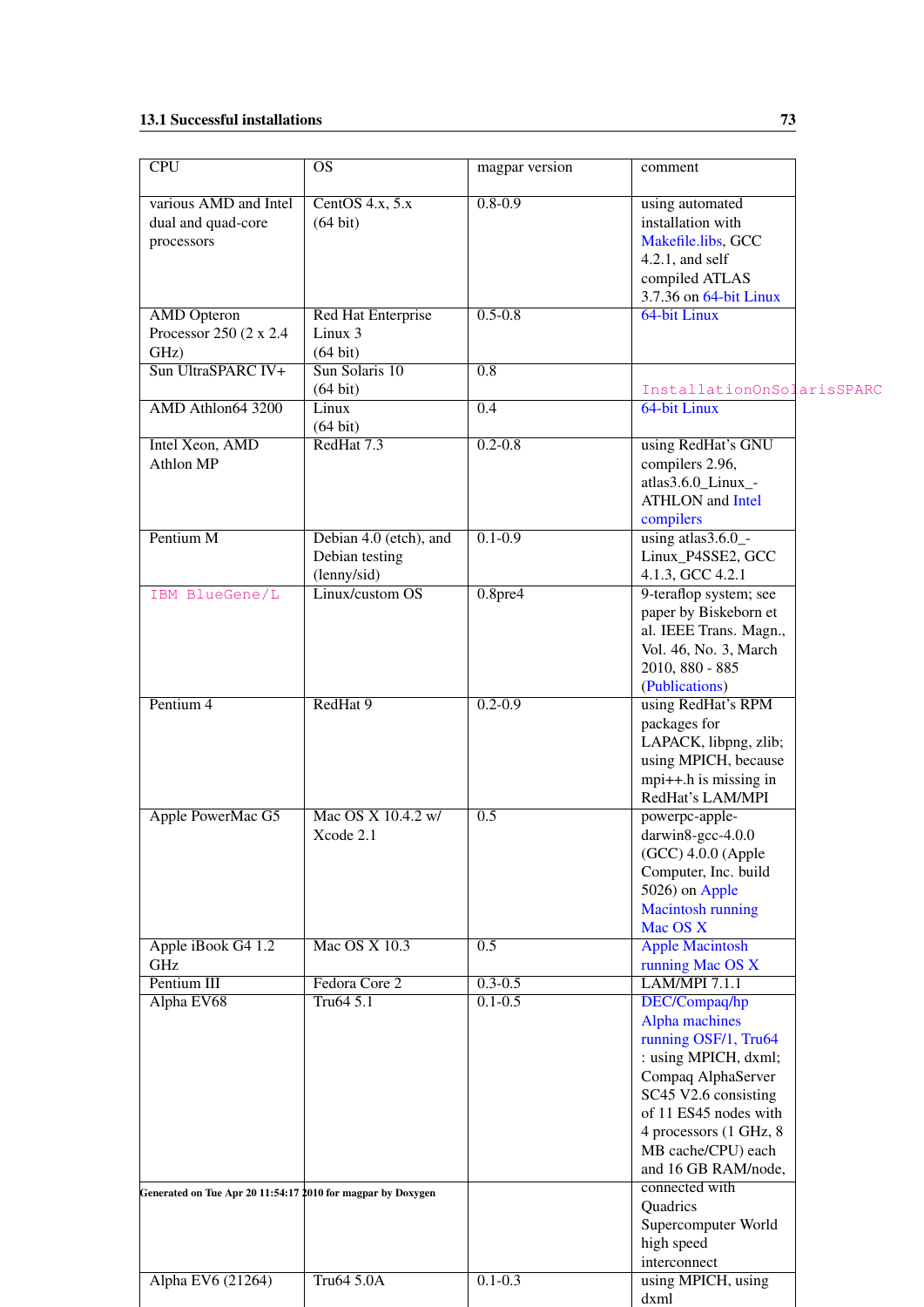# 13.2 64-bit Linux

On recent 64-bit Linux distributions, the [Installation](#page-50-0) instructions apply and the installation works out of the box. Still, the following suggestions might be helpful.

### Problem

Compilation of magpar and all required libraries on AMD 64-bit processors (Athlon64, Opteron) running 64-bit Linux.

### 13.2.1 Solution 1

AMD Opteron Processor 250 (2 x 2.4 GHz) running Red Hat Enterprise Linux WS release 3 (Taroon Update 4)

LAPACK: The (incomplete) implementation distributed with ATLAS works: [http://prdownloads.sourceforge.net/math-atlas/atlas3.6.0\\_Linux\\_-](http://prdownloads.sourceforge.net/math-atlas/atlas3.6.0_Linux_HAMMER64SSE2.tar.gz?download) [HAMMER64SSE2.tar.gz?download](http://prdownloads.sourceforge.net/math-atlas/atlas3.6.0_Linux_HAMMER64SSE2.tar.gz?download)

Otherwise use RedHat's LAPACK rpm "lapack-3.0-20" - also available from RPMfind: <ftp://rpmfind.net/linux/redhat/enterprise/3/en/os/i386/SRPMS/lapack-3.0-20.src.rpm>

The generic LAPACK from netlib does not work!

Everything else works as described in the [Installation](#page-50-0) instructions.

### 13.2.2 Solution 2

submitted by [Richard Boardman](http://www.soton.ac.uk/~rpb/) (thanks!):

Good news! I've managed to get magpar running on a pure 64-bit Linux system on AMD64. It was a bit of an adventure.

ATLAS: This needed to be built manually, as it looks like they've not used -fPIC (position independent code) everywhere. I needed to get the source and override (despite the warnings) the compiler flags to send -fPIC and -m64 to both the C and the Fortran components (IIRC)

LAPACK: Setting the -fPIC flags and the -m64 thing does the trick, apart from at the link stage. Two files needed to be compiled manually (and then the linking done manually):

```
g77 -c -m64 -fPIC dlamch.f
g77 -c -m64 -fPIC slamch.f
```
as LAPACK tries to compile these and these alone (weird) without the PIC.

MPI(CH): absolutely must have the -fPIC and the -m64 stuff in there. I think it's pretty much OK to go with:

```
CFLAGS="-fPIC -m64" FFLAGS="-fPIC -m64" RSHCOMMAND="ssh" \
./configure && make
```
though watch out - if PETSc fails, then check carefully where the R\_X86\_64\_32 relocation error occurred and (a) try and make the natural build process cover this, (b) manually build it if this fails. I guess this is true for all of them.

PETSc: The above stages are necessary for PETSc 2.2.(0) - assuming everything above went to plan, then PETSc will build, but make sure the following lines in bmake/linux/variables are set: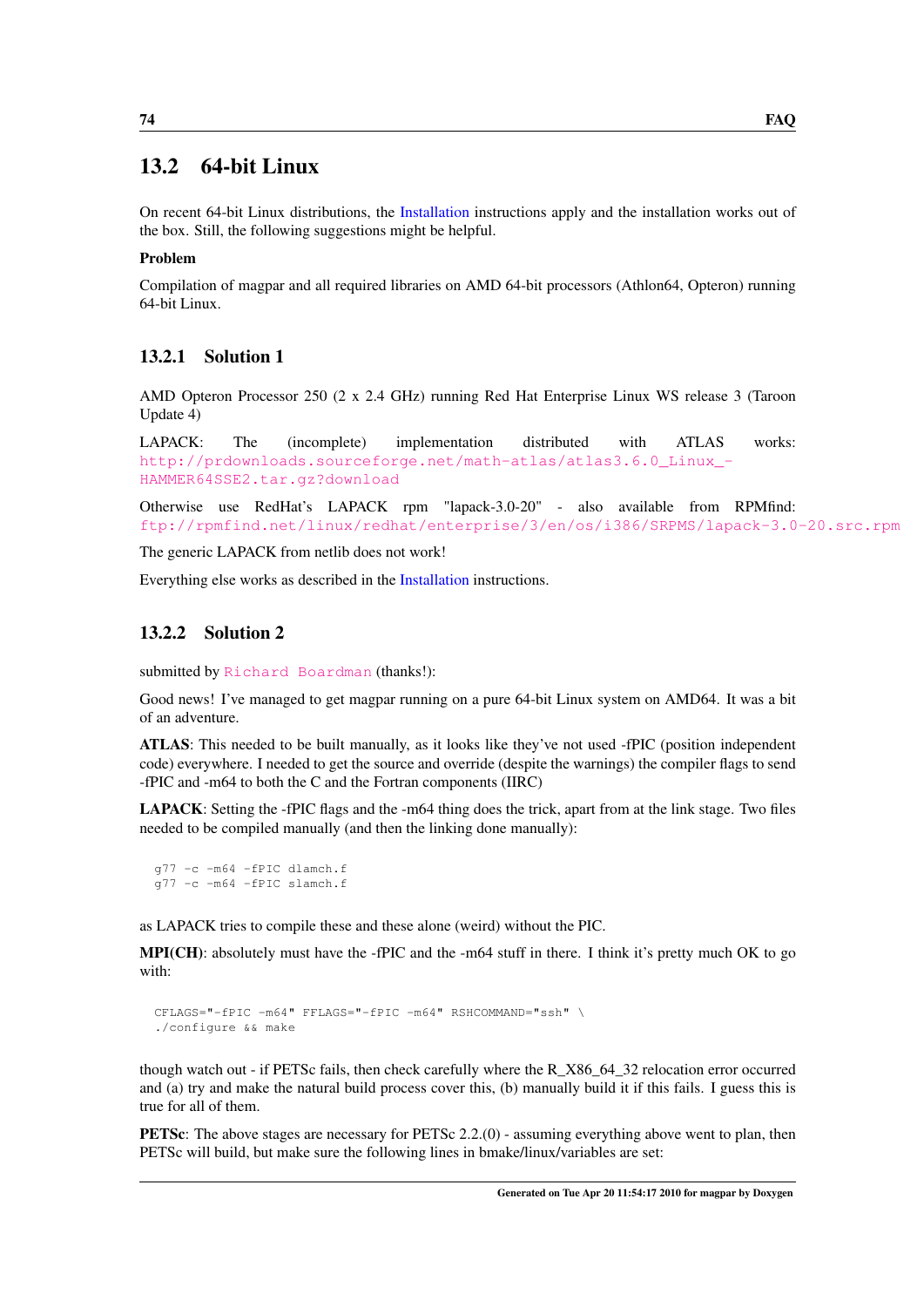| $C$ $CC$                            | $=$ qcc $-$ fPIC $-m64$                             |
|-------------------------------------|-----------------------------------------------------|
|                                     |                                                     |
| $C$ $FC$                            | $= q77$ -Wno-globals -fPIC -m64                     |
| O COPTFLAGS                         | = -0 -Wall -Wshadow -fomit-frame-pointer -fPIC -m64 |
| O FOPTFLAGS                         | $=$ $-0$ $-$ fPIC $-m64$                            |
| CXX CC                              | $=$ q++ $-$ fPIC $-m64$                             |
| CXX FC                              | $= q77$ -Wno-globals -fPIC -m64                     |
| GCXX COPTFLAGS = $-q$ $-m64$ -fPIC  |                                                     |
| OCXX COPTFLAGS = $-0$ $-m64$ -fPIC  |                                                     |
| $GCOMP\_COPTFLAGS = -q -m64 - fPIC$ |                                                     |
| OCOMP COPTFLAGS = $-0$ $-m64$ -fPIC |                                                     |

Here is a suggestion for (quite pedantic ;-) compile flags for PETSc:

```
export CFLAGS="-O3 -fPIC -march=k8 -msse2 -m64 -mfpmath=sse -m3dnow
-fexpensive-optimizations -fforce-addr -fforce-mem -finline-functions
-funroll-loops -Wall -Winline -W -Wwrite-strings -Wno-unused"
```
zlib, libpng and magpar: These should have -m64 -fPIC in their build process for consistency.

<span id="page-84-0"></span>If all this is done, hopefully a nice static pure 64-bit binary should be built, Opteron-friendly :)

### 13.3 Intel compilers

(tested with Intel compiler (icc, ifort) version 9.0)

In order to compile magpar (and all the libraries) with the [Intel compilers](http://www.intel.com/cd/software/products/asmo-na/eng/compilers/284132.htm) one can just add the following snippet to the host specific [Makefile.in](#page-60-0).\$HOSTNAME or Makefile.in (update paths to your installation directories!)

```
CC=/usr/local/bin/icc
CPP=/usr/local/bin/icc -E
CXX=/usr/local/bin/icpc
FC=/usr/local/bin/ifort
TIMER=EXT_ETIME
# Generate code for Intel Pentium 4 processors and enables new
# optimizations in addition to Intel processor-specific optimizations.
OPTFIAGS += -O3 -xN# http://icl.cs.utk.edu/lapack-forum/viewtopic.php?t=295
NOOPT = -O3 -fltconsistency
PETSC_XTRALIBS=/usr/local/lib/libifcore.a
```
These settings are required especially for the compilation of LAPACK (set the variables in the make.inc file) as discussed here: <http://icl.cs.utk.edu/lapack-forum/viewtopic.php?t=295>

It is possible to use the precompiled ATLAS libraries, even though the [Intel Math Kernel](http://www.intel.com/cd/software/products/asmo-na/eng/perflib/mkl/index.htm) [Library](http://www.intel.com/cd/software/products/asmo-na/eng/perflib/mkl/index.htm), which implements all BLAS and LAPACK routines, might be a good option, too.

The configuration of PETSc might fail when it tests the linking of Fortran object files with mpicc. To solve this problem it is necessary to add "-lirc" to "MPI\_OTHERLIBS" in mpif90.

If you use [Makefile.libs](#page-69-0) to install the libraries, it will use the settings in Makefile.in.\$HOSTNAME or [Makefile.in.defaults.](#page-62-0) If you compile by hand, define the variables above on the command line (and export them if necessary).

### <span id="page-84-1"></span>13.4 Apple Macintosh running Mac OS X

#### Problem

Compilation of magpar and all required libraries on Apple Macintosh running Mac OS X.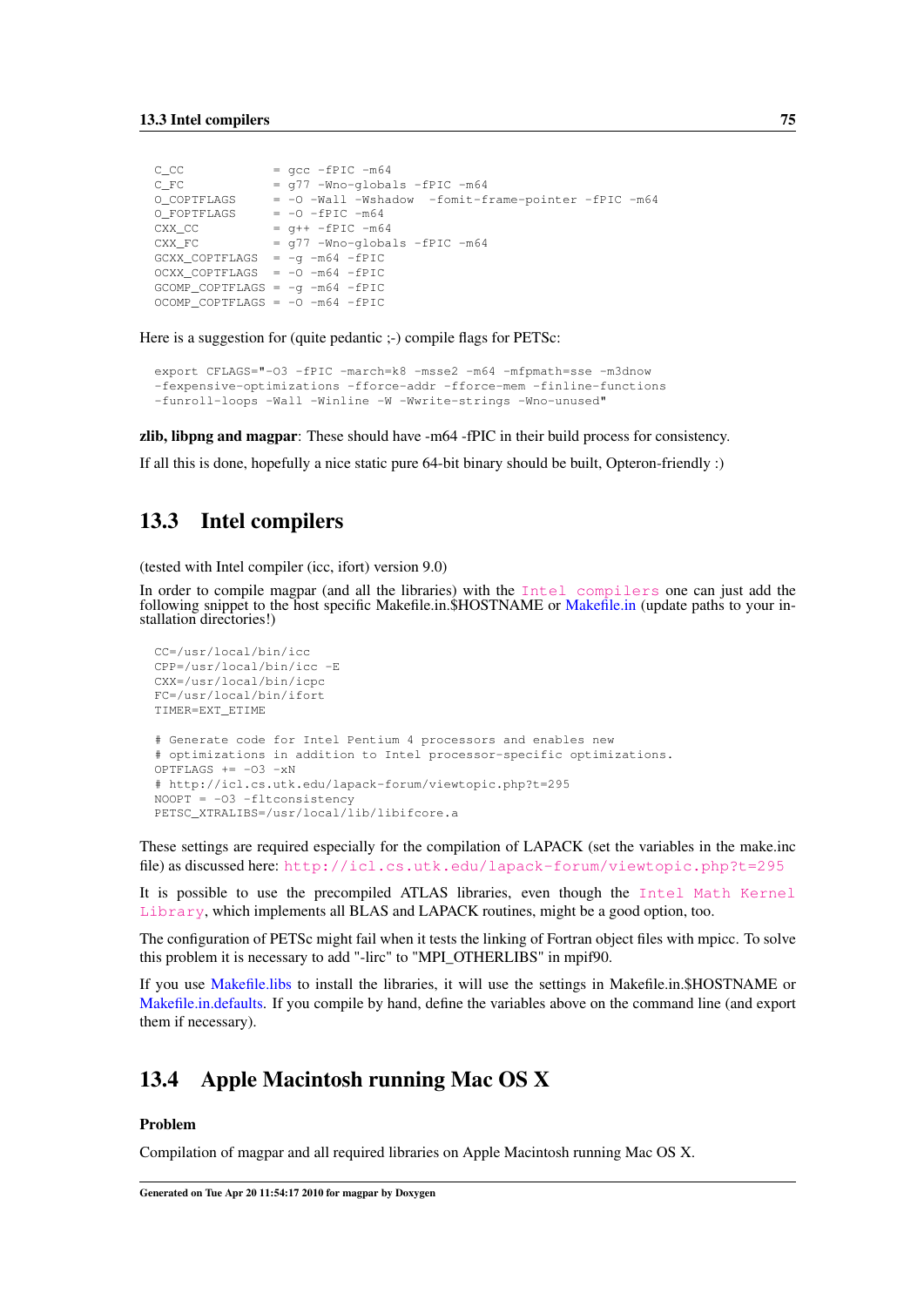### 13.4.1 Solution 1

submitted by [Richard Boardman](http://www.soton.ac.uk/~rpb/) (thanks!)

tested on Apple iBook G4 1.2 GHz with Mac OS X 10.3

I got everything up and running on Darwin/G4 [OSX to everyone else ;)]; here are a few observations.

1] get Fink∗ from SourceForge.net: [Fink](http://www.finkproject.org) is a Debian-like package manager for Mac OS X, and contains amongst other things ATLAS and LAPACK

2] get ATLAS from Fink

3] get LAPACK from Fink

4] download MPICH and configure as usual I believe LAM/MPI and/or the packages from Fink might work, too.

5] ParMetis-3.1

- one should adjust the include and lib paths in ParMetis' Makefile.in to point to /sw/lib and /sw/include to pick up ATLAS and LAPACK.
- note that on my Panther setup I needed to place /usr/include/malloc in my include path for ParMetis as malloc.h wasn't being picked up by default
- also note that the usual /usr/lib and /usr/include should be left in the [Makefile.in](#page-60-0)

6] SUNDIALS - download and configure as usual

7] PETSc 2.3.0

Copy PETSc-config-magpar.py to darwin-gnu-magpar.py

cp PETSc-config-magpar.py darwin-gnu-magpar.py

update it (Fink installs the libraries, e.g. ATLAS, LAPACK, in /sw) and add the following line to the "configure\_options":

'--with-cxx=g++', # mpiCC does not work (some case sensitivity issue)

Then, configure and run as usual.

8] TAO, zlib, and libpng as usual

### 13.4.2 Solution 2

submitted by [Greg Parker](http://www.parker9.com) (thanks!)

tested on Apple PowerMac G5 2x2.0 GHz with Mac OS X 10.4.1 w/ Xcode 2.1 and

Apple PowerMac G5 2x2.5 GHz with Mac OS X 10.4.1 w/ Xcode 2.0

Turns out things are pretty easy on Tiger. No need for Fink or a Fortran compiler. Apple supplies their own BLAS/LAPACK libraries and headers, so no need for Atlas or Lapack. If they are installed, the configure system of PETSc 2.3.0 finds them by itself.

LAM/MPI: Download lam-7.1.1.dmg.gz from <http://www.lam-mpi.org/7.1/download.php> and use the installer, which puts it in /usr/local/...

Then type: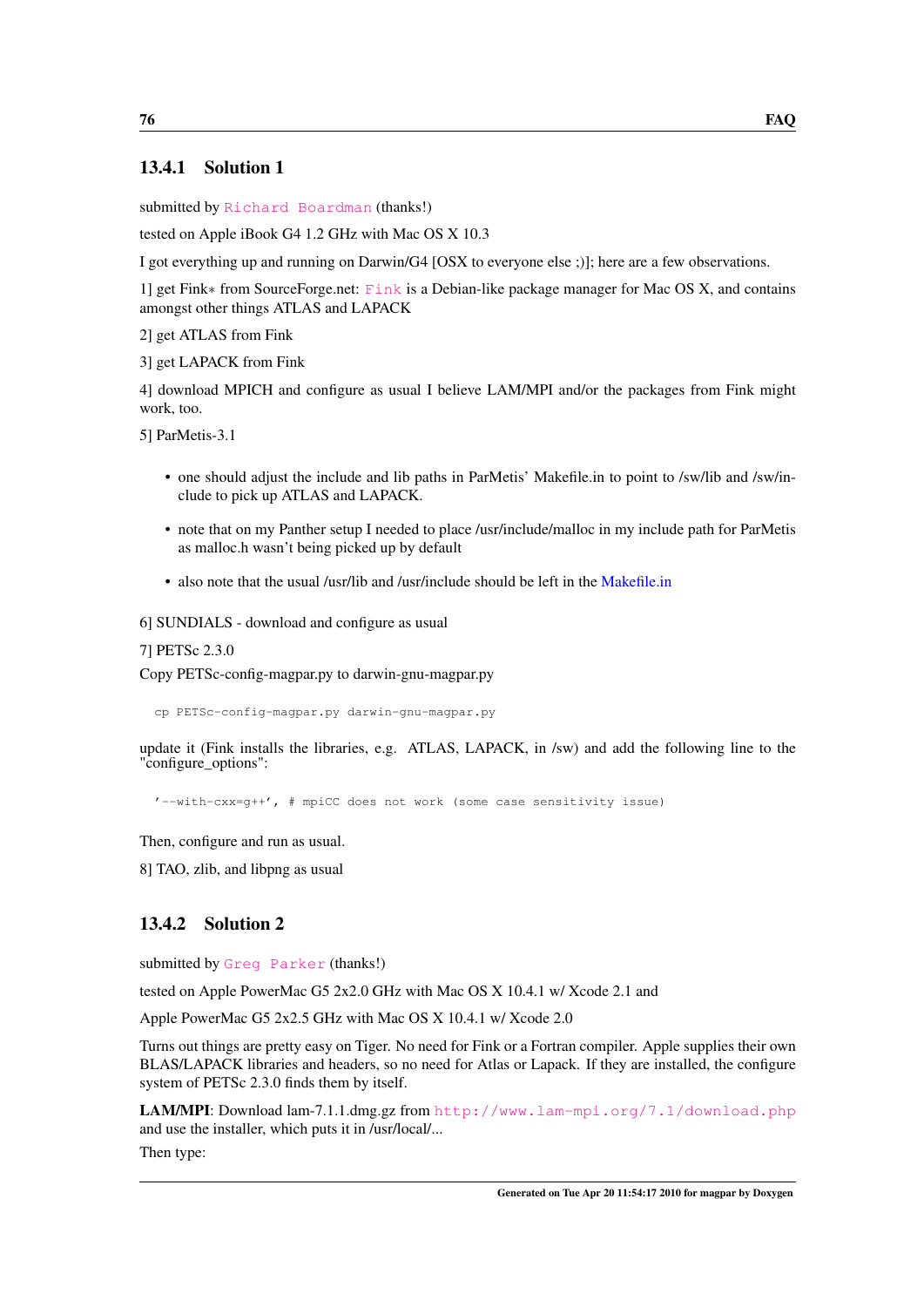```
cd $PD
mkdir mpi
cd mpi
ln -s /usr/local/bin
ln -s /usr/local/include
ln -s /usr/local/lib
PATH=$PD/mpi/bin:$PATH
export PATH
lamboot -v
```
ParMetis 3.1: Edit \$MAGPAR\_HOME/ParMetis-3.1/Makefile.in (do not modify CC or LD variables as described here: [ParMetis](#page-54-0) )

```
# INCDIR = -I/usr/local/include -I/usr/include -I/usr/include/malloc
# LIBDIR = -L/usr/local/lib -L/usr/lib
```
and compile as usual.

#### SUNDIALS 2.1.0: Configure with the following command

./configure --disable-f77 --with-mpi-incdir=\$PD/mpi/include --with-mpi-libdir=\$PD/mpi/lib

#### and compile as usual.

#### PETSc 2.3.0

```
./config/configure.py --with-fortran=0 --with-mpi-include=$PD/mpi/include \
  --with-clanguage=cxx --with-debugging=0 \
  --with-mpi-lib=[$PD/mpi/lib/libmpi.a,$PD/mpi/lib/liblammpi++.a,$PD/mpi/lib/liblam.a] \
  --with-cxx=mpic++ -CXXOPTFLAGS="-O3 -Wno-long-double" --with-mpirun=mpirun
PETSC_ARCH=<arch> # where <arch> is whatever config said, e.g. darwin8.2.0
export PETSC_ARCH
PETSC_DIR=$PWD
export PETSC_DIR
make all
make test # be sure to have X11 running first, if it fails, may have to type 'lamboot -v' again
```
#### libpng-1.2.5

```
cp scripts/makefile.macosx ./makefile
make # you will get errors compiling pngtest, but you can ignore them
```
#### Compiling magpar itself

In [Makefile.in](#page-60-0) change the PETSc architecture to whatever PETSc's config said above

```
PETSC_ARCH = <arch>
CFLAGS += -02 -faltivec
```
# <span id="page-86-0"></span>13.5 Optimized BLAS libraries

It is highly recommended to use any machine specific (vendor provided and highly optimized) libraries. On most high performance machines there are optimized BLAS and LAPACK libraries available, e.g.:

- IBM AIX: [ESSL](http://publib.boulder.ibm.com/clresctr/windows/public/esslbooks.html)
- DEC/Compaq Alpha: DXML, [CXML](http://h20311.www2.hp.com/HPC/cache/276349-0-0-225-121.html?jumpid=reg_R1002_USEN)
- SUN: [SUNPERF](http://developers.sun.com/sunstudio/documentation/product/library.jsp)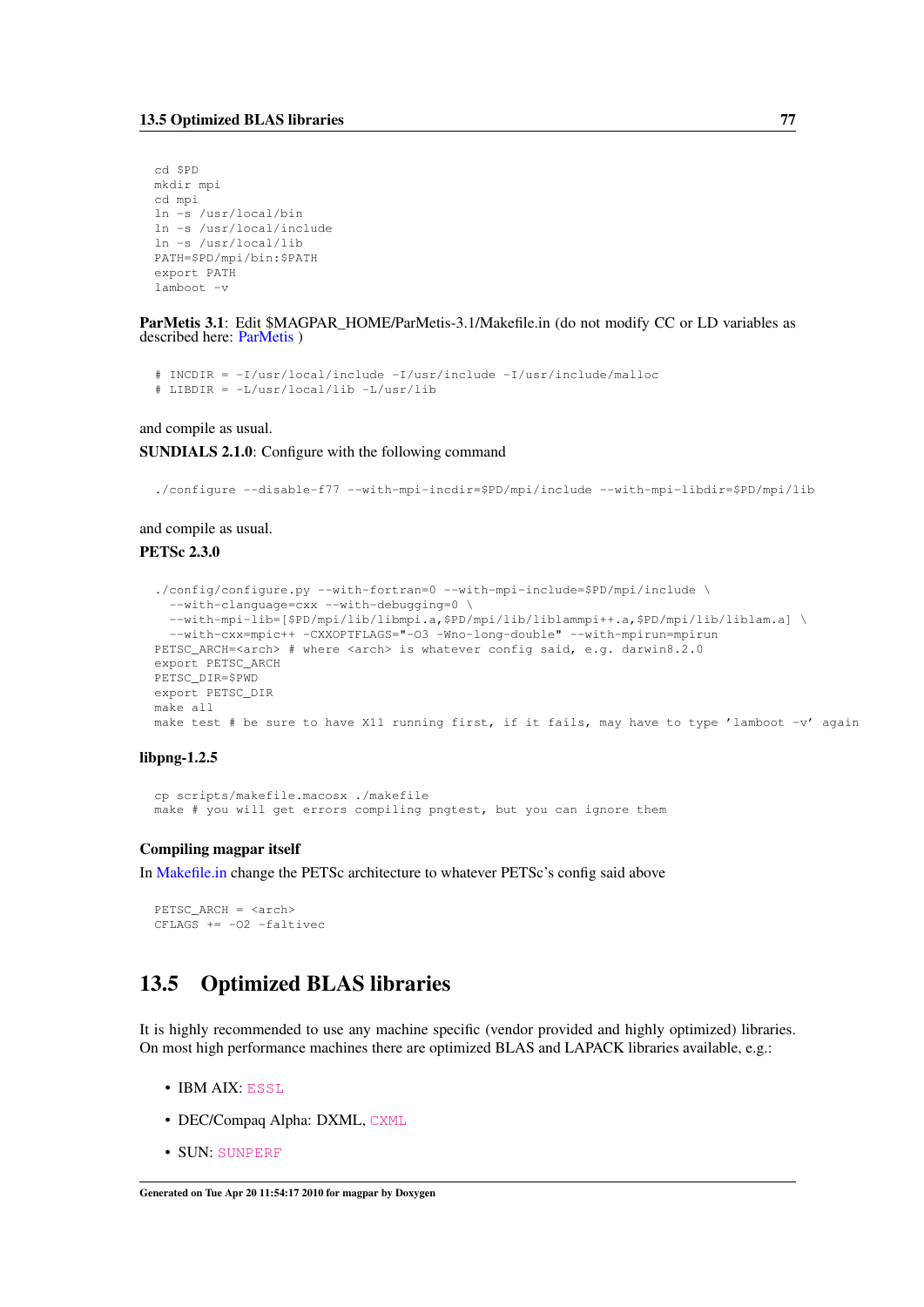In addition, the following implementations are available:

- [ATLAS](http://math-atlas.sourceforge.net/): Automatically Tuned Linear Algebra Software recommended
- Generic [BLAS](http://www.netlib.org/blas/index.html) and [LAPACK](http://www.netlib.org/lapack/index.html) implementations from [netlib](http://www.netlib.org/) portable but slow
- [BLAS by Kazushige Goto](http://www.tacc.utexas.edu/resources/software/#blas): Visiting Scientist, FLAME project, UT-Austin untested
- [Intel Math Kernel Library](http://www.intel.com/cd/software/products/asmo-na/eng/perflib/mkl/index.htm): Optimized library for Intel [Intel](http://www.intel.com/) processors untested
- [AMD Math Core Library](http://developer.amd.com/cpu/Libraries/acml): Optimized library for [AMD](http://www.amd.com/) processors untested

# <span id="page-87-0"></span>13.6 Precompiled packages on Ubuntu/Debian

Using Debian-based distributions (including Ubuntu) one can save a lot of time by using some of the pre-built packages.

The following instructions pertain specifically to Debian Lenny and were used successfully in June 2008 and saved in Makefile.in.host debian, which can serve as a template for your Makefile.in.\$HOSTNAME.

[Makefile.in.host\\_debian](#page-65-0)

PETSc and Sundials still have to be compiled from source, since the Debian packages were built for uniprocessor systems only and do not work with MPICH. TAO also must be built from source. For this purpose one can still use the [Automated Installation](#page-52-0) for the individual libraries like this

```
cd $MAGPAR_HOME/src
make -f Makefile.libs sundials petsc tao
```
or install them using the [Manual Installation](#page-52-1) method.

<span id="page-87-1"></span>Thanks to [Daniel Lenski](http://myxo.css.msu.edu/danimal/) for his installation report.

# 13.7 Compiling LAPACK on RedHat9 exits with an error

#### Problem

...

The GNU Fortran compiler shipping with RedHat 9 (GNU Fortran (GCC 3.2.2 20030222 (Red Hat Linux 3.2.2-5))) has problems with complex variables.

```
SEP: Testing Symmetric Eigenvalue Problem routines
./xeigtstc < sep.in > csep.out 2>&1
make: *** [csep.out] Error 139
```
At this stage, the LAPACK library has been compiled successfully, but the complex test programs fail.

#### Solution

<span id="page-87-2"></span>Since magpar does not use any complex variables, one can safely ignore this error message and continue with the installation.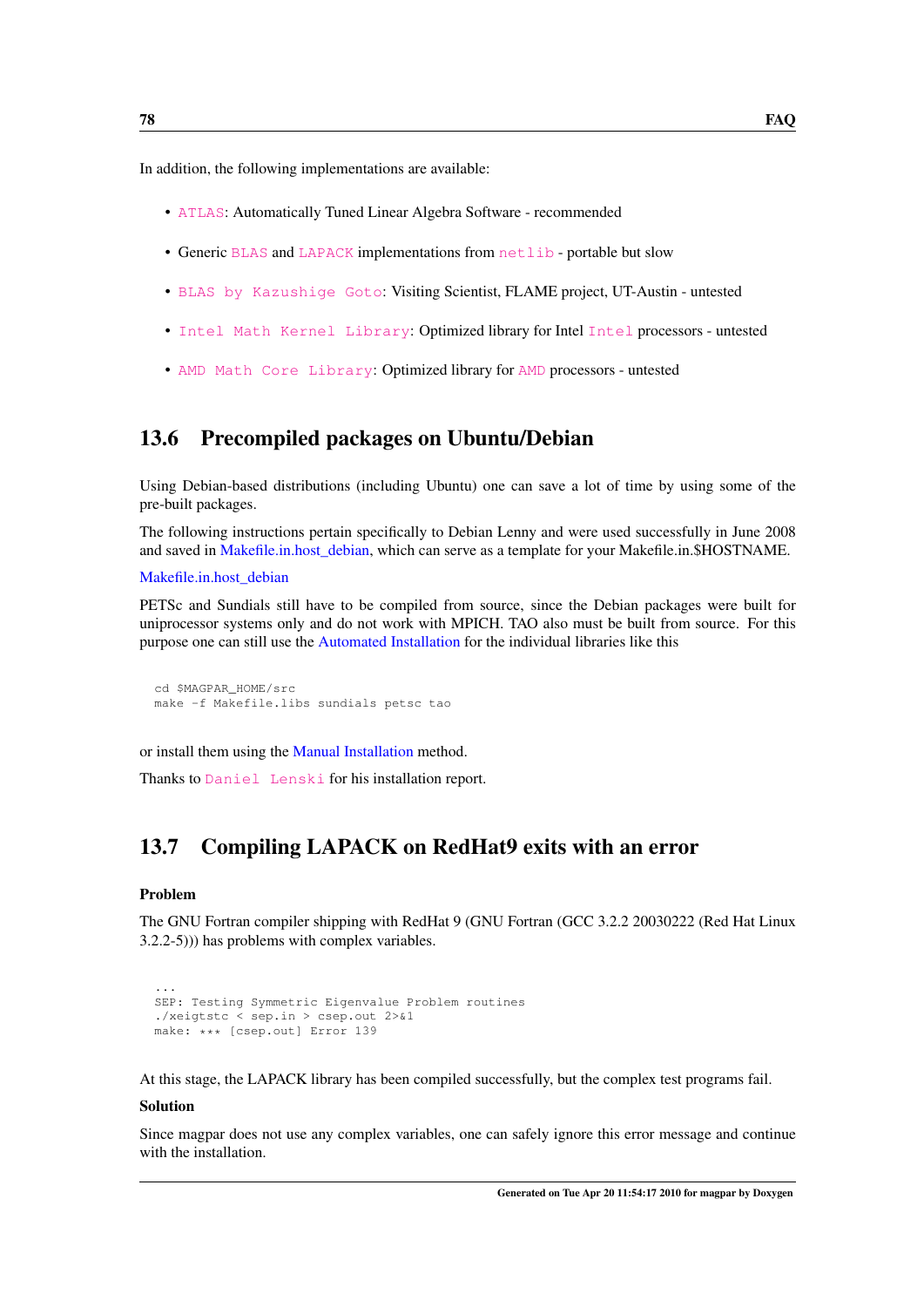# 13.8 PETSc does not compile on RedHat 6.2 with BOPT=g\_c++ or BOPT= $O_{c++}$

#### Problem

The GNU C++ compiler shipping with RedHat 6.2 (gcc version egcs-2.91.66 19990314/Linux (egcs-1.1.2) release)) is broken and fails with an internal error:

```
libfast in: /home/scholz/work/magpar/libs/petsc-2.1.6/src/vec/esi
eindexspace.c: In method '::esi::petsc::::esi::petsc::IndexSpace<int>::
IndexSpace(class ::esi::::esi::IndexSpace<int> &)':
eindexspace.c:21: Internal compiler error.
...
```
#### Solution

GCC 2.95.3 (shipping with SuSE 8.0), GCC 2.95.4 (shipping with Debian 3.0 woody) and GCC 3.2.2 have proved to work. Get some binary package for your platform or compile GCC from source.

You can get the latest GCC release from here:

```
http://gcc.gnu.org/
http://gcc.gnu.org/install/binaries.html
http://gcc.gnu.org/mirrors.html
```
# <span id="page-88-0"></span>13.9 DEC/Compaq/hp Alpha machines running OSF/1, Tru64

#### 13.9.1 Problems linking various libraries with "ar"

#### Problem

The following error occured on a Compaq machine running Tru64 UNIX V5.1A (Rev. 1885):

```
/: write failed, file system is full
ar: error writing archive member contents: [...]
*** Exit 1
Stop.
```
after compiling the source files of MPICH (and ParMetis-3.1, too) when "make" tried to create the libraries using "ar".

#### Solution

Set the environment variable "TMPDIR" to a directory/partition with sufficent free space, e.g. your home directory:

TMPDIR=\$HOME export TMPDIR

and recompile.

#### 13.9.2 Problems with snprintf

Tru64 version 4.x does not provide an "snprintf" function. Thus, the compilation of PETSc fails in \$PETSC\_DIR/src/sys/src/viewer/impls/mathematica/. A simple replacement of snprintf by sprintf and omitting the size argument solves the problem.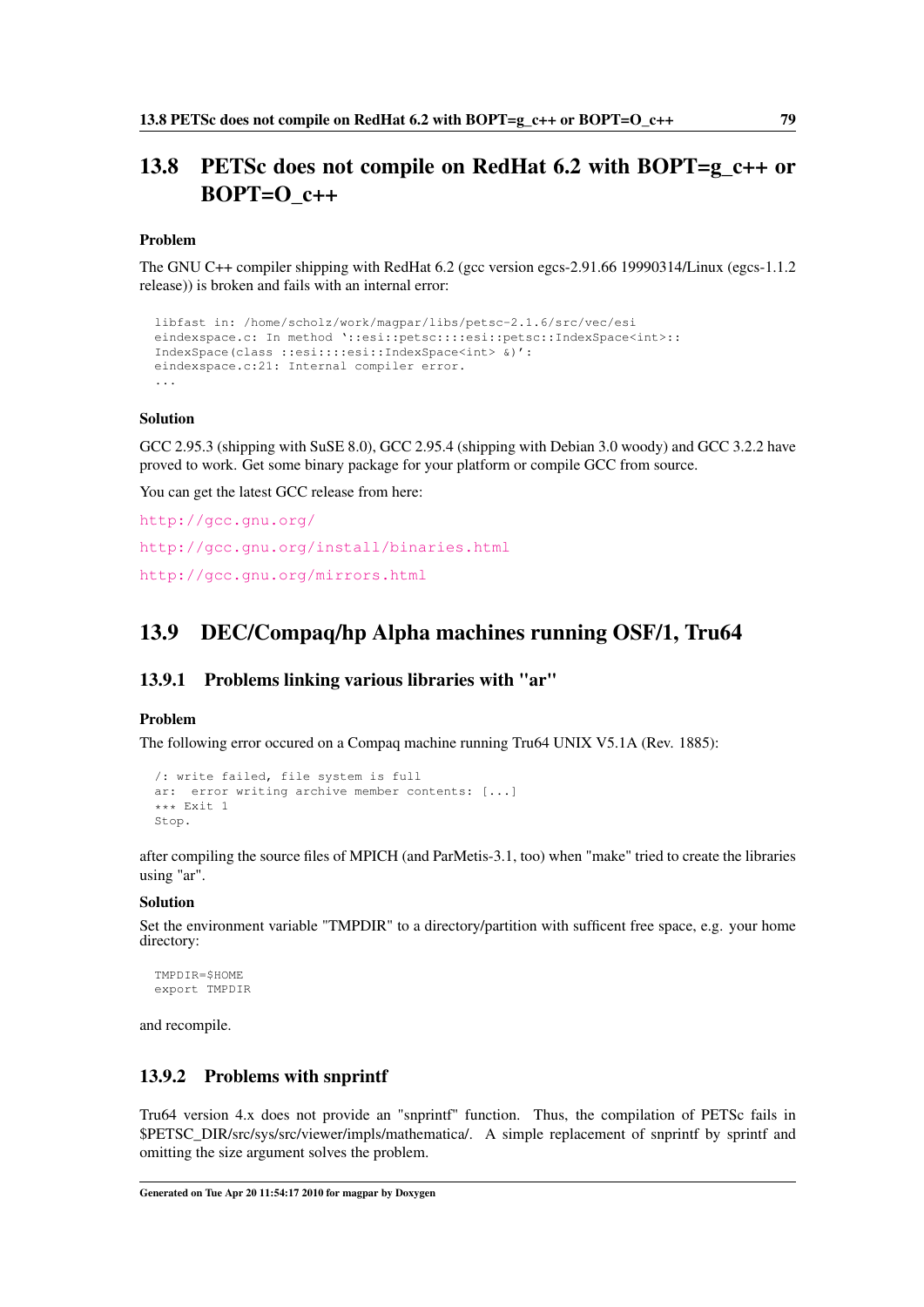in \$PETSC\_DIR/src/sys/src/viewer/impls/mathematica/mathematica.c replace:

```
snprintf(linkname, 255, "%6d", ports[rank]);
```
#### with:

sprintf(linkname, "%6d", ports[rank]);

and all other occurences of snprintf in this file accordingly.

### 13.9.3 Compiling ParMetis

If you are using the ELAN libraries (for Quadrics high speed interconnect) instead of MPI(CH) over Ethernet:

```
# modify $MAGPAR_HOME/src/Makefile.in to use
# the normal C compiler instead of mpicc
CC = CCXTRALIBS = -lmpi -lelan
LD = CC# test example
prun -p scp1 -n 4 -s -o out -e err ./ptest rotor.graph
```
Otherwise use a "normal" MPI library (MPICH, LAM/MPI) and compile as usual.

### 13.9.4 Compiling SUNDIALS version 2.1

If you are using the ELAN libraries (for Quadrics high speed interconnect) instead of MPI(CH) over Ethernet:

```
# use the normal C and Fortran compilers instead of mpicc and mpif77
./configure --with-mpicc=cc --with-mpif77=f77
```
### 13.9.5 Compiling SUNDIALS version 1.0

```
cd $PD/sundials
# replace compiler "gcc" by "cc"
# remove compiler option "-ffloat-store"
files='find . -name "\star"'
for i in 'grep -l "CFLAGS =" $files'; do
 sed "s/gcc/cc/g" $i | sed "s/-Wall -ffloat-store//g" > $i.tmp
 mv $i.tmp $i
done
# optional: compile with optimizations
# (no improvement/speedup found)
for i in 'grep -r -l "CFLAGS =" $files'; do
 sed "s/CFLAGS = /CFLAGS = -03 /g" $i > $i.tmp
 mv $i.tmp $i
done
unset files
```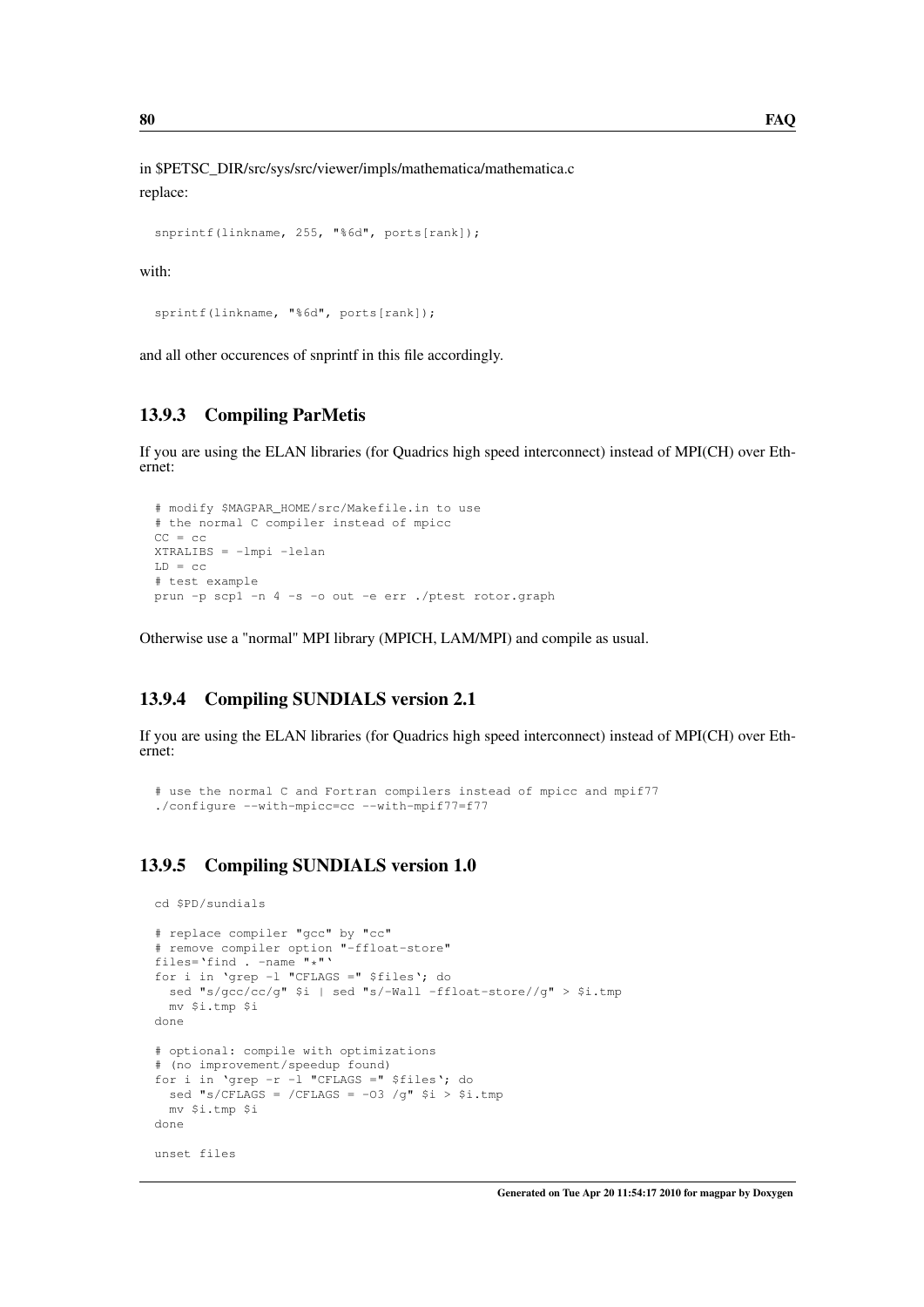### 13.9.6 Compiling PETSc 2.3.0

Install Python (if necessary) as described in the [Installing Python.](#page-97-0) Modify \$MAGPAR\_HOME/src/PETSc-config-magpar.py:

```
...
# use Compaq Extended Math Library (CPML/CXML)
'--with-blas-lib=libcxml',
# use ELAN libraries (if you have Quadrics high speed interconnect)
'--with-mpi-lib=libmpi.a,libelan.a',
...
```
Otherwise use a "normal" MPI library (MPICH, LAM/MPI) and compile as usual.

### 13.9.7 Compiling PETSc 2.2.1 and earlier

```
...
PETSC_DIR=$PD/petsc-2.2.1
export PETSC_DIR
# choose suitable predefined configuration (directory name) for your platform
PETSC_ARCH=alpha
export PETSC_ARCH
cd ..
ln -s predefined/$PETSC_ARCH
cd $PETSC_ARCH
cp packages packages.bak
# edit the file "packages":
# Location of BLAS and LAPACK
# BLASLAPACK_LIB = -ldxml
# use ELAN libraries (if you have Quadrics high speed interconnect)
# MPI LIB = -L${MPI} HOME}/lib -lmpi -lelan# otherwise use MPICH (as usual)
...
cp petscconf.h petscconf.h.bak
# edit petscconf.h if you want to have static binaries (recommended):
# replace "#define PETSC_USE_DYNAMIC_LIBRARIES 1"
# by "#undef PETSC_USE_DYNAMIC_LIBRARIES"
# add "#define PETSC_HAVE_NETDB_H"
# (if you really have a "netdb.h" somewhere in /usr/include)
#
...
```
### 13.9.8 Compiling libpng

```
...
cp scripts/makefile.dec Makefile
# edit the Makefile if necessary:
# update the paths to zlib:
# ZLIBLIB=../zlib-1.1.4 -lz -lm
# ZLIBINC=../zlib-1.1.4
make
make test
```
### 13.9.9 Compiling magpar

...

Update [Makefile.in](#page-60-0) if you are using PETSc 2.2.1 or earlier:

```
# set the proper PETSC_ARCH (which was used for compiling PETSc):
```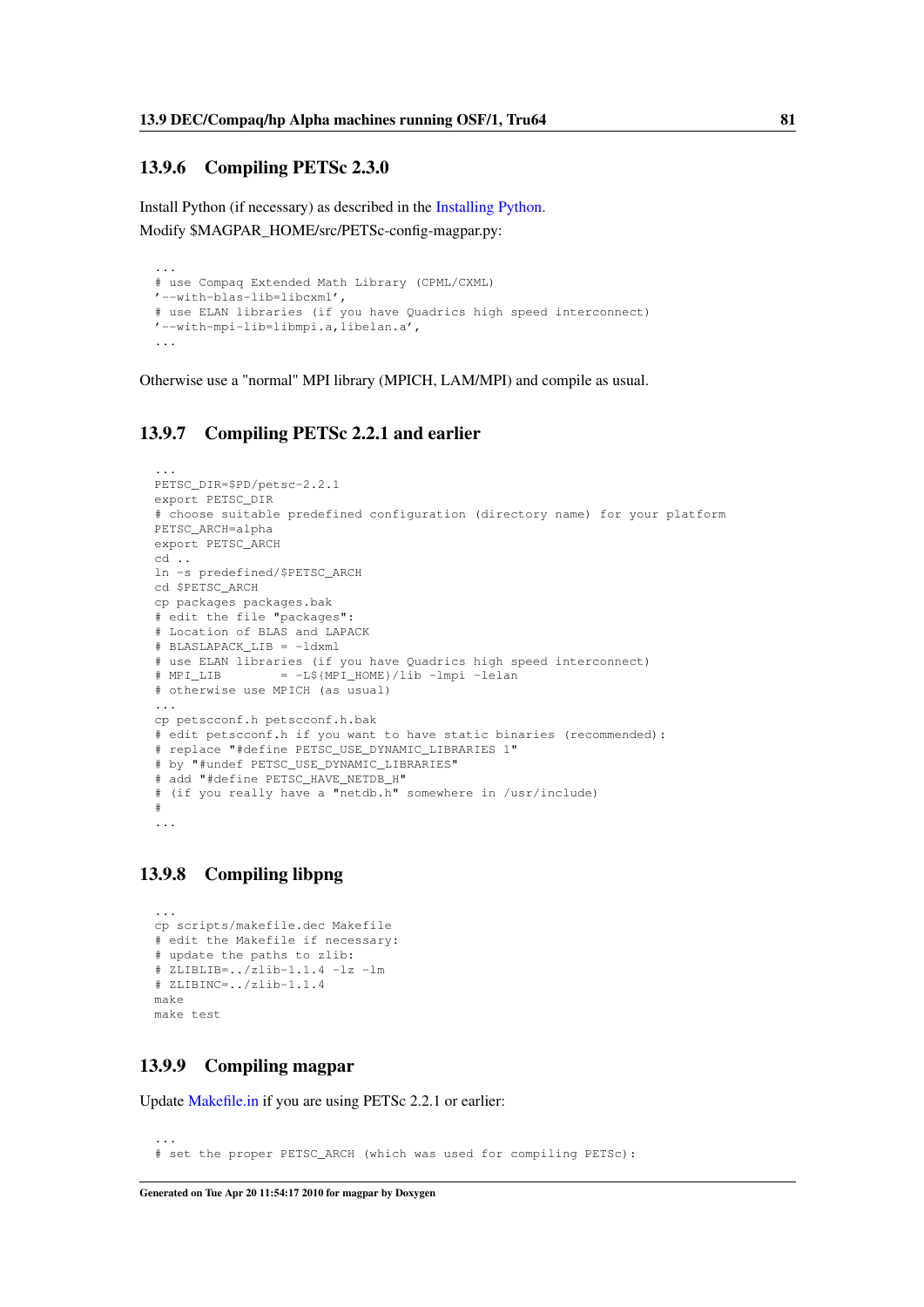```
# PETSC_ARCH = alpha
# link statically:
# CLINKER_STATIC = -non_shared
# optional: really tough checking with Tru64's cc:
# CFLAGS += -portable -check -verbose
...
```
# <span id="page-91-0"></span>13.10 magpar crashes with a segmentation violation

#### Problem

This segmentation fault might happen during mesh refinement, mesh partitioning (or really just the first call to a METIS function). In parteleser::c, for example, METIS\_MeshToDual is called to convert the mesh into its dual graph and obtain the adjacency structure of the mesh. If you happen to have a very weird mesh in which many elements share a single node, some static arrays in Metis are too small.

#### Solution

You can either generate a better mesh (if this problem occurs many elements are terribly degenerate with high aspect ratio and low quality factor anyway) or patch METIS:

Edit \$PD/ParMetis-3.1.1/METISLib/mesh.c:79 and increase the array size:

```
idxtype *mark, ind[500], wgt[500];
```
Then you have to recompile the ParMetis package and recompile magpar:

```
cd $PD/ParMetis-3.1.1/
make
cd $MAGPAR_HOME/src/
# remove the magpar binary, so a new one is linked
rm magpar.exe
make
```
# <span id="page-91-1"></span>13.11 Single precision arithmetics

NB: magpar does not appear to work in single precision mode at all right now! There seem to be big problems with the KSP and TAO solvers (convergence issues!?).

To compile magpar with single precision floating point arithmetics: set floating point precision in Makefile.in.\$HOSTNAME

PRECISION=single

patch TAO to make it compile with PETSc in single precision (patch not available yet) recompile PETSc, Sundials, TAO

```
make -f Makefile.libs petsc tao sundials
```
recompile magpar

<span id="page-91-2"></span>make

# 13.12 Single processor version without MPI

Compile magpar according to the [Installation](#page-50-0) instructions with the following modifications: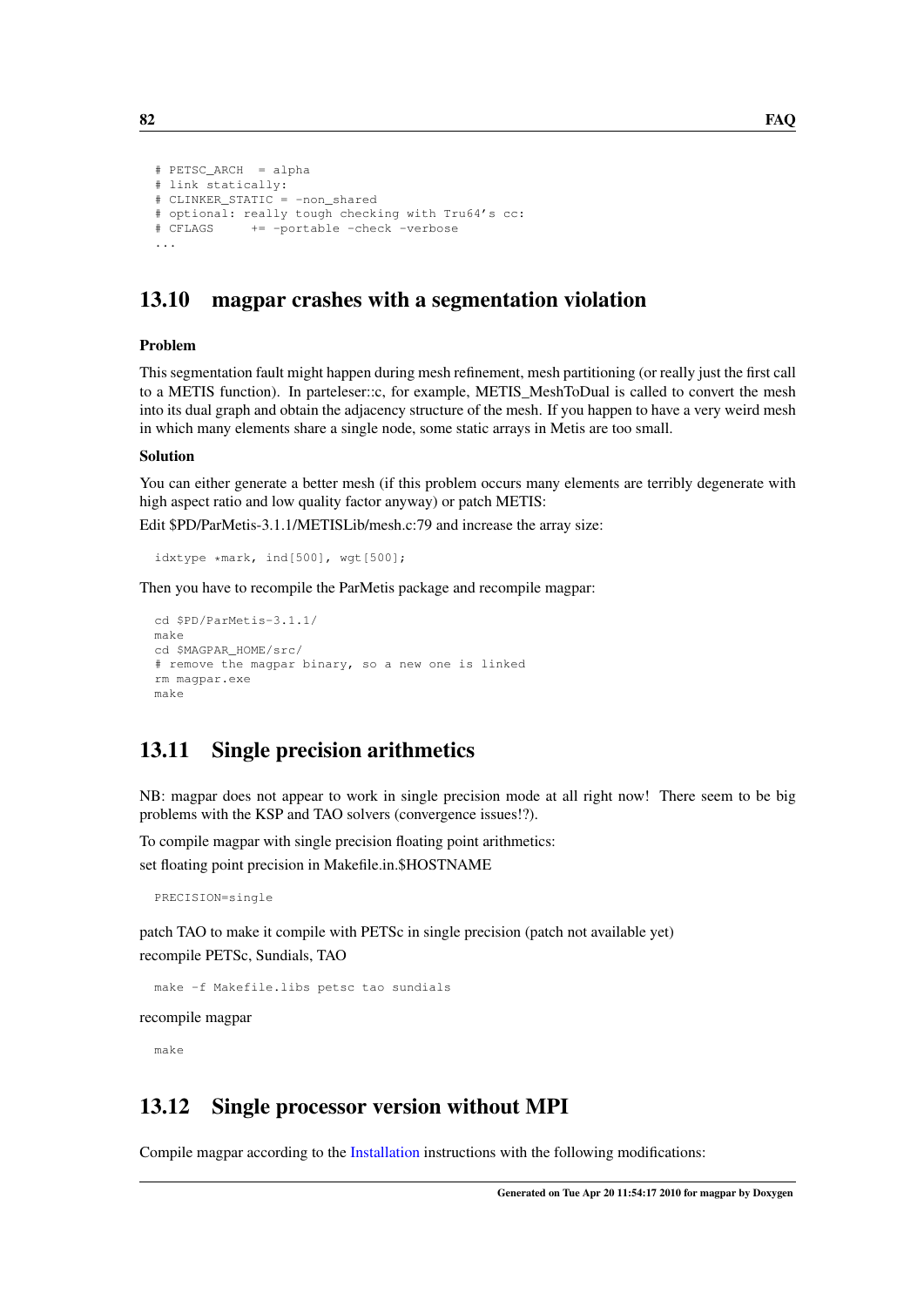### 13.12.1 ParMetis

In \$PD/ParMetis-3.1.1/METISLib/metis.h remove line 25:

#include "../parmetis.h" /\* Get the idxtype definition \*/

Compile serial version only:

cd METISLib make CC=gcc LD=gcc

Do not use Metis-4.0.1 (November 1998), because it contains a couple of bugs, which have been ironed out in the Metis version included in ParMetis!

### 13.12.2 SUNDIALS

```
./configure --prefix=$PWD --disable-mpi
make
make -i install
```
### 13.12.3 PETSc

modify \$MAGPAR\_HOME/src/PETSc-config-magpar.py: comment out all MPI related lines except for:

 $'$ --with-mpi=0',

<span id="page-92-0"></span>Then configure and compile as usual.

# 13.13 Compiling magpar in Cygwin for Windows

Here is a recipe for compiling magpar in the Cygwin environment on a Windows machine:

- get Cygwin: <http://cygwin.com/>
- download the setup program <http://cygwin.com/setup.exe> and run it
- not all packages are required here is an overview of recommended packages:

```
Category Package
------------------------------------------------
Admin none
Archive none
Audio none
Base all
Database none
Devel binutils, gcc, gcc-core, gcc-g++, gcc-g77, gcc-mingw-*, make<br>Doc none (recommended: cyqwin-doc, man)
          none (recommended: cygwin-doc, man)<br>none
Editors
Games none
Gnome none
Graphics libpng12*
Interpreters gawk, python, perl
Libs zlib
Mail none
Math lapack
```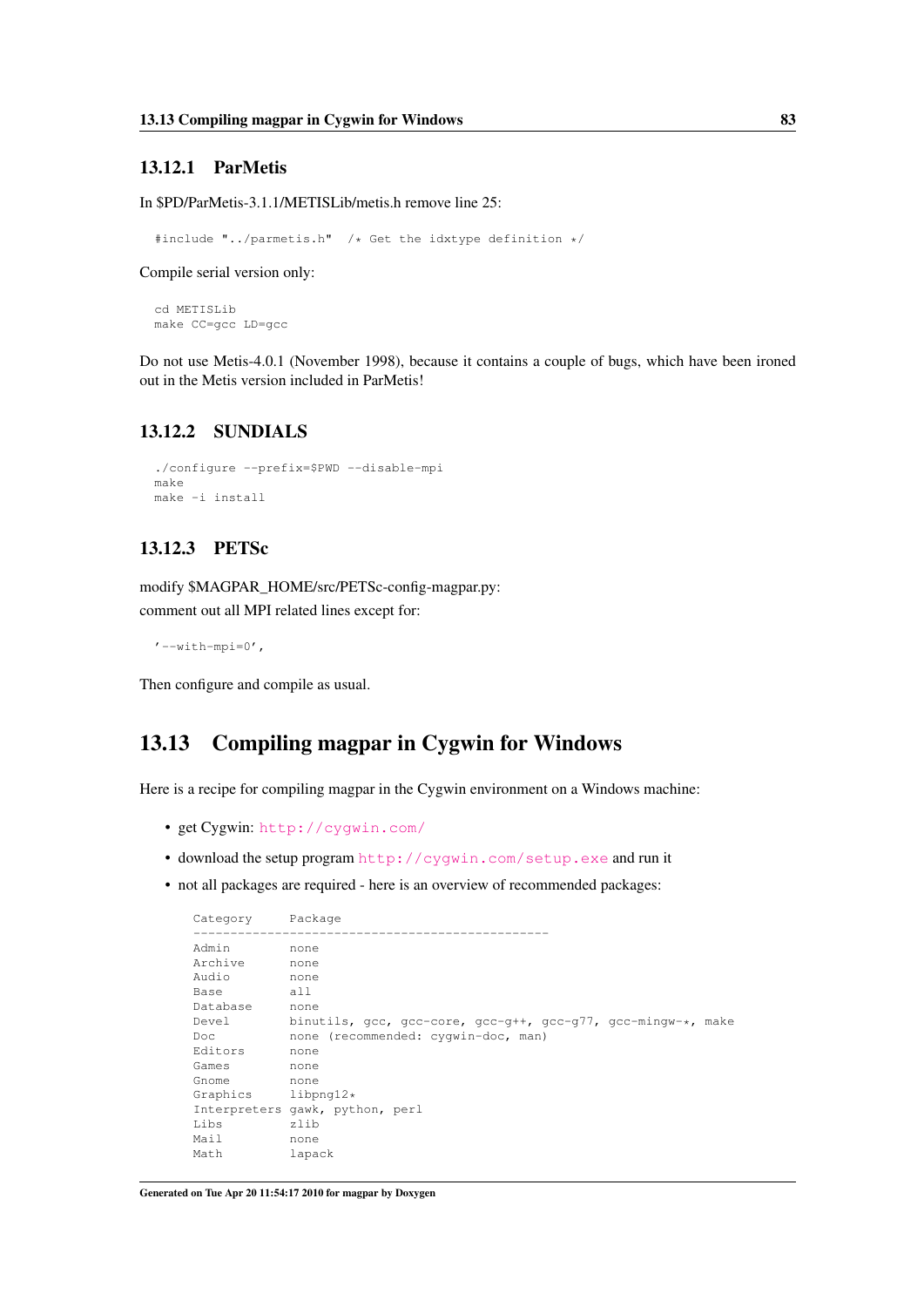```
Mingw none
Net none
Publishing none
Shells bash, (recommended: mc)
Text less
Utils bzip2, cygutils, diffutils (required by PETSc)
Web wget
X11 none
```
In [Makefile.in.defaults](#page-62-0) or your own Makefile.in.\$HOSTNAME set

ATLAS\_DIR=/usr/lib

to use Cygwin's LAPACK.

Follow the general [Installation](#page-50-0) instructions and those for [Single processor version without MPI.](#page-91-2) If magpar is compiled in the Cygwin environment, magpar will generate complete inp files (cf. [project.INP.inp\)](#page-129-0).

In addition, users have reported successful parallel magpar installations/runs with MPICH in the Cygwin environment:

- Download and install the [Microsoft Visual C++ 2005 SP1 Redistributable](http://www.microsoft.com/downloads/details.aspx?FamilyID=200b2fd9-ae1a-4a14-984d-389c36f85647&displaylang=en) [Package](http://www.microsoft.com/downloads/details.aspx?FamilyID=200b2fd9-ae1a-4a14-984d-389c36f85647&displaylang=en) (required by MPICH Windows binary packages).
- Download and install a suitable MPICH Windows binary package (\*.msi) from the [MPICH2](http://www.mcs.anl.gov/research/projects/mpich2/downloads/index.php?s=downloads) [Downloads](http://www.mcs.anl.gov/research/projects/mpich2/downloads/index.php?s=downloads) page.
- Update the MPI\_DIR variable in your magpar Makefile.in.\$HOST or [Makefile.in.defaults](#page-62-0) to the MPICH2 installation directory, e.g. "C:\Program Files\MPICH2\".
- Follow the general instructions for compilation in Cygwin above.
- Run a magpar example with 2 magpar processes on the local machine (e.g. a dual core processor) with a command like this:

mpiexec.exe -n 2 -localonly ./magpar.exe

• Running parallel magpar processes on remote machines should only be a matter of a proper MPICH2 network installation. This requires the installation of MPDs (MPICH daemons) as a service on the remote machines.

<span id="page-93-0"></span>magpar executables for Windows and the source code of all required libraries are available on the [magpar](http://www.magpar.net/) [homepage](http://www.magpar.net/).

# 13.14 Compiling magpar using the MinGW compilers in Cygwin

This section describes the procedure for compiling magpar using the MinGW compilers in the Cygwin environment on a Windows machine. The advantage over compilation with the native Cygwin compilers is, that the MinGW compiled executables do not require the cygwin.dll any more and the other libraries (see [Running magpar on Windows\)](#page-95-0) are linked statically into the executable. Compilation in the native MinGW/MSYS environment does not work (easily), because of PETSc using Python for its configuration.

Currently, the Windows version of magpar has only been compiled and tested in serial model (without MPI support). Thus, the installation procedure described in [Single processor version without MPI](#page-91-2) should be used with the following modifications:

Install Cygwin as described in [Compiling magpar in Cygwin for Windows](#page-92-0) with the addition of packages of the MinGW compilers (included in category "Devel"). The package names are gcc-mingw, gcc-mingwcore, gcc-mingw-g++, gcc-mingw, gcc-mingw-g77.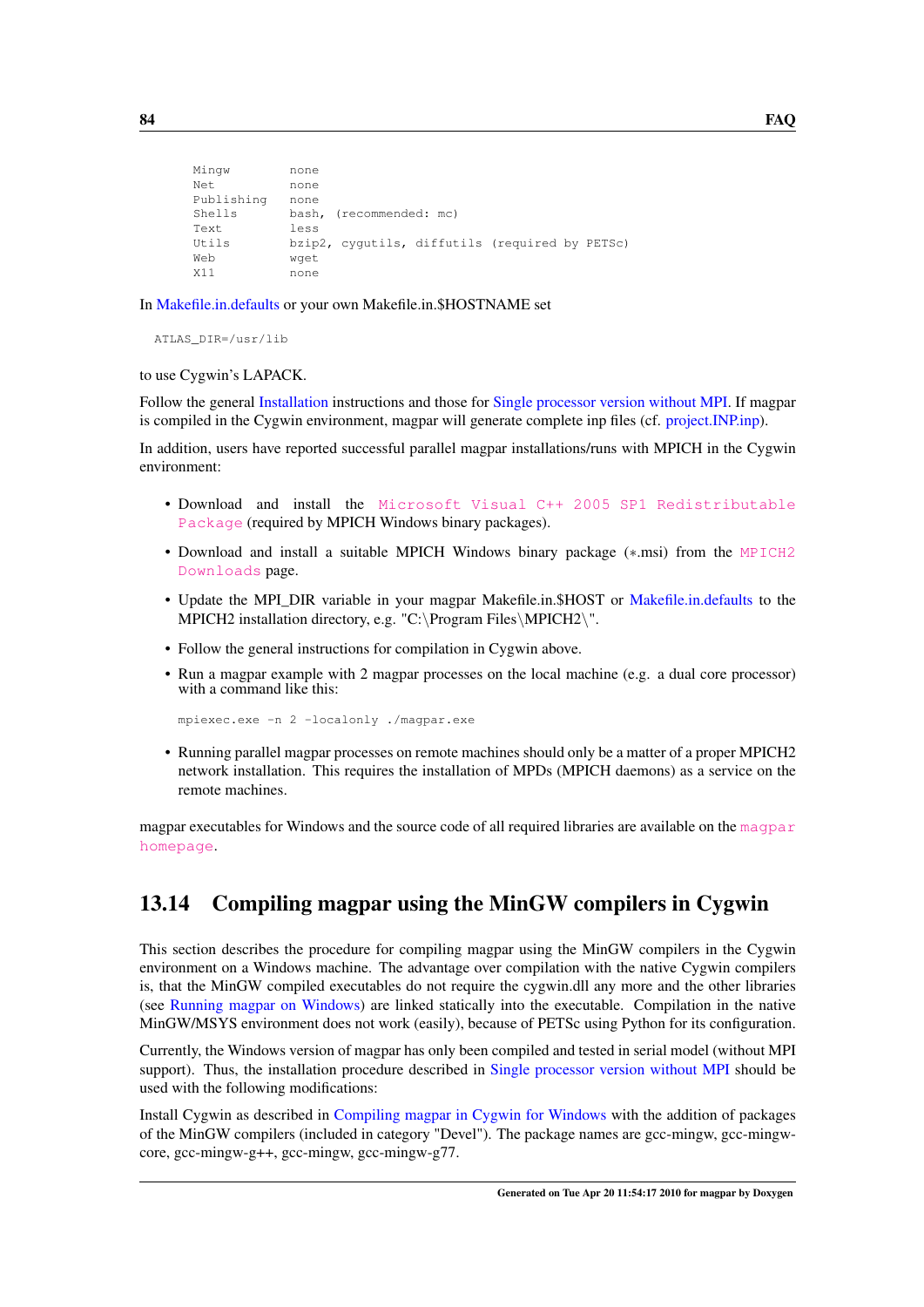Compile the required libraries with the following changes (the most important being the addition of the "-mno-cygwin" option for the compilers):

The following steps are automated in the following targets in Makefile.libs :

- lapack mingw
- parmetis\_mingw
- sundials\_mingw
- petsc\_mingw
- zlib mingw
- libpng\_mingw

#### BLAS/LAPACK:

```
cp make.inc.example make.inc
# generate BLAS and LAPACK libraries (no optimized BLAS for now)
make FORTRAN=g77 LOADER=g77 TIMER=EXT_ETIME OPTS="-funroll-all-loops -O3 -mno-cygwin" blaslib lapacklib
cp blas_LINUX.a libblas.a
cp lapack_LINUX.a liblapack.a
```
#### ParMetis:

make CC=gcc LD=gcc CFLAGS="-03 -I. -mno-cygwin"

#### Sundials:

./configure --prefix=\$PWD --disable-mpi --with-cflags=-mno-cygwin --with-ldflags=-mno-cygwin

#### PETSc:

```
cd $PETSC_DIR
export PRECISION=double
export OPTFLAGS="-mno-cygwin"
export ATLAS_DIR=/usr/lib
export PETSC_XTRALIBS=""
./config/PETSc-config-magpar.py
```
After running ./config/PETSc-config-magpar.py remove the following flags from \$PETSC\_DIR/PETScconfig-magpar/include/petscconf.h (or \$PETSC\_DIR/bmake/PETSc-config-magpar/petscconf.h for PETSc 2.3.x):

```
PETSC_HAVE_GETPAGESIZE
PETSC_HAVE_IEEEFP_H
PETSC_HAVE_NETDB_H
PETSC_HAVE_PWD_H
PETSC_HAVE_SYS_PROCFS_H
PETSC_HAVE_SYS_RESOURCE_H
PETSC_HAVE_SYS_TIMES_H
PETSC_HAVE_SYS_UTSNAME_H
```
#### simple sed script:

```
hfile=bmake/PETSc-config-magpar/petscconf.h; \
cp $hfile $hfile.bak; \
cat $hfile.bak | \
sed "/PETSC_HAVE_GETPAGESIZE/,+2 d" | \
sed "/PETSC_HAVE_NETDB_H/,+2 d" | \
```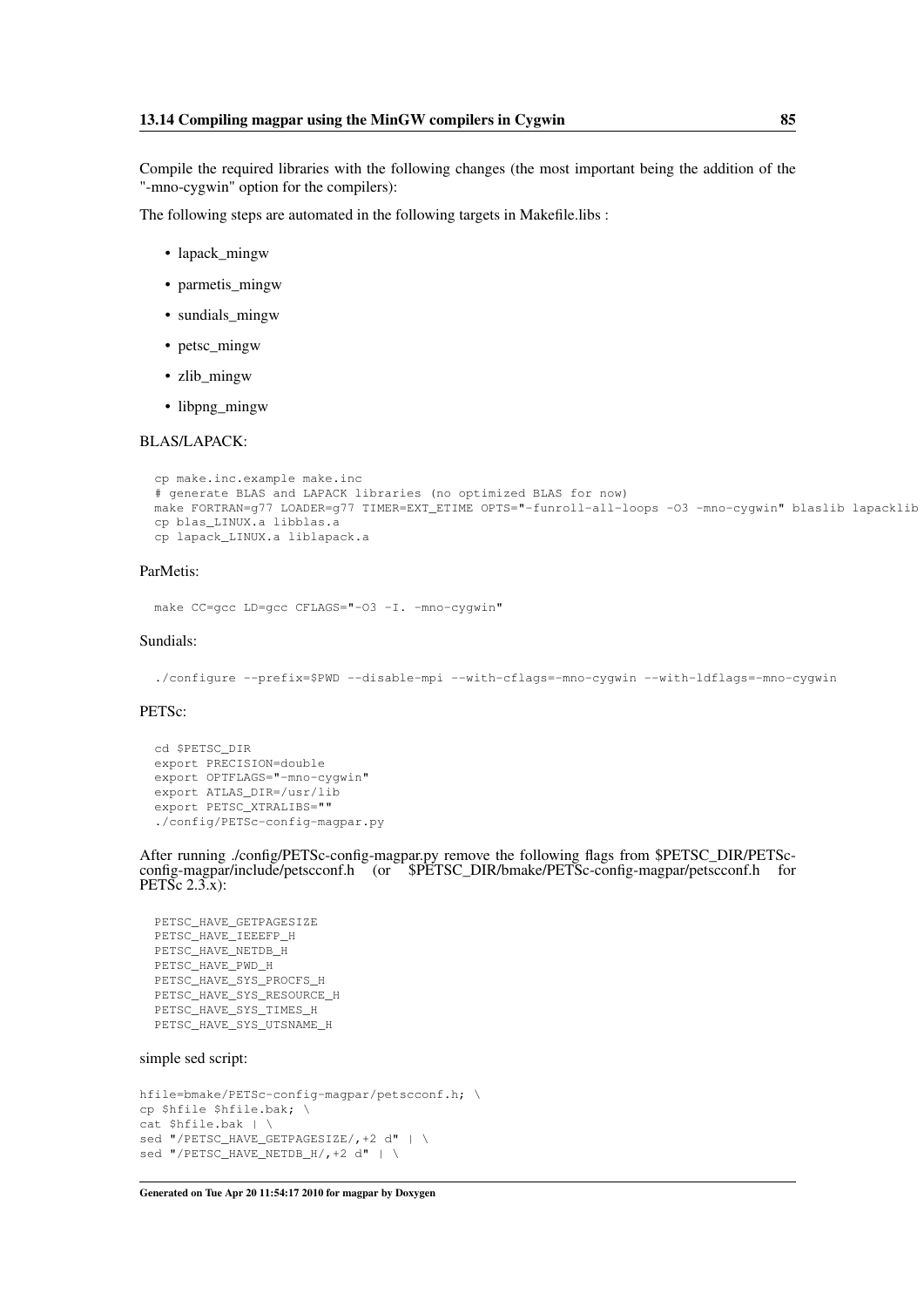```
sed "/PETSC_HAVE_PWD_H/,+2 d" | \
sed "/PETSC_HAVE_SYS_PROCFS_H/,+2 d" | \
sed "/PETSC_HAVE_SYS_RESOURCE_H/,+2 d" | \
sed "/PETSC_HAVE_SYS_TIMES_H/, +2 d" | \
sed "/PETSC_HAVE_SYS_UTSNAME_H/,+2 d" \
> $hfile
```
#### zlib:

```
make CFLAGS="-O -mno-cygwin"
```
#### libpng:

```
# make sure $PD is set correctly
lib=libpng-1.2.33 # adjust to your version of libpng
zlib=zlib-1.2.3 # adjust to your version of zlib
./configure --prefix=$PD/$lib --enable-shared=no CFLAGS="-I$PD/$zlib -mno-cygwin" LDFLAGS="-L$PD/$zlib
make && make install && make check
```
#### magpar:

# a simple "make" will compile and link the magpar executable make

After compiling magpar (or really any program) one can check which DLLs the program depends on using

objdump -p magpar.exe

<span id="page-95-0"></span>see also: <http://www.delorie.com/howto/cygwin/mno-cygwin-howto.html>

# 13.15 Running magpar on Windows

To run magpar on Windows either check [Compiling magpar in Cygwin for Windows](#page-92-0) or download the archives containing the precompiled binaries from the [magpar download page](http://www.magpar.net/DownloadPage).

One zip archive contains the (executable) program itself and the required libraries:

- magpar.exe: magpar executable
- cygwin1.dll: Cygwin library
- cygblas.dll: BLAS library
- cyglapack.dll: LAPACK library
- cygpng12.dll: PNG library
- cygz.dll: zlib library

To run a magpar simulation

- extract the files from the archive
- copy the magpar executable into a simulation directory (e.g. one of the examples provided separately)
- copy the DLLs to C:\Windows\ (once) or also into each simulation directory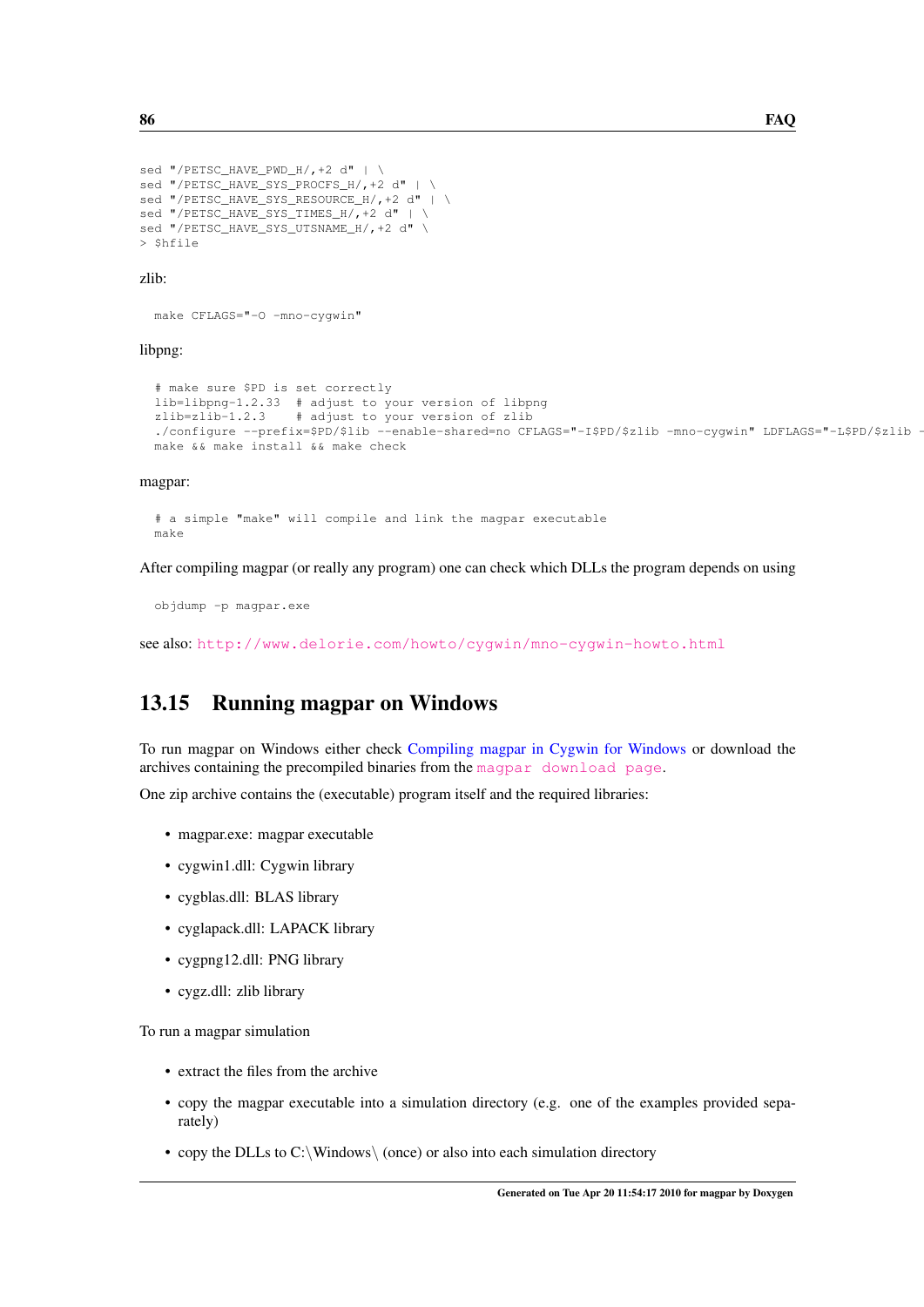- double click on magpar.exe in the simulation directory
- or run the executable in a "Command Prompt" window (select "Start/Programs/Accessories/Command Prompt" or do "Run.../cmd").
- ideally run the executable in a "Command Prompt" like this "./magpar.exe > stdout.txt" so the informational output of magpar is saved in the file stdout.txt. Then inspect the file stdout.txt as the simulation runs (e.g. with WordPad - not Notepad due to Unix newlines)

The precompiled magpar executable provided

- is only a serial version (it does not support parallelization on SMP machines or clusters)
- generates complete [project.INP.inp](#page-129-0) files
- calculates exchange field and energy separately from anisotropy
- includes K\_2 in the uniaxial and cubic anisotropy field and energy

### <span id="page-96-0"></span>13.16 Graphical User Interface for Windows

The Windows executables of magpar are simple programs which just run in a terminal window without any nice user interface. However, thanks to the work of [Tomasz Blachowicz](http://tblachow-magmain.bobolin.com.pl/) and Bartlomiej Baron there is now also a nice graphical user interface for magpar available (see Tomasz's webpage).

Here is a quick introduction how to use it:

- 1. Download MagParExt from its [homepage](http://tblachow-magmain.bobolin.com.pl/magparext.html) and install it.
- 2. Copy magpar.exe and the DLLs into a project (e.g. example) directory
- 3. Launch MagParExt
- 4. assign a new name to your project (independent of the magpar project/simName)
- 5. Point MagParExt to the project directory using the "Project files/Browse..." button
- 6. Check/modify the simulation parameters using the "Simulation/Configure..." button
- 7. Check/modify the material parameters using the "Materials/Configure..." button
- 8. Configure the application path to magpar.exe using "Options/General"
- 9. If a copy of the Cygwin DLLs is installed in "C:\Windows" there is no need to copy them into each project diretory.
- 10. Run the simulation using the "Simulation/Run" button
- 11. When the simulation finishes import the output data using the "Output data/Import from file..." button (make sure you open the ∗.log file in the correct directory)
- 12. Click on "Output data/Preview" to have a look at the log file
- 13. Visualize the results using "Graphs"
- 14. Add "Add new graph..." and assign a name to the graph
- 15. Set up "Data Series" by selecting data for x- and y-axis and click "Add"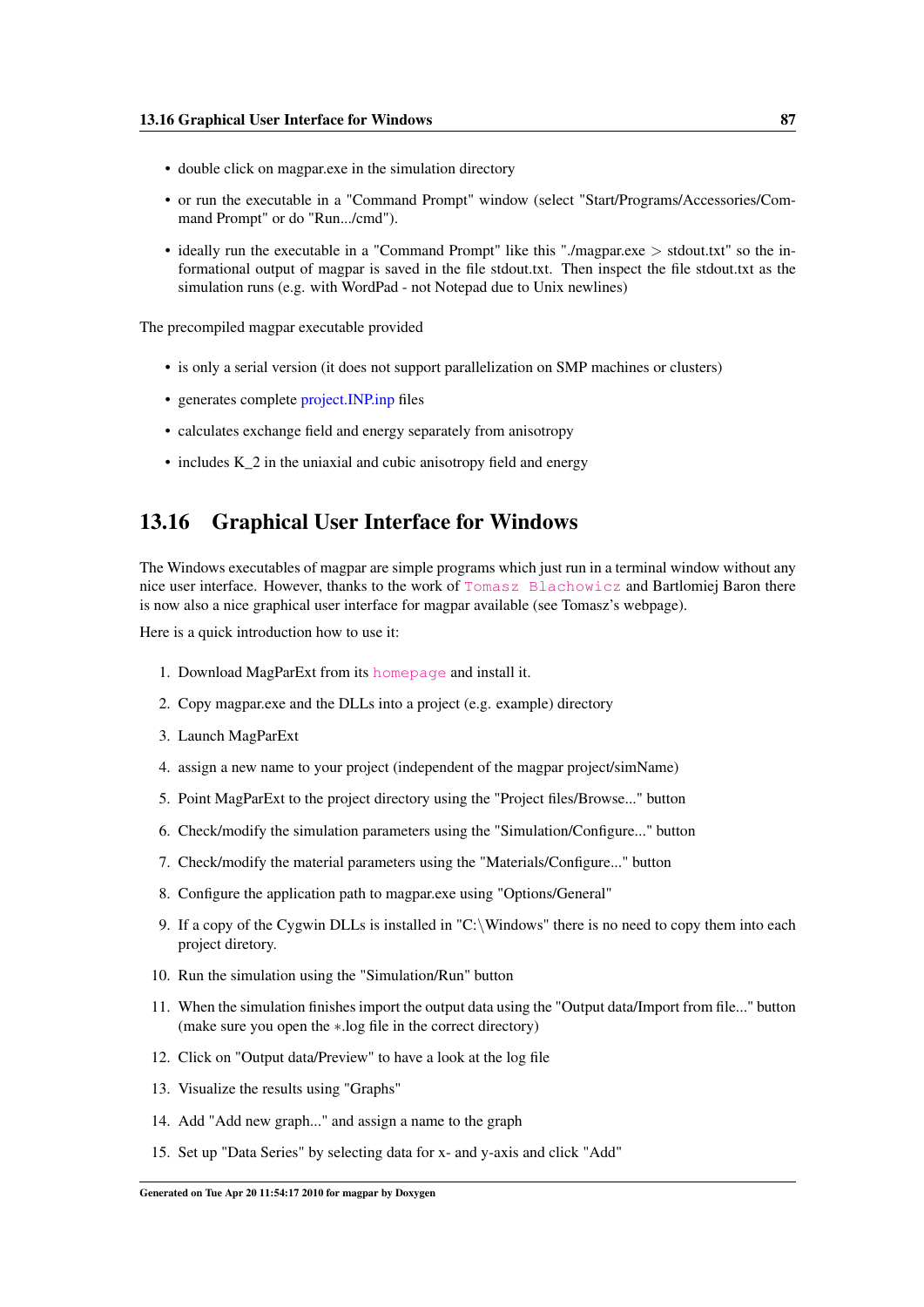- 16. Click "Ok" to view the plot
- 17. Go to "Animations" and press play to view them.

References:

<span id="page-97-0"></span>See the paper by Tomasz Blachowicz and Bartlomiej Baron in the list of [Publications](#page-154-0) and online at [\[](http://arxiv.org/abs/0807.2655) [arXiv \]](http://arxiv.org/abs/0807.2655).

# 13.17 Installing Python

If you do not have Python installed on your system or your Python version is older than 2.2. then download the latest source package of  $Python$ , configure, compile, and install it with

```
./configure --prefix=$PD/python
make
make install
```
and update \$MAGPAR\_HOME/src/PETSc-config-magpar.py with the full path to the python binary, e.g.

```
#!/home/scholz/work/magpar/libs/python/bin/python
```
<span id="page-97-1"></span>(the environment variable "\$MAGPAR\_HOME" does not work here!)

# 13.18 Additional solvers and libraries for PETSc

These libraries are optional and they make additional preconditioners/linear solvers available to PETSc. They are not required for magpar.

Please consult the PETSc manual on how to make use of these additional solvers.

### 13.18.1 hypre

This library is optional and makes additional preconditioners/linear solvers available to PETSc. It is not required for magpar.

Please consult the PETSc manual on how to make use of these additional solvers.

```
cd $PD
wget http://www.llnl.gov/CASC/hypre/download/hypre-1.8.2b.tar.gz
tar xzvf hypre-1.8.2b.tar.gz
cd hypre-1.8.2b/src
# for MPICH
./configure --with-mpi-include=${MAGPAR_HOME}/libs/mpich/include \
            --with-mpi-libs="mpich pmpich fmpich" \
            --with-mpi-lib-dirs=${MAGPAR_HOME}/libs/mpich/lib \
            --with-blas="-I${MAGPAR_HOME}/libs/atlas/include \
            -L${MAGPAR_HOME}/libs/atlas/lib -llapack -lf77blas -latlas -lg2c"
# for LAM/MPI
./configure --with-mpi-include=${MAGPAR_HOME}/libs/lam/include \
            --with-mpi-libs="mpi lamf77mpi lam" \
            --with-mpi-lib-dirs=${MAGPAR_HOME}/libs/lam/lib \
            --with-blas="-I${MAGPAR_HOME}/libs/atlas/include \
            -L${MAGPAR_HOME}/libs/atlas/lib -llapack -lf77blas -latlas -lg2c"
# fix utilities/fortran.h (remove one underscore at end of line)
# line 31: define hypre_NAME_C_CALLING_FORT(name,NAME) name##_
# line 32: define hypre_NAME_FORT_CALLING_C(name,NAME) name##_
make
```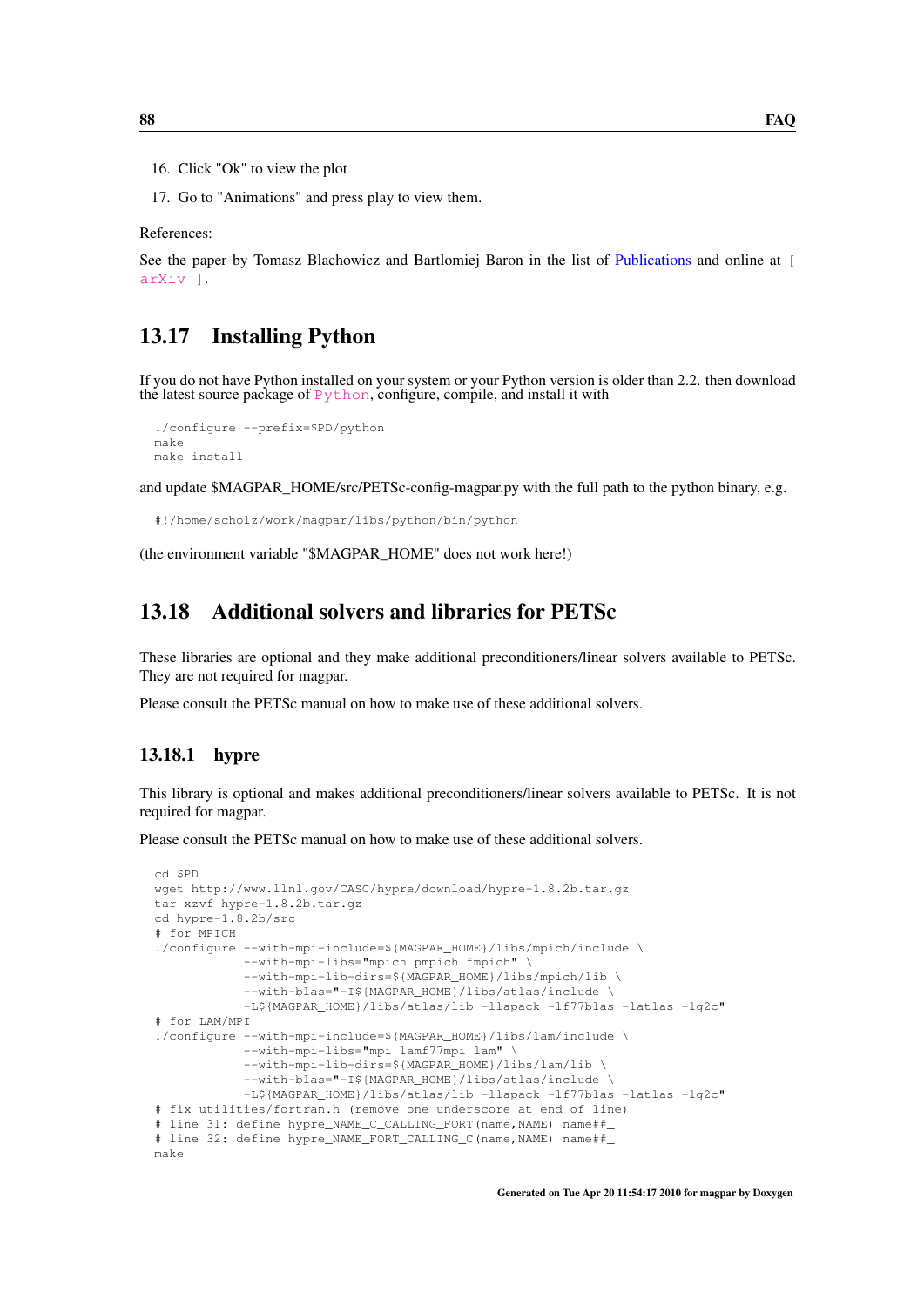### 13.18.2 SuperLU

This library is optional and makes additional preconditioners/linear solvers available to PETSc. It is not required for magpar.

Please consult the PETSc manual on how to make use of these additional solvers.

```
cd $PD
wget http://crd.lbl.gov/~xiaoye/SuperLU/superlu_dist_2.0.tar.gz
tar xzvf superlu_dist_2.0.tar.gz
cd SuperLU_DIST_2.0
# edit make.inc:
# PLAT = linux
# DSuperLUroot = ${MAGPAR_HOME}/libs/SuperLU_DIST_2.0
# BLASLIB = -L${MAGPAR_HOME}/libs/atlas/lib -llapack -lf77blas -latlas -lg2c
# for MPICH
# MPILIB = -L${MAGPAR_HOME}/libs/mpi/lib -lmpich -lpmpich
# for LAM/MPI
# MPILIB = -L${MAGPAR_HOME}/libs/mpi/lib -lmpi -llamf77mpi -llam
\# CC = ${MAGPAR_MOME}/libs/mpi/bin/mpicc\pm CFLAGS = -03# FORTRAN = ${MAGPAR_HOME}/libs/mpi/bin/mpif77
# FFLAGS = -03\# LOADER = \$(MAGPAR_HOME) /libs/mpi/bin/mpic<br>\# LOADOPTS = \## LOADOPTS
\# CDEFS \qquad \qquad = -DAdd
```
### <span id="page-98-0"></span>13.19 Links to other FAQs, troubleshooting guides

An extensive list of known problems and difficulties is listed on the PETSc website: <http://www.mcs.anl.gov/petsc/petsc-as/documentation/troubleshooting.html> <http://www.mcs.anl.gov/petsc/petsc-as/documentation/faq.html>

# <span id="page-98-1"></span>13.20 What is "magpar" worth (at least ;-) ?

```
Total Physical Source Lines of Code (SLOC) = 11,632Development Effort Estimate, Person-Years (Person-Months) = 2.63 (31.56)
 (Basic COCOMO model, Person-Months = 2.4 \times (KSLOC**1.05))<br>
= 0.77 (9.28) = 0.77 (9.28)
Schedule Estimate, Years (Months)
(Basic COCOMO model, Months = 2.5 \times (person-months**0.38))
Estimated Average Number of Developers (Effort/Schedule) = 3.40
Total Estimated Cost to Develop
 (average salary = $56,286/year, overhead = 2.40).
```
<span id="page-98-2"></span>generated using David A. Wheeler's [SLOCCount](http://www.dwheeler.com/sloccount/) version 2.26

# 13.21 Other micromagnetics software

Here are a few links to other free and commercial micromagnetics packages:

- [OOMMF \(Object Oriented MicroMagnetic Framework\)](http://math.nist.gov/oommf/)
- [nmag a flexbile micromagnetic simulation package](http://nmag.soton.ac.uk/)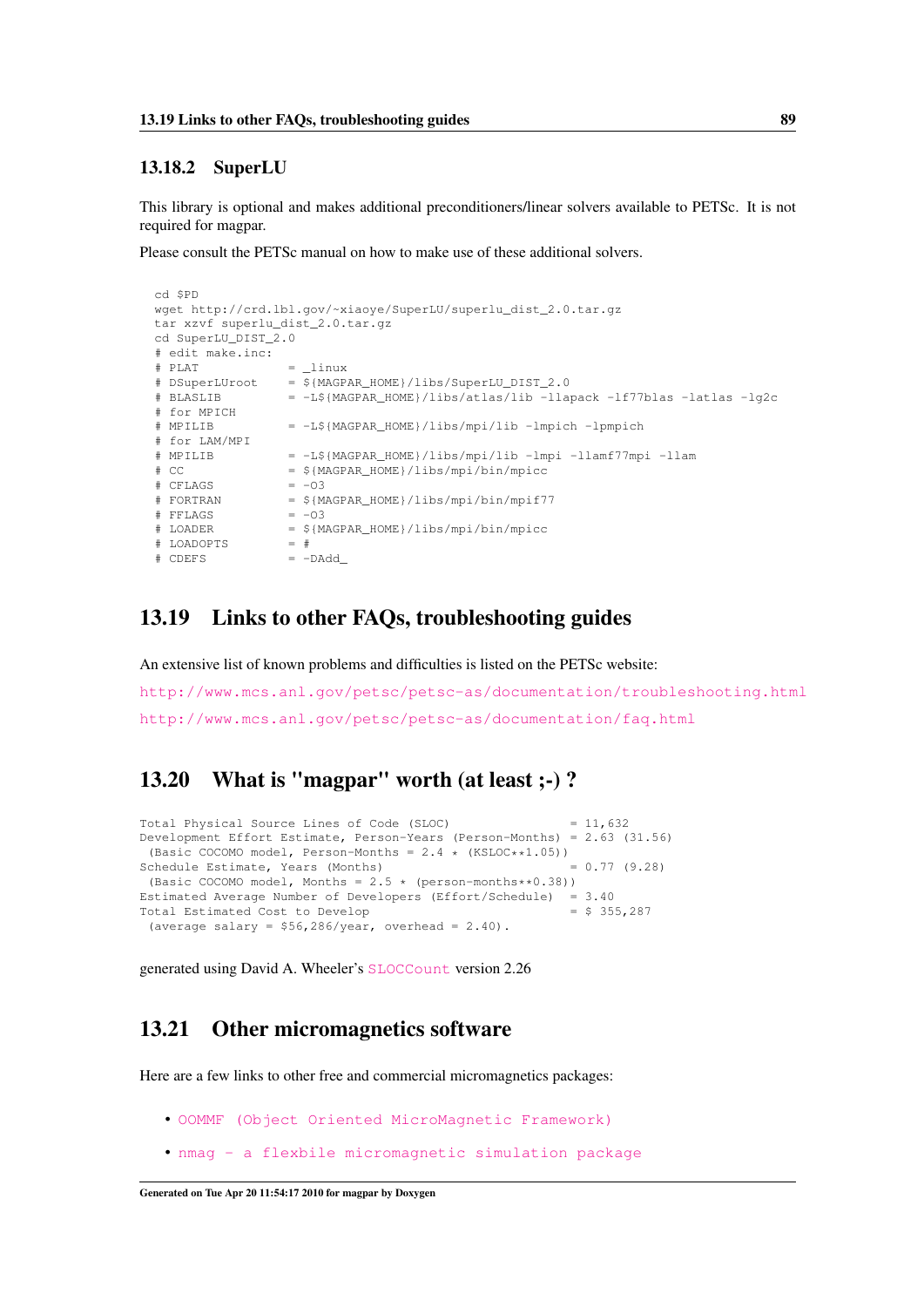- [JaMM Java MicroMagnetics](http://jamm.uno.edu/)
- [RKMAG](http://www.rkmag.com)
- [LLG Micromagnetics Simulator](http://llgmicro.home.mindspring.com/)
- [MicroMagus](http://www.micromagus.de/)
- [MagOasis](http://www.magoasis.com/)
- [FEMME multiscale finite element micromagnetic package](http://www.firmasuess.at/)
- [PC Micromagnetics Simulator](http://math.nist.gov/oommf/contrib/simulmag/)
- [AlaMag](http://faculty.mint.ua.edu/~visscher/AlaMag/)

### <span id="page-99-0"></span>13.22 Installation of old library versions

### 13.22.1 MPICH1

```
cd $PD
wget ftp://ftp.mcs.anl.gov/pub/mpi/mpich.tar.gz
tar xzvf mpich.tar.gz
cd mpich-1.2.6
# patch -p0 < ../patchfile
# if you experience problems applying the patch
# go back to the original mpich.tar.gz
./configure
make
make testing
# Problems with RedHat 6.2 bash: testing fails
# solution: replace bash version 1 with version 2:
# cd /bin; mv bash bash.bak; ln -s bash2 bash
#
# install the binaries in $PD/mpich
./bin/mpiinstall -prefix=$PD/mpich
# set symbolic link to MPICH installation directory
cd $PD
ln -s mpich mpi
```
### 13.22.2 LAM/MPI

```
cd $PD
wget http://www.lam-mpi.org/download/files/lam-7.1.2.tar.gz
tar xzvf lam-7.1.2.tar.gz
cd lam-7.1.2
./configure --prefix=$PD/lam
make
make install
# set symbolic link to LAM installation directory
cd $PD
ln -s lam mpi
# start LAM universe on local machine:
lamboot -v
```
# <span id="page-99-1"></span>13.23 How does boundary matrix size scale with mesh length?

Since the boundary matrix contains one row and one column for every surface node, it is clear that boundary matrix size  $\sim$  (number of surface nodes)<sup>2</sup>.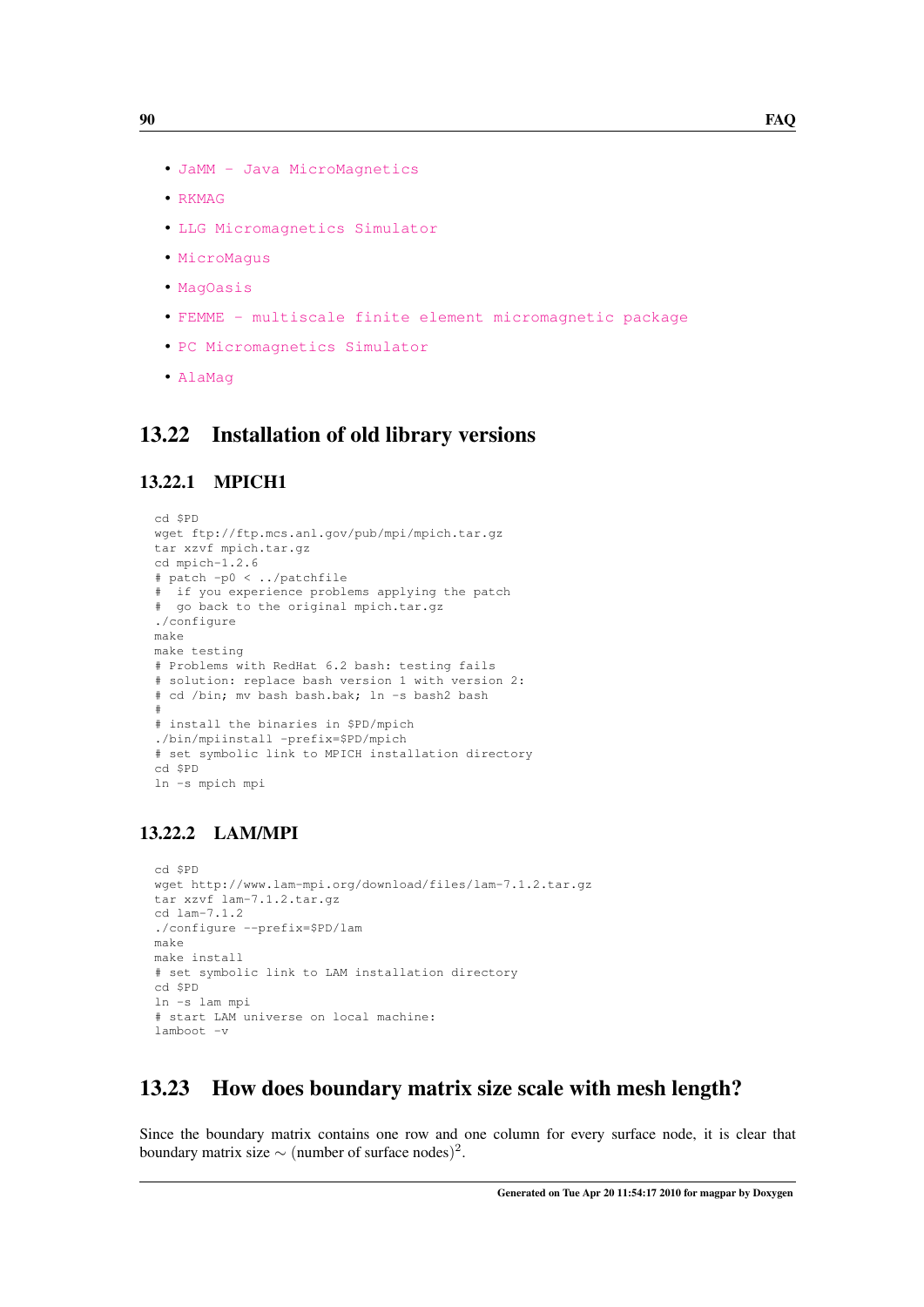The surface of the mesh consists of triangles, edges, and points: Their numbers are:

 $t =$  number of triangles  $e$  = number of edges =  $\frac{3}{8}$ 2 (3 edges/triangle, each shared by exactly two triangles)  $n =$  number of nodes

If the mesh is a continuous, perfect simple hexagonal mesh, then each node is shared by six triangles. There are three nodes per triangle and thus:

 $n =$  (number of triangles)  $\times$  (number of nodes/triangle)/(number of triangles sharing each node)  $=$   $t \times 3/6$  $=\frac{t}{\delta}$ 2

Consider the process of subdividing every triangle into four smaller triangles. This is what Magpar does when the -refine 1 option is given, and is effectively the same as reducing the mesh length by a factor of 2:

How are  $e_f$ ,  $t_f$ ,  $n_f$  related to  $e_0$ ,  $t_0$ ,  $n_0$ ?

- 1. every triangle becomes four new triangles, thus  $tf = 4t_0$
- 2. a new node is placed along every edge, thus  $n_f = n_0 + e_0$

Since  $e = \frac{3}{2}t$ , we get  $n_f = n_0 + \frac{3}{2}t_0$ .

In the case of a simple hexagonal mesh:  $t = 2n$ , thus  $n_f = n_0 + 3n_0$ , or  $n_f = 4n_0$ . In this case,  $n \sim$  (mesh length)<sup>-2</sup>.

This is **neither an upper bound nor a lower bound**, since it is possible for there to be more than 6 triangles sharing each surface on average, or less than 6 on average. But most of the non-hexagonal cases I can think of are pretty pathological, and a quick glance at a mesh produced by Gmsh shows that surface nodes overwhelmingly are shared by 6 triangles.

From this we conclude that  $n \sim$  (mesh length)<sup>-2</sup> to an excellent approximation. Since (boundary matrix size)  $\sim$  (number of surface nodes)<sup>2</sup>, we conclude that: (boundary matrix size) ∼  $(mesh length)^{-4}$ 

# <span id="page-100-0"></span>13.24 Interpolating in a tetrahedral mesh with barycentric coordinates

Barycentric coordinates are ideal for interpolation within a tetrahedral finite-element mesh (such as used by Magpar). Barycentric interpolation expresses the interpolated function as a weighted sum of the function's values at the four vertices of the tetrahedral cell in which the interpolation point lies. Basically, it assumes linearity of the function within the cell:

$$
f(\vec{x}) = f\left(\sum_{k=1}^{4} \lambda_k \vec{v}_k\right) = \sum_{k=1}^{4} \lambda_k f(\vec{v}_k) \quad \forall \, \vec{x} \in \text{ the tetrahedral volume with vertices } \vec{v}_1...\vec{v}_4
$$

From this basic description, we infer: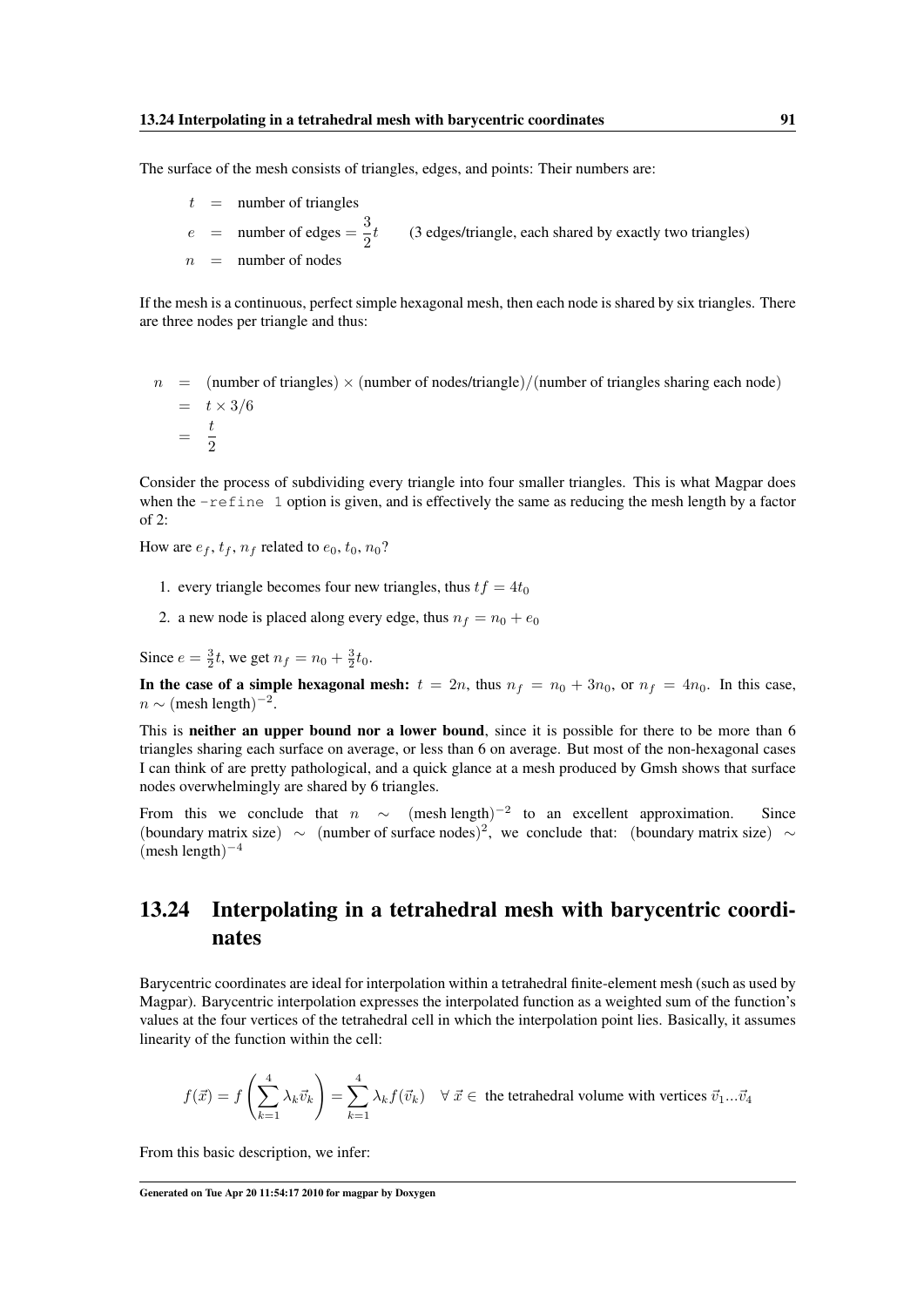- The sum of the *n* barycentric coordinates, denoted  $\lambda_{1...n}$ , is exactly 1.
- For any point on the surface/perimeter,  $\lambda_i = 0$  for at least one *i*.
- For any point within the volume/area,  $0 < \lambda_i < 1 \ \forall i$ .

Given the linearity of this coordinate system, there must be a matrix A that will transform from barycentric coordinates to Cartesian coordinates, that is  $A \cdot \vec{\lambda} = \vec{x}$ . For the 3D case,  $\vec{x}$  is 3D and  $\vec{\lambda}$  is 4D, thus A is  $3 \times 4$ .

We know how A maps the tetrahedron's vertices to barycentric coordinates:

$$
A\begin{pmatrix} 1\\0\\0\\0 \end{pmatrix} = \vec{v}_1, \quad A\begin{pmatrix} 0\\1\\0\\0 \end{pmatrix} = \vec{v}_2, \quad A\begin{pmatrix} 0\\0\\1\\0 \end{pmatrix} = \vec{v}_3, \quad A\begin{pmatrix} 0\\0\\0\\1 \end{pmatrix} = \vec{v}_4,
$$
  
thus 
$$
AI = A = \begin{pmatrix} v_{1x} & v_{2x} & v_{3x} & v_{4x} \\ v_{1y} & v_{2y} & v_{3y} & v_{4y} \\ v_{1z} & v_{2z} & v_{3z} & v_{4z} \end{pmatrix}
$$

So far so good, we can map barycentric coordinates to tetrahedral vertices. However, the reverse isn't there yet. We need to recall the additional constraint on the sum of the barycentric coordinates:

$$
\sum_{k=1}^4 \lambda_k = 1
$$

We can combine this with the matrix  $A$  to get:

$$
T\vec{\lambda} = \begin{pmatrix} x \\ y \\ z \\ 1 \end{pmatrix} \text{ where } T = \begin{pmatrix} v_{1x} & v_{2x} & v_{3x} & v_{4x} \\ v_{1y} & v_{2y} & v_{3y} & v_{4y} \\ v_{1z} & v_{2z} & v_{3z} & v_{4z} \\ 1 & 1 & 1 & 1 \end{pmatrix}, \text{ and thus } \vec{\lambda} = T^{-1} \begin{pmatrix} x \\ y \\ z \\ 1 \end{pmatrix}
$$

Now the inverse matrix,  $T^{-1}$ , maps from Cartesian coordinates to barycentric coordinates. Here's the complete algorithm to do barycentric interpolation of a point  $\vec{x}$  within a tetrahedral mesh:

- 1. Compute the barycentric coordinate transformation matrices  $T$  for all the (nearby) cells in the mesh, and invert them to get  $T^{-1}$ .
- 2. For each cell and interpolation point, compute  $\vec{\lambda} = T^{-1}\vec{x}$ .
- 3. For each x, there will only be at most one i such that  $0 < \lambda_k < 1$  for  $k = 1...4$ . If point  $\vec{x}$  lies on the surface of a tetrahedron, there may be several choices with  $0 \leq \lambda_k \leq 1$ . Pick any one.
- 4. Now we know (a) which cell  $\vec{x}$  is in, (b) its barycentric coordinates  $\vec{\lambda}$  relative to that cell, and (c) the vertices  $\vec{v}_1$ ,  $\vec{v}_2$ ,  $\vec{v}_3$ , and  $\vec{v}_4$  of that cell. Now it's easy: the interpolated function at point  $\vec{x}$  is simply the  $\vec{\lambda}$ -weighted average of the function's value at the vertices,

$$
f_{\text{interp}}(\vec{x}) = \sum_{k=1}^{4} \lambda_k f(\vec{v}_k)
$$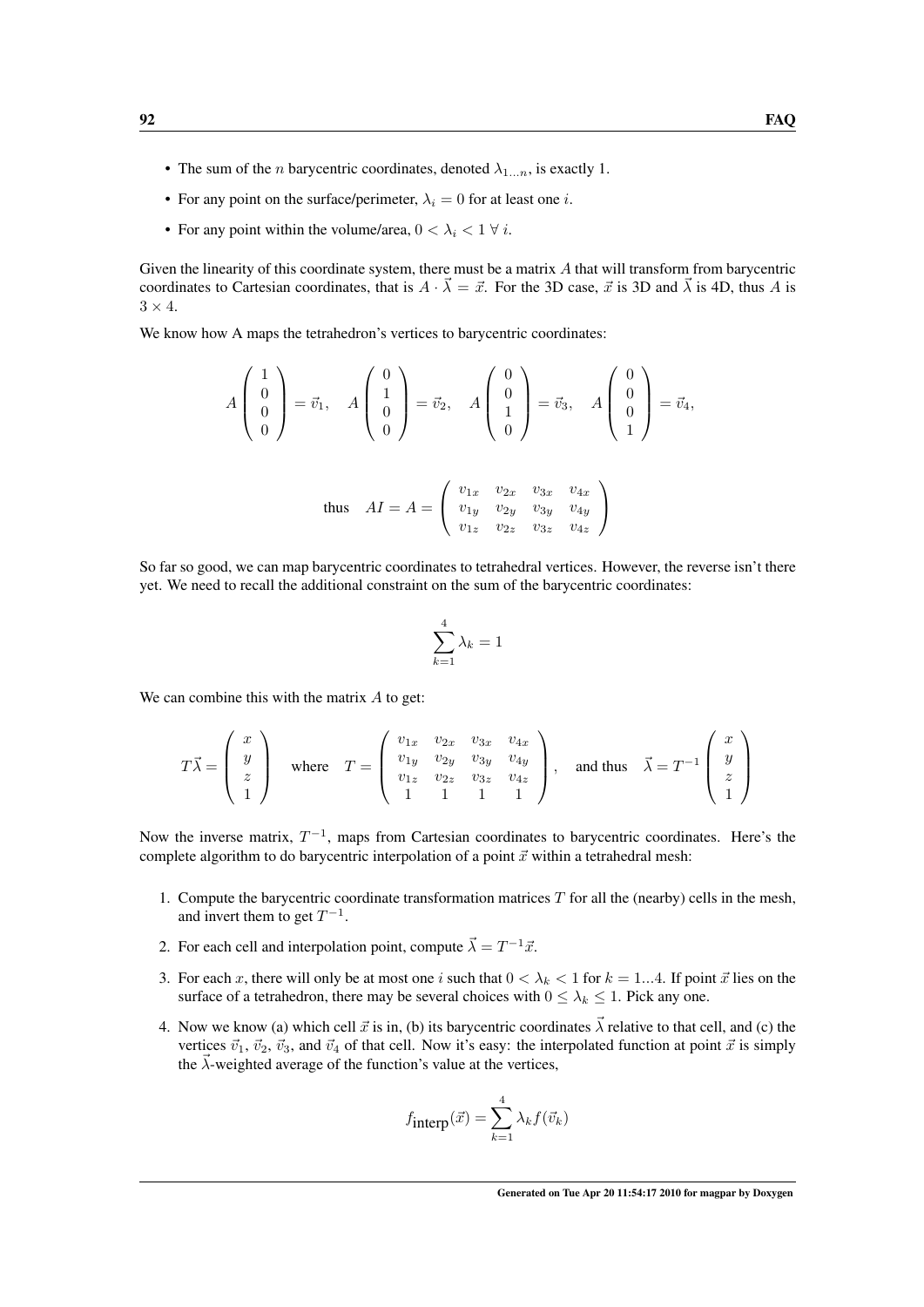Chapter 14

Preprocessing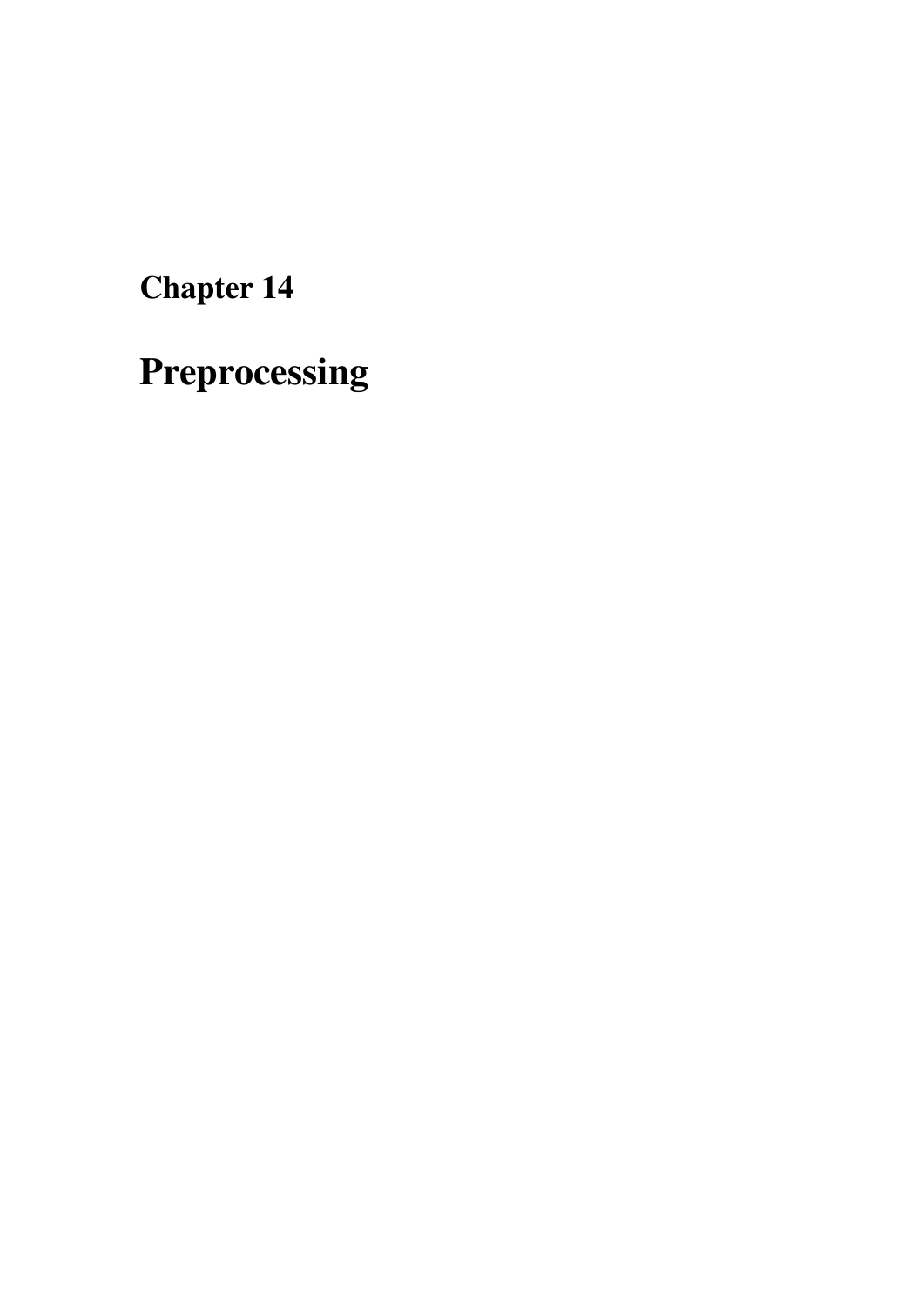#### Sections:

- [Gmsh](#page-103-0)
	- [Optimizing meshes](#page-104-0)
	- [Command-line meshing](#page-104-1)
- [NETGEN](#page-105-0)
- [Salome](#page-105-1)
- [GiD](#page-105-2)
- [MSC.Patran](#page-107-0)

Several files are required for the configuration and initialization of a simulation (cf. [Input Files for Simula](#page-108-0)[tions\)](#page-108-0). However, they are very easy to adapt from existing [Examples](#page-132-0) and finite element meshes of several simple geometries are included in the package of [Examples](#page-132-0) available on the  $download$  page.

If a new geometry is required, some more advanced tools are necessary. magpar can import [UCD files](http://help.avs.com/Express/doc/help/reference/dvmac/UCD_Form.htm) and [MSC.Patran](#page-107-0) neutral files. The [UCD format](http://help.avs.com/Express/doc/help/reference/dvmac/UCD_Form.htm) is very simple, so it should be very easy to write export filters/converters for other mesh generators, too.

<span id="page-103-0"></span>The following CAD software and mesh generators have been used to generate geometries and finite element meshes for magpar.

# 14.1 Gmsh

From the [Gmsh homepage](http://geuz.org/gmsh/):

```
Gmsh: a three-dimensional finite element mesh generator with built-in pre-
and post-processing facilities
```
Gmsh is an automatic 3D finite element grid generator with a built-in CAD engine and post-processor. Its design goal is to provide a simple meshing tool for academic problems with parametric input and advanced visualization capabilities.

Gmsh is built around four modules: geometry, mesh, solver and post-processing. The specification of any input to these modules is done either interactively using the graphical user interface or in ASCII text files using Gmsh's own scripting language.

After defining the geometry the 3D tetrahedral mesh has to be generated. Gmsh uses [TetGen](http://tetgen.berlios.de/) or [NETGEN](http://www.hpfem.jku.at/netgen/) to generate the tetrahedral finite element mesh.

The mesh is then exported using Mesh/Save or File/Save Mesh as a ∗.msh file. In order to assign different property ids to different parts of the volume it is necessary to define corresponding "Physical groups" (Add/Volume). In addition, it might be necessary to tweak the ids of these physical volumes by hand in the ∗.geo file to ensure that these physical volumes are numbered consecutively starting from 1.

Sometimes, Gmsh completes the mesh generation but it cannot save the mesh. If this happens, it can help to increase the Linux/Unix resources - in particular the maximum number of open files - in /etc/security/limits.conf:

\* hard nofile 10000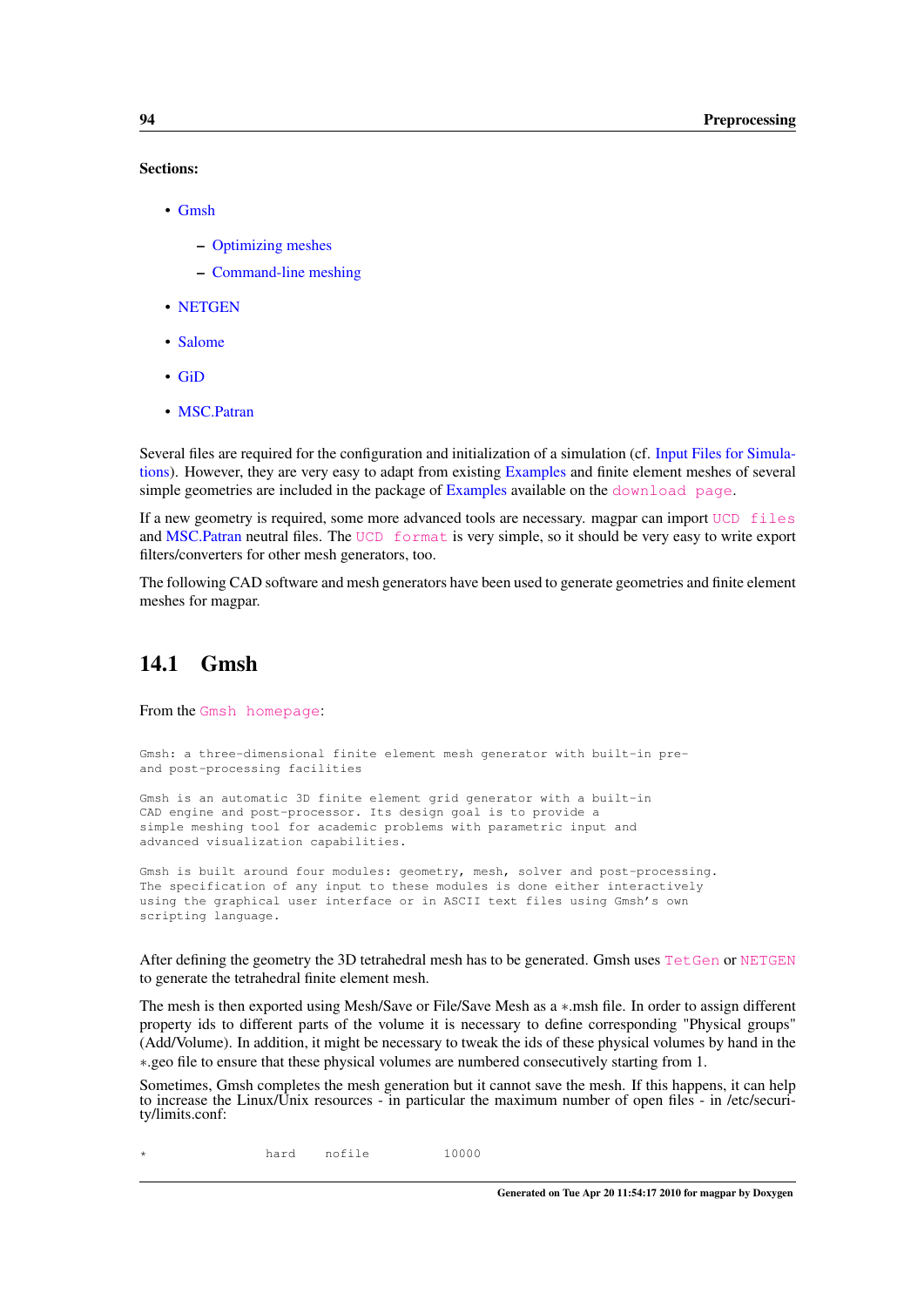see: <http://www.geuz.org/pipermail/gmsh/2008/003318.html>

This issue has been resolved in Gmsh version 2.2.1: http://www.geuz.org/pipermail/gmsh/2008/003323.htm

The Python program [gmsh: gmshtoucd.py](#page-151-0) (provided in the \$MAGPAR\_HOME/src/tools/ directory), can then be used to convert Gmsh [mesh files \(version 2.0\)](http://geuz.org/gmsh/doc/texinfo/gmsh_10.html#SEC65) into UCD/inp files (cf. [project.inp,](#page-111-0) [project.out: finite element mesh\)](#page-111-0).

<span id="page-104-0"></span>The examples [sphere\\_larmor: Larmor precession](#page-135-0) and [mumag3b: mumag standard problem #3 with 2 cubes](#page-140-0) use finite element meshes generated with Gmsh.

#### 14.1.1 Optimizing meshes

Sometimes Gmsh will generate a suboptimal mesh! This will often cause magpar to run very slowly (because the mesh structure results in larger numerical errors in the magnetostatic field, which causes the time integrator to take very small time steps) or to fail when the linear solvers (for the calculation of the magnetostatic field, e.g. Au1∗u1=divM in Hdemag()) do not converge. You can check for a bad mesh by looking at the .felog generated by magpar at startup:

```
simname: strip
[...]
elevol:
  id_min: 7241
 id_max: 5335
 Vmax: 22.4616
 Vmin: 0.0000158533
 ratio: 1416840
 Vavg: 6.43932
 Vtot: 62500
[\ldots]edge_len_min: 0.003124
edge_len_max: 7.59121
edge_len_avg: 4.32508
[\ldots]
```
Notice in this example that the ratio of the volume of the largest cell in the mesh to that of the smallest cell is 1416840. Furthermore, the shortest edge (edge\_len\_min) is 2500 times shorter than the longest edge (edge\_len\_max). This will probably cause problems for magpar.

If Gmsh produces a poor mesh, there are a few things to try (options to insert at the beginning of the .geo  $file$ )

• try changing the meshing algorithm used by setting the variable Mesh.Algorithm3D in your .geo file:

```
Mesh.Algorithm3D=1; // for Tetgen+Delaunay (default)
Mesh.Algorithm3D=4; // for Netgen
```
• if this doesn't work, try optimizing the mesh by setting the variable Mesh. Optimize or Mesh.OptimizeNetgen:

Mesh.Optimize=1; Mesh.OptimizeNetgen=1;

#### <span id="page-104-1"></span>14.1.2 Command-line meshing

Gmsh can be invoked from the command line to generate a 3D mesh from a .geo file, which allows the process to be scripted. This is done by invoking gmsh with the  $-3$  option, as in:

```
$ gmsh -3 filename.geo
```
Generated on Tue Apr 20 11:54:17 2010 for magpar by Doxygen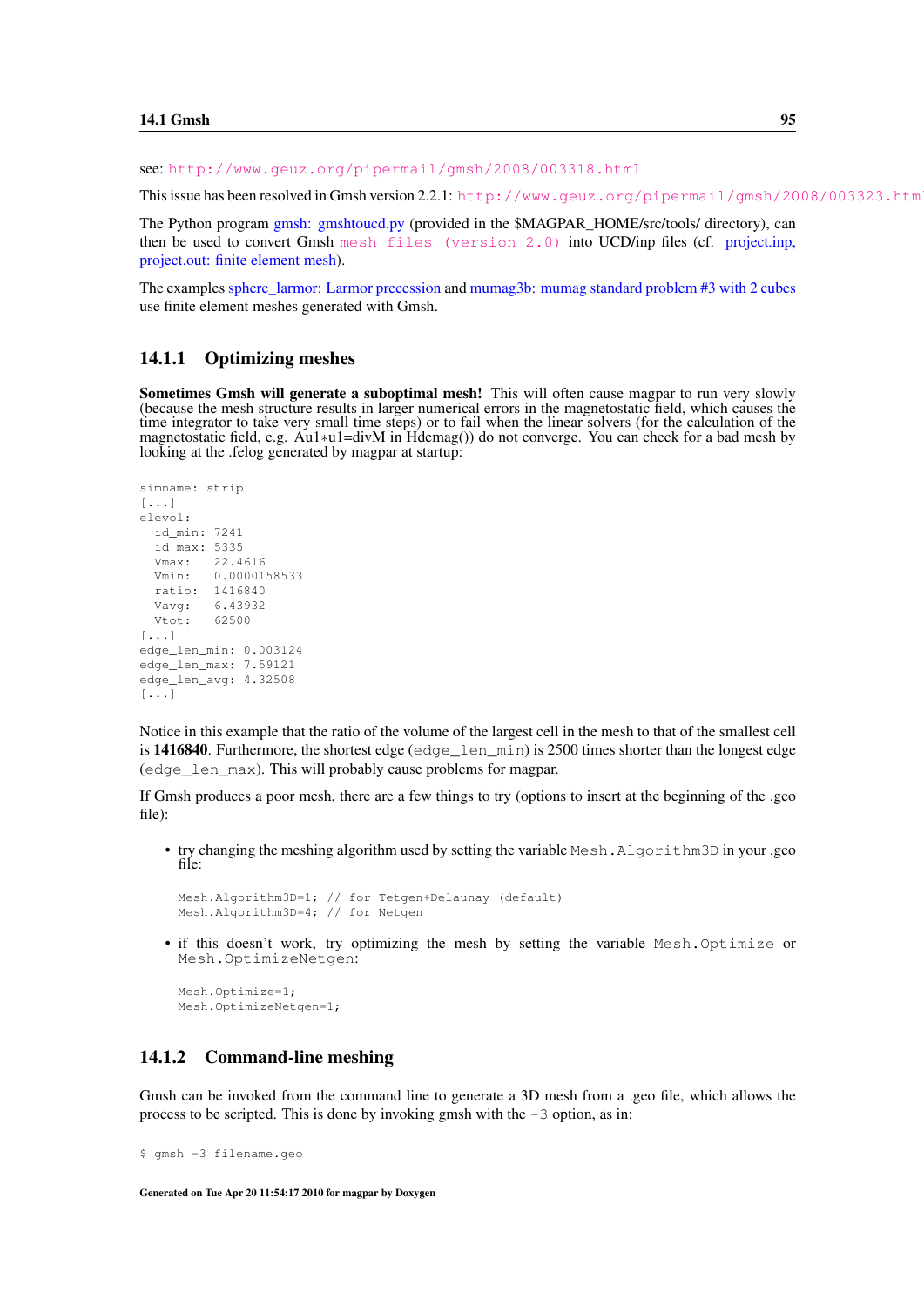<span id="page-105-0"></span>The  $-optimize$  and  $-optimize$  netgen options may be added to produce an optimized mesh (equivalent to setting the Mesh.Optimize or Mesh.OptimizeNetgen variable in the .geo file).

# 14.2 NETGEN

From the [NETGEN homepage](http://www.mathcces.rwth-aachen.de/netgen/) ([Linz site](http://www.hpfem.jku.at/netgen/)):

NETGEN is an automatic 3d tetrahedral mesh generator. It accepts input from constructive solid geometry (CSG) or boundary representation (BRep) from STL file format. The connection to a geometry kernel allows the handling of IGES and STEP files. NETGEN contains modules for mesh optimization and hierarchical mesh refinement. Netgen is open source based on the LGPL license. It is available for Unix/Linux and Windows.

[Richard Boardman](http://www.soton.ac.uk/~rpb/) and [Hans Fangohr](http://www.soton.ac.uk/~fangohr/) have implemented the tool [ngtoucd.py,](#page-151-1) which converts neutrally-exported NETGEN meshes into AVS/UCD files (cf. [project.inp, project.out: finite element](#page-111-0) [mesh\)](#page-111-0).

NETGEN can be found here:

- <http://www.mathcces.rwth-aachen.de/netgen/>
- <http://www.hpfem.jku.at/netgen/>
- <http://netgen-mesher.wiki.sourceforge.net/>
- <http://sourceforge.net/projects/netgen-mesher>

# <span id="page-105-1"></span>14.3 Salome

[Salome](http://www.salome-platform.org/) provides a generic platform for Pre- and Post-Processing for numerical simulations. It is based on an open and flexible architecture made of reusable components.

Salome has powerful tools to generate 3D geometries (even with combinations of bottom-up [points > lines > faces > volumes] and top-down approaches [3D shapes > volumes > faces > lines > points] and tools to generate unions, intersections, cuts, etc.), mesh them, and export them in various formats.

<span id="page-105-2"></span>Currently, there are no converters for the FE meshes generated by Salome yet, but [Gmsh](#page-103-0) can import Salome's output.

# 14.4 GiD

[GiD](http://www.gid-usa.com/) is the "personal pre- and postprocessor" from the "International Center for Numerical Methods in Engineering" (CIMNE). An evaluation version, which is restricted to 3000 finite elements, is available on the web for free. The installation of GiD is very easy on Windows as well as Linux platforms.

After the installation of GiD the new problem type "inp.gid" should be installed. This is done by copying the directory "\$MAGPAR\_HOME/src/tools/gid/inp.gid" to the subdirectory "problemtypes" of your GiD installation. If GiD recognized the new problem type, there should be an entry "inp" in the "Data/Problem type" menu.

In order to create a the finite element mesh of a simple geometry and export it in inp format, the following steps are required: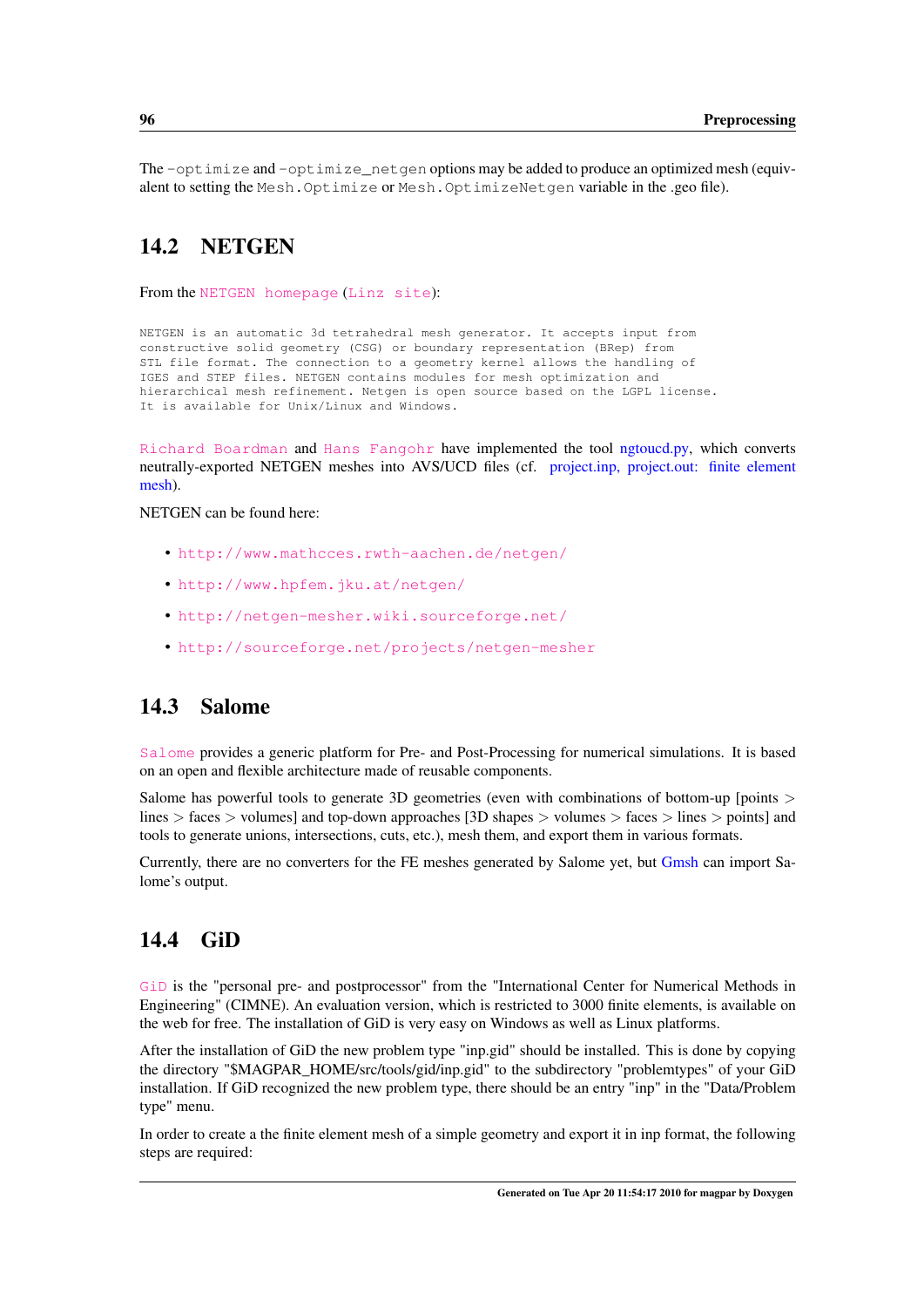- 1. start GiD
- 2. set problem type: "Data/Problem type/inp"
- 3. create a sphere: "Geometry/Create/Object/Sphere"
- 4. enter the center of the sphere, e.g. "0,0,0"
- 5. enter the desired radius, e.g. "1"
- 6. create more geometric objects, e.g. a second sphere:
- 7. create a sphere:

"Geometry/Create/Object/Sphere"

- 8. enter the center of the sphere, e.g. "3,0,0"
- 9. enter the desired radius, e.g.

"1"

- 10. assign "Conditions" (=property ids=grain numbers) the corresponding material parameters are later defined in [project.krn: material properties](#page-109-0) in the appropriate line (line number=property id): "Data/Conditions"
- 11. set grain number

"grain number 1"

- 12. "Assign"
- 13. select all objects, which should have property id "1", e.g. the left sphere
- 14. press the "Finish" button or the Esc key when finished
- 15. set grain number "grain number 2"
- 16. "Assign"
- 17. select all objects, which should have property id "2", e.g. the right sphere
- 18. press the "Finish" button or the Esc key when finished, "Close" the dialog window
- 19. If you have created independent points, lines, or surfaces delete them all
	- (this is not necessary for the two spheres in this simple example):
	- "Geometry/Delete/Point"
	- "Geometry/Delete/Line"
	- "Geometry/Delete/Surface"
	- only volumes should be left over!
- 20. generate a tetrahedral finite element mesh: "Meshing/Generate"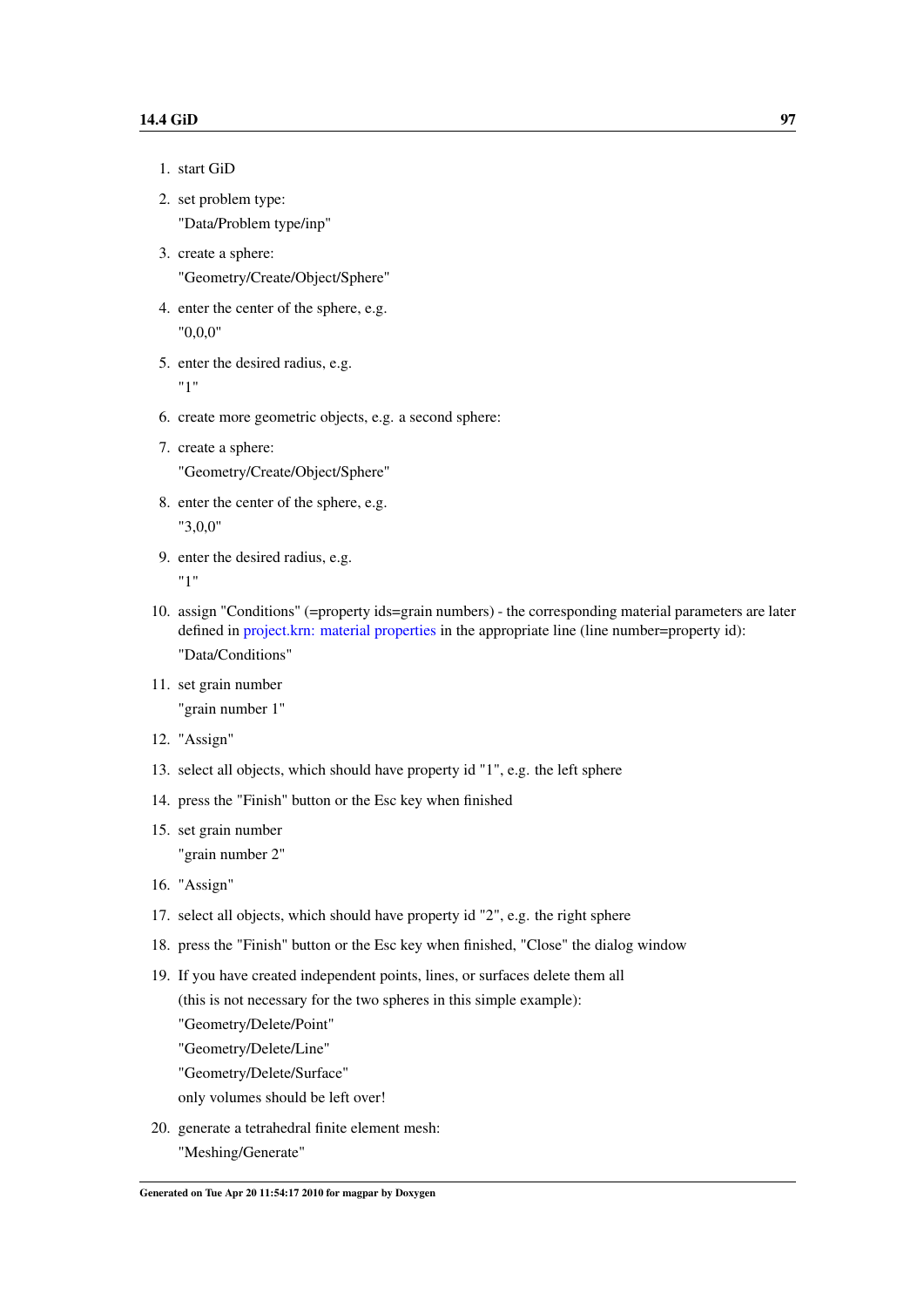- 21. Enter the size of elements, e.g. "0.3"
- 22. save the project: "Files/Save" "sphere"
- 23. generate the inp file: Calculate/Calculate
- 24. the inp file will be stored in the project directory "sphere.gid" with the suffix "dat", e.g. "sphere.dat"
- 25. rename the inp file: mv sphere.dat sphere.inp

<span id="page-107-0"></span>Now you can check the validity of the inp file by rendering it with ParaView (cf. section [Postprocessing\)](#page-146-0).

# 14.5 MSC.Patran

[MSC.Patran](http://www.mscsoftware.com/Contents/Products/CAE-Tools/Patran.aspx) is another CAD program, which includes a mesher to generate finite element meshes. It can export the finite element meshes as ["neutral files"](http://www.g-boege.de/english/makrosae/Manual/PATRAN.htm), which can also be imported by magpar.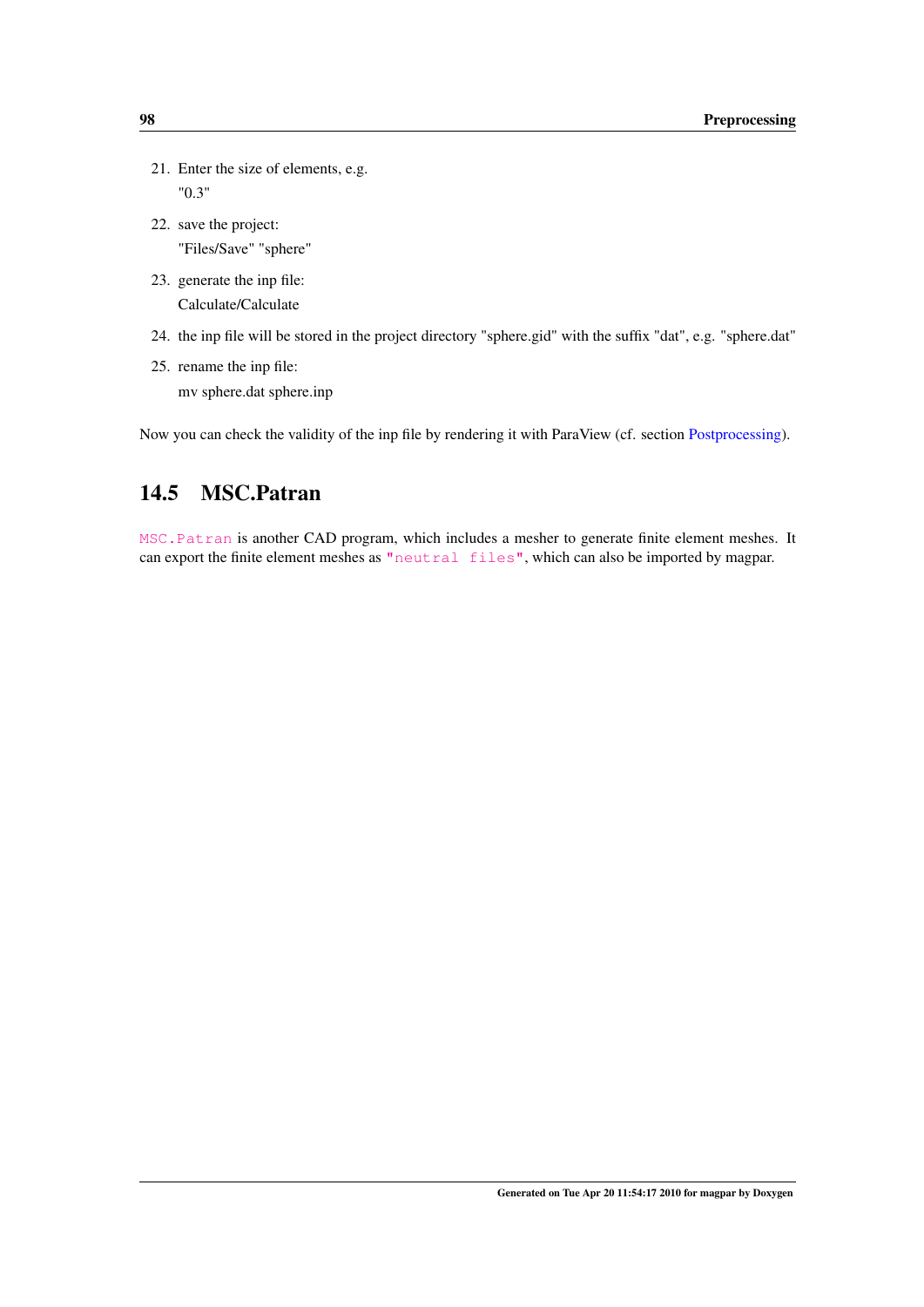Chapter 15

# Input Files for Simulations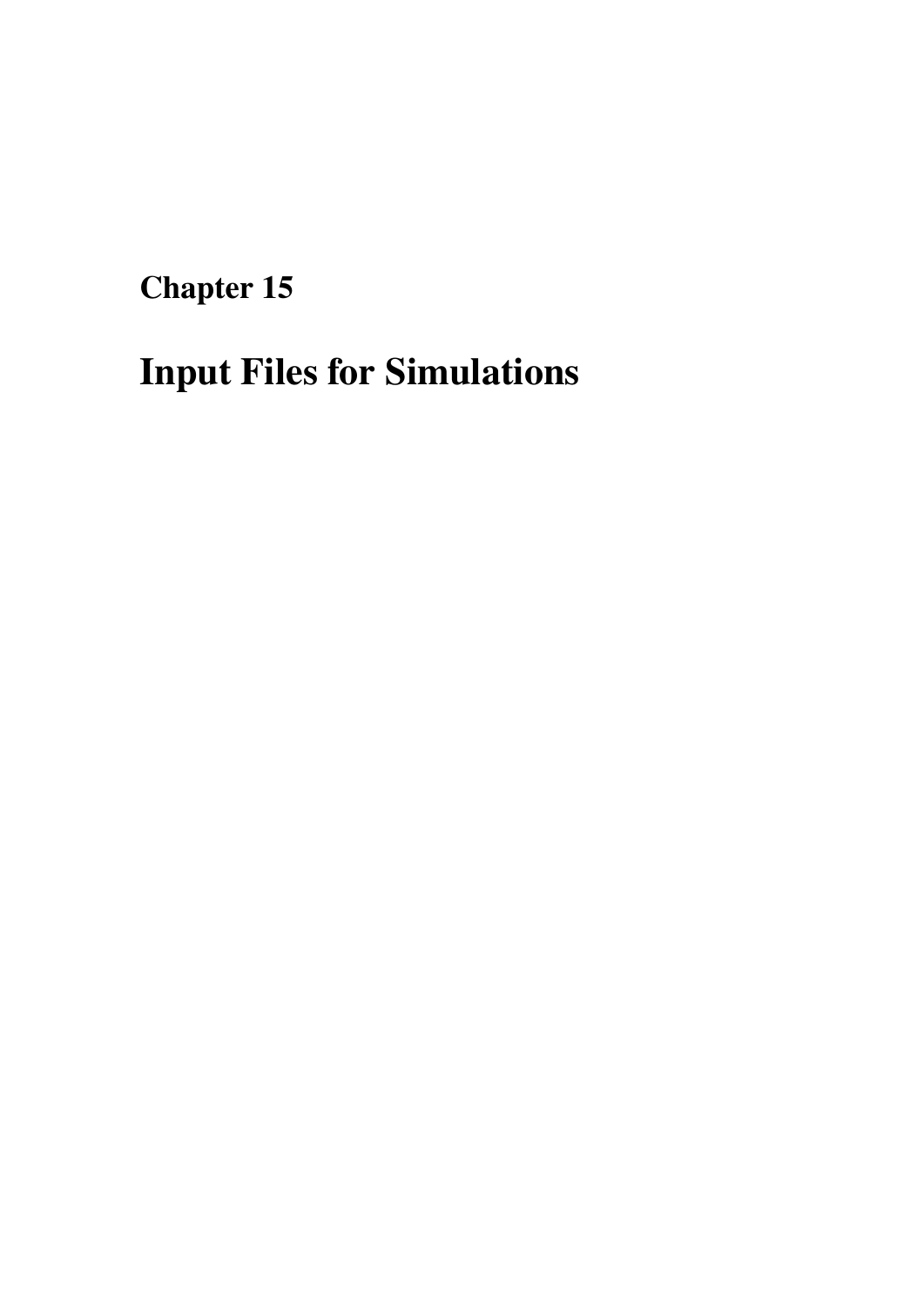#### Sections:

- [allopt.txt: simulation parameters](#page-109-0)
- [project.krn: material properties](#page-109-1)
- [project.kst: magnetoelastic properties](#page-110-0)
- [project.inp, project.out: finite element mesh](#page-111-0)
- [project.0001.inp: initial magnetization distribution](#page-111-1)

## <span id="page-109-0"></span>15.1 allopt.txt: simulation parameters

All simulation parameters can be set in the configuration file [allopt.txt](#page-112-0). The default configuration file [allopt.txt](#page-112-0) in the \$MAGPAR\_HOME/src/doc/ subdirectory is thoroughly documented. Any option defined in this file can be overridden by an environment variable or command line option (cf. [PETSc manual](http://www.mcs.anl.gov/petsc/petsc-as/snapshots/petsc-current/docs/manual.pdf) chapter 14 - Other PETSc Features). This useful feature is used in example [mumag3: mumag standard](#page-139-0) [problem #3](#page-139-0) .

Additional PETSc internal logging/info/diagnostic options, which may slow down the simulations (!), are given in [allopt\\_log.txt](#page-121-0) .

<span id="page-109-1"></span>Deprecated and removed options can be found in Sec. allopt ret.txt.

# 15.2 project.krn: material properties

For each grain (or part of the model with distinct property id) this file contains a line defining its material properties.

The grain with property id 1 is assigned the properties in line 1, the grain with property id 2 is assigned the properties in line 2, etc.

*psi* defines the third [Euler angle](http://mathworld.wolfram.com/EulerAngles.html) for cubic anisotropy example.krn:

```
0.0 0.0 5.00E+06 0.0 1.32 1.40E-11 0.1 uni # property 1<br>0.0 0.0 1.50E+07 0.0 1.32 1.40E-11 0.1 uni # property 2
 0.0 0.0 1.50E+07 0.0 1.32 1.40E-11 0.1 uni # property 2
#
# theta phi K1 K2 Js A alpha psi # parameter
# (rad) (rad) (J/m^3) (J/m^3) (T) (J/m) (1) (rad) # units
# theta and phi: direction of the uniaxial magnetocrystalline anisotropy axis in spherical coordinates (ra
     theta measured from the z-axis, phi measured from the x-axis in the x-y-plane
# K1: first magnetocrystalline anisotropy constant (J/m3)
     set <0 for in-plane anisotropy
# K2: second magnetocrystalline anisotropy constant (J/m3)
# Js: saturation polarization (Tesla)
     set to -1 to have volumes with the given property id removed
# A: exchange constant (J/m)
# alpha: Gilbert damping constant (dimensionless); set to 999 to "lock" magnetization
# psi: third Euler angle for cubic anisotropy (see http://mathworld.wolfram.com/EulerAngles.html)
      or use "uni" for uniaxial anisotropy
# additional material parameters
 just examples, no warranty for accuracy!
# alpha set arbitrarily to 0.1
#
```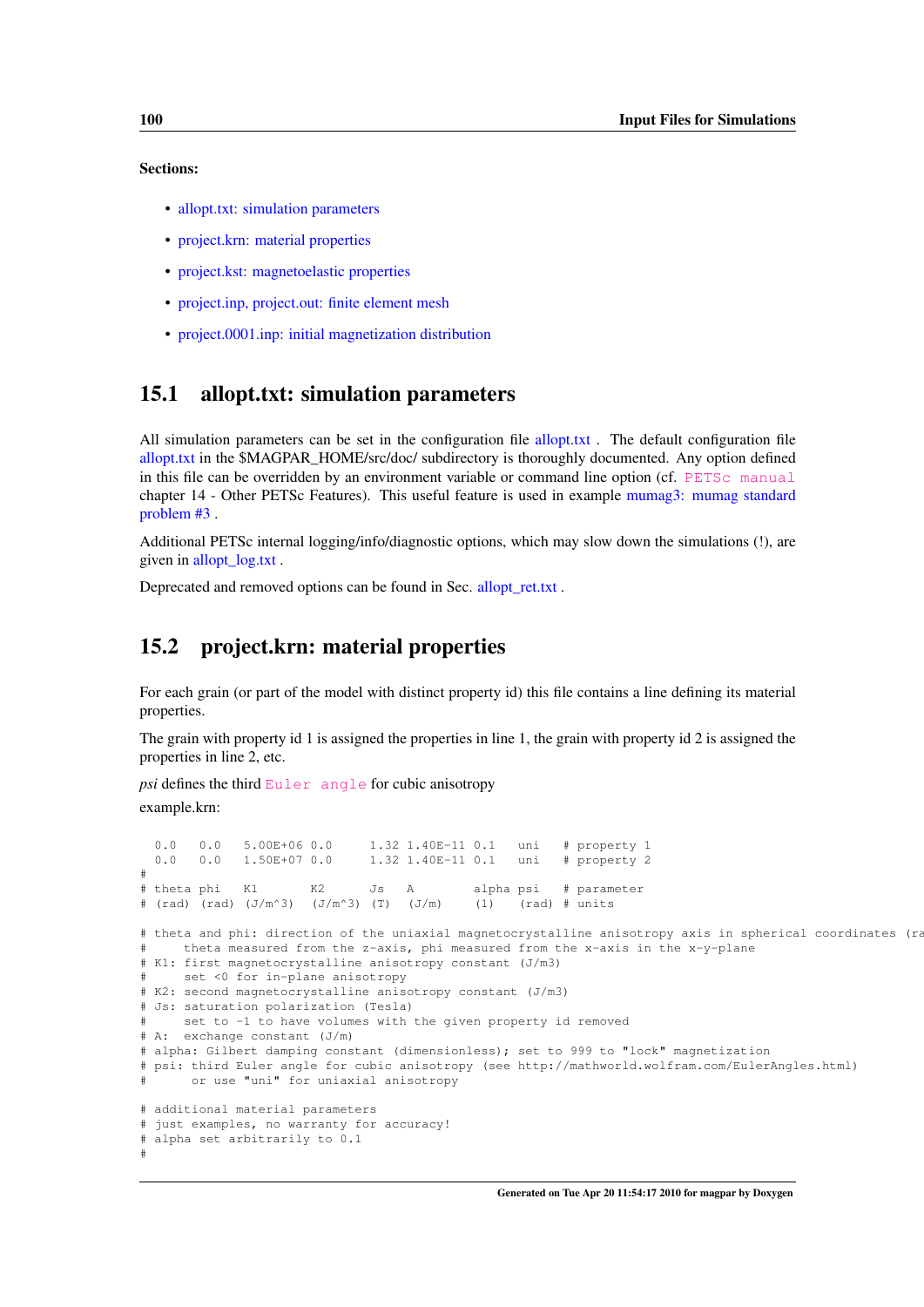|   | # theta phi |            | K1<br># (rad) (rad) (J/m^3)                                    | K2<br>$(J/m^3)$ (T)   | Js       | A<br>(J/m)                     | alpha psi<br>(1) |            | # parameter<br>(rad) # units                                                                                                                       |            |                                                   |
|---|-------------|------------|----------------------------------------------------------------|-----------------------|----------|--------------------------------|------------------|------------|----------------------------------------------------------------------------------------------------------------------------------------------------|------------|---------------------------------------------------|
| # | 0.0         | 0.0        | 4.60E+04 1.5e4                                                 |                       |          | 2.15 2.50E-11 0.1              |                  | 0.0        | $#$ Fe:                                                                                                                                            |            |                                                   |
|   |             |            |                                                                |                       |          |                                |                  |            |                                                                                                                                                    |            | # Kneller, Ferromagnetismus. Berlin, Springer, 19 |
|   |             |            |                                                                |                       |          |                                |                  |            |                                                                                                                                                    |            | # E. F. Kneller, R. Hawig, IEEE Trans. Magn. 27   |
|   |             |            |                                                                |                       |          |                                |                  |            |                                                                                                                                                    |            | # L. W. McKeehan, Phys. Rev. 51, 136-139 (1937)   |
|   | 0.0         | 0.0        | 4.00E+04 0.0                                                   |                       |          | $0.40 1.32E-11 0.1$            |                  | uni        |                                                                                                                                                    |            | # gamma-Fe2O3 (Maghemite): Johansson, J.M.M.M. 17 |
|   | 0.0         | 0.0        | 4.50E+05 0.0                                                   |                       |          | 1.76 1.30E-11 0.1              |                  | uni        |                                                                                                                                                    |            | # Co: Yang, J. Appl. Phys. 87 (2000) 6884         |
|   | 0.0         | 0.0        | 4.60E+06 0.0                                                   |                       |          | 1.60 9.86E-12 0.1              |                  | uni        |                                                                                                                                                    |            | # Nd2Fe14B: Klemmer, Script. Met. 33 no. 10/11 (1 |
|   |             |            |                                                                |                       |          |                                |                  |            |                                                                                                                                                    |            | # Weller, IEEE Trans. Magn. 36 (2000) 10-15       |
|   | 0.0         | 0.0        | 0.0                                                            | 0.0                   |          | 1.00 1.05E-11 0.1              |                  | uni        |                                                                                                                                                    |            | # Permalloy: N. Smith, D. Markham, and D. LaToure |
|   | 0.0         | 0.0        | 5.00E+06 0.0                                                   |                       |          | 1.32 1.40E-11 0.1              |                  | uni        |                                                                                                                                                    |            | # Sm2Co17: Durst, Phys. Stat. Sol. (a) 108 (1988) |
|   | 0.0         | 0.0        | $9.00E+060.0$                                                  |                       |          | $0.80$ 1.40E-11 0.1            |                  | uni        |                                                                                                                                                    |            | # SmCo5: Durst, Phys. Stat. Sol. (a) 108 (1988) 4 |
|   | 0.0         | 0.0        | 1.50E+07 0.0                                                   |                       |          | 1.32 1.40E-11 0.1              |                  | uni        |                                                                                                                                                    |            | # SmCo5: Tang, IEEE Trans. Magn. 37 (2001) 2515   |
|   | 0.0         | 0.0        | 1.80E+06 0.0                                                   |                       |          | 1.38 1.03E-11 0.1              |                  | uni        |                                                                                                                                                    |            | # FePd (L1_0): Klemmer, Script. Met. 33 no. 10/11 |
|   |             |            |                                                                |                       |          |                                |                  | uni        |                                                                                                                                                    |            | # Weller, IEEE Trans. Magn. 36 (2000) 10-15       |
|   | 0.0         | 0.0        | $6.60E+060.0$                                                  |                       |          | 1.43 1.02E-11 0.1              |                  | uni        |                                                                                                                                                    |            | # FePt (L1_0): Klemmer, Script. Met. 33 no. 10/11 |
|   |             |            |                                                                |                       |          |                                |                  | uni        |                                                                                                                                                    |            | # Weller, IEEE Trans. Magn. 36 (2000) 10-15       |
|   |             |            | 1.5707963 0 3.9788736e4 0.0 1.00 1.00E-11 0.1                  |                       |          |                                |                  | uni        |                                                                                                                                                    |            | # mumag standard problem #3 http://www.ctcms.nist |
|   |             |            | # following data (except alpha - set arbitrarily to 0.1) from: |                       |          |                                |                  |            |                                                                                                                                                    |            |                                                   |
|   |             |            |                                                                |                       |          |                                |                  |            | # Yi Liu (Editor), D.J. Sellmyer (Editor), Daisuke Shindo (Editor),<br># "Handbook of Advanced Magnetic Materials: Vol 1. Nanostructural Effects." |            |                                                   |
|   | # theta phi |            | K1                                                             | K2                    | Js       | A                              | alpha psi        |            | # parameter                                                                                                                                        | $T_C (K)$  | structure                                         |
|   |             |            | # (rad) (rad) (J/m^3)                                          | $(J/m^3)$ (T) $(J/m)$ |          |                                | (1)              |            | (rad) # units                                                                                                                                      |            |                                                   |
|   | 0.0         | 0.0        | 0.048e6                                                        | 0.0                   |          | 2.15 0.83E-11 0.1              |                  | 0.0        | # Fe                                                                                                                                               | 1043 K     | cubic bcc structure (u                            |
|   | 0.0         | 0.0        | 0.53e6                                                         | 0.0                   |          | 1.76 1.03E-11 0.1              |                  | 0.0        | # CO                                                                                                                                               | 1388 K     | hexagonal hcp                                     |
|   | 0.0         | 0.0        | $-0.0048e6$ 0.0                                                |                       |          | $0.61$ $0.34E-11$ $0.1$        |                  | 0.0        | # NI                                                                                                                                               | 631 K      | cubic fcc (uniaxial es                            |
|   | 0.0         | 0.0        | 0.33e6                                                         | 0.0                   |          | $0.47 0.61E-11 0.1$            |                  | 0.0        | # BaFe12019                                                                                                                                        | 723 K      | hexagonal                                         |
|   | 0.0         | 0.0        | 17.0e6                                                         | 0.0                   |          | 1.07 2.20E-11 0.1              |                  | 0.0        | # SmCo5                                                                                                                                            | 1003 K     | hexagonal                                         |
|   | 0.0         | 0.0        | 5.2e6                                                          | 0.0                   | $1.06$ ? |                                | 0.1              | 0.0        | # YCo5                                                                                                                                             | 987 K      | hexagonal                                         |
|   | 0.0         | 0.0        | 4.90e6                                                         | 0.0                   |          | 1.61 0.77E-11 0.1              |                  | 0.0        | # Nd2Fe14B                                                                                                                                         | 585 K      | tetragonal                                        |
|   |             |            |                                                                |                       |          |                                |                  |            | # A not listed for the following materials (using 1e-11 as default)                                                                                |            |                                                   |
|   |             |            |                                                                |                       |          |                                |                  |            |                                                                                                                                                    |            |                                                   |
|   | # theta phi |            | K1                                                             | K2                    | Js       | Α                              | alpha psi        |            | # parameter                                                                                                                                        | $T_C$ (K)  | structure                                         |
|   |             |            | # (rad) (rad) (J/m^3)                                          | $(J/m^3)$ (T)         |          | (J/m)                          | (1)              |            | (rad) # units                                                                                                                                      |            |                                                   |
|   | 0.0         | 0.0        | 4.90e6                                                         | 0.0                   |          | $1.0 \text{ 1e-11}$            | 0.1              | 0.0        | # CoPt                                                                                                                                             | 840        | tetragonal                                        |
|   | 0.0         | 0.0        | 6.60e6                                                         | 0.0                   |          | 1.43 1e-11                     | 0.1              | 0.0        | # FePt                                                                                                                                             | 750        | tetragonal                                        |
|   | 0.0<br>0.0  | 0.0<br>0.0 | 1.80e6                                                         | 0.0<br>0.0            |          | $1.37$ $1e-11$                 | 0.1              | 0.0        | # FePd<br># MnAl                                                                                                                                   | 760        | tetragonal                                        |
|   | 0.0         | 0.0        | 1.70e6<br>1.20e6                                               | 0.0                   |          | $0.62 \text{ le}-11$           | 0.1<br>0.1       | 0.0<br>0.0 | # MnBi                                                                                                                                             | 650<br>630 | tetragonal                                        |
|   | 0.0         | 0.0        |                                                                | 0.0                   |          | $0.78$ 1e-11                   |                  | 0.0        | # Fe304                                                                                                                                            |            | hexagonal                                         |
|   |             |            | $-0.011e6$                                                     |                       |          | $0.60 \text{ le}-11$           | 0.1              |            |                                                                                                                                                    | 858        | cubic                                             |
|   | 0.0<br>0.0  | 0.0<br>0.0 | 0.025e6 0.0<br>$-0.0046e6$ 0.0                                 |                       |          | $0.56$ $1e-11$<br>$0.47 1e-11$ | 0.1<br>0.1       | 0.0<br>0.0 | # CrO2<br># qamma-Fe2O3                                                                                                                            | 390<br>863 | tetragonal<br>cubic                               |

# <span id="page-110-0"></span>15.3 project.kst: magnetoelastic properties

For each grain (or part of the model with distinct property id) this file contains a line defining its magnetoelastic properties.

example.kst

```
7 17.5e-6 103.7e-6 -1e9 0.0 0.0 # Fe65Co35: Bai, J. Appl. Phys. 95 (2004) 6864-686
#
# texture lambda100 lambda111 sigmaX sigmaY sigmaZ # parameter
# (-) (1) (1) (Pa) (Pa) (Pa) # units
#
```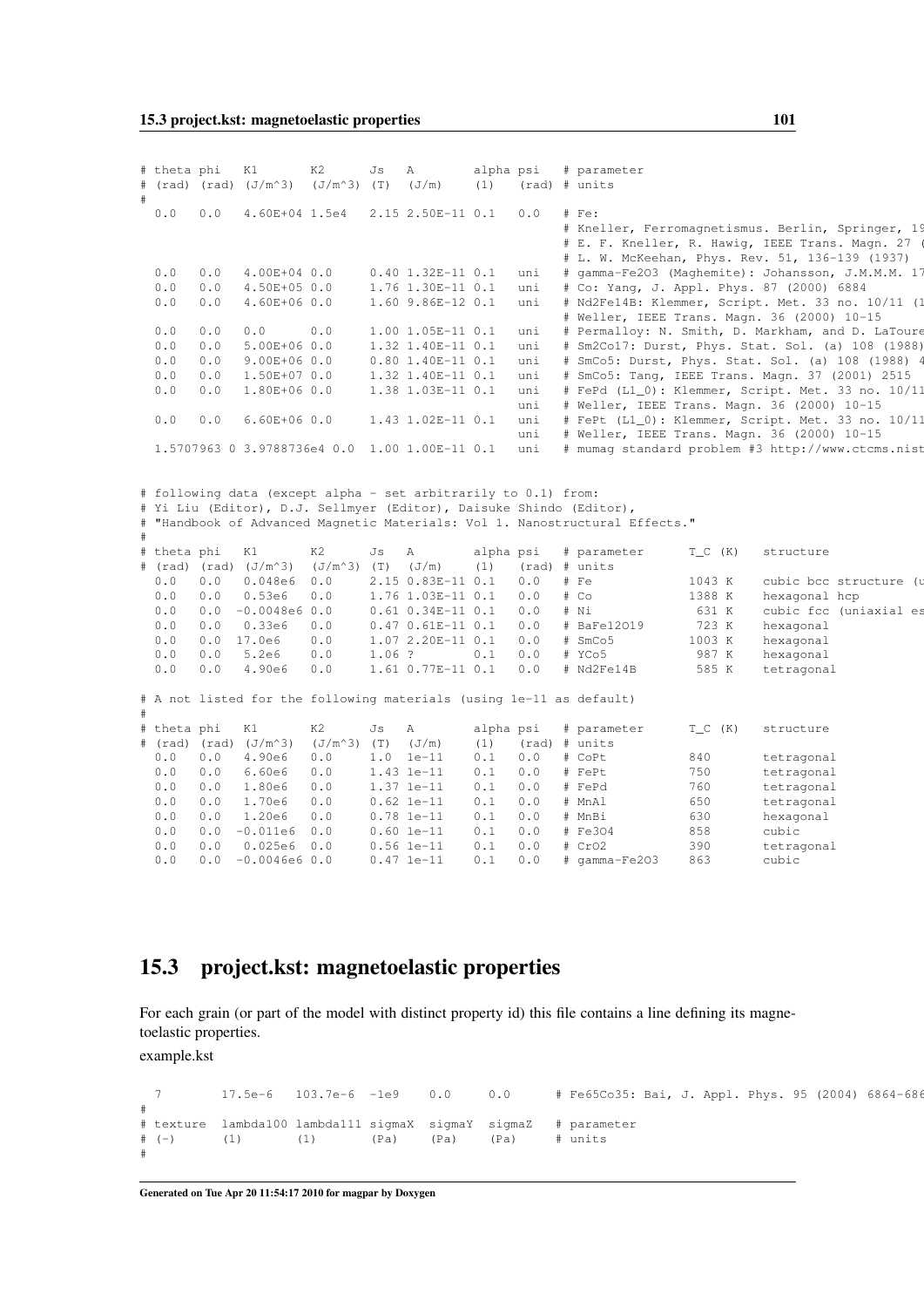| # texture |         |            |                                         |                |                                                       |                                                   |  |  |  |  |
|-----------|---------|------------|-----------------------------------------|----------------|-------------------------------------------------------|---------------------------------------------------|--|--|--|--|
|           |         | # =======  |                                         |                |                                                       |                                                   |  |  |  |  |
|           |         | # id theta |                                         | phi            | psi                                                   | comment                                           |  |  |  |  |
|           |         |            |                                         |                |                                                       |                                                   |  |  |  |  |
|           | $\#$ 0: |            |                                         |                |                                                       | disable stress effects                            |  |  |  |  |
|           | # 1: 0  |            |                                         | $\overline{0}$ | $\Omega$                                              |                                                   |  |  |  |  |
|           |         | # 2:0      |                                         |                | random random                                         | 100 texture, the film normal z is [001] direction |  |  |  |  |
|           |         | # 3: pi/2  |                                         | $\overline{0}$ | 3pi/4                                                 |                                                   |  |  |  |  |
|           |         | # 4: pi/2  | random 3pi/4                            |                |                                                       | 110 texture, the film normal z is [110] direction |  |  |  |  |
|           |         |            |                                         |                | # 5: pi/2 pi asin(sqrt(2/3)))                         |                                                   |  |  |  |  |
|           |         |            |                                         |                | # 6: asin(sqrt(2/3))) random 3pi/4                    | 111 texture, the film normal z is [111] direction |  |  |  |  |
|           |         |            | # 7: random             random   random |                |                                                       | random texture                                    |  |  |  |  |
| #         |         |            |                                         |                |                                                       |                                                   |  |  |  |  |
|           |         |            |                                         |                | # lambda100: magnetoelastic constant in 100 direction |                                                   |  |  |  |  |
|           |         |            |                                         |                | # lambda111: magnetoelastic constant in 111 direction |                                                   |  |  |  |  |
|           |         |            |                                         |                | # sigmaX: stress in x direction (unit Pa)             |                                                   |  |  |  |  |
|           |         |            |                                         |                | # sigmaY: stress in y direction (unit Pa)             |                                                   |  |  |  |  |
|           |         |            |                                         |                | # sigmaZ: stress in z direction (unit Pa)             |                                                   |  |  |  |  |

# <span id="page-111-0"></span>15.4 project.inp, project.out: finite element mesh

The finite element mesh can be imported in two formats:

• [UCD file](http://help.avs.com/Express/doc/help/reference/dvmac/UCD_Form.htm), the default file format of [AVS](http://www.avs.com/). Various 3D CAD and meshing tools can be used for [Preprocessing](#page-102-0) and mesh generation.

see also: http://people.sc.fsu.edu/∼[burkardt/html/ucd\\_format.html](http://people.sc.fsu.edu/~burkardt/html/ucd_format.html)

• ["neutral file"](http://www.g-boege.de/english/makrosae/Manual/PATRAN.htm), which can be generated with [MSC.Patran](http://www.mscsoftware.com/products/products_detail.cfm?PI=6), for example.

<span id="page-111-1"></span>A short tutorial can be found in section [Preprocessing](#page-102-0) .

# 15.5 project.0001.inp: initial magnetization distribution

#### (optional)

magpar stores the magnetization distribution, magnetostatic potential, and local fields in UCD files. These UCD files, which contain the finite element mesh, can be used to read the finite element mesh as well as the magnetization distribution. This allows you to modify some parameters (e.g. the external field) and restart simulations from any magnetization distribution. The Cartesian components of the magnetization  $(M_x, M_y)$ ,*Mz* ) are read from the second, third and fourth column of the vertex data section of the inp file. The first column contains the vertex id.

A short tutorial on postprocessing and visualization of magpar's output can be found in section [Postpro](#page-146-0)[cessing.](#page-146-0)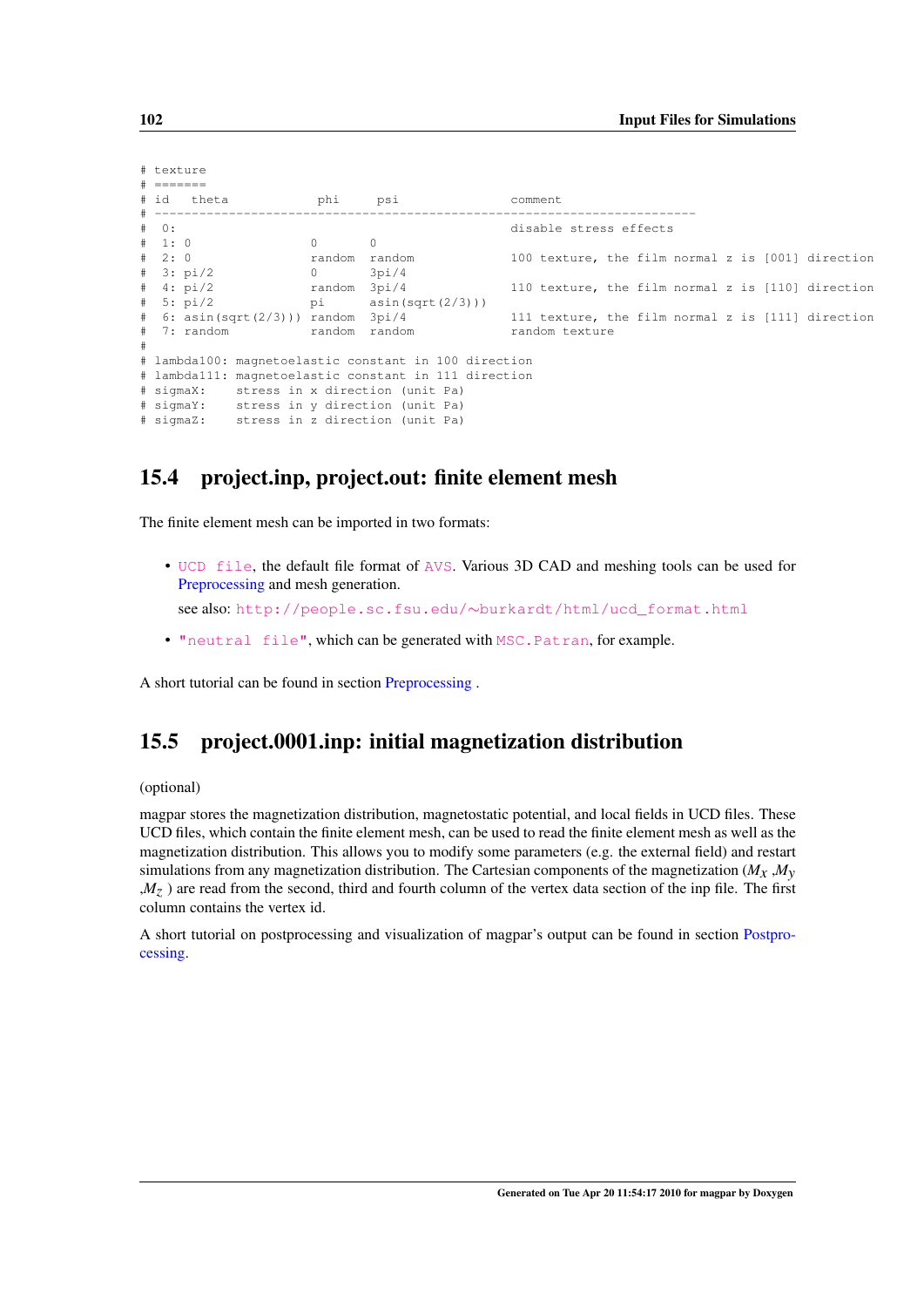Chapter 16

<span id="page-112-0"></span>allopt.txt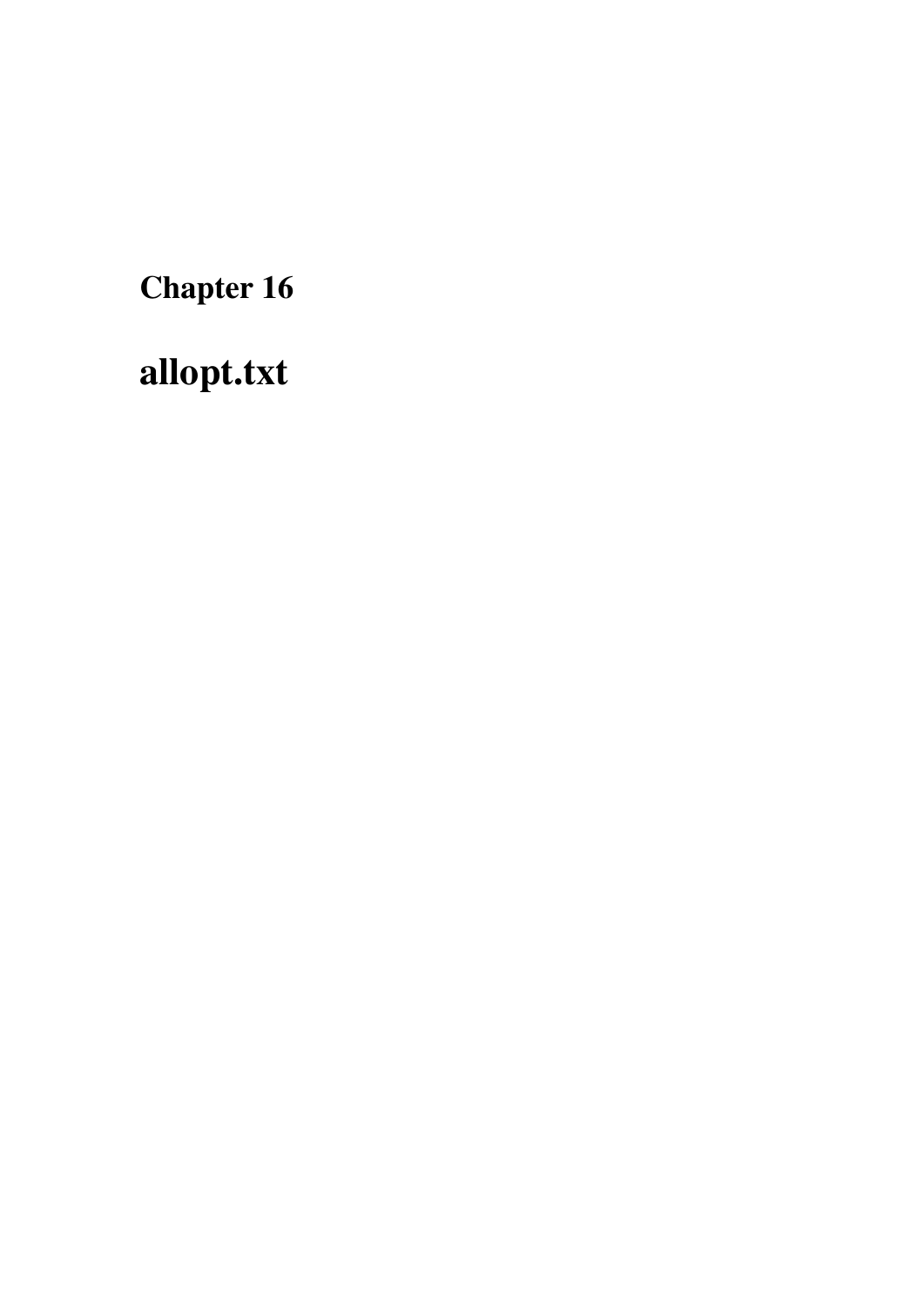#### Sections:

- [allopt.txt](#page-113-0) : default configuration file
- allopt log.txt : additional options
- [allopt\\_ret.txt](#page-124-0) : deprecated and removed options

# <span id="page-113-0"></span>16.1 allopt.txt

Default configuration file for simulation parameters: doc/allopt.txt:

```
#########################################################################
#
# magpar configuration file: allopt.txt
#
# default settings
#
#########################################################################
##### project name (required)
# (init/serinit.c)
#
-simName test
#########################################################################
# finite element mesh
#########################################################################
##### mesh type
# (init/serinit.c)
#
# 0: Patran: <simName>.out
# 1: AVS: <simName>.inp
-meshtype 1
##### regular mesh refinement
# (init/regrefine.c)
#
# number of regular refinement steps
# (every step generates 8x as many elements and about 8x as many nodes!!!)
-refine 0
##### mesh manipulation
# (init/distortmesh.c)
#
# scale mesh in x, y, z direction by scaling factors given
-mesh_scale 1,1,1
#
# shift mesh in x,y,z direction
-shift 0,0,0#
# distort mesh (shift vertices)
# 0: no distortion
# 1: distort only interior mesh
# 2: distort only boundary mesh
# 3: distort whole mesh
-meshdist 0
#
# max. distortion = distpar*(min. edge length of all tetrahedra)
-distpar 0
```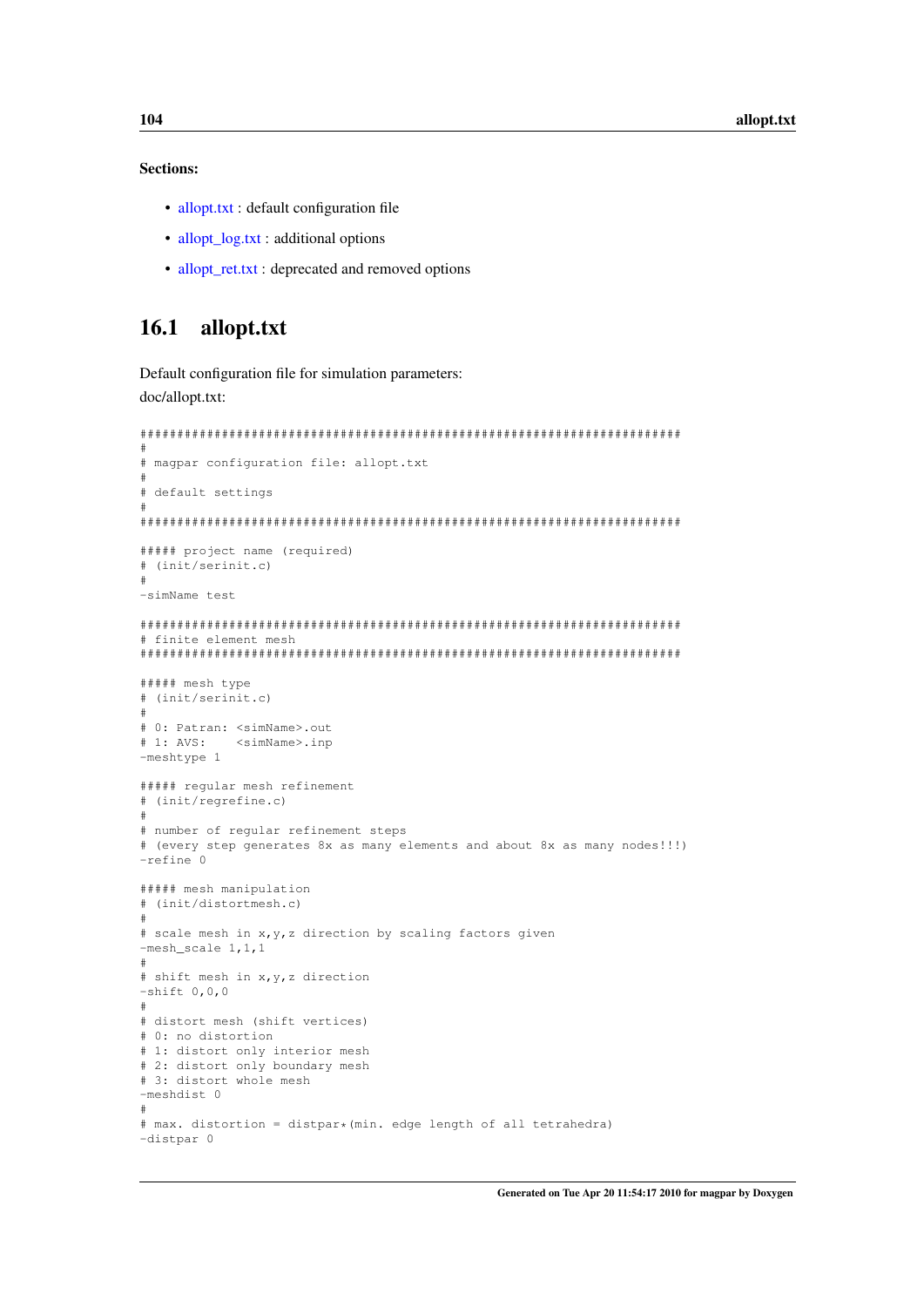```
##### renumber vertices
# (init/reorder.c)
#
# matrix bandwidth reduction
# 0: disabled
# 1: enabled (Reverse Cuthill-McKee as implemented in PETSc, others available)
-optimizebw 1
#
# (init/parteleser.c)
# mesh partitioning using METIS
# 0: disabled
# 1: enabled, partition for actually used number of processors
# n>1: partition for n processors,
      automatically mapped to actually used number of processors
-metispartition 0
#########################################################################
# materials, magnetization
#########################################################################
#### size scaling of finite element mesh (unit: m)
# (io/readkrn.c)
#
-size 1e-9
##### initial magnetization
# (init/maginit.c)
#
# - specify a single value to initialize all materials in the same way or
  - specify a list of values (comma separated, no spaces) to define
    different init_mag (and init_magpar) parameters for each volume
# with distinct property id (number of values has to exactly
   the number of property ids)
# - negative values: select abs(init_mag), but reverse the magnetization
# 0: magnetization from inp (set file number by -inp below)
  1: Mx=1
# 2: My=1
# 3: Mz=1# 4: Mx=My=Mz=sqrt(1/3)=0.57735027
# 5: artificial flower state, center: x=y=z=init_magparm
# 6: set magnetization in x-z plane to theta=init_magpar (in rad from z-axis)
# 7: vortex state: core radius = init_magparm, center at (x=0, y=0)# 8: random magnetization
  9: Bloch wall: center at x = init_magparm, width=x/10
# 10: M // anisotropy axes
# 11: set magnetization in x-y plane to theta=init_magpar (in **degrees** from x-axis)
# 12: Head-to-head transverse wall: center at x = init magparm, width=x/10
# 13: Head-to-head vortex wall: core radius = init_magparm, center at (x=0,y=0)
# 14: set magnetization using a Python function called "initmag"
     The function must be defined in the magpar Python module and
     accept 3 arguments for space coordinates (in units of FE mesh)
     and return 3 values (Cartesian components of the normalized magnetization)
     like this:
# -----------------------------------
# def initmag(x,y,z):
            return 0.0,1.0,0.0
# -----------------------------------
-init_mag 3
-init_magparm 0
#
# (init/serinit.c)
# number of first inp file (to be read or written)
# full file name: <simName>.<inp>.inp
-inp 0001
##### modify material properties
# 0: do not modify any
```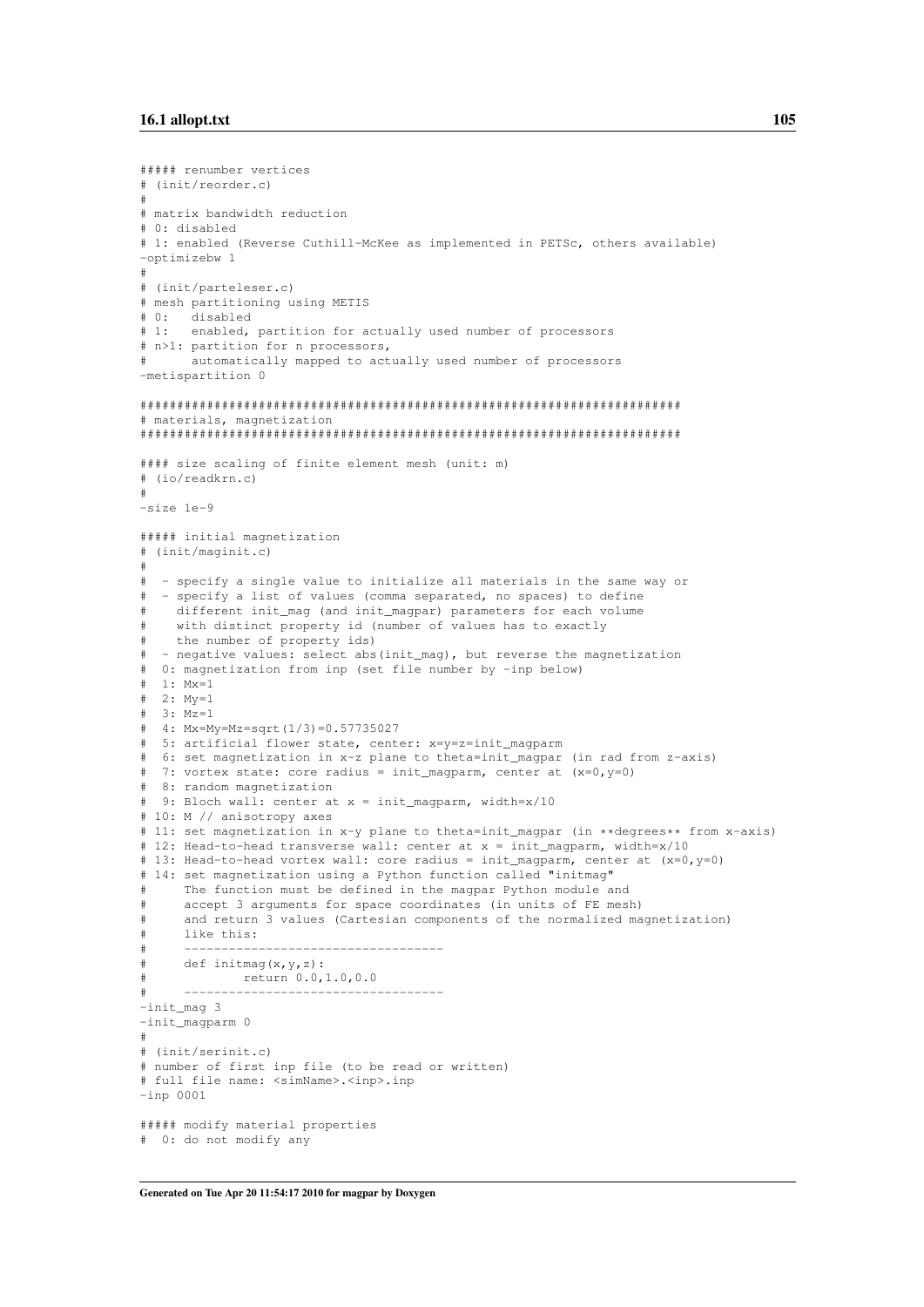```
# >0: pid of volume to be modified
#
# (init/modifyprop_ser.c)
# modify init/modifyprop_ser.c according to your needs
-nslicepropser 0
#
# (init/modifyprop_par.c)
# modify init/modifyprop_par.c according to your needs
-nsliceproppar 0
#########################################################################
# solution method
#########################################################################
##### run mode / minimization method
# (main.c, init/parinit.c)
# check for more options for each solver below
#
# 0: PVODE (LLG time integration)
# 1: TAO (energy minimization)
# 2: relax with high damping and no precession during t<0,
      then switch to normal damping (as defined in \star.krn)
# 3: relax with energy minimization, then switch to LLG time integration
# 99: exit immediately after calculating fields, energies, etc.
     of initial magnetization
-mode 99
#########################################################################
# magnetic fields
#########################################################################
# /* mu0 = 4*M_PI*1e-7 = 12.566371e-7 Tm/A (=Vs/Am)*/
 /* gamma = mu0*q*|e|/(2*me) [m/As] (cf. Diplomarbeit Scholz S. 14) */
# 795.77472 kA/m = 1 T
##### switch demagnetizing=magnetostatic field on/off
# (field/hdemag.c)
#
# 0: off
# 1: on
-demag 1
#
# select solver for solution of linear system (Poisson, Laplace equation)
# cf. PETSc manual chapter 4.3 Krylov Methods p. 63
# choices:
    richardson chebychev cg gmres tcgmr bcgs cgs tfgmr cr lsgr
# preonly qcg bicg fgmres minres symmlq lgmres
#
   gmres: good for small systems
# cg: shows better convergence rate for large systems
# preonly: for use with direct solvers (e.g. "-pc_type lu", see below)
#
# all standard ksp options (see below, just add prefix "-hdemag_u{1,2}")
-hdemag_u1_ksp_type cg
-hdemag_u1_ksp_rtol 1e-05
-hdemag_u1_ksp_atol 1e-50
-hdemag_u2_ksp_type cg
-hdemag_u2_ksp_rtol 1e-08
-hdemag_u2_ksp_atol 1e-50
##### hext_ho: homogeneous external field
# (field/hext_ho.c)
#
# initial field amplitude in kA/M (795.77472 kA/m = 1 T)
-hextini 0
# direction of external field (rad)
# theta measured from the z-axis
```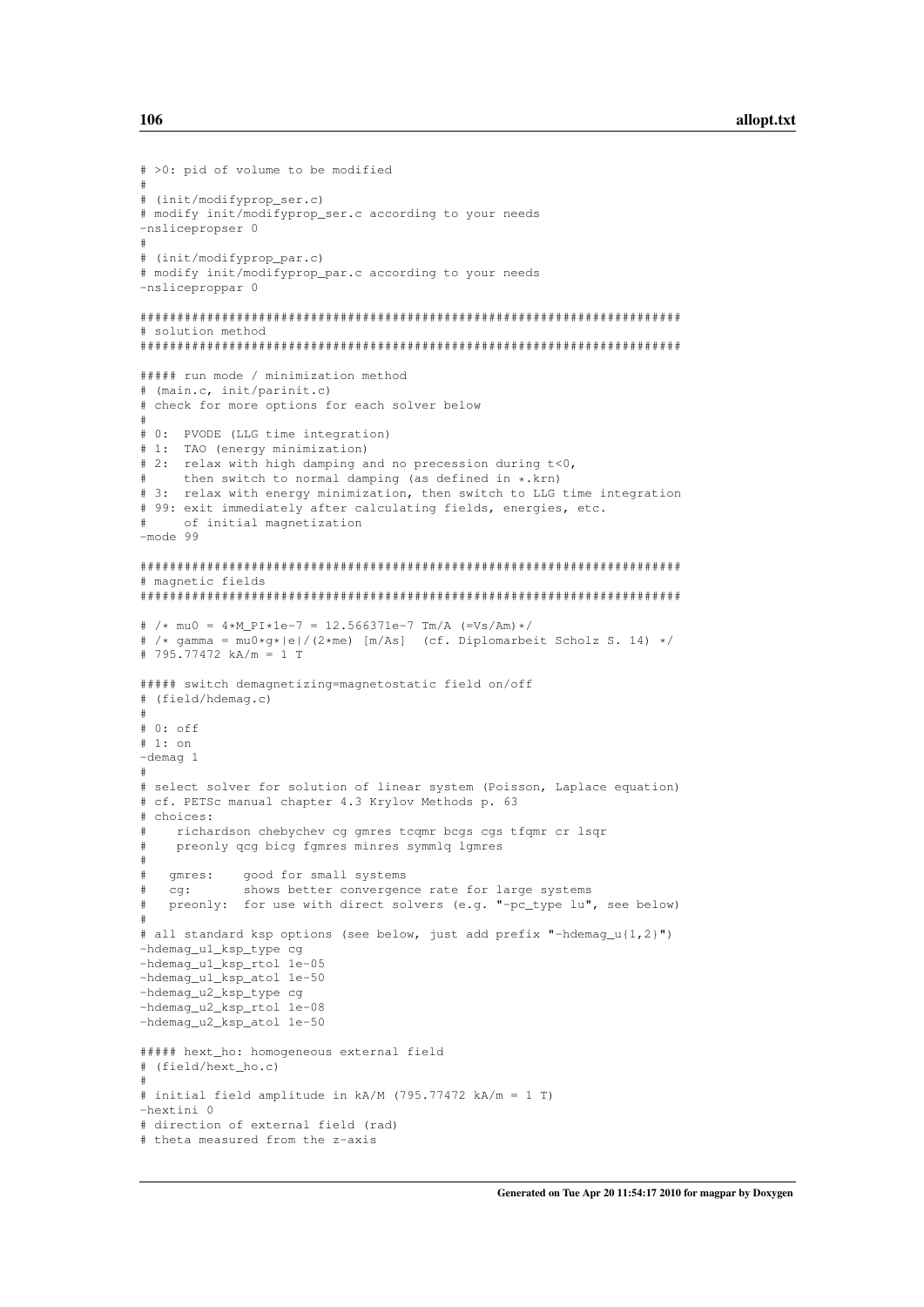```
# phi measured from the x-axis in the x-y-plane
\frac{1}{4} 0.017453293 rad = 1 deg
# 0.034906585 rad = 2 deg
        0.052359878 rad = 3 deg
        0.087266463 rad = 5 deg
# 0.17453293 rad = 10 deg
# Pi/4 = 0.78539816 rad = 45 deg
# Pi/2 = 1.5707963 rad = 90 deg
# Pi = 3.1415927 rad = 180 deg
-htheta 0
-hphi 0
# change external field in these steps (kA/m)
-hstep 0
# change external field at this speed (kA/(m*ns))
# (set "-tol 0" to avoid magpar exiting when the torque becomes very small)
-hsweep 0
# stop simulation if Hext < Hfinal (kA/m)
-hfinal 0
# scale external field (value given by -hextini) according to input file
# file format:
# <number of data pairs>
# <time> <scaling factor>
# ...
-hext_ho_htfile <filename>
# change field in steps when system reaches equilibrium
# (similar to -hext_ho_htfile; also fileformat)
# file format:
# <number of data pairs>
# <step number> <scaling factor>
# \ldots-hext ho hstepfile <filename>
##### activate magnetoelastic (stress) parameters/effects
# (field/helastic.c)
#
# read material parameters from file given
-helastic_propfile <filename>
##### activate custom external field
# (field/hext_cu.c)
#
# 0: off
# 1: on
-hext_cu 0
##### Karlqvist field
# (field/hext_kq.c)
-hext_kq 0 \# turn Karlqvist field on (>0) or off (==0: default)
-hext_kq_gapini 50.0 # apply an initial gap field (kA/m)<br>-hext_kq_gapsize 25.0 # gap size for the ring head (nm)
                         # gap size for the ring head (nm)
-hext_kq_x_offset 0.0 # x-offset (nm)
-hext_kq_z_offset 0.0 # z-offset (nm)
##### activate custom external field defined by a Python function
# (field/hext_py.c)
#
# The function must be defined in the magpar Python module and
# accept 3 arguments for space coordinates (in units of FE mesh)
# and return 3 values (Cartesian components of field in Tesla)
# like this:
 # -----------------------------------
# def hext(x,y,z):
# return 0.0,0.2,0.1
# -----------------------------------
-hext_py <Python_function>
#########################################################################
```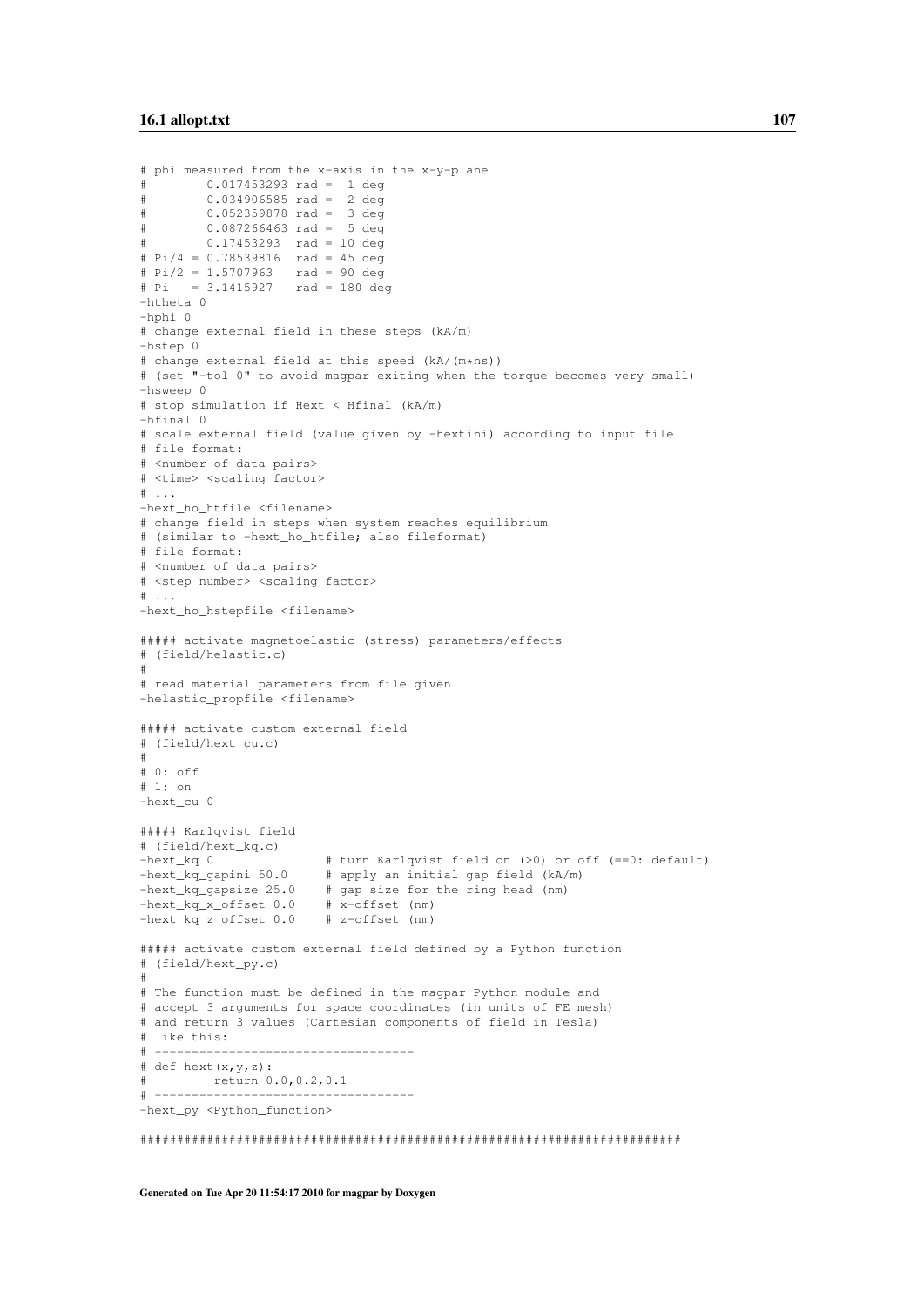```
# output
#########################################################################
##### output of data files (inp, png, dat files)
# (llg/mytssteppvode.c)
#
# save only every n'th line of output in log files
# yet, equilibrium states will always be saved
-ts_logsteps 1
#
# take this many timesteps at once
# (>1: makes log files correspondingly smaller)
-ts_nsteps 1
#
# (llg/checkiterationllg.c)
# (emini/checkiterationemini.c)
#
# write inp file in equilibrium (torque=max(|dM/dt|)<condinp_equil)
# 0: off
# 1: on
-condinp_equil 1
# set the following options to very high values (e.g. 1e99)
# if output should be disabled:
# write inp file if |M_current - M_lastinp| > condinp_j (units of Ms // Hext)
-condinp_j 0.1
# write inp file in equilibrium if |M_current - M_lastinp| > condinp_j (units of Ms // Hext)
-condinp_equil_j 0.0
# write inp file if (t_current - t_lastinp) > condinp_t (nanoseconds)
-condinp_t 1e300
# write inp file at times specified in the input file
# file format:
# <number of time values>
# <time> (nanoseconds)
\# ...
-condinp_file_t_ns <filename>
##### definition of slice plane for PNG output
# (png/writedatapng.c)
#
# definition: nx*x+ny*y+nz*z = nx*vx+ny*vy+nz*vz
# slice_n (nx,ny,nz): normal vector on slice plane
# slice_p (vx,vy,vz): any point in the slice plane
# Coordinates in (dimensionless) units of the finite element mesh.
# The values must be separated with commas with no intervening spaces.
-slice_n 0, 0, 1-slice_p 1e99,1e99,1e99
-slice2n 0,0,1-slice2_p 1e99,1e99,1e99
# select area to be drawn in PNG files based on property id
# (line number in krn file)
# 0: plot magnetization of grains with any property id
# >0: only grain with given property id
# <0: all grains except the one with the given property id
-slice_g 0
-slice2_g 0
# image resolution:
# number of pixels on longer edge
# -> max. image size: res x res pixels
-res 50
##### definition of data sampling line
# (io/writedatadat.c)
#
# vector line_v (vx,vy,vz), point line_p (px,py,pz)
# Coordinates in (dimensionless) units of the finite element mesh.
# The values must be separated with commas with no intervening spaces.
-line_v 1,0,0
```
Generated on Tue Apr 20 11:54:17 2010 for magpar by Doxygen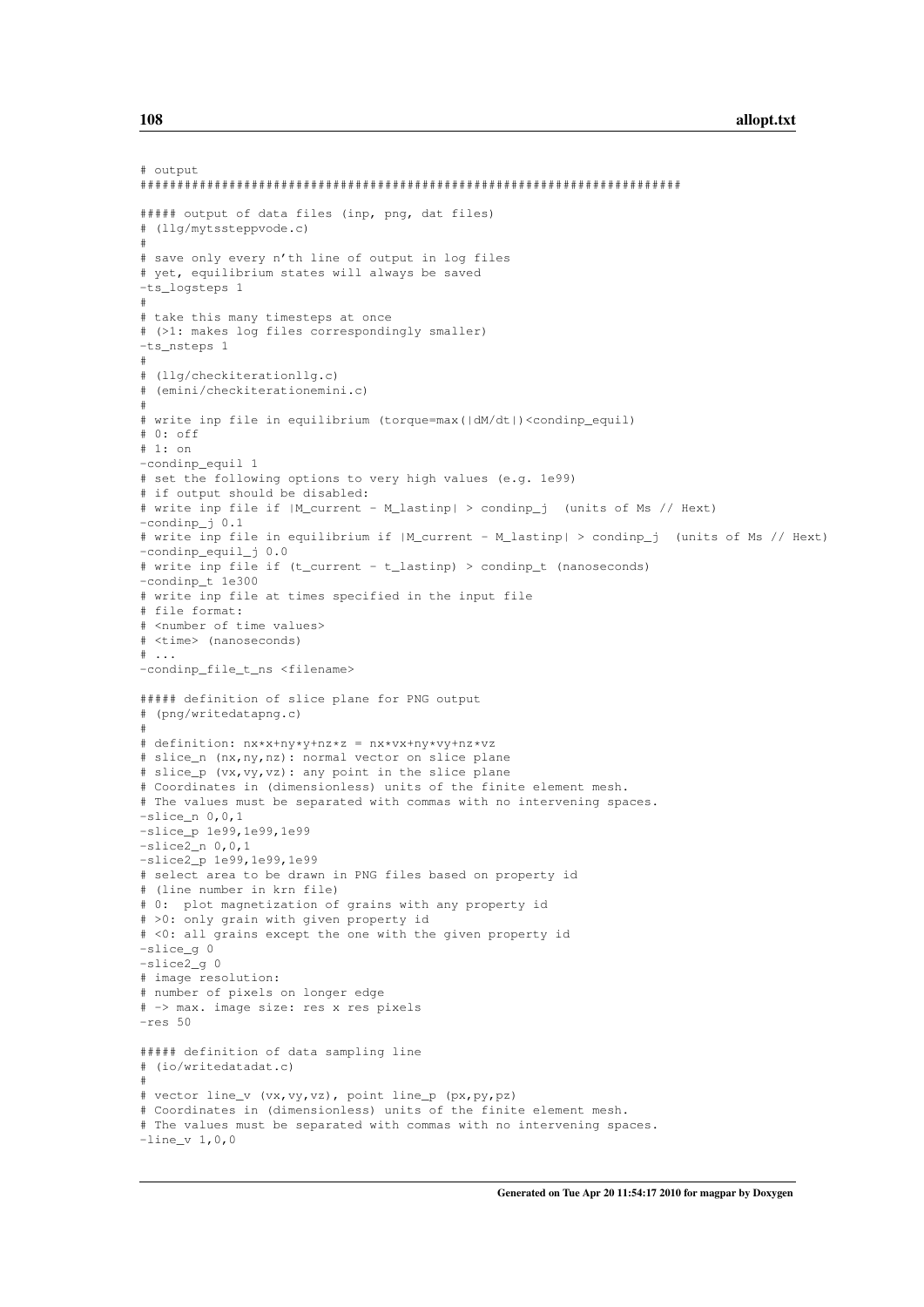```
-line_p 1e99,1e99,1e99
##### save energy, average magnetization for each volume in simname.log_<pid>
# (io/writelog_pid.c)
#
# 0: off
# 1: on
-logpid 0
#########################################################################
# tolerances
#########################################################################
##### tolerances
# (llg/checkiterationllg.c)
#
# if (torque=max(|dM/dt|) < tol): equilibrium
-tol 1e-5
#
# if (max(|M|) > renormtol): renormalize all M on all nodes and restart PVODE
-renormtol 1e-2
##### dimensionless Landau-Lifshitz-Gilbert damping constant
# define for every grain together with material parameters in *.krn
##### exit condition
# (main.c)
#
# stop simulation if |J//Hext| < jfinal (1)
-jfinal -0.95##### exit condition
# (main.c)
#
# stop simulation if (Mx<mfinal[0] || My<mfinal[1] || Mz<mfinal[2])
-mfinal -1e99,-1e99,-1e99
#########################################################################
#
# options for solvers
#
#########################################################################
#########################################################################
# PETSc (Krylov subspace) solvers
# The following options are not used!
# They are only the generic options for PETSc's KSP solvers.
# However, they are available with appropriate prefixes,
# e.g. -hdemag_u1_,-hdemag_u2_,-psolve_
# as described elsewhere in this file.
# Krylov subspace solver for linear systems
# important for accuracy and speed of calculation of the demagnetizing field
#
# monitor convergence (print residual at every iteration)
#-ksp_monitor
# Maximum number of iterations (KSPSetTolerances)
# <10000>
#-ksp_max_it 10000
# Relative decrease in residual norm (KSPSetTolerances)
# <1e-05>
#-ksp_rtol 1e-05
# Absolute value of residual norm (KSPSetTolerances)
# <1e-50>
```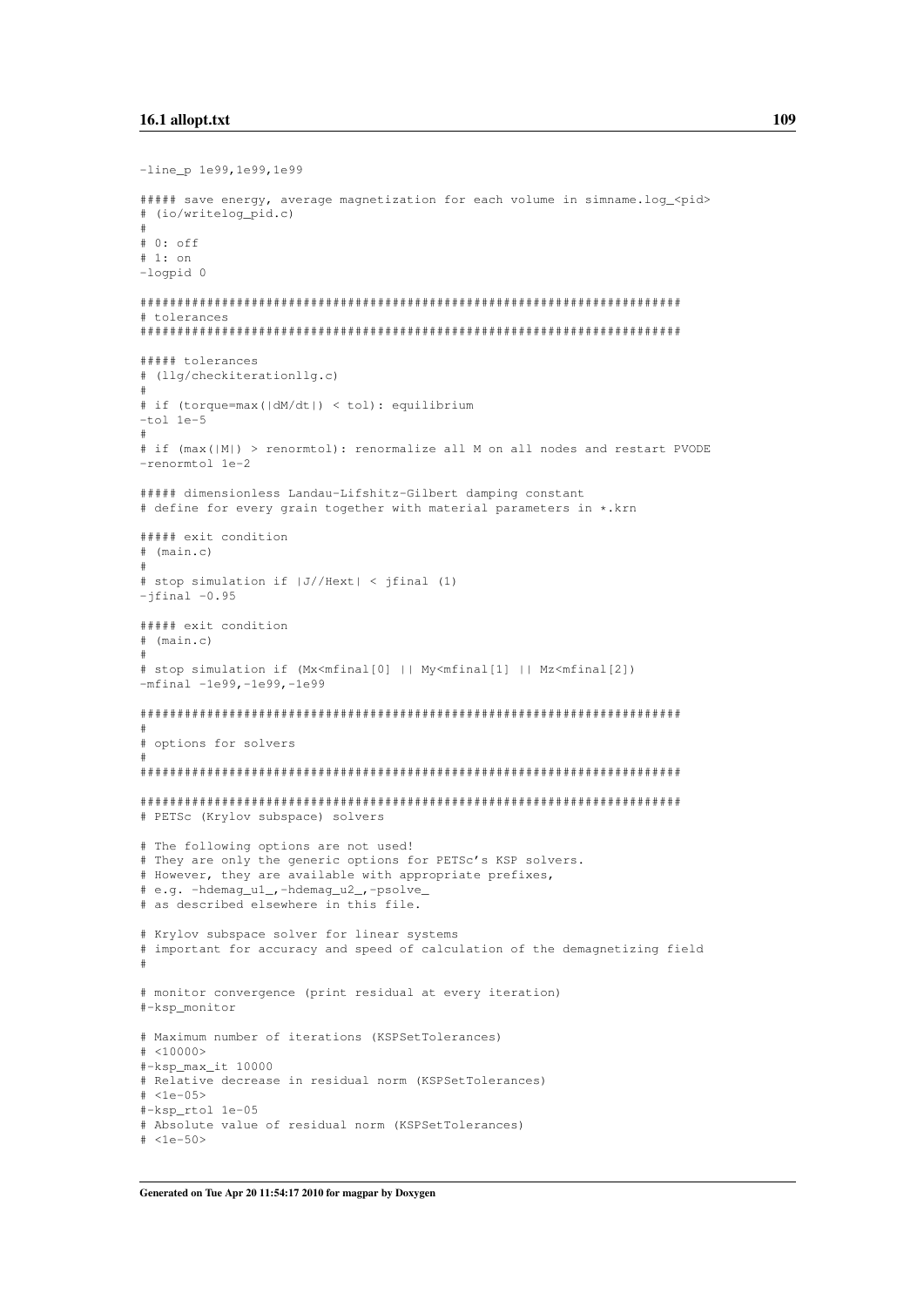```
#-kspatol 1e-50
# Residual norm increase cause divergence (KSPSetTolerances)
 <10000#-ksp_divtol 10000
#Preconditioner (PC) Options for linear systems ------------------------------
# -pc_type Preconditioner:(one of) none jacobi pbjacobi bjacobi sor lu shell mg
       eisenstat ilu icc cholesky asm sles composite redundant nn mat milu jacobic multilevel schur (see r
#
# default on single proc: icc (good, even better for small systems: lu - i.e. direct solver)
# default on multi-proc: bjacobi
# direct solver: lu (use together with "-ksp_type preonly")
   (PETSc LU solver only available for single processor,
   use SuperLU_DIST as a direct parallel solver)
#-pc_type icc
# apply Manteuffel shift to diagonal to force positive definite preconditioner
# (required by ICC, automatic default for PETSc >=2.2.1)
#-pc_icc_shift
#-pc_type lu
#-pc_type bjacobi
# default on multi-proc: icc
#-sub_pc_type icc
# apply Manteuffel shift to diagonal to force positive definite preconditioner
# (required by ICC, automatic default for PETSc >=2.2.1)
#-sub_pc_icc_shift
# cf. PETSc manual chapter 13: Hints for Performance Tuning
# section 13.7, p. 141: Tips for Efficient Use of Linear Solvers
#########################################################################
# TAO: Energy minimization
##### distortion parameter for energy minimization (TAO)
# (emini/eminisolve.c)
#
# the magnetization on all nodes is distorted whenever the TAO solver returns
# magdist==0: do not distort
# magdist>0: distort randomly
# magdist<0: distort in direction MxMxH
-magdist 0.0
##### TAO methods ------------------------------------------------------------
# -tao_method Select TAO method: (one of) tao_lmvm tao_nls tao_cq tao_bqpip tao_blmvm tao_bnls tao_tron tao
     tao ntl tao ntr tao gpcg tao ssils tao ssfls tao asils tao asfls tao isils tao kt tao rscs tao icp t
# tao_nls - Newton's method with line search for unconstrained minimization
 tao_ntr - Newton's method with trust region for unconstrained minimization
# tao_ntl - Newton's method with trust region, line search for unconstrained minimization
# tao_lmvm - Limited memory variable metric method for unconstrained minimization
 tao_cg - Nonlinear conjugate gradient method for unconstrained minimization
# tao_nm - Nelder-Mead algorithm for derivate-free unconstrained minimization
# tao_tron - Newton Trust Region method for bound constrained minimization
# tao_gpcg - Newton Trust Region method for quadratic bound constrained minimization
# tao_blmvm - Limited memory variable metric method for bound constrained minimization
  tao_kt - Formulate a bound constrained problem as a complementarity problem
# tao_bqpip - Interior point method for quadratic bound constrained minimization
# tao_ssils - Infeasible semismooth method with a linesearch for complementarity problems
# tao_ssfls - Feasible semismooth method with a linesearch for complementarity problems
# default:
# lmvm: Limited-memory variable-metric method for unconstrained optimization
# More-Thuente line line search options for minimization
 -tao_ls_maxfev <30>: max function evals in line search ()
  -tao_ls_ftol <0.0001>: tol for sufficient decrease ()
```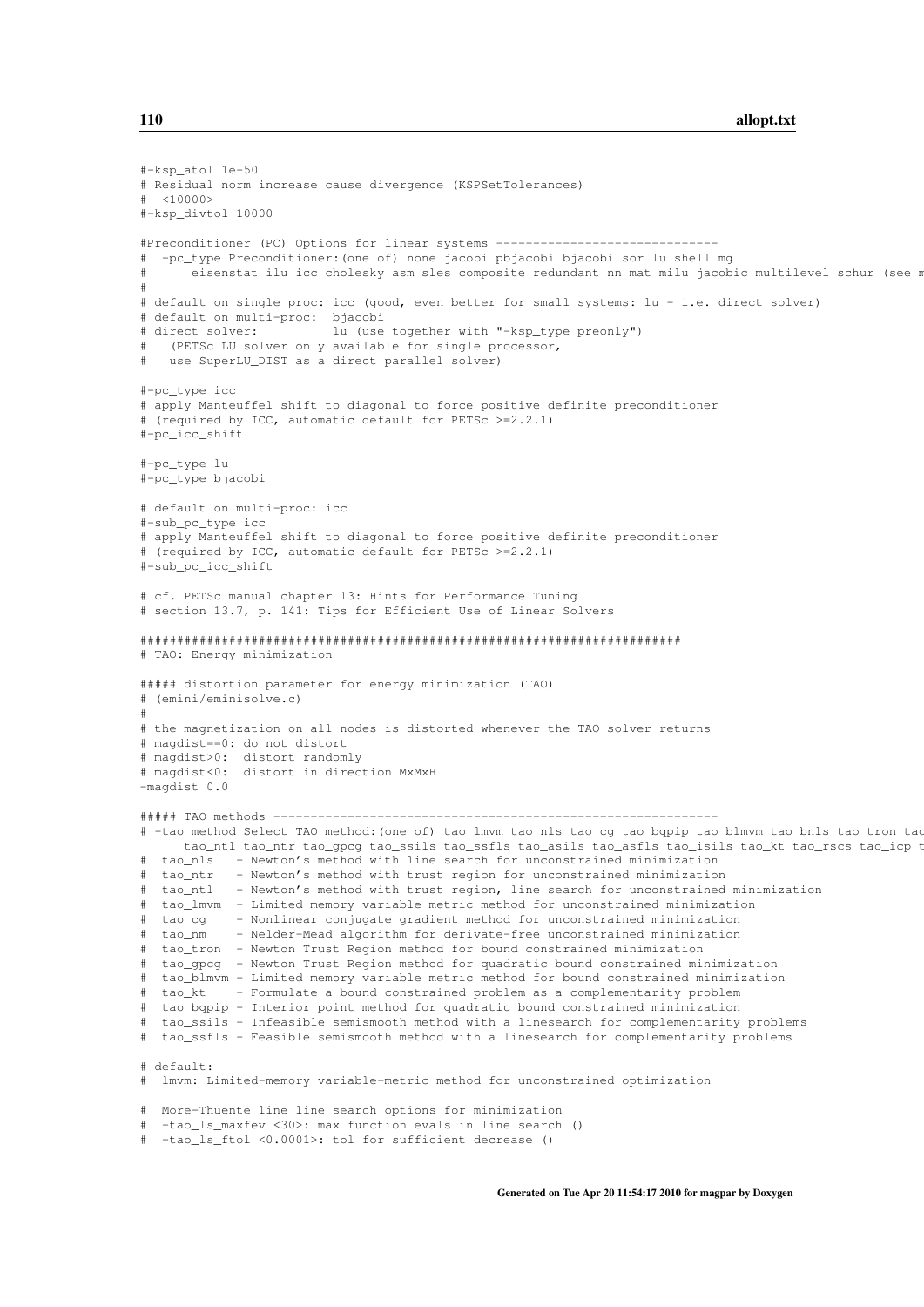```
-tao_ls_gtol <0.9>: tol for curvature condition ()
# -tao_ls_rtol <1e-10>: relative tol for acceptable step ()
# -tao_ls_stepmin <1e-20>: lower bound for step ()
  -tao_ls_stepmax <1e+20>: upper bound for step ()
  -tao_view: view TAO_SOLVER info after each minimization has completed (TaoView)
  -tao_kspview: view the Linear Solver used by the solver after minimization has completed (TaoViewLinear
# -tao_fatol <0.0001>: Stop if solution within (TaoSetTolerances)
  -tao_frtol <0.0001>: Stop if relative solution within (TaoSetTolerances)
  -tao_catol <0>: Stop if constraints violations within (TaoSetTolerances)
# -tao_crtol <0>: Stop if relative contraint violations within (TaoSetTolerances)
  -tao_gatol <0>: Stop if norm of gradient less than (TaoSetGradientTolerances)
   -tao_grtol <0>: Stop if norm of gradient divided by the function value is less than (TaoSetGradientTole
  -tao_gttol <0>: Stop if the norm of the gradient is less than the norm of the initial gradient times (T
  -tao_max_its <2000>: Stop if iteration number exceeds (TaoSetMaximumIterates)
# -tao_max_funcs <4000>: Stop if number of function evaluations exceeds (TaoSetMaximumFunctionEvaluations)
  -tao_fmin <-1e+30>: Stop if function less than (TaoSetFunctionLowerBound)
  -tao_steptol <0>: Stop if step size or trust region radius less than (TaoSetTrustRegionRadius)
# -tao_trust0 <0>: Initial trust region radius (TaoSetTrustRegionRadius)
   -tao_unitstep: Always use unit step length (TaoCreateUnitLineSearch)
  -tao_lmvmh: User supplies approximate hessian for LMVM solvers (TaoLMVMSetH0)
# -tao_view_hessian: view Hessian after each evaluation (None)
# -tao_view_gradient: view gradient after each evaluation (None)
# -tao_view_jacobian: view jacobian after each evaluation (None)
  -tao_view_constraints: view constraint function after each evaluation (None)
   -tao_cancelmonitors: cancel all monitors hardwired in code (TaoClearMonitor)
# -tao_monitor: Use the default convergence monitor (TaoSetMonitor)
  -tao_smonitor: Use short monitor (None)
  -tao_vecmonitor: Plot solution vector at each iteration (TaoVecViewMonitor)
  -tao_vecmonitor_update: plots step direction at each iteration (TaoVecViewMonitorUpdate)
# -tao_xmonitor: Use graphics convergence (TaoPetscXMonitor)
# most useful options and default settings for magpar
-tao_method tao_lmvm
-tao_ls_ftol 1e-20
-tao_ls_rtol 1e-01
-tao_ls_gtol 0.99
-tao_fatol 1e-4
-tao_frtol 1e-4
-tao_max_its 500
-tao_monitor
# -tao_lmm_vectors: number of vectors stored for the Hessian approximation
-tao_lmm_vectors 100
# more information about these options can be found in the TAO manual
#########################################################################
# PVODE: LLG time integration
###### PETSc standard options for timesteppers
# (llg/mytscreatepvode.c)
 (main.c)#
-ts_init_time <0>: Initial time (TSSetInitialTime) (unit: ns)
-ts max time <5>: Time to run to (TSSetDuration) (unit: ns)
-ts_dt <0.020944>: Initial time step (TSSetInitialTimeStep)
#
-ts_pvode_type <bdf> (one of) bdf adams
-ts_pvode_atol <1e-06>: Absolute tolerance for convergence (TSPVodeSetTolerance)
-ts_pvode_rtol <1e-06>: Relative tolerance for convergence (TSPVodeSetTolerance)
-ts_pvode_linear_tolerance <0.05>: Convergence tolerance for linear solve (TSPVodeSetLinearTolerance)
##### additional PVode parameters
# (llg/mytscreatepvode.c)
#
# maximum Krylov dimension
-maxl 300
```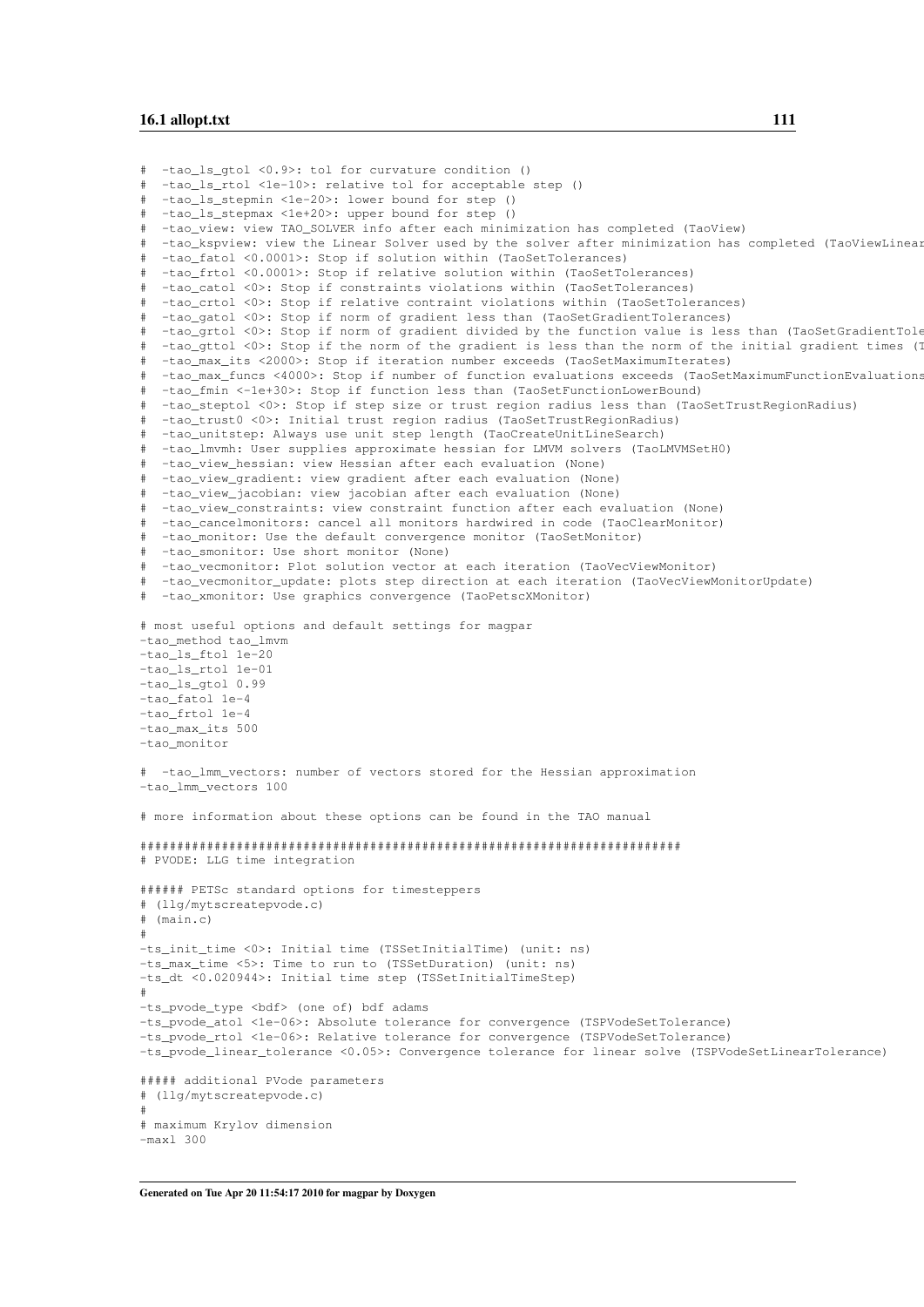```
# minimum absolute value of step size allowed (ns)
-mintimestep 0
# maximum absolute value of step size allowed (ns)
-maxtimestep 1e99
# maximum lmm order to be used by the solver
# Default (=max.) = 12 for ADAMS, 5 for BDF
-maxorder 2
# set preconditioning type
# 0: none
# 1: jacobi
# 2: band-block-diagonal (not implemented, yet)
-precon 1
# choose linear solver for psolve
# (llg/precond.c)
# all standard ksp options (see above, just add prefix "psolve_")
#
# gmres and bcgs are usually a good choice
# for complete list see PETSc Krylov solvers above
-psolve_ksp_type gmres
#
# set tolerances for psolve
-psolve ksp_atol 1e-7
-psolve_ksp_rtol 0.01
-psolve_ksp_divtol 100
##### distortion parameter
# (llg/checkiterationllg.c)
#
# the magnetization on all nodes is distorted whenever the TAO solver returns
# magdist_llg==0: do not distort
# magdist_llg!=0: distort randomly (add random vector of approx. length magdist to M)
# magdist_ns: distort every X ns
-magdist_llg 0.0
-magdist_ns 1.0
```
# more information about these options can be found in the PVODE manual

# <span id="page-121-0"></span>16.2 allopt\_log.txt

Additional configuration file with PETSc internal logging/info/diagnostic options:

(Note, that some of these options (especially "-tr∗") may slow down the simulations considerably!) doc/allopt\_log.txt:

```
#########################################################################
#
# magpar configuration file: allopt log.txt
#
# PETSc internal logging/info/diagnostic options
#
# for PETSc version 2.3.2
#
#########################################################################
-help # unlisted but active
##### memory checking
#
-malloc_dump
-malloc<br>-malloc_loq
              # unlisted but active
-malloc_info # unlisted but active
```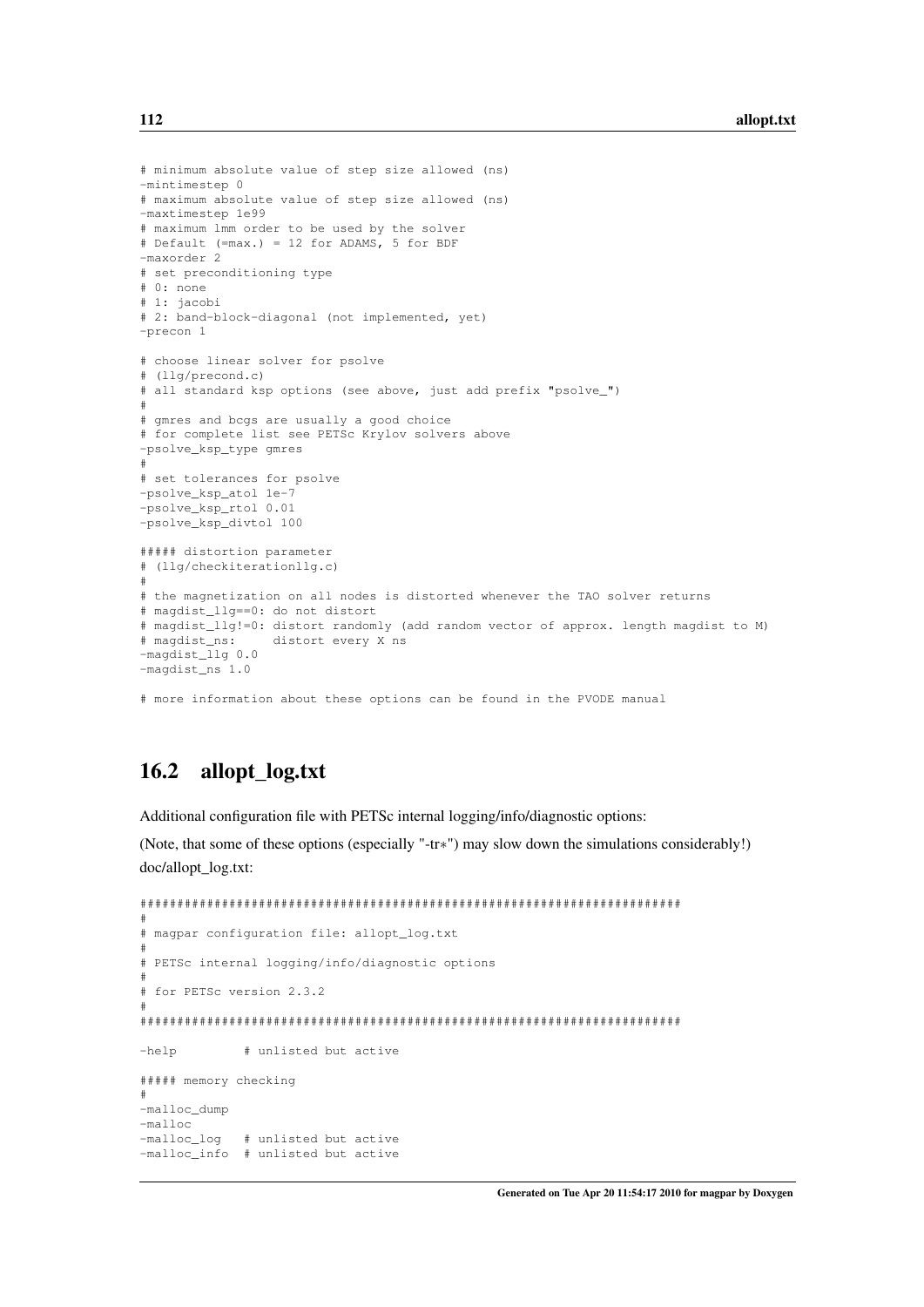```
# -mallocinfo ignored
-malloc_debug
-fp_trap
##### print more info during initialization and solution
#
-info
-log_trace
##### enable profiling of important magpar functions
# even if -info is not defined/disabled
# implemented in macro MagparFunctionProfBegin in griddata.h
#
-profile
##### print info at end of run
#
-memory_info
-options_table
-options_left
-get_total_flops
-log_summary
##### shortcuts for analyzing malloc information
#
# cat %f | grep bytes | grep -v "src/" > %f.b
# cat %f | grep bytes | colrm 1 4 | sort -n > %f.c
# cat %f | grep bytes | grep "src/" > %f.d
# grep mallocs %f | grep -v " 0 mallocs" | grep -v "is 0" | less
##### Options for all PETSc programs:
# -on_error_abort: cause an abort when an error is detected. Useful
# only when run in the debugger
# -on_error_attach_debugger [gdb,dbx,xxgdb,ups,noxterm]
       start the debugger in new xterm
# unless noxterm is given
# -start_in_debugger [gdb,dbx,xxgdb,ups,noxterm]
# start all processes in the debugger
# -on_error_emacs <machinename>
# emacs jumps to error file
# -debugger_nodes [n1,n2,..] Nodes to start in debugger
# -debugger_pause [m] : delay (in seconds) to attach debugger
# -stop_for_debugger : prints message on how to attach debugger manually
                      waits the delay for you to attach
# -display display: Location where graphics and debuggers are displayed
# -no_signal_handler: do not trap error signals
# -mpi_return_on_error: MPI returns error code, rather than abort on internal error
# -fp_trap: stop on floating point exceptions
           note on IBM RS6000 this slows run greatly
# -malloc_dump <optional filename>: dump list of unfreed memory at conclusion
# -malloc: use our error checking malloc
# -malloc no: don't use error checking malloc
# -mallocinfo: prints total memory usage
# -malloc_debug: enables extended checking for memory corruption
# -options_table: dump list of options inputted
# -options_left: dump list of unused options
# -options_left no: don't dump list of unused options
# -tmp tmpdir: alternative /tmp directory
# -shared_tmp: tmp directory is shared by all processors
# -not_shared_tmp: each processor has separate tmp directory
# -memory_info: print memory usage at end of run
# -get_total_flops: total flops over all processors
# -log[_all _summary]: logging objects and events
# -log_trace [filename]: prints trace of all PETSc calls
# -info <optional filename>: print informative messages about the calculations
```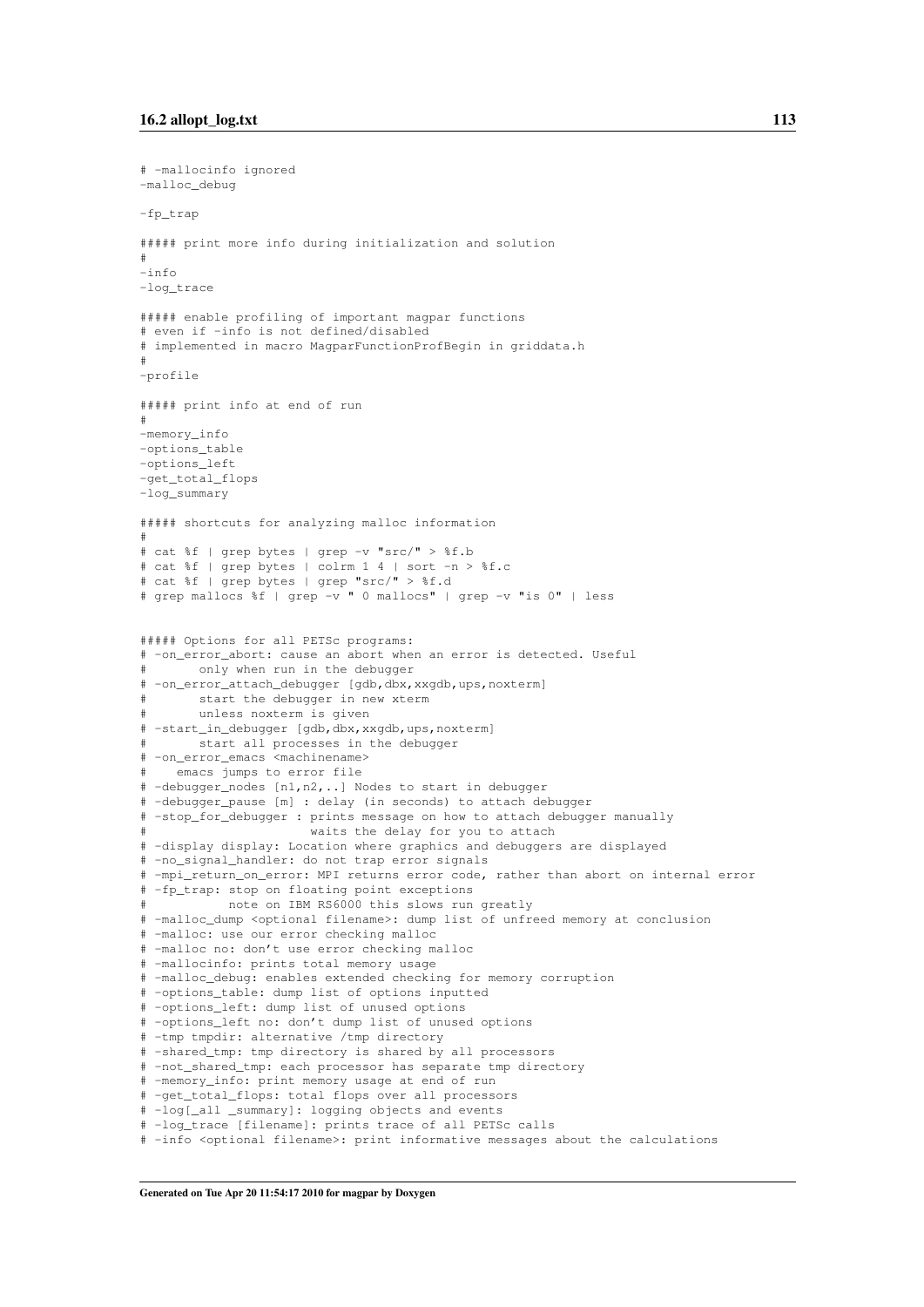```
# -v: prints PETSc version number and release date
# -options_file <file>: reads options from file
# -petsc_sleep n: sleeps n seconds before running program
#
#------Additional PETSc component options--------
# -log_summary_exclude: <vec,mat,pc.ksp,snes>
# -info_exclude: <null,vec,mat,pc,ksp,snes,ts>
#
#Options database options -------------------------------------------------
# -options_monitor <stdout>: Monitor options database (PetscOptionsSetMonitor)
 -options_cancelmonitors: Cancel all options database monitors (PetscOptionsClearMonitor)
#
#Vector Options -------------------------------------------------
# -vec_view: Print vector to stdout (VecView)
  -vec view matlab: Print vector to stdout in a format Matlab can read (VecView)
  -vec_view_socket: Send vector to socket (can be read from matlab) (VecView)
  -vec view_binary: Save vector to file in binary format (VecView)
#
#Options for SEQAIJ matrix -------------------------------------------------
 -mat_no_unroll: <TRUE> Do not optimize for inodes (slower) ((null))
  -mat_no_inode: <TRUE> Do not optimize for inodes (slower) ((null))
# -mat_inode_limit <5>: Do not use inodes larger then this value ((null))
#Matrix Options ----
  -mat_view_info: Information on matrix size (MatView)
  -mat_view_info_detailed: Nonzeros in the matrix (MatView)
# -mat_view: Print matrix to stdout (MatView)
 -mat_view_matlab: Print matrix to stdout in a format Matlab can read (MatView)
  -mat_view_socket: Send matrix to socket (can be read from matlab) (MatView)
# -mat_view_binary: Save matrix to file in binary format (MatView)
  -mat_view_draw: Draw the matrix nonzero structure (MatView)
#
#Graphics (PetscDraw) Options -------------------------------------------------
 -draw_type Type of graphical output: (one of) x null ps (PetscDrawSetType)
 -nox: Run without graphics (None)
#
#Preconditioner (PC) Options -------------------------------------------------
# -pc_type Preconditioner:(one of) none jacobi pbjacobi bjacobi sor lu shell mg
# eisenstat ilu icc cholesky asm ksp composite redundant nn mat fieldsplit tfs (PCSetType)
# ICC Options
# -pc_factor_levels <0>: levels of fill (PCFactorSetLevels)
# -pc_factor_fill <1>: Expected fill in factorization (PCFactorSetFill)
  -pc_factor_mat_ordering_type Reorder to reduce nonzeros in ICC:(one of) natural nd 1wd rcm qmd rowlengt
  -pc_factor_shift_nonzero: Shift added to diagonal (PCFactorSetShiftNonzero)
  -pc_factor_shift_nonzero <0>: Shift added to diagonal (PCFactorSetShiftNonzero)
  -pc_factor_shift_positive_definite: Manteuffel shift applied to diagonal (PCFactorSetShift)
  # -pc_factor_zeropivot <1e-12>: Pivot is considered zero if less than (PCFactorSetZeroPivot)
#Krylov Method (KSP) Options ---
  -ksp_type Krylov method: (one of) cg cgne stcg richardson chebychev gmres tcqmr bcgs
      # bcgsl cgs tfqmr cr lsqr preonly qcg bicg fgmres minres symmlq lgmres lcd (KSPSetType)
# -ksp_max_it <10000>: Maximum number of iterations (KSPSetTolerances)
  -ksp_rtol <1e-05>: Relative decrease in residual norm (KSPSetTolerances)
  -ksp_atol <1e-50>: Absolute value of residual norm (KSPSetTolerances)
  -ksp_divtol <10000>: Residual norm increase cause divergence (KSPSetTolerances)
  -ksp_converged_use_initial_residual_norm: Use initial residual residual norm for computing relative con
  -ksp converged use min initial residual norm: Use minimum of initial residual norm and b for computing
  -ksp_knoll: <FALSE> Use preconditioner applied to b for initial guess (KSPSetInitialGuessKnoll)
  -ksp_norm_type <preconditioned> (choose one of) none preconditioned unpreconditioned natural
# -ksp_diagonal_scale: Diagonal scale matrix before building preconditioner (KSPSetDiagonalScale)
  -ksp_diagonal_scale_fix: Fix diagonaled scaled matrix after solve (KSPSetDiagonalScaleFix)
  -ksp_constant_null_space: Add constant null space to Krylov solver (KSPSetNullSpace)
  -ksp_converged_reason: Print reason for converged or diverged (KSPSolve)
  -ksp_cancelmonitors: Remove any hardwired monitor routines (KSPClearMonitor)
  -ksp_monitor <stdout>: Monitor preconditioned residual norm (KSPSetMonitor)
  -ksp_vecmonitor: Monitor solution graphically (KSPSetMonitor)
  -ksp_truemonitor <stdout>: Monitor preconditioned residual norm (KSPSetMonitor)
  -ksp_singmonitor <stdout>: Monitor singular values (KSPSetMonitor)
  -ksp_smonitor <stdout>: Monitor preconditioned residual norm with fewer digits (KSPSetMonitor)
```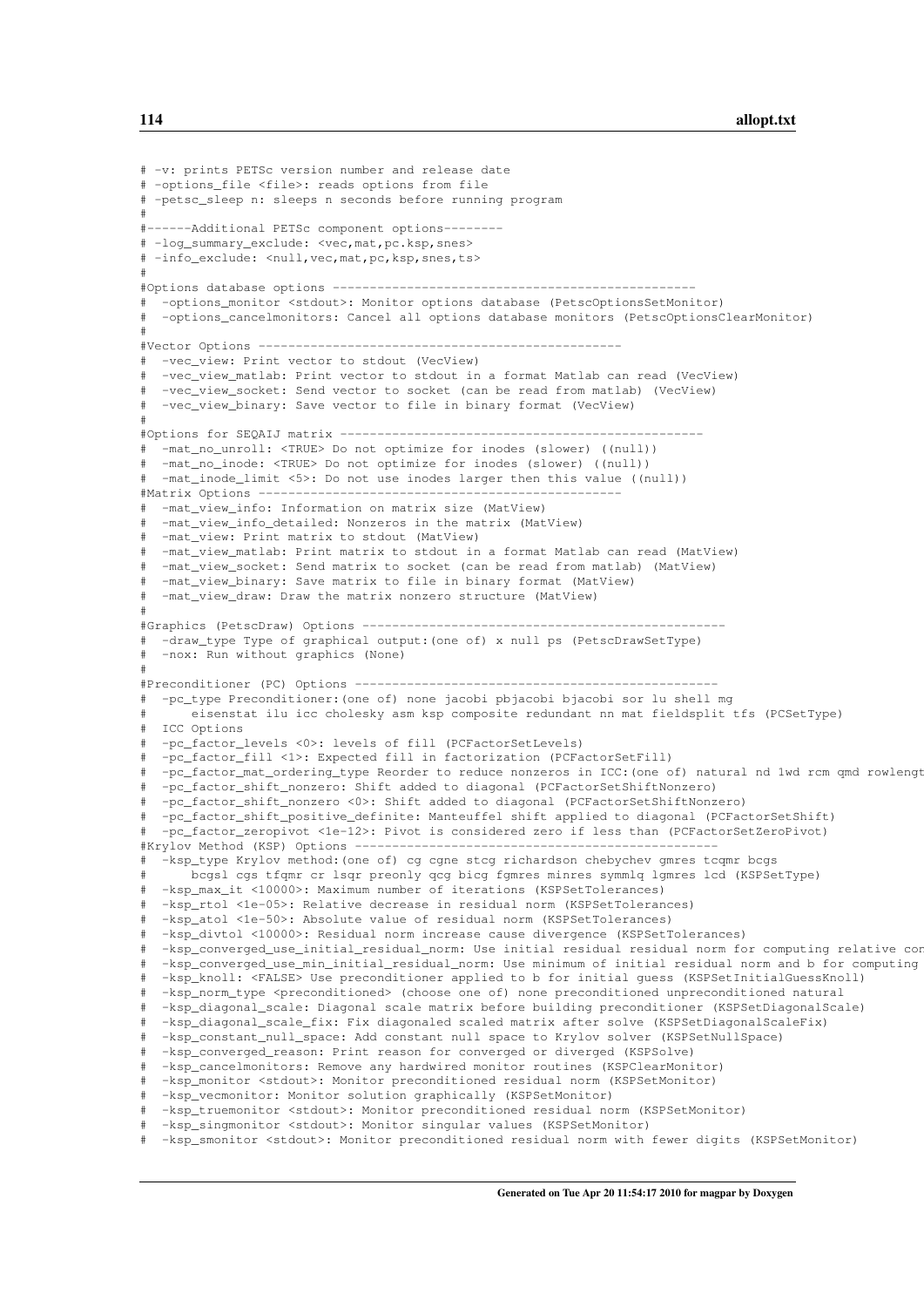```
-ksp_xmonitor: Monitor graphically preconditioned residual norm (KSPSetMonitor)
  -ksp_xtruemonitor: Monitor graphically true residual norm (KSPSetMonitor)
  Pick at most one of ------
    -ksp_left_pc: Use left preconditioning (KSPSetPreconditionerSide)
    -ksp_right_pc: Use right preconditioning (KSPSetPreconditionerSide)
    -ksp_symmetric_pc: Use symmetric (factorized) preconditioning (KSPSetPreconditionerSide)
# -ksp_compute_singularvalues: Compute singular values of preconditioned operator (KSPSetComputeSingularValues)
# -ksp_compute_eigenvalues: Compute eigenvalues of preconditioned operator (KSPSetComputeSingularValues)
  -ksp_plot_eigenvalues: Scatter plot extreme eigenvalues (KSPSetComputeSingularValues)
# KSP GMRES Options
  -ksp_gmres_restart <30>: Number of Krylov search directions (KSPGMRESSetRestart)
  -ksp_gmres_haptol <1e-30>: Tolerance for exact convergence (happy ending) (KSPGMRESSetHapTol)
  -ksp_gmres_preallocate: Preallocate Krylov vectors (KSPGMRESSetPreAllocateVectors)
 Pick at most one of -
    -ksp_gmres_classicalgramschmidt: Classical (unmodified) Gram-Schmidt (fast) (KSPGMRESSetOrthogonaliza
    -ksp_gmres_modifiedgramschmidt: Modified Gram-Schmidt (slow,more stable) (KSPGMRESSetOrthogonalizatio
  -ksp_gmres_cgs_refinement_type <REFINE_NEVER> (choose one of) REFINE_NEVER REFINE_IFNEEDED REFINE_ALWAY
  -ksp_gmres_krylov_monitor: Plot the Krylov directions (KSPSetMonitor)
  -ksp_view: View linear solver parameters (KSPView)
```
## <span id="page-124-0"></span>16.3 allopt\_ret.txt

Deprecated and removed options:

doc/allopt\_ret.txt:

```
#########################################################################
#
# removed magpar options
#
#########################################################################
# start in debugger (the debugger ddd must be in your path)
#-ddd
# replaced by -nslicepropser and -nsliceproppar
#-nsliceprop
# Different implementations of the external field can now be active
# simultaneously. By default all external fields are off. Just set the
# appropriate options (e.g. -hextini, -hext_cu, etc.) to activate them.
#-hextshape
# GeomView output has been removed
#-offdata
# -ksp_* replaced by -hdemag_u{1,2}_ksp_*
-ksp_type
#-ksp_atol
#-ksp_rtol
# set damping parameter in *.krn for individual materials
-alpha
```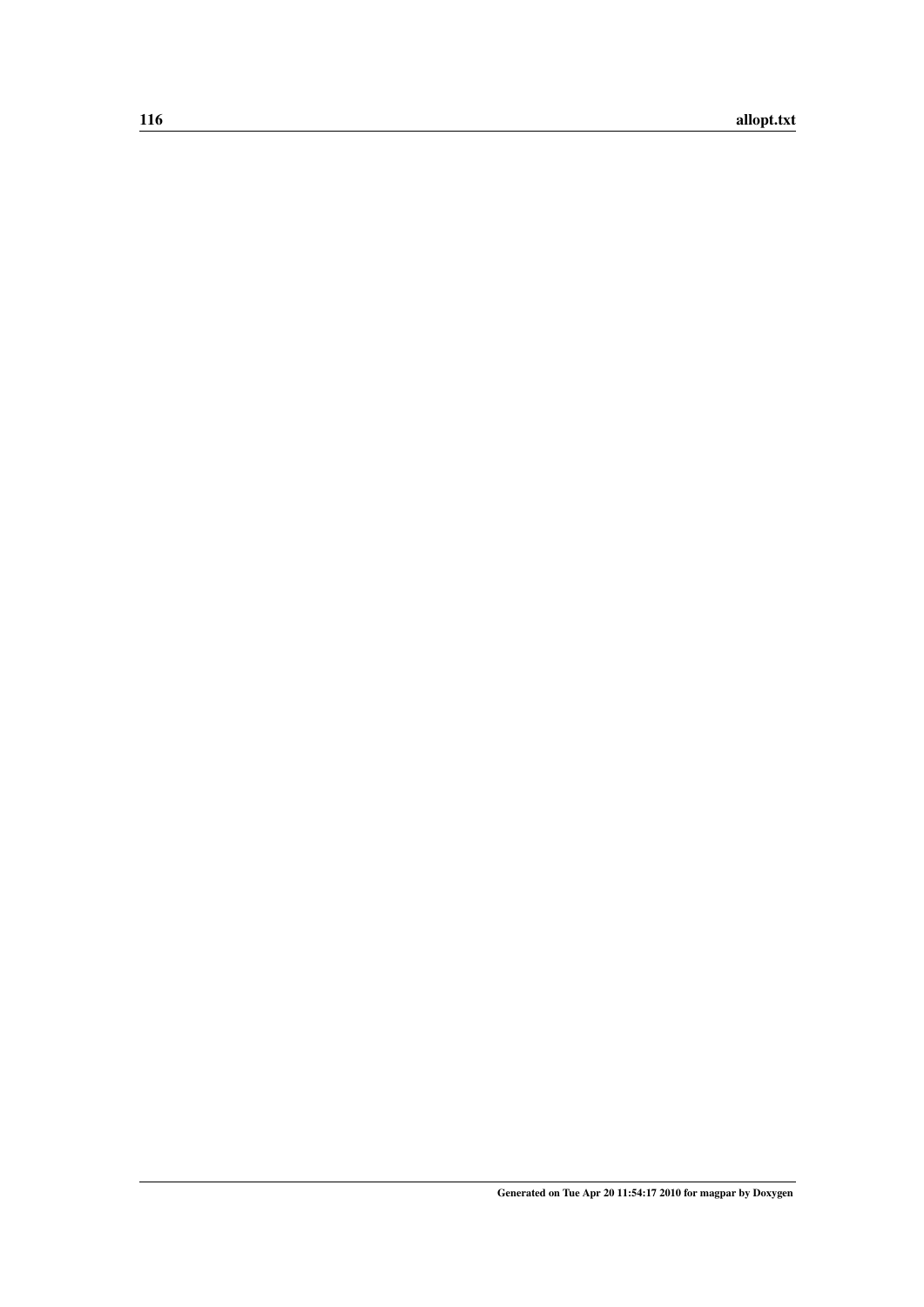Chapter 17

# Output Files of Simulations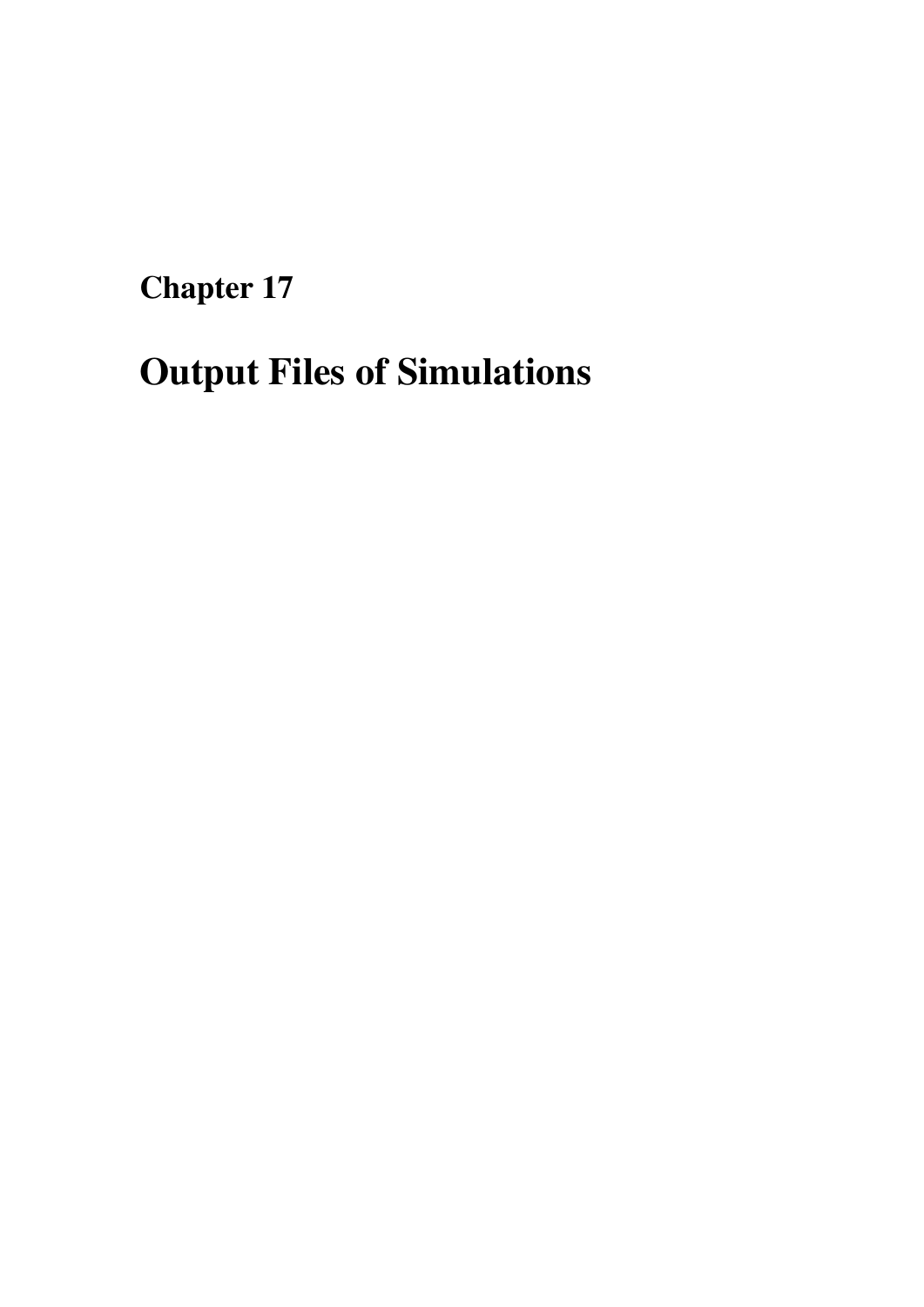#### Sections:

- [project.INP.X.png](#page-127-0)
- [project.INP.d](#page-127-1)
- [project.INP.datmsh](#page-127-2)
- [project.INP.fedat](#page-127-3)
- [project.INP.felog](#page-128-0)
- [project.INP.femsh](#page-129-0)
- [project.INP.gz](#page-129-1)
- [project.INP.inp](#page-129-2)
- [project.log](#page-130-0)
- [project.log\\_pvode](#page-130-1)
- [project.log\\_PID](#page-131-0)
- [stdout](#page-131-1)
- [project.9999.](#page-131-2)∗

In the following "INP" stands for a four-digit integer.

<span id="page-127-0"></span>"project" stands for any project name defined as "-simName" in the configuration file [allopt.txt: simulation](#page-109-0) [parameters](#page-109-0) .

# 17.1 project.INP.X.png

The .png files are graphics files, which show a color coded snapshot of the magnetization. The slice plane through the model is defined in the configuration file [allopt.txt: simulation parameters](#page-109-0) . The x-,y-, and zcomponent of the magnetization are stored in ∗.0.png, ∗.1.png, and ∗.2.png, respectively. It is color coded from red  $(M=-1)$  to blue  $(M=+1)$ .

<span id="page-127-1"></span>These graphics files can be viewed with any picture viewer or graphical web browser.

# 17.2 project.INP.d

<span id="page-127-2"></span>The .d files contain the magnetization (or whatever is implemented in writedatadat.c) along the "sampling line". The "sampling line" is defined in the configuration file [allopt.txt: simulation parameters](#page-109-0) .

# 17.3 project.INP.datmsh

This file contains the Cartesian coordinates of the measurement points along the sampling line.

point\_id dist x y z

- **point\_id:** simple id for numbering the measurement points
- dist: distance from the first measurement point (in units of the FE mesh)
- <span id="page-127-3"></span>• x, y, and z: Cartesian coordinates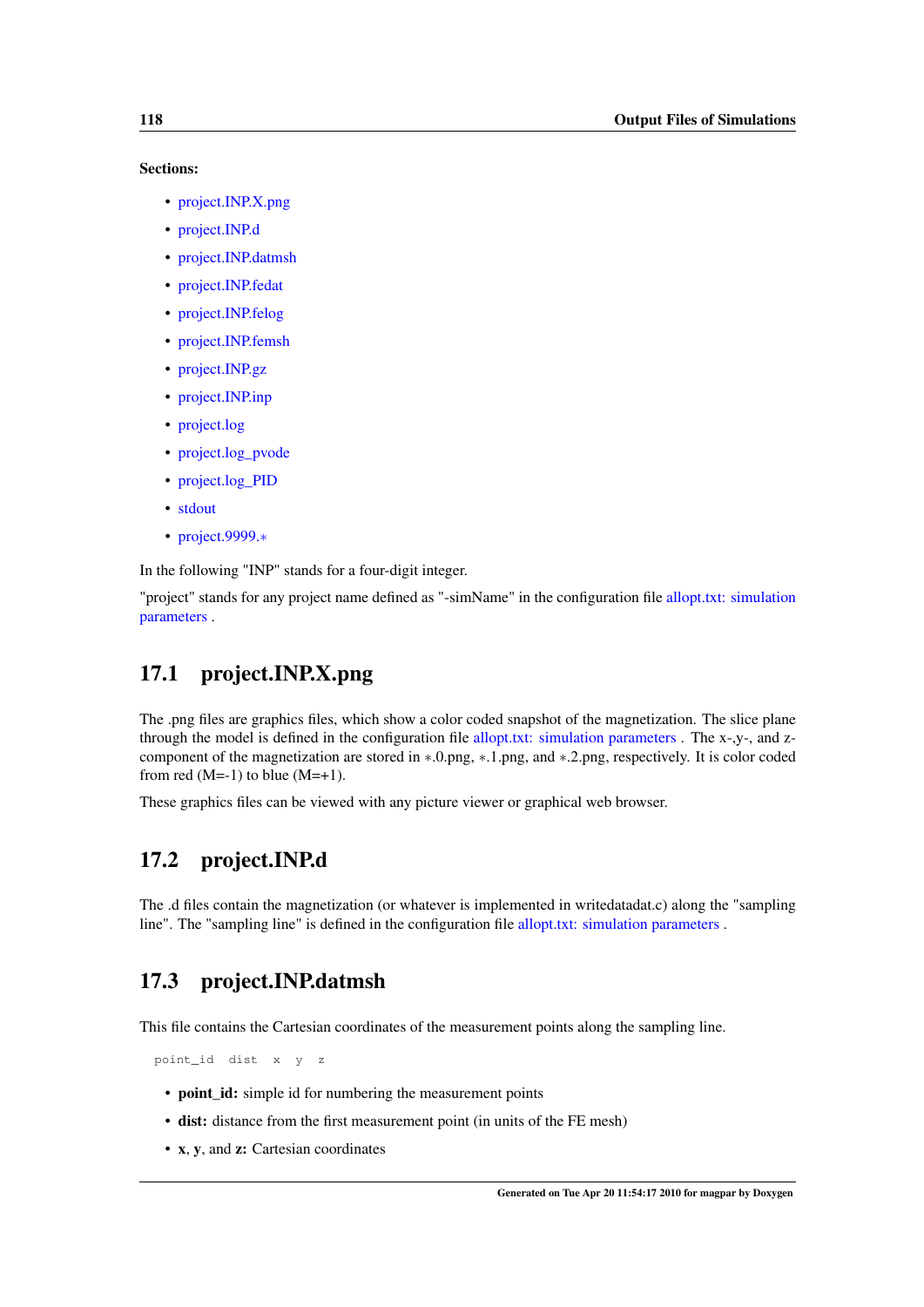# 17.4 project.INP.fedat

This files contains some mesh related data in [UCD format](http://help.avs.com/Express/doc/help/reference/dvmac/UCD_Form.htm). The "mkinp.sh" script (cf. [UCD/inp Files\)](#page-147-0) can be used to create a complete UCD file, which can be visualized as explained in section [Postprocessing](#page-146-0)

## 17.4.1 node data

.

- id: node id
- vert vol: volume assigned to the node
- proc: processor to which the node is assigned

## 17.4.2 element data

- id: element id
- proc: processor to which the element is assigned
- vol: volume
- prop: property id
- qual: quality factor (cf. elevertvol.c)
- a\_x, a\_y, and a\_z: Cartesian components of the anisotropy axis
- K1: first magnetocrystalline anisotropy constant (reduced units)
- K2: second magnetocrystalline anisotropy constant (reduced units)
- Js: saturation polarization (reduced units)
- A: exchange constant (reduced units)

# <span id="page-128-0"></span>17.5 project.INP.felog

This file contains a lot of useful information about the finite element mesh:

- simname: project name
- n\_vert: number of vertices
- n\_ele: number of elements
- n\_fac: number of triangular faces (all, also interior faces)
- n\_vert\_bnd: number of vertices on the boundary
- n ele bnd: number of elements on the boundary
- n\_bnd\_fac: number of triangular faces on the boundary
- n\_prop: number of property ids (grains)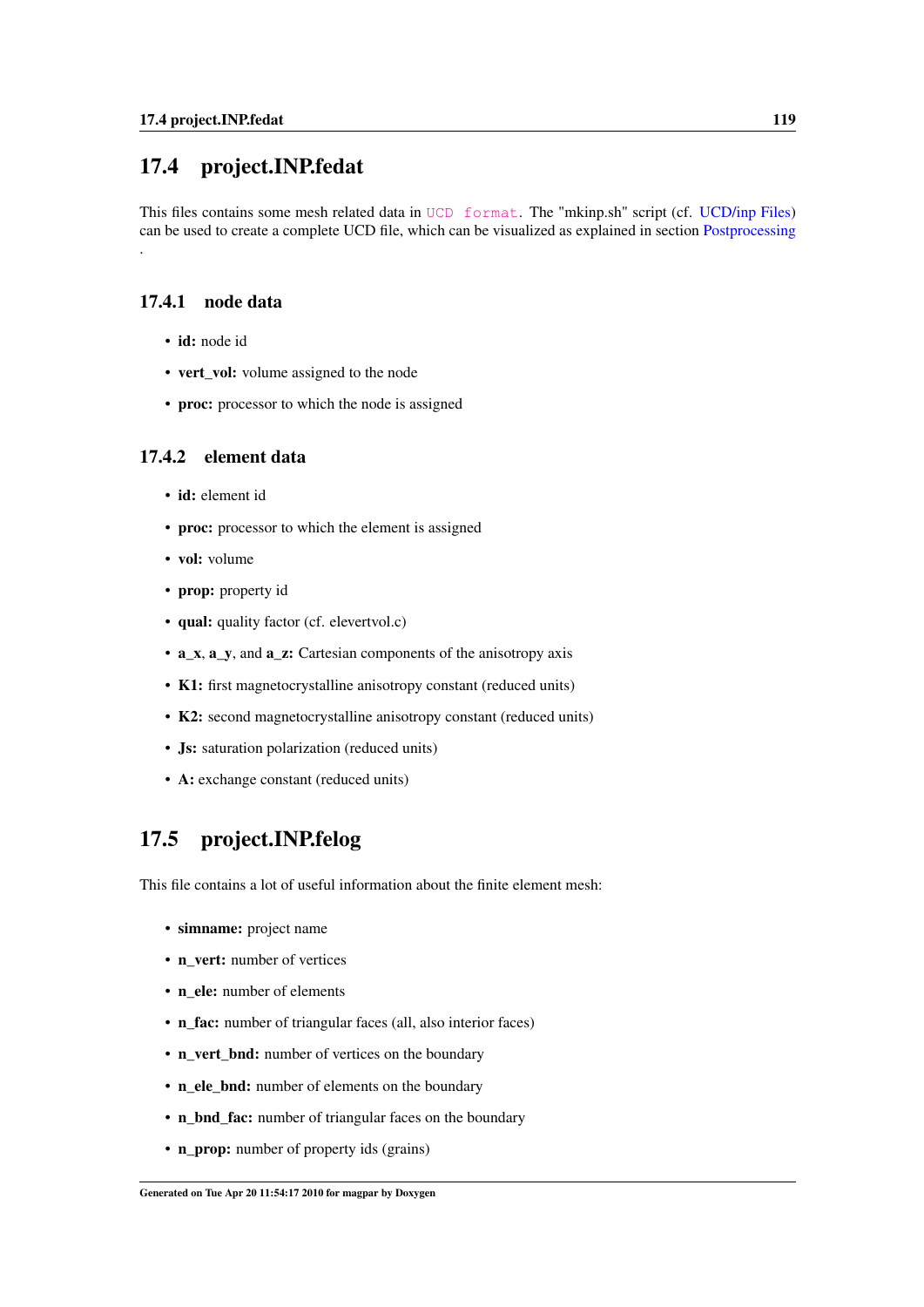- **bounding box:** the smallest rectangular box surrounding the model
- elevol: element volumes: minimum, maximum, ratio, element ids, average, total volume
- vertvol: vertex volumes
- edge\_len: minimum, maximum, and average of all edges (connection two vertices) in the finite element mesh
- elequal: minimum, maximum, and average of element quality factors
- volume by property id:
- average magnetization: weighted with element volume

# <span id="page-129-0"></span>17.6 project.INP.femsh

This file contains the finite element mesh in [UCD format](http://help.avs.com/Express/doc/help/reference/dvmac/UCD_Form.htm). Since the mesh does not change during the simulation, it is stored only once in this file and used by the "mkinp.sh" (cf. [UCD/inp Files\)](#page-147-0) script to create complete UCD files.

# <span id="page-129-1"></span>17.7 project.INP.gz

These files contain various simulation data (magnetization distribution, magnetostatic, anisotropy, exchange, external field) in [UCD format](http://help.avs.com/Express/doc/help/reference/dvmac/UCD_Form.htm). In order to save disk space (which becomes important for large models and long simulations with many output files) the mesh data is not included (it is stored only once in [project.INP.femsh\)](#page-129-0) and the remaining data are compressed using zlib (gzip format) (if this option has been compiled in). The "mkinp.sh" script (cf. [UCD/inp Files\)](#page-147-0) can be used to create a complete UCD file, which can be visualized as explained in section [Postprocessing](#page-146-0) .

The following data are stored in theses files:

- **M\_x** : x component of magnetization vector (dimensionless: magnetization vector normalized to 1)
- M\_y : y component of magnetization vector (dimensionless: magnetization vector normalized to 1)
- M z : z component of magnetization vector (dimensionless: magnetization vector normalized to 1)

analogously the Cartesian components of

- Hdemag:magnetostatic field (T)
- Hani\_x :magnetocrystalline anisotropy field (T)
- Hexch  $x:$  exchange field  $(T)$

or

- Hexchani x:exchange+magnetocrystalline anisotropy field (T)
- Hext\_x : external field (T)

<span id="page-129-2"></span>The structure and contents can change depending on compilation and simulation options. E.g., if the magnetostatic field is switched of in the [allopt.txt](#page-112-0) file then the divergence and scalar magnetic potential are omitted. If the magpar executable has been compiled with the EXCH option, then the exchange and magnetocrystalline anisotropy field are saved separately.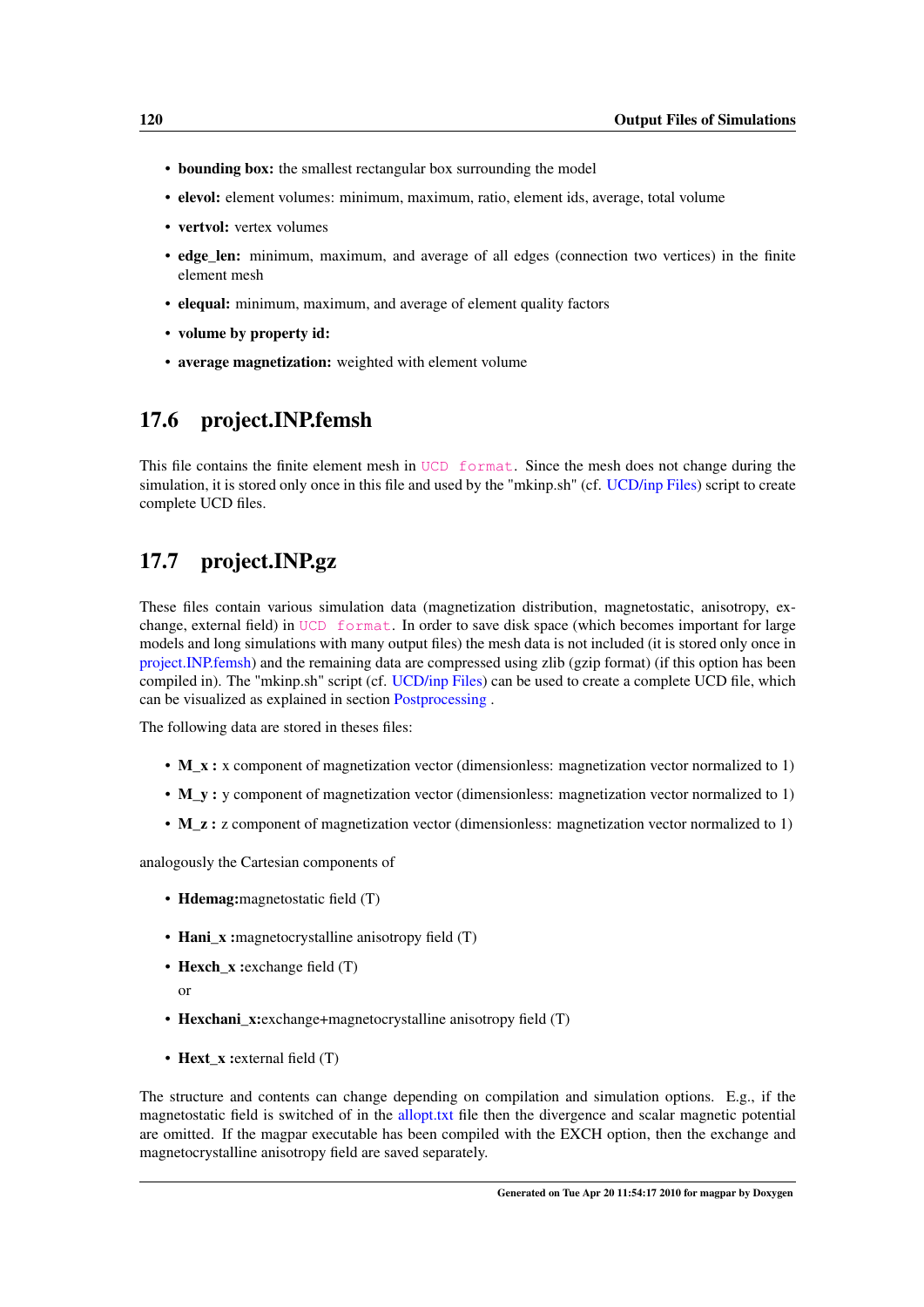# 17.8 project.INP.inp

Complete inp files (including the mesh information) are created by magpar if zlib compression is not supported (magpar is not linked with the zlib library) or magpar is compiled in the Cygwin environment under Windows. These complete inp files can be immediately visualized as explained in section [Postprocessing](#page-146-0).

<span id="page-130-0"></span>Otherwise these complete inp files can be generated from [project.INP.femsh](#page-129-0) and [project.INP.gz](#page-129-1) as described in [UCD/inp Files.](#page-147-0)

# 17.9 project.log

This log file contains the most important simulation data in a columnar format. magpar always appends new data to the end of the file if it does already exit. This useful feature is used in example [mumag3:](#page-139-0) [mumag standard problem #3](#page-139-0) and [sphere\\_sw: Stoner-Wohlfarth behavior](#page-136-0) .

## columns:

- eq:  $> = 1$  if the system has reached equilibrium, i.e. mx|dM/dt| is smaller than the threshold -tol (defined in [allopt.txt: simulation parameters\)](#page-109-0) (see below); if the system is in equilibrium for successive iterations this counter is increased; it is reset to zero as soon as the system is not in equilibrium
- inp: number of the corresponding UCD (.inp), .png, .d output files
- time: simulated time
- Hext: external field (sum of contributions from all external field sources)
- Etot: total energy
- J//Hext: reduced average polarization parallel to the external field
- Mx, My, and Mz: Cartesian components of the average magnetization (not weighted with Js!)
- Edem: magnetostatic (=demag=stray field) energy
- Exchani: exchange+anisotropy energy
- Eext: Zeeman energy
- devNorm: maximum deviation of the norm of the reduced magnetization |M| on any node from 1.0
- mx dM/dt|: maximum of  $|dM/dt|$ , the difference quotient of M with respect to the last time step dt ("torque") on any node
- timestep: time step
- tCPU: elapsed time ("wall clock time")
- CPUtstep: CPU time ("wall clock time") required for the last time step

# <span id="page-130-1"></span>17.10 project.log\_pvode

SUNDIALS/PVODE data:

• time: simulated time

Generated on Tue Apr 20 11:54:17 2010 for magpar by Doxygen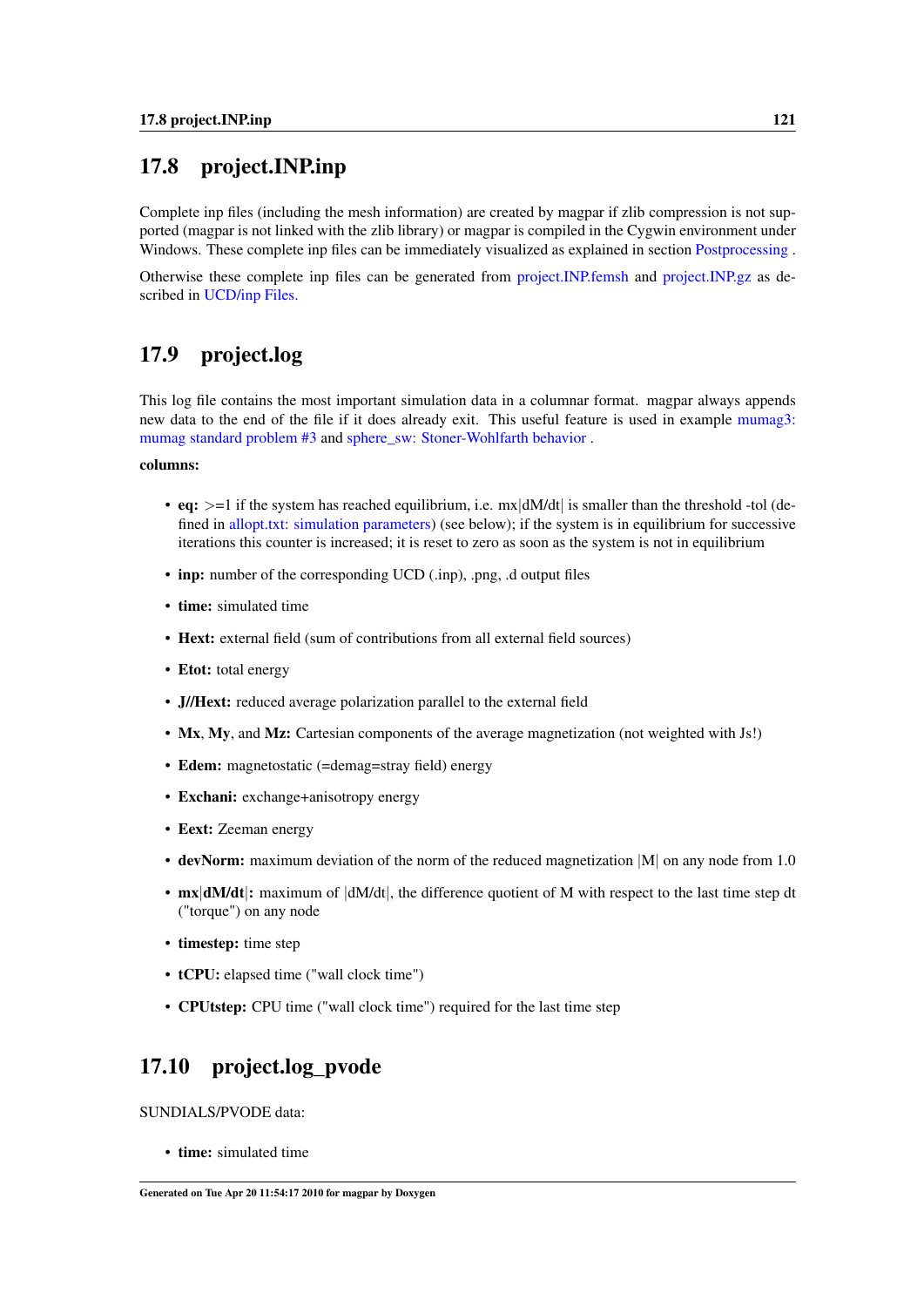- nstep: number of time steps
- qu: integration order
- nfe: number of calls to the user's f function (i.e. RHSfunction, calc dMdt)
- nni: number of (non-linear) Newton iterations
- ncfn: number of nonlinear convergence failures
- nli: number of linear iterations of CVSPGMR solver
- npe: number of preconditioner evaluations
- nps: number of calls to PSolve
- ncfl: number of linear convergence failures

## <span id="page-131-0"></span>17.11 project.log\_PID

<span id="page-131-1"></span>These log files list the total energy, average magnetization and field, magnetostatic, anisotropy, exchange and Zeeman energy separately for each volume with the property id PID.

# 17.12 stdout

A lot of information is sent to stdout during the simulation:

- magpar version, library versions, included features
- settings of the most important parameters
- scaling factors for field, time, and energy
- material parameters, anisotropy field, exchange lengths, Larmor frequencies
- size of the boundary matrix
- sampling line and slice plane data
- solver output
- exit conditions
- etc.

<span id="page-131-2"></span>See [allopt.txt: simulation parameters](#page-109-0) and the PETSc manual for more.

# 17.13 project.9999.∗

Every 2000 seconds (33 minutes) a full set of output files is written. This allows to check the progress of the simulation even if the cond\_inp parameters in [allopt.txt: simulation parameters](#page-109-0) have been set to disable any output. Even more important, it is a checkpointing type behavior since one can restart the simulation from the UCD file ( [project.INP.gz\)](#page-129-1) if the program or one of the executing machines have crashed.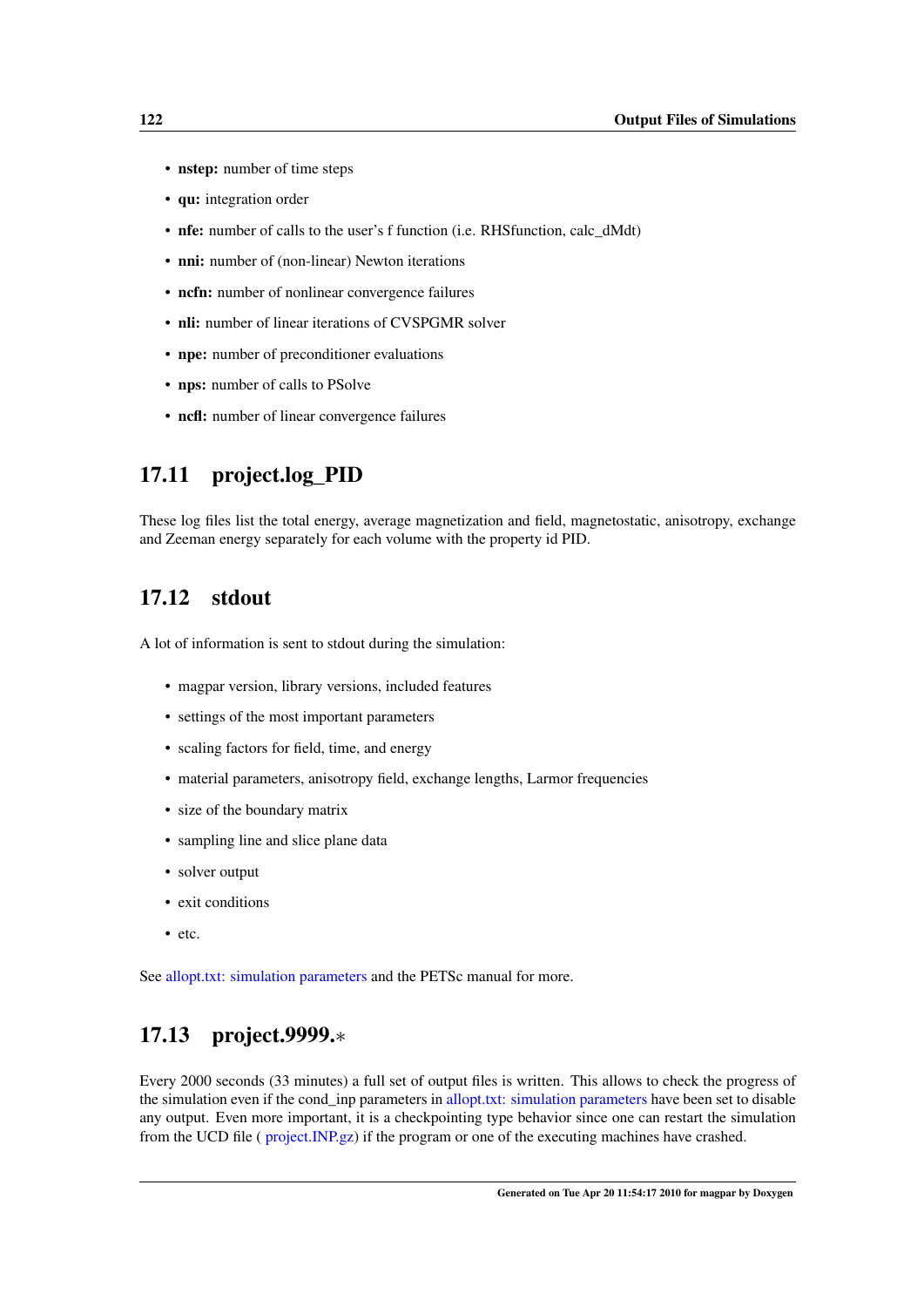Chapter 18

Examples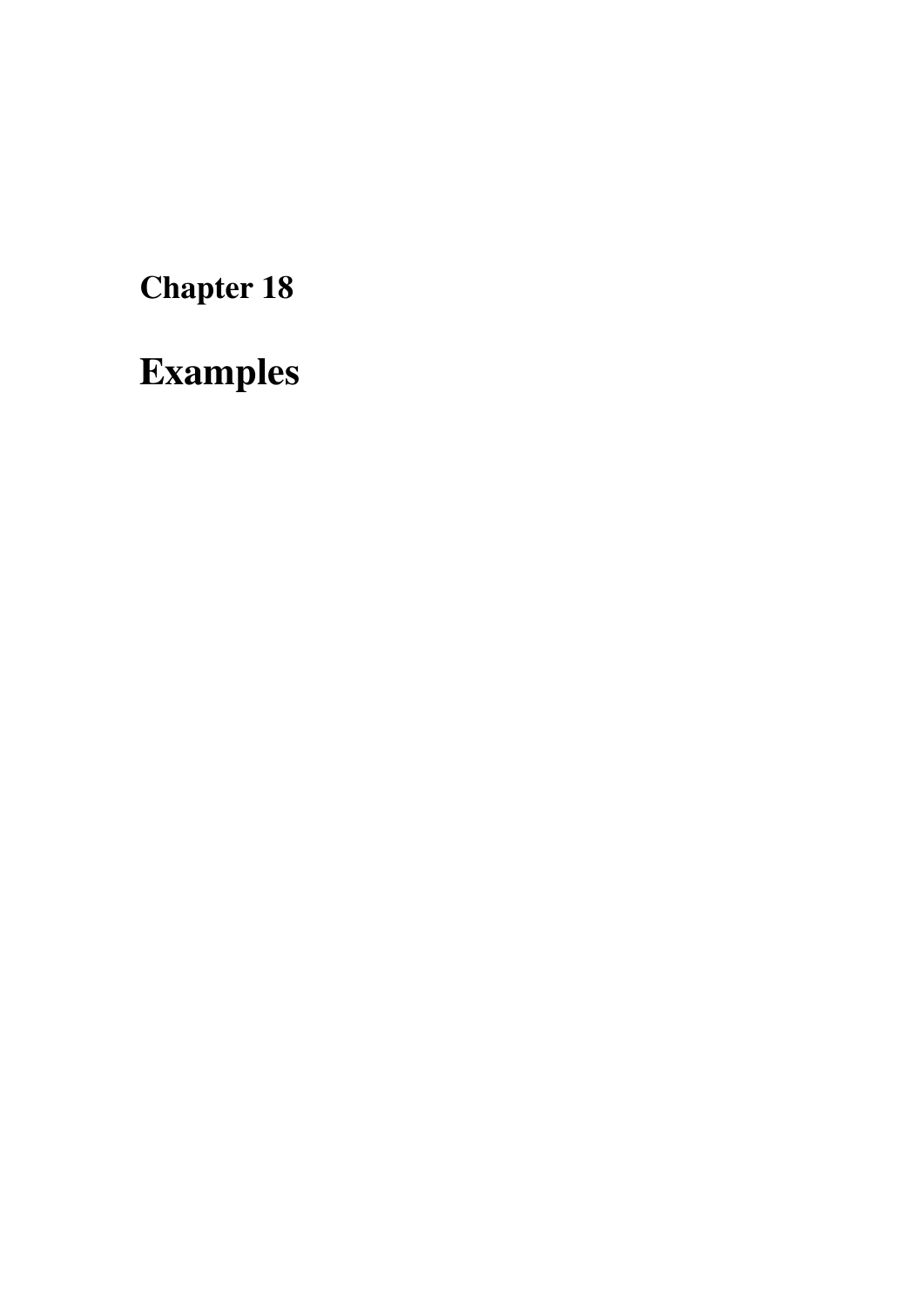#### Sections:

- [Download](#page-133-0)
- [sphere\\_demag: Demagnetizing field](#page-134-0)
- [sphere\\_larmor: Larmor precession](#page-135-0)
- [sphere\\_sw: Stoner-Wohlfarth behavior](#page-136-0)
- [sphere\\_cubic: Single domain particle with cubic anisotropy](#page-136-1)
- [iface: Domain wall pinning](#page-137-0)
- [mumag3: mumag standard problem #3](#page-139-0)
- [mumag3b: mumag standard problem #3 with 2 cubes](#page-140-0)
- [nanodot: Nanodot](#page-140-1)
- [nanodot\\_demag: Nanodot demag energy](#page-142-0)
- [stress: Magnetoelastic effects on domain structure](#page-143-0)
- [thinfilm: Thin magnetic film](#page-144-0)
- [Running a simulation in parallel](#page-145-0)

The examples described in this section can be downloaded from the [magpar download page](http://www.magpar.net/DownloadPage). In order to run them, an executable of magpar is required, which can be created as described in the [Installation](#page-50-0) guide. The executable should be copied into the subdirectory, which contains the example to be run. Finally, it might be necessary to update the (very simple) "run" scripts and modify the "prg" variable, which contains the name of the magpar executable.

# <span id="page-133-0"></span>18.1 Download

Download and extract the examples:

```
# install examples package parallel to magpar source package
# (this is required for the local html documentation
# to display the figures properly)
cd $MAGPAR_HOME/../
wget http://www.magpar.net/static/magpar/download/magpar-0_9_ex.tar.gz
tar xzvf magpar-0_9_ex.tar.gz
```
# 18.2 Sphere

These examples consist of the following files:

- [allopt.txt: simulation parameters](#page-109-0)
- run

shell script to run magpar (not required)

• sphere.krn

material parameters: zero anisotropy and  $J_s = I T (M_s = J_s /mu_0 = 795774.72 \text{ A/m})$  have been chosen.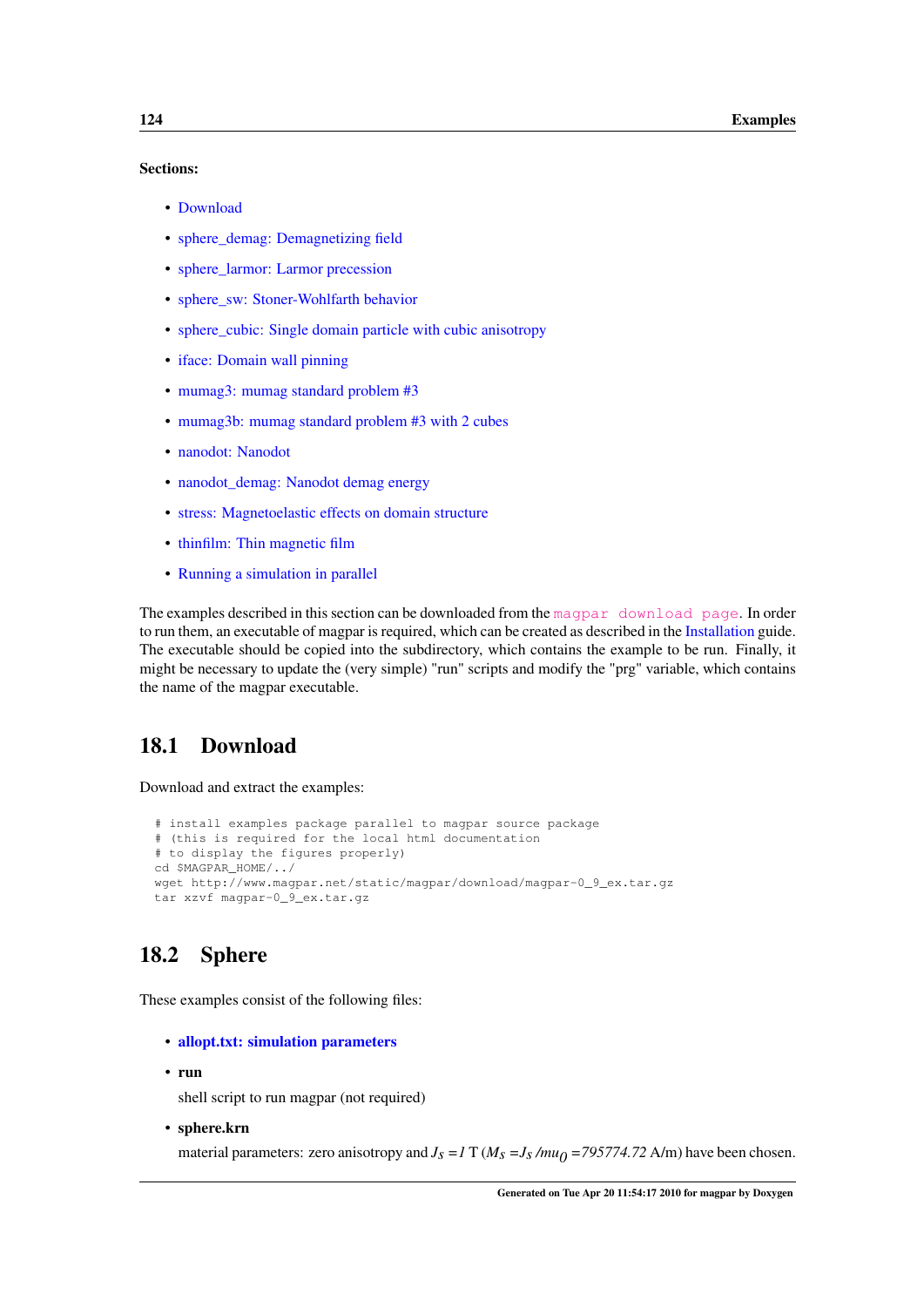#### • sphere.out

symbolic link to one of the finite element meshes:

#### • sphere\_coarse.out

coarse finite element mesh (849 nodes, 3945 tetrahedral elements) generated by Patran, exported in "neutral file" format

#### • sphere fine.out

coarse finite element mesh (2016 nodes, 10142 tetrahedral elements) generated by Patran, exported in "neutral file" format

Using this spherical model we can check the simulation results against several analytical calculations:

- For a homogeneous magnetization distribution, the demagnetizing field should be homogeneous within the sphere.
- The strength of the demagnetizing field (=strayfield) should be  $H_{demag} = -M_s/3$ .
- The magnetostatic energy should be  $mu_0 M_s$ <sup>2</sup>/6.
- If we tilt the magnetization against the external field and do the dynamic time integration of the Landau-Lifshitz-Gilbert equation using PVODE, we can check the precession frequency (Larmor frequency).
- We can check the Stoner-Wohlfarth behavior by calculating demagnetization curves using the static energy minimization (which is much faster than the dynamic time integration - even with large damping).

## <span id="page-134-0"></span>18.2.1 sphere\_demag: Demagnetizing field

```
#########################################################################
# magpar configuration file: allopt.txt
#########################################################################
-simName sphere
-meshtype 0 # read finite element mesh from Patran neutral file
```
After running the simulation in "sphere demag" the demag field can be found in "sphere.0001.gz". This file contains the "second half" of the inp file (the data section - not the finite element mesh, cf. [UCD/inp](#page-147-0) [Files](#page-147-0) ). In the first column there is the id of the node, for which the data are given. In the second, third, and fourth column, the Cartesian components of the magnetization are given. In the fourth column the divergence of M is given (including surface charge contributions). The fifth and sixth column give the contributions  $u_1$  and  $u_2$  to the total magnetostatic potential *u*, which can be found in the seventh column. In the following three columns the Cartesian components of the demagnetizing and in the next three the (combined) exchange+anisotropy field is given. The *z* component of the demagnetizing field is approximately  $H_{demag,z} = -1/3 M_z$ , as expected for a homogeneously magnetized sphere. The *x* and *y* component should be zero, but they are not exactly zero due to numerical errors and the coarse model of the sphere. (The sphere is approximated by a polyhedron.)

The strayfield energy should be

$$
E_{\text{demag}} = -\frac{\mu_0}{2} \mathbf{M} \cdot \mathbf{H}_{\text{demag}} = -\frac{\mu_0}{2} \mathbf{M} \cdot (-\frac{1}{3} \mathbf{M}) = \frac{\mu_0}{6} M_s^2 = 132629.12 \text{ J/m}^3
$$

Generated on Tue Apr 20 11:54:17 2010 for magpar by Doxygen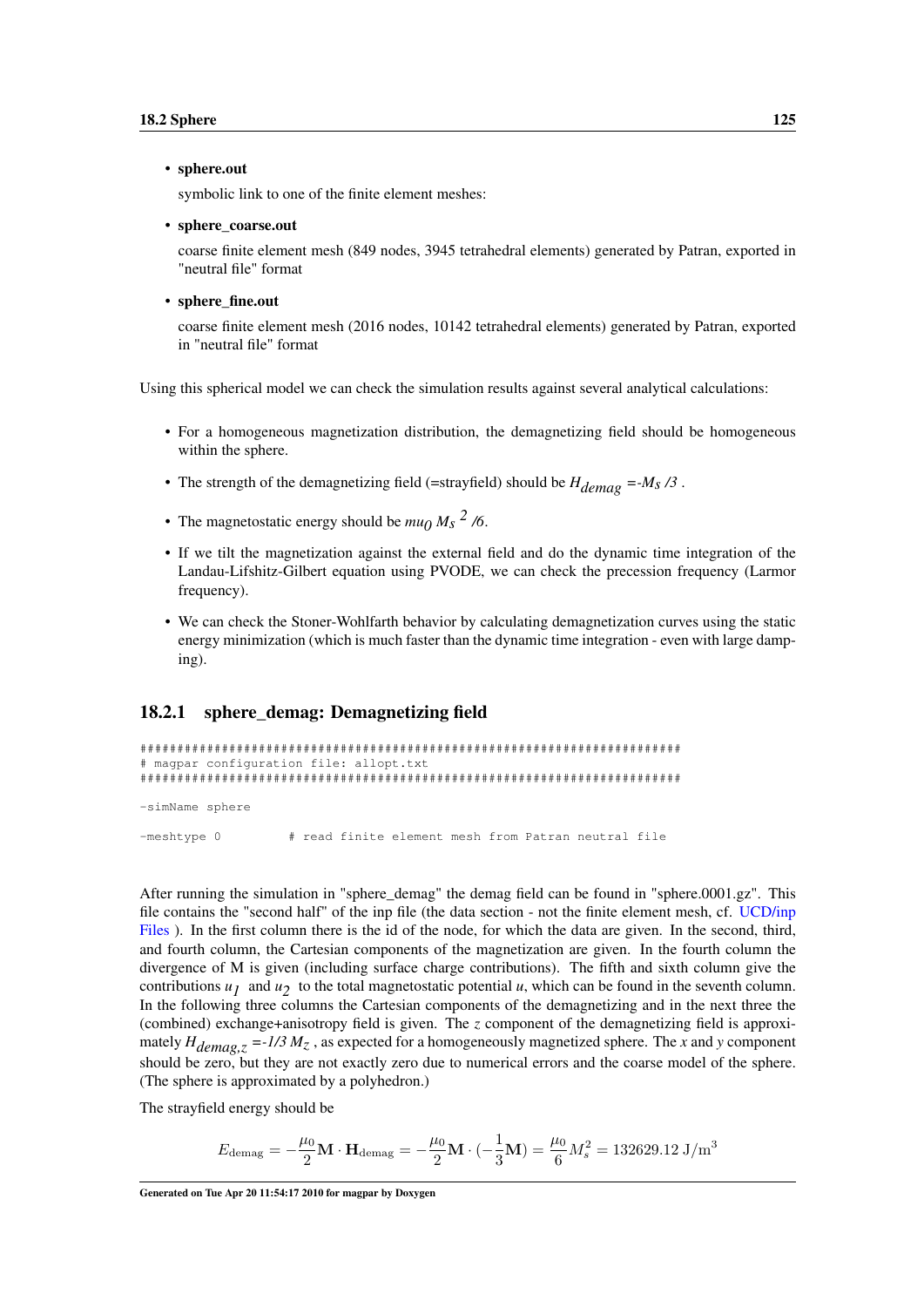The simulation gives 1.311535e+05 J/m<sup>3</sup> (see sphere.log) for the coarse model of the sphere.

We can improve the calculation by using a finer finite element mesh. This can be easily achieved by globally refining the finite element mesh. The refinement scheme implemented in magpar splits each tetrahedron into 8 smaller tetrahedra. Thus, after every refinement step we have 8 times as many elements and (approximately) 8 times as many nodes.

You can either modify the "-refine" option in [allopt.txt: simulation parameters](#page-109-0) or override the setting in this file by a command line argument:

magpar.exe -refine 1

| refine | nodes | elements | $(J/m^3)$<br>$L$ demag |
|--------|-------|----------|------------------------|
|        | 849   | 3945     | .311535e+05            |
|        | 5988  | 31560    | 1.321752e+05           |

If you want to try a second refinement you will need about 300 MB of memory, because the number of nodes in the finite element mesh increases to 44919 with 5538 nodes on the boundary, which gives a boundary matrix of about 233 MB.

For the fine finite element mesh (sphere fine.out) we find the following results:

```
rm sphere.out
ln -s ../sphere_fine.out sphere.out
magpar.exe
magpar.exe -refine 1
```

| refine | nodes | elements | J/m <sup>3</sup><br>$-aemae$ |
|--------|-------|----------|------------------------------|
|        | 2016  | 10142    | .318847e+05                  |
|        | 14796 | 81136    | .324505e+05                  |

If you want to try a second refinement you will need about 1 GB of memory, because the number of nodes in the finite element mesh increases to 113219 with 9970 nodes on the boundary, which gives a boundary matrix of about 758 MB.

## <span id="page-135-0"></span>18.2.2 sphere\_larmor: Larmor precession

For the simulation of the Larmor precession the following parameters have been updated:

```
#########################################################################
# magpar configuration file: allopt.txt
#########################################################################
-simName sphere
-meshtype 1 # read finite element mesh from AVS inp file
-size 10e-9 # set length scaling factor to 10 nm
-init mag 4 \# start with a tilted initial magnetization
-mode 0 \# select LLG time integration (PVode solver)
-demag 0 # switch off demagnetizing field
-hextini 1000 # apply a homogeneous external field of 1000 kA/m
-ts_max_time 0.03 # stop the simulation after 0.03 ns
```
The damping constant alpha is set to 0.0 in sphere.krn.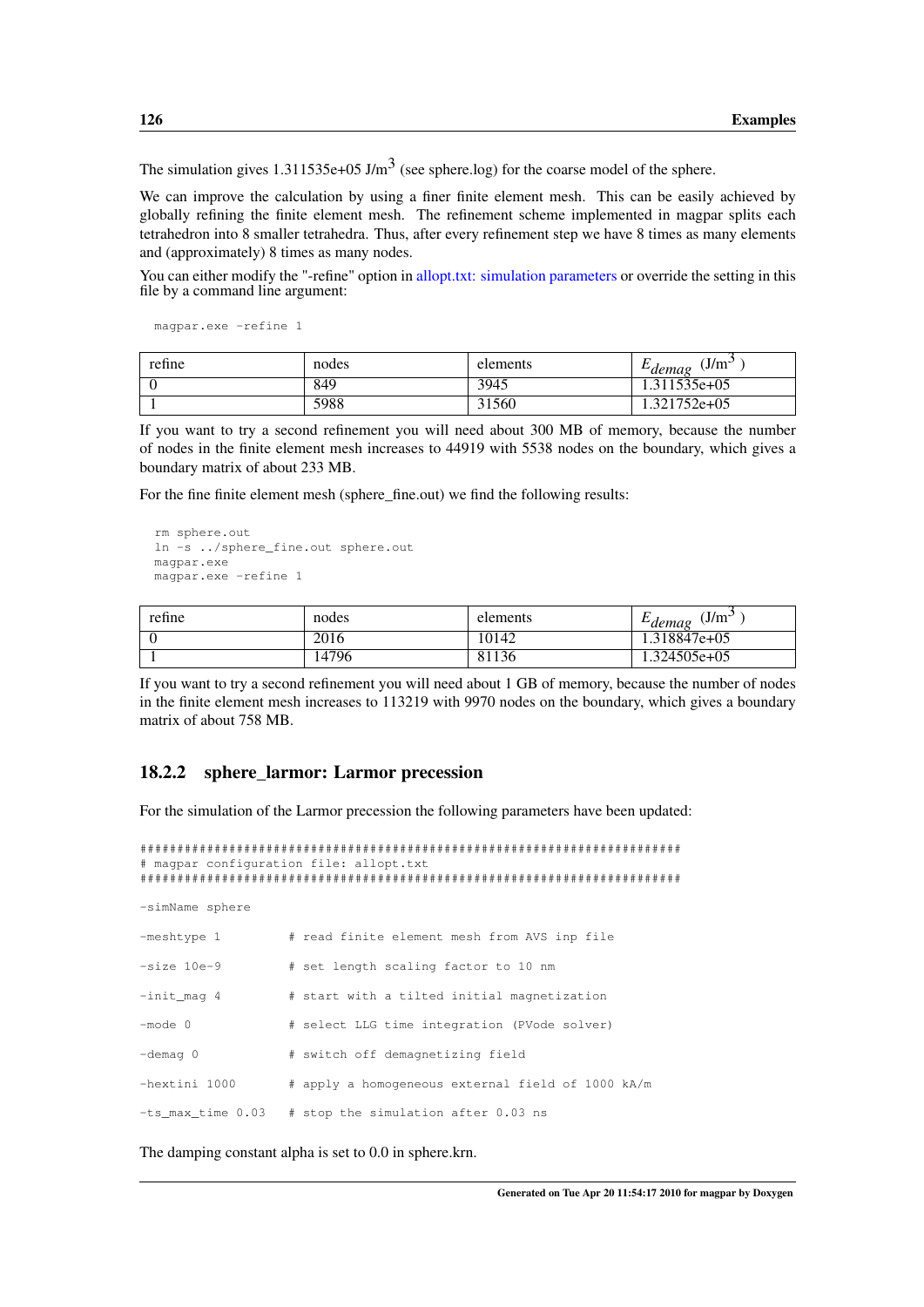...

The simulation starts with  $M_X/M_S = 5.773503e-01$ . As the magnetization precesses around the external field, $M_X$  decreases, increases, and decreases again until it reaches its initial value again. This corresponds to one complete precession around the external field and it is completed after about 0.028435 ns.

The analytical calculation gives:

$$
f_{\text{Larmor}} = \frac{\gamma}{2\pi} |H_{\text{ext}}| = 35.176 \text{ GHz} \quad , \quad \gamma = \mu_0 * g * |e| / (2 * m_e) = 2.210173e5 \text{ m/As}
$$

$$
\tau_{\text{Larmor}} = 1 / f_{\text{Larmor}} = 0.028428477 \text{ ns}
$$

Note, that the warning messages

```
Warning: Etot increased at t=0.0133301 ns by 1.10144e-06 (-1.90776e-12*Etot) from -577350 to -577350 J/m^3
Warning: Etot increased at t=0.0137142 ns by 2.33329e-07 (-4.04138e-13*Etot) from -577350 to -577350 J/m^3
...
```
indicate, that the total energy is not perfectly conserved. At every timestep there is a relative error of about 1e-12. Moreover, the magnetization does not stay perfectly homogeneous, which becomes apparent in the (slightly) increasing exchange energy.

<span id="page-136-0"></span>The finite element mesh of this example has been generated using [Gmsh](#page-103-0) and converted using [gmsh: gmsh](#page-151-0)[toucd.py](#page-151-0) (see also [Preprocessing\)](#page-102-0).

#### 18.2.3 sphere\_sw: Stoner-Wohlfarth behavior

Finally we can assume some magnetocrystalline anisotropy and calculate the switching field, if the external field is applied at different angles.

For a magnetocrystalline anisotropy constant of  $K_I = Ie5$  J/m<sup>3</sup> and  $J_s = I T$  we get an anisotropy field of *Hani =2K1 /Js =200 kA/m*.

For this simulation the following options have been modified:

```
#########################################################################
# magpar configuration file: allopt.txt
#########################################################################
-simName sphere
-meshtype 0 \# read finite element mesh from Patran neutral file
-size 10e-9 # set length scaling factor to 10 nm
-mode 1 # select energy minimization using TAO
-demag 0 # switch off demagnetizing field
-hextini -90.0 # apply a homogeneous external field of -90 kA/m
-htheta 0.1 # apply homogeneous external field at 0.1 rad from z-axis
-hstep -1.0 # change field amplitude in steps of -1 kA/m
-hfinal -3000 # final field value -3000 kA/m
-condinp equil 0 \# do not save output files when equilibrium is reached
-jfinal -0.1 # stop simulation if J//Hext < -0.1
-tao_fatol 0.0 # set absolute tolerance to 0 (disabled)
-tao_frtol 1e-12 # set strict relative tolerance
```
The results are summarized in the following graph:

<span id="page-136-1"></span>Stoner-Wohlfarth behavior of a spherical single domain particle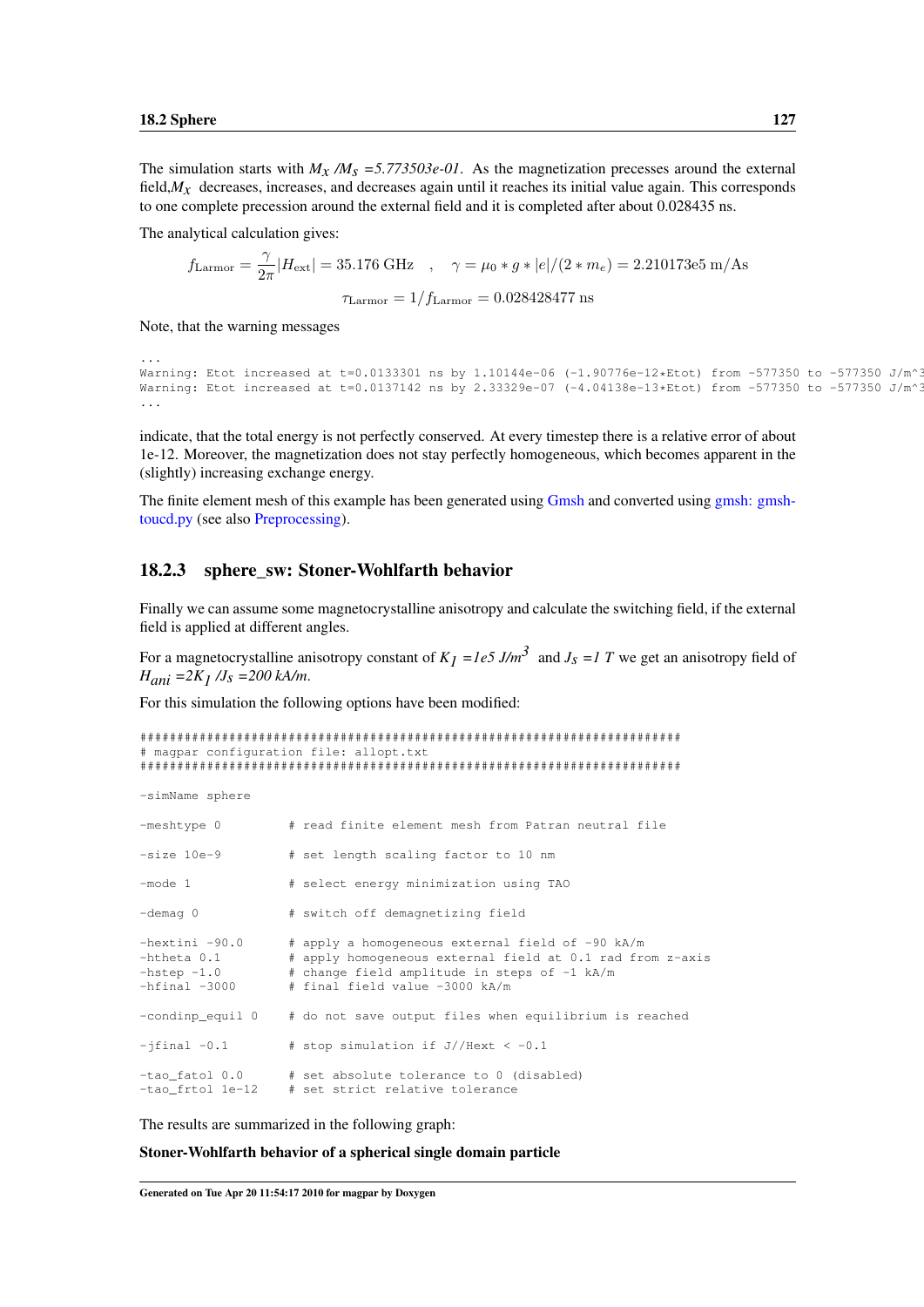### 18.2.4 sphere\_cubic: Single domain particle with cubic anisotropy

In this example we can compare the anisotropy energy of a given homogeneous magnetization distribution with the analytical result. The cubic anisotropy energy is given by [1]

$$
E_{ani} = K_1 \left( m_x^2 m_y^2 + m_x^2 m_z^2 + m_y^2 m_z^2 \right) + K_2 m_x^2 m_y^2 m_z^2 =
$$

 $= K_1 \left(\sin^2 \theta \cos^2 \phi \sin^2 \theta \sin^2 \phi + \sin^2 \theta \cos^2 \phi \cos^2 \theta + \sin^2 \theta \sin^2 \phi \cos^2 \theta \right) + K_2 \sin^2 \theta \cos^2 \phi \sin^2 \theta \sin^2 \phi \cos^2 \theta$ 

with the magnetocrystalline anisotropy constants  $K_I$  and  $K_2$ .

We just change the parameter for the initial magnetization

```
#########################################################################
# magpar configuration file: allopt.txt
#########################################################################
-simName sphere
-meshtype 0 # read finite element mesh from Patran neutral file
-int\_mag 6 # set magnetization in x-z plane to...
-int\_magparm 0.785 # theta = 0.785 rad = 45 deg (from z-axis)
-demag 0 # switch off demagnetizing field
```
to set the magnetization in the x-z plane to a desired angle theta (defined by  $-int\_mapparam$  measured from the z-axis). It is assumed that the axes of the cubic lattice coincide with Cartesian coordinate system (theta=phi=psi=0). In general the cubic axes are defined by the [Euler angles](http://mathworld.wolfram.com/EulerAngles.html) in [project.krn: material](#page-109-1) [properties.](#page-109-1)[2,3]

The run script completes a series of 20 simulations which vary the angle theta between 0 and 180 deg. The following figure shows the results for  $K_1 = 4.6e5 \text{ J/m}^3$ ,  $K_2 = 1.5e4 \text{ J/m}^3$ , which are in perfect agreement with the analytical calculation.

#### Cubic anisotropy energy as a function of polar angle theta

[1] L. W. McKeehan, "Ferromagnetic Anisotropy in Nickel-Cobalt-Iron Crystals at Various Temperatures", [Phys. Rev. 51 \(1937\) 136-139](http://dx.doi.org/10.1103/PhysRev.51.136). [2] Eric W. Weisstein. [Euler Angles](http://mathworld.wolfram.com/EulerAngles.html). From [MathWorld](http://mathworld.wolfram.com/) - A [Wolfram](http://www.wolfram.com/) Web Resource.

<span id="page-137-0"></span>[3] [Euler angles](http://en.wikipedia.org/wiki/Euler_angles) in [Wikipedia](http://www.wikipedia.org/).

## 18.3 iface: Domain wall pinning

For yet another problem, we have an analytical result to compare with: The pinning field of a Bloch wall at a perfect planar interface (e.g. a grain boundary). The analytical solution can be found in Ref. [4].

They find:

$$
H_{\rm{pin}} = \frac{2K_1^{\rm{II}}}{J_{\rm{s}}^{\rm{II}}} \frac{1 - \varepsilon_A \varepsilon_K}{(1 + \sqrt{\varepsilon_A \varepsilon_J})^2}
$$

,

where

$$
\varepsilon_J = \frac{J_{\rm s}^{\rm I}}{J_{\rm s}^{\rm II}} \quad , \quad \varepsilon_A = \frac{A^{\rm I}}{A^{\rm II}} \quad , \quad \varepsilon_K = \frac{K_1^{\rm I}}{K_1^{\rm II}}
$$

and (I) denotes the material parameters of the softer material and (II) those of the harder material.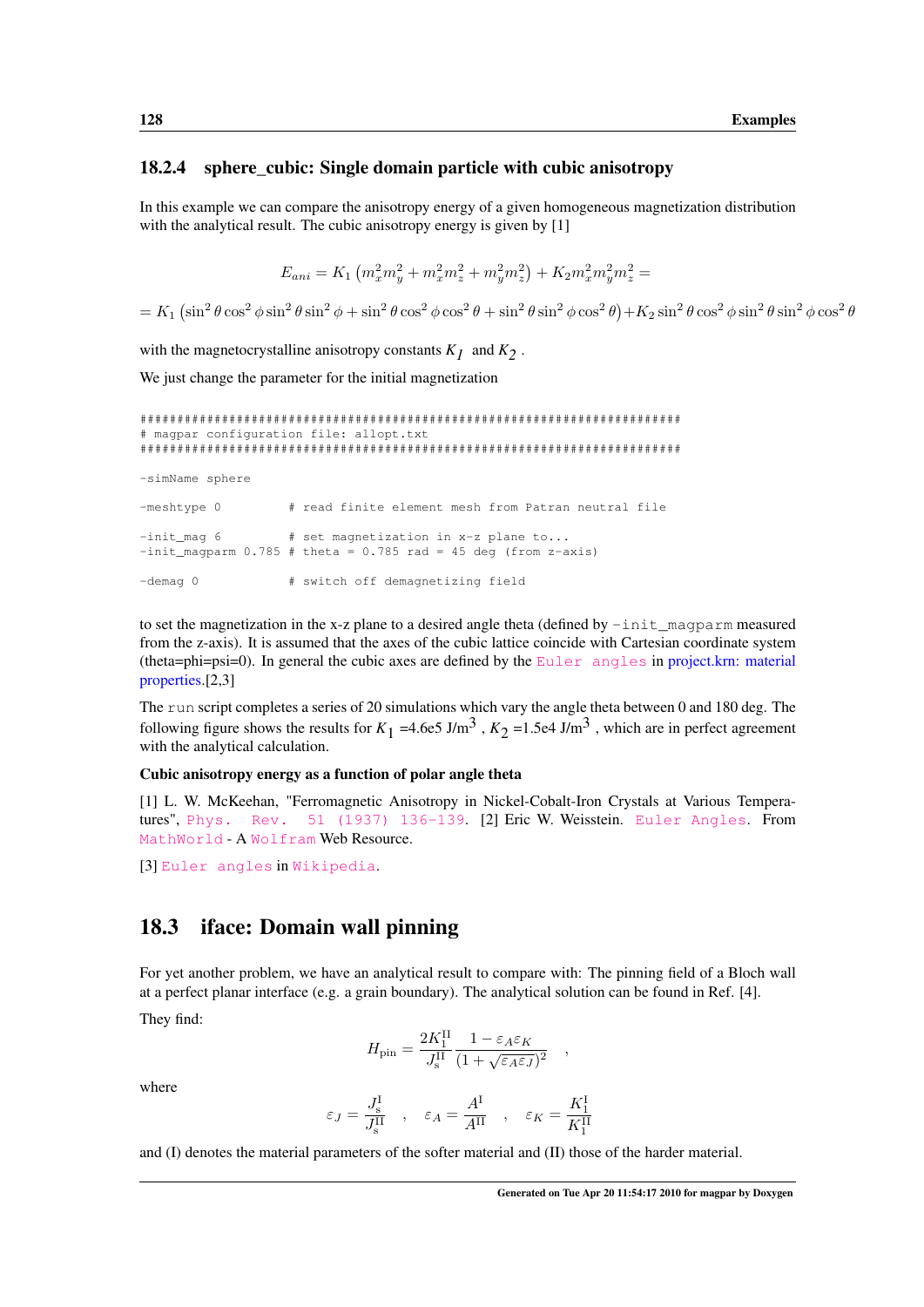The simulation is initialized with a domain wall and an external field moves the domain wall towards the interface, where it gets pinned. As the external field increases the Bloch wall is more and more forced into the "harder material" until it depins and propagates further through the "harder material".

This example consists of

- [allopt.txt: simulation parameters](#page-109-0)
- iface.gid

the GiD model

• iface.inp

the INP file, which has been generated by GiD

• iface.krn

material parameters: Sm<sub>2</sub> Co<sub>17</sub> and SmCo<sub>5</sub>

• run

shell script to run magpar (not required)

For the material parameters given in iface.krn, the analytical formulas above give a pinning field of  $H_{\text{pin}}$  $=1933$  kA/m.

|                                                    | # magpar configuration file: allopt.txt                                                                                           |
|----------------------------------------------------|-----------------------------------------------------------------------------------------------------------------------------------|
| -simName iface                                     |                                                                                                                                   |
| $-refine$ 2                                        | # refine mesh 2 times                                                                                                             |
| $-size$ 13e-9                                      | # set length scaling factor to 13 nm                                                                                              |
| $-int\_mag -9$<br>$-int_m$ aqparm $0.7$            | # initialize magnetization with Bloch wall and reverse                                                                            |
| $-mode 1$                                          | # select energy minimization using TAO                                                                                            |
| $-demaq 0$                                         | # switch off demagnetizing field                                                                                                  |
| $-hextini -1700$<br>$-hstep -5$<br>$-hfinal$ -5000 | # apply a homogeneous external field of 12 kA/m<br># change field amplitude in steps of -5 kA/m<br># final field value -5000 kA/m |
| -condinp equil 0<br>-condinp_t 1e99                | # do not save output files when equilibrium is reached<br># do not save output files at reqular time intervals                    |
| $-slice n 0, 0, 1$<br>$-slice p 0, 0, 0.5$         | # slice plane for png files: x-y-plane                                                                                            |
| $-$ line v 1,0,0<br>$-line_p 0, 0.5, 0.5$          | # set measurement line parallel to x-axis                                                                                         |
| -logpid 1                                          | # save average magnetization in output files (*.log_XXX)                                                                          |
| -tao fatol 1e-10<br>-tao_frtol le-10               | # set absolute tolerance for energy minimizer TAO<br># set relative tolerance for energy minimizer TAO                            |

The "run" script automatically varies the mesh density using the "-refine" option. It runs three simulations starting with a very coarse mesh, which is refined once and twice in the following runs. One can observe, that the simulation result gets closer to the analytical result as the mesh density increases.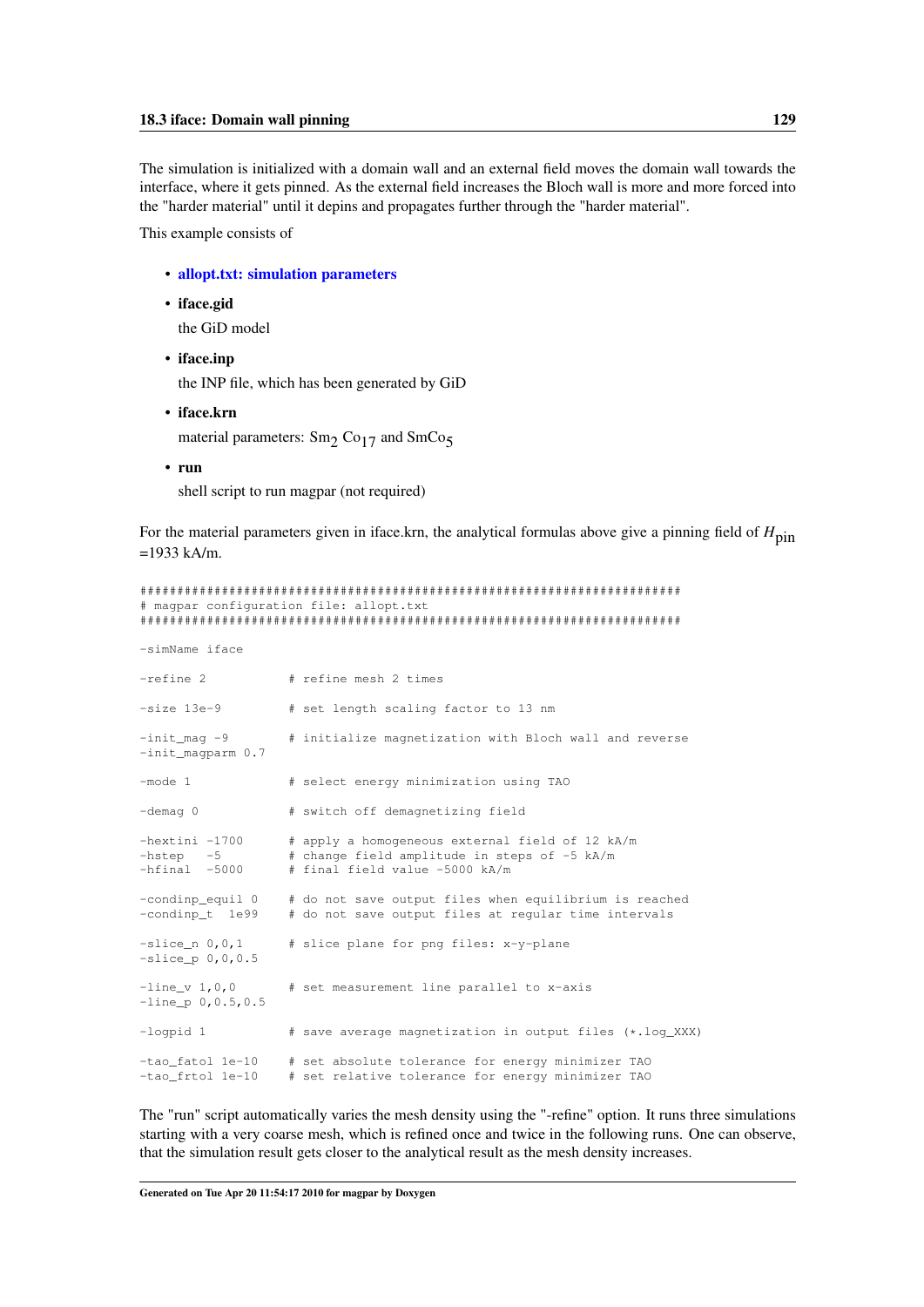<span id="page-139-0"></span>[4] H. Kronmüller, D. Goll, "Micromagnetic theory of the pinning of domain walls at phase boundaries", [Physica B: Condensed Matter, 319 \(2002\) 122-126](http://dx.doi.org/10.1016/S0921-4526(02)01113-4).

## 18.4 mumag3: mumag standard problem #3

[mumag standard problem #3](http://www.ctcms.nist.gov/mumag/mumag.org.html) asks to calculate the single domain limit of a cubic magnetic particle. For a certain size L the total energy of the so-called flower state on the one hand, and the vortex or curling state on the other hand is equal. The material parameters have been chosen according to the definition on the mumag website. Just the anisotropy axis has been rotated by 90 deg into the x-axis to make the initialization of the vortex state easier.

With M<sub>s</sub> =1 T and A=1e-11 J/m we find K<sub>m</sub> =1/2∗mu<sub>0</sub> \*M<sub>s</sub> <sup>2</sup> =3.9788736e5 and set K<sub>1</sub> =0.1\*K<sub>m</sub> =3.9788736e4 J/m<sup>3</sup>. l<sub>ex</sub> =(A/K<sub>m</sub>)<sup>1/2</sup> =5.013256 nm.

```
#########################################################################
# magpar configuration file: allopt.txt
#########################################################################
-simName mumag3
-meshtype 0 # read finite element mesh from Patran neutral file
-refine 4 # refine mesh 4 times
-size 30e-9 \qquad # set length scaling factor to 30 nm
-init mag 1 \# initialize magnetization parallel to x-axis
-mode 1 # select energy minimization using TAO
-slice_n 0,0,1 # slice plane for png files: x-y-plane
-slice\_p 0, 0, 0-line_v 0,0,1 # set measurement line parallel to z-axis
-line_p 0,0,0
-tao_fatol 1e-8 # set absolute tolerance for energy minimizer TAO
-tao_frtol 0.0 # set relative tolerance for energy minimizer TAO
```
In this example we use the global refinement feature of magpar. The neutral file "mumag3.out" describes a very simple finite element discretization of a cube with 8 nodes and 5 tetrahedral finite elements. The option "-refine 4" makes magpar refine this mesh 4 times, which gives  $5*8^4 = 5*4096 = 20480$  elements and 4233 nodes.

The shell script "run" should be used to run this example. It takes advantage of some useful features of magpar (rather PETSc) to run several simulations with different parameters in one go:

It contains two loops. One which selects the initial magnetization:

- -init\_mag 1 homogeneous magnetization in x-direction
- -init\_mag 7

approximate flower state

And another loop which varies the size of the cube from 30 nm to 50 nm.

magpar is then called with the command line options "-init\_mag" and "-size", which override the settings in the [allopt.txt: simulation parameters](#page-109-0) configuration file. All simulations append their results to the existing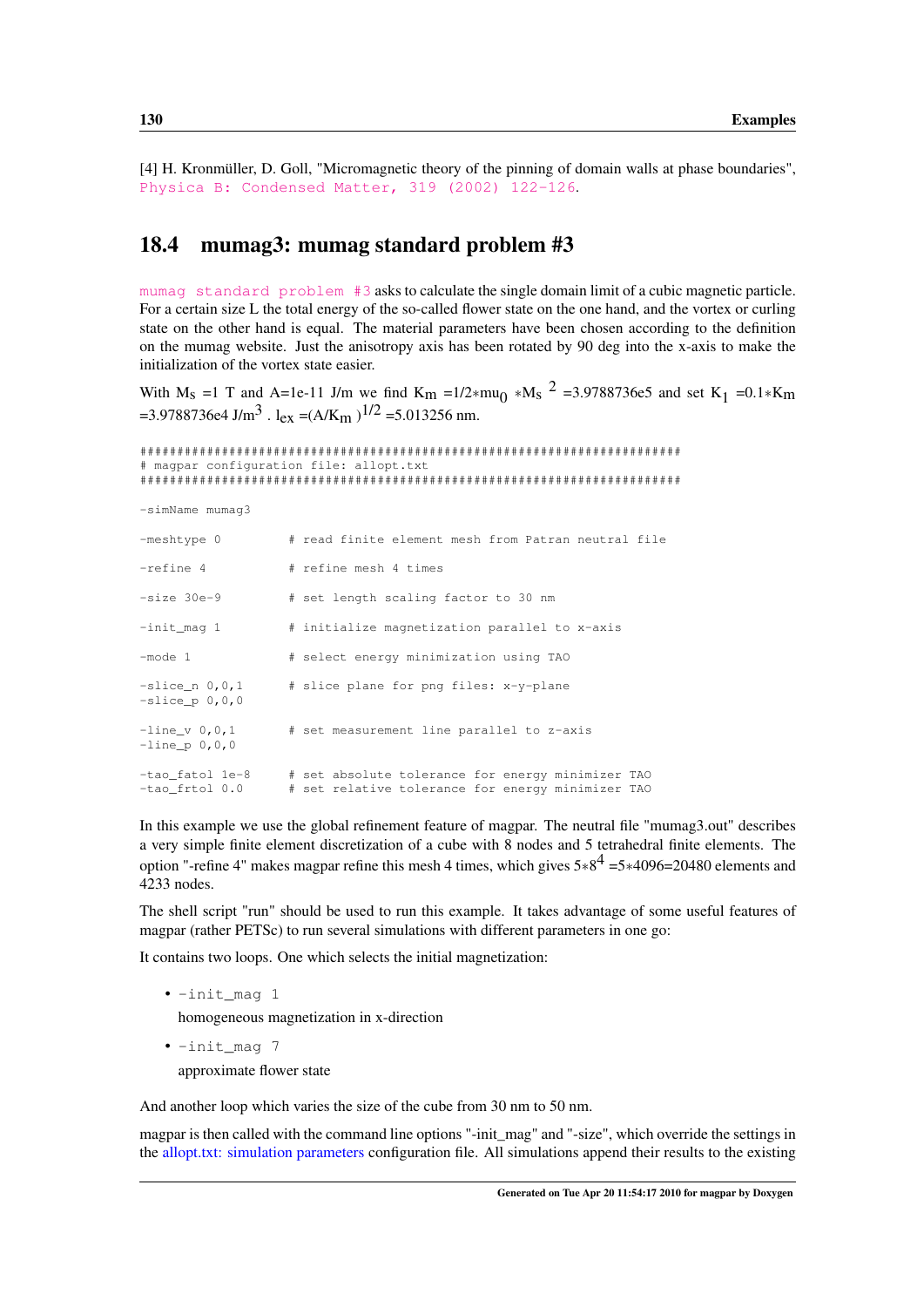"mumag3.log" file. In order to store the setting of the initial magnetization and size a simple echo command adds some comment lines to the log file just before a new simulation is started.

Finally, one just has to extract the settings of the size and total energy in equilibrium to create a plot, which shows the total energy as a function of size for flower and vortex state. With the parameters in this example we find the following result:

<span id="page-140-0"></span>Total energy as a function of size for mumag standard problem #3

## 18.5 mumag3b: mumag standard problem #3 with 2 cubes

This example is very similar to the previous example [mumag3: mumag standard problem #3.](#page-139-0) However, in this example the geometry consists of two disjoint cubes, where the material parameters of one are set to air/vacuum, while the other one is magnetic.

```
0.0 0.0 0.0 0.0 0.0 0.0 0.1 uni # cube1: air<br>1.5707963 0 3.9788736e4 0.0 1.00 1.00E-11 0.1 uni # cube2: mum
                                                        uni # cube2: mumag standard problem #3 http://www.ct
#
# theta phi K1 K2 Js A alpha psi # parameter
# (rad) (rad) (J/m<sup>^</sup>3) (J/m<sup>^</sup>3) (T) (J/m) (1) (rad) # units
```
The geometry and finite element mesh of this example have been generated with [Gmsh](#page-103-0) and converted with [gmsh: gmshtoucd.py](#page-151-0) (see [Preprocessing\)](#page-102-0).

This example also demonstrates the use of the option "-logpid 1" in [allopt.txt](#page-113-0) and how non magnetic volumes can be included in simulations with magpar (e.g. to calculate the magnetostatic field surrounding a magnet).

## <span id="page-140-1"></span>18.6 nanodot: Nanodot

In case a simulation was interrupted or it should be continued at a certain point, it can be restarted from any UCD file [\(project.INP.gz\)](#page-129-1).

For example, we restart the simulation of the magnetization reversal of a magnetic nanodot.

We need the following files:

- [allopt.txt: simulation parameters](#page-109-0)
- run

shell script to run magpar (not required)

• nanodot.krn

material parameters: permalloy

• nanodot.0050.inp

UCD file with the magnetization distribution of some magnetization state in a positive field

• nanodot.inp

UCD file with the finite element mesh

The UCD file with the magnetization distribution has to be created from a previous simulation run. First one has to search the [project.log](#page-130-0) file of the old simulation for the correct number of the UCD file (e.g.,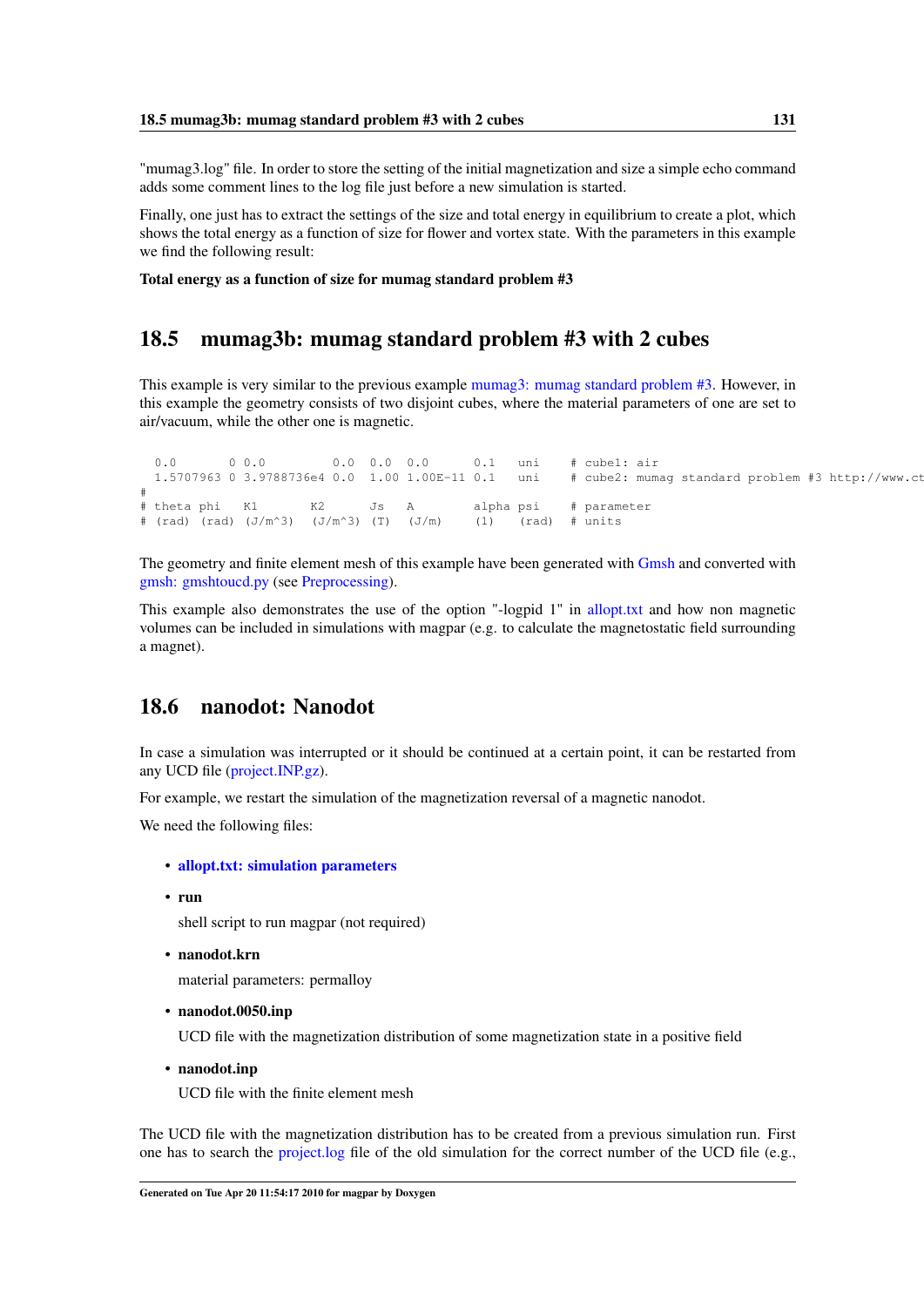search the fourth column where  $Hext==12$  and the first column where  $eq==1$  to find the equilibrium state in a field of 12 kA/m). If an inp file has been written, its number can be found in the second column. Otherwise one has to take some other inp number nearby.

Then, a full UCD file is created using the mkinp.sh shell script (cf. [UCD/inp Files\)](#page-147-0).

mkinp.sh nanodot.0001.femsh nandot.0050.gz

As a result, the file nanodot.0050.inp is created.

Since this UCD file also contains the full geometry of the finite element mesh, it can also be used for the nanodot.inp file. A simple copy

```
cp nanodot.0050.inp nanodot.inp
```
or a symbolic link (which saves some disk space)

ln -s nanodot.0050.inp nanodot.inp

should work.

However, it should be noted, that the original UCD files (generated with GiD) or neutral files (generated with Patran) cannot be used for the nanodot.inp file, if the simulation has been run in parallel. The reason is, that the nodes of the finite element mesh are renumbered after mesh partitioning. Thus, the numbering of the nodes in the output files is different from the numbering in the original UCD or neutral file! Therefore, any time a simulation is restarted (continued), the mesh has to be read from the same UCD file, from which the magnetization distribution is read.

Finally, the simulation parameters in [allopt.txt: simulation parameters](#page-109-0) have to be updated:

```
#########################################################################
# magpar configuration file: allopt.txt
#########################################################################
-simName nanodot
-size 100e-9 # set length scaling factor to 100 nm
-init_mag 0 \qquad # read magnetization from inp file with...
-inp 0059 # ...inp number 0059
-mode 0 \# select LLG time integration (PVode solver)
-hextini 32 # apply a homogeneous external field
-htheta 1.5707963 # apply homogeneous external field parallel to x-axis<br>-hstep -5 # change field amplitude in steps of -5 kA/m<br>-hfinal -200 # final field value -200 kA/m
                      # change field amplitude in steps of -5 kA/m
                      # final field value -200 kA/m
-condinp_j 0.05 # save output files when J//Hext changes by 0.05<br>-condinp t 1e99 # do not save output files at regular time inter
                      # do not save output files at regular time intervals
-slice_n 0,0,1 # slice plane for png files: x-y-plane
-slice_p 0,0,0.1
-jfinal -0.2 # stop simulation if |J//Hext| < jfinal-ts_max_time 1e99 # effectively disable maximum simulation time
```
#### Then, the simulation can be restarted.

The simulation parameters have been set to calculate the demagnetization curve of a magnetic nanodot. At the nucleation field (still a positive field!) a magnetic vortex structure nucleates on the boundary of the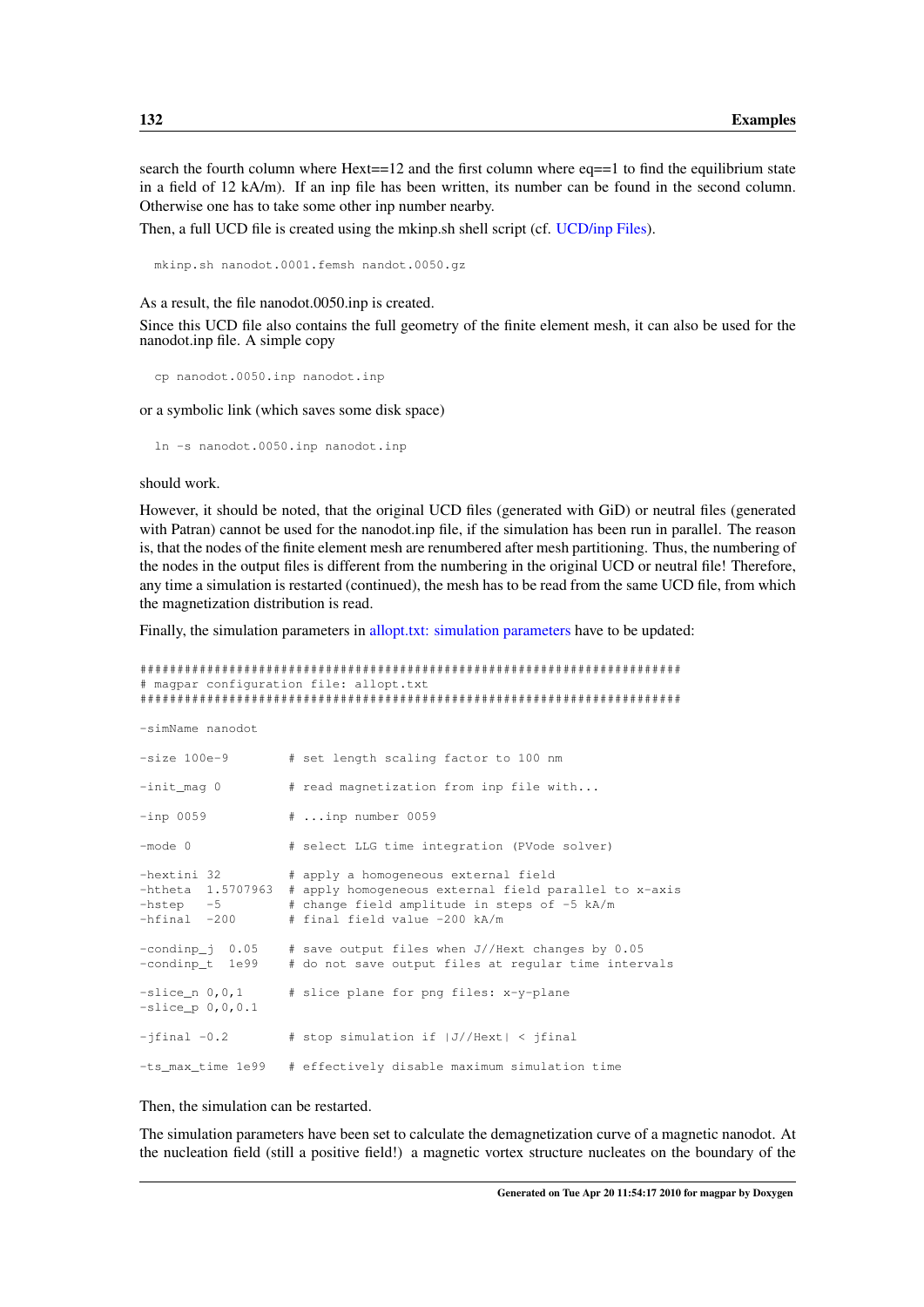nanodot and quickly moves towards the center (it really precesses depending on the damping parameter!). As the external field is reduced, the vortex moves towards the boundary again until it is annihilated.

Section [Postprocessing](#page-146-0) presents some tools to visualize the results of the simulation, which are quite pretty and colorful.

More details about the properties of magnetic nanodots can be found in the following paper:

W. Scholz, K. Y. Guslienko, V. Novosad, D. Suess, T. Schrefl, R. W. Chantrell, J. Fidler,

"Transition from single-domain to vortex state in soft magnetic cylindrical nanodots",

```
J. Magn. Magn. Mater. 266 (2003) 155-163.
```
<span id="page-142-0"></span>A preprint is available [here](http://www.cwscholz.net/Main/PublicationsList).

## 18.7 nanodot\_demag: Nanodot demag energy

This simple example just calculates the magnetostatic field and energy of a homogenneously magnetized cylinder (nanodot).

The configuration file is very short since we can use the default settings of all other options.

```
#########################################################################
# magpar configuration file: allopt.txt
#########################################################################
-simName nanodot
-size 100e-9 \qquad # set length scaling factor to 100 nm
# Du-Xing Chen, James A. Brug, and Ronald B. Goldfarb,
# "Demagnetizing Factors for Cylinders,"
# IEEE Trans. Magn. 21 (1991) 3601-3619.
# http://dx.doi.org/10.1109/20.102932
#
# p. 3604, Tab. 1
#
# gamma N_m
# --------------
# 0.10 0.7967
#
# gamma ... dot aspect ratio (thickness/diameter)
# N m ... demagnetizing factor
#
# E_dem=0.7967/2*M_s^2*mu_0=0.39835*mu_0=316997 J/m^3
#
# more values from Table 1 in the paper cited above:
#
# gamma N_m gamma N_m gamma N_m
# -------------- -------------- --------------
# 0.00001 0.9999 0.26 0.6262 1.4 0.2429
# 0.0001 0.9994 0.28 0.6101 1.6 0.2186
# 0.001 0.9950 0.30 0.5947 1.8 0.1986
# 0.01 0.9650# 0.02 0.9389 0.34 0.5662 2.5 0.1501
# 0.03 0.9161 0.36 0.5530 3.0 0.1278
# 0.04 0.8954 0.38 0.5403 3.5 0.1112
# 0.05 0.8764 0.40 0.5281 4 0.09835
                        0.4999 5 0.07991
# 0.07 0.8419 0.50 0.4745 6 0.06728
# 0.08 0.8261 0.55 0.4514 7 0.05809
# 0.09 0.8110 0.60 0.4303 8 0.05110
# 0.10 0.7967 0.65 0.4110 9 0.04562
```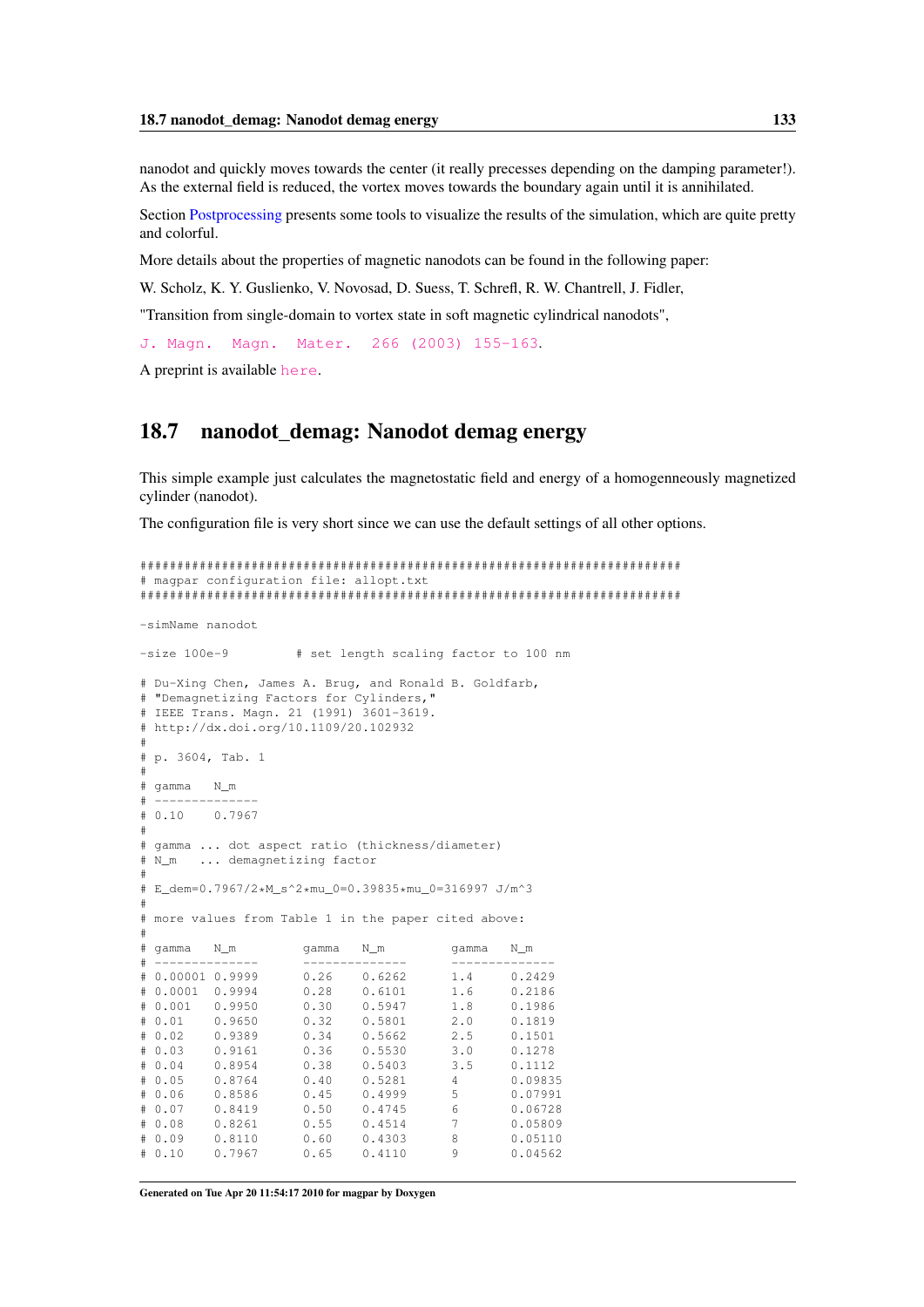| # 0.12<br># 0.14<br># 0.16<br># 0.18<br># 0.20<br># 0.22 | 0.7698<br>0.7450<br>0.7219<br>0.7004<br>0.6802<br>0.6611 | 0.70<br>0.75<br>0.80<br>0.90<br>1.0<br>1.1 | 0.3933<br>0.3770<br>0.3619<br>0.3349<br>0.3116<br>0.2911 | 10<br>2.0<br>50<br>100<br>200<br>500 | 0.04119<br>0.02091<br>0.008438<br>0.004232<br>0.002119 |
|----------------------------------------------------------|----------------------------------------------------------|--------------------------------------------|----------------------------------------------------------|--------------------------------------|--------------------------------------------------------|
| # 0.24                                                   | 0.6432                                                   | 1.2.                                       | 0.2731                                                   | 1000                                 | 0.0008483<br>0.0004243                                 |
|                                                          |                                                          |                                            |                                                          |                                      |                                                        |

The result of the simulation can be compared with the analytical result given in the allopt.txt file above. With the given FE mesh we obtain a pretty good result  $(3.158828e+05 \text{ J/m}^3)$ : error of -0.6%), with one refinement the result is even closer  $(3.166590e+05 \text{ J/m}^{\wedge}3$ : error of -0.1%).

## <span id="page-143-0"></span>18.8 stress: Magnetoelastic effects on domain structure

Ahmet Kaya from the research group of [Jim Bain](http://www.ece.cmu.edu/~jbain/) and [Jimmy Zhu](http://www.ece.cmu.edu/~jzhu/) at the [Data Storage Systems](http://www.dssc.ece.cmu.edu/) [Center \(DSSC\)](http://www.dssc.ece.cmu.edu/) at [Carnegie Mellon University](http://www.cmu.edu/index.shtml) implemented magnetoelastic/magnetostriction effects in magpar based on the following papers:

Daniel Z. Bai, Jian-Gang Zhu, Winnie Yu, and James A. Bain

Micromagnetic simulation of effect of stress-induced anisotropy in soft magnetic thin films

Journal of Applied Physics, Volume 95, Number 11, June 2004, pp. 6864-6866

[\[ J. Appl. Phys. 1 \]](http://dx.doi.org/10.1063/1.1667445) [\[ J. Appl. Phys. 2 \]](http://scitation.aip.org/journals/doc/JAPIAU-ft/vol_95/iss_11/6864_1.html)

Daniel Bai,

Micromagnetic Modeling of Write Heads for High-Density and High-Data-Rate Perpendicular Recording

dissertation, Department of Electrical and Computer Engineering, Carnegie Mellon University, Aug. 2004.

This example uses material parameters typical of Fe<sub>65</sub> Co<sub>35</sub> (M<sub>s</sub> =2.4 T) and random texture (as defined in the [project.kst: magnetoelastic properties](#page-110-0) file stress.kst).

7 17.5e-6 103.7e-6 -1e9 0.0 0.0 # Fe65Co35: Bai, J. Appl. Phys. 95 (2004) 6864-6866. # # texture lamda100 lamda111 sigmaX sigmaY sigmaZ # parameter # (-) (erg/cm^3)(erg/cm^3)(Pa) (Pa) (Pa) # units

The example reproduces the results shown in Fig. 2 in the paper. It is interesting to compare with the zero stress case, which gives the classic closure domain pattern. FIXME: requires fine mesh with -refine 1 !!!

```
#########################################################################
# magpar configuration file: allopt.txt
#########################################################################
-simName stress
-size 1e-6 # set length scaling factor to microns
-init_mag 0 # read magnetization from inp file with...
-inp 0002 # ...inp number 0002 (stress.0002.inp)
-mode 0 \# select LLG time integration (PVode solver)
-htheta 1.5707963 # set htheta to measure J//Hext parallel to x-axis
#-helastic_propfile stress.kst # read magnetoelastic material parameters from file
```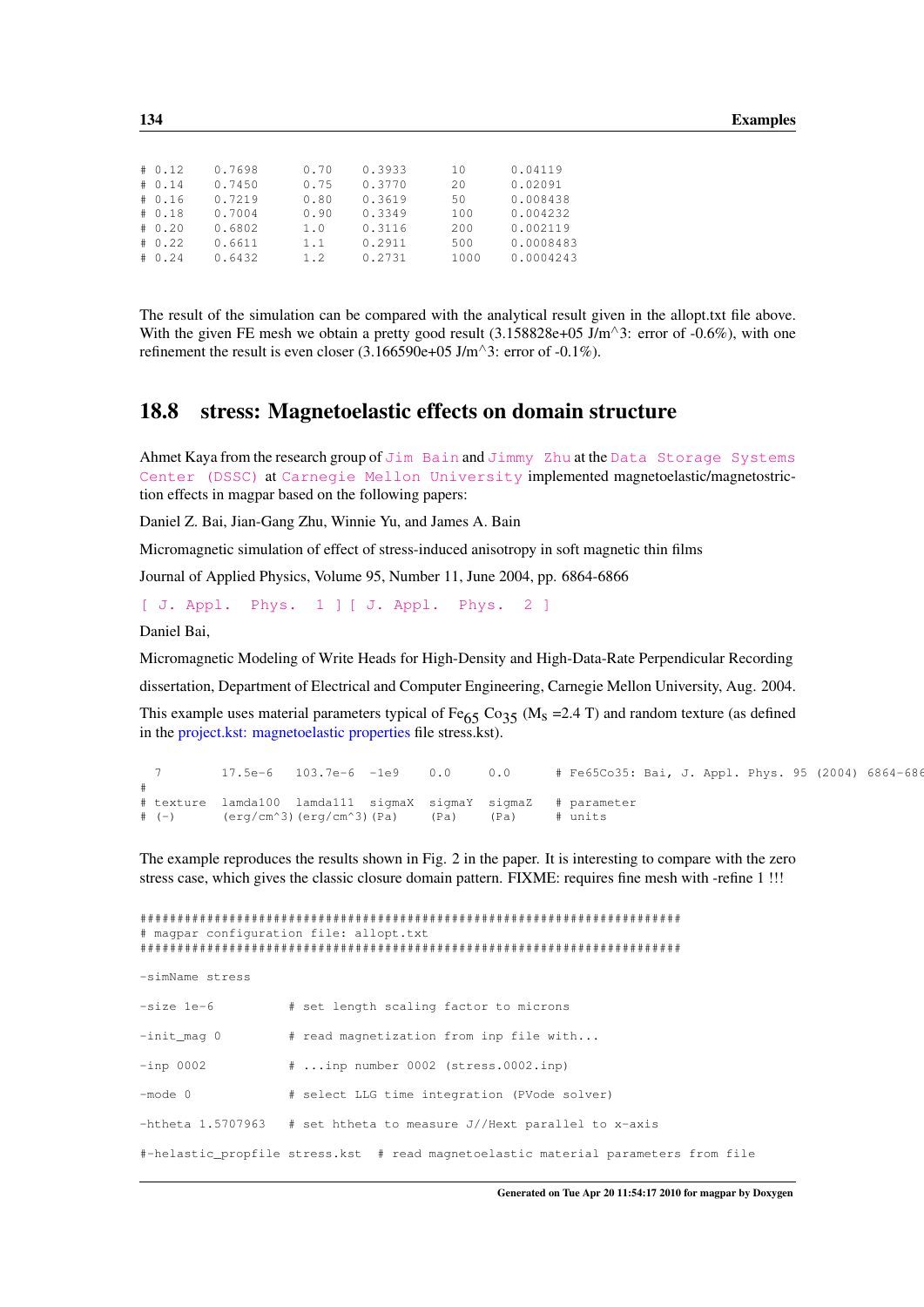$-slice_n$  0, 0, 1 # slice plane for png files: x-y-plane -slice\_p 0,0,0.04 -ts\_max\_time 9.0 # stop the simulation after 9 ns

Equilibrium domain structure with magnetoelastic effects (1 GPa compressive stress in x-direction with random texture):

Mx

My

Mz x-direction: parallel to the long axis

y-direction: parallel to the short axis

z-direction: perpendicular to the thin film

Without magnetoelastic effects:

Mx

My

Mz

Another interesting reference:

Pei Zou, Winnie Yu, and James A. Bain,

Influence of Stress and Texture on Soft Magnetic Properties of Thin Films

IEEE Trans. Magn. 38 (2002) 3501-3520.

[\[ IEEE Trans. Magn. 1 \]](http://dx.doi.org/10.1109/TMAG.2002.802705) [\[ IEEE Trans. Magn. 2 \]](http://ieeexplore.ieee.org/search/srchabstract.jsp?arnumber=1041970&isnumber=22333&punumber=20&k2dockey=1041970%40ieeejrns)

## 18.9 thinfilm: Thin magnetic film

The calculation of the demagnetizing factor of a thin magnetic film is shown in this example. A thin film of infinite size (in the plane) has a demagnetizing factor of  $D<sub>Z</sub> = 1$ . However, for a small platelet of finite size (1000 x1000 x50) the demagnetizing factor is smaller  $(D_z < 1)$  and we can calculate its value analytically using Rok Dittrich's demagcalc. For the given aspect ratio, a material with a saturation magnetization of 1 T and a homogeneous magnetization distribution perpendicular to the plane we find  $D<sub>Z</sub> = 0.881$  and a magnetostatic energy density of  $E=350.54 \text{ kJ/m}^3$ .

```
#########################################################################
# magpar configuration file: allopt.txt
#########################################################################
-simName thinfilm
-size 1e-6 \qquad # set length scaling factor to microns
-slice n 0,0,1 # slice plane for png files: x-y-plane
-slice_p 0,0,0.025
```
The numerical simulation with magpar gives for different refinement levels (using the "-refine" option):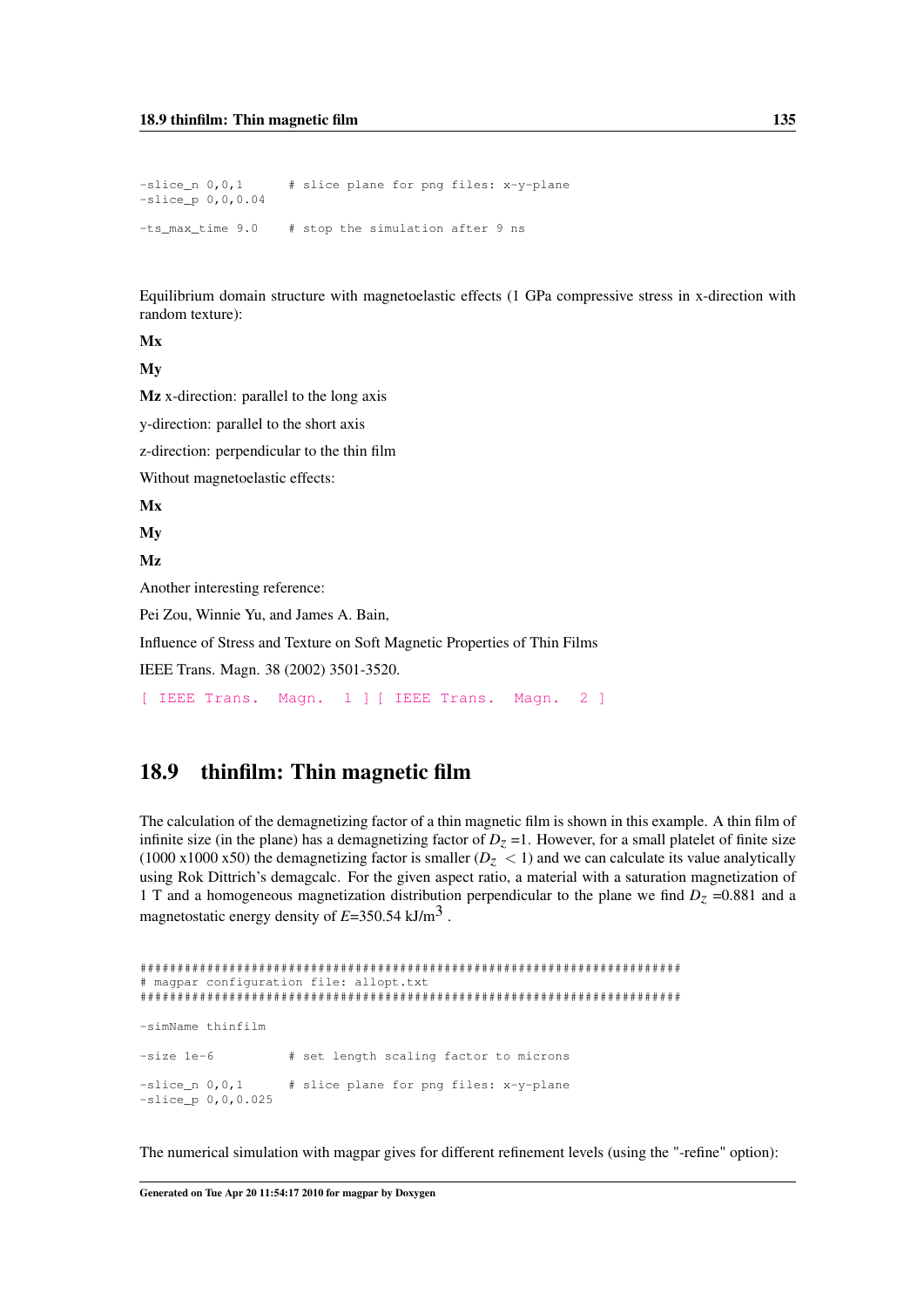| refine | nodes | elements | boundary matrix | J/m <sup>3</sup><br>$E_{demag}$ |
|--------|-------|----------|-----------------|---------------------------------|
|        | 1014  | 2974     | < 1MB           | $3.444659e+05$                  |
|        | 5962  | 23792    | 89 MB           | 3.486828e+05                    |
|        | 39559 | 190336   | 1801 MB         | $3.499780e+05$                  |

The simulation of models with a very flat geometry requires lots of memory because the size of the boundary matrix, which is required for the calculation of the demagnetizing field, scales quadratically with the number of nodes on the surface.

#### 18.10 Running a simulation in parallel

In order to run a simulation in parallel on a multiprocessor machine, it is sufficient to set the variable "np" in the "run" scripts to any desired number of processes. This can also be tested on single processor machines, where the processes have to share a single CPU. Of course, this is not very efficient but very useful during development and debugging!

On workstation clusters the proper invocation of parallel programs depends on the local configuration. Usually, there is a job queueing system installed, which takes care of the scheduling and distribution. Most queueing systems support the execution of parallel jobs. Please, ask the system administrator of your machine how to run MPI jobs.

MPI usually requires a machine-file, which contains a simple list of possible machines to run on (e.g. machines.txt). These machines must be accessible by rlogin or ssh without a password (cf. section [MPI\)](#page-53-0).

To run magpar.exe on 10 processors distributed over the machines listed in machines.txt: MPICH1 syntax:

```
mpirun -machinefile machines.txt -np 10 magpar.exe
```
#### MPICH2 syntax:

```
# create file with secret passphrase (change "mysecret")
echo "MPD_SECRETWORD=mysecret" > ~/.mpd.conf
chmod 600 ~/.mpd.conf
# create list of available machines
cp machines.txt mpd.hosts
# start daemons on 3 machines on (some of) the hosts in mpd.hosts
mndboot -n 3
# check that all daemons are up and running
mpdtrace; mpdringtest 100
mpiexec -l -n 3 magpar.exe
```
#### LAM/MPI syntax:

\$LAMBIN/lamboot machines.txt \$LAMBIN/mpirun -c 10 magpar.exe \$LAMBIN/lamhalt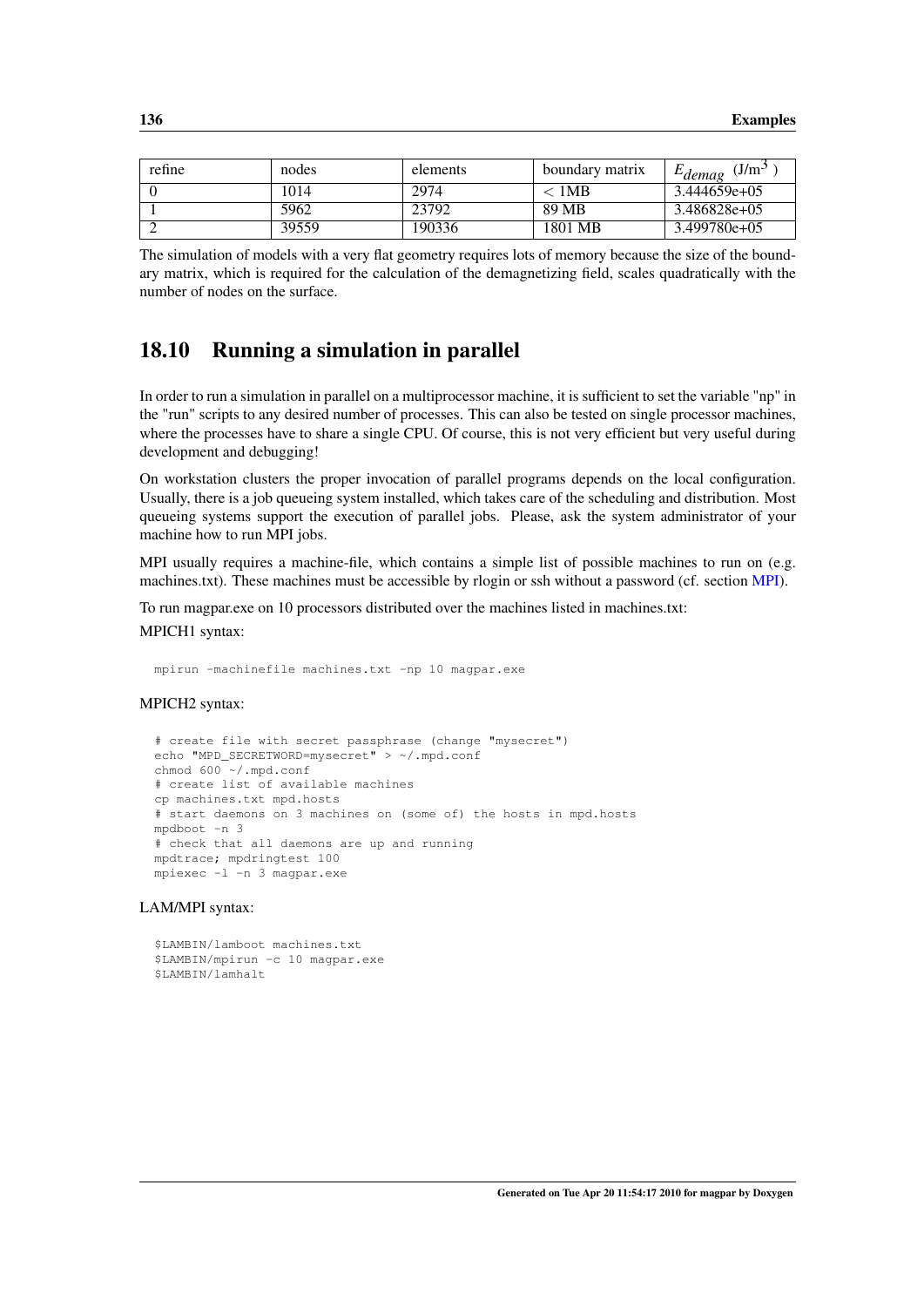<span id="page-146-0"></span>Postprocessing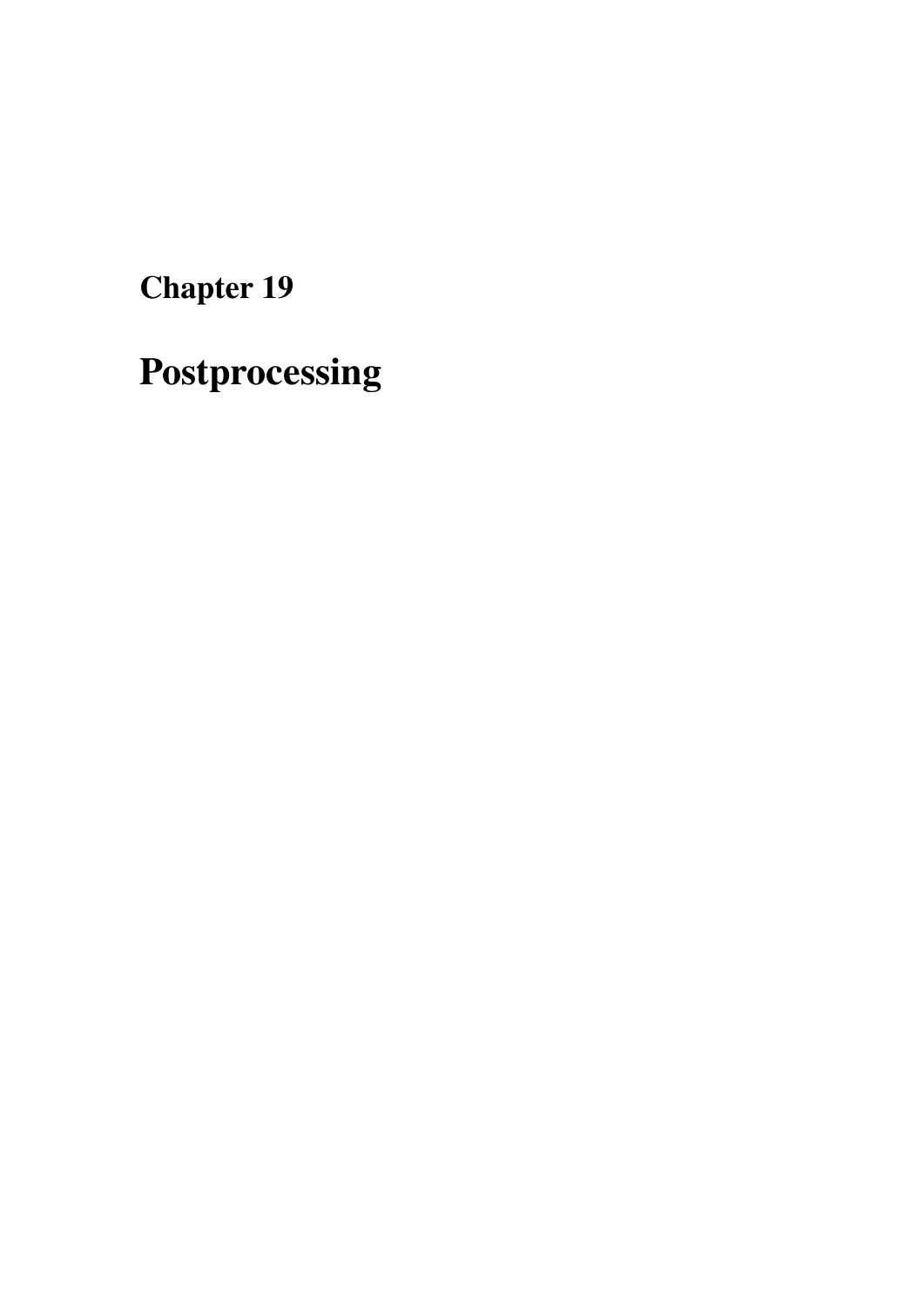#### Sections:

- [PNG files](#page-147-0)
- [Sampling Line](#page-147-1)
- [Log File](#page-147-2)
- [UCD/inp Files](#page-147-3)
- [Visualization Tools](#page-148-0)
	- [Grace](#page-148-1)
	- [gnuplot](#page-148-2)
	- [ParaView](#page-148-3)
	- [Mayavi](#page-148-4)
	- [OpenDX](#page-148-5)
	- [MicroAVS](#page-149-0)
	- [AVS](#page-149-1)
	- [GiD](#page-149-2)

<span id="page-147-0"></span>In order to visualize the simulation results, which are stored in the [Output Files of Simulations](#page-126-0) , the data have to be converted into a suitable format for the [Visualization Tools](#page-148-0) mentioned below.

## 19.1 PNG files

The magnetization snapshots stored in PNG files [project.INP.X.png](#page-127-0) can be viewed with any picture viewer or web browser, which knows the PNG graphics format.

<span id="page-147-1"></span>An animated gif can be created with the shell script "\$MAGPAR\_HOME/src/tools/shutil/mkanigif.sh". It requires the "convert" tool from the [ImageMagick](http://www.imagemagick.org/) toolbox and [WhirlGIF](http://linux.maruhn.com/sec/whirlgif.html).

## 19.2 Sampling Line

The sampling line data consist of the definition of the measurement points [project.INP.datmsh](#page-127-1) and the corresponding data files [project.INP.d](#page-127-2) . In order to get complete data files, the shell script "mkdat.sh" in \$MAGPAR\_HOME/src/tools/shutil/ can be used. It simply uses the standard Unix/Linux tool "paste" to combine the .datmsh and .d files into .dat files. These data can then be plotted with any 2D plotting tool. [Grace](#page-148-1) has shown to be a simple yet useful free and open source tool.

The following command will convert all data files in one go:

```
mkdat.sh project.0001.datmsh *.d
```
## 19.3 Log File

<span id="page-147-3"></span>The log file [project.log](#page-130-0) contains all data in a simple columnar format. These data can be analyzed with any 2D plotting tool. [Grace](#page-148-1) is a free open-source 2D plotting tool for scientific data, which is easy to use, features a convenient GUI, yet is fully scriptable.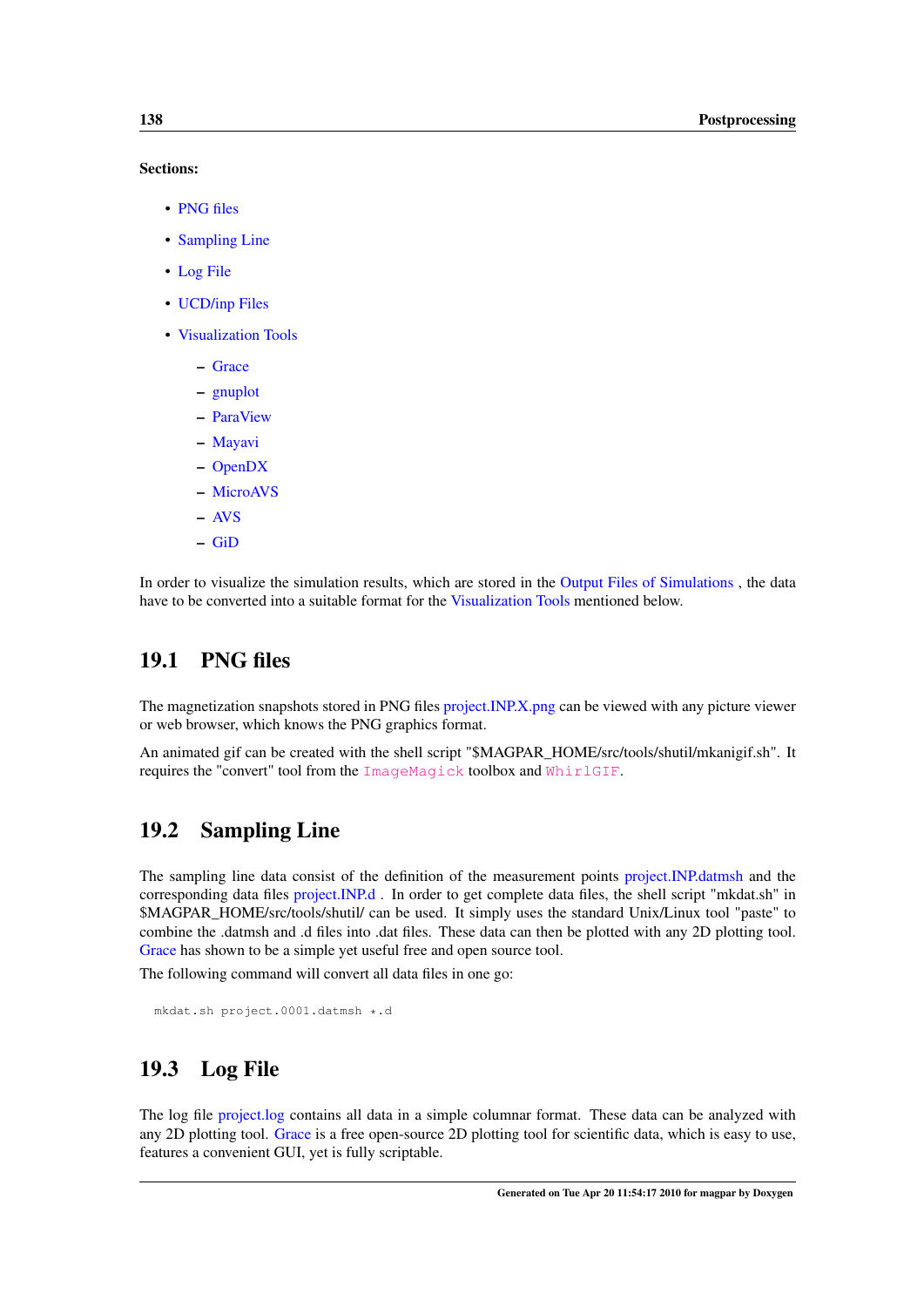## 19.4 UCD/inp Files

The [UCD format](http://help.avs.com/Express/doc/help/reference/dvmac/UCD_Form.htm) (e.g. [project.INP.fedat](#page-127-3) , [project.INP.femsh](#page-129-0) , [project.INP.gz\)](#page-129-1) usually require lots of disk space. Therefore, these files have been split and compressed to save disk space. The data of the finite element mesh are stored once in [project.INP.femsh](#page-129-0) at the beginning of the simulation. The simulation data (magnetization, magnetostatic potential, local fields) are stored in [project.INP.gz](#page-129-1) and compressed using zlib (gzip format) (if this option has been compiled in). In order to get complete UCD files, the shell script "mkinp.sh" in \$MAGPAR\_HOME/src/tools/shutil/ can be used. It unzips the data files and combines them with the mesh data into complete UCD files. These can then be visualized using [ParaView](#page-148-3) , [MicroAVS](#page-149-0) or [AVS](#page-149-1) , for example.

The following command will convert all data files in one go:

<span id="page-148-0"></span>mkinp.sh project.0001.femsh \*.gz

## 19.5 Visualization Tools

#### <span id="page-148-1"></span>19.5.1 Grace

<span id="page-148-2"></span>[Grace](http://plasma-gate.weizmann.ac.il/Grace/) is a WYSIWYG 2D plotting tool, which runs on practically any version of Unix-like OS, as well as VMS, OS/2, and Win9x/NT/2000/XP.

#### 19.5.2 gnuplot

[gnuplot](http://www.gnuplot.info/) is a command-line driven interactive data and function plotting utility for Linux, UNIX, MS Windows, and many other platforms. It supports 2D and 3D plots using lines, points, boxes, contours, vector fields, surfaces, etc. It is highly recommended to use version 4.2 or later which allows the specification of explicit [RGB colors](http://www.gnuplot.info/docs/).

<span id="page-148-3"></span>Various gnuplot [tutorials](http://t16web.lanl.gov/Kawano/gnuplot/index-e.html) can be found on the web.

#### 19.5.3 ParaView

[ParaView](http://www.paraview.org) by [Kitware Inc.](http://www.kitware.com) is an open-source, multi-platform 3D visualization application, which can directly read UCD files and visualize them in many different ways. It runs on Linux, Windows, Mac OS X, and other Unix-like platforms.

#### <span id="page-148-4"></span>19.5.4 Mayavi

[Mayavi](http://code.enthought.com/projects/mayavi/) by [Kitware Inc.](http://www.kitware.com) is a general purpose, cross-platform tool for 3-D scientific data visualization. It features visualization of scalar, vector and tensor data in 2 and 3 dimensions, file import of [UCD/inp](#page-147-3) [Files](#page-147-3) and vtu files, and easy scriptability using Python.

#### <span id="page-148-5"></span>19.5.5 OpenDX

[OpenDX](http://www.opendx.org/) is an open source software project based on IBM's Visualization Data Explorer - a powerful 3D visualization package.

Some useful tools are provided in src/tools/opendx/: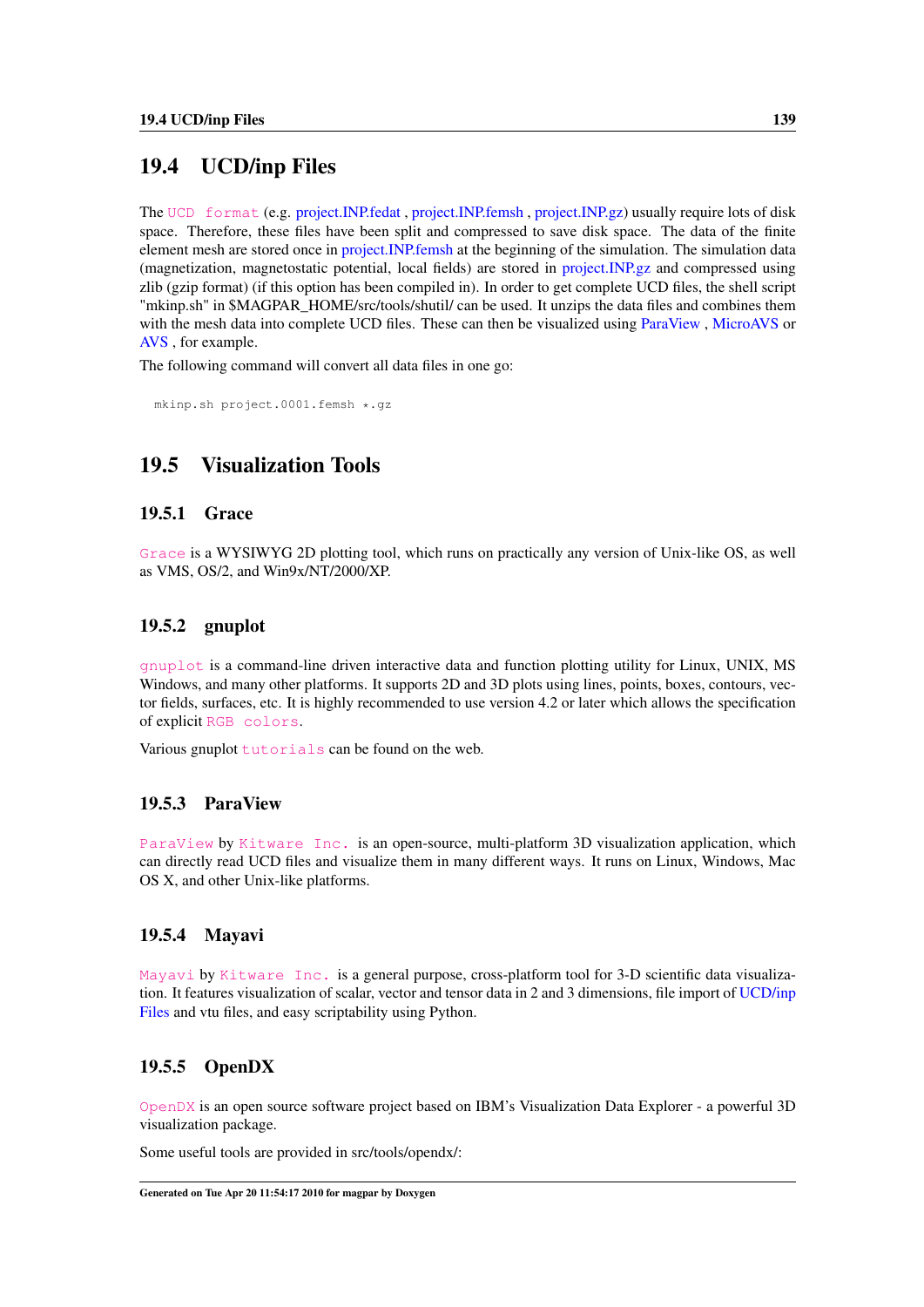inp2dx.pl is a Perl script, which converts AVS/inp files to OpenDX format. In addition, the visual program "vp\_mumag.net" is provided for convenient visualization of scalar and vector data (e.g. magnetization and magnetic fields) as 2D and 3D contour plots, vector fields (hogs), rubber sheets, 2D plots, etc. This visual program has been developed with OpenDX version 4.3.2 - later OpenDX versions seem to have some issues with it.

#### <span id="page-149-0"></span>19.5.6 MicroAVS

[MicroAVS](http://www.kgt.co.jp/english/products/microavs/index.html) by [Kubota Graphics Technologies](http://www.kgt.co.jp/index_e.html) is a simplified version of AVS (see section [AVS](#page-149-1) below) for Windows platforms. It can be used to visualize the UCD files generated by magpar.

#### <span id="page-149-1"></span>19.5.7 AVS

<span id="page-149-2"></span>[AVS/Express](http://www.avs.com/software/soft_t/avsxps.html) by [Advanced Visual Systems](http://www.avs.com/) is comprehensive and versatile data visualization tools, which can import files in [UCD format](http://help.avs.com/Express/doc/help/reference/dvmac/UCD_Form.htm).

#### 19.5.8 GiD

[GiD](http://www.gid-usa.com/) can also be used as a postprocessing tool for visualization. There is a C/C++/Fortran library to create postprocess files for GiD from the authors of GiD: [GiDpost](http://www.gid-usa.com/support/gidpost.subst). However, suitable output routines still need to be implemented.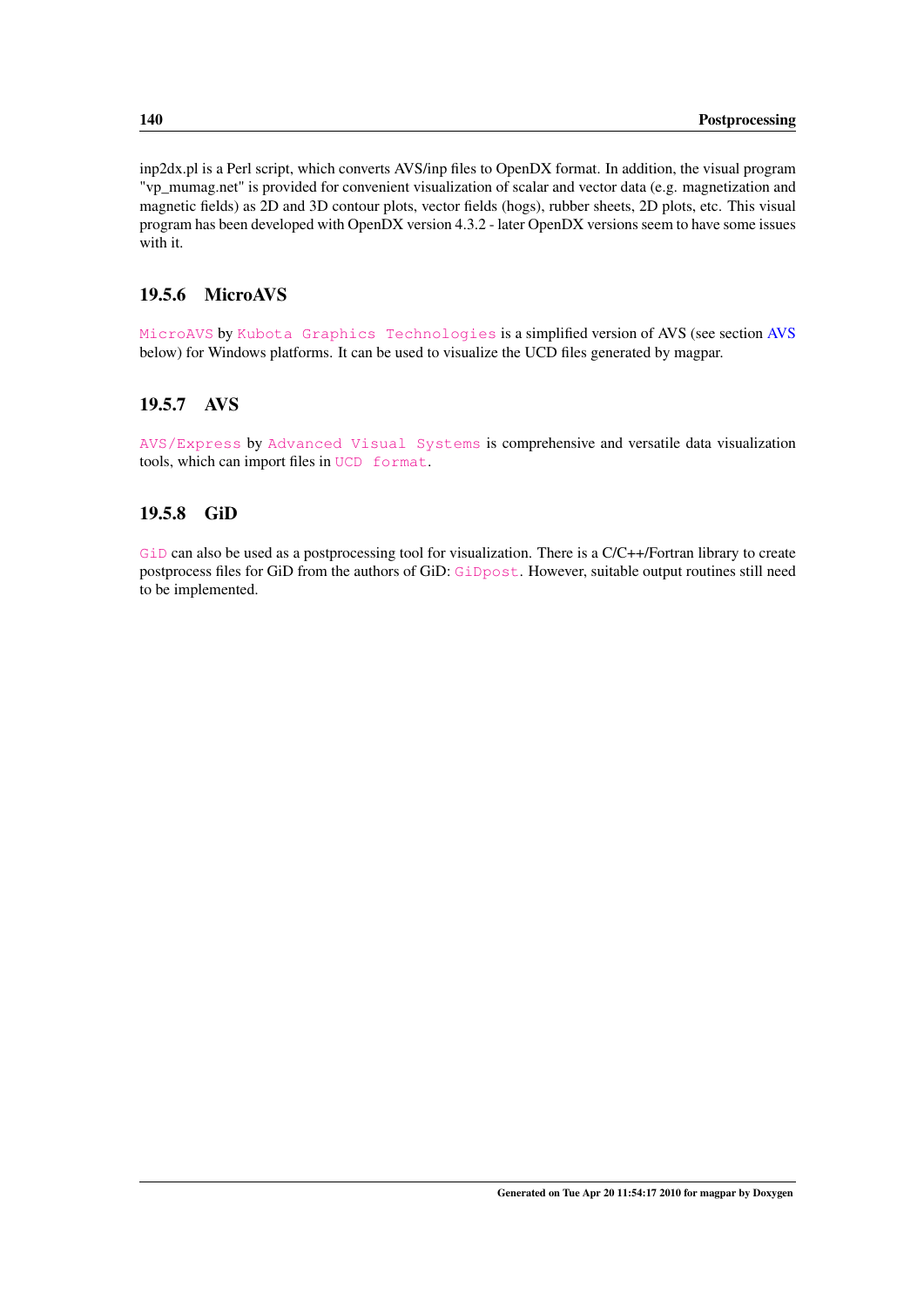Tools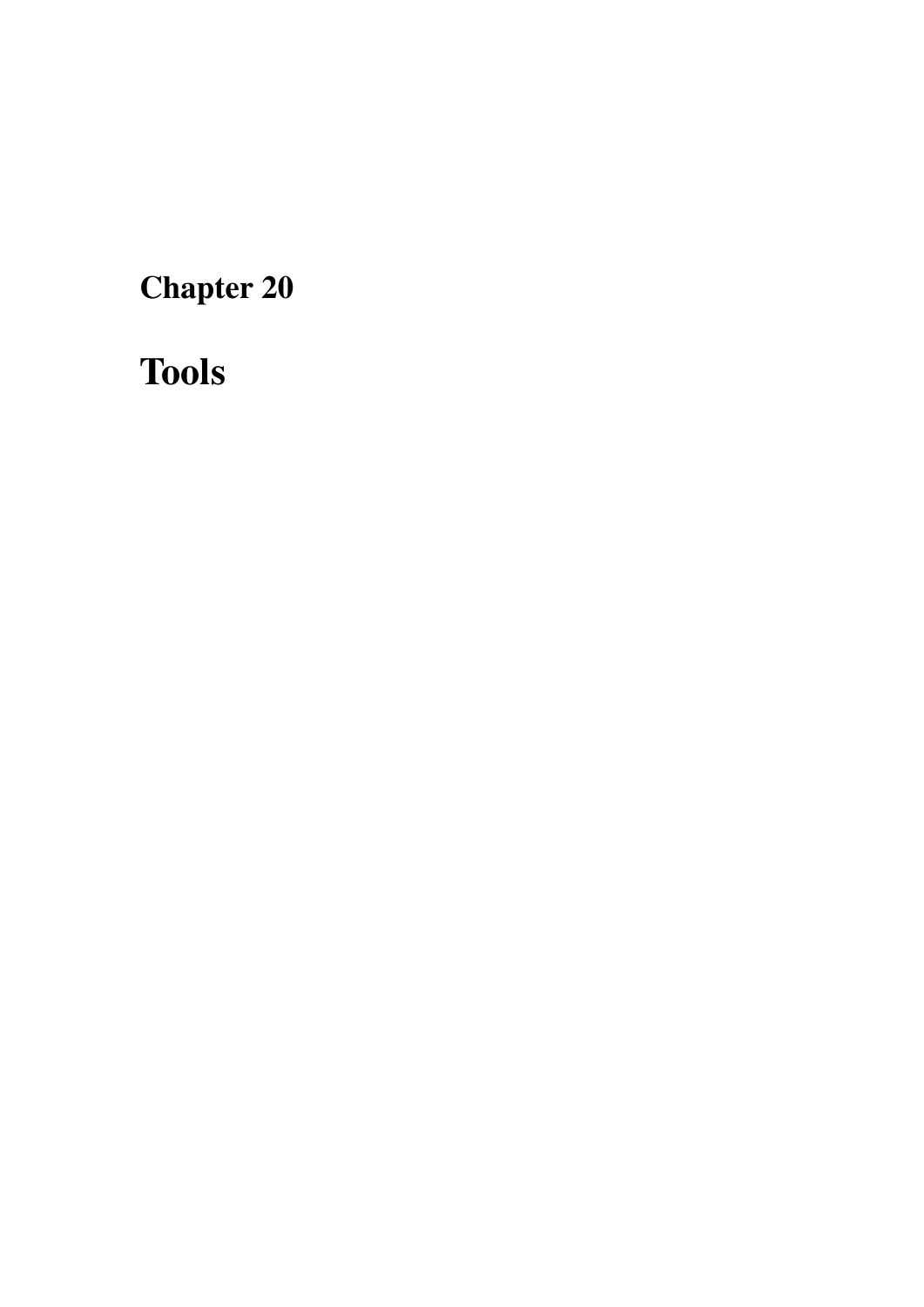#### Sections:

- [gmsh: gmshtoucd.py](#page-151-0)
- [gmsh: msh2inp.awk](#page-151-1)
- [ngtoucd.py](#page-151-2)
- [vtk tools](#page-152-0)
- [opendx: converter, visual program](#page-153-0)
- [shutil: shell scripts](#page-153-1)
- [gid: GiD inp problem type](#page-153-2)

<span id="page-151-0"></span>The tools discussed below can be found in the \$MAGPAR\_HOME/src/tools/ directory in their respective subdirectories.

## 20.1 gmsh: gmshtoucd.py

<span id="page-151-1"></span>gmshtoucd.py is a small Python utility (implementation based on [ngtoucd.py\)](#page-151-2) to convert [Gmsh](#page-103-0) mesh files into AVS inp files for use with magpar.

#### 20.2 gmsh: msh2inp.awk

<span id="page-151-2"></span>msh2inp.awk is a utility in awk to convert [Gmsh](#page-103-0) mesh files into AVS inp files for use with magpar implemented by Stefan Tibus.

### 20.3 ngtoucd.py

ngtoucd.py is a small Python utility to convert neutrally-exported [NETGEN](http://www.hpfem.jku.at/netgen/) meshes into AVS unstructured cell data meshes for use with magpar.

Authors:

[Richard Boardman](http://www.soton.ac.uk/~rpb/) and [Hans Fangohr](http://www.soton.ac.uk/~fangohr/)

```
documentation:
```

```
ngtoucd v0.2
------------
ngtoucd is a small Python utility to convert neutrally-exported NETGEN
meshes into AVS unstructured cell data meshes for use with magpar;
although in theory the meshes should be accessible to anything
requiring AVS/UCD input files, this has not been tested.
ngtoucd requires Python to run. It has been tested with Python 2.3, but
Python 2.1 and 2.2 should also be fine.
```
NETGEN can be found here: http://www.mathcces.rwth-aachen.de/netgen/ http://www.hpfem.jku.at/netgen/

Usage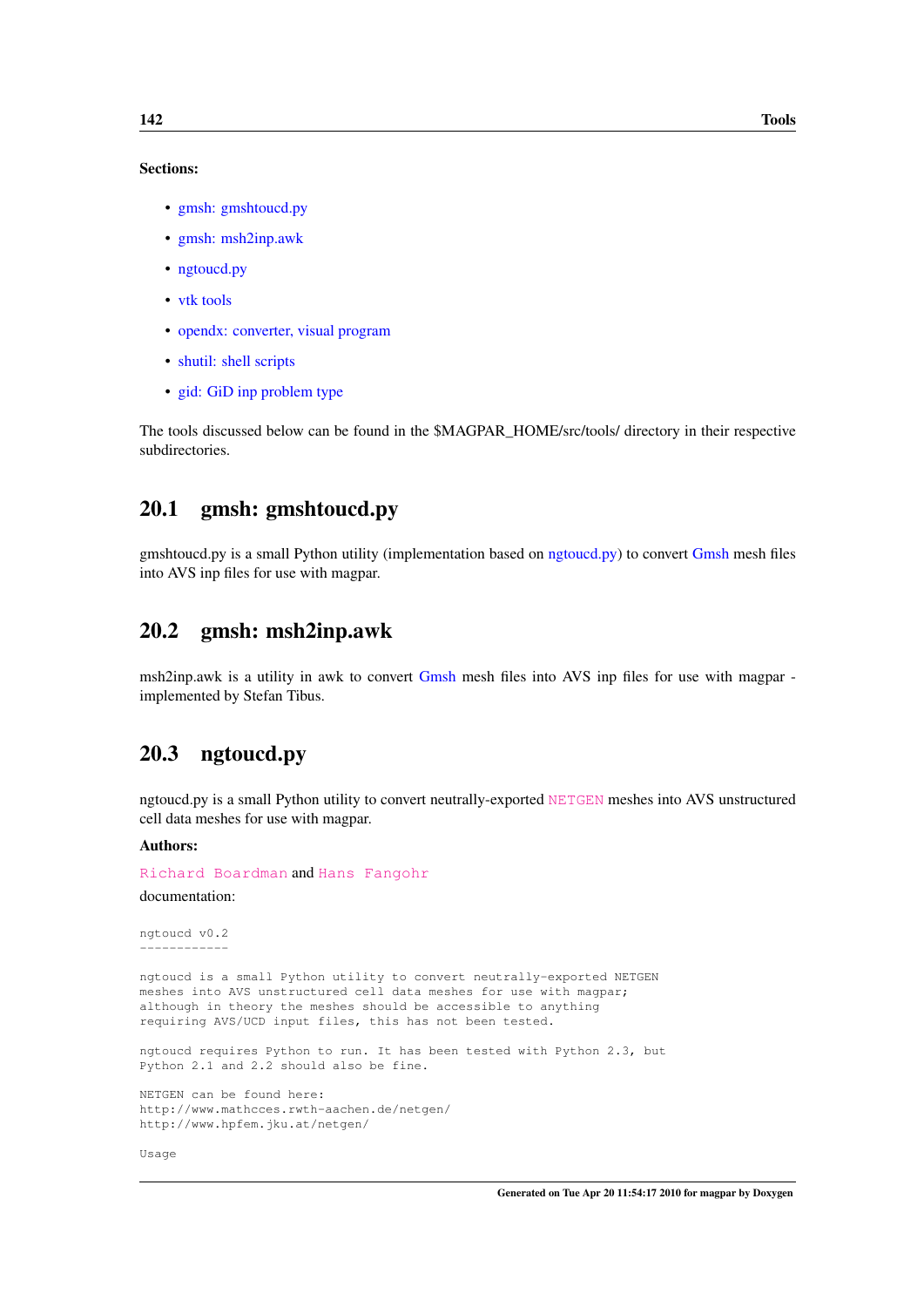----- To use, first ensure that the file ngtoucd has been marked executable: chmod +x ngtoucd will set the executable flag on the file. To convert a mesh called foo.msh: ./ngtoucd foo.msh ngtoucd will then convert the mesh and leave a file called foo.inp this is the AVS/UCD mesh. By copying ngtoucd into the path, perhaps one of:  $\sim$ /bin /usr/bin /usr/local/bin (the top one is preferred for a personal setup, the last one for a system-wide setup) then this should be callable without the preceding ./ as: ngtoucd foo.msh An example NETGEN mesh has been included (sphere.msh) for testing purposes. Changes since version 0.1 ------------------------ ngtoucd now no longer ignores the material parameter for UCD meshes. This can be interpreted loosely as top-level objects (TLOs) in netgen. The ID is passed straight through to the UCD mesh (after parsing as an integer). Contact details ---------------

Please send any bug reports and other comments to richboardman@gmail.com or hans.fangohr@physics.org

#### NETGEN can be found here:

- <http://www.mathcces.rwth-aachen.de/netgen/>
- <http://www.hpfem.jku.at/netgen/>

#### <span id="page-152-0"></span>20.4 vtk tools

The two Perl scripts inp2vtu.pl and inp2vtu\_gz.pl convert [project.INP.inp](#page-129-2) files of the form  $\langle$ project $\rangle$ .????.inp into XML formatted files for use with [ParaView.](#page-148-3)

#### Syntax:

```
# create VTK XML ASCII files:
./inp2vtu.pl
Usage: inp2vtu.pl <project>
# create VTK XML binary files (about 1/5th the size of the ASCII files):
./inp2vtu_gz.pl
Usage: inp2vtu_gz.pl <project>
```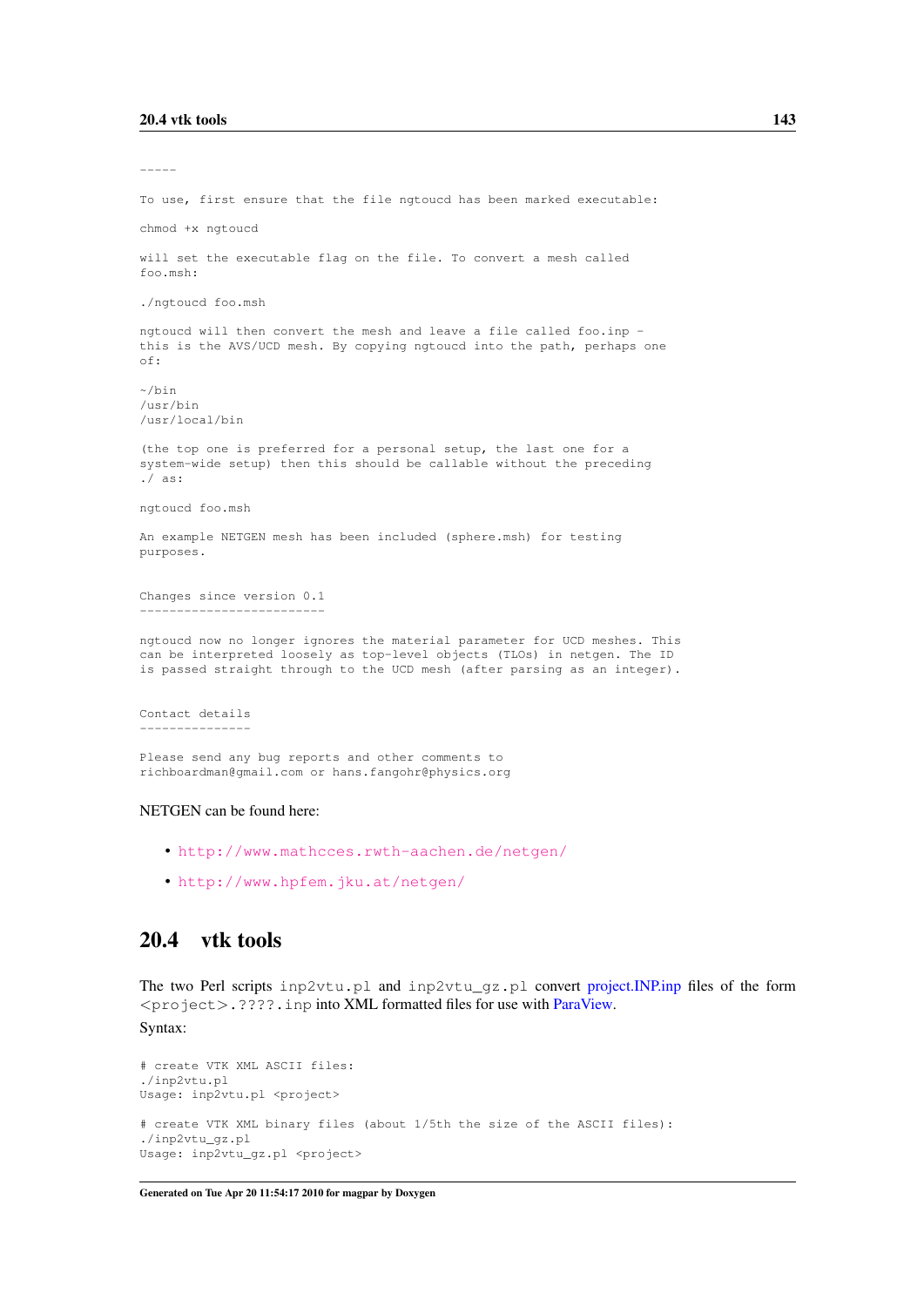The scripts generate the following output files:

```
\langleproject> ????.vtu # ???? stands for the 4 digit INP serial number
<project>.pvd # ParaView control file (defining timestep and
                    # corresponding vtu file
```
Then you can open the file  $\langle$ project $\rangle$ . pvd in [ParaView](#page-148-3) and use animation controls to browse through the ∗.vtu files and create avi movies with "File/Save Animation".

Note, that the scripts automatically ignore the checkpoint file [project.9999.](#page-131-0)∗.

<span id="page-153-0"></span>These scripts were contributed by Stefan Tibus (Univ. of Konstanz) from the research group of Manfred Albrecht at the [Univ. of Chemnitz](http://www.tu-chemnitz.de/physik/OFGF/)-thanks!

### 20.5 opendx: converter, visual program

<span id="page-153-1"></span>This directory contains the converter inp2dx.pl, the shell script mkdx.sh and the OpenDX visual program "vp\_mumag". See section [OpenDX](#page-148-5) .

## 20.6 shutil: shell scripts

<span id="page-153-2"></span>This directory contains various shell scripts, mainly for [Postprocessing](#page-146-0) of magpar output files.

## 20.7 gid: GiD inp problem type

This tool defines the problem type "inp", which enables GiD to export finite element meshes in AVS/inp format as described in the section on [Preprocessing.](#page-102-0)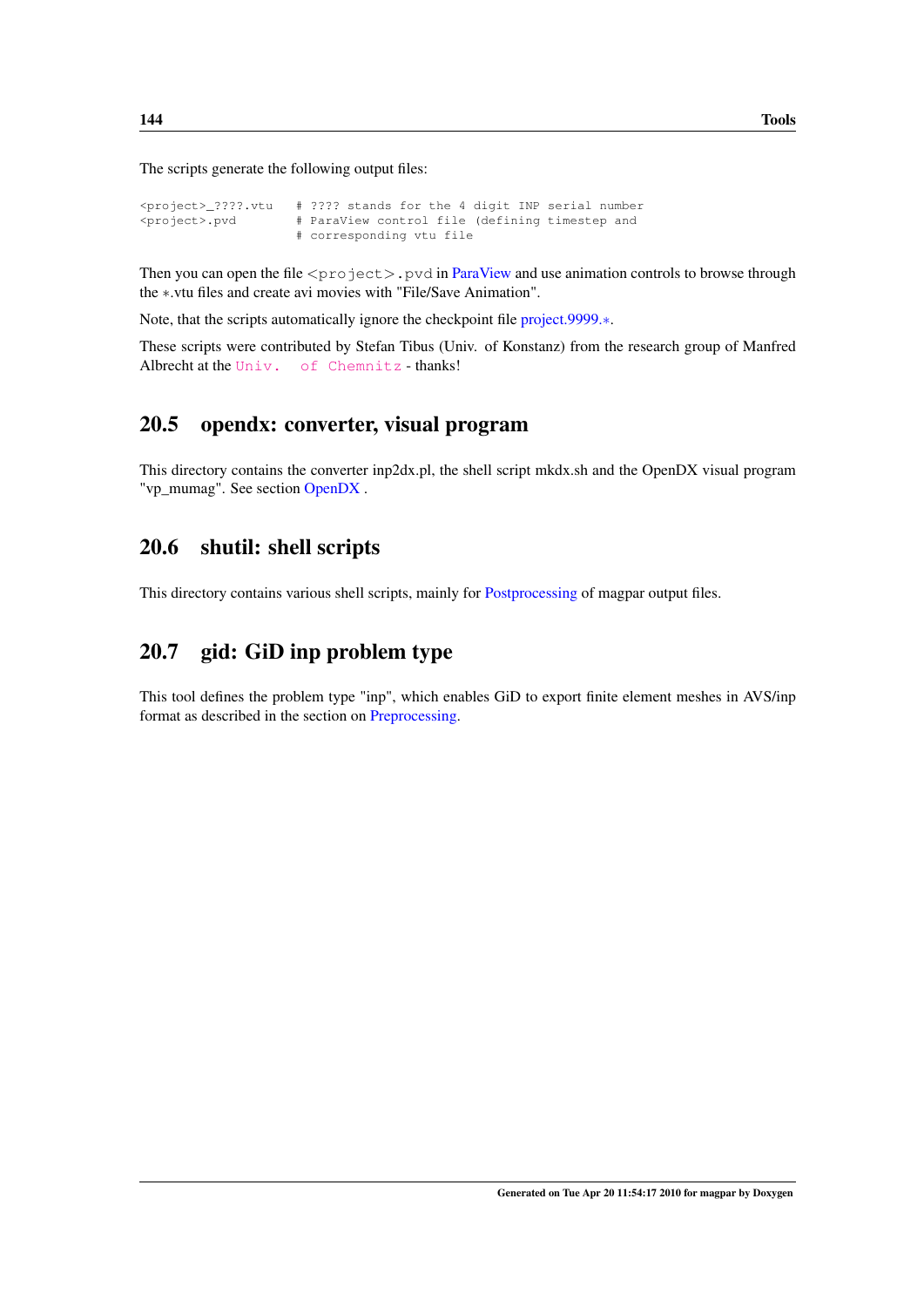Publications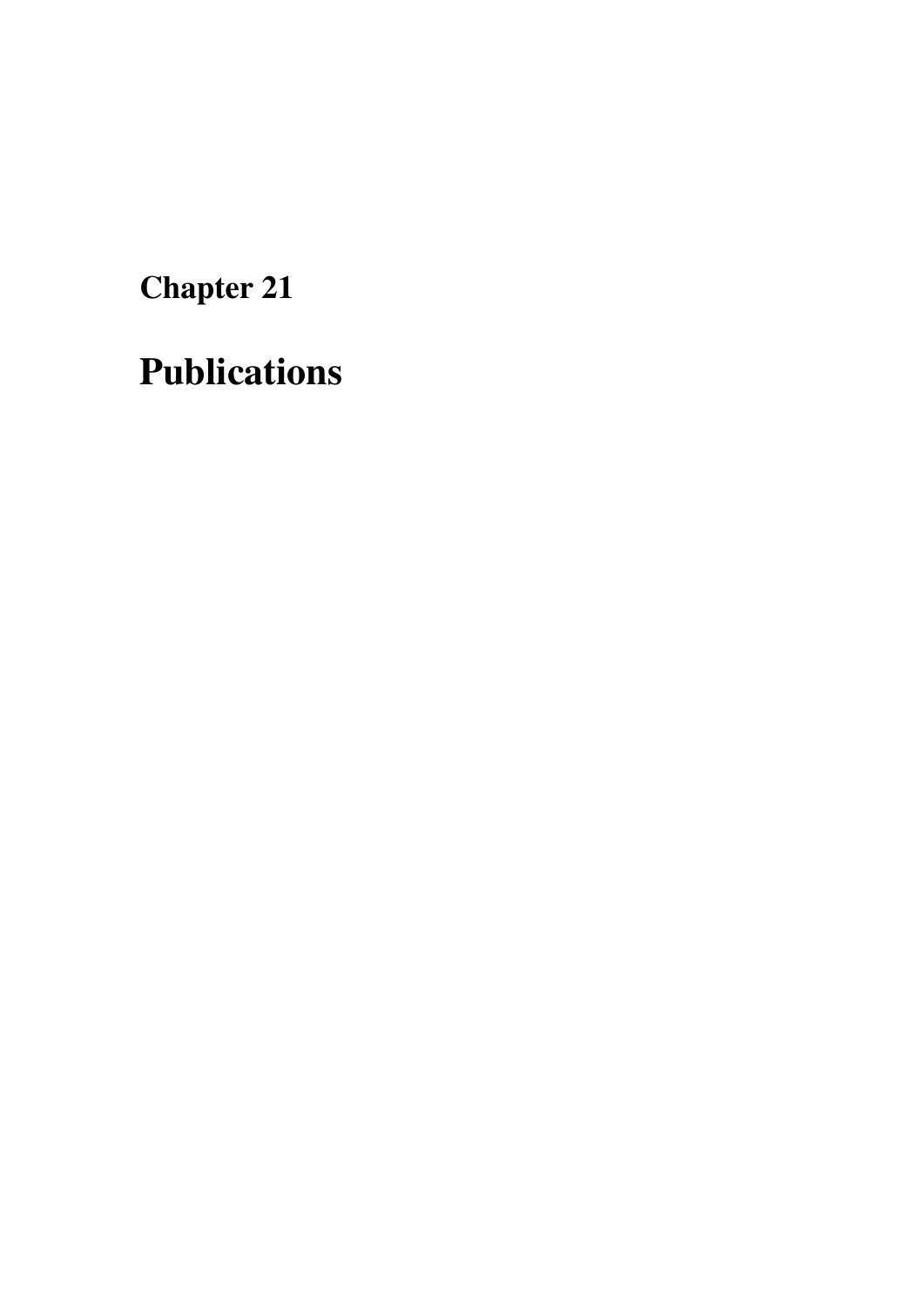If you use magpar and publish results, which have been obtained/derived from its simulations, please cite the following paper:

#### Reference

• W. Scholz, J. Fidler, T. Schrefl, D. Suess, R. Dittrich, H. Forster, V. Tsiantos, "Scalable Parallel Micromagnetic Solvers for Magnetic Nanostructures", Comp. Mat. Sci. 28 (2003) 366-383.

Preprint: [\[ Paper \]](http://www.cwscholz.net/projects/papers/preprint/scholz/cms03/magpar.pdf), [\[ ScienceDirect \]](http://dx.doi.org/10.1016/S0927-0256(03)00119-8)

#### Additional Papers

Papers about magpar and using magpar. I would be happy, if anyone who is using magpar and published results, which have been obtained/derived from its simulations, could send me references and a preprint of the papers (PDF file by email to magpar(at)magpar.net ).

1. M. Jaafar et al.

"Control of the chirality and polarity of magnetic vortices in triangular nanodots."

Phys. Rev. B 81, 054439 2010

[\[ Phys. Rev. B \]](http://dx.doi.org/10.1103/PhysRevB.81.054439)

2. Biskeborn, B. Jubert, P.-O.

"Bulletpack: A Fast, Flexible Packing Algorithm for Particulate Media." IEEE Trans. Magn., Vol. 46, No. 3, March 2010, 880 - 885

[\[ IEEE Trans. Magn. \]](http://dx.doi.org/10.1109/TMAG.2009.2034370)

3. Maeda, M., Kobayashi, H., Toda, J., Sato, Y., Eguchi, S. "Writer pole remanence of a tapered main pole head." Journal of Applied Physics 107 (3) (2010), art. no. 033910

```
[ J. Appl. Phys. ]
```
4. K. Younsi, V. Russier, and L. Bessais "Structure and magnetic properties of nanocrystalline PrCo3",

[\[ Preprint \]](http://hal.archives-ouvertes.fr/hal-00469737/en/)

5. Krone, P., Makarov, D., Schrefl, T., Albrecht, M. "Effect of the anisotropy distribution on the coercive field and switching field distribution of bit patterned media"

Journal of Applied Physics 106 (2009) (10), art. no. 103913

[\[ J. Appl. Phys. \]](http://dx.doi.org/10.1063/1.3260240)

6. Y. Kanai, K. Hirasawa, Y. Jinbo, K. Yoshida, S.J. Greaves and H. Muraoka, "Write head modeling for shingled recording."

[Intermag 2009](http://www.intermagconference.com/intermag2009/) - paper DC-08

[\[ Conf. program \]](http://www.intermagconference.com/intermag2009/src/Program1.pdf)

7. Yasushi Kanai, Yoshihiro Jinbo, Toshio Tsukamoto, Simon Greaves, Kazuetsu Yoshida, and Hiroaki Muraoka

"FEM and Micromagnetic Modeling of Write Heads for Shingled Recording."

[TMRC 2009](https://www.mint.ua.edu/tmrc2009/) - paper B2

[\[ Conf. program \]](https://www.mint.ua.edu/tmrc2009/TMRC%20Digest%202009%20v11.pdf)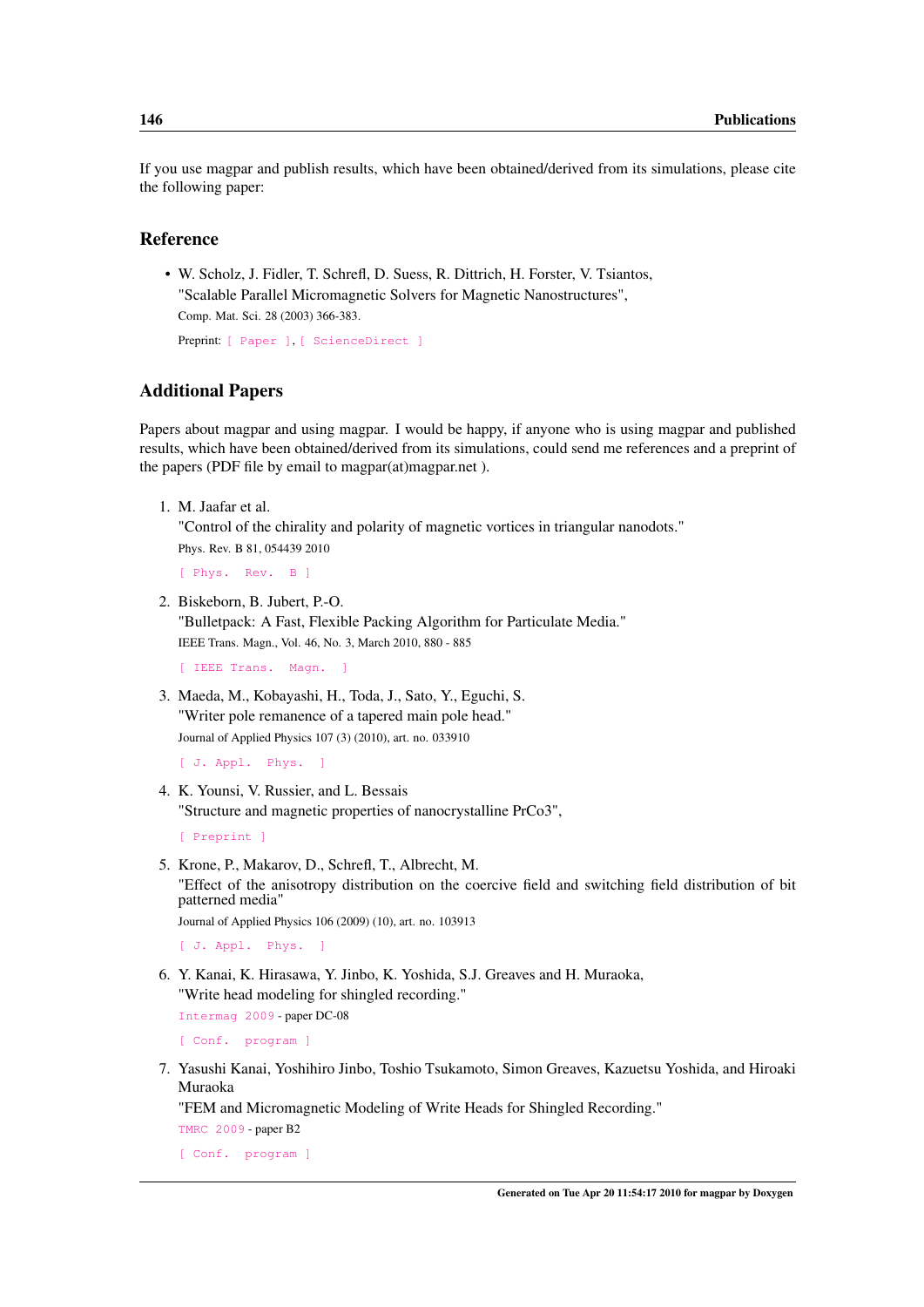8. V. Russier,

"Magnetization in uniaxial spherical nanoparticles: Consequence on the interparticle interaction", J. Magn. Magn. Mater. 2009 - in press.

```
[ ScienceDirect ] [ Preprint ] [ arXiv ]
```
9. Dan Wei, Sumei Wang, Zijin Ding, Kai-Zhong Gao,

"Micromagnetics of Ferromagnetic Nano-Devices Using the Fast Fourier Transform Method." IEEE Transactions on Magnetics, Volume: 45 Issue:8 (2009) page(s): 3035 - 3045

[ IEEE Trans. Magn.

10. Thomas Fischbacher, Matteo Franchin, Giuliano Bordignon, Andreas Knittel, and Hans Fangohr, "Parallel execution and scriptability in micromagnetic simulations" J. Appl. Phys. 105, 07D527 (2009)

[\[ J. Appl. Phys. \]](http://dx.doi.org/10.1063/1.3073937)

11. V. Russier,

"Spherical magnetic nanoparticles: magnetic structure and interparticle interaction",

J. Appl. Phys. 105 (2009) 073915.

[\[ J. Appl. Phys. \]](http://dx.doi.org/10.1063/1.3093966) [\[ Preprint \]](http://hal.archives-ouvertes.fr/hal-00366900/en/) [\[ arXiv \]](http://arxiv.org/abs/0903.1423v2)

12. J. Kalezhi, J. J. Miles, B.D. Belle,

"Dependence of Switching Fields on Island Shape in Bit Patterned Media" IEEE Trans. Magn. 45 (2009) 3531-3534.

[\[ IEEE \]](http://dx.doi.org/10.1109/TMAG.2009.2022407)

13. Pawel Steblinski, Tomasz Blachowicz,

"Wavelets spectra of magnetization dynamics in geometry driven magnetic thin layers", preprint 2009

[\[ arXiv \]](http://arxiv.org/abs/0911.1994)

14. M. Wieja, P. Steblinski, T. Blachowicz "Simulations of magnetization dynamics using LLG equation and finite elements method",

SPINSWITCH Workshop "Spin Momentum Transfer", Krakow 3 - 5 September 2008 [\[ Abstract \]](http://www.spinwork.agh.edu.pl/posters/II-P-10.pdf) [\[ Poster \]](http://www.spinwork.agh.edu.pl/posters/full/II-P-10_Blachowicz.pdf)

15. Thomas Fischbacher, Hans Fangohr, "Continuum multi-physics modeling with scripting languages: the Nsim simulation compiler prototype for classical field theory.",

preprint 2009 [\[ arXiv \]](http://arxiv.org/abs/0907.1587v1) [\[ preprint \]](http://www.soton.ac.uk/~fangohr/publications/preprint/Fischbacher_Fangohr_2009_preprint.pdf)

16. O. S. Trushin, N. Barabanova, V. P. Alekseev, "ISSLEDOVANIE MAGNITNYKh KhARAKTERISTIK PERMALLOEVYKh NANOSTRUK-TUR METODOM MIKROMAGNITNOGO MODELIROVANIYa."

Russian Mikroelektronika vol. 38, no. 3 (2009) 198-203.

[\[ Abstract \]](http://www.maikonline.com/maik/showArticle.do?auid=VAFU248SDJ) in [\[ Russian Microelectronics \]](http://www.maik.ru/cgi-perl/journal.pl?name=mikelek&lang=eng)

17. O. S. Trushin, N. Barabanova, V. P. Alekseev,

"A study of the magnetic characteristics of permalloy nanostructures by micromagnetic simulation ."

Russian Microelectronics vol. 38, no. 3 (2009) 180-185.

[\[ Springer \]](http://www.springerlink.com/content/j73qk660xj712431/) [\[ Springer \]](http://dx.doi.org/10.1134/S1063739709030056)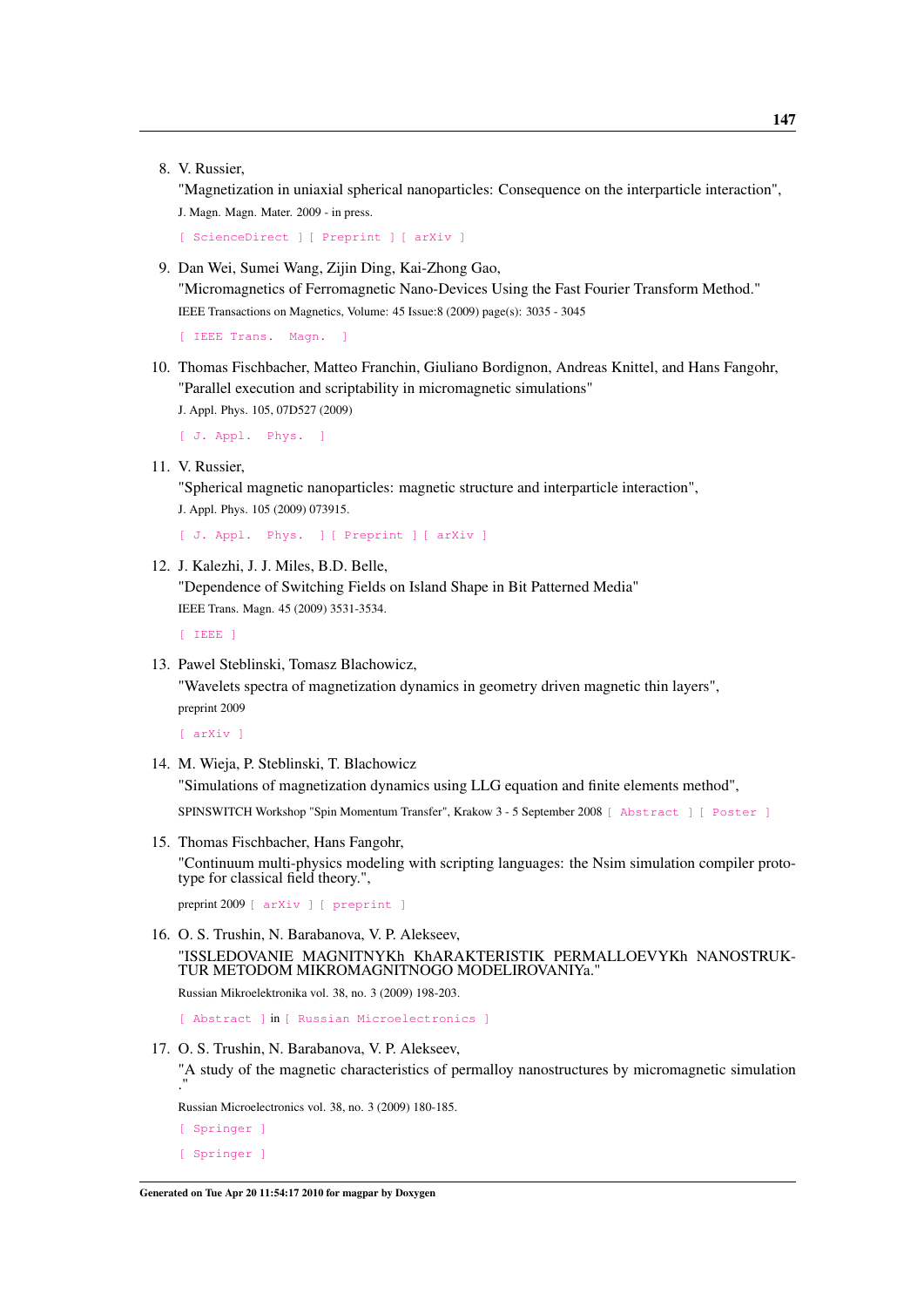18. Chen Ren-Jie, Zhang Hong-Wei, Shen Bao-Gen, Yan A-Ru and Chen Li-Dong, "Simulation of magnetization behaviours of Sm(Co,Fe,Cu,Zr)z magnet with low Cu content" Chinese Phys. B 18 (2009) 2582-2588

[\[ IOP \]](http://dx.doi.org/10.1088/1674-1056/18/6/077)

19. Michael J. Donahue

"Parallelizing a micromagnetic program for use on multi-processor shared memory computers" preprint 2009

[\[ PDF \]](http://math.nist.gov/~MDonahue/pubs/parallel-oommf-20090518.pdf)

20. David Claudio Gonzalez

"Design, Fabrication, and Characterization of Magnetic Nanostructures" Dissertation, Univ. of Southampton

[\[ Thesis \]](http://eprints.soton.ac.uk/66279/01/ThesisDCG.pdf)

21. R. Yanes, F.Garcia-Sanchez, R.Rozada, O.Chubykalo-Fesenko, P.Martin Pimentel, B.Leven, B.Hillebrands,

"Modelling of microwave-assisted switching in magnetic ellipsoids",

[MSNOW 2008 - Magnetic Single Nano-Object Workshop and School](http://www.lpm.u-nancy.fr/M-SNOW08/)

```
[ arXiv ] [ Slides ] [ Slides_b ]
```
22. Tomasz Blachowicz, Bartlomiej Baron, "A graphical extension for the Windows version of the Parallel Finite Element Micromagnetics Package (MagParExt)",

```
[ MagParExt website ] [ arXiv ]
```
23. M Jaafar, R Yanes, A Asenjo, O Chubykalo-Fesenko, M Vazquez, E M Gonzalez and J L Vicent, "Field induced vortex dynamics in magnetic Ni nanotriangles" Nanotechnology 19 (2008) 285717 (8pp)

```
[ IOP Nanotechnology ]
```
24. Lin Yuan, Jianjun Jiang, Gang Du, Zhongyou Wang and Huahui He, "Micromagnetic Simulation of Magnetic Particles with Surface Anisotropy" Journal of the Magnetics Society of Japan, Vol. 32 (2008) , No. 2\_1 pp. 50-53

[\[ J-Stage \]](http://www.jstage.jst.go.jp/article/msjmag/32/2_1/32_50/_article) [\[ J. Magn. Soc. Jpn. \]](http://dx.doi.org/10.3379/msjmag.32.50)

25. D. Makarov, S. Tibus, C. T. Rettner, T. Thomson, B. D. Terris, T. Schrefl, and M. Albrecht "Magnetic strip patterns induced by focused ion beam irradiation", J. Appl. Phys. 103, 063915 (2008)

[\[ J. Appl. Phys. \]](http://dx.doi.org/10.1063/1.2894587)

26. L Yuan, J Jiang, Z Wang, B Tian, H He "Micromagnetic Simulation of a Magnetic Film With Surface Roughness" IEEE Trans. Magn. 44 (2008) 2130-2133.

[\[ IEEE \]](http://dx.doi.org/10.1109/TMAG.2008.2000942)

27. S. Tibus, D. Makarov, C. T. Rettner, T. Thomson, B. D. Terris, T. Schrefl, M. Albrecht, "Patterning of magnetic films by focused ion beam irradiation", Intermag 2008 paper no. CM-05, submitted to IEEE Trans. Magn.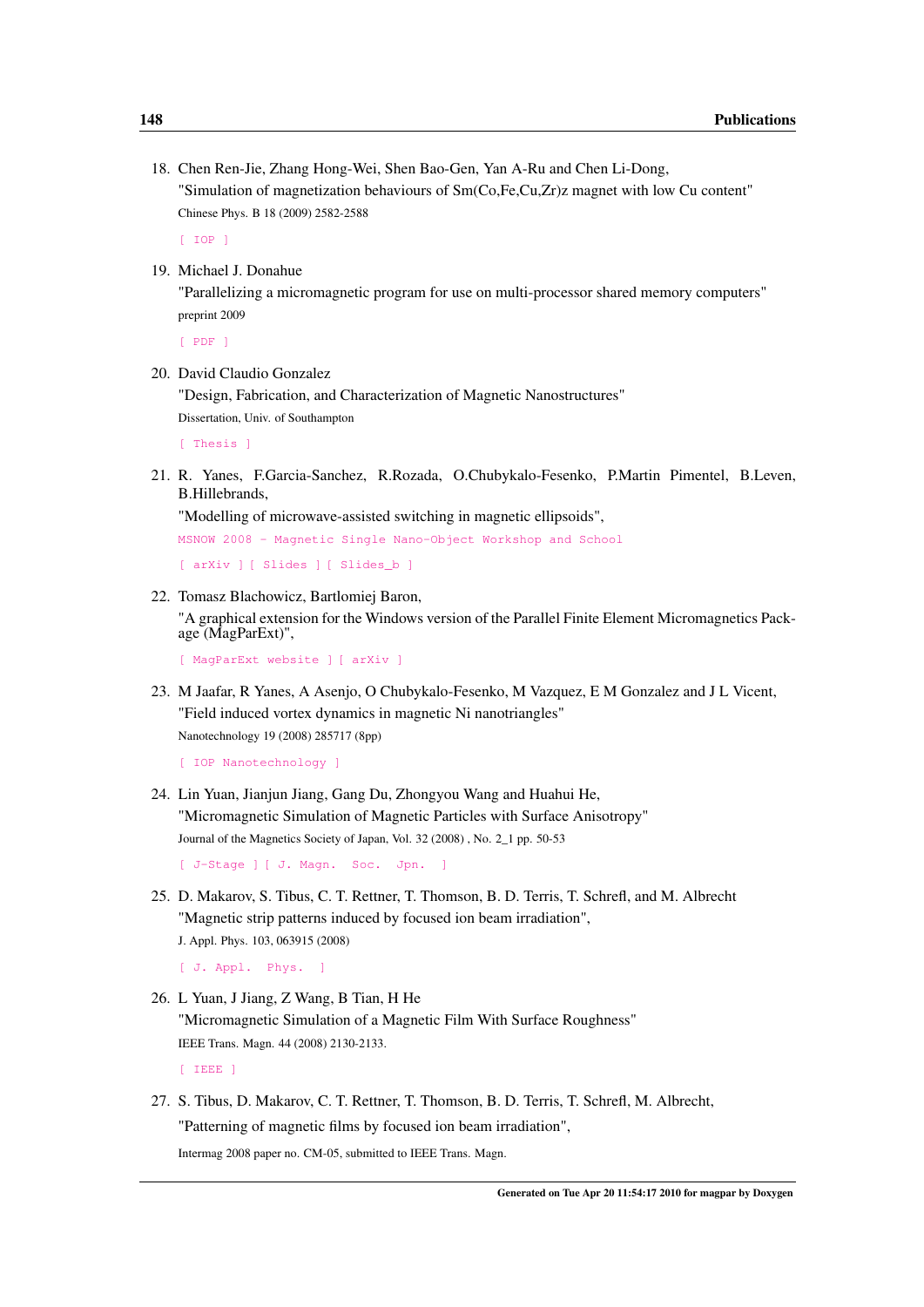- 28. S. Tibus, D. Makarov, C.T. Rettner, T. Thomson, B.D. Terris, and M. Albrecht, "Magnetic Patterning by Focused Ion Beam Irradiation", [IMST 2007 - Innovative Mass Storage Technologies 2007](http://imst2007.ewi.utwente.nl/) [\[ Abstract \]](http://imst2007.ewi.utwente.nl/imst_program.pdf)
- 29. R. Yanes, M. Jaafar, O. Chubykalo-Fesenko, A. Asenjo, M. Vazquez, J.L. Vicent "Micromagnetic Modelling and MFM Images of Magnetic Structures in Ni Dots", Poster P102 presented at [GEFES 2008](http://www.atlanticocongresos.com/gefes2008/) (V Reunion del Grupo Especializado de Fisica del Estado Solido)

[\[ Abstracts \]](http://www.atlanticocongresos.com/gefes2008/libro_abstracts.pdf)

30. Yuan, Lin; Jiang, Jianjun; Di, Yongjiang; Bie, Shaowei; He, Huahui "Micromagnetic simulation of the magnetic dispersion angle and effective damping factor for the single-phase soft magnetic films",

J. Magn. Magn. Mater. Volume 320, Issue 7, p. 1393-1397 (2008).

[\[ ScienceDirect \]](http://dx.doi.org/10.1016/j.jmmm.2007.11.025)

31. Deng Lian-wen, Huang Xiao-zhong, Zhou Ke-sheng, Yang Bing-chu, "Micromagnetic simulation and experimental study on microwave permeability of nano-magnetic films",

Trans. Nonferrous Met. Soc. China 17 (2007) s756-s759.

[\[ PDF \]](http://www.ysxbcn.com/icnfm2007/part2B/s0756.pdf)

32. Ching-Ming Lee, L. X. Ye, J. M. Lee, and Te-Ho Wu,

"Micromagnetic study of magnetization reversal in patterned DyFeCo thin films", phys. stat. sol. (a) 204, No. 12, 4049-4052 (2007)

[\[ phys. stat. sol. \]](http://dx.doi.org/10.1002/pssa.200777359)

33. Simon Greaves,

"Micromagnetic Simulations of Magnetic Recording Media" in "High Performance Computing on Vector Systems 2007",

Springer Berlin Heidelberg

[\[ Book @ Springer \]](http://dx.doi.org/10.1007/978-3-540-74384-2_17)

34. Nadjib Benatmane, Werner Scholz, and T.W. Clinton,

"Magnetic Configurations and Phase Diagrams of sub-100 nm NiFe Nanorings",

IEEE Trans. Magn. 43 (2007) 2884-2886.

[ IEEE Trans. Magn.

10th Joint MMM/Intermag Conference (paper no. GE-07), Jan. 11, 2007, Baltimore, MD.

35. T. Fischbacher, M. Franchin, G. Bordignon, H. Fangohr,

"A Systematic Approach to Multiphysics Extensions of Finite-Element-Based Micromagnetic Simulations: Nmag."

IEEE Trans. Magn. Volume: Volume: 43, Issue: 6, pp. 2896-2898

[\[ IEEE Trans. Magn. \]](http://dx.doi.org/10.1109/TMAG.2007.893843) [\[ Preprint \]](http://eprints.soton.ac.uk/46725/01/Fisc_07.pdf)

36. H. H. Long, E. T. Ong, Z. J. Liu, and E. P. Li,

"Fast Fourier Transform on Multipoles for Rapid Calculation of Magnetostatic Fields" IEEE Trans. Magn. Volume, vol. 42 no. 2 (2006) 295-300.

[\[ IEEE Trans. Magn. \]](http://dx.doi.org/10.1109/TMAG.2005.861505)

Generated on Tue Apr 20 11:54:17 2010 for magpar by Doxygen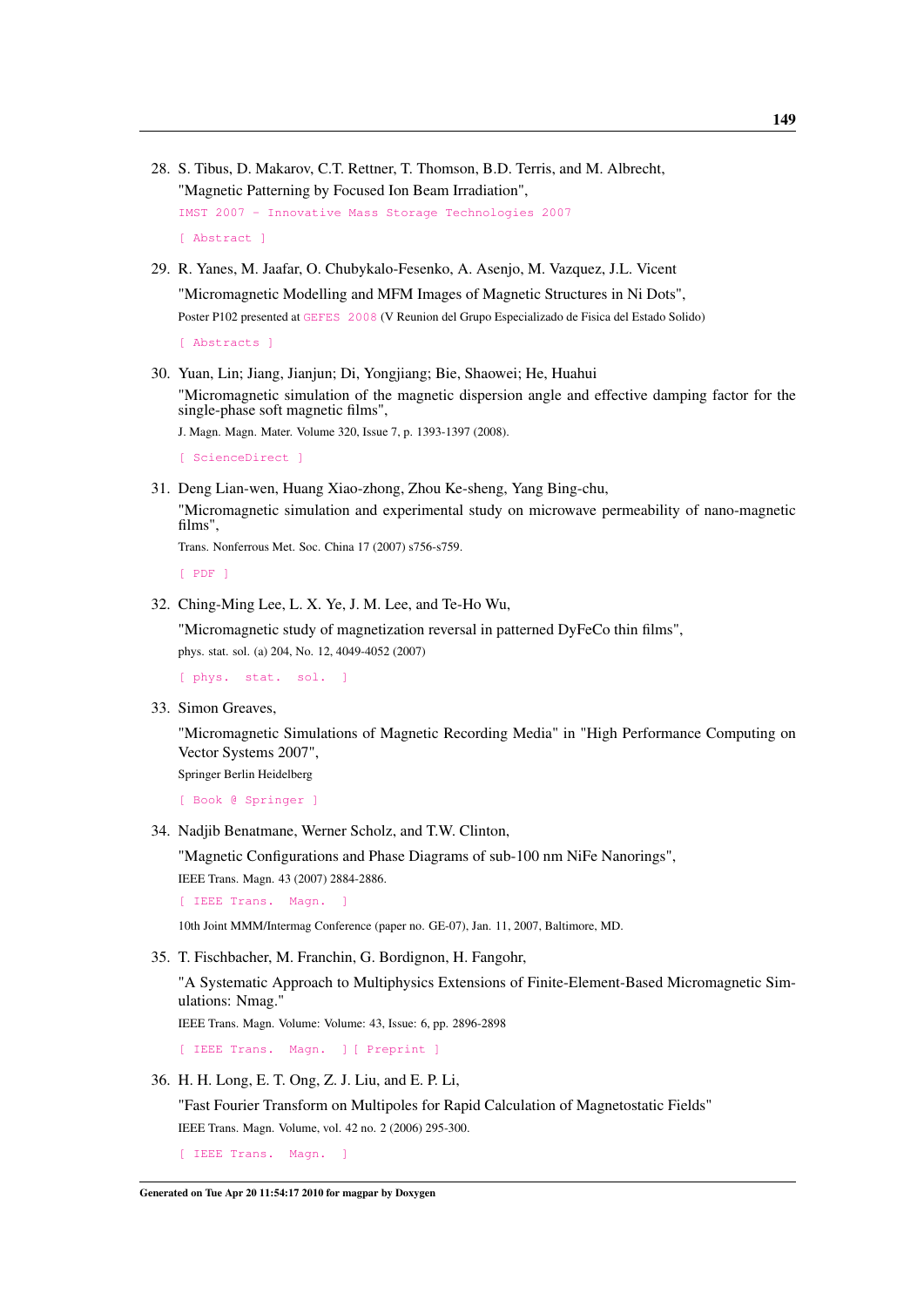37. R. Dittrich, J. Fidler, D. Suess, W. Scholz, and H. Forster, T. Schrefl,

"Computational Aspects of Micromagnetics",

in "The Science of Hysteresis," G. Bertotti, I. Mayergoyz (eds), Academic Press, London, vol. 2, pp. 383-433, 2006, ISBN: 0-12-480874-3.

[\[ Book@Academic Press \]](http://www.elsevierdirect.com/product.jsp?isbn=9780124808744) [\[ Book@Amazon \]](http://www.amazon.com/Science-Hysteresis-3-set/dp/0124808743)

38. J. Fidler, T. Schrefl and W. Scholz,

"Computational Micromagnetics",

in Handbook of Theoretical and Computational Nanotechnology, M. Rieth, W. Schommers (eds), American Scientific Publishers, 2006, ISBN: 1-58883-042-X.

[\[ Book@American Scientific Publishers \]](http://www.aspbs.com/tcn.html) [\[ Book@Amazon \]](http://www.amazon.com/Handbook-Theoretical-Computational-Nanotechnology-10/dp/158883042X)

39. Thomas Schrefl, Gino Hrkac, Simon Bance, Dieter Suess, Otmar Ertl, Josef Fidler,

"Numerical Methods in Micromagnetics (Finite Element Method)",

in "Handbook of Magnetism and Advanced Magnetic Materials", Helmut Kronmueller, Stuart Parkin (eds.), ISBN: 978-0- 470-02217-7

[\[ Wiley InterScience \]](http://dx.doi.org/10.1002/9780470022184.hmm203)

40. D. Suess, J. Fidler, T. Schrefl,

"Micromagnetic Simulation of magnetic materials",

in "Handbook of Magnetic Materials", by K. H. J. Buschow (editor); Elsevier Science, ISBN-10: 0444518509

[\[ Book@Amazon \]](http://www.amazon.com/Handbook-Magnetic-Materials-16-Vol/dp/0444518509)

41. J. Fernandez-de-Castro, Xiao Shen, Jianhua Xue, Yuming Zhou, and S. Sharma,

"Writer Flux Closure and Transition Degradation Mechanism in Perpendicular Recording." IEEE Trans. Magn. Volume: 43, Issue: 6, 2175-2177.

[ IEEE Trans. Magn.

MMM/Intermag 2007 Conference, Baltimore, MD, paper no. AB-09.

42. M.J. Donahue, R.D. McMichael

"Micromagnetics on Curved Geometries Using Rectangular Cells: Error Correction and Analysis" IEEE Transactions on Magnetics 43 (2007) 2878-2880.

[\[ IEEE \]](http://dx.doi.org/10.1109/TMAG.2007.892865) [\[ PDF \]](http://math.nist.gov/~MDonahue/pubs/jaggies_20070117.pdf)

43. C.B. Muratov and V.V. Osipov

"Optimal grid-based methods for thin film micromagnetics simulations" Journal of Computational Physics, Volume 216, Issue 2, 10 August 2006, Pages 637-653

[\[ PDF \]](http://web.njit.edu/~muratov/osgrids.pdf)

44. HH Long, ZJ Liu, ET Ong, EP Li

"Micromagnetic modeling simulations and applications" 17th International Zurich Symposium on Electromagnetic Compatibility, 2006. pp. 398-401

[\[ IEEE \]](http://dx.doi.org/10.1109/EMCZUR.2006.214955) [\[ IEEE \]](http://ieeexplore.ieee.org/xpls/abs_all.jsp?arnumber=1629645) [\[ arXiv \]](http://arxiv.org/abs/0907.1587)

45. M Albrecht, G Hu, IL Guhr, TC Ulbrich, et al. "Magnetic multilayers on nanospheres"

Nature Materials 4, 203 - 206 (2005)

[\[ Nat. Mat. \]](http://dx.doi.org/10.1038/nmat1324) [\[ PDF \]](http://sitemason.vanderbilt.edu/files/lJdK5a/Albrecht%202005%20Nat%20Mat%20online.pdf)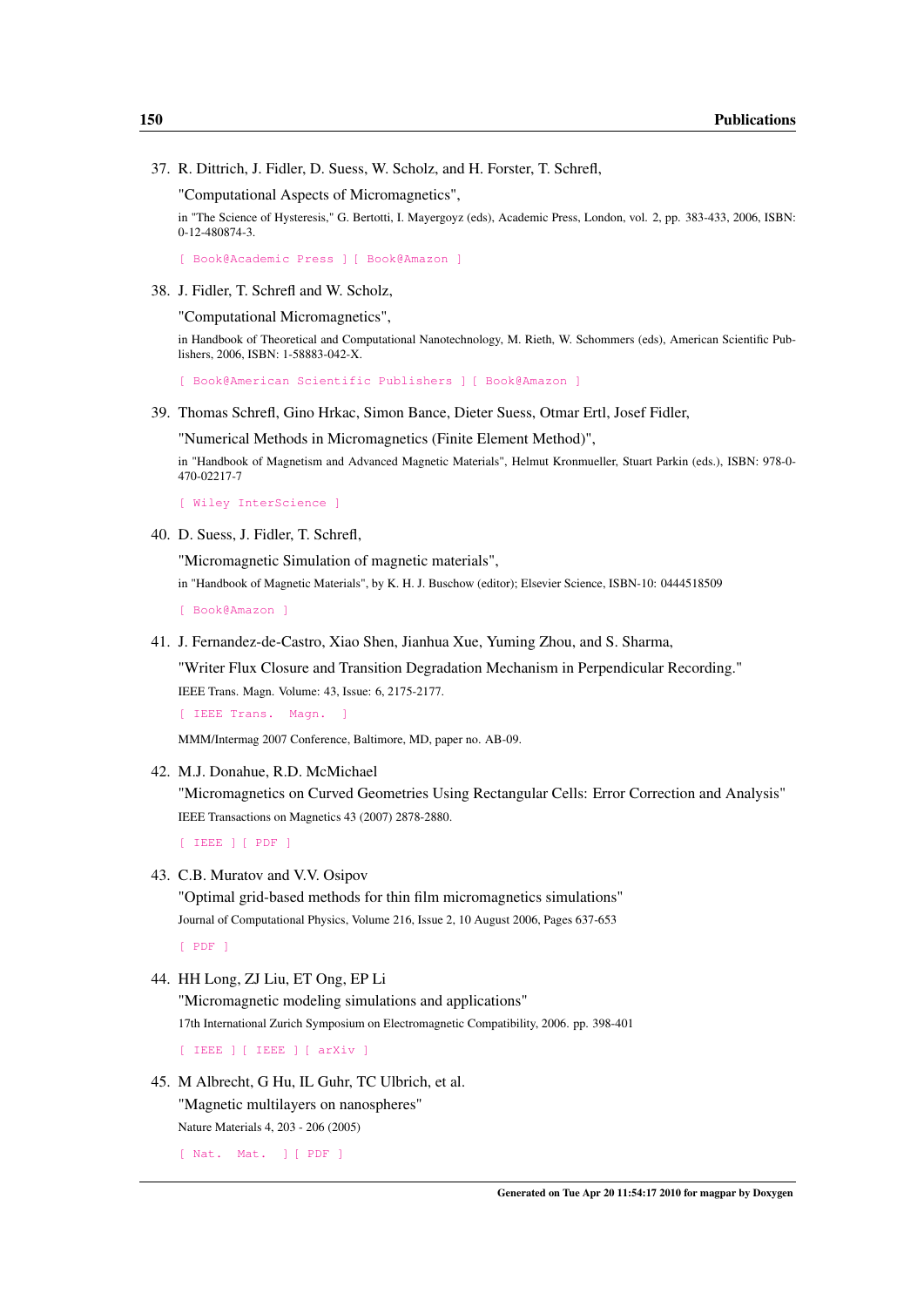46. L Clime, B Le Drogoff, S Zhao, Z Zhang

"Magnetic nanocarriers: from material design to magnetic manipulation" International Journal of Nanotechnology, 2008 - Inderscience

[\[ Online \]](http://inderscience.metapress.com/link.asp?id=8p84883g765541n0)

47. G. Rodriguez-Rodriguez, M. Velez, O. Chubykalo-Fesenko, and J. M. Alameda, "Micromagnetic simulation of MFM tip hysteresis and stray field", Poster presented at the "Trends in Nanotechnology" conference September 1-5, 2008, Oviedo, Spain.

[\[ TNT 2006 \]](http://tntconf.org/2008/Files/Abstracts/Posters/TNT2008_RodriguezGabriel.pdf)

48. W. Scholz and S. Batra,

"Effect of write current waveform on magnetization and head field dynamics of perpendicular recording heads",

IEEE Trans. Magn. 42 (2006) 2264 - 2266.

[\[ PDF \]](http://www.cwscholz.net/projects/papers/ieee/scholz_2006_42_2264.pdf)

©2005 IEEE [see copyright notice](http://www.cwscholz.net/Main/PublicationsList#cpyr_ieee)

Intermag 2006 Conference, San Diego, CA, paper no. EF-03.

49. S. Batra, W. Scholz, T. Roscamp,

"Effect of thermal fluctuation field on the noise performance of a perpendicular recording system", J. Appl. Phys. 99, 08E706 (2006)

©(2004) American Institute of Physics [see copyright notice](http://www.cwscholz.net/Main/PublicationsList#cpyr_aip) This article may also be found at the [publisher's website](http://dx.doi.org/10.1063/1.2165599).

[\[ PDF \]](http://www.cwscholz.net/projects/papers/jap/batra_2006_99.pdf)

presented at: MMM 2005 (paper no. CC-10), Nov. 1, 2005, San Jose, CA.

50. F. Johnson, S. Amancherla, G.J. Parker, L.E. Iorio, and P.R. Subramanian,

"Micromagnetic simulations of the dependence of domain wall width with grain size in systems with cubic and uniaxial anisotropy.",

Intermag 2006 Conference, San Diego, CA, paper no. AD-10.

51. A. Kaya, M. Benakli, M.L. Mallary and J.A. Bain,

"A Micromagnetic Study of the Effect of Spatial Variations in Damping in Perpendicular Recording Heads",

IEEE Trans. Magn. 42 (2006) 2428 - 2430.

[\[ IEEE Trans. Magn. \]](http://dx.doi.org/10.1109/TMAG.2006.879430)

Intermag 2006 Conference, San Diego, CA, paper no. BC-05.

52. A. Kaya and J. A. Bain,

"Using Magpar to Model Write Heads",

[\[ PDF \]](http://www.dssc.ece.cmu.edu/news_events/review/SprRev06/talks/3_Kaya_UsingMagpar.pdf)

Carnegie Mellon University, DSSC 2006 Spring Technical Review

53. C. C. Chang, Y. C. Chang, C. M. Lee, C. C. Chen, and J. Wu,

"Control of Domain Wall Motion in Permalloy Ring",

IEEE Trans. Magn. 42 (2006) 2960 - 2962.

[\[ IEEE Trans. Magn. \]](http://dx.doi.org/10.1109/TMAG.2006.878414)

Intermag 2006 Conference, San Diego, CA, paper no. HQ-08.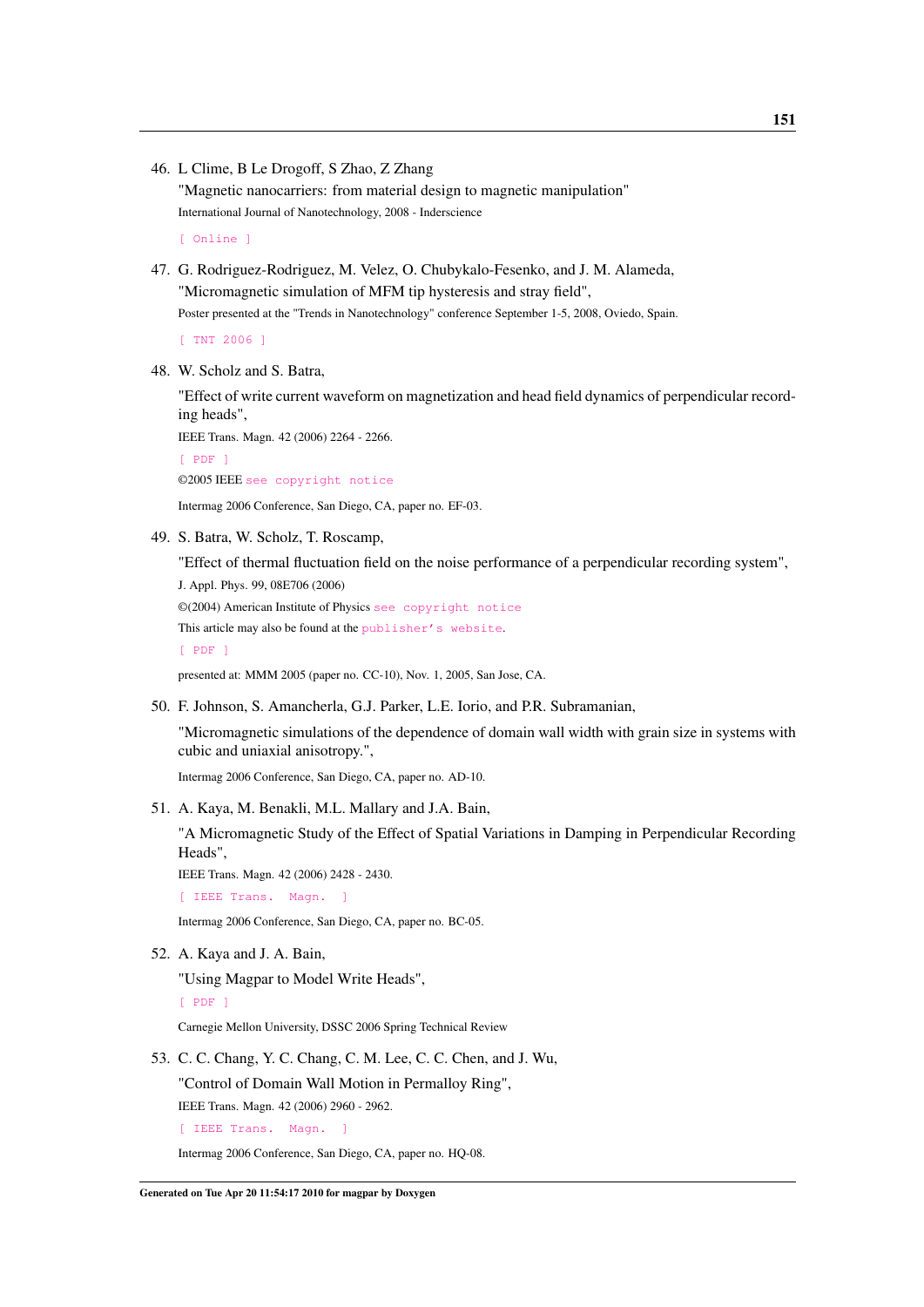54. Richard P. Boardman, Hans Fangohr, Matthew J. Fairman, Jürgen Zimmermann, Simon J. Cox, Alexander A. Zhukov and Peter A.J. de Groot

"Micromagnetic modelling of ferromagnetic cones",

J. Magn. Magn. Mater. Volume 312, Issue 1, May 2007, Pages 234-238

[\[ ScienceDirect \]](http://dx.doi.org/10.1016/j.jmmm.2006.10.731) [\[ e-prints Soton \]](http://eprints.soton.ac.uk/45900/)

55. Richard Boardman,

"Computer simulation studies of magnetic nanostructures",

Ph.D. thesis, Computational Engineering and Design Group, School of Engineering Sciences, University of Southampton, United Kingdom (2005).

[\[ PDF \]](http://www.soton.ac.uk/~rpb/thesis.pdf)

56. Richard Boardman, Juergen Zimmermann, Hans Fangohr, Alexander Zhukov and Peter de Groot, "Micromagnetic simulation studies of ferromagnetic part-spheres",

J. Appl. Phys. 97 (2005) 10E305.

[ J. Appl. Phys.

Presented at MMM 2004, Jacksonville, FL, USA.

57. I-Hsin Chung, Robert E. Walkup, Hui-Fang Wen, Hao Yu, "MPI Performance Analysis Tools on Blue Gene/L,"

sc, p. 16, ACM/IEEE SC 2006 Conference (SC'06), 2006

[\[ Paper \]](http://sc06.supercomputing.org/schedule/pdf/pap159.pdf) [\[ IEEE Computer Society \]](http://doi.ieeecomputersociety.org/10.1109/SC.2006.43)

58. I.-H. Chung, J.K. Hollingsworth,

"A Case Study Using Automatic Performance Tuning for Large-Scale Scientific Programs", High Performance Distributed Computing, 2006 15th IEEE International Symposium on Volume, Issue, 0-0 0 Page(s):45 - 56.

[\[ IEEE \]](http://dx.doi.org/10.1109/HPDC.2006.1652135)

59. Krzysztof M. Lebecki, Jacek Kossut,

"Periodic boundary conditions in micromagnetic modeling", Poster at E-MRS Fall Meeting 2006, Symposium E

[\[ science24.com \]](http://www.science24.com/paper/7552)

60. Krzysztof M. Lebecki,

"Mikromagnetyczne modelowanie rozkladu namagnesowania w kwazijednowymiarowych...", PhD thesis

[\[ Thesis \]](http://info.ifpan.edu.pl/rn_ifpan/Lebecki-doktorat.pdf)

61. D. Bueno-Baques, L. Maldonado,J. L. Hidalgo-Gonzalez, V. Corral-Flores and J. A. Matutes-Aquino,

"Magnetic Properties of Screen-Printed (Y0.5Sm0.5)Co5 Magnet Arrays",

Poster presented at the "Trends in Nanotechnology" conference 04-08 September2006, Grenoble-France

[\[ TNT 2006 \]](http://tntconf.org/2006/Abstracts/Posters/TNT2006_Bueno.pdf)

62. C. K. Lim, Y. S. Kim, N. Y. Park, and J. Lee,

"Multibit MRAM using a pair of memory cells", IEEE Trans. Magn. 41 (2005) 2670-2672.

[\[ IEEE Trans. Magn. \]](http://dx.doi.org/10.1109/TMAG.2005.855288)

Presented at Intermag 2005 Conference, Nagoya, Japan, paper no. HP-04.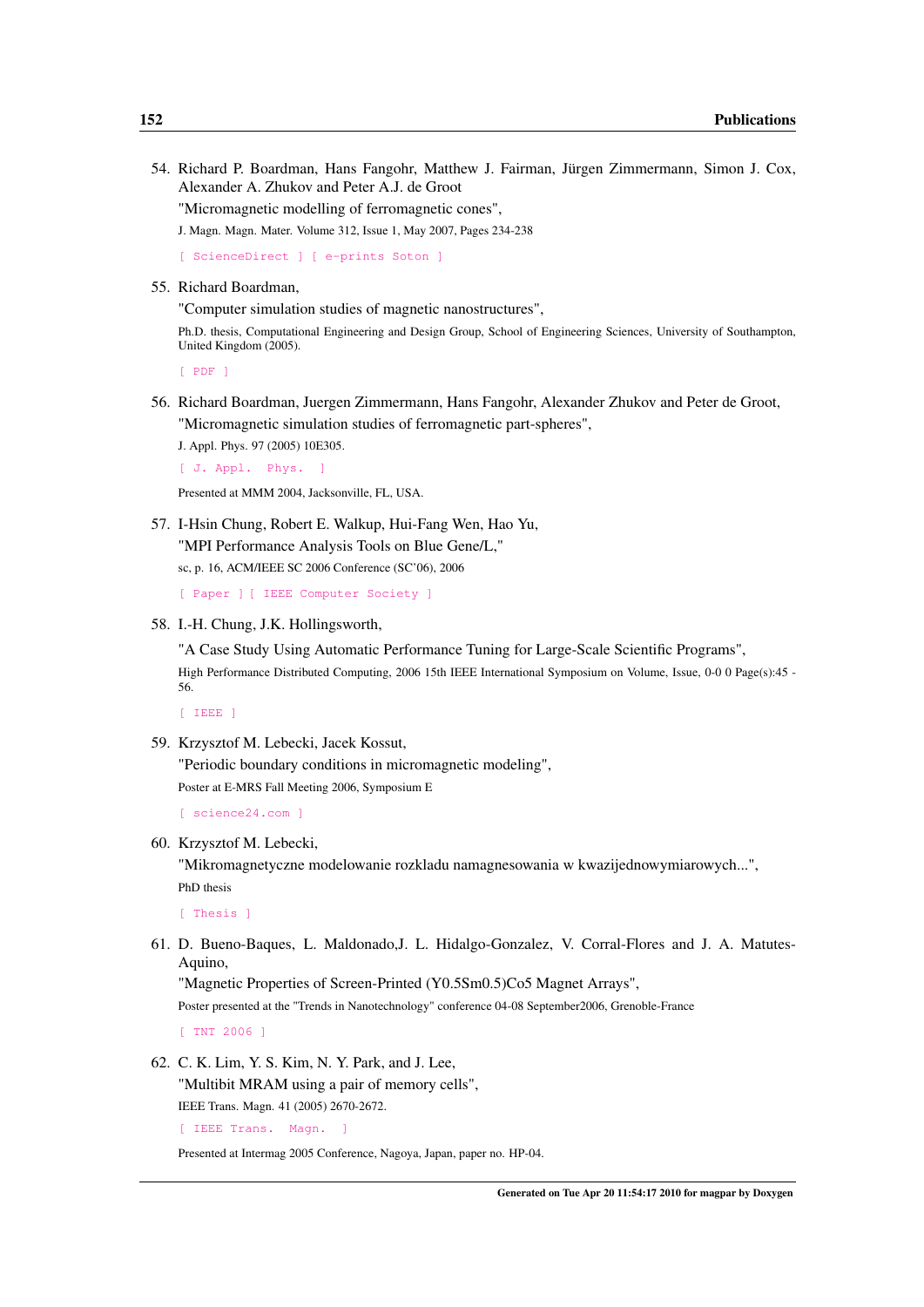63. W. Scholz, S. Batra,

"Micromagnetic Simulation of Head Field and Write Bubble Dynamics in Perpendicular Recording", IEEE Trans. Magn. 41 (2005) 2839-2844.

[\[ PDF \]](http://www.cwscholz.net/projects/papers/ieee/scholz_2005_41_2839.pdf)

©2005 IEEE [see copyright notice](http://www.cwscholz.net/Main/PublicationsList#cpyr_ieee)

Invited talk at Intermag 2005 Conference, Nagoya, Japan, paper no. BB-05.

64. W. Scholz, S. Batra,

"Micromagnetic Modeling of Head Field Rise Time for High Data-Rate Recording", IEEE Trans. Magn. 41 (2005) 702-706.

```
[ PDF ]
©2005 IEEE see copyright notice
```
Invited talk at 3rd North American Perpendicular Magnetic Recording Conference (NAPMRC '04), August 10, 2004, Boulder, CO, USA.

65. M. d'Aquino, W. Scholz, T. Schrefl, C. Serpico, J. Fidler,

"Micromagnetic Analysis of Fast Precessional Switching", J. Magn. Magn. Mater. vol. 290-291 (2005) 510-513.

Preprint: [\[ Paper \]](http://www.cwscholz.net/projects/papers/preprint/daquino/daquino_jems04.pdf), [\[ ScienceDirect \]](http://dx.doi.org/10.1016/j.jmmm.2004.11.514)

66. K. Yu. Guslienko, W. Scholz, R. W. Chantrell, and V. Novosad,

"Vortex state oscillations in soft magnetic cylindrical dots", Phys. Rev. B 71 (2005) 144407.

Preprint: [\[ Abstract \]](http://dx.doi.org/10.1103/PhysRevB.71.144407), [\[ PDF \]](http://www.cwscholz.net/projects/papers/preprint/scholz/guslienko_prb05.pdf)

Featured in the [Virtual Journal of Nanoscale Science & Technology](http://www.vjnano.org/): [Volume 5, Issue 21](http://scitation.aip.org/dbt/dbt.jsp?KEY=VIRT01&Volume=11&Issue=16)

#### 67. Massimiliano d'Aquino,

"Nonlinear Magnetization Dynamics in Thin-Films and Nanoparticles", PhD thesis, Universita di Napoli Federico II.

[\[ Abstract \]](http://www.fedoa.unina.it/148/), [\[ PDF \]](http://www.fedoa.unina.it/148/01/d_Aquino_thesis.pdf)

68. M. d'Aquino, W. Scholz, T. Schrefl, C. Serpico, J. Fidler,

"Numerical and analytical study of fast precessional switching", J. Appl. Phys. 95 (2004) 7055-7057. ©(2004) American Institute of Physics [see copyright notice](http://www.cwscholz.net/Main/PublicationsList#cpyr_aip) This article may also be found at the [publisher's website](http://dx.doi.org/10.1063/1.1689910).

[\[ PDF \]](http://www.cwscholz.net/projects/papers/jap/daquino_2004_95_7055.pdf)

#### 69. M. d'Aquino, W. Scholz, T. Schrefl, C. Serpico, G. Miano,

"Analysis of fast precessional switching in magnetic thin films", Proceedings of PIERS (Progress In Electromagnetic Research Symposium) 2004 pp. 257-260. Preprint: [\[ Paper \]](http://www.cwscholz.net/projects/papers/preprint/daquino/piers04.pdf)

70. M Dimian

"Nonlinear spin dynamics and ultra-fast precessional switching" PhD thesis, University of Maryland, College Park, 2005

[\[ PDF \]](http://tomos.umd.edu/drum/bitstream/1903/2426/1/umi-umd-2291.pdf)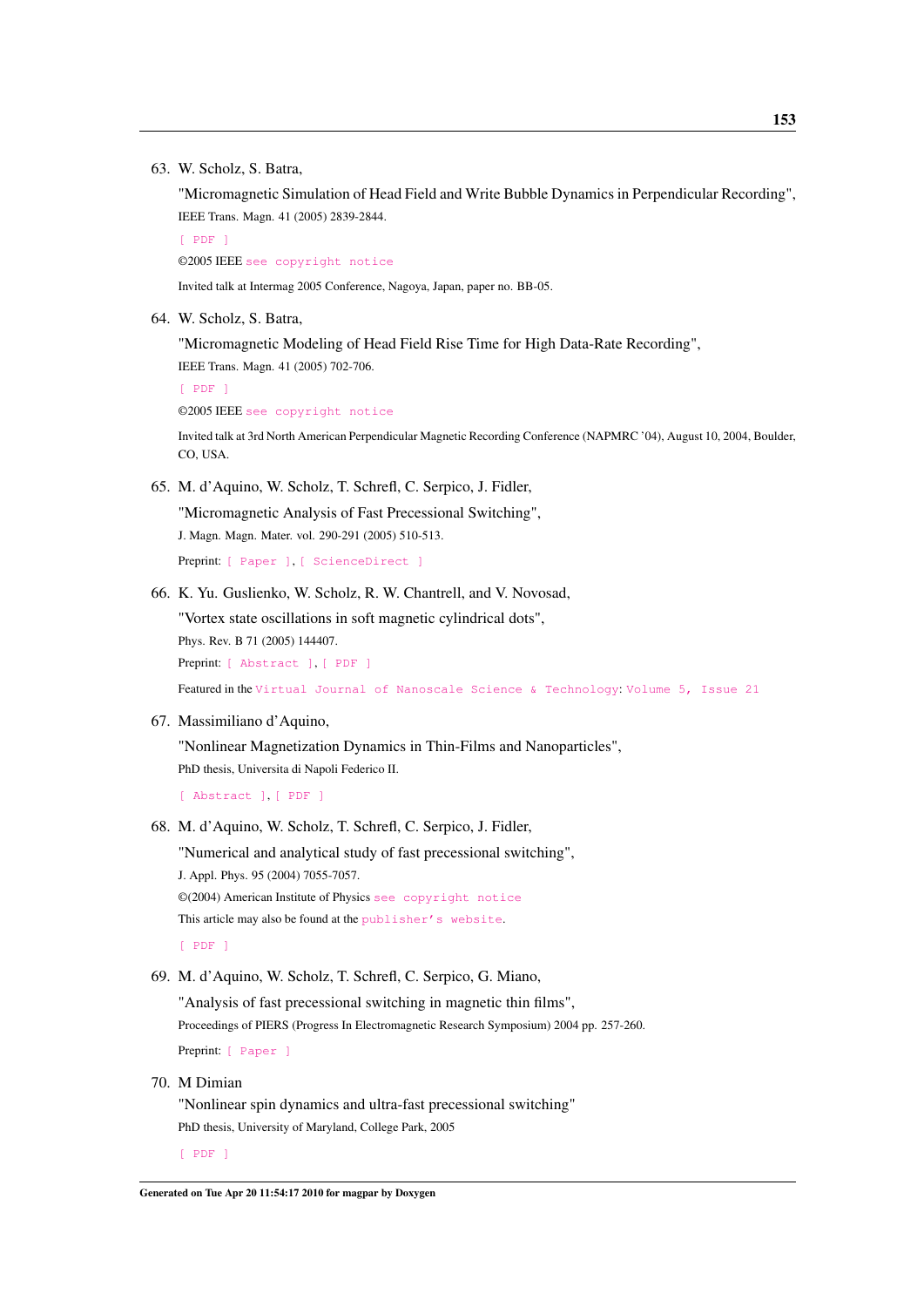| 71. ED Boerner, KZ Gao, RW Chantrell<br>"Effect of damping on the time variation of fields produced by a small pole tip with a soft underlayer"<br>IEEE Trans. Magn., Vol. 40, No. 4 (2004) 2371-2373.<br>[ IEEE ] [ PDF ]                   |  |  |  |  |  |  |  |  |  |  |  |
|----------------------------------------------------------------------------------------------------------------------------------------------------------------------------------------------------------------------------------------------|--|--|--|--|--|--|--|--|--|--|--|
| 72. W. Scholz, J. Fidler, T. Schrefl, D. Suess, H. Forster, R. Dittrich, V. Tsiantos,<br>"Numerical Micromagnetic Simulation of Fe-Pt Nanoparticles with Multiple Easy Axes",<br>J. Magn. Magn. Mater. 272-276 (2004) 1524-1525.             |  |  |  |  |  |  |  |  |  |  |  |
| Preprint [ Paper ], [ Poster ], [ ScienceDirect ]                                                                                                                                                                                            |  |  |  |  |  |  |  |  |  |  |  |
| 73. W. Scholz, D. Suess, T. Schrefl, and J. Fidler,                                                                                                                                                                                          |  |  |  |  |  |  |  |  |  |  |  |
| "Micromagnetic simulation of magnetization reversal in small particles with surface anisotropy",<br>J. Appl. Phys. 95 (2004) 6807-6809                                                                                                       |  |  |  |  |  |  |  |  |  |  |  |
| ©(2004) American Institute of Physics see copyright notice                                                                                                                                                                                   |  |  |  |  |  |  |  |  |  |  |  |
| This article may also be found at the publisher's website.                                                                                                                                                                                   |  |  |  |  |  |  |  |  |  |  |  |
| $[$ PDF $]$                                                                                                                                                                                                                                  |  |  |  |  |  |  |  |  |  |  |  |
| 74. W. Scholz, D. Suess, R. Dittrich, T. Schrefl, V. Tsiantos, H. Forster, J. Fidler,<br>"Implementation of a high performance parallel finite element micromagnetics package",<br>J. Magn. Magn. Mater. 272-276 (2004) 693-694              |  |  |  |  |  |  |  |  |  |  |  |
| Preprint [ Paper ], [ Poster ], [ ScienceDirect ]                                                                                                                                                                                            |  |  |  |  |  |  |  |  |  |  |  |
| 75. J. Fidler, T. Schrefl, W. Scholz, D. Suess, R. Dittrich and M. Kirschner,<br>"Micromagnetic modelling and magnetization processes",<br>J. Magn. Magn. Mater. 272-276 (2004) 641-646.<br>Preprint: [ Paper ], [ Talk ], [ ScienceDirect ] |  |  |  |  |  |  |  |  |  |  |  |
| 76. W. Scholz,<br>"Scalable Parallel Micromagnetic Solvers for Magnetic Nanostructures",<br>dissertation, Vienna University of Technology, Vienna, Austria, 2003.                                                                            |  |  |  |  |  |  |  |  |  |  |  |
| [ Abstract ], [ HTML ], [ PDF ] (7 MB)                                                                                                                                                                                                       |  |  |  |  |  |  |  |  |  |  |  |
| 77. T. Schrefl, W. Scholz, R. Dittrich, H. Forster, D. Suess, M. Stehno, J. Fidler,<br>"Micromagnetic Simulations of Domainstructures in Softmagnetic Thin Films",<br>Project report 2003.<br>$[$ PDF $]$                                    |  |  |  |  |  |  |  |  |  |  |  |
|                                                                                                                                                                                                                                              |  |  |  |  |  |  |  |  |  |  |  |
| 78. W. Scholz, T. Schrefl, J. Fidler, T. Matthias, D. Suess, V. Tsiantos,                                                                                                                                                                    |  |  |  |  |  |  |  |  |  |  |  |

"Micromagnetic simulation of the pinning and depinning process in permanent magnets", IEEE Trans. Magn. 39 (2003) 2920-2922

[\[ PDF \]](http://www.cwscholz.net/projects/papers/ieee/scholz_2003_39_2920.pdf)

©2003 IEEE [see copyright notice](http://www.cwscholz.net/Main/PublicationsList#cpyr_ieee)

79. W. Scholz, K. Y. Guslienko, V. Novosad, D. Suess, T. Schrefl, R. W. Chantrell, J. Fidler, "Transition from single-domain to vortex state in soft magnetic cylindrical nanodots", J. Magn. Magn. Mater. 266 (2003) 155-163.

Preprint: [\[ Paper \]](http://www.cwscholz.net/projects/papers/preprint/scholz/icfpm02/scholz.pdf), [\[ Talk \]](http://www.cwscholz.net/projects/papers/talks/icfpm.pdf), [\[ ScienceDirect \]](http://dx.doi.org/10.1016/S0304-8853(03)00466-9)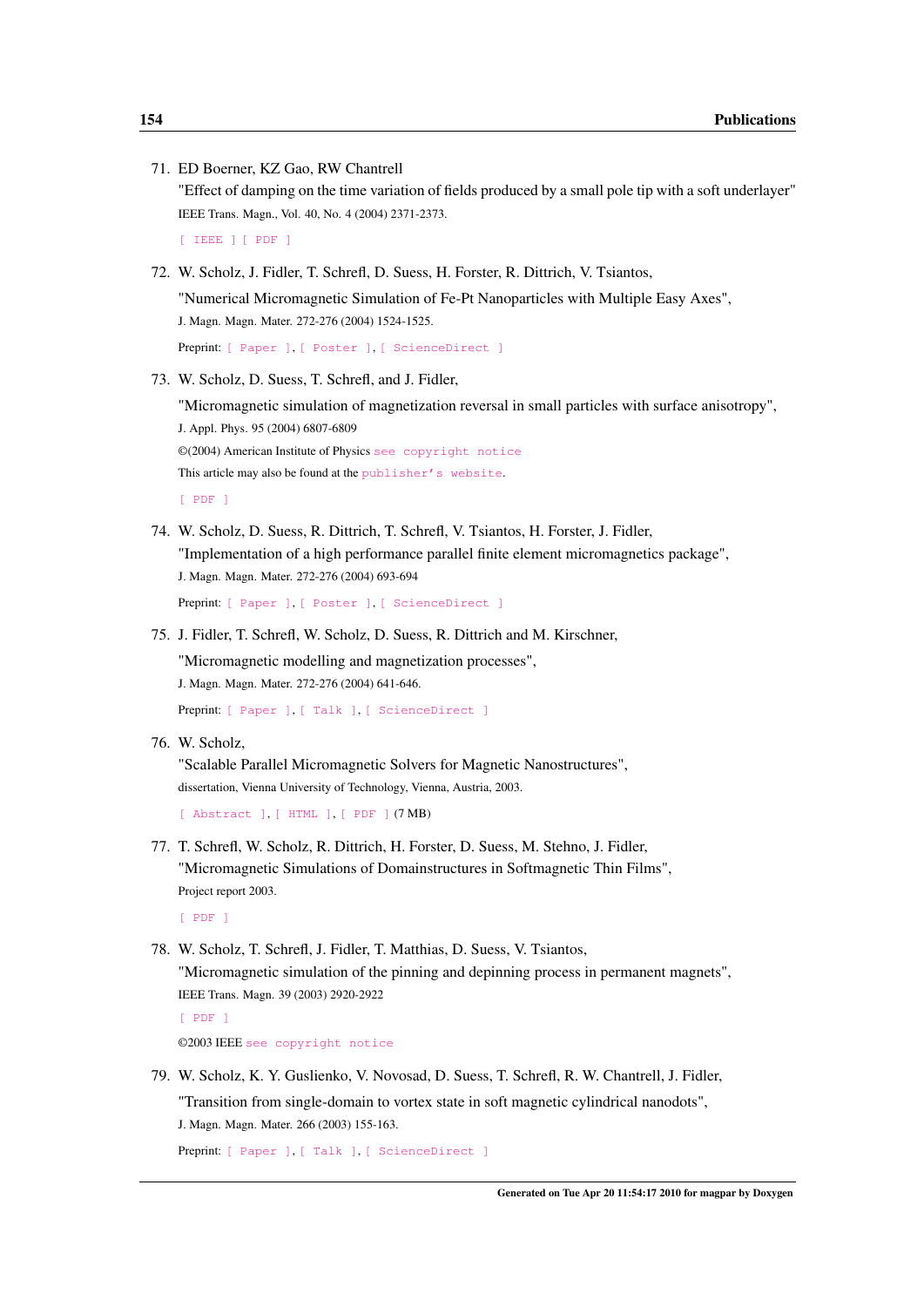#### Talks

1. W. Scholz and S. Batra

"Effect of write current waveform on magnetization and head field dynamics of perpendicular recording heads",

IEEE Trans. Magn., submitted.

Intermag 2006 Conference, San Diego, CA, paper no. EF-03.

2. W. Scholz, S. Batra,

"Micromagnetic Simulation of Head Field and Write Bubble Dynamics in Perpendicular Recording", IEEE Trans. Magn. 41 (2005) 2839-2844.

invited talk at Intermag 2005 (paper no. BB-05), April 5, 2005, Nagoya, Japan.

3. W. Scholz, S. Batra,

"Micromagnetic Modeling of Head Field Rise Time for High Data-Rate Recording", IEEE Trans. Magn. 41 (2005) 702-706.

invited talk at 3rd North American Perpendicular Magnetic Recording Conference (NAPMRC '04), August 10, 2004, Boulder, CO, USA.

4. W. Scholz, D. Suess, J. Fidler, and T. Schrefl

"Micromagnetic Simulation of Magnetization Reversal in Small Particles with Surface Anisotropy", J. Appl. Phys. 95 (2004) 6807-6809.

9th Joint MMM/Intermag Conference, January 5-9, 2004, Anaheim, CA, USA.

[\[ PDF \]](http://www.cwscholz.net/projects/papers/talks/scholz_mmm04_fept.pdf) (900 KB)

5. W. Scholz

"magpar - an open source finite element micromagnetics package", 9th Joint MMM/Intermag Conference, January 5-9, 2004, Anaheim, CA, USA.

 $[$  PDF  $]$   $(1 \text{ MB})$ 

6. W. Scholz, T. Schrefl, D. Suess, R. Dittrich, H. Forster, V. Tsiantos, J. Fidler, "Implementation of a scalable parallel finite element package for micromagnetic simulations", 9th Joint MMM/Intermag Conference, January 5-9, 2004, Anaheim, CA, USA.

[\[ PDF \]](http://www.cwscholz.net/projects/papers/talks/scholz_mmm04_magpar.pdf) (1 MB)

7. Werner Scholz, Thomas Schrefl, Josef Fidler, Thorsten Matthias, Dieter Suess, and Vassilios Tsiantos "Micromagnetic simulation of the pinning and depinning process in permanent magnets", IEEE Trans. Magn. 39 (2003) 2920-2922

Intermag 2003, March 30 - April 3, 2003. Boston, MA, USA.

 $[$  PDF  $]$   $(1.4 \text{ MB})$ 

8. W. Scholz, K. Y. Guslienko, V. Novosad, D. Suess, T. Schrefl, R. W. Chantrell, J. Fidler, "Transition from single-domain to vortex state in soft magnetic cylindrical nanodots", J. Magn. Magn. Mater. 266 (2003) 155-163.

ICFPM 2002, 4th International Conference on Fine Particle Magnetism, August 14-16, 2002, Pittsburgh, PA, USA.

[\[ PDF \]](http://www.cwscholz.net/projects/papers/talks/icfpm.pdf) (1.5 MB)

Generated on Tue Apr 20 11:54:17 2010 for magpar by Doxygen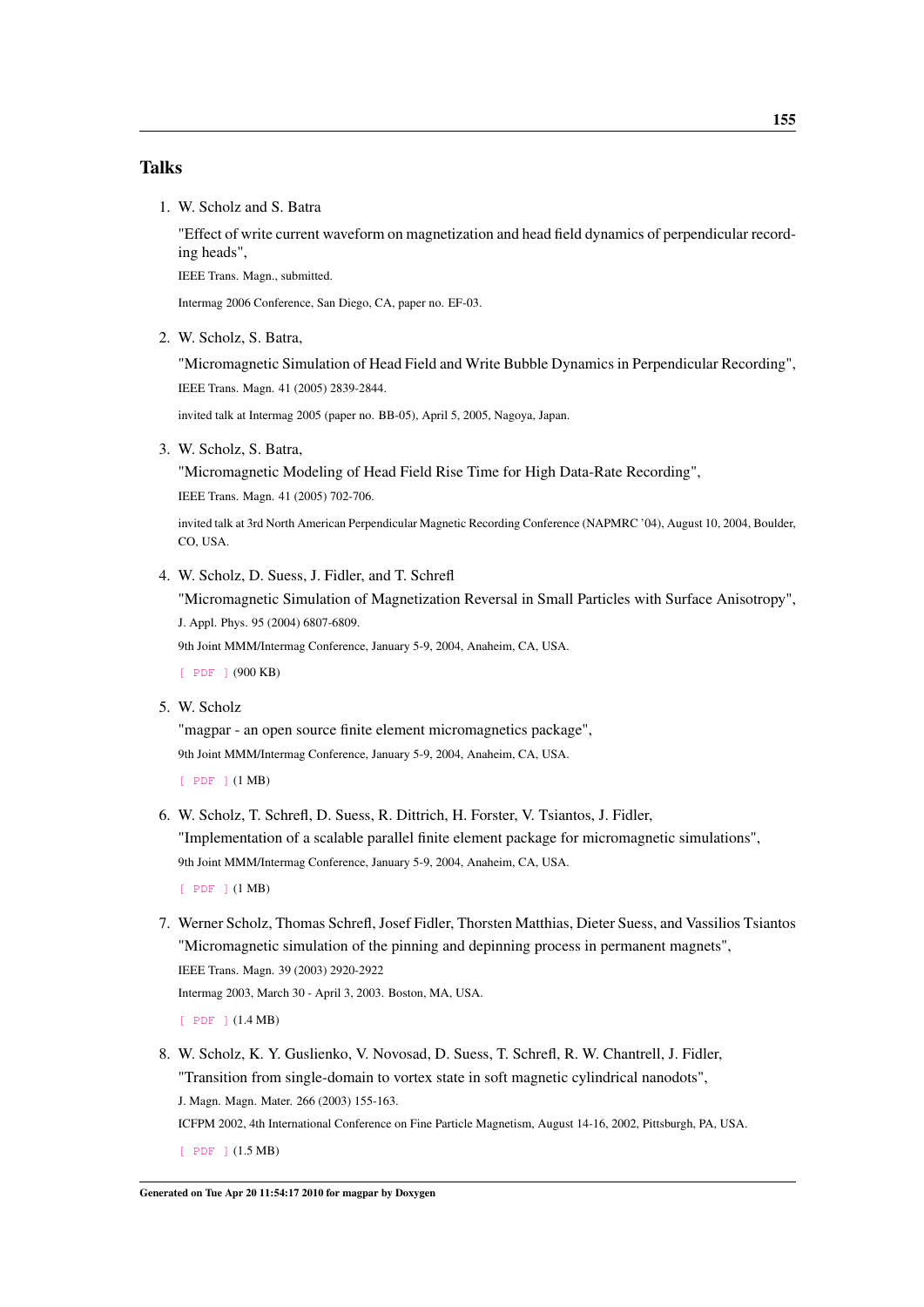#### Posters

- 1. W. Scholz, D. Suess, R. Dittrich, T. Schrefl, V. Tsiantos, H. Forster, J. Fidler "Implementation of a high performance parallel finite element micromagnetics package" J. Magn. Magn. Mater. 272-276 (2004) 693-694. ICM 2003 conference, July 27 - August 1, 2003, Rome, Italy [\[ Poster \]](http://www.cwscholz.net/projects/papers/posters/icm03_scholz_petsc.pdf) 2. W. Scholz, J. Fidler, T. Schrefl, D. Suess, H. Forster, R. Dittrich, V. Tsiantos,
- "Numerical Micromagnetic Simulation of Fe-Pt Nanoparticles with Multiple Easy Axes", J. Magn. Magn. Mater. 272-276 (2004) 1524-1525. ICM 2003 conference, July 27 - August 1, 2003, Rome, Italy

```
[ Poster (1.5 MB) ]
```
The research group of Josef Fidler and Thomas Schrefl presents many more publications and results in the field of magnetic materials and micromagnetics on its website:

<http://magnet.atp.tuwien.ac.at/>

#### Sites, which mention and/or link to magpar

- 1. [IEEE Magnetics Society Newsletter January 2004, Conference report](http://www.ieeemagnetics.org/Newsletter/Jan04/conf_report.html)
- 2. [IEEE Magnetics Society Newsletter January 2004](http://www.ieeemagnetics.org/Newsletter/Jan04/IEEE_MagSoc_NewsJan2004.pdf)
- 3. [Joint MMM-Intermag conference 2004, muMAG session report](http://www.ctcms.nist.gov/~rdm/joint04.html)
- 4. [NIST: Micromagnetic Modeling Activity Group](http://www.ctcms.nist.gov/mumag/mumag.org.html)
- 5. [OOMMF: Other Online Resources](http://math.nist.gov/oommf/otherlinks.html)
- 6. [A Case Study Using Automatic Performance Tuning for Large-Scale](http://www.cs.umd.edu/~hollings/papers/hpdc06.pdf) [Scientific Programs](http://www.cs.umd.edu/~hollings/papers/hpdc06.pdf)
- 7. [MPI tools and performance studies---MPI performance analysis tools](http://portal.acm.org/citation.cfm?id=1188583) [on Blue Gene/L](http://portal.acm.org/citation.cfm?id=1188583), [link2](http://doi.acm.org/10.1145/1188455.1188583)
- 8. [Progress report on the U.S. Department of Energy's Scientific](http://www.scidac.gov/img_results/FinalSciDACreport.pdf) [Discovery through Advanced Computing \(SciDAC\) Program](http://www.scidac.gov/img_results/FinalSciDACreport.pdf)
- 9. [TACC Tutorial](http://www.mcs.anl.gov/petsc/petsc-2/documentation/tutorials/TACCTutorial2009.pdf)
- 10. [GUCAS Tutorial](http://www.mcs.anl.gov/petsc/petsc-2/documentation/tutorials/GUCASTutorial.pdf)
- 11. [PDE Simulation with Python](http://www.scipy.org/Developer_Zone/Conferences/SciPy2005/Schedule?action=AttachFile&do=get&target=PDELibraries.pdf)
- 12. [PETSc and its Ongoing Research and Development](http://cscads.rice.edu/workshops/july2007/lib-slides-07/talk21-Hong-Zhang.pdf)
- 13. [Implementing SRS Check-pointing Techniques on PETSc](http://garl.serc.iisc.ernet.in/docs/2007/divye.pdf)
- 14. [PETSc Tutorial](http://www.mcs.anl.gov/petsc/petsc-2/documentation/tutorials/Columbia06.pdf)
- 15. [External Impact of TOPS Scalable Solver Software](http://www.scidac.gov/ASCR/ASCR_TOPS/reports/TOPS2004Annual1.html)
- 16. [What's in NPACI That Rocks and How Do I Use It?](http://stommel.tamu.edu/~baum/npaci.html#tth_sEc8.36)
- 17. [PETSc Bibliography](http://www-unix.mcs.anl.gov/petsc/petsc-2/publications/petscapps.html)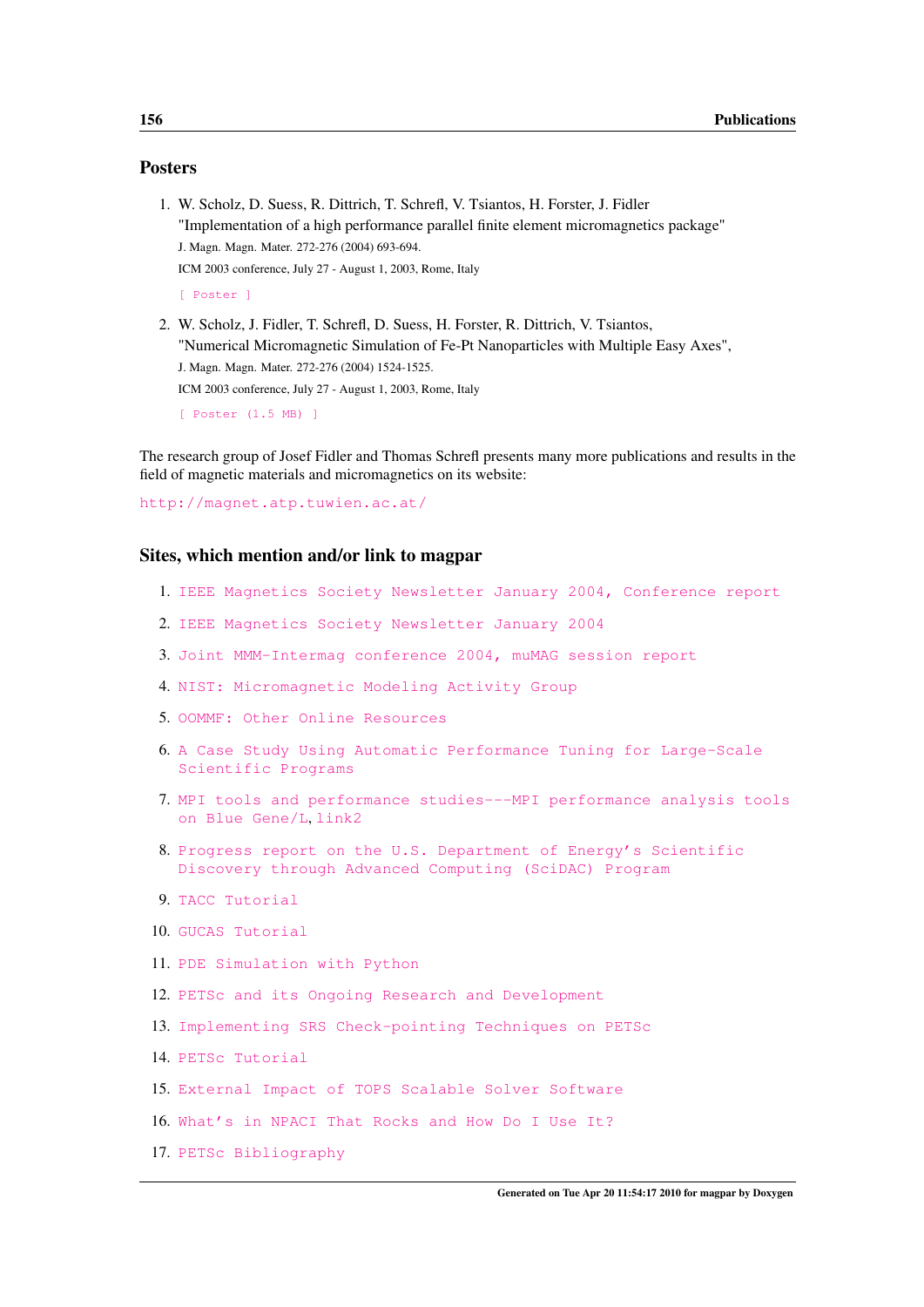- 18. [TAO Bibliography](http://www-unix.mcs.anl.gov/tao/impact/taorefs-bib.html#scholz03scalable)
- 19. [Getting Started with PETSc](http://www-unix.mcs.anl.gov/petsc/petsc-2/documentation/tutorials/INL05/tutorial.pdf)
- 20. [Technologies and Tools for High-Performance Distributed Computing](http://www.csm.ornl.gov/workshops/DOE_SciDAC/TOPS.Keyes.March2004.ppt)
- 21. [Ultrascale Tsunami of Data](http://www.csm.ornl.gov/workshops/DOE_SciDAC/TOPS_solvers_bib.doc)
- 22. [Using the NCSU HPC machines](http://www.ncsu.edu/itd/hpc/Courses/using.html#open)
- 23. [PETSc Overview](http://www-unix.mcs.anl.gov/petsc/petsc-2/documentation/tutorials/PETSc-CCT07.pdf)
- 24. [PETSc Tutorial](http://www-unix.mcs.anl.gov/petsc/petsc-2/documentation/tutorials/PCFD2007.pdf)
- 25. [PETSc Tutorial](http://acts.nersc.gov/events/Workshop2006/slides/Knepley.pdf)
- 26. [PDE libraries in Python](http://www.scipy.org/Developer_Zone/Conferences/SciPy2005/Abstracts/PDELibraries)
- 27. [PDE Simulation with Python](http://www.scipy.org/Developer_Zone/Conferences/SciPy2005/Schedule?action=AttachFile&do=get&target=PDELibraries.pdf)
- 28. [Boyana Norris: PETSc](http://csdms.colorado.edu/mediawiki/images/Cyber_March_09_Norris.pdf)
- 29. [PETSc Tutorial](http://www.mcs.anl.gov/petsc/petsc-as/documentation/tutorials/SCAT2007.pdf)
- 30. [PETSc Tutorial](http://www.geodynamics.org/cig/workinggroups/mc/workshops/litho2008/presentations/Knepley_MCW_Davis08.pdf)
- 31. [SUNDIALS: SUite of Nonlinear and DIfferential / ALgebraic Equation](https://computation.llnl.gov/casc/sundials/documentation/sundials_acts_05.pdf) [Solvers](https://computation.llnl.gov/casc/sundials/documentation/sundials_acts_05.pdf)
- 32. [Adjoint-based methods for analysis of dynamical systems](http://smartfields.stanford.edu/documents/080312_serban.pdf)
- 33. [SUNDIALS](http://acts.nersc.gov/events/Workshop2005/slides/Serban.pdf)
- 34. [Projects using SUNDIALS](http://sundials.wikidot.com/projects)
- 35. [Computational Nanomagnetism \(Hans Fangohr\)](http://www.soton.ac.uk/~fangohr/nsim/)
- 36. [nmag manual](http://nmag.soton.ac.uk/nmag/current/manual/html/manual.html)
- 37. [Richard Boardman](http://www.soton.ac.uk/~rpb/)
- 38. [Richard Boardman's Ph.D. thesis](http://www.soton.ac.uk/~rpb/thesis.pdf)
- 39. [DSSC 2006 Spring Technical Review](http://www.dssc.ece.cmu.edu/news_events/review/)
- 40. [Using Magpar to Model Write Heads](http://www.dssc.ece.cmu.edu/news_events/review/SprRev06/talks/3_Kaya_UsingMagpar.pdf)
- 41. [Samir Y. Garzon](http://www.physics.sc.edu/~garzon/links/links.htm)
- 42. [Massimiliano d'Aquino](http://wpage.unina.it/mdaquino/index_file/links.html)
- 43. [Comparison between Damping and Precessional switching in magnetic](http://wpage.unina.it/mdaquino/PhD_thesis/main/node58.html) [thin-films](http://wpage.unina.it/mdaquino/PhD_thesis/main/node58.html)
- 44. [Nonlinear Magnetization Dynamics in Thin-films and Nanoparticles](http://www.fedoa.unina.it/148/01/d_Aquino_thesis.pdf)
- 45. [Ruslan PUSCASU](http://stoner.phys.uaic.ro/DEPE/Ruslan/skills.html)
- 46. [Laurentiu STOLERIU](http://stoner.phys.uaic.ro/index.php?n=d_LSTOLERIU_cv)
- 47. [CARPATH Activities](http://stoner.phys.uaic.ro/IEEE/ieee_student_branch/activities.html)
- 48. [Towards Automatic Performance Tuning](http://www.dyninst.org/papers/ChungDissertation.pdf)
- 49. [Tomasz Blachowicz](http://tblachow-magmain.bobolin.com.pl/)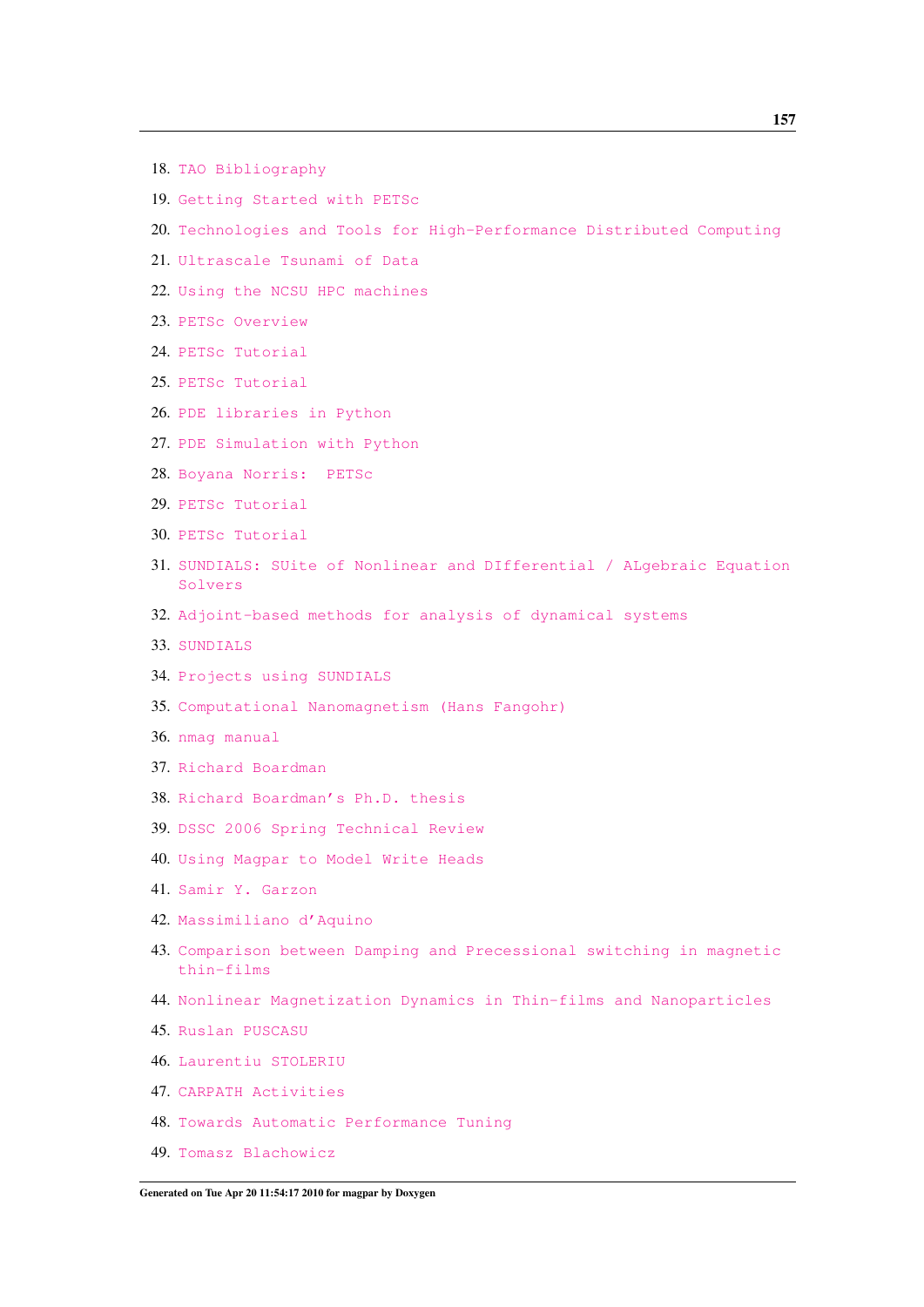- 50. [Simulations of magnetization dynamics](http://www.spinwork.agh.edu.pl/posters/full/II-P-10_Blachowicz.pdf)
- 51. [Artificial cilia for microfluidics](http://willem.engen.nl/willem/uni/intern-mbx/)
- 52. [Laboratoire Leon Brillouin Neutron scattering on magnetic](http://www-llb.cea.fr/prism/Neutron_Scattering_on_Magnetic_Nanostructures.pdf) [nanostructures](http://www-llb.cea.fr/prism/Neutron_Scattering_on_Magnetic_Nanostructures.pdf)
- 53. [O.Chubykalo-Fesenko, "Tutorial on the micromagnetic modeling"](http://esm.neel.cnrs.fr/2009/abs/chubykalo-abs2.pdf)
- 54. [Article at Zaporizhzhya State University](http://sites.znu.edu.ua/bank/public_files/2009/05/22/3172_1243513303_programa_spets_model_kompoz.pdf)
- 55. [Oscar de Abril](http://oscardeabril.net/documents/CV_odeabril_es.pdf)
- 56. [magpar @ ramona](http://magpar-ramona.blogspot.com/)
- 57. [Micromagnetism article in Wikipedia](http://en.wikipedia.org/wiki/Micromagnetism)
- 58. [Eric Meloche, "Perpendicular Recording at High Areal Densities"](http://www.physics.mun.ca/~p3800/EMeloche-PerpRec.pdf)
- 59. [ComputationalMagneticsLinks](http://femm.foster-miller.net/wiki/ComputationalMagneticsLinks)
- 60. [MAGPAR SPCC Dept. of Physics, University of Seoul](http://magpar.phys.uos.ac.kr/)
- 61. [Univ. of Seoul](http://yangd5d5.phys.uos.ac.kr/attachment/9549251141.ppt)
- 62. [Wikipedia](http://vi.wikipedia.org/wiki/Ph%C6%B0%C6%A1ng_tr%C3%ACnh_Landau-Lifshitz-Gilbert)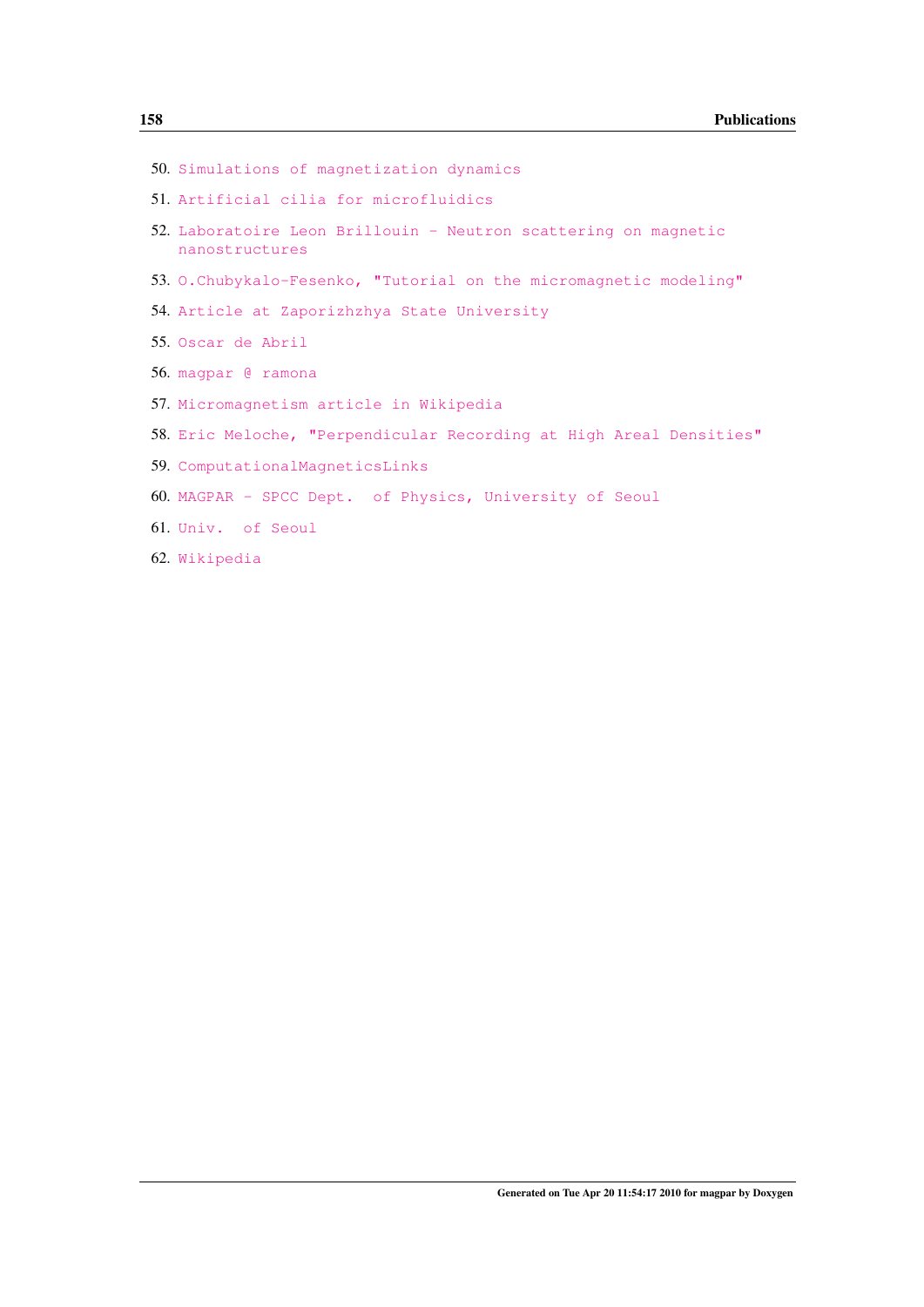# Programming, Debugging, Bug Reporting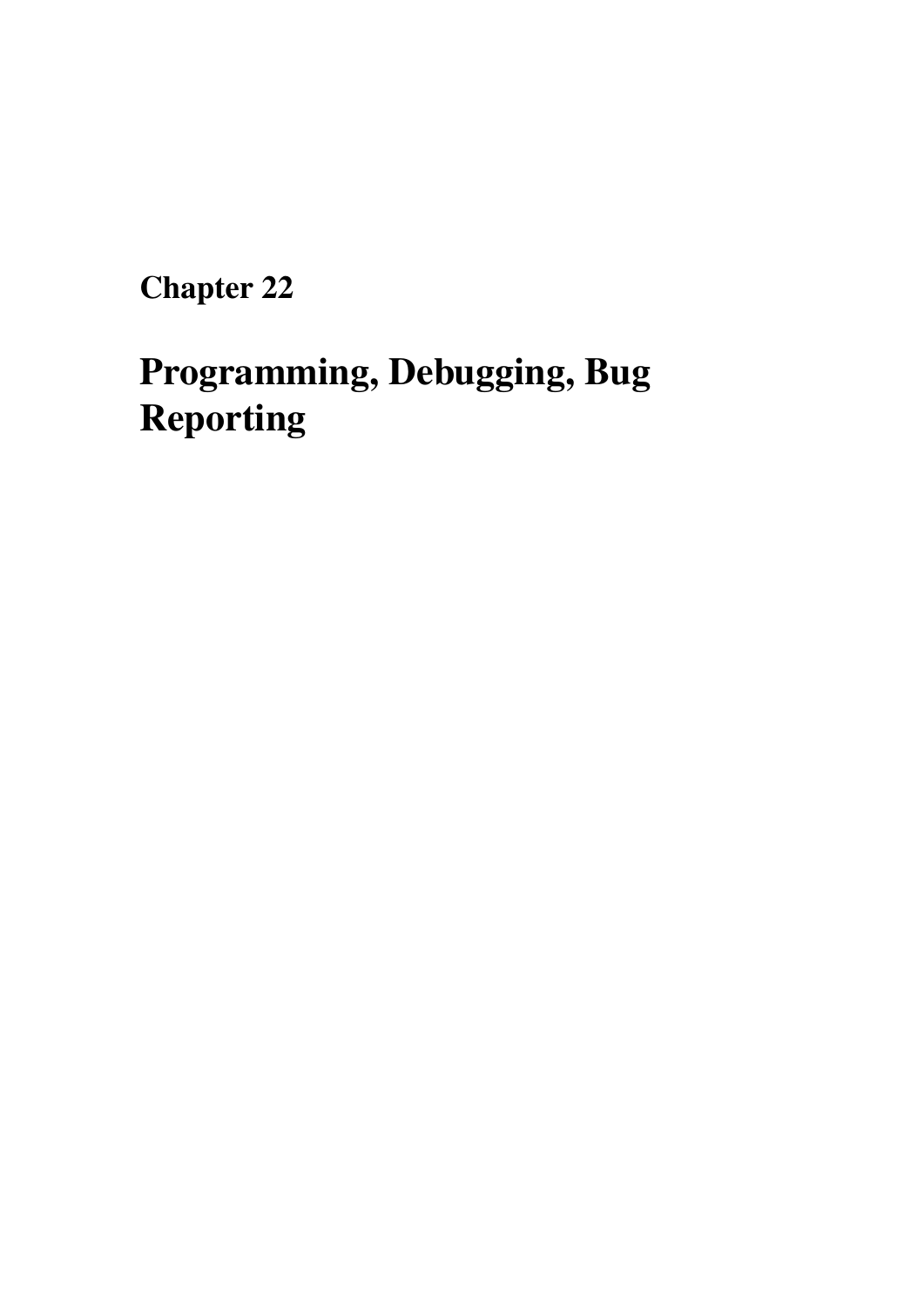Sections:

- [General programming guidelines](#page-169-0)
- [Debugging](#page-169-1)
- [Guidelines for bug reports](#page-170-0)

## <span id="page-169-0"></span>22.1 General programming guidelines

Formatting:

- There are no "tabs" (except in Makefiles where necessary).
- Indent each level by 2 spaces
- Opening parentheses, braces are never on a line of their own

Variables:

- Avoid global variables (especially in the [GridData](#page-188-0) structure)
- Use local variables wherever possible

Simple templates for magpar functions:

Initialization function (called during serial or parallel initialization):

```
int MagparFunctionInit(GridData *gdata,Vec vec1,PetscReal *real1)
{
  /* First executable line of each PETSc function used for error handling. */
  /* macros defined in griddata.h, see also PetscFunctionBegin */
  /* print log information on stdout (source file, function name) */
 MagparFunctionLogBegin;
  [do stuff]
  /* print timing information */
  MagparFunctionLogReturn(0);
}
```
#### Solver function (called many times during solution):

```
int MagparFunction(GridData *gdata, Vec vec1, PetscReal *real1)
{
  /* by default do not print any information on stdout */
  /* if "-info" option is active: print log information on stdout */
  MagparFunctionInfoBegin;
  [do stuff]
  /* by default do not print any information on stdout *//* if "-info" option is active: print timing information on stdout */
 MagparFunctionInfoReturn(0);
\mathbf{1}
```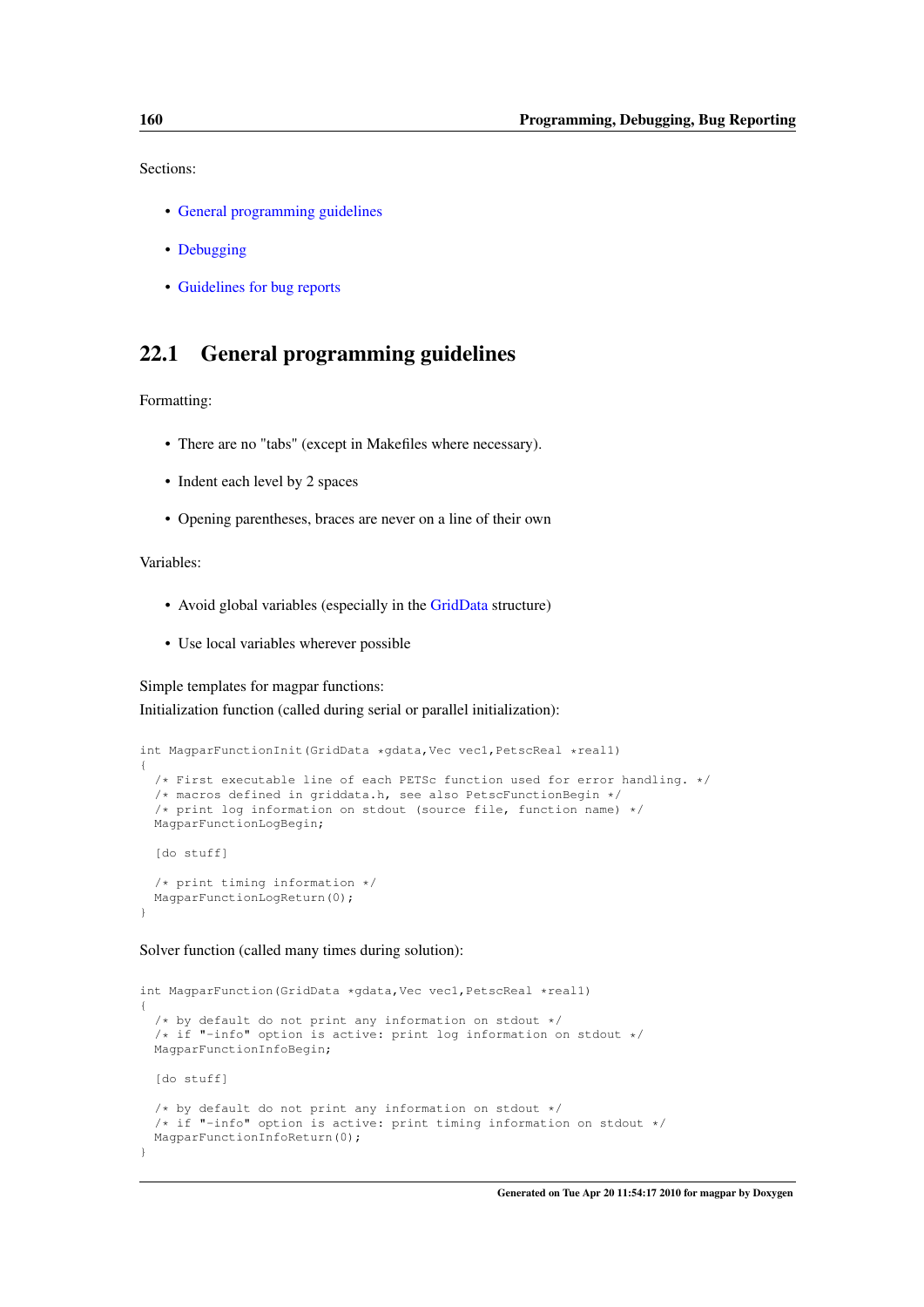## 22.2 Debugging

The following suggestions might be helpful for debugging:

• Additional PETSc options

Before submitting any bug reports, please rerun your simulation including the additional configuration file with PETSc internal logging/info/diagnostic options contained in [allopt\\_log.txt](#page-121-0) (especially the memory checking and "-info" options), which might give some more detailed information about the cause of the problem.

• Running magpar in a debugger for serial runs

Just like any other program you can run magpar in a debugger (e.g. gdb) or use the PETSc option "-on error attach debugger [gdb,dbx,xxgdb,ups,noxterm]" to attach to a debugger on error (see allopt log.txt, [PETSc Documentation](http://www.mcs.anl.gov/petsc/petsc-as/documentation/index.html), [PETSc users manual](http://www.mcs.anl.gov/petsc/petsc-as/snapshots/petsc-current/docs/manual.pdf)). Use the PETSc option "display" to define the location where graphics and debuggers are to be displayed.

• Running magpar in a debugger for parallel runs

The "-on error attach debugger" option even works for parallel runs, where separate xterms will pop up for each rank. For convenience it is useful to run parallel debugging runs on the local development machine. The number of parallel threads can exceed the number of processors/cores, of course. So you can debug a parallel run also on a single processor machine.

• printf

Often it is more convenient and efficient to debug using the "printf" technique. In the context of PETSc based programs like magpar this includes functions, which print also more sophisticated parallel data structures, e.g. hdemag.c::Hdemag\_Init :

```
PetscPrintf(PETSC_COMM_WORLD, "deb01: Au1\n");
ierr = MatView(Au1,PETSC_VIEWER_STDOUT_WORLD);CHKERRQ(ierr);
PetscPrintf(PETSC_COMM_WORLD,"deb02: u1\n");
ierr = VecView(u1,PETSC_VIEWER_STDOUT_WORLD);CHKERRQ(ierr);
/* get output from all processors */
PetscBarrier(PETSC_NULL);
PetscSynchronizedPrintf(PETSC_COMM_WORLD,
 "[%i]deb03: %i %g!\n",rank,intvar,doublevar
);
PetscSynchronizedFlush(PETSC_COMM_WORLD);
```
In addition, it is often useful to ensure that all parallel processes are synchronized at a certain position in the program. This is easily accomplished by using the PETSc function "PetscBarrier", which blocks until this routine is executed by all processors owning a certain PETSc object, e.g. the global magnetization vector "gdata->M".

```
PetscPrintf(PETSC_COMM_WORLD,"deb03: barrier\n");
PetscBarrier(PETSC_NULL);
```
## <span id="page-170-0"></span>22.3 Guidelines for bug reports

Required information:

- magpar version, original distribution or patched/modified version
- a detailed description with copies of the error messages from compiler, program, etc.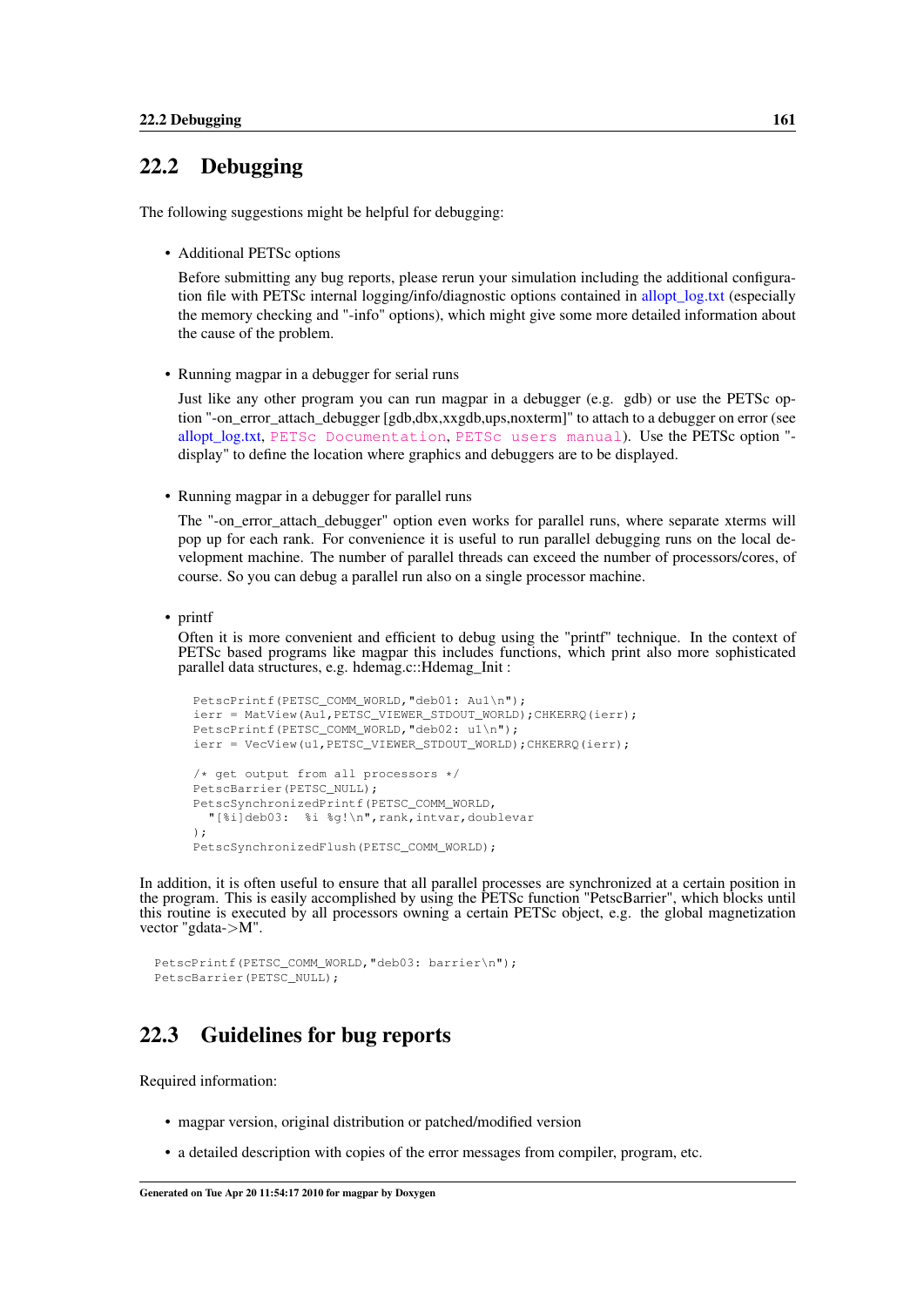- compiler name and version (e.g. GNU gcc, GNU g++, cc)
- versions of all used libraries: PETSc, MPI, BLAS, LAPACK, ATLAS, Sundials, etc.
- operating system: name, version, release, (Linux distribution)
- machine/hardware type

The more information you provide, the easier it is to track down the problem.

Bug reports may be sent to: magpar(at)magpar.net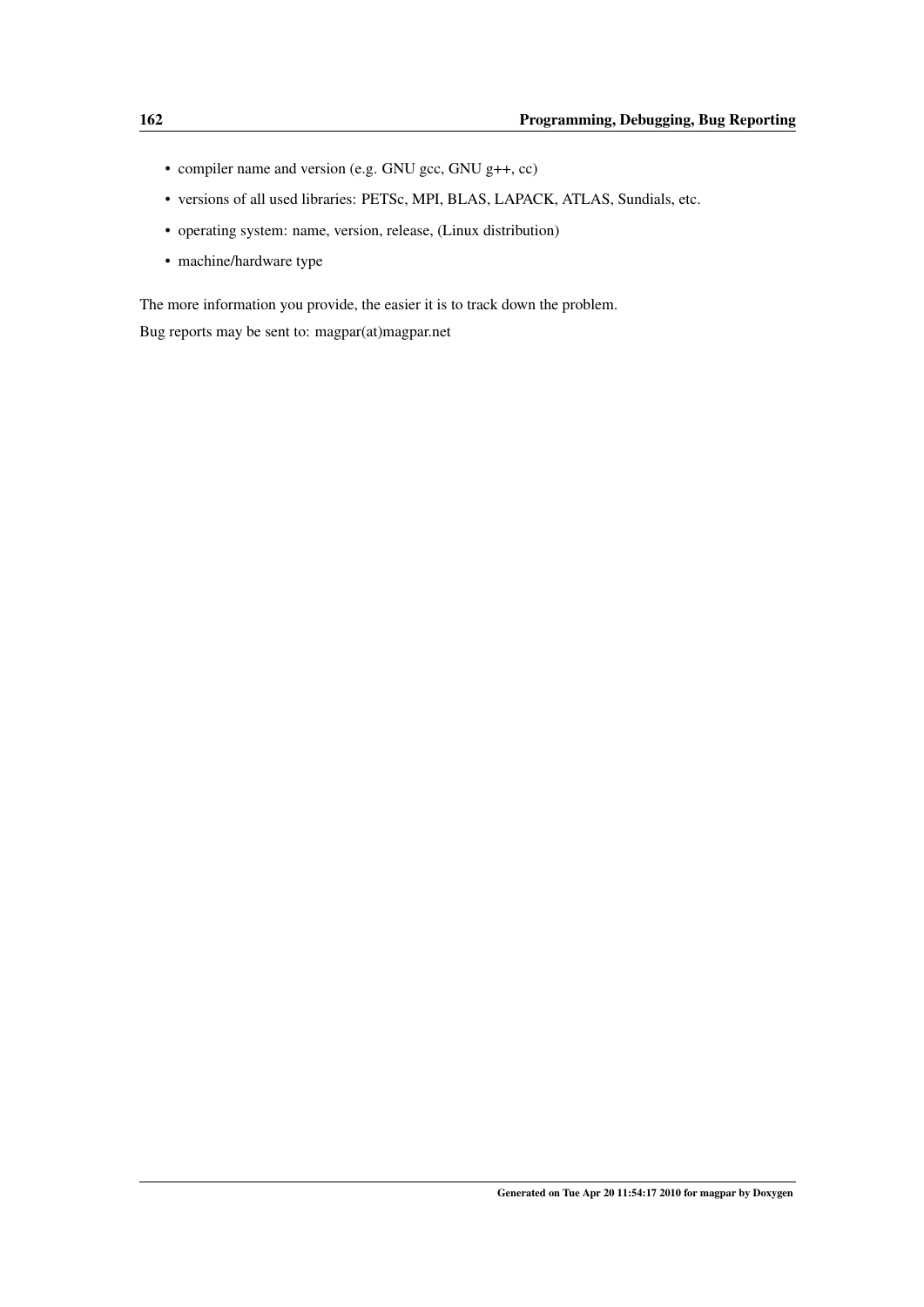# **Directory Hierarchy**

#### 23.1 **Directories**

This directory hierarchy is sorted roughly, but not completely, alphabetically: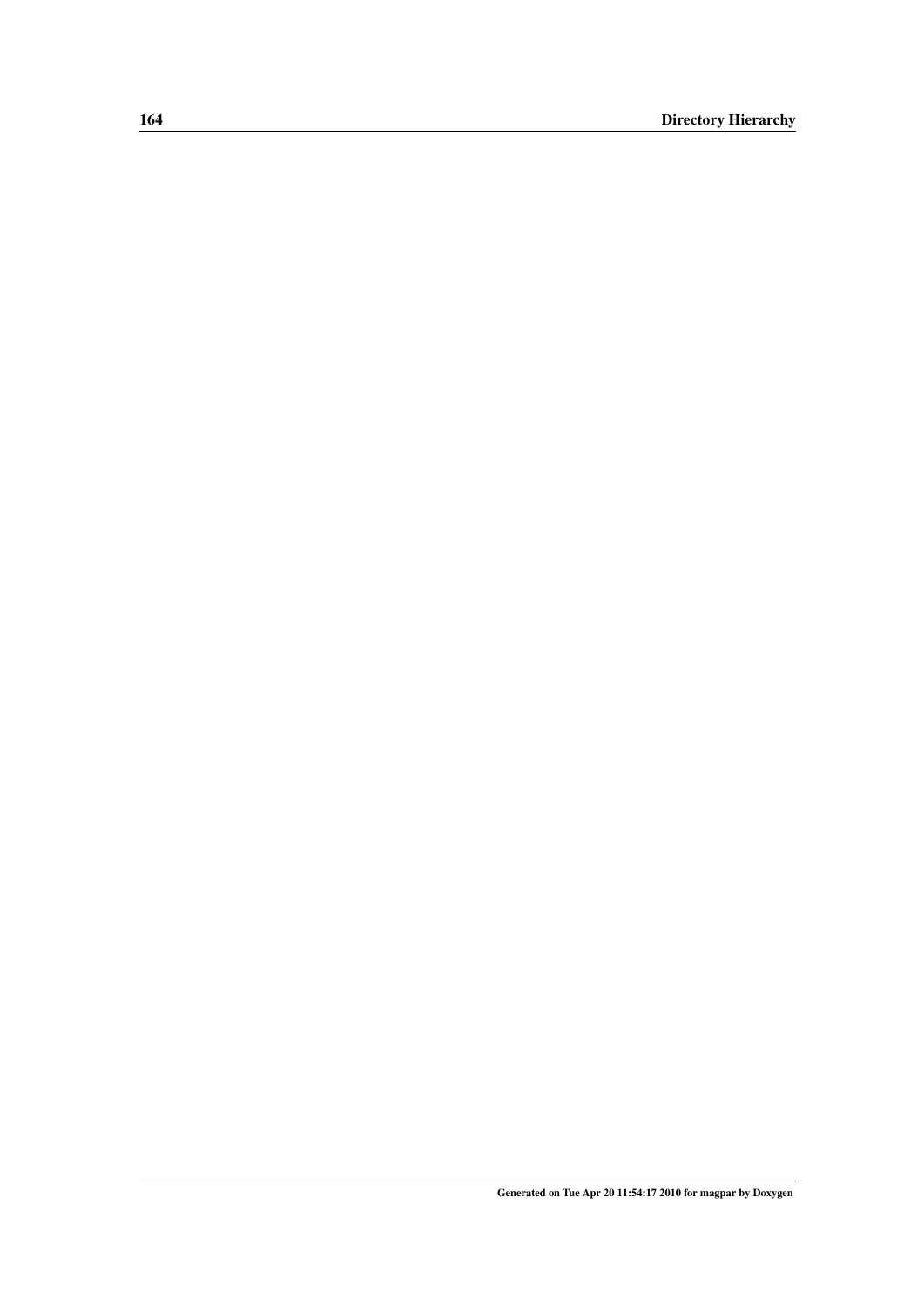# Data Structure Index

## 24.1 Data Structures

Here are the data structures with brief descriptions: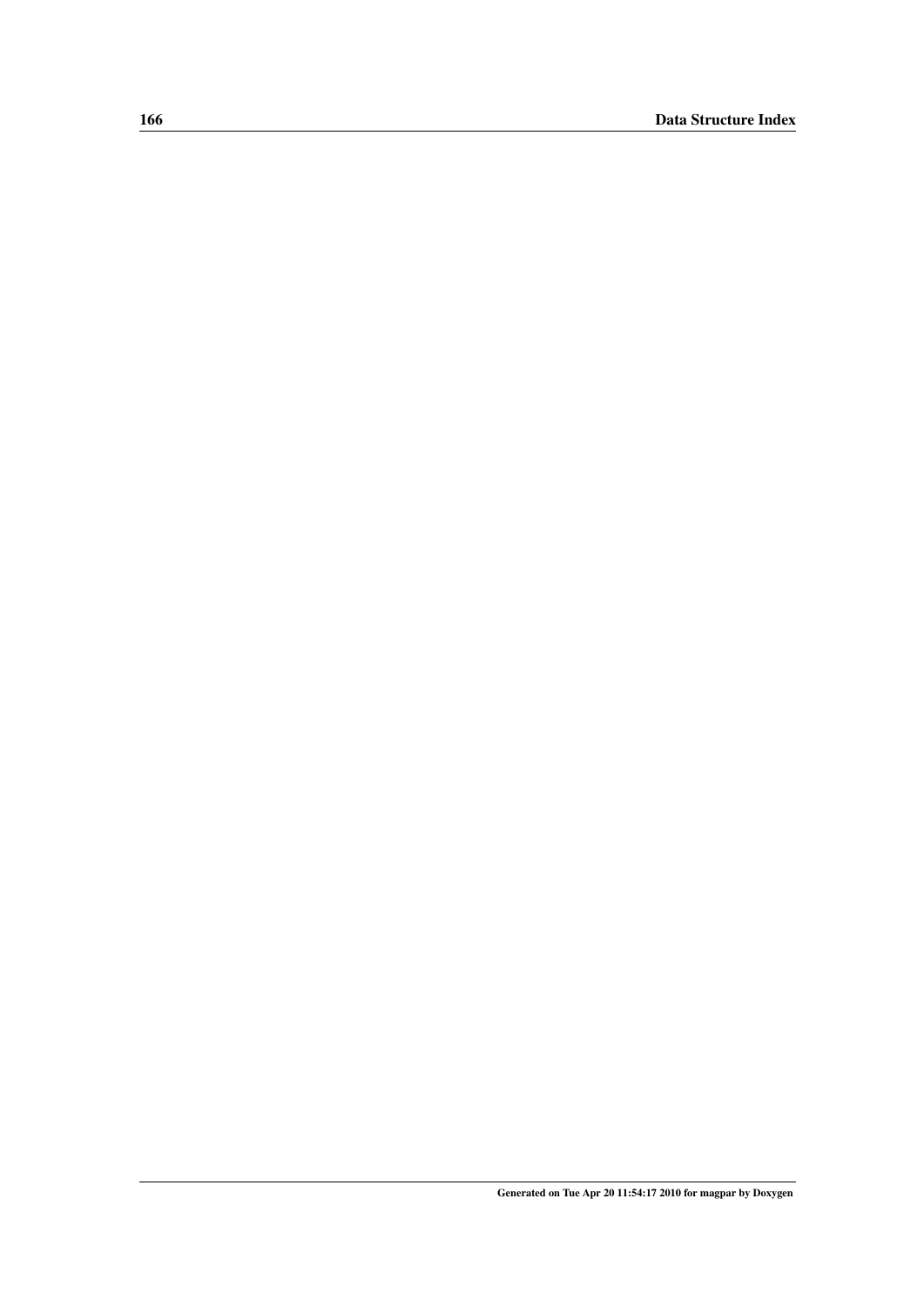# Directory Documentation

## <span id="page-176-0"></span>25.1 emini/ Directory Reference

- file checkiterationemini.c
- file emini.h
- file eminisolve.c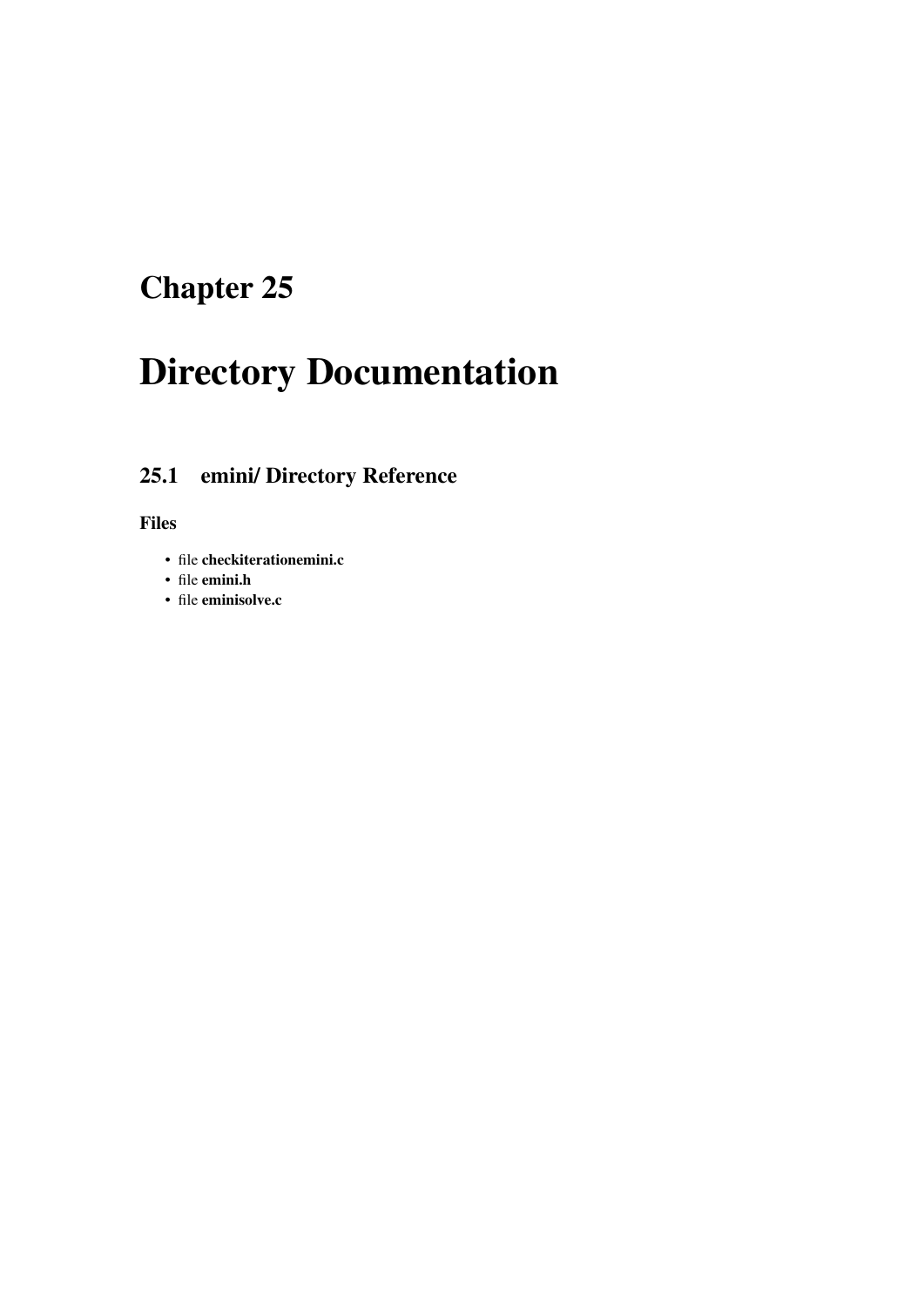## <span id="page-177-0"></span>25.2 field/ Directory Reference

- file bele.c
- file bmatrix.c
- file field.h
- file hcubic.c
- file hdemag.c
- file helastic.c
- file hexch\_ani.c
- file hext\_cu.c
- file hext\_ho.c
- file hext\_kq.c
- file hext\_py.c
- file hexternal.c
- file hstep\_file.c
- file htot.c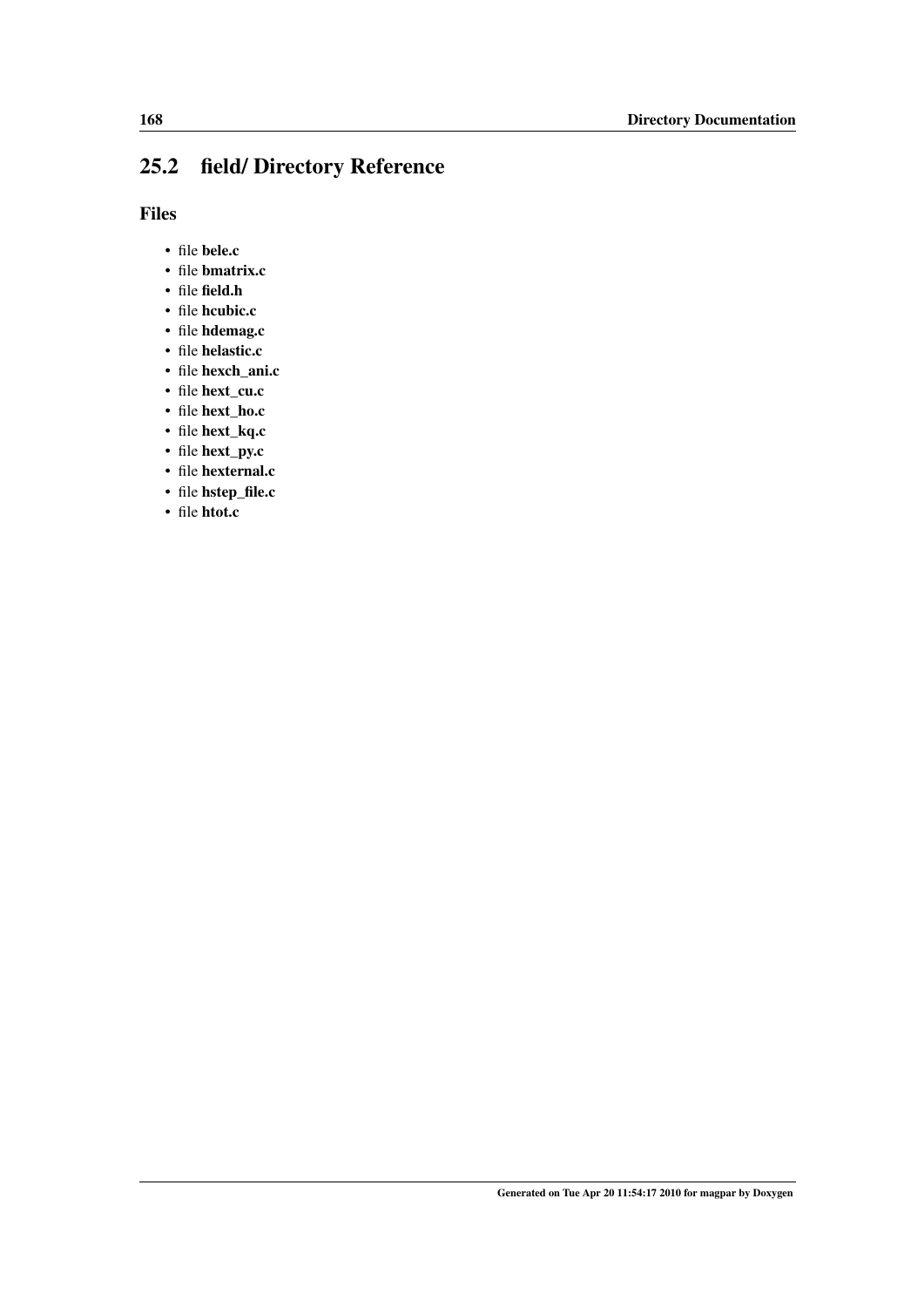## <span id="page-178-0"></span>25.3 tools/gmsh/ Directory Reference

- file gmshtoucd.py
- file msh2inp.awk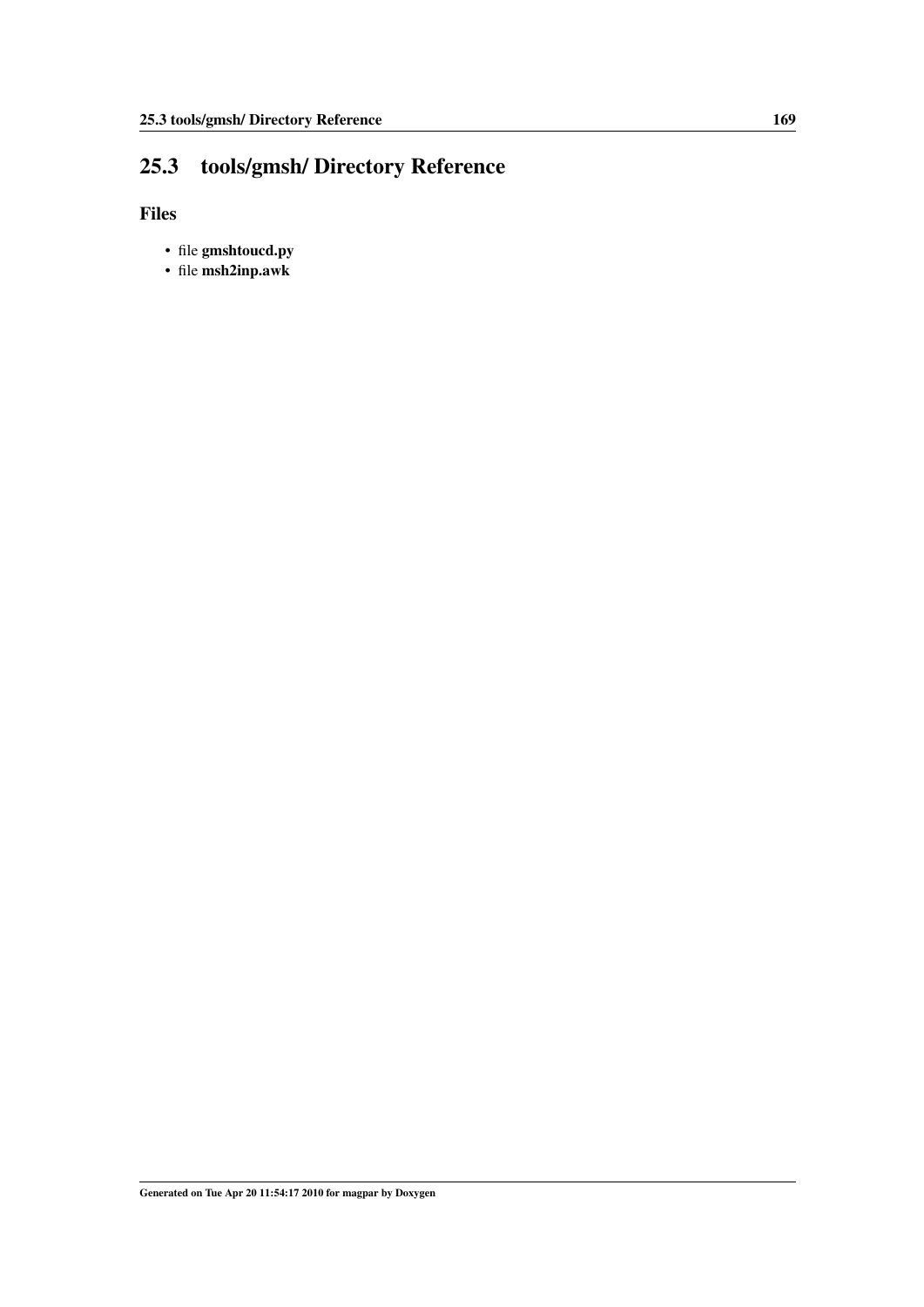## <span id="page-179-0"></span>25.4 init/ Directory Reference

- file destroyinit.c
- file distortmesh.c
- file elevertvol.c
- file facnb.c
- file filterelements.c
- file filternodes.c
- file init.h
- file initinfo.c
- file maginit.c
- file magset.c
- file modifyprop\_par.c
- file modifyprop\_ser.c
- file movedata.c
- file parinit.c
- file parteleser.c
- file regrefine.c
- file reorder.c
- file serinit.c
- file vertprop.c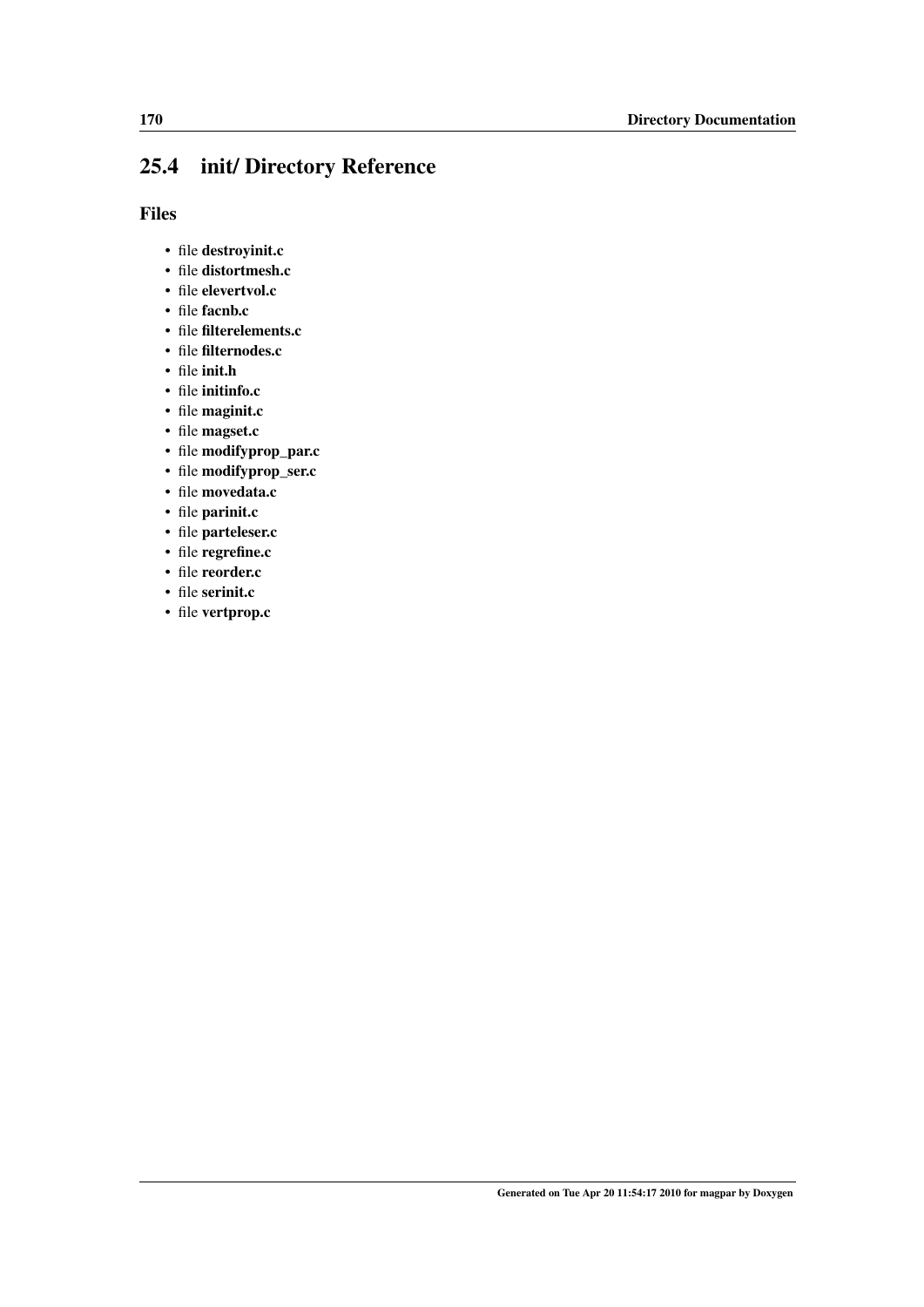## <span id="page-180-0"></span>25.5 io/ Directory Reference

Files

- file magpario.h
- file readinp.c
- file readkrn.c
- file readmesh.c
- file readpatran.c
- file writedata.c
- file writedataavs.c
- file writedatadat.c
- file writefemavs.c
- file writelog.c
- file writelog\_pid.c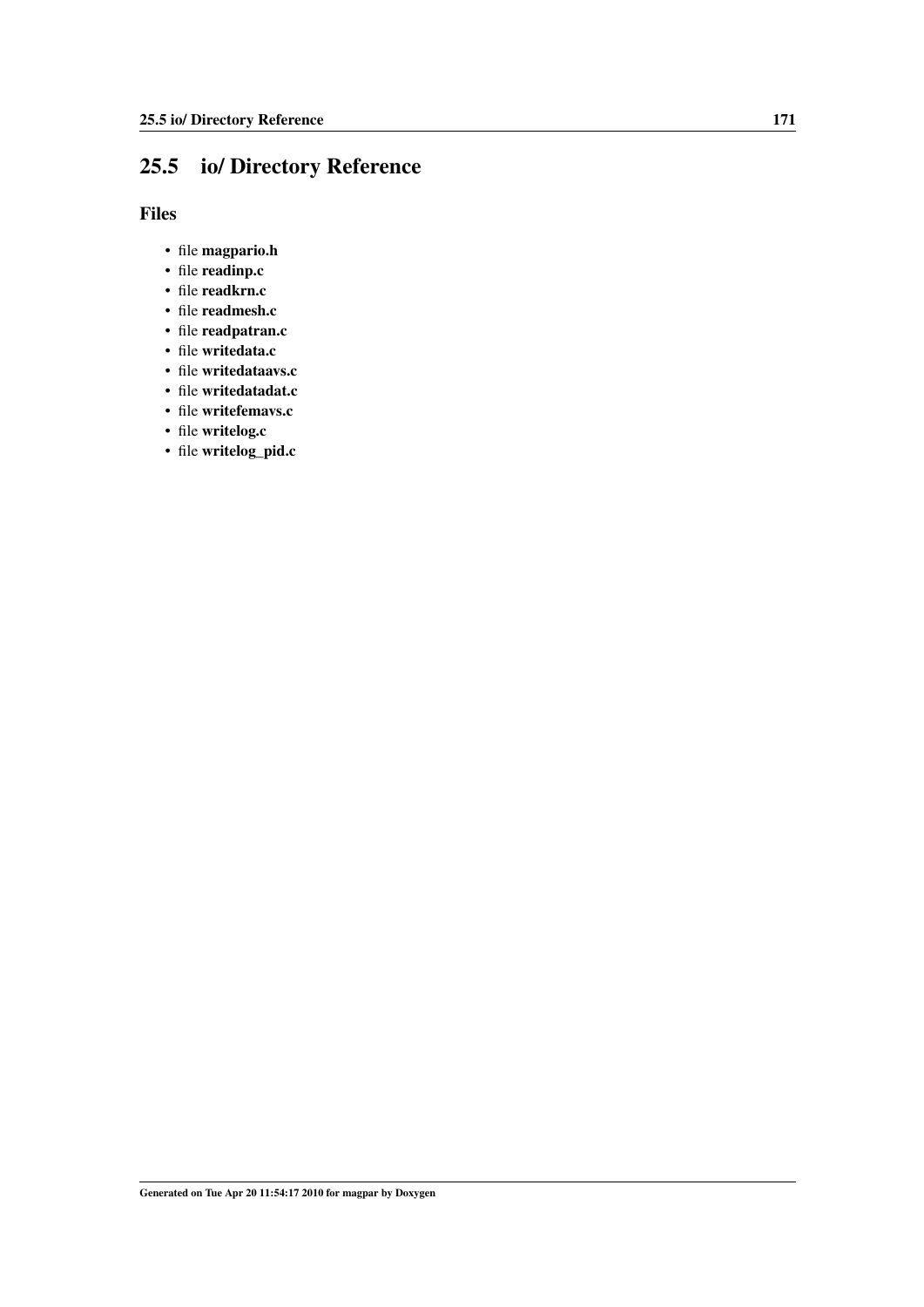## <span id="page-181-0"></span>25.6 llg/ Directory Reference

Files

- file calc\_dMdt.c
- file checkiterationllg.c
- file llg.h
- file myllgjacobian.c
- file mytscreatepvode.c
- file mytssteppvode.c
- file precond.c
- file rhsfunction.c
- file writelog\_pvode.c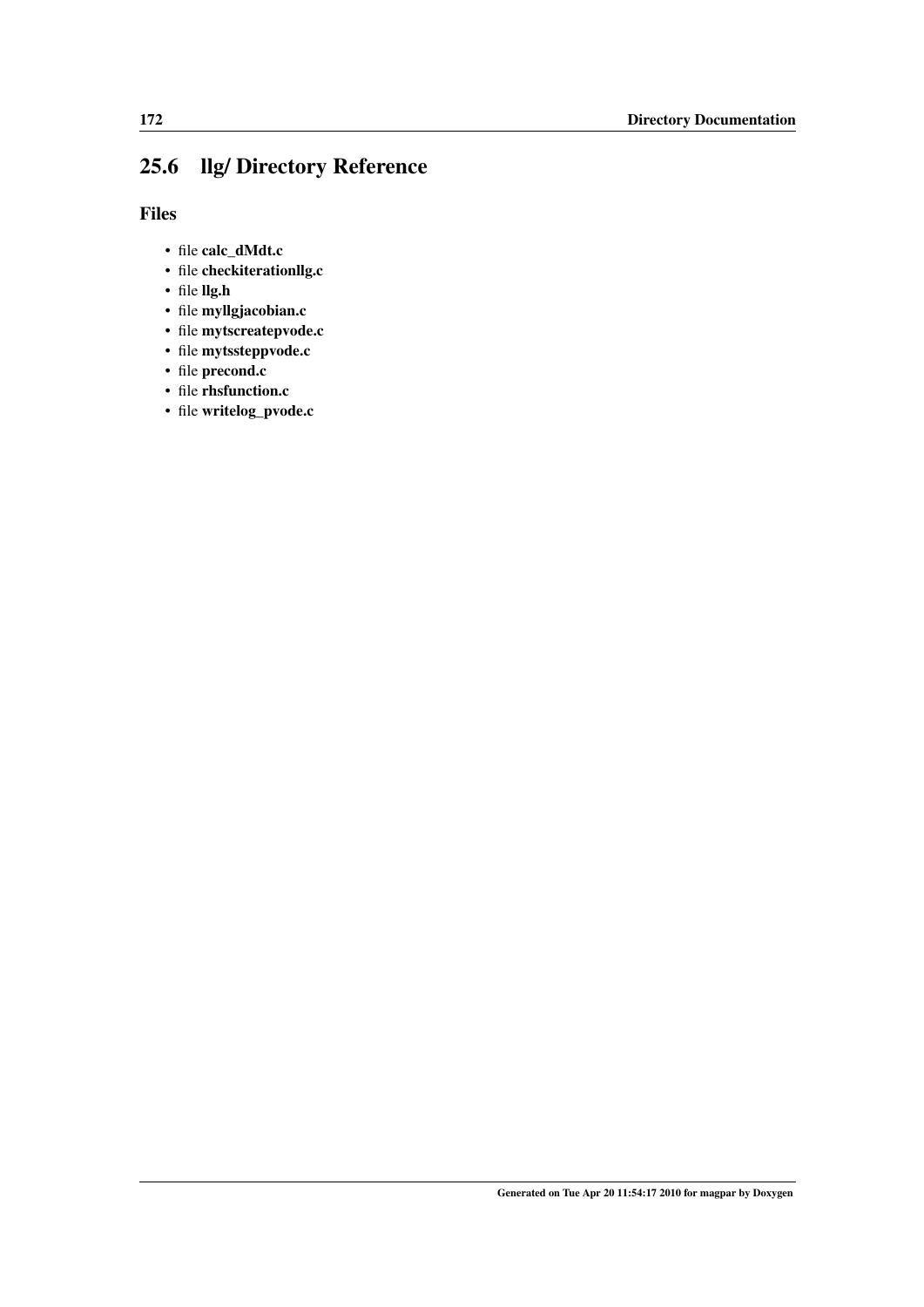## <span id="page-182-1"></span><span id="page-182-0"></span>25.7 tools/ngtoucd/ Directory Reference

Files

• file ngtoucd.py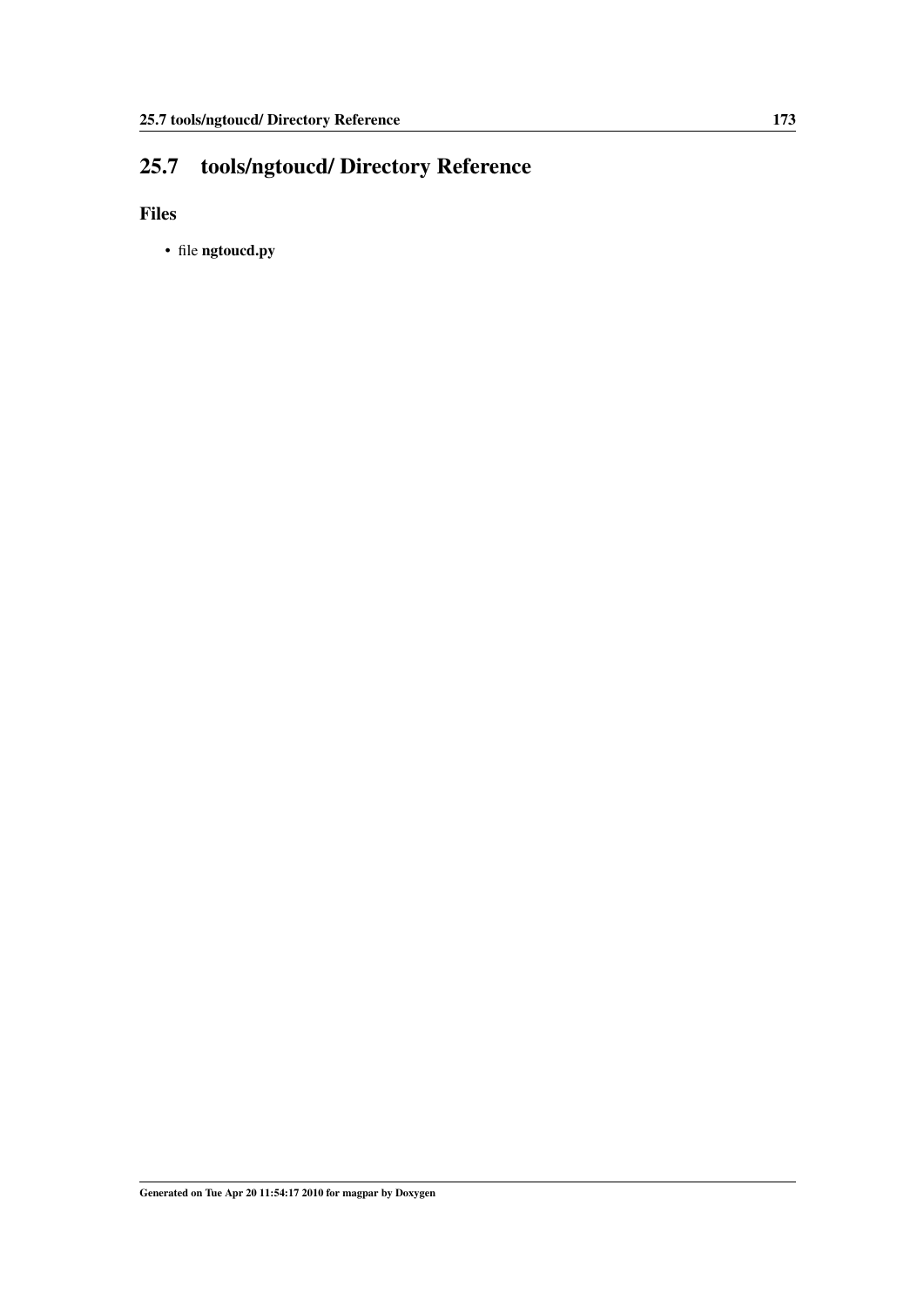## <span id="page-183-0"></span>25.8 png/ Directory Reference

Files

- file writedatapng.c
- file writedatapng2.c
- file writepng.c
- file writepng.h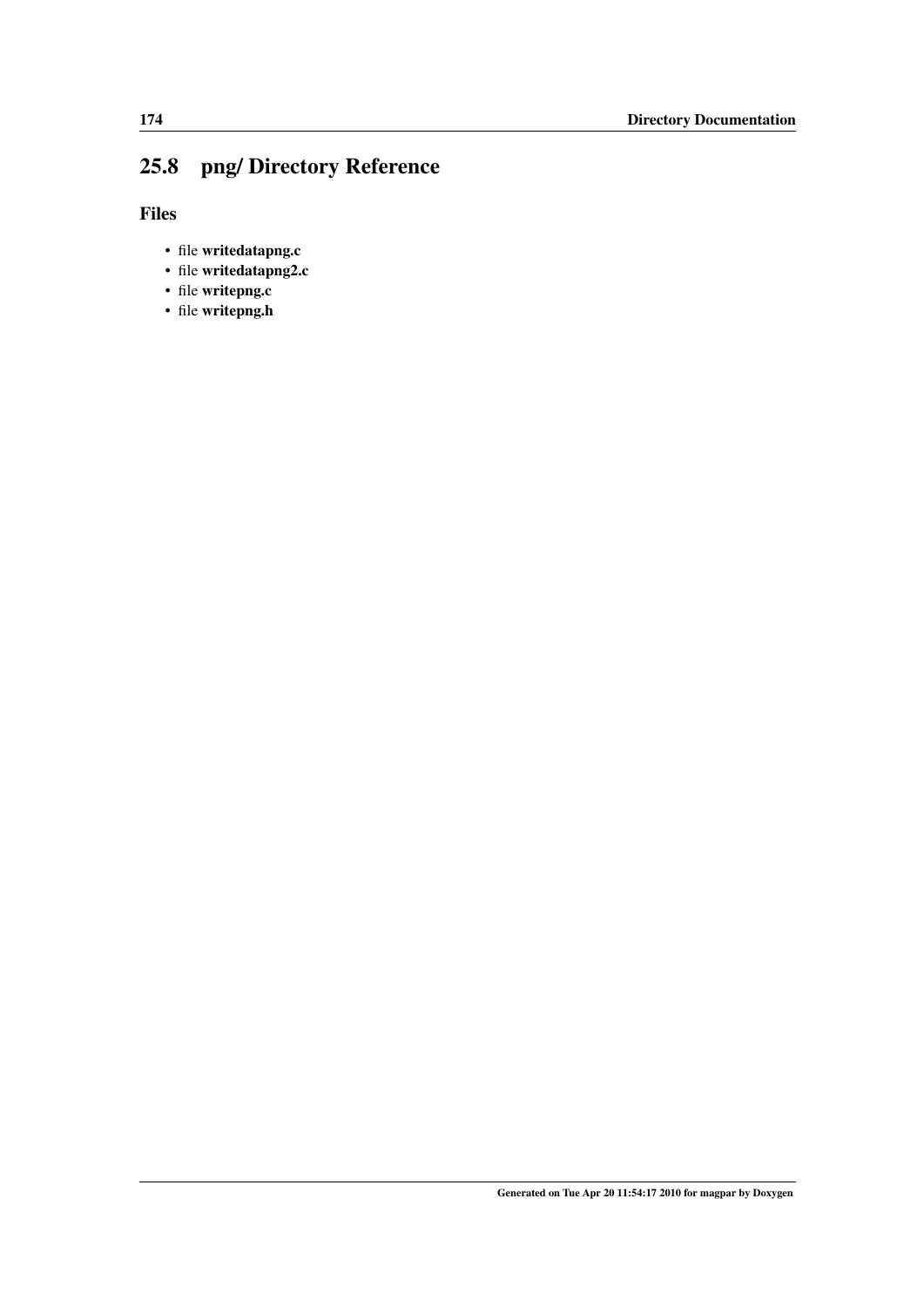## <span id="page-184-0"></span>25.9 pytools/ Directory Reference

Files

• file magpar\_scripts.py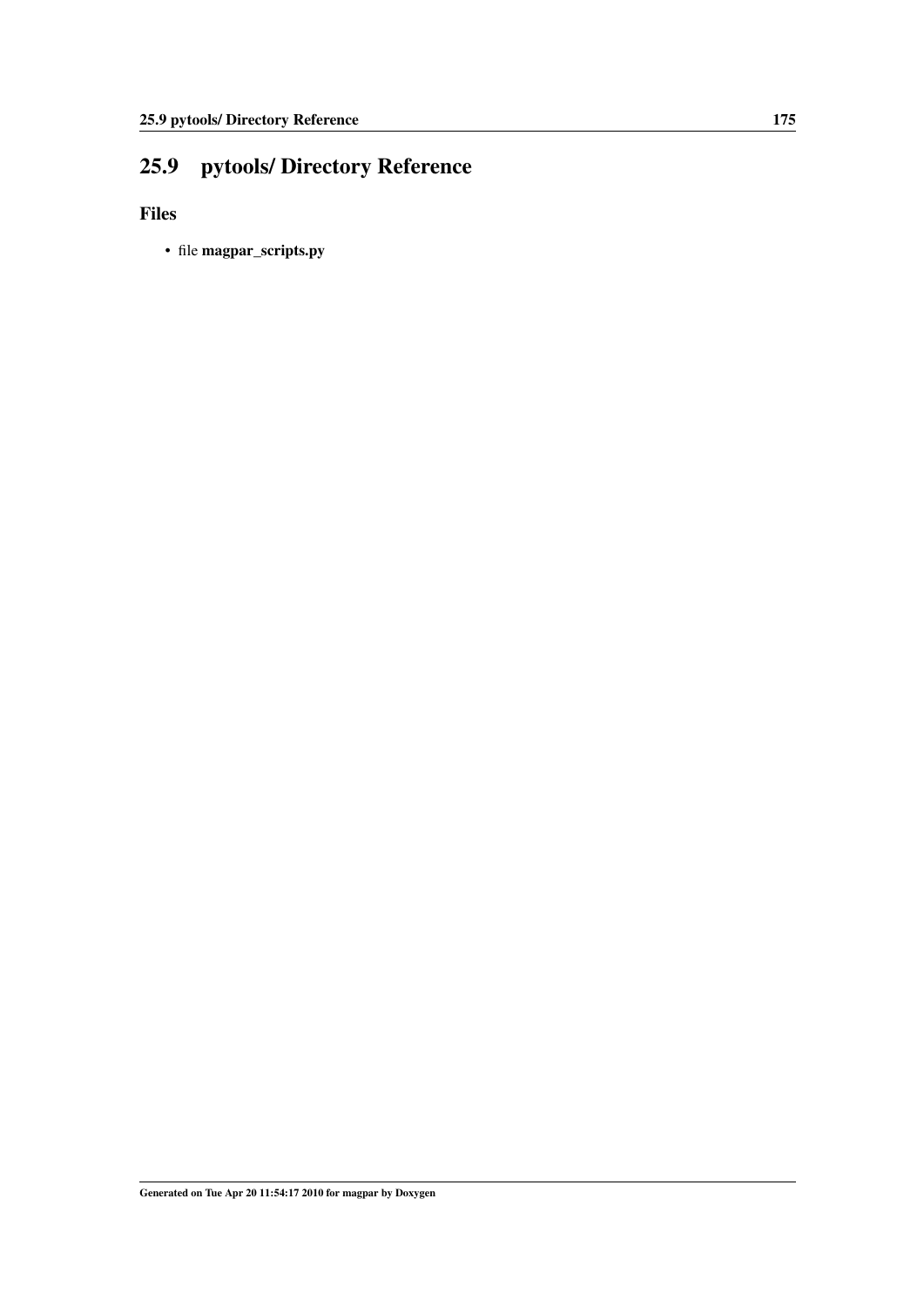## <span id="page-185-0"></span>25.10 tools/ Directory Reference

### **Directories**

- directory [gmsh](#page-178-0)
- directory [ngtoucd](#page-182-0)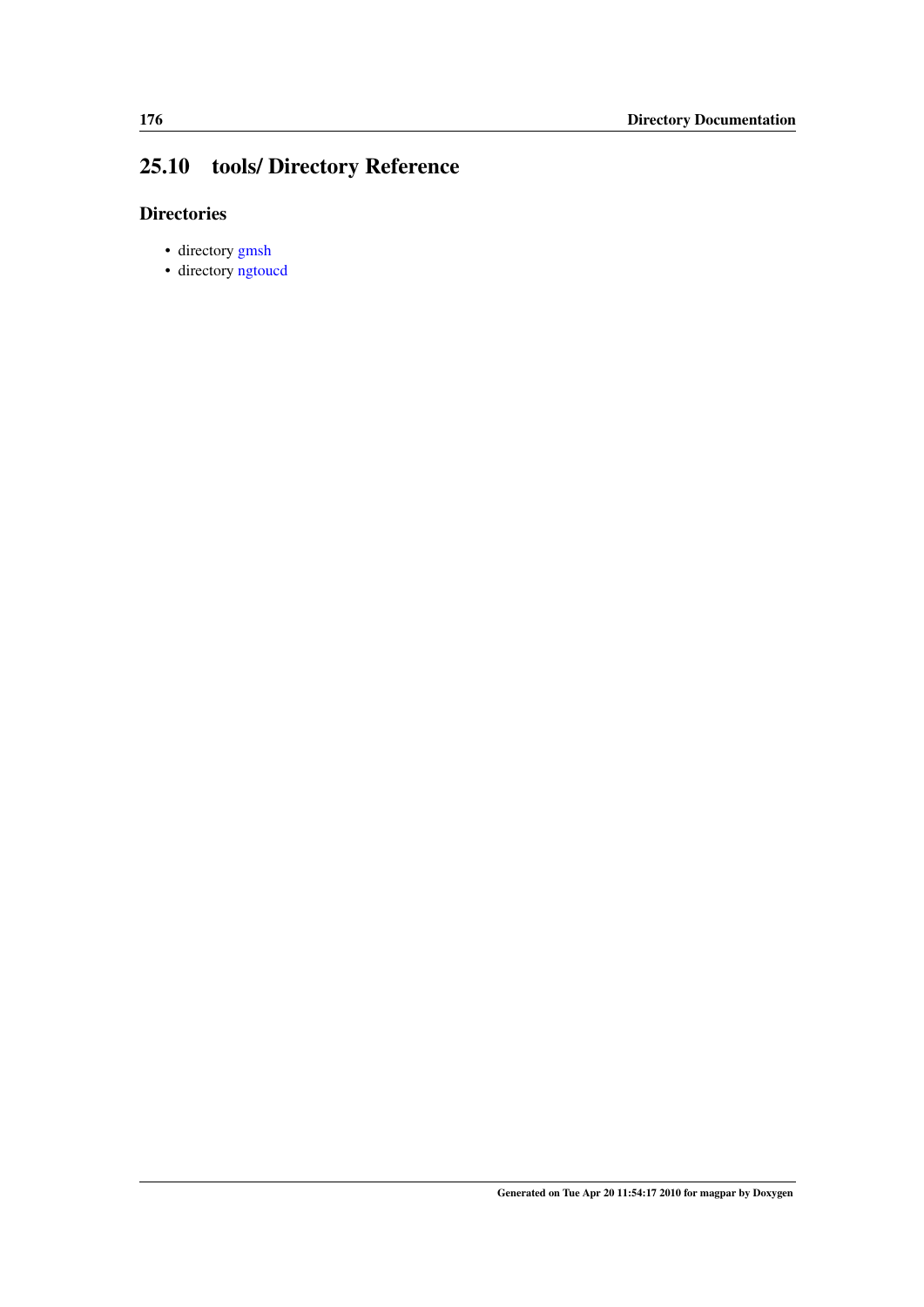## <span id="page-186-0"></span>25.11 util/ Directory Reference

### Files

- file area.c
- file ascat.c
- file axesrot.c
- file barycent.c
- file bbox2.c
- file calAfe2fe.c
- file calAfe2sq.c
- file calAsq2fe.c
- file calcbbox.c
- file cart2sphere.c
- file distint.c
- file distortvec.c
- file distpointline.c
- file ipol.c
- file matcreateseqadj.c
- file matviewstruct.c
- file mesh2dual.c
- file printmatinfo.c
- file progressbar.c
- file renormvec.c
- file solidangle.c
- file syncffprintf.c
- file tettri.c
- file util.h
- file vecsetvec.c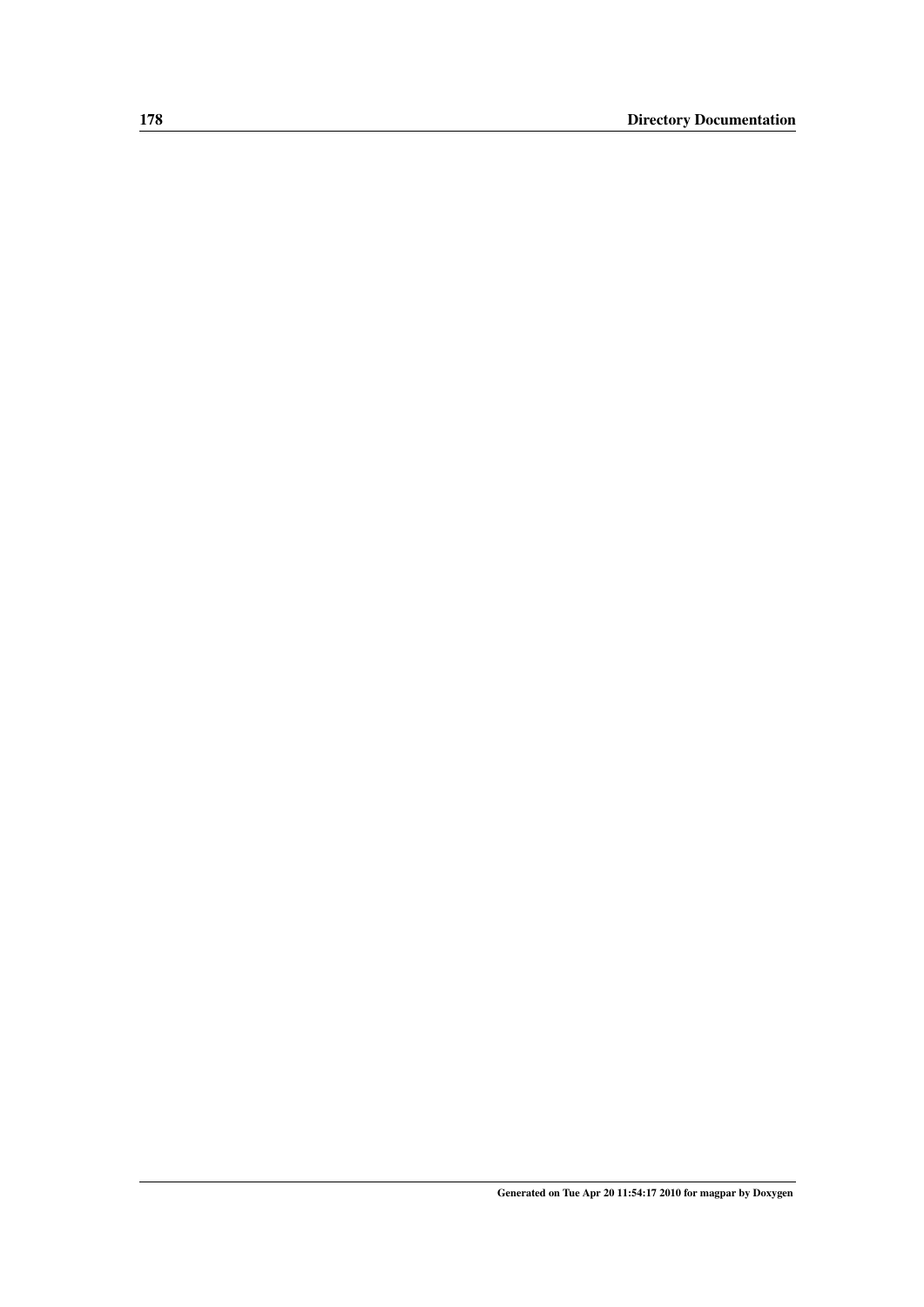# <span id="page-188-0"></span>Chapter 26

# Data Structure Documentation

## 26.1 GridData Struct Reference

### Data Fields

- char [simname](#page-191-0) [256]
- int [inp](#page-190-0)
- PetscReal [time](#page-192-0)
- int [mode](#page-191-1)
- PetscReal [hscale](#page-190-1)
- PetscReal [tscale](#page-192-1)
- PetscReal [escale](#page-190-2)
- PetscReal [lenscale](#page-190-3)
- PetscReal [totvol](#page-192-2)
- int [equil](#page-190-4)
- PetscReal [vequil](#page-192-3)

#### global counters of finite element mesh

- int [n\\_vert](#page-191-2)
- int [n\\_ele](#page-191-3)

#### local counters (on each processor)

- int [ln\\_vert](#page-191-4)
- int [ln\\_ele](#page-191-5)

#### vertex data

- PetscReal ∗ [vertxyz](#page-192-4)
- int ∗ [vertl2g](#page-192-5)
- int ∗ [vertnewproc](#page-192-6)
- Vec [vertvol](#page-192-7)
- int ∗ [vertprop](#page-192-8)

#### element data

• int ∗ [elevert](#page-190-5)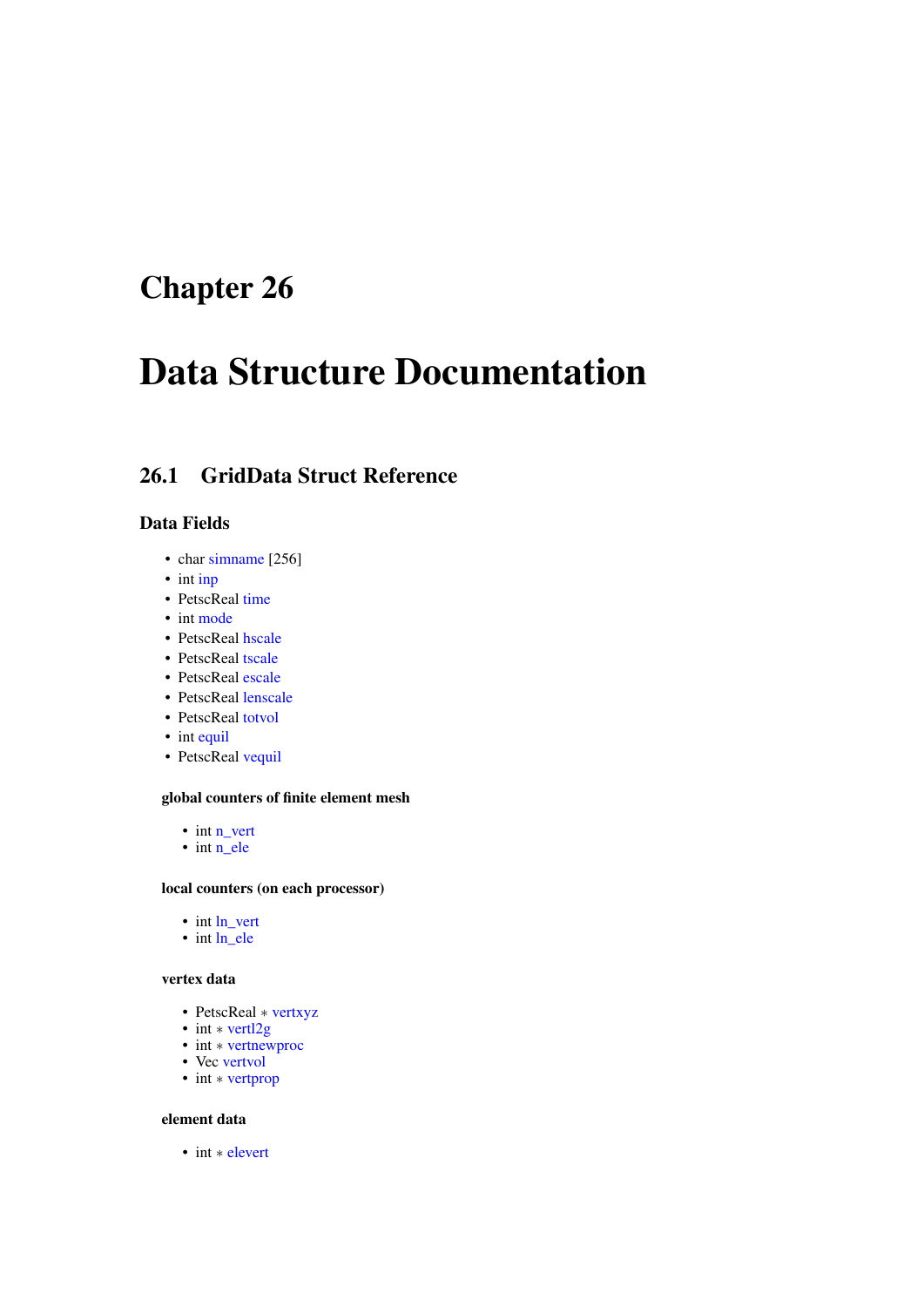- <span id="page-189-6"></span>• int ∗ [eleprop](#page-190-6)
- int  $*$  elei2g
- int ∗ [elenewproc](#page-189-1)
- Vec [elevol](#page-190-7)
- PetscReal [elenmax](#page-190-8)

#### surface data

- int [n\\_vert\\_bnd](#page-191-6)
- int [n\\_bnd\\_fac](#page-191-7)
- int [ln\\_bnd\\_fac](#page-190-9)
- int \* [vertbndg2bnd](#page-192-9)
- int ∗ [bndfacvert](#page-189-2)

#### material properties

- int [n\\_prop](#page-191-8)
- PetscReal ∗ [propdat](#page-191-9)

#### Matrices and vectors

- Vec [M](#page-191-10)
- Vec [VHdem](#page-192-10)
- Vec [VMs3](#page-193-0)
- PetscReal [Edem](#page-189-3)
- Vec [VHexchani](#page-193-1)
- PetscReal [Eexchani](#page-189-4)
- Vec [VHext](#page-193-2)
- PetscReal [Eext](#page-189-5)
- Vec [VHtot](#page-193-3)
- <span id="page-189-3"></span>• PetscReal [Etot](#page-190-10)

### 26.1.1 Field Documentation

#### <span id="page-189-2"></span>26.1.1.1 int∗ GridData::bndfacvert

table of vertices which belong to each triangular face

#### 26.1.1.2 PetscReal GridData::Edem

<span id="page-189-4"></span>magnetostatic energy

#### 26.1.1.3 PetscReal GridData::Eexchani

<span id="page-189-5"></span>exchange + uniaxial anisotropy energy

#### 26.1.1.4 PetscReal GridData::Eext

<span id="page-189-0"></span>Zeeman energy

#### 26.1.1.5 int∗ GridData::elel2g

<span id="page-189-1"></span>local to global element id mapping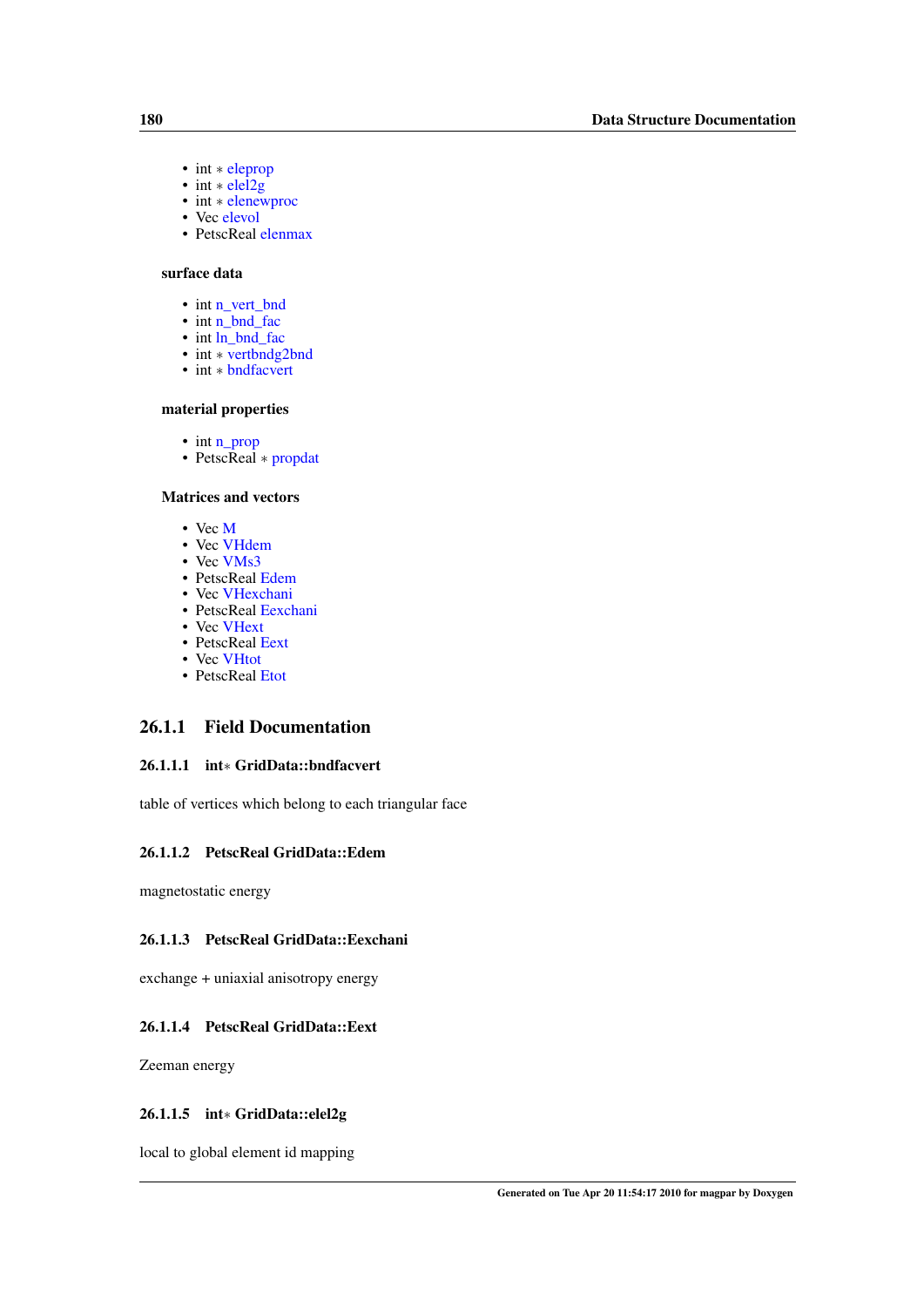#### <span id="page-190-11"></span>26.1.1.6 int∗ GridData::elenewproc

<span id="page-190-8"></span>assignment of elements to new processors

#### 26.1.1.7 PetscReal GridData::elenmax

<span id="page-190-6"></span>maximum edge length (vertex to vertex) in the mesh

#### 26.1.1.8 int∗ GridData::eleprop

<span id="page-190-5"></span>property id assigned to each element

#### 26.1.1.9 int∗ GridData::elevert

<span id="page-190-7"></span>each element's corner vertices (global ids)

#### 26.1.1.10 Vec GridData::elevol

<span id="page-190-4"></span>element volumes

#### 26.1.1.11 int GridData::equil

<span id="page-190-2"></span>equilibrium reached ? equil++ : equil=0

#### 26.1.1.12 PetscReal GridData::escale

<span id="page-190-10"></span>scaling factor for energy

#### 26.1.1.13 PetscReal GridData::Etot

<span id="page-190-1"></span>total energy

#### 26.1.1.14 PetscReal GridData::hscale

<span id="page-190-0"></span>scaling factor of all fields and magnetization to dimensionless units

#### 26.1.1.15 int GridData::inp

<span id="page-190-3"></span>number of AVS inp file (initially read or next number to be written)

#### 26.1.1.16 PetscReal GridData::lenscale

<span id="page-190-9"></span>scaling factor for length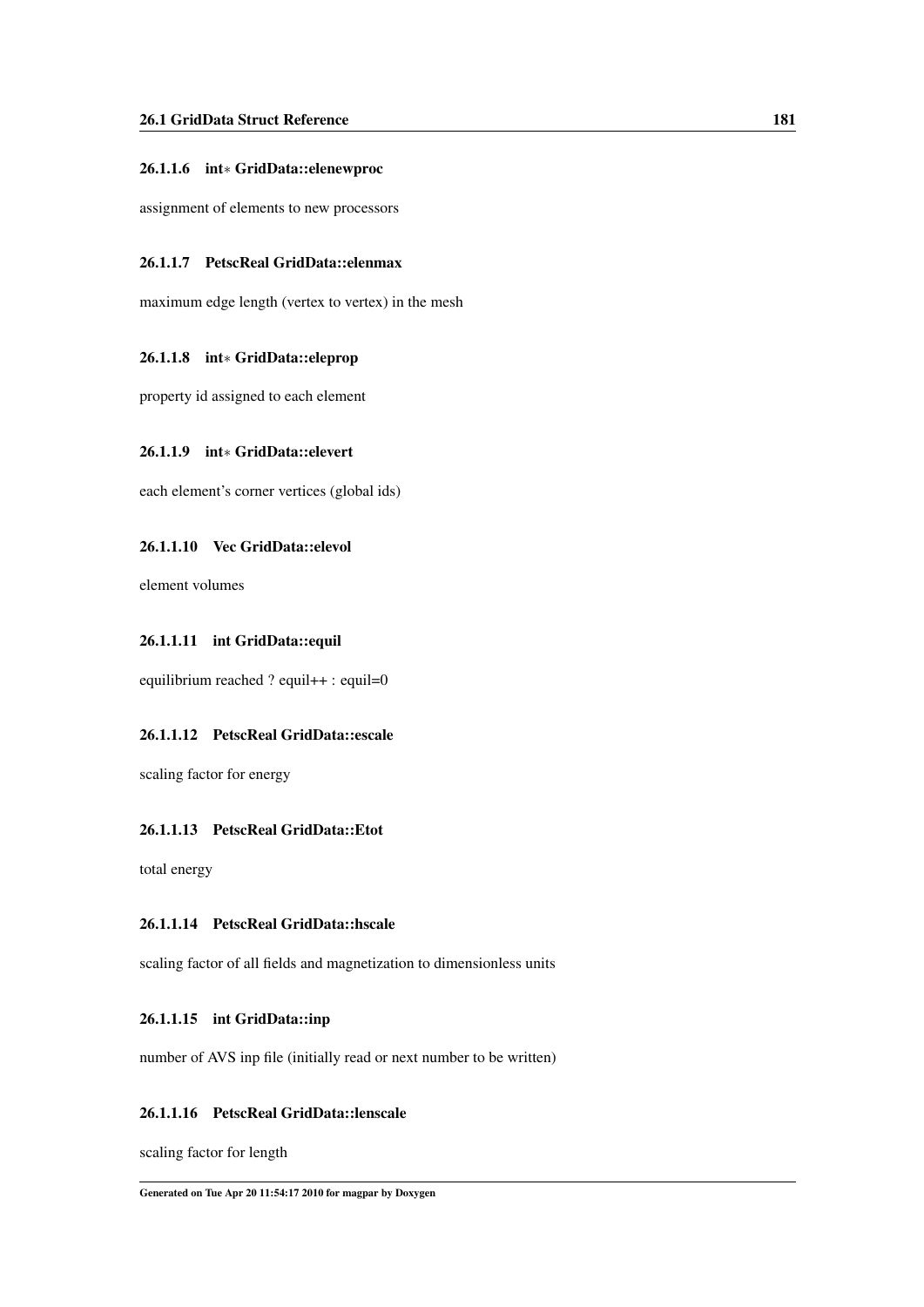#### <span id="page-191-11"></span>26.1.1.17 int GridData::ln\_bnd\_fac

<span id="page-191-5"></span>local number of faces on the boundary

#### 26.1.1.18 int GridData::ln\_ele

<span id="page-191-4"></span>local number of elements

#### 26.1.1.19 int GridData::ln\_vert

<span id="page-191-10"></span>local number of vertices

#### 26.1.1.20 Vec GridData::M

<span id="page-191-1"></span>magnetization

#### 26.1.1.21 int GridData::mode

<span id="page-191-7"></span>integration method (defined in allopt.txt)

#### 26.1.1.22 int GridData::n\_bnd\_fac

<span id="page-191-3"></span>number of boundary faces

#### 26.1.1.23 int GridData::n\_ele

<span id="page-191-8"></span>number of elements

#### 26.1.1.24 int GridData::n\_prop

<span id="page-191-2"></span>number of material properties (grains)

#### 26.1.1.25 int GridData::n\_vert

<span id="page-191-6"></span>number of vertices

#### 26.1.1.26 int GridData::n\_vert\_bnd

<span id="page-191-9"></span>number of vertices on the boundary

#### 26.1.1.27 PetscReal∗ GridData::propdat

<span id="page-191-0"></span>NP material properties: 0: theta; 1: phi; 2: K1; 3: K2; 4: Js; 5: A; 6: e\_cubic\_1\_x; 7: e\_cubic\_1\_y; 8: e\_cubic\_1\_z; 9: alpha; 10: e\_cubic\_2\_x; 11: e\_cubic\_2\_y; 12: e\_cubic\_2\_z; 13: e\_cubic\_3\_x; 14: e\_cubic\_3\_y; 15: e\_cubic\_3\_z; 16: anisotropy cubic ? 0-false-uniaxial : 1-cubic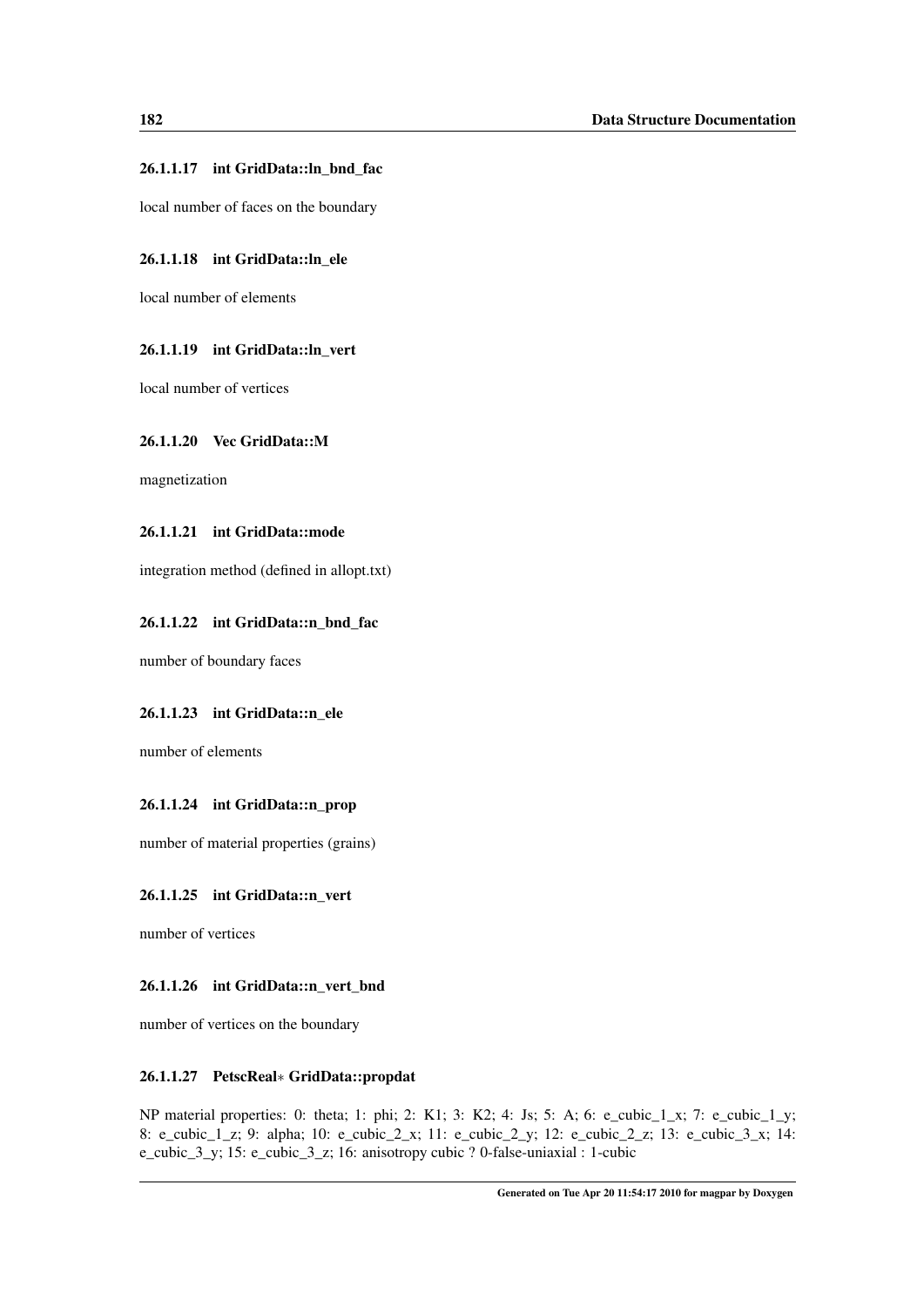#### <span id="page-192-11"></span>26.1.1.28 char GridData::simname[256]

<span id="page-192-0"></span>project name, basename for output files (∗.inp, ∗.off, etc.)

#### 26.1.1.29 PetscReal GridData::time

<span id="page-192-2"></span>absolute time

#### 26.1.1.30 PetscReal GridData::totvol

<span id="page-192-1"></span>total volume of magnetic material (Ms>0)

#### 26.1.1.31 PetscReal GridData::tscale

<span id="page-192-3"></span>scaling factor for dimensionless time

#### 26.1.1.32 PetscReal GridData::vequil

<span id="page-192-9"></span>measure for equilibrium: max(dM/dt) TODO: RM

#### 26.1.1.33 int∗ GridData::vertbndg2bnd

<span id="page-192-5"></span>mapping global vertex id -> "boundary vertex counter"

#### 26.1.1.34 int∗ GridData::vertl2g

<span id="page-192-6"></span>mapping local vertex id -> global vertex id

#### 26.1.1.35 int∗ GridData::vertnewproc

<span id="page-192-8"></span>assignment of vertices to new processors

#### 26.1.1.36 int∗ GridData::vertprop

<span id="page-192-7"></span>property id assigned to each vertex

#### 26.1.1.37 Vec GridData::vertvol

<span id="page-192-4"></span>"volume" assigned to each vertex

#### 26.1.1.38 PetscReal∗ GridData::vertxyz

<span id="page-192-10"></span>(x,y,z) coordinates of all vertices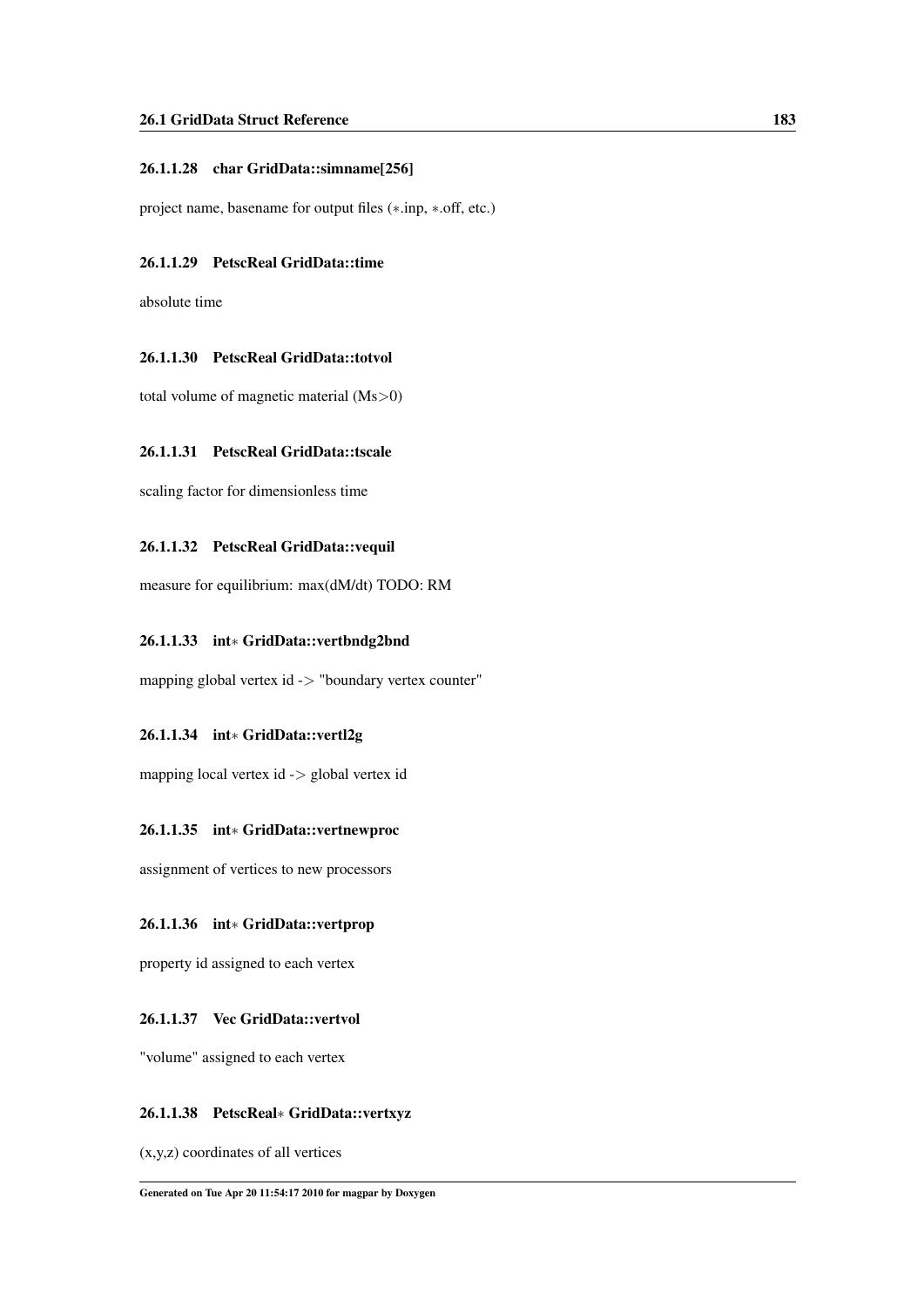#### <span id="page-193-4"></span>26.1.1.39 Vec GridData::VHdem

<span id="page-193-1"></span>demagnetizing=magnetostatic field

#### 26.1.1.40 Vec GridData::VHexchani

<span id="page-193-2"></span>exchange + uniaxial anisotropy field

#### 26.1.1.41 Vec GridData::VHext

<span id="page-193-3"></span>external field

#### 26.1.1.42 Vec GridData::VHtot

<span id="page-193-0"></span>total field

#### 26.1.1.43 Vec GridData::VMs3

vertex volume times Ms

The documentation for this struct was generated from the following file:

• griddata.h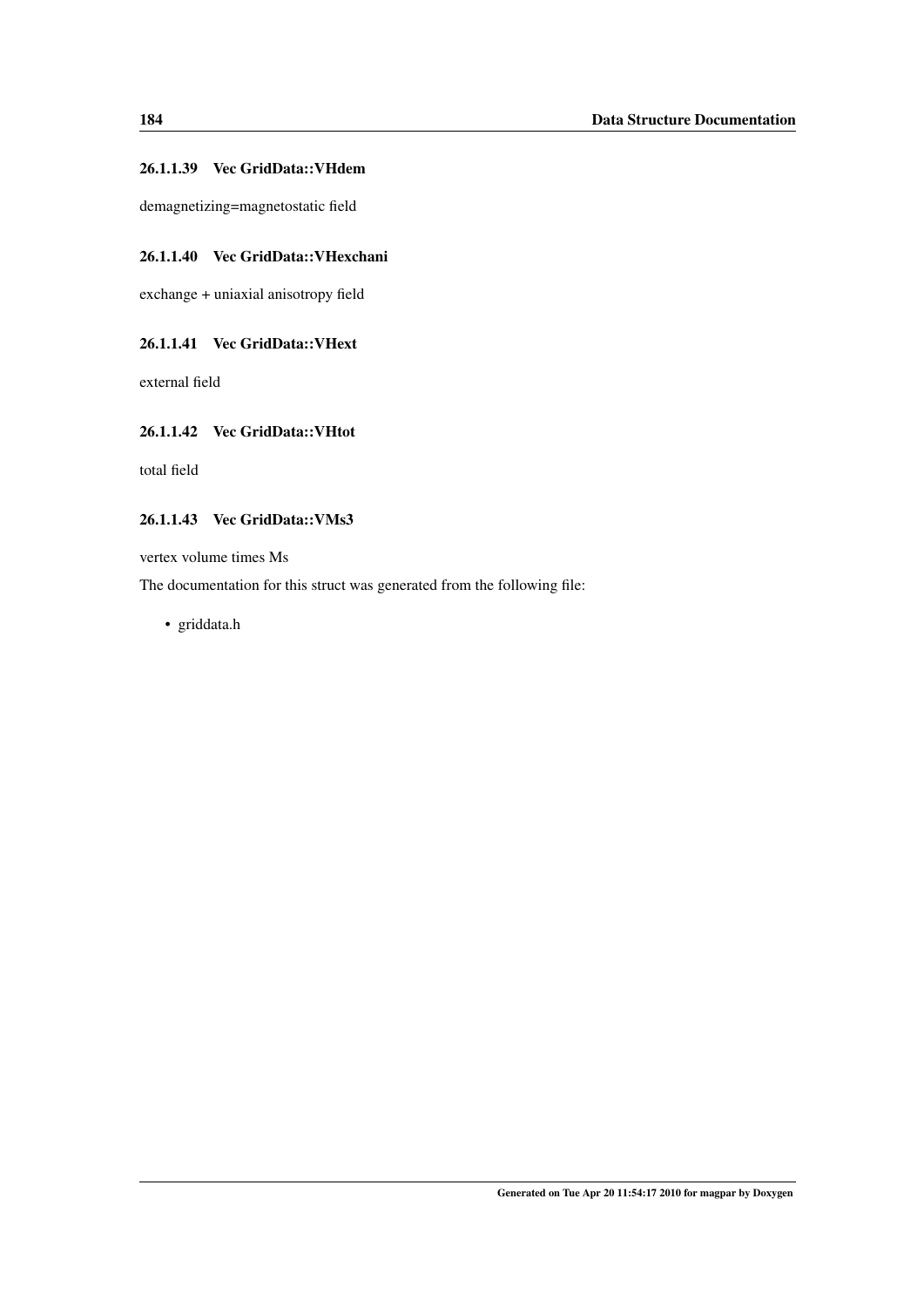## <span id="page-194-0"></span>26.2 magpar\_scripts::Line Class Reference

## Public Member Functions

- $\cdot$  def \_init\_
- def  $_str$

## Data Fields

- start\_point
- end\_point
- vector
- length

The documentation for this class was generated from the following file: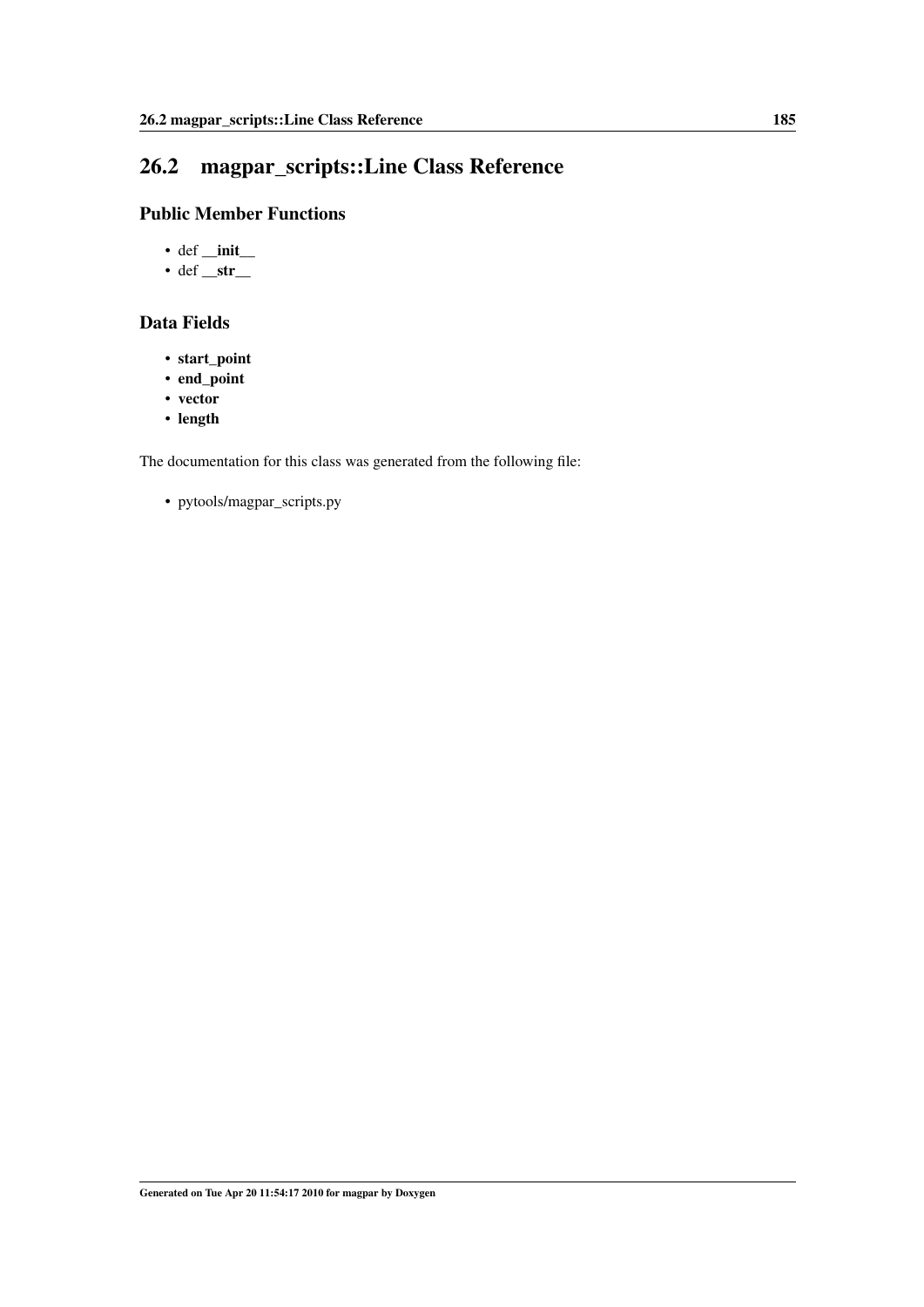## <span id="page-195-0"></span>26.3 magpar\_scripts::Polygon Class Reference

## Public Member Functions

- $\cdot$  def \_init\_
- def append\_segment
- def point
- def vec
- def  $_{str\_}$

## Data Fields

- segments
- length

The documentation for this class was generated from the following file: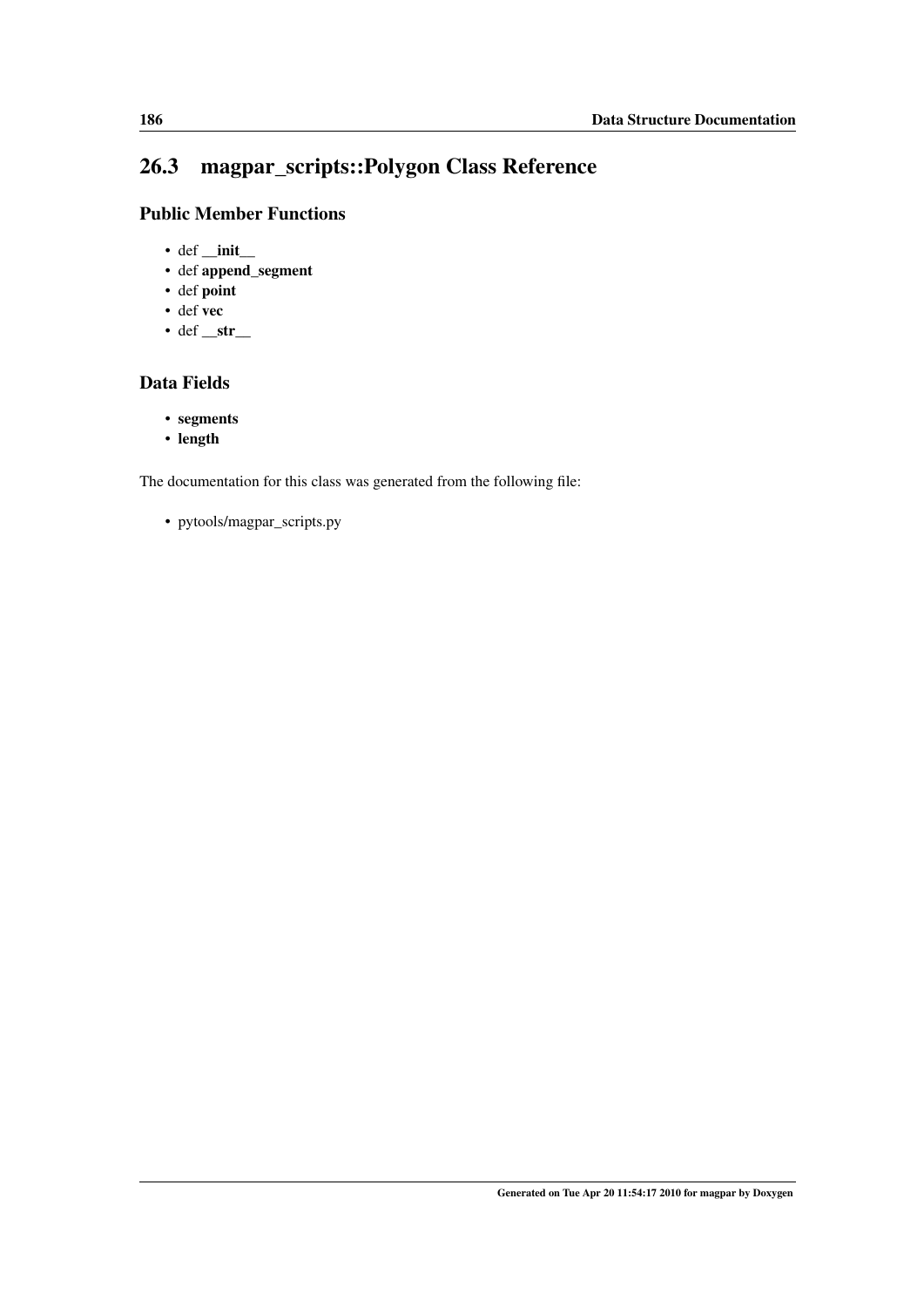## <span id="page-196-0"></span>26.4 magpar\_scripts::Segment Class Reference

## Public Member Functions

- $\cdot$  def \_init\_
- def  $_str$

## Data Fields

- start
- line

The documentation for this class was generated from the following file: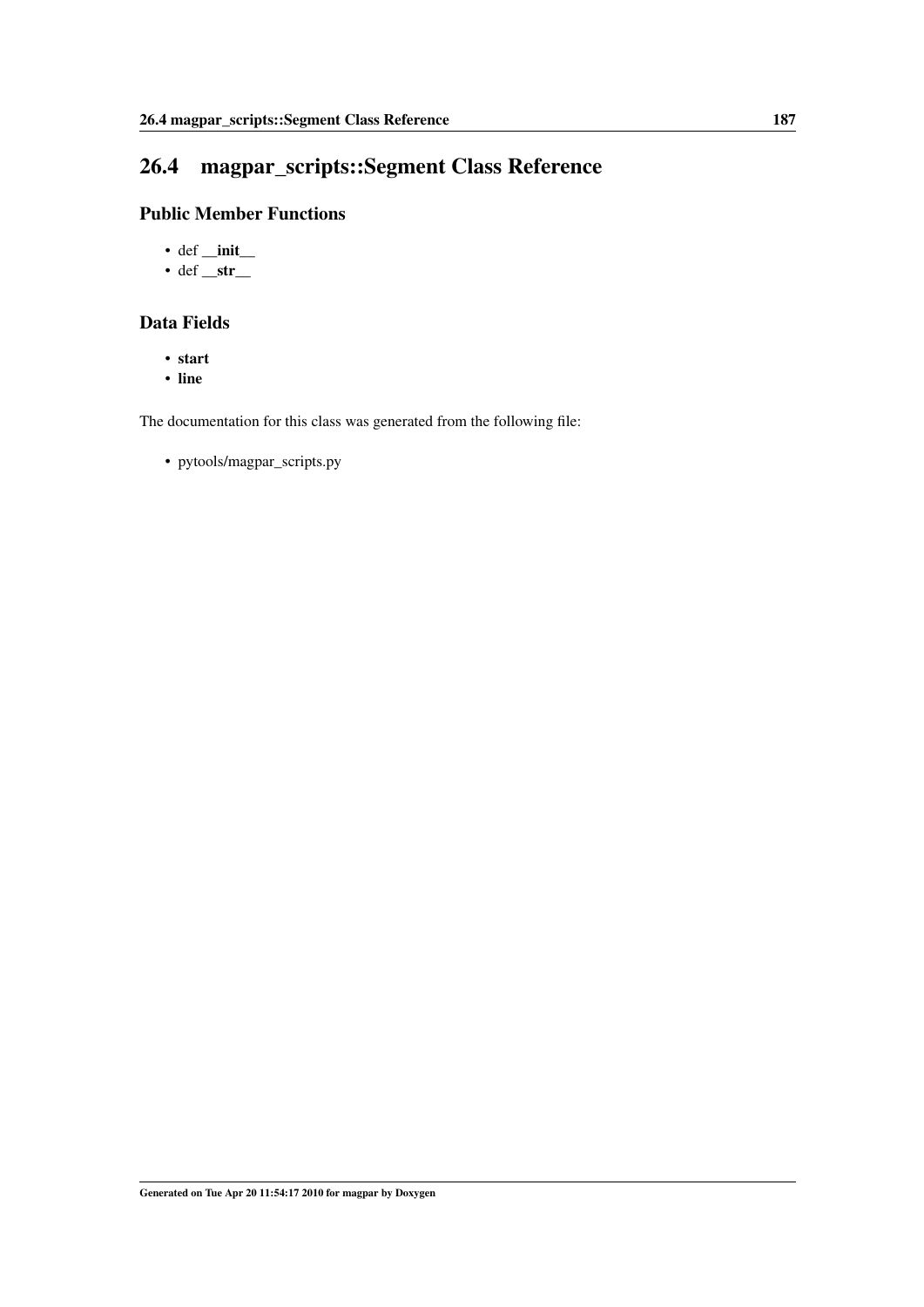## <span id="page-197-0"></span>26.5 magpar\_scripts::Test\_external\_field\_wire Class Reference

## Public Member Functions

- def setUp
- def testfield

## Data Fields

• polygon

The documentation for this class was generated from the following file: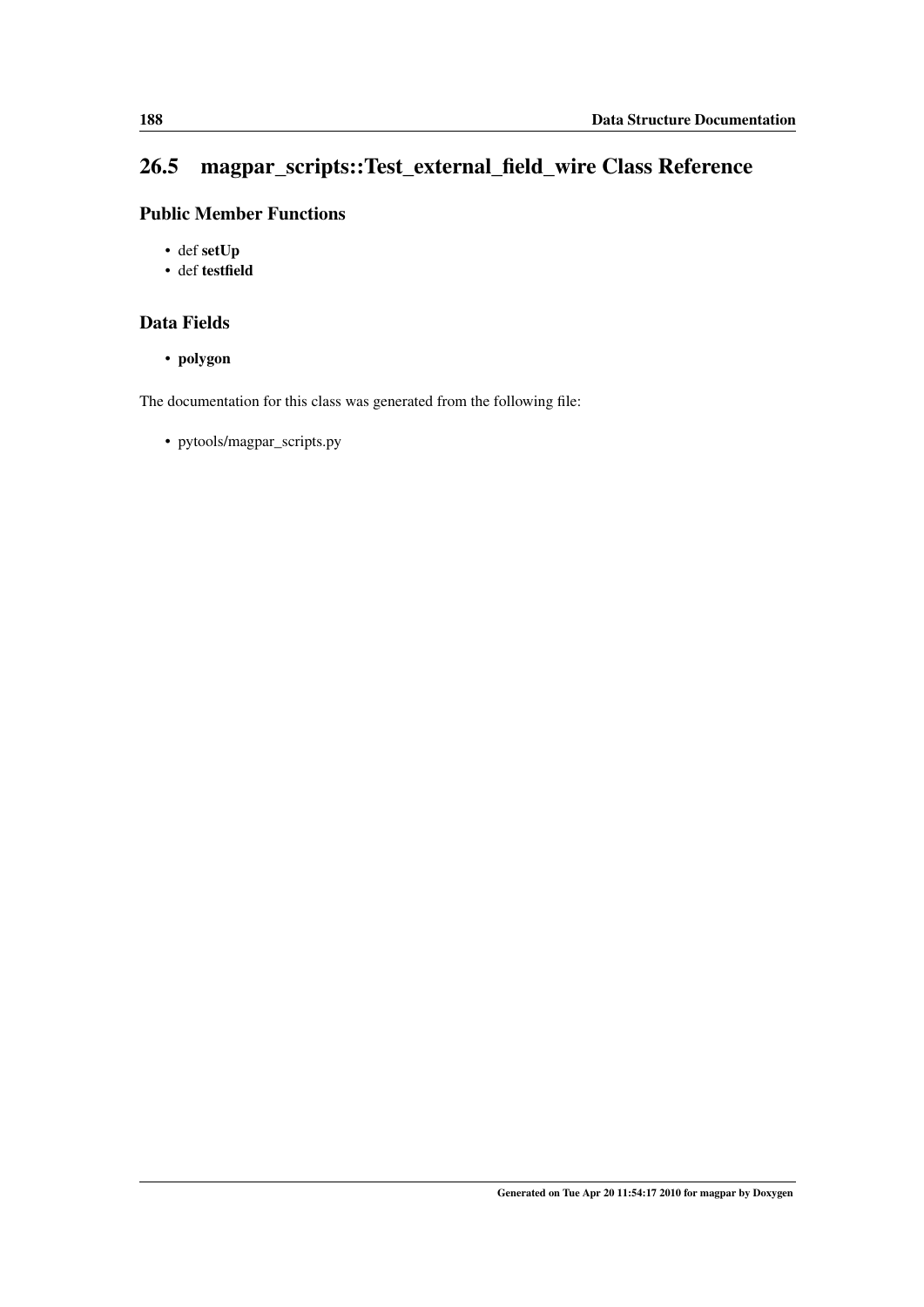## <span id="page-198-0"></span>26.6 magpar\_scripts::TestBiotSavart Class Reference

## Public Member Functions

- def setUp
- def testfield

## Data Fields

• polygon

The documentation for this class was generated from the following file: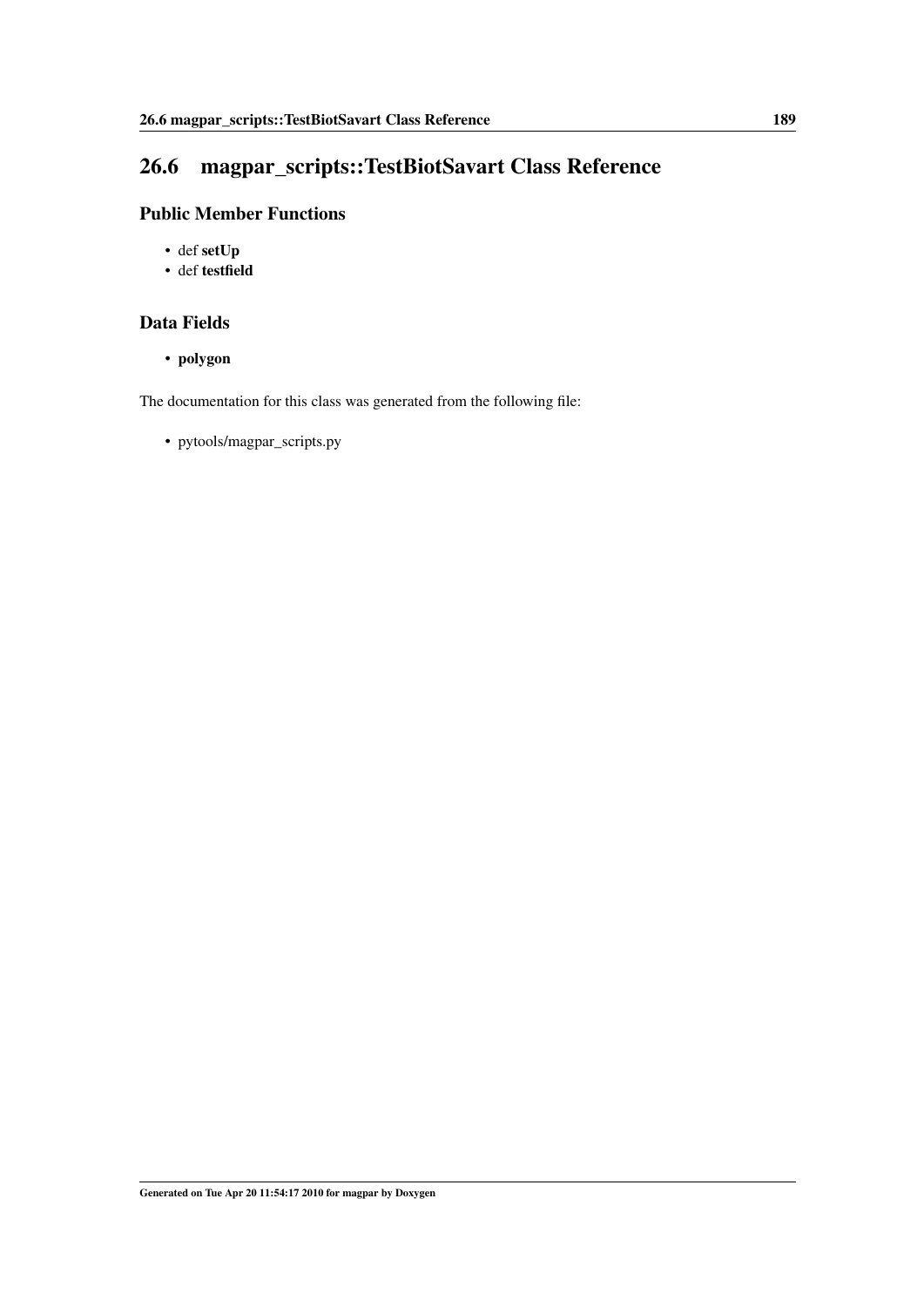## <span id="page-199-0"></span>26.7 magpar\_scripts::TestLineClass Class Reference

## Public Member Functions

- def setUp
- def testvector
- def testlength

## Data Fields

- a
- b
- line

The documentation for this class was generated from the following file: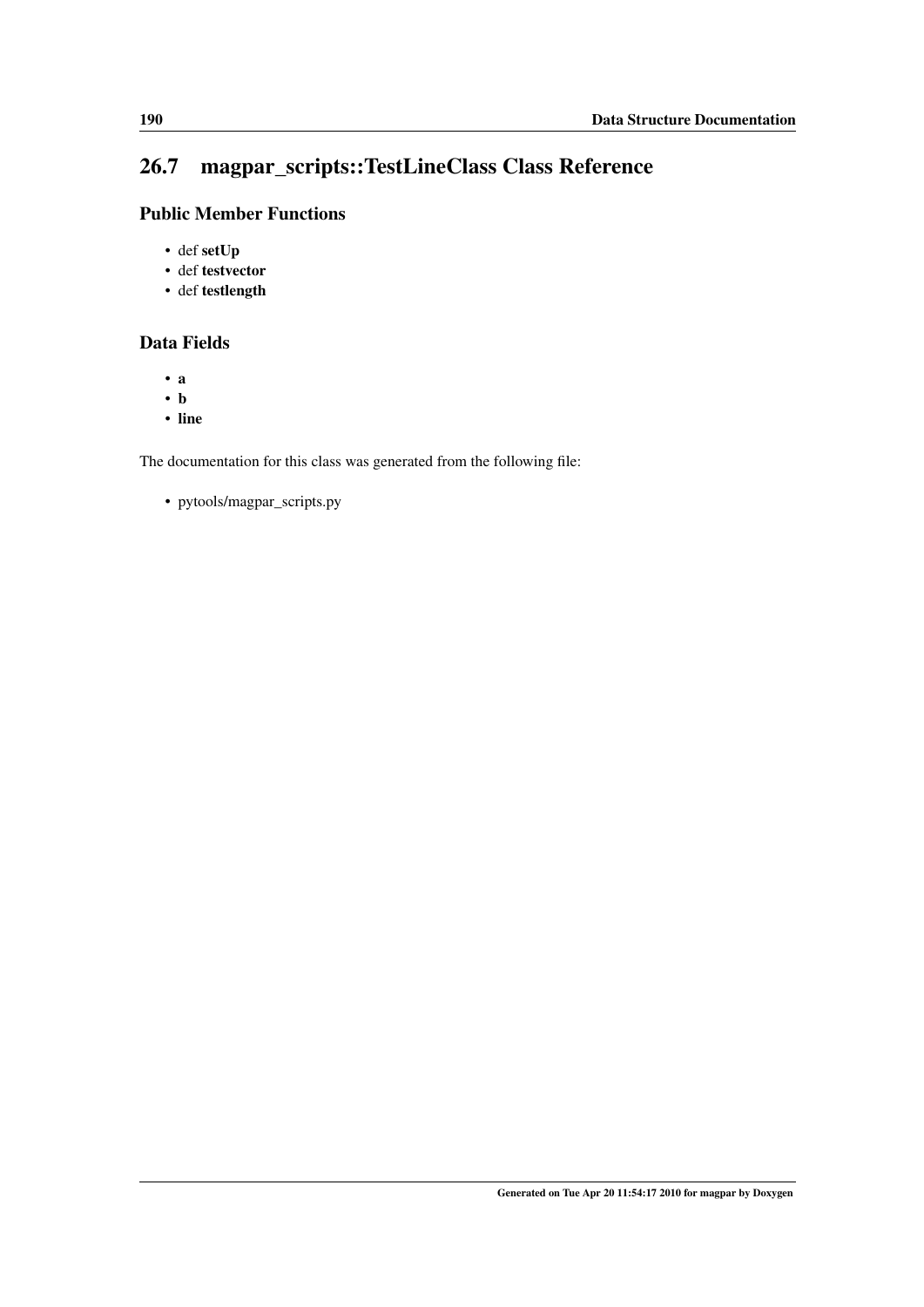## <span id="page-200-0"></span>26.8 magpar\_scripts::TestPolygonClass Class Reference

## Public Member Functions

- def setUp
- def testpoints

### Data Fields

• polygon

The documentation for this class was generated from the following file: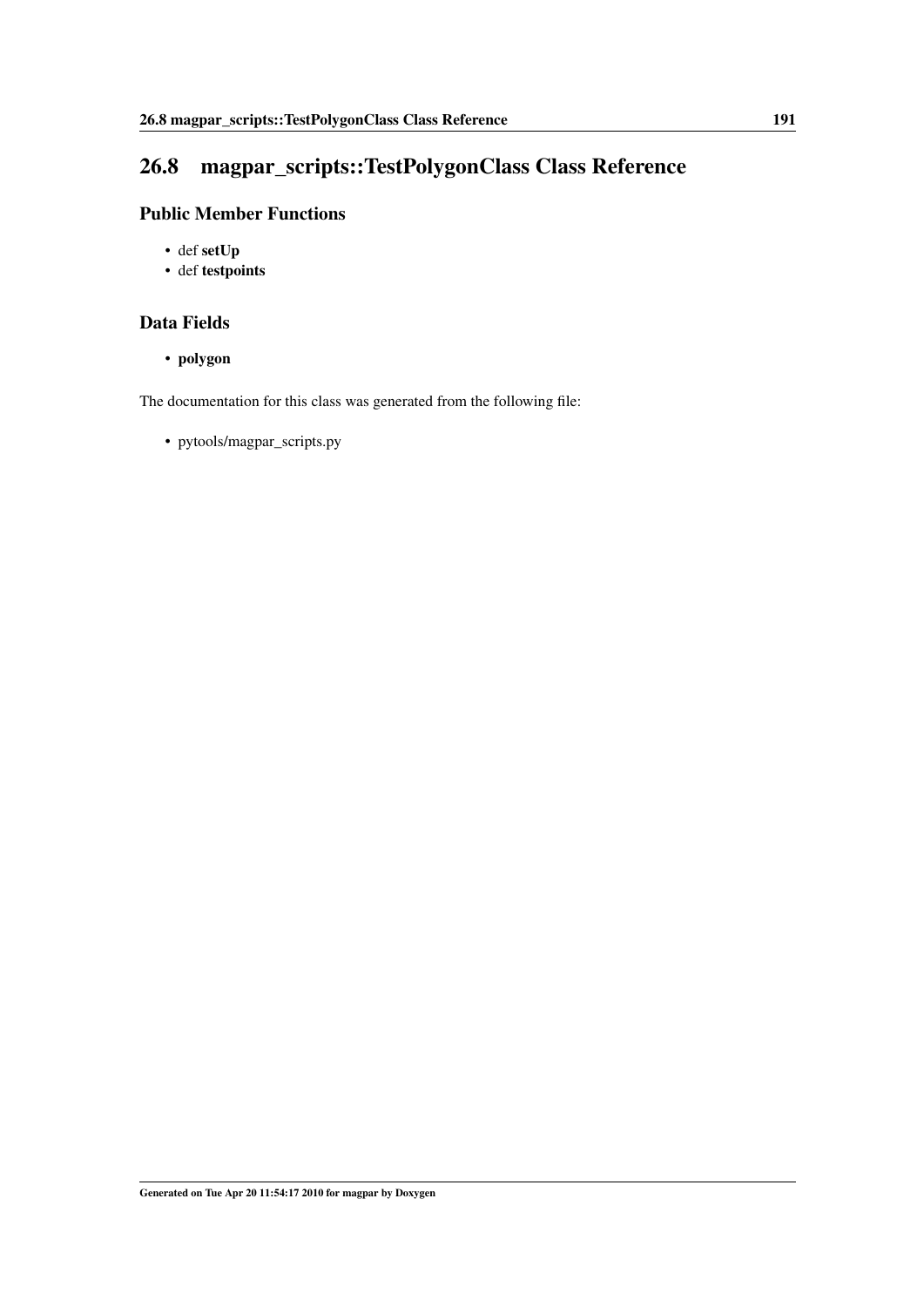## <span id="page-201-0"></span>26.9 magpar\_scripts::TestVectorClass Class Reference

## Public Member Functions

- def setUp
- def testNeg
- def testAbs
- def testPow
- def testSimpleArithmetics
- def testOuter
- def testNormalize

### Data Fields

- x
- y
- z
- a
- b
- c

The documentation for this class was generated from the following file: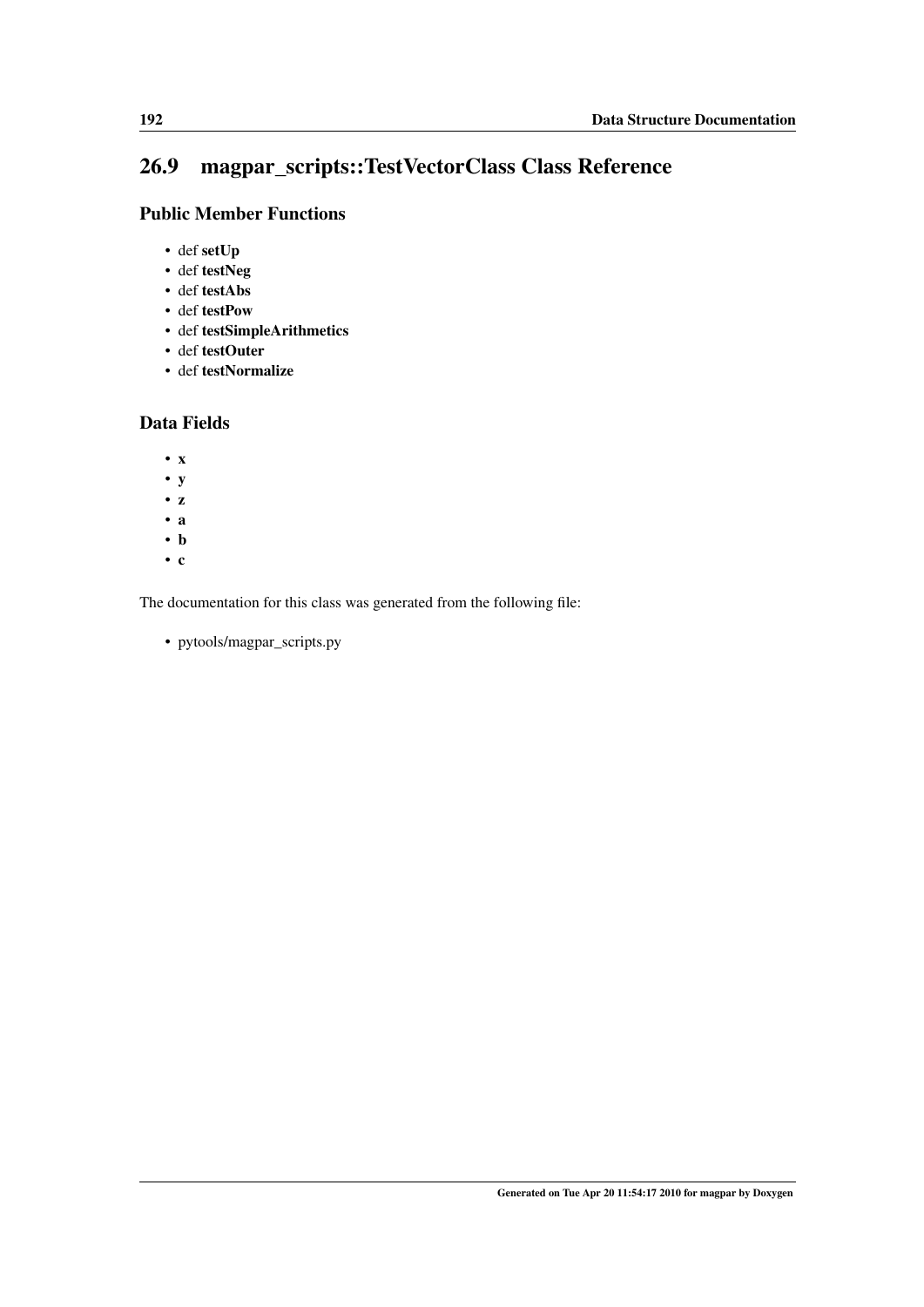## <span id="page-202-0"></span>26.10 magpar\_scripts::Vector Class Reference

#### Public Member Functions

- def \_\_init\_\_
- def \_getitem\_
- def \_\_setitem\_\_\_
- def copy
- $\cdot$  def  $\_\$ neg $\_\$
- $\cdot$  def \_abs\_
- $\cdot$  def \_pow\_
- $\cdot$  def \_add\_
- def \_iadd\_
- $\cdot$  def \_sub\_
- def \_\_isub\_\_
- $\cdot$  def  $_{\text{mul}}$
- def **rmul**
- $\cdot$  def \_\_imul\_\_
- $\cdot$  def  $\_\text{div}$
- $\cdot$  def  $\_{idiv}$ • def outer
- def normalize
- 
- def  $eq$
- def  $\_\_neq$
- def \_repr\_
- $\cdot$  def  $_{\text{str}}$

### Data Fields

- x
- y
- z

### 26.10.1 Detailed Description

The documentation for this class was generated from the following file: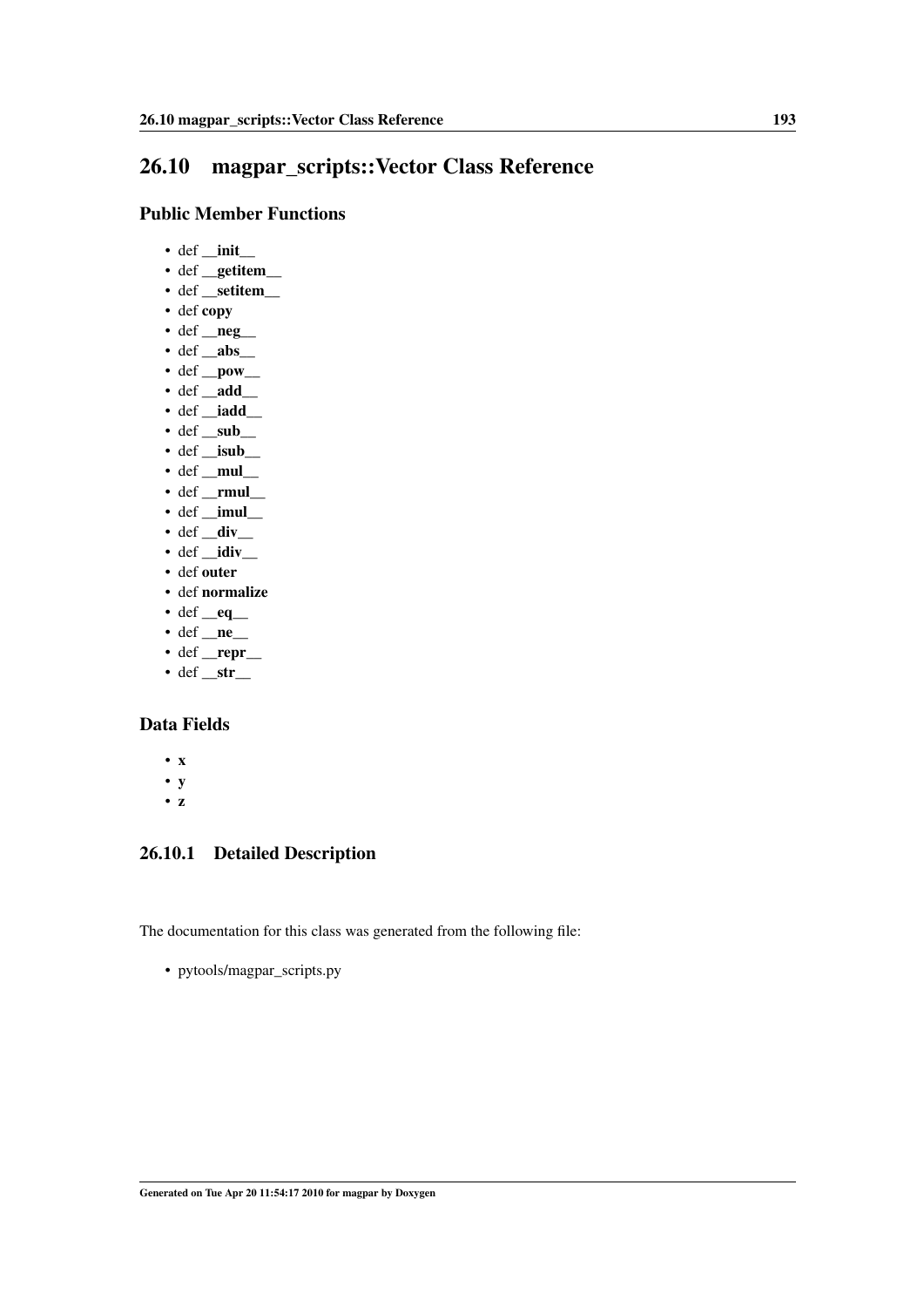# Index

bndfacvert GridData, [180](#page-189-6) Edem GridData, [180](#page-189-6) Eexchani GridData, [180](#page-189-6) Eext GridData, [180](#page-189-6) elel2g GridData, [180](#page-189-6) elenewproc GridData, [180](#page-189-6) elenmax GridData, [181](#page-190-11) eleprop GridData, [181](#page-190-11) elevert GridData, [181](#page-190-11) elevol GridData, [181](#page-190-11) emini/ Directory Reference, [167](#page-176-0) equil GridData, [181](#page-190-11) escale GridData, [181](#page-190-11) Etot GridData, [181](#page-190-11) field/ Directory Reference, [168](#page-177-0) GridData, [179](#page-188-0) bndfacvert, [180](#page-189-6) Edem, [180](#page-189-6) Eexchani, [180](#page-189-6) Eext, [180](#page-189-6) elel2g, [180](#page-189-6) elenewproc, [180](#page-189-6) elenmax, [181](#page-190-11) eleprop, [181](#page-190-11) elevert, [181](#page-190-11) elevol, [181](#page-190-11) equil, [181](#page-190-11) escale, [181](#page-190-11)

Etot, [181](#page-190-11)

hscale, [181](#page-190-11) inp, [181](#page-190-11) lenscale, [181](#page-190-11) ln\_bnd\_fac, [181](#page-190-11) ln\_ele, [182](#page-191-11) ln\_vert, [182](#page-191-11) M, [182](#page-191-11) mode, [182](#page-191-11) n\_bnd\_fac, [182](#page-191-11) n\_ele, [182](#page-191-11) n\_prop, [182](#page-191-11) n\_vert, [182](#page-191-11) n\_vert\_bnd, [182](#page-191-11) propdat, [182](#page-191-11) simname, [182](#page-191-11) time, [183](#page-192-11) totvol, [183](#page-192-11) tscale, [183](#page-192-11) vequil, [183](#page-192-11) vertbndg2bnd, [183](#page-192-11) vertl2g, [183](#page-192-11) vertnewproc, [183](#page-192-11) vertprop, [183](#page-192-11) vertvol, [183](#page-192-11) vertxyz, [183](#page-192-11) VHdem, [183](#page-192-11) VHexchani, [184](#page-193-4) VHext, [184](#page-193-4) VHtot, [184](#page-193-4) VMs3, [184](#page-193-4) hscale GridData, [181](#page-190-11) init/ Directory Reference, [170](#page-179-0) inp GridData, [181](#page-190-11) io/ Directory Reference, [171](#page-180-0) lenscale GridData, [181](#page-190-11) llg/ Directory Reference, [172](#page-181-0) ln\_bnd\_fac GridData, [181](#page-190-11) ln\_ele